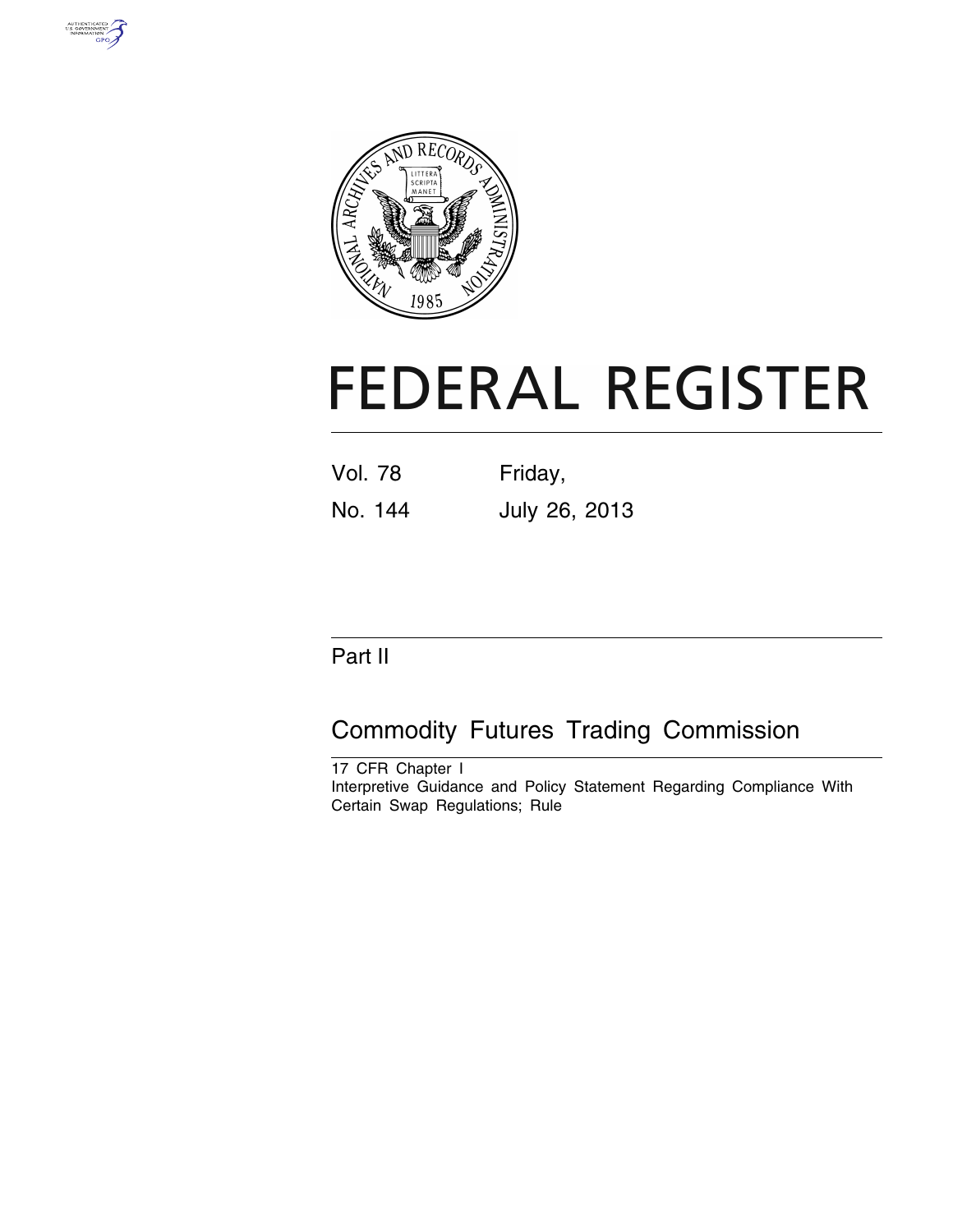#### **COMMODITY FUTURES TRADING COMMISSION**

#### **17 CFR Chapter I**

**RIN 3038–AD85** 

#### **Interpretive Guidance and Policy Statement Regarding Compliance With Certain Swap Regulations**

**AGENCY:** Commodity Futures Trading Commission.

**ACTION:** Interpretive Guidance and Policy Statement.

**SUMMARY:** On July 12, 2012, the Commodity Futures Trading Commission (''Commission'' or ''CFTC'') published for public comment its proposed interpretive guidance and policy statement (''Proposed Guidance'') regarding the cross-border application of the swaps provisions of the Commodity Exchange Act (''CEA''), as added by Title VII of the Dodd-Frank Wall Street Reform and Consumer Protection Act (''Dodd-Frank Act'' or ''Dodd-Frank''). On December 21, 2012, the Commission also proposed further guidance on certain aspects of the Proposed Guidance (''Further Proposed Guidance'').

The Commission has determined to finalize the Proposed Guidance with certain modifications and clarifications to address public comments. The Commission's Interpretive Guidance and Policy Statement (''Guidance'') addresses the scope of the term ''U.S. person,'' the general framework for swap dealer and major swap participant registration determinations (including the aggregation requirement applicable to the de minimis calculation with respect to swap dealers), the treatment of swaps involving certain foreign branches of U.S. banks, the treatment of swaps involving a non-U.S. counterparty guaranteed by a U.S. person or ''affiliate conduit,'' and the categorization of the Dodd-Frank swaps provisions as ''Entity-Level Requirements'' or ''Transaction-Level Requirements.''

**DATES:** *Effective Date:* This Guidance will become effective July 26, 2013.

**FOR FURTHER INFORMATION CONTACT:** Gary Barnett, Director, Division of Swap Dealer and Intermediary Oversight, (202) 418–5977, *[gbarnett@cftc.gov;](mailto:gbarnett@cftc.gov)*  Sarah E. Josephson, Director, Office of International Affairs, (202) 418–5684, *[sjosephson@cftc.gov;](mailto:sjosephson@cftc.gov)* Mark Fajfar, Assistant General Counsel, Office of General Counsel, (202) 418–6636, *[mfajfar@cftc.gov;](mailto:mfajfar@cftc.gov)* Laura B. Badian, Counsel, Office of General Counsel, (202) 418–5969, *[lbadian@cftc.gov;](mailto:lbadian@cftc.gov)* 

Commodity Futures Trading Commission, Three Lafayette Centre, 1155 21st Street NW., Washington, DC 20581.

#### **SUPPLEMENTARY INFORMATION:**

#### **Table of Contents**

- I. Introduction
	- A. The Dodd-Frank Wall Street Reform and Consumer Protection Act
	- B. The Proposed Guidance and Further Proposed Guidance
- II. Scope of This Guidance
- III. Interpretation of Section 2(i)
- A. Comments
- B. Statutory Analysis
- C. Principles of International Comity
- IV. Guidance
- A. Interpretation of the Term ''U.S. Person''
- 1. Proposed Interpretation
- 2. Comments
- a. Phase-In Interpretation
- b. Comments on Particular Prongs of the Proposed Interpretation of the Term ''U.S. Person''
- c. Commenters' Proposed Alternatives d. Due Diligence
- 
- e. Non-U.S. Person That Is Affiliated, Guaranteed, or Controlled by U.S. Person f. Foreign Branch of U.S. Person
- g. Regulation S
- h. Other Clarifications
- 3. Commission Guidance
- a. Due Diligence
- b. Foreign Branch of U.S. Person
- c. Regulation S
- d. Other Clarifications
- 4. Summary
- B. Registration
- 1. Proposed Guidance
- 2. Comments
- 3. Commission Guidance
- a. Registration Thresholds for U.S. Persons and Non-U.S. Persons, Including Those Guaranteed by U.S. Persons
- b. Aggregation
- c. Exclusion of Certain Swaps by Non-U.S. Persons From the Swap Dealer De Minimis Threshold
- d. Exclusion of Certain Swaps by Non-U.S. Persons From the MSP Calculation
- e. Exclusion of Certain Swaps Executed Anonymously on a SEF, DCM, or Foreign Board of Trade (''FBOT'') and Cleared
- f. MSP-Parent Guarantees
- 4. Summary
- C. Interpretation of the Term ''Foreign Branch;'' When a Swap Should Be Considered To Be With the Foreign Branch of a U.S. Person That Is a Swap Dealer or MSP
- 1. Interpretation of the Term ''Foreign Branch'' and Treatment of Foreign Branches
- 2. Comments
- 3. Commission Guidance
- a. Scope of the Term ''Foreign Branch''
- b. Commission Consideration of Whether a Swap Is With a Foreign Branch of a U.S. Bank
- D. Description of the Entity-Level and Transaction-Level Requirements
- 1. Description of the Entity-Level Requirements
- a. First Category of Entity-Level Requirements
- i. Capital Adequacy
- ii. Chief Compliance Officer
- iii. Risk Management
- iv. Swap Data Recordkeeping (Except Certain Aspects of Swap Data Recordkeeping Relating to Complaints and Sales Materials)
- b. Second Category of Entity-Level Requirements
- i. SDR Reporting
- ii. Swap Data Recordkeeping Relating to Complaints and Marketing and Sales Materials
- iii. Physical Commodity Large Swaps Trader Reporting (Large Trader Reporting)
- 2. Description of the Transaction-Level **Requirements**
- a. Category A: Risk Mitigation and Transparency
- i. Required Clearing and Swap Processing
- ii. Margin and Segregation Requirements for Uncleared Swaps
- iii. Trade Execution
- iv. Swap Trading Relationship Documentation
- v. Portfolio Reconciliation and Compression
- vi. Real-Time Public Reporting
- vii. Trade Confirmation
- viii. Daily Trading Records
- b. Category B: External Business Conduct Standards
- E. Categorization of Entity-Level and Transaction-Level Requirements
- 1. Categorization Under the Proposed Guidance
- 2. Comments
- a. Reporting and Trade-Execution Requirements
- b. Swap Trading Relationship Documentation, Portfolio Reconciliation and Compression, Daily Trading Records and External Business Conduct Standards
- c. Internal Conflicts of Interest Requirement
- d. Position Limits and Anti-Manipulation Rules
- 3. Commission Guidance
- a. Entity-Level Requirements
- i. The First Category—Capital Adequacy, Chief Compliance Officer, Risk Management, and Swap Data Recordkeeping (Except for Certain Recordkeeping Requirements)
- ii. The Second Category—SDR Reporting, Certain Swap Data Recordkeeping Requirements and Large Trader Reporting
- b. Transaction-Level Requirements
- i. The Category A Transaction-Level Requirements
- ii. The Category B Transaction-Level Requirements (External Business Conduct Standards)
- F. Substituted Compliance
- 1. Proposed Guidance
- 2. Comments
- 3. Overview of the Substituted Compliance Regime
- 4. Process for Comparability Determinations
- 5. Conflicts Arising Under Privacy and Blocking Laws
- 6. Clearing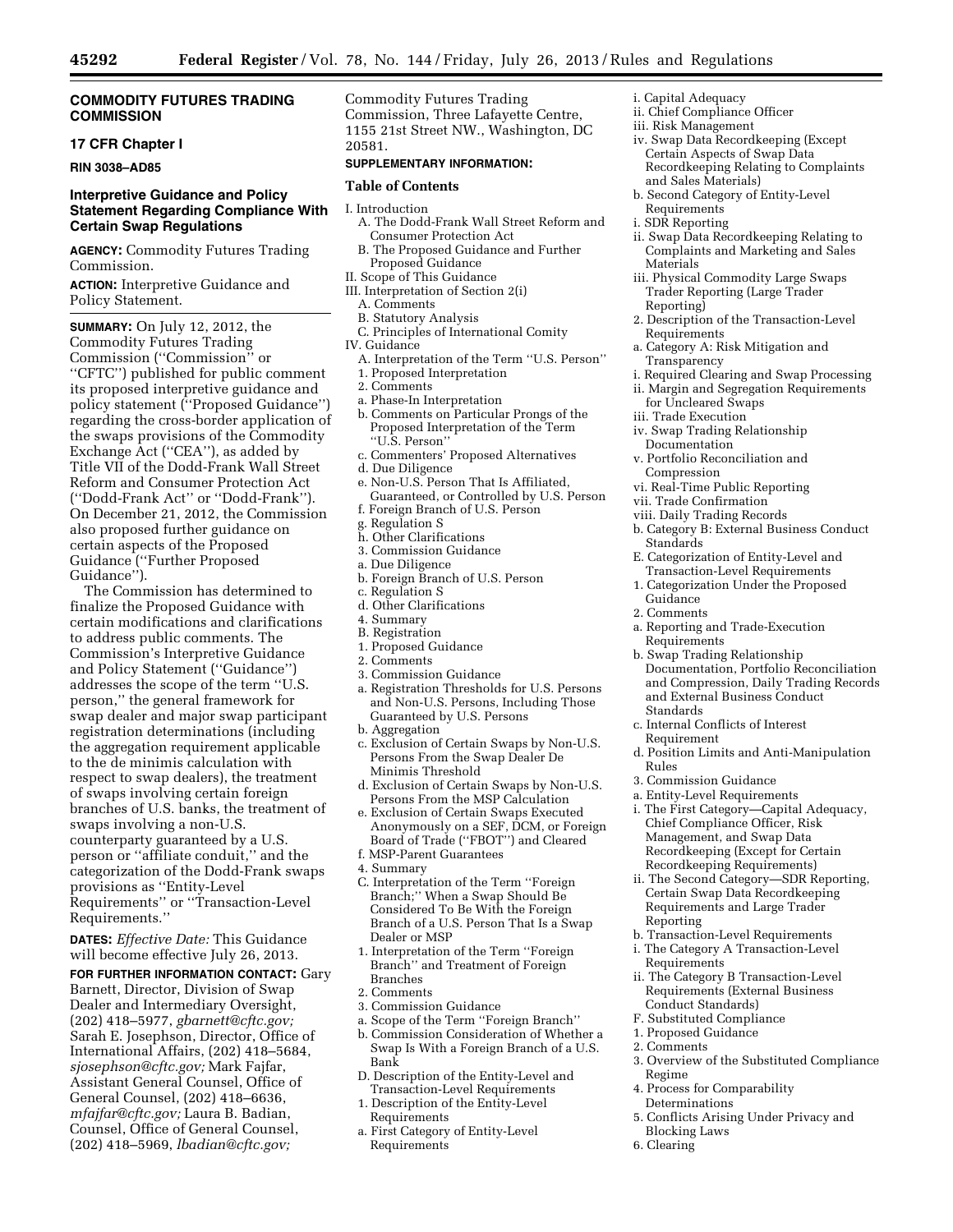- a. Clearing Venues
- b. Foreign End-Users
- G. Application of the Entity-Level and Transaction-Level Requirements To Swap Dealers and MSPs
- 1. Comments
- 2. Commission Guidance
- 3. Application of the Entity-Level Requirements To Swap Dealers and MSPs the Commission's policy on
- a. To U.S. Swap Dealers and MSPs
- b. To Non-U.S. Swap Dealers and MSPs 4. Application of the ''Category A''
- Transaction-Level Requirements To Swap Dealers and MSPs
- a. Swaps With U.S. Swap Dealers and MSPs
- b. Swaps With Non-U.S. Swap Dealers and Non-U.S. MSPs
- c. Swaps With a Non-U.S. Person Guaranteed by a U.S. Person
- i. Proposed Guidance
- ii. Comments
- iii. Commission Guidance
- d. Swaps With a Non-U.S. Person That Is an Affiliate Conduit
- i. Proposed Guidance
- ii. Comments
- iii. Commission Guidance
- 5. Application of the ''Category B'' Transaction-Level Requirements To Swap Dealers and MSPs
- a. Swaps With U.S. Swap Dealers and U.S. MSPs
- b. Swaps With Foreign Branches of a U.S. Bank That Is a Swap Dealer or MSP
- c. Swaps With Non-U.S. Swap Dealers and Non-U.S. MSPs
- H. Application of the CEA's Swap Provisions and Commission Regulations to Market Participants That Are Not Registered as a Swap Dealer or MSP
- 1. Swaps Between Non-Registrants Where One or More of the Non-Registrants Is a U.S. Person
- 2. Swaps between Non-Registrants That Are Both Non-U.S. Persons
- a. Large Trader Reporting
- b. Swaps Where Each of the Counterparties Is Either a Guaranteed or Conduit Affiliate
- c. Swaps Where Neither or Only One of the Parties Is a Guaranteed or Conduit Affiliate
- V. Appendix A—The Entity-Level Requirements
	- A. First Category of Entity-Level Requirements
	- 1. Capital Adequacy
	- 2. Chief Compliance Officer
	- 3. Risk Management
	- i. Swap Data Recordkeeping (Except Certain Aspects of Swap Data Recordkeeping Relating to Complaints and Sales Materials)
	- B. Second Category of Entity-Level Requirements
	- 1. SDR Reporting
	- 2. Swap Data Recordkeeping Relating to Complaints and Marketing and Sales Materials
	- 3. Physical Commodity Large Swaps Trader Reporting (Large Trader Reporting)
- VI. Appendix B—The Transaction-Level Requirements
- A. Category A: Risk Mitigation and Transparency
- 1. Required Clearing and Swap Processing
- 2. Margin and Segregation Requirements
- for Uncleared Swaps
- 3. Trade Execution
- 4. Swap Trading Relationship Documentation
- 5. Portfolio Reconciliation and Compression
- 6. Real-Time Public Reporting
- 7. Trade Confirmation
- 8. Daily Trading Records
- B. Category B: External Business Conduct Standards
- VII. Appendix C—Application of the Entity-Level Requirements to Swap Dealers and MSPs\*
- VIII. Appendix D—Application of the Category A Transaction-Level Requirements to Swap Dealers and MSPs\*
- IX. Appendix E—Application of the Category B Transaction-Level Requirements to Swap Dealers and MSPs
- X. Appendix F—Application of Certain Entity-Level and Transaction-Level Requirements to Non-Swap Dealer/Non-MSP Market Participants<sup>\*</sup>

#### **I. Introduction**

*A. The Dodd-Frank Wall Street Reform and Consumer Protection Act* 

On July 21, 2010, President Obama signed the Dodd-Frank Act,<sup>1</sup> Title VII of which amended the CEA to establish a new regulatory framework for swaps. The legislation was enacted to reduce systemic risk (including risk to the U.S. financial system created by interconnections in the swaps market), increase transparency, and promote market integrity within the financial system by, among other things: (1) Providing for the registration and comprehensive regulation of swap dealers 2 and major swap participants (each, an ''MSP''); (2) imposing clearing and trade execution requirements on standardized derivatives products; (3) creating rigorous recordkeeping and data reporting regimes with respect to swaps, including real-time public reporting; and (4) enhancing the Commission's rulemaking and enforcement authorities over all registered entities, intermediaries, and swap counterparties subject to the Commission's oversight.

Section 722(d) of the Dodd-Frank Act amended the CEA by adding section 2(i),3 which provides that the swaps provisions of the CEA (including any

CEA rules or regulations) apply to crossborder activities when certain conditions are met, namely, when such activities have a ''direct and significant connection with activities in, or effect on, commerce of the United States'' or when they contravene Commission rules or regulations as are necessary or appropriate to prevent evasion of the swaps provisions of the CEA enacted under Title VII of the Dodd-Frank Act.4

The potential for cross-border activities to have a substantial impact on the U.S. financial system was apparent in the fall of 2008, when a series of large financial institutional failures threatened to freeze foreign and domestic credit markets. In September 2008, for example, U.S.-regulated insurance company American International Group (''AIG'') nearly failed as a result of risk incurred by the London swap trading operations of its subsidiary AIG Financial Products (''AIGFP'').5 Enormous losses on credit default swaps entered into by AIGFP and guaranteed by AIG led to a credit downgrade for AIG, triggering massive collateral calls and an acute liquidity crisis for both entities. AIG only avoided default through more than \$112.5

5*See, e.g.,* Congressional Oversight Panel, June Oversight Report, The AIG Rescue, Its Impact on Markets, and the Government's Exit Strategy, (Jun. 10, 2010), available at *[http://www.gpo.gov/fdsys/](http://www.gpo.gov/fdsys/pkg/CPRT-111JPRT56698/pdf/CPRT-111JPRT56698.pdf) [pkg/CPRT–111JPRT56698/pdf/CPRT–111JPRT5](http://www.gpo.gov/fdsys/pkg/CPRT-111JPRT56698/pdf/CPRT-111JPRT56698.pdf) [6698.pdf](http://www.gpo.gov/fdsys/pkg/CPRT-111JPRT56698/pdf/CPRT-111JPRT56698.pdf)* (''AIG Report''); Office of the Special Inspector General for the Troubled Asset Relief Program, Factors Affecting Efforts to Limit Payments to AIG Counterparties (Nov. 17, 2009), available at *[http://www.sigtarp.gov/Audit%20](http://www.sigtarp.gov/Audit%20Reports/Factors_Affecting_Efforts_to_Limit_Payments_to_AIG_Counterparties.pdf) [Reports/Factors](http://www.sigtarp.gov/Audit%20Reports/Factors_Affecting_Efforts_to_Limit_Payments_to_AIG_Counterparties.pdf)*\_*Affecting*\_*Efforts*\_*to*\_*Limit*\_ *Payments*\_*to*\_*AIG*\_*[Counterparties.pdf](http://www.sigtarp.gov/Audit%20Reports/Factors_Affecting_Efforts_to_Limit_Payments_to_AIG_Counterparties.pdf)*. AIGFP was a Delaware corporation based in Connecticut that was an active participant in the credit default swap (''CDS'') market in the years leading up to the crisis. *See id.* at 23. AIGFP's CDS activities benefited from credit support provided by another Delaware corporation, American International Group, Inc. AIGFP's highly-rated parent company. Although both AIG and AIGFP were incorporated and headquartered in the U.S., much of AIGFP's CDS business was conducted through its London office and involved non-U.S. counterparties and credit exposures. *Id.* at 18. See also Office of the Special Inspector General for the Troubled Asset Relief Program, Factors Affecting Efforts to Limit Payments to AIG Counterparties, at 20 (Nov. 17, 2009) (listing AIGFP's CDS counterparties, including a variety of U.S. and foreign financial institutions), available at: *[http://www.sigtarp.gov/](http://www.sigtarp.gov/Audit%20Reports/Factors_Affecting_Efforts_to_Limit_Payments_to_AIG_Counterparties.pdf) [Audit%20Reports/Factors](http://www.sigtarp.gov/Audit%20Reports/Factors_Affecting_Efforts_to_Limit_Payments_to_AIG_Counterparties.pdf)*\_*Affecting*\_*Efforts*\_*to*\_ *Limit*\_*Payments*\_*to*\_*AIG*\_*[Counterparties.pdf](http://www.sigtarp.gov/Audit%20Reports/Factors_Affecting_Efforts_to_Limit_Payments_to_AIG_Counterparties.pdf)*.

<sup>1</sup>Public Law 111–203, 124 Stat. 1376 (2010). The text of the Dodd-Frank Act may be accessed at *[http://www.cftc.gov/LawRegulation/OTCDERI](http://www.cftc.gov/LawRegulation/OTCDERIVATIVES/index.htm) [VATIVES/index.htm](http://www.cftc.gov/LawRegulation/OTCDERIVATIVES/index.htm)*.

<sup>2</sup>For purposes of this Guidance, the term ''swap dealer'' means any swap dealer registered with the Commission. Similarly, the term ''MSP'' means any MSP registered with the Commission. 3 7 U.S.C. 2(i).

<sup>4</sup> *Id.* Section 2(i) of the CEA states that the provisions of the Act relating to swaps that were enacted by the Wall Street Transparency and Accountability Act of 2010 (including any rule prescribed or regulation promulgated under that Act), shall not apply to activities outside the United States unless those activities have a direct and significant connection with activities in, or effect on, commerce of the United States; or contravene such rules or regulations as the Commission may prescribe or promulgate as are necessary or appropriate to prevent the evasion of any provision of this Act that was enacted by the Wall Street Transparency and Accountability Act of 2010.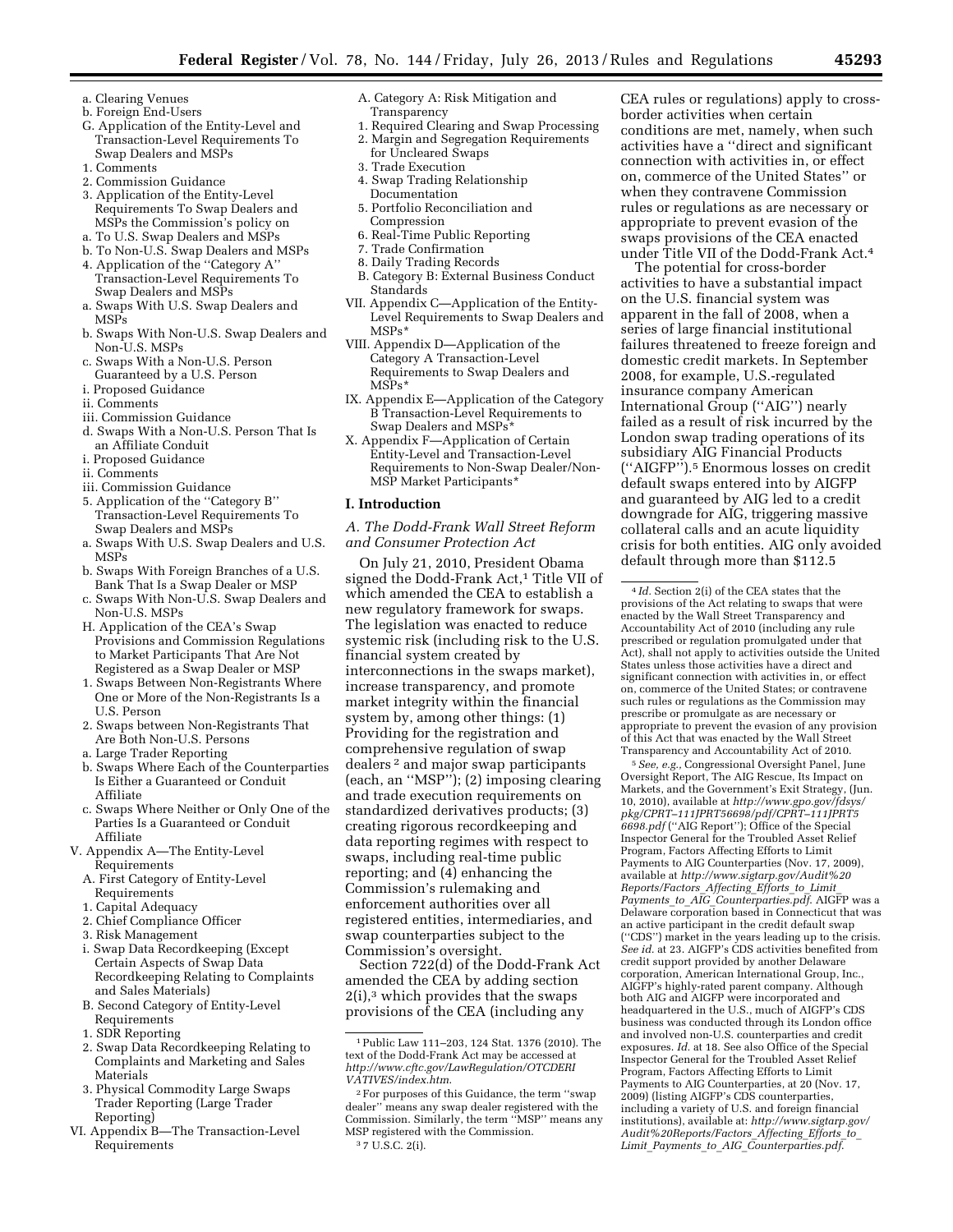billion in support from the Federal Reserve Bank of New York and nearly \$70 billion from the U.S. Department of the Treasury and the Federal Reserve.

A global, complex, and highly integrated business model also played a role in, and complicated, the bankruptcy of former U.S.-based multinational corporation Lehman Brothers Holding Inc. (''LBHI'') in September 2008. In addition to guaranteeing certain swaps for its subsidiary Lehman Brothers International Europe (''LBIE''), estimated at nearly 130,000 OTC derivatives contracts at the time LBIE was placed into administration on September 15, 2008, LBHI and its global affiliates relied on each other for many of their financial and operational services, including treasury and depository functions, custodial arrangements, trading facilitation, and information management.6 The complexity of the financial and operational relationships of LBHI and its domestic and international affiliates, including with respect to risk associated with swaps, provides an example of how risks can be transferred across multinational affiliated entities, in some cases in non-transparent ways that make it difficult for market participants and regulators to fully assess those risks.

Even in the absence of an explicit business arrangement or guarantee, U.S. companies may for reputational or other reasons choose, or feel compelled, to assume the cost of risks incurred by foreign affiliates. In 2007, U.S.-based global investment firm Bear Stearns decided to extend loans secured by assets of uncertain value to two Cayman Islands-based hedge funds it sponsored after they suffered substantial losses due to their investments in subprime mortgages, even though Bear Stearns was not legally obligated to support those funds.7 Shortly thereafter, the funds, filed for bankruptcy protection.8

7*See In re Bear Sterns High-Grade Structured Credit Strategies Master Funds, Ltd.,* 374 B.R. 122 (Bankr. S.D.N.Y. 2007), available at *[http://www.](http://www.nysb.uscourts.gov/opinions/brl/158971_25_opinion.pdf) [nysb.uscourts.gov/opinions/brl/158971](http://www.nysb.uscourts.gov/opinions/brl/158971_25_opinion.pdf)*\_*25*\_ *[opinion.pdf](http://www.nysb.uscourts.gov/opinions/brl/158971_25_opinion.pdf)*.

8*See id.* 

Although the Dodd-Frank Act was enacted in the wake of the 2008 financial crisis, the impact of crossborder activities on the health and stability of U.S. companies and financial markets is not new. A decade before the AIG and Lehman collapses, a Cayman Islands hedge fund managed by Connecticut-based Long-Term Capital Management L.P. ("LTCM") nearly failed.9 The hedge fund had a swap book of more than \$1 trillion notional and only \$4 billion in capital. The hedge fund avoided collapse only after the Federal Reserve Bank of New York intervened and supervised a financial rescue and reorganization by creditors of the fund.10 While the fund was a Cayman Island partnership, its default would have caused significant market disruption in the United States.<sup>11</sup>

More recently, J.P. Morgan Chase & Co. (''J.P. Morgan''), the largest U.S. bank, disclosed a multi-billion dollar trading loss stemming in part from positions in a credit-related swap portfolio managed through its London Chief Investment Office.<sup>12</sup> The relationship between the New York and London offices of J.P. Morgan that were involved in the credit swaps that were the source of this loss demonstrates the close integration among the various branches, agencies, offices, subsidiaries and affiliates of U.S. financial institutions, which may be located both inside and outside the United States. Despite their geographic expanse, the branches, agencies, offices, subsidiaries and affiliates of large U.S. financial institutions in many cases effectively operate as a single business.13

Efforts to regulate the swaps market in the wake of the 2008 financial crisis are

12*See* Sen. Permanent Subcomm. on Investigations, 113th Cong., Majority and Minority Staff Report, JPMorgan Chase Whale Trades: A Case History of Derivatives Risks and Abuses (March 15, 2013), available at *[http://www.levin.senate.gov/](http://www.levin.senate.gov/download/?id=bfb5cd04-41dc-4e2d-a5e1-ab2b81abfaa8-2560k)  [download/?id=bfb5cd04-41dc-4e2d-a5e1](http://www.levin.senate.gov/download/?id=bfb5cd04-41dc-4e2d-a5e1-ab2b81abfaa8-2560k)  [ab2b81abfaa8-2560k](http://www.levin.senate.gov/download/?id=bfb5cd04-41dc-4e2d-a5e1-ab2b81abfaa8-2560k)*. *See also* Dodd-Frank Statement (''[A]ny suggestion that U.S. financial entities learned enough from AIG's devastating misjudgments are [sic] undercut by the multibillion dollar loss incurred by a bank generally considered to be among the most careful— J.P.Morgan Chase—in its London derivative trading.'').

13*See* Letter from Sen. Carl Levin, Chairman of the Permanent Subcommittee on Investigations at 4 (Apr. 23, 2013) (''Letter from Sen. Levin''), available at *[http://www.levin.senate.gov/download/](http://www.levin.senate.gov/download/levin_comment_letter_cftc_042313) levin*\_*[comment](http://www.levin.senate.gov/download/levin_comment_letter_cftc_042313)*\_*letter*\_*cftc*\_*042313*. *See also* Cross-Border Application of Certain Swaps Provisions of the Commodity Exchange Act, 77 FR 41214, 41216 (Jul. 12, 2012) (''Proposed Guidance'').

underway not only in the United States, but also abroad. In 2009, leaders of the Group of 20 (''G20'')—whose membership includes the European Union ("EU"), the United States, and 18 other countries—agreed that: (i) OTC derivatives contracts should be reported to trade repositories; (ii) all standardized OTC derivatives contracts should be cleared through central counterparties and traded on exchanges or electronic trading platforms, where appropriate, by the end of 2012; and (iii) non-centrally cleared contracts should be subject to higher capital requirements. In line with the G20 commitment, much progress has been made to coordinate and harmonize international reform efforts, but the pace of reform varies among jurisdictions and disparities in regulations remain due to differences in cultures, legal and political traditions, and financial systems.14

For example, the European Commission released a public consultation on revising the Markets in Financial Instruments Directive (''MiFID'') in December 2010. *See* ''European Commission Public Consultation: Review of the Markets in Financial Instruments Directive'' (Dec. 8, 2010), available at *[http://ec.europa.eu/internal](http://ec.europa.eu/internal_market/consultations/docs/2010/mifid/consultation_paper_en.pdf)*\_*market/consultations/ [docs/2010/mifid/consultation](http://ec.europa.eu/internal_market/consultations/docs/2010/mifid/consultation_paper_en.pdf)*\_*paper*\_*en.pdf*.

In October 2011, the European Commission released two public consultations, one to revise MiFID and the other for creating a new regulation entitled the Markets in Financial Instruments Regulation (''MiFIR''). *See* European Commission, Proposal for a Directive of the European Parliament and of the Council on markets in financial instruments repealing Directive 2004/39/EC of the European Parliament and of the Council, COM (2011) 656 final (Oct. 20, 2011), available at *[http://](http://ec.europa.eu/internal_market/securities/docs/isd/mifid/COM_2011_656_en.pdf) ec.europa.eu/internal*\_*[market/securities/docs/isd/](http://ec.europa.eu/internal_market/securities/docs/isd/mifid/COM_2011_656_en.pdf) [mifid/COM](http://ec.europa.eu/internal_market/securities/docs/isd/mifid/COM_2011_656_en.pdf)*\_*2011*\_*656*\_*en.pdf;* European Commission, Proposal for a Regulation of the European Parliament and of the Council on markets in financial instruments and amending regulation [EMIR] on OTC derivatives, central counterparties and trade repositories, COM (2011) 652 final (Oct. 20, 2011), available at *[http://ec.europa.eu/internal](http://ec.europa.eu/internal_market/securities/docs/isd/mifid/COM_2011_652_en.pdf)*\_ *[market/securities/docs/isd/mifid/COM](http://ec.europa.eu/internal_market/securities/docs/isd/mifid/COM_2011_652_en.pdf)*\_*2011*\_*652*\_ *[en.pdf](http://ec.europa.eu/internal_market/securities/docs/isd/mifid/COM_2011_652_en.pdf)*.

As of March 15, 2013, the majority of the regulatory technical standards (*i.e.,* rulemakings) of the European Market Infrastructure Regulation (''EMIR'') entered into force. The EMIR and the related regulatory technical standards generally regard requirements for clearinghouses, clearing, data repositories, regulatory reporting, and uncleared OTC transactions. Certain technical standards under EMIR have yet to be developed and completed. These standards regard margin and capital for uncleared transactions and contracts that have a ''direct, substantial and foreseeable effect within the [European] Union.'' *See* EMIR Article 11(14)(e).

The Japanese legislature passed the Amendment to the Financial Instruments and Exchange Act

<sup>6</sup> ''The global nature of the Lehman business with highly integrated, trading and non-trading relationships across the group led to a complex series of inter-company positions being outstanding at the date of Administration. There are over 300 debtor and creditor balances between LBIE and its affiliates representing \$10.5B of receivables and \$11.0B of payables as of September 15 2008.'' *See*  Lehman Brothers International (Europe) in Administration, Joint Administrators' Progress Report for the Period 15 September 2008 to 14 March 2009 (Apr. 14, 2009) (''Lehman Brothers Progress Report''), available at *[http://www.pwc.co.](http://www.pwc.co.uk/en_uk/uk/assets/pdf/lbie-progress-report-140409.pdf) uk/en*\_*[uk/uk/assets/pdf/lbie-progress-report-](http://www.pwc.co.uk/en_uk/uk/assets/pdf/lbie-progress-report-140409.pdf)[140409.pdf](http://www.pwc.co.uk/en_uk/uk/assets/pdf/lbie-progress-report-140409.pdf)*.

<sup>9</sup>*See* The President's Working Group on Financial Markets, Hedge Funds, Leverage, and the Lessons of Long-Term Capital Management (April 1999), available at *[http://www.treasury.gov/](http://www.treasury.gov/resource-center/fin-mkts/Documents/hedgfund.pdf)  [resource-center/fin-mkts/Documents/hedgfund.pdf](http://www.treasury.gov/resource-center/fin-mkts/Documents/hedgfund.pdf)*. 10*See id.* at 13.

<sup>11</sup>*See id.* at 17.

<sup>14</sup>Legislatures and regulators in a number of foreign jurisdictions are undertaking significant regulatory reforms over the swaps market and its participants. *See* CFTC and SEC, Joint Report on International Swap Regulation Required by Section 719(c) of the Dodd-Frank Wall Street Reform and Consumer Protection Act at 13 (Jan. 31, 2012), available at *[http://www.cftc.gov/ucm/groups/](http://www.cftc.gov/ucm/groups/public/@swaps/documents/file/dfstudy_isr_013112.pdf) [public/@swaps/documents/file/dfstudy](http://www.cftc.gov/ucm/groups/public/@swaps/documents/file/dfstudy_isr_013112.pdf)*\_*isr*\_ *[013112.pdf](http://www.cftc.gov/ucm/groups/public/@swaps/documents/file/dfstudy_isr_013112.pdf)*.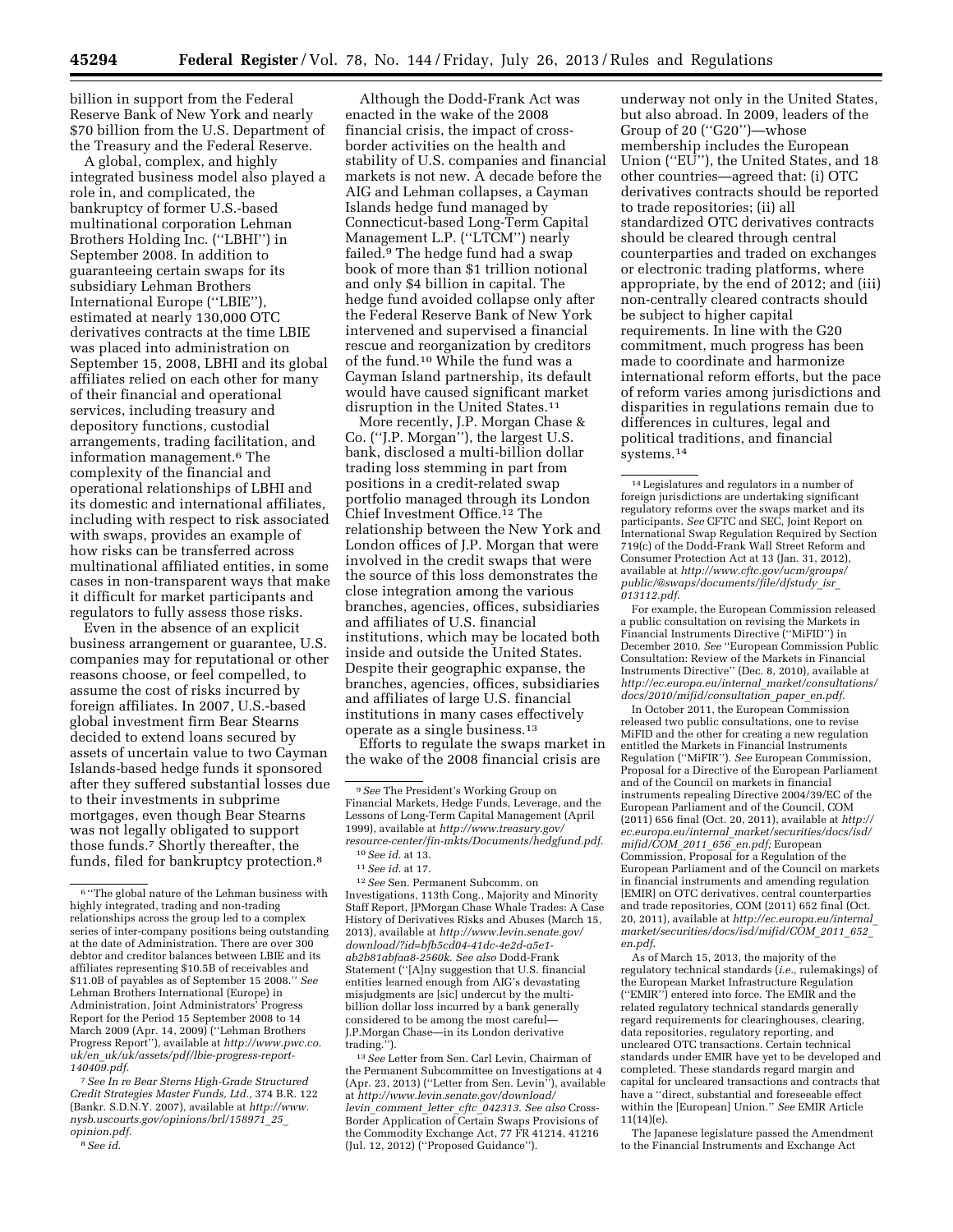The failures of Lehman Brothers and the Bear Stearns hedge funds, and the near failures of LTCM's hedge fund and AIG (which required intervention by the government and Federal Reserve), and their collateral effects on the broader economy and U.S. commerce,<sup>15</sup> provide examples of how risks that a large financial institution takes abroad in swap transactions or otherwise can result in or contribute to substantial losses to U.S. persons and threaten the financial stability of the entire U.S. financial system. These failures and near failures revealed the vulnerability of the U.S. financial system and economy to systemic risk resulting from, among other things, poor risk management practices of certain financial firms, the lack of supervisory oversight for certain financial institutions as a whole, and the overall interconnectedness of the global swap business.16 These failures and near failures demonstrate the need for and potential implications of cross-border swaps regulation.

#### *B. The Proposed Guidance and Further Proposed Guidance*

To address the scope of the crossborder application of the Dodd-Frank Act, the Commission published the Proposed Guidance on July 12, 2012, setting forth its proposed interpretation of the manner in which it intends that section 2(i) of the CEA would apply Title VII's swaps provisions to crossborder activities.<sup>17</sup> In view of the

15On October 3, 2008, President Bush signed the Emergency Economic Stabilization Act of 2008, which was principally designed to allow the U.S. Treasury and other government agencies to take action to restore liquidity and stability to the U.S. financial system (*e.g.,* the Troubled Asset Relief Program—also known as TARP—under which the U.S. Treasury was authorized to purchase up to \$700 billion of troubled assets that weighed down the balance sheets of U.S. financial institutions). *See* Public Law 110–343, 122 Stat. 3765 (2008).

16*See* Financial Crisis Inquiry Commission, The Financial Crisis Inquiry Report: Final Report of the National Commission on the Causes of the Financial and Economic Crisis in the United States at xvi-xxvii (Jan. 21, 2011), available at *[http://](http://www.gpo.gov/fdsys/pkg/GPO-FCIC/pdf/GPO-FCIC.pdf) [www.gpo.gov/fdsys/pkg/GPO-FCIC/pdf/GPO-](http://www.gpo.gov/fdsys/pkg/GPO-FCIC/pdf/GPO-FCIC.pdf)[FCIC.pdf](http://www.gpo.gov/fdsys/pkg/GPO-FCIC/pdf/GPO-FCIC.pdf)*.

17*See* Proposed Guidance, 77 FR 41214. Simultaneously with publication of the Proposed Guidance, the Commission published a proposed exemptive order providing time-limited relief from certain cross-border applications of the swaps provisions of Title VII and the Commission's regulations. *See* Proposed Exemptive Order Regarding Compliance with Certain Swap Regulations, 77 FR 41110 (July 12, 2012) (''Proposed Order''). The Commission approved a final exemptive order on December 21, 2012, which reflected certain modifications and clarifications to

complex legal and policy issues involved, the Commission published the Proposed Guidance to solicit comments from all interested persons and to further inform the Commission's deliberations. Specifically, the Proposed Guidance addressed the general manner in which the Commission proposed to consider: (1) When a non-U.S. person's swap dealing activities would justify registration as a ''swap dealer,'' 18 as further defined in a joint release adopted by the Commission and the Securities and Exchange Commission ("SEC");  $19(2)$  when a non-U.S. person's swaps positions would justify registration as a ''major swap participant,"<sup>20</sup> as further defined in the Final Entities Rules; and (3) how foreign branches, agencies, affiliates, and subsidiaries of U.S. swap dealers generally should be treated. The Proposed Guidance also generally described the policy and procedural framework under which the Commission would consider compliance with a comparable and comprehensive regulatory requirement of a foreign jurisdiction as a reasonable substitute for compliance with the attendant requirements of the CEA. Last, the Proposed Guidance set forth the manner in which the Commission proposed to interpret section 2(i) of the CEA as it would generally apply to clearing, trading, and certain reporting requirements under the Dodd-Frank Act with respect to swaps between counterparties that are not swap dealers or MSPs.

The public comment period on the Proposed Guidance ended on August 27, 2012. The Commission received approximately 290 comment letters on the Proposed Guidance from a variety of interested parties, including major U.S. and non-U.S. banks and financial institutions that conduct global swap business, trade associations, clearing organizations, law firms (representing international banks and dealers), public interest organizations, and foreign regulators.21

19*See* Further Definition of 'Swap Dealer,' 'Security-Based Swap Dealer,' 'Major Swap Participant,' 'Major Security-Based Swap Participant' and 'Eligible Contract Participant,' 77 FR 30596 (May 23, 2012) (''Final Entities Rules'').

20*See* 7 U.S.C. 1a(33) (defining the term ''major swap participant'').

<sup>21</sup> The Commission also received approximately 26 comment letters on the Proposed Order. Because the Proposed Guidance and Proposed Order were substantially interrelated, many commenters submitted a single comment letter addressing both

The Further Proposed Guidance, issued on December 21, 2012,<sup>22</sup> reflected the Commission's determination that further consideration of public comments regarding the Commission's proposed interpretation of the term ''U.S. person,'' and its proposed guidance regarding aggregation for purposes of swap dealer registration, would be helpful to the Commission in issuing final interpretive guidance. In order to facilitate the Commission's further consideration of these issues, in the Further Proposed Guidance the Commission sought public comment on: (1) An alternative interpretation of the aggregation requirement for swap dealer registration in Commission regulation 1.3(ggg)(4); 23 (2) an alternative ''prong'' of the proposed interpretation of the term ''U.S. person'' in the Proposed Guidance which relates to U.S. owners that are responsible for the liabilities of a non-U.S. entity; and (3) a separate alternative prong of the proposed interpretation of the term ''U.S. person'' which relates to commodity pools and funds with majority-U.S. ownership.

The public comment period on the Further Proposed Guidance ended on February 6, 2013. The Commission received approximately 24 comment letters on the Further Proposed Guidance from interested parties including major U.S. and non-U.S. banks and financial institutions, trade associations, law firms (representing international banks and dealers), public interest organizations, and foreign regulators.24 With respect to both the Proposed Guidance and the Further Proposed Guidance and throughout the process of considering this Guidance,

Approximately 200 individuals submitted substantially identical letters to the effect that oversight of the \$700 trillion global derivatives market is the key to meaningful reform. The letters state that because the market is inherently global, risks can be transferred around the world with the touch of a button. Further, according to these letters, loopholes in the Proposed Guidance could allow foreign affiliates of Wall Street banks to escape regulation. Lastly, the letters request that the Proposed Guidance be strengthened to ensure that the Dodd-Frank derivatives protections will directly apply to the full global activities of all important participants in the U.S. derivatives markets.

22*See* Further Proposed Guidance Regarding Compliance With Certain Swap Regulations, 78 FR 909, 913 (Jan. 7, 2013) (''Further Proposed Guidance'').

23 17 CFR 1.3(ggg)(4). The Commission's regulations are codified at 17 CFR Ch. I.

24The comment letters submitted in response to the Further Proposed Guidance are available on the Commission's Web site at *[http://comments.cftc.gov/](http://comments.cftc.gov/PublicComments/CommentList.aspx?id=1315) [PublicComments/CommentList.aspx?id=1315.](http://comments.cftc.gov/PublicComments/CommentList.aspx?id=1315)* 

<sup>(&#</sup>x27;'FIEA'') in May 2010. *See* Japan Financial Services Agency, Outline of the bill for amendment of the Financial Instruments and Exchange Act (May 2010), available at *[http://www.fsa.go.jp/en/refer/](http://www.fsa.go.jp/en/refer/diet/174/01.pdf) [diet/174/01.pdf](http://www.fsa.go.jp/en/refer/diet/174/01.pdf)*.

the Proposed Order to address public comments. *See* Final Exemptive Order Regarding Compliance with Certain Swap Regulations, 78 FR 858 (Jan. 7, 2013) (''January Order'').

<sup>18</sup>*See* 7 U.S.C. 1a(49) (defining the term ''swap dealer'').

proposals. The comment letters submitted in response to the Proposed Order and Proposed Guidance may be found on the Commission's Web site at *[http://comments.cftc.gov/PublicComments/](http://comments.cftc.gov/PublicComments/CommentList.aspx?id=1234) [CommentList.aspx?id=1234](http://comments.cftc.gov/PublicComments/CommentList.aspx?id=1234)*.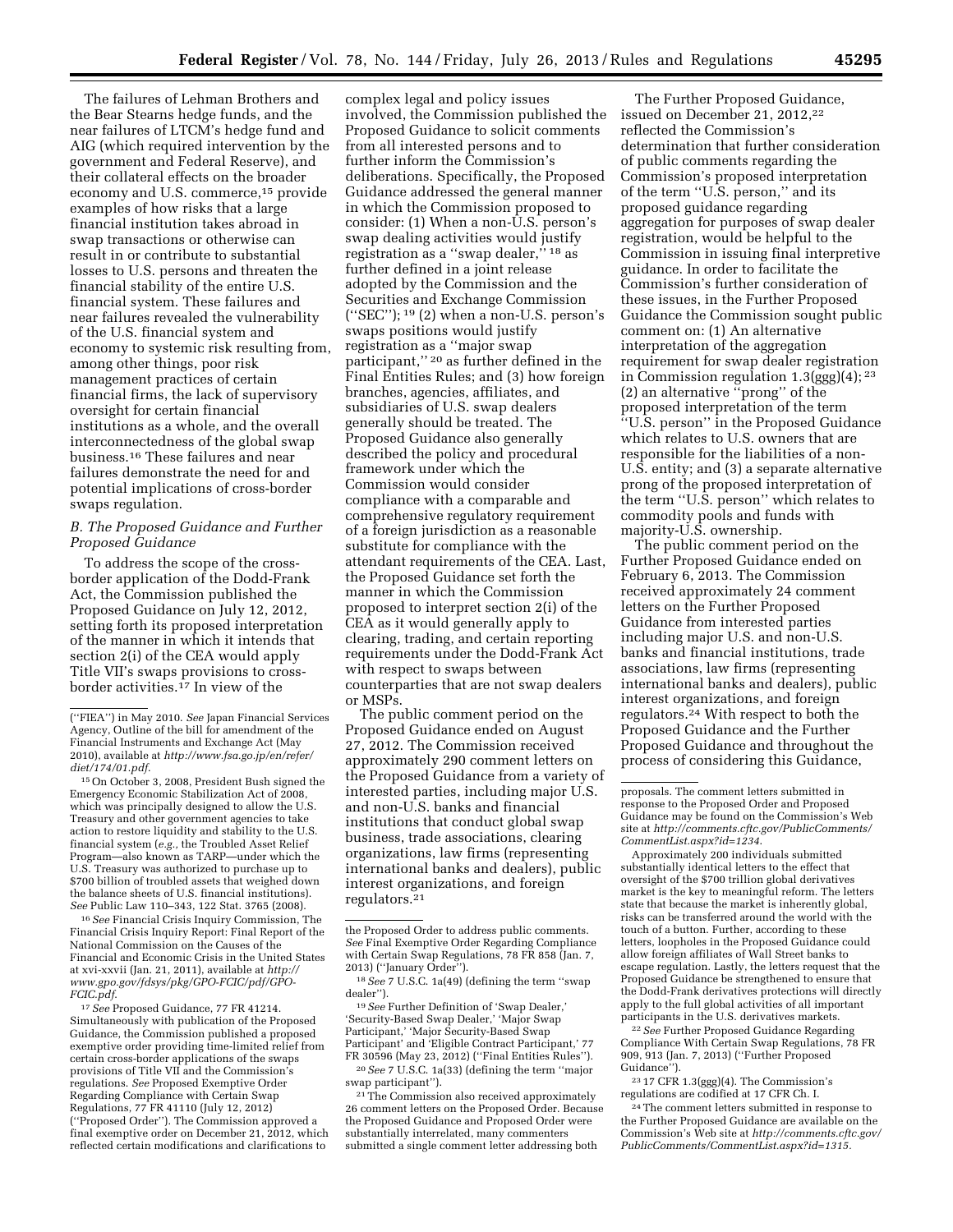the Commission (and Commission's staff) held numerous meetings and discussions with various market participants, domestic bank regulators, and other interested parties.25

Further, the Commission's staff closely consulted with the staff of the SEC in an effort to increase understanding of each other's regulatory approaches and to harmonize the crossborder approaches of the two agencies to the greatest extent possible, consistent with their respective statutory mandates.26 The Commission is cognizant of the value of harmonization by the Commission and the SEC of their cross-border policies to the fullest extent possible. The staffs of the Commission and the SEC have participated in numerous meetings to work jointly toward this objective. The Commission expects that this consultative process will continue as each agency works towards implementing its respective crossborder policy.

The SEC recently published for public comment proposed rules and interpretive guidance to address the application of the provisions of the Exchange Act, added by Subtitle B of Title VII of the Dodd-Frank Act, that relate to cross-border security-based swap activities.27 The Commission has considered the SEC's cross-border proposal and has taken it into account in the process of considering this Guidance. The SEC's proposal acknowledges the statutory provisions and regulatory precedents that are relevant to security-based swaps by virtue of the fact that security-based

<sup>26</sup> Sections 722 and 772 of the Dodd-Frank Act establish the scope of the Commission's and SEC's jurisdiction over cross-border swaps and securitybased swaps, respectively. CEA section 2(i), which was added by section 722 of the Dodd-Frank Act, is discussed above. Section 30(c) of the Securities Exchange Act of 1934 (''Exchange Act''), which was added by section 772 of the Dodd-Frank Act, provides that the swaps provisions of the Exchange Act added by Title VII do not apply ''to any person insofar as such person transacts a business in security-based swaps without the jurisdiction of the United States, unless such person transacts such business in contravention of such rules and regulations as the [SEC] may prescribe as necessary or appropriate to prevent the evasion of any provision [added by Title VII of the Dodd-Frank Act] . . . '' *See* 15 U.S.C. 78dd(c).

27*See* Cross-Border Security-Based Swap Activities; Re-Proposal of Regulation SBSR and Certain Rules and Forms Relating to the Registration of Security-Based Swap Dealers and Major Security-Based Swap Participants, 78 FR 30968 (May 23, 2013) (''SEC Cross-Border Proposal'').

swaps are securities.28 For example, the SEC's proposed rules regarding registration of security-based swap dealers build from the SEC's traditional approach to the registration of brokers and dealers under the Exchange Act.29 The SEC's proposal also notes the SEC's belief that Congress intended the territorial application of Title VII to entities and transactions in the securitybased swaps market to follow similar principles to those applicable to the securities market under the Exchange Act.30 The Commission believes that one factor in harmonization of the two agencies' approaches is that Congress did not express a similar intent that the application of Title VII to entities and transactions in the swaps market should follow principles that preceded the Dodd-Frank Act, but rather mandated a new regulatory regime for swaps.31

The Commission also recognizes the critical role of international cooperation and coordination in the regulation of derivatives in the highly interconnected global market, where risks are transmitted across national borders and market participants operate in multiple jurisdictions. Close cooperative relationships and coordination with other jurisdictions take on even greater importance given that, prior to the recent reforms, the swaps market has largely operated without regulatory oversight, and given that many jurisdictions are in differing stages of implementing their regulatory reform. To this end, the Commission's staff has actively engaged in discussions with their foreign counterparts in an effort to better understand and develop a more harmonized cross-border regulatory framework. The Commission expects

30 *Id.* at 30983–84.

31One commenter expressed the view that the SEC's proposed rule is entirely inapplicable to the CFTC's statutory mandate to regulate the risks from cross border derivatives trading and related activities. This commenter stated that the SEC was given very limited statutory authority in the Dodd-Frank Act related solely to anti-evasion, in contrast to the Commission, which was given the same antievasion authority plus an affirmative statutory mandate to regulate cross-border derivative activities that ''have a direct an significant connection with activities in, or effect on, commerce of the United States.'' This commenter further stated that a broader statutory mandate makes sense because the Commission ''has decades of expertise and jurisdiction for virtually the entire derivatives markets,'' whereas the SEC has ''jurisdiction for no more than 3.5 percent of those markets.'' *See* Better Markets Inc. (''Better Markets'') (Jun. 24, 2013) at 2.

that these discussions will continue as it implements the cross-border interpretive guidance and as other jurisdictions develop their own regulatory approaches to derivatives.32

In general, many of the financial institutions and law firms (representing financial institutions) that commented on the Proposed Guidance and Further Proposed Guidance stated that the Commission's proposed interpretation of the extraterritorial application of Title VII of the Dodd-Frank Act was overly broad and unnecessarily complex and unclear.33 Among the issues they raised were concerns relating to the interpretation of the term ''U.S. person,'' aggregation for purposes of swap dealer registration, lack of parity in the treatment of foreign branches and affiliates of U.S. persons, the approach to guaranteed non-U.S. affiliates and non-U.S. affiliate ''conduits,'' and the ''comparability'' assessment for purposes of substituted compliance. The commenters also urged the Commission to allow sufficient time after the publication of the final interpretive guidance for market participants to understand and implement any new policies of the Commission, before the Commission begins to apply such policies.

Other commenters disagreed that the Commission's proposed interpretation of its extraterritorial authority was overly broad, instead arguing that the Commission had not gone far enough.34

33*See, e.g.,* Securities Industry and Financial Markets Association ("SIFMA") (Aug. 27, 2012); Institute of International Bankers (''IIB'') (Aug. 27, 2012); Sullivan & Cromwell, on behalf of Bank of America Corp., Citi, and J.P. Morgan (''Sullivan & Cromwell'') (Aug. 13, 2012); Bank of America Merrill Lynch, Barclays Capital, and PNB Paribas et al., submitted by Cleary Gottlieb Steen & Hamilton LLP (''Cleary'') (Aug. 16, 2012).

34*See, e.g.,* Americans for Financial Reform, submitted by Marcus Stanley (''AFR'') (Aug. 27, 2012); Better Markets (Aug. 16, 2012); Michael Greenberger, Francis King Cary School of Law,

<sup>25</sup>The records of these meetings and communications are available on the Commission's Web site at *[http://www.cftc.gov/LawRegulation/](http://www.cftc.gov/LawRegulation/DoddFrankAct/Rulemakings/Cross-BorderApplicationofSwapsProvisions/index.htm)  [DoddFrankAct/Rulemakings/Cross-Border](http://www.cftc.gov/LawRegulation/DoddFrankAct/Rulemakings/Cross-BorderApplicationofSwapsProvisions/index.htm) [ApplicationofSwapsProvisions/index.htm.](http://www.cftc.gov/LawRegulation/DoddFrankAct/Rulemakings/Cross-BorderApplicationofSwapsProvisions/index.htm)* 

<sup>28</sup>The SEC Cross-Border Proposal notes that the definition of ''security'' in the Exchange Act includes security-based swaps, which raises issues related to the statutory definitions of ''broker'' and ''dealer,'' the statutory exchange registration requirement, and other statutory requirements related to securities. *Id.* at 30972.

<sup>29</sup> *Id.* at 30990.

<sup>32</sup>This is one aspect of the Commission's ongoing bilateral and multilateral efforts to promote international coordination of regulatory reform. The Commission's staff is engaged in consultations with Europe, Japan, Hong Kong, Singapore, Switzerland, Canada, Australia, Brazil, and Mexico on derivatives reform. In addition, the Commission's staff is participating in several standard-setting initiatives, co-chairs the IOSCO Task Force on OTC Derivatives, and has created an informal working group of derivatives regulators to discuss implementation of derivatives reform. *See also* Joint Press Statement of Leaders on Operating Principles and Areas of Exploration in the Regulation of the Cross-border OTC Derivatives Market, published as CFTC Press Release 6439–12, Dec. 4, 2012, available at *[http://www.cftc.gov/PressRoom/PressReleases/](http://www.cftc.gov/PressRoom/PressReleases/pr6439-12)  [pr6439-12;](http://www.cftc.gov/PressRoom/PressReleases/pr6439-12)* OTC Derivatives Regulators Group Report to the G–20 Meeting of Finance Ministers and Central Bank Governors of 18–19 April 2013, linked to CFTC Press Release ODRG Report to G– 20, Apr. 16, 2013, available at *[http://www.cftc.gov/](http://www.cftc.gov/PressRoom/PressReleases/odrg_reporttog20release) [PressRoom/PressReleases/odrg](http://www.cftc.gov/PressRoom/PressReleases/odrg_reporttog20release)*\_*reporttog20release.*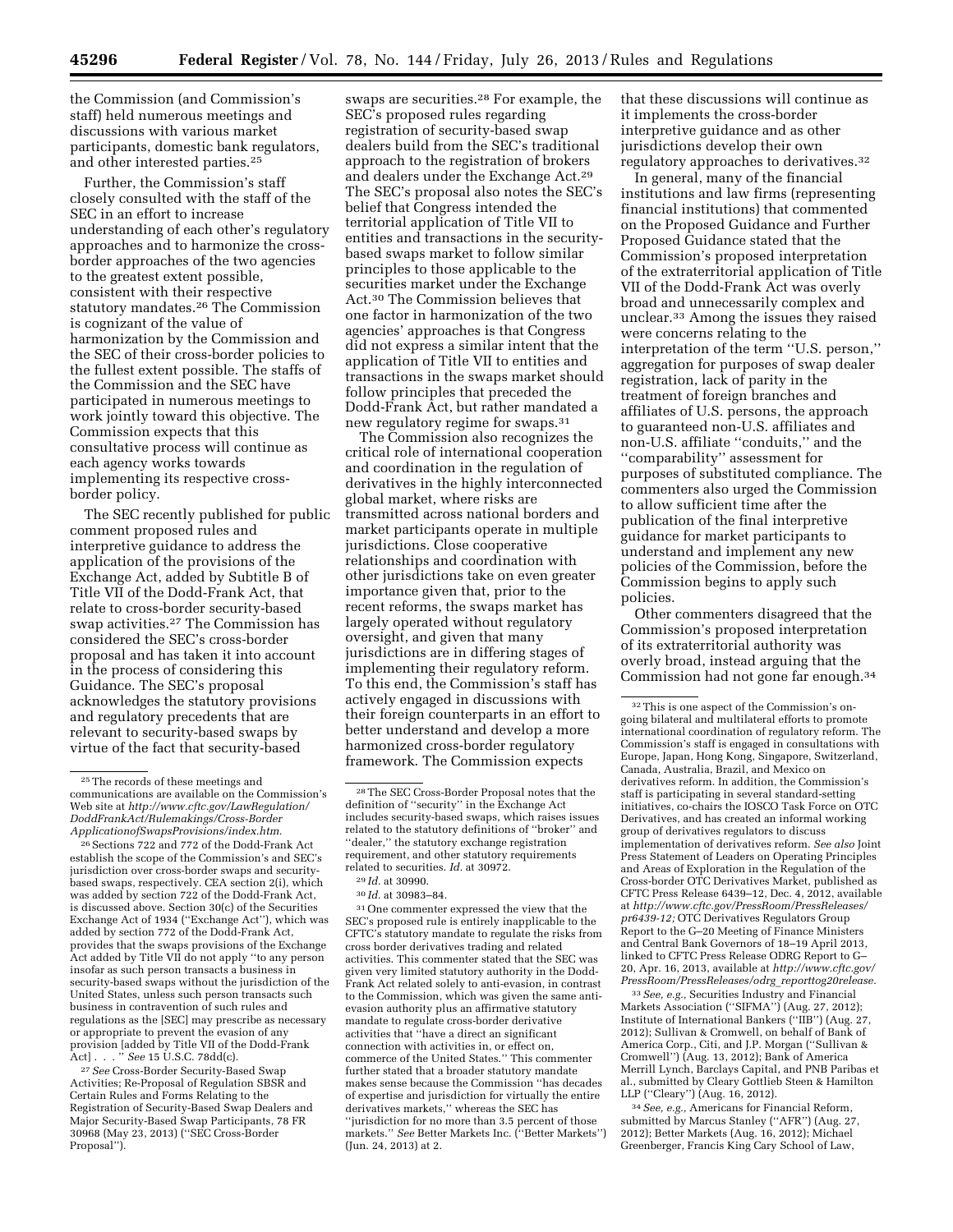For example, AFR stated that the Proposed Guidance ''takes some real positive steps in affirming CFTC jurisdiction over a variety of crossborder transactions,'' but ''falls well short of closing potential cross-border loopholes.'' 35 Senator Levin wrote that although ''members of the financial industry have filed comment letters urging the CFTC to weaken its proposals . . . American families and businesses deserve strong protections against the risks posed by derivatives trading, including from cross-border swaps, and . . . the Proposed Guidance should be strengthened rather than weakened."<sup>36</sup>

#### **II. Scope of This Guidance**

After carefully reviewing and considering the comments on the Proposed Guidance and the Further Proposed Guidance, the Commission has determined to finalize the Proposed Guidance. This Guidance sets forth the general policy of the Commission in interpreting how section 2(i) of the CEA provides for the application of the swaps provisions of the CEA and Commission regulations to cross-border activities when such activities have a ''direct and significant connection with activities in, or effect on, commerce of the United States'' or when they contravene Commission rulemaking.37 Unlike a binding rule adopted by the Commission, which would state with precision when particular requirements do and do not apply to particular situations, this Guidance is a statement of the Commission's general policy regarding cross-border swap activities 38 and allows for flexibility in application to various situations, including consideration of all relevant facts and circumstances that are not explicitly discussed in the guidance. The Commission believes that the statement of its policy in this Guidance will assist market participants in understanding how the Commission intends that the registration and certain other substantive requirements of the Dodd-Frank Act generally would apply to their cross-border activities.<sup>39</sup>

38The Commission notes that part 23 of its regulations defines ''swaps activities'' to mean, ''with respect to a [registered swap dealer or MSP], such registrant's activities related to swaps and any product used to hedge such swaps, including, but not limited to, futures, options, other swaps or security-based swaps, debt or equity securities, foreign currency, physical commodities, and other derivatives.'' *See* 17 CFR 23.200(j); 23.600(a)(7).

39 In this regard, the Commission notes that it would consider codifying certain aspects of the

This release is intended to inform the public of the Commission's views on how it ordinarily expects to apply existing law and regulations in the cross-border context. In determining the application of the CEA and Commission regulations to particular entities and transactions in cross-border contexts, the Commission will apply the relevant statutory provisions, including CEA section 2(i), and regulations to the particular facts and circumstances. Accordingly, the public has the ability to present facts and circumstances that would inform the application of the substantive policy positions set forth in this release.

The Commission understands the complex and dynamic nature of the global swap market and the need to take an adaptable approach to cross-border issues, particularly as it continues to work closely with foreign regulators to address potential conflicts with respect to each country's respective regulatory regime. Although the Commission is issuing the Guidance at this time, the Commission will continue to follow developments as foreign regulatory regimes and the global swaps market continue to evolve. In this regard, the Commission will periodically review this Guidance in light of future developments.

This release is organized into four main sections. Section III sets forth the Commission's interpretation of CEA section 2(i) and the general manner in which it intends to apply the swaps provisions of the Dodd-Frank Act to activities outside the United States. Section IV addresses the public comments and Commission Guidance on: (A) The Commission's interpretation of the term ''U.S. person''; (B) swap dealer and MSP registration; (C) the scope of the term ''foreign branch'' of a U.S. bank and consideration of when a swap should be considered to be with the foreign branch of a U.S. bank; (D) a description of the entity-level requirements and transaction-level requirements under Title VII and the Commission's related regulations (''Entity-Level Requirements'' and ''Transaction-Level Requirements,'' respectively); (E) the categorization of Title VII swaps provisions (and Commission regulations) as either Entity-Level or Transaction-Level Requirements; (F) substituted compliance, including an overview of the principles guiding substituted

compliance determinations for Entity-Level and Transaction-Level Requirements, a general description of the process for comparability determinations, and a discussion of conflicts arising under foreign privacy and blocking laws; (G) application of the Entity-Level Requirements and ''Category A'' and ''Category B'' Transaction-Level Requirements to swap dealers and MSPs; and (H) application of the CEA's swaps provisions and Commission regulations where both parties to a swap are neither swap dealers nor MSPs.40

In addition, this Guidance includes the following Appendices, which should be read in conjunction with (and are qualified by) the remainder of the Guidance: (1) Appendix A—The Entity-Level Requirements; (2) Appendix B— The Transaction-Level Requirements: (3) Appendix C—Application of the Entity-Level Requirements; (4) Appendix D—Application of the Category A Transaction-Level Requirements to Swap Dealers and MSPs; (5) Appendix E—Application of the Category B Transaction-Level Requirements to Swap Dealers and MSPs; and (6) Appendix F—Application of Certain Entity-Level and Transaction-Level Requirements to Non-Swap Dealer/Non-MSP Market Participants.

#### **III. Interpretation of Section 2(i)**

CEA section 2(i) provides that the swaps provisions of Title VII shall not apply to activities outside the United States unless those activities—

• Have a direct and significant connection with activities in, or effect on, commerce of the United States; or

• contravene such rules or regulations as the Commission may prescribe or promulgate as are necessary or appropriate to prevent the evasion of any provision of [the CEA] that was enacted by the [Dodd-Frank Act].

In the Proposed Guidance, the Commission noted that section 2(i) provides the Commission express authority over swap activities outside the United States when certain conditions are met, but it does not require the Commission to extend its reach to the outer bounds of that authorization. Rather, in exercising its authority with respect to swap activities outside the United States, the Commission will be guided by international comity principles.

University of Maryland (''Greenberger'') (Aug. 13, 2012).

<sup>35</sup>AFR (Aug. 27, 2012) at 2.

<sup>36</sup>Letter from Sen. Levin at 3.

<sup>37</sup>*See* 7 U.S.C. 2(i).

Guidance in future rulemakings, as appropriate; but at this time, this guidance is intended to provide an efficient and flexible vehicle to communicate the agency's current views on how the Dodd-Frank swap requirements would apply on a cross-border basis.

<sup>40</sup>Certain provisions of Title VII apply regardless of whether a swap dealer or MSP is a counterparty to the swap. These provisions include the clearing requirement (7 U.S.C. 2(h)(1)), the trade execution requirement (2(h)(8)), reporting to SDRs  $(2(a)(13)(G))$ , and real-time public reporting (2(a)(13)).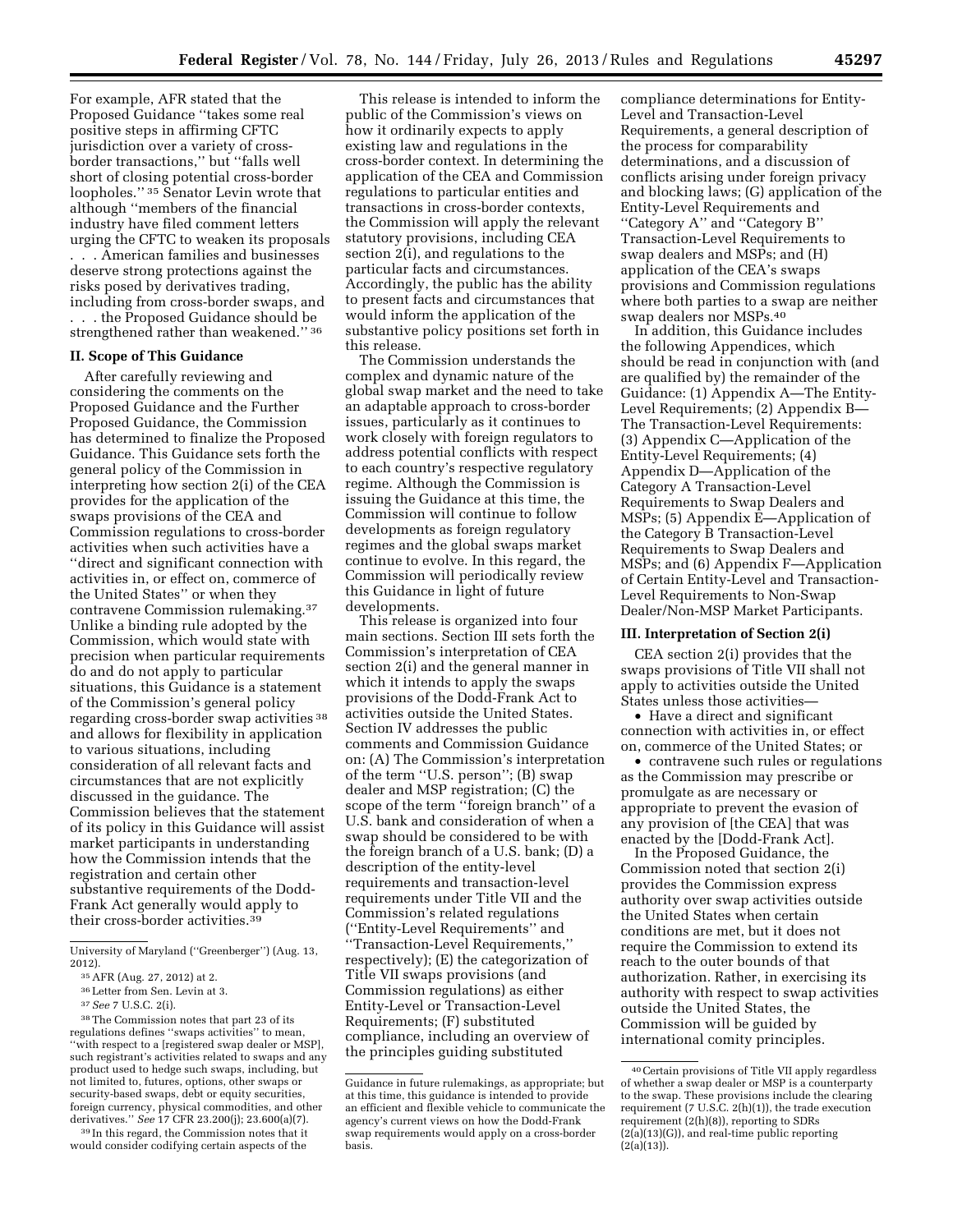#### *A. Comments*

Some commenters addressing the interpretation of section 2(i) in the Proposed Guidance stated that the activities of the non-U.S. branches and subsidiaries of U.S. persons outside the United States with respect to swaps with non-U.S. persons should not be subject to Dodd-Frank requirements. Sullivan & Cromwell asserted that the non-U.S. branches and subsidiaries generally do not enter into swaps with U.S. persons and therefore the jurisdictional nexus with the United States that would justify application of the Dodd-Frank Act is absent.41 Sullivan & Cromwell stated that there are legitimate business reasons for U.S. persons to establish non-U.S. branches and subsidiaries, so doing so should not be interpreted to mean that the U.S. person is using the branch to evade application of the Dodd-Frank Act.42 Sullivan & Cromwell argued that the Dodd-Frank Act's application outside the United States should be narrowly construed because it includes only specific exceptions to the judicial precedent that U.S. laws should be interpreted to apply outside the United States only when such application is clearly expressed in the law.43 Similarly, SIFMA argued that the Commission's proposal asserted a broad jurisdictional scope that is inconsistent with the congressional intent expressed in section 2(i) of the CEA.44

Sullivan & Cromwell cited past instances where the Commission has not applied its regulations to firms that deal solely with foreign customers and do not conduct business in or from the United States or to the non-U.S. subsidiaries of entities registered with the Commission.45 Sullivan & Cromwell and SIFMA stated that the application of Dodd-Frank requirements to non-U.S. swap activities would be contrary to principles of international comity and cooperation with foreign regulators, would lead to less efficient use of regulatory resources, and would subject the affected entities to potentially conflicting regulations and increased costs of compliance.46 SIFMA asserted that the jurisdictional scope in the Commission's proposal is not necessary to prevent evasive activity, because the Commission already has broad authority to address evasion.<sup>47</sup> Sullivan & Cromwell and SIFMA also argued that

- 44SIFMA (Aug. 27, 2012) at 2.
- 45Sullivan & Cromwell (Aug. 13, 2012) at 10.
- 46 *Id.* at 11; SIFMA (Aug. 27, 2012) at 3 and A55.
- 47SIFMA (Aug. 27, 2012) at 3.

imposing the Dodd-Frank requirements on non-U.S. branches and subsidiaries of U.S. persons would put those entities at a disadvantage compared to competitors in foreign jurisdictions, while other federal laws and banking regulations (such as the Edge Act 48) indicate that Congress wishes to promote such entities' ability to compete in foreign jurisdictions.<sup>49</sup>

By contrast, Senator Levin stated that the J.P. Morgan ''whale trades'' provide an example of how major U.S. financial institutions have integrated their U.S. and non-U.S. swap activities, and therefore supports the application of the swaps provisions of Title VII and Commission regulations to the non-U.S. offices of U.S. financial institutions.<sup>50</sup> He explained that a Senate investigation found that J.P. Morgan personnel in London executed the ''whale trades'' using money from the U.S. bank's excess deposits, and while traders in London conducted the trades, the trades were attributed to a U.S. affiliate of J.P. Morgan through back-to-back arrangements between the London branch and New York branch.51 He also stated the whale trades were entered into with counterparties including major U.S. banks and J.P. Morgan's own investment bank.52 Senator Levin concluded that because of the integration of U.S. and non-U.S. offices and affiliates of U.S. financial institutions, it is critical that the non-U.S. offices and affiliates of U.S. financial institutions follow the same Dodd-Frank requirements as are applicable to the U.S. financial institutions.53

#### *B. Statutory Analysis*

In interpreting the phrase ''direct and significant,'' the Commission has examined the plain language of the statutory provision, similar language in other statutes with cross-border application, and the legislative history of section 2(i).

The statutory language in new CEA section 2(i) is structured similarly to the statutory language in the Foreign Trade Antitrust Improvements Act of 1982 (the "FTAIA"),<sup>54</sup> which provides the standard for the cross-border application of the Sherman Antitrust

53 *Id.* at 7. *See also* Dodd-Frank Statement (''An exemption for foreign derivatives activity by the [ ] affiliates of American institutions is a free pass no matter where that activity is located.''). 54 15 U.S.C. 6a.

Act.55 The FTAIA, like CEA section 2(i), excludes certain non-U.S. commercial transactions from the reach of U.S. law. It provides that the antitrust provisions of the Sherman Act ''shall not apply to [anti-competitive] conduct involving trade or commerce . . . with foreign nations.'' 56 However, like paragraph (1) of CEA section 2(i), the FTAIA also creates exceptions to the general exclusionary rule and thus brings back within antitrust coverage any conduct that: (1) has a ''direct, substantial, and reasonably foreseeable effect'' on U.S. commerce; 57 and (2) ''such effect gives rise to a [Sherman Act] claim.'' 58 In *F. Hoffman-LaRoche, Ltd.* v. *Empagran S.A.,* the Supreme Court stated that ''this technical language initially lays down a general rule placing *all*  (nonimport) activity involving foreign commerce outside the Sherman Act's reach. It then brings such conduct back within the Sherman Act's reach *provided that* the conduct *both* (1) sufficiently affects American commerce, *i.e.,* it has a 'direct, substantial, and reasonably foreseeable effect' on American domestic, import, or (certain) export commerce, *and* (2) has an effect of a kind that antitrust law considers harmful, *i.e.,* the 'effect' must 'giv[e] rise to a [Sherman Act] claim.'" 59

It is appropriate, therefore, to read section 2(i) of the CEA as a clear expression of congressional intent that the swaps provisions of Title VII of the Dodd-Frank Act apply to activities beyond the borders of the United States when certain circumstances are present. These circumstances include, pursuant to paragraph (1) of section 2(i), when activities outside the United States meet the statutory test of having a ''direct and significant connection with activities in, or effect on,'' U.S. commerce.

An examination of the language in the FTAIA, however, does not provide an unambiguous roadmap for the Commission in interpreting section 2(i) of the CEA. There are both similarities, and a number of significant differences, between the language in CEA section 2(i) and the language in the FTAIA. Further, the Supreme Court has not provided definitive guidance as to the meaning of the ''direct, substantial, and reasonably foreseeable'' test in the FTAIA, and the lower courts have interpreted the individual terms in the FTAIA differently.

Although a number of courts have interpreted the various terms in the

59 542 U.S. 155, 162 (2004) (emphasis in original).

<sup>41</sup>Sullivan & Cromwell (Aug. 13, 2012) at 6–7. 42 *Id.* at 8.

<sup>43</sup> *Id.* at 9.

<sup>48</sup> 12 U.S.C. 611–31.

<sup>49</sup> *Id.;* Sullivan & Cromwell (Aug. 13, 2012) at 12– 14.

<sup>50</sup>Letter from Sen. Levin at 4.

<sup>51</sup> *Id.* 

<sup>52</sup> *Id.* 

<sup>55</sup> 15 U.S.C. 1–7.

<sup>56</sup> 15 U.S.C. 6a.

<sup>57</sup> 6a(1).

<sup>58</sup> 6a(2).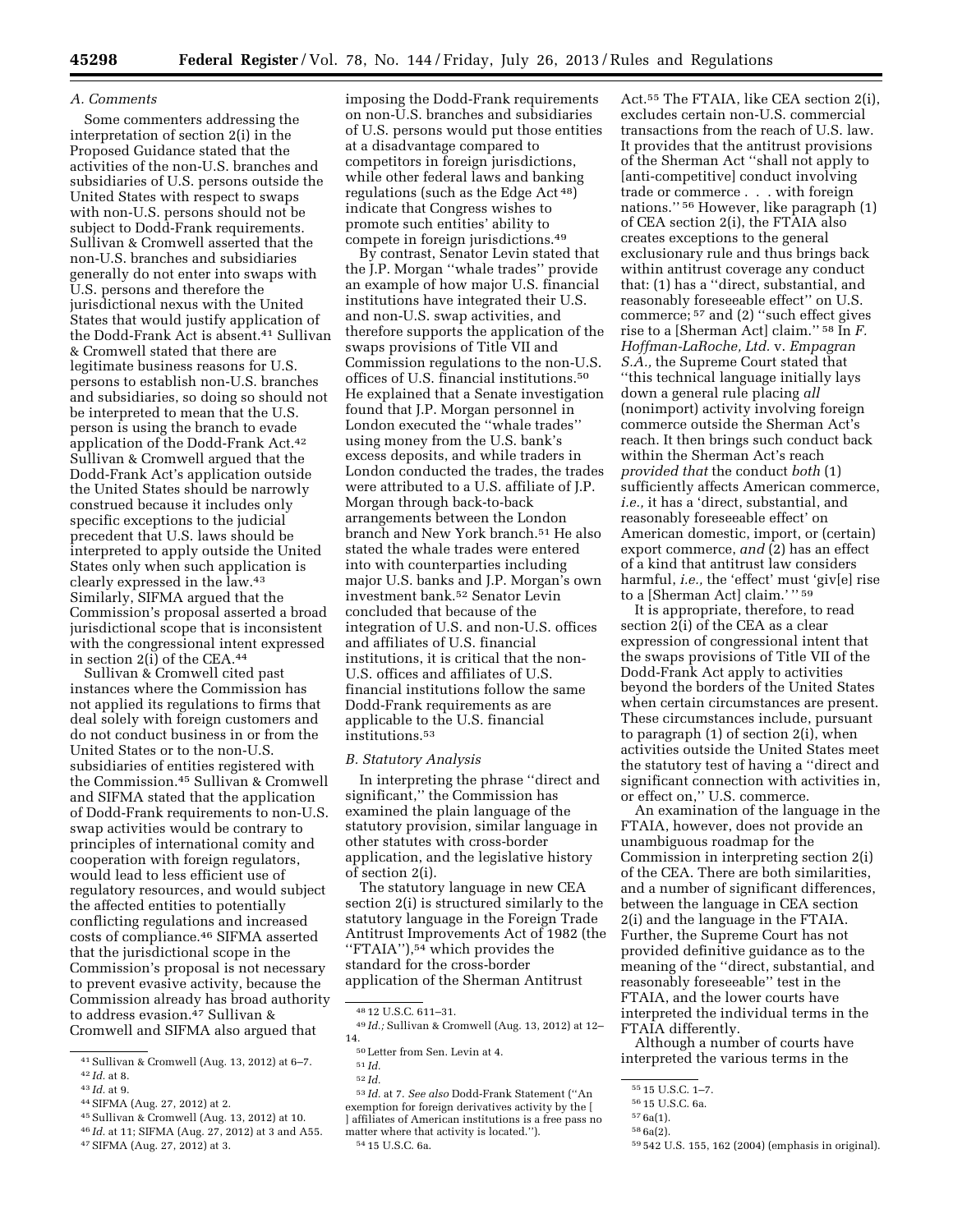says that the Sherman Act applies to

in both CEA section 2(i) and the FTAIA. Relying upon the Supreme Court's definition of the term ''direct'' in the Foreign Sovereign Immunities Act (''FSIA''),60 the U.S. Court of Appeals for the Ninth Circuit construed the term ''direct'' in the FTAIA as requiring a "relationship of logical causation," such that ''an effect is 'direct' if it follows as an immediate consequence of the defendant's activity.'' 62 However, in an en banc decision, the U.S. Court of Appeals for the Seventh Circuit held that ''the Ninth Circuit jumped too quickly on the assumption that the FSIA and the FTAIA use the word 'direct' in the same way.'' 63 After examining the text of the FTAIA as well as its history and purpose, the Seventh Circuit found persuasive the ''other school of thought [that] has been articulated by the Department of Justice's Antitrust Division, which takes the position that, for FTAIA purposes, the term 'direct' means only 'a reasonably proximate causal nexus.' '' 64 The Seventh Circuit rejected interpretations of the term ''direct'' that included any requirement that the consequences be foreseeable, substantial, or immediate.65

FTAIA, only the term ''direct'' appears

Other terms in the FTAIA differ from the terms used in section 2(i) of the CEA. First, the FTAIA test explicitly requires that the effect on U.S. commerce be a ''reasonably foreseeable'' result of the conduct.66 Section 2(i) of the CEA, by contrast, does not provide that the effect on U.S. commerce must be foreseeable. Second, whereas the FTAIA solely relies on the ''effects'' on U.S. commerce to determine crossborder application of the Sherman Act, section 2(i) of the CEA refers to both ''effect'' and ''connection.'' ''The FTAIA

62 *Id.* at 692–3, *quoting Republic of Argentina* v. *Weltover, Inc.,* 504 U.S. 607, 618 (1992) (providing that, pursuant to the FSIA, 28 U.S.C. 1605(a)(2), immunity does not extend to commercial conduct outside the United States that ''causes a direct effect in the United States'').

foreign 'conduct' with a certain kind of harmful domestic effect."<sup>67</sup> Section 2(i), by contrast, applies more broadly—not only to particular instances of conduct that have an effect on U.S. commerce, but also to activities that have a direct and significant ''connection with activities in'' U.S. commerce. Unlike the FTAIA, section 2(i) applies the swaps provisions of the CEA to activities outside the United States that have the requisite connection with activities in U.S. commerce, regardless of whether a ''harmful domestic effect'' has occurred.

As the foregoing textual analysis indicates, Congress crafted section 2(i) differently from its analogue in the antitrust laws. Congress delineated the cross-border scope of the Sherman Act in section 6a of the FTAIA as applying to conduct that has a ''direct'' and ''substantial'' and ''reasonably foreseeable" "effect" on U.S. commerce. In section 2(i), on the other hand, Congress did not include a requirement that the effects or connections of the activities outside the United States be ''reasonably foreseeable'' for the Dodd-Frank swaps provisions to apply. Further, Congress included language in section 2(i) to apply the Dodd-Frank swaps provisions in circumstances in which there is a direct and significant connection with activities in U.S. commerce, regardless of whether there is an effect on U.S. commerce. The different words that Congress used in paragraph (1) of section 2(i), as compared to its closest statutory analogue in section 6a of the FTAIA, inform the Commission in construing the boundaries of its cross-border authority over swap activities under the CEA.68 Accordingly, the Commission believes it is appropriate to interpret section 2(i) such that it applies to activities outside the United States in circumstances in addition to those that would be reached under the FTAIA standard.

As further described in the Proposed Guidance, one of the principal rationales for the enactment of the Dodd-Frank derivatives reforms was the

need for a comprehensive scheme of regulation to prevent systemic risk in the U.S. financial system.69 More particularly, a primary purpose of Title VII of the Dodd-Frank Act is to address risk to the U.S. financial system created by interconnections in the swaps market.70 Title VII of the Dodd-Frank Act gave the Commission new and broad authority to regulate the swaps market to address and mitigate risks arising from swap activities that in the future could cause a financial crisis.

In global markets, the source of such risk is not confined to activities within U.S. borders. Due to the interconnectedness between firms, traders, and markets in the U.S. and abroad, a firm's failure, or trading losses overseas, can quickly spill over to the United States and affect activities in U.S. commerce and the stability of the U.S. financial system. Accordingly, Congress did not limit the application of the Dodd-Frank Act to activities within the United States. Rather, in recognition of the global nature of the swaps market, and the fact that risks to the U.S. financial system may arise from activities outside the United States, as well as from activities within the United States, Congress explicitly provided for cross-border application of Title VII to activities outside the United States that pose risks to the U.S. financial system.71

71The legislative history of the Dodd-Frank Act shows that in the fall of 2009, neither the Over-the-Counter Derivatives Markets Act of 2009, H.R. 3795, 111th Cong. (1st Sess. 2009), reported by the Financial Services Committee chaired by Rep. Barney Frank, nor the Derivatives Markets Transparency and Accountability Act of 2009, H.R. 977, 111th Cong. (1st Sess. 2009), reported by the Agriculture Committee chaired by Rep. Collin Peterson, included a general territoriality limitation that would have restricted Commission regulation of transactions between two foreign persons located outside of the United States. During the House Financial Services Committee markup on October 14, 2009, Rep. Spencer Bachus offered an Continued

<sup>60</sup>*See* 28 U.S.C. 1605(a)(2).

<sup>61</sup>*United States* v. *LSL Biotechnologies,* 379 F.3d 672, 693 (9th Cir. 2004). ''As a threshold matter, many courts have debated whether the FTAIA established a new jurisdictional standard or merely codified the standard applied in [*United States* v. *Aluminum Co. of Am.,* 148 F.2d 416 (2d Cir. 1945)] and its progeny. Several courts have raised this question without answering it. The Supreme Court did as much in *[Harford Fire Ins. Co.* v. *California,*  509 U.S. 764 (1993)].'' *Id.* at 678.

<sup>63</sup> *Minn-Chem, Inc.* v. *Agrium, Inc.,* 683 F.3d 845, 857 (7th Cir. 2012) (en banc).

<sup>64</sup> *Id.* 

<sup>65</sup> *Id.* at 856–57.

<sup>66</sup>*See, e.g., Animal Sciences Products.* v. *China Minmetals Corp.,* 654 F.3d 462, 471 (3d Cir. 2011) (''[T]he FTAIA's 'reasonably foreseeable' language imposes an objective standard: the requisite 'direct' and 'substantial' effect must have been 'foreseeable' to an objectively reasonable person.'').

<sup>&</sup>lt;sup>67</sup> *Hoffman-LaRoche,* 452 U.S. at 173.<br><sup>68</sup> The provision that ultimately became section 722(d) of the Dodd-Frank Act was added during consideration of the legislation in the House of Representatives. *See* 155 Cong. Rec. H14685 (Dec. 10, 2009). The version of what became Title VII that was reported by the House Agriculture Committee and the House Financial Services Committee did not include any provision addressing cross-border application. *See* 155 Cong. Rec. H14549 (Dec. 10, 2009). The Commission finds it significant that, in adding the cross-border provision before final passage, the House did so in terms that, as discussed in text, were different from, and broader than, the terms used in the analogous provision of the FTAIA.

<sup>69</sup>*See* Proposed Guidance, 77 FR at 41215–41216. 70*Cf.* 156 Cong. Rec. S5818 (July 14, 2010) (statement of Sen. Lincoln) (''In 2008, our Nation's economy was on the brink of collapse. America was being held captive by a financial system that was so interconnected, so large, and so irresponsible that our economy and our way of life were about to be destroyed.''), available at *[http://www.gpo.gov/fdsys/pkg/CREC-2010-07-14/](http://www.gpo.gov/fdsys/pkg/CREC-2010-07-14/pdf/CREC-2010-07-14.pdf)  [pdf/CREC-2010-07-14.pdf;](http://www.gpo.gov/fdsys/pkg/CREC-2010-07-14/pdf/CREC-2010-07-14.pdf)* 156 Cong. Rec. S5888 (July 15, 2010) (statement of Sen. Shaheen) (''We need to put in place reforms to stop Wall Street firms from growing so big and so interconnected that they can threaten our entire economy.''), available at *[http://www.gpo.gov/fdsys/pkg/CREC-](http://www.gpo.gov/fdsys/pkg/CREC-2010-07-15/pdf/CREC-2010-07-15-senate.pdf)[2010-07-15/pdf/CREC-2010-07-15-senate.pdf;](http://www.gpo.gov/fdsys/pkg/CREC-2010-07-15/pdf/CREC-2010-07-15-senate.pdf)* 156 Cong. Rec. S5905 (July 15, 2010) (statement of Sen. Stabenow) (''For too long the over-the-counter derivatives market has been unregulated, transferring risk between firms and creating a web of fragility in a system where entities became too interconnected to fail.''), available at *[http://](http://www.gpo.gov/fdsys/pkg/CREC-2010-07-15/pdf/CREC-2010-07-15-senate.pdf)  [www.gpo.gov/fdsys/pkg/CREC-2010-07-15/pdf/](http://www.gpo.gov/fdsys/pkg/CREC-2010-07-15/pdf/CREC-2010-07-15-senate.pdf)  [CREC-2010-07-15-senate.pdf.](http://www.gpo.gov/fdsys/pkg/CREC-2010-07-15/pdf/CREC-2010-07-15-senate.pdf)*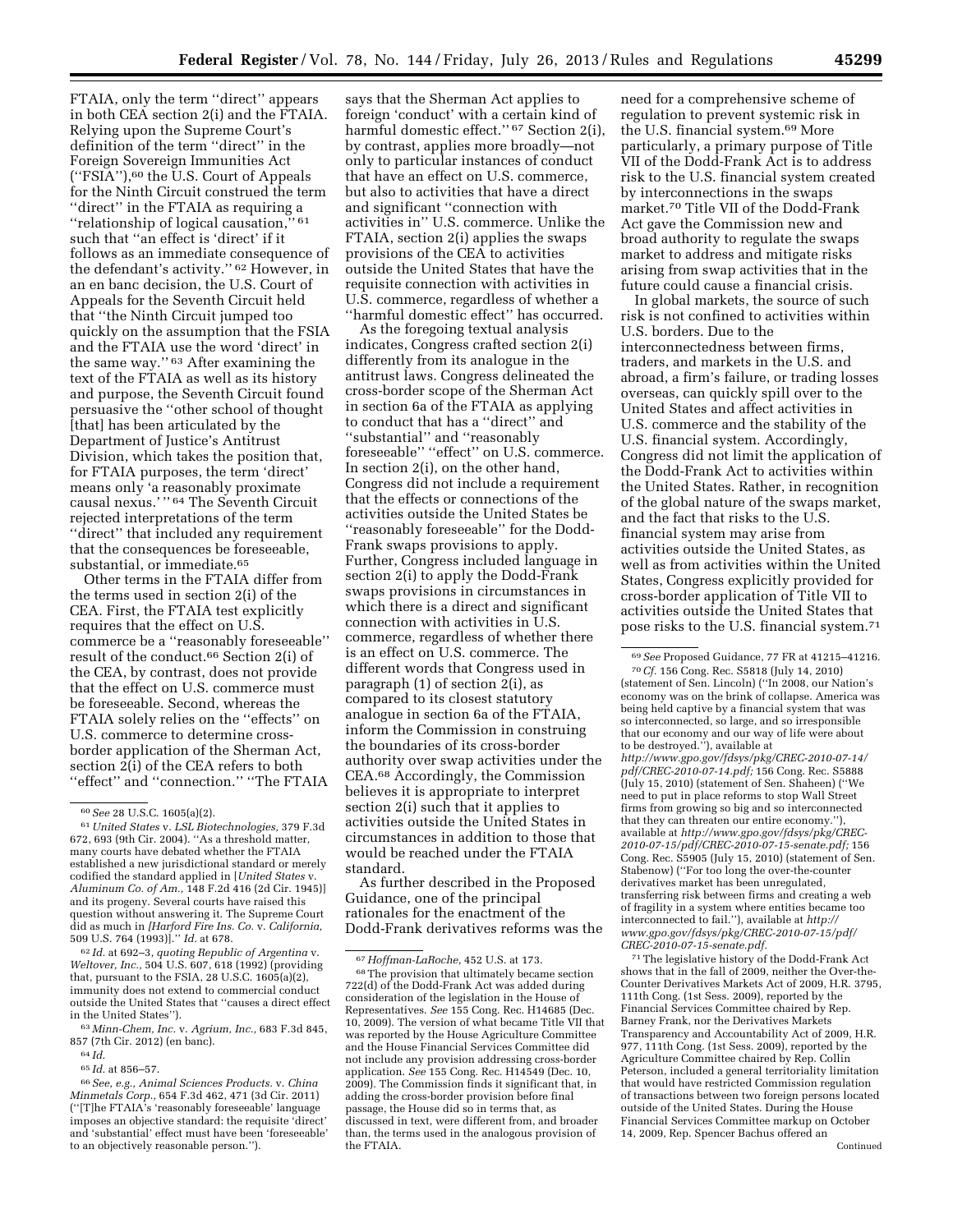Therefore, upon consideration of the statutory language, as well as the prophylactic purpose of the CEA and the amendments made to it by Title VII, the Commission construes section 2(i) to apply the swaps provisions of the CEA to activities outside the United States that have either: (1) A direct and significant effect on U.S. commerce; or, in the alternative, (2) a direct and significant connection with activities in U.S. commerce, and through such connection present the type of risks to the U.S. financial system and markets that Title VII directed the Commission to address. The Commission interprets section 2(i) in a manner consistent with the overall goals of the Dodd-Frank Act to reduce risks to the U.S. financial system and avoid future financial crises.72

Consistent with this overall interpretation, the Commission believes that the term ''direct'' in CEA section 2(i) should be interpreted in a manner consistent with the position of the Department of Justice Antitrust Division with respect to the meaning of the same term in the FTAIA, and as recently adopted by the Seventh Circuit.73 The Commission therefore interprets the term ''direct'' in section 2(i) so as to require ''a reasonably proximate causal nexus'' and not to require foreseeability, substantiality, or immediacy.74

72The Commission also notes that the Supreme Court has indicated that the FTAIA may be interpreted more broadly when the government is seeking to protect the public from anticompetitive conduct than when a private plaintiff brings suit. *See Hoffman-LaRoche,* 452 U.S. at 170 (''A Government plaintiff, unlike a private plaintiff, must seek to obtain the relief necessary to protect the public from further anticompetitive conduct and to redress anticompetitive harm. And a Government plaintiff has legal authority broad enough to allow it to carry out its mission.'').

73See note 63 and accompanying text, *supra.* 

74The Seventh Circuit's rationale for rejecting the Ninth Circuit's interpretation applies with at least equal, if not greater, force to the interpretation of the word ''direct'' in section 2(i) of the CEA. As discussed in note 68 and the accompanying text, *supra,* Congress expressly declined to import the FTAIA standards of substantiality, immediacy, or

Consistent with the purpose of Title VII to protect the U.S. financial system against the build-up of systemic risks, the Commission does not read section 2(i) so as to require a transaction-bytransaction determination that a specific swap outside the United States has a ''direct and significant connection with activities in, or effect on, commerce of the United States'' in order to apply the swaps provisions of the CEA to such transactions. Rather, it is the connection of swap activities, viewed as a class or in the aggregate, to activities in commerce of the United States that must be assessed to determine whether application of the CEA swaps provisions is warranted.75

This conclusion is bolstered by similar interpretations of other federal statutes regulating interstate commerce. Recently, the Supreme Court reaffirmed a similar ''aggregate effects'' approach in *Nat'l Fed'n of Indep. Bus.* v. *Sebelius.*76 In that case, the Court phrased the holding in the seminal ''aggregate effects'' decision, *Wickard* v. *Filburn,*77 in this way: ''[The farmer's] decision, when considered in the aggregate along with similar decisions of others, would have had a substantial effect on the interstate market for wheat.'' 78 In

75The Commission believes this interpretation is supported by Congress's use of the plural term ''activities'' in CEA section 2(i), rather than the singular term ''activity.'' The Commission believes it is reasonable to interpret the use of the plural term ''activities'' in section 2(i) to require not that each particular activity have the requisite connection with U.S. commerce, but rather that such activities in the aggregate, or a class of activity, have the requisite nexus with U.S. commerce. This interpretation is consistent with the overall objectives of Title VII, as described above. Further, the Commission believes that a swap-by-swap approach to jurisdiction would be ''too complex to prove workable.'' *See Hoffman-LaRoche,* 542 U.S. at 168.

- 
- 

<sup>76</sup> 132 S. Ct. 2566 (2012).<br><sup>77</sup> 317 U.S. 111 (1942).<br><sup>78</sup> 132 S. Ct. 2566, 2588 (2012). At issue in *Wickard* was the regulation of a farmer's production and use of wheat even though the wheat was ''not intended in any part for commerce but wholly for consumption on the farm.'' 317 U.S. at 118. The Supreme Court upheld the application of the regulation, stating that although the farmer's ''own contribution to the demand for wheat may be trivial by itself,'' the federal regulation could be applied when his contribution ''taken together with that of many others similarly situated, is far from trivial.'' *Id.* at 128–29. The Court also stated it had ''no doubt that Congress may properly have considered that wheat consumed on the farm where grown, if wholly outside the scheme of regulation, would have a substantial effect in defeating and obstructing its purpose . . . .'' *Id.* 

another recent case, *Gonzales v Raich,*79 the Court adopted similar reasoning to uphold the application of the Controlled Substance Act<sup>80</sup> to prohibit the intrastate use of medical marijuana for medicinal purposes. In *Raich,* the Court held that Congress could regulate purely intrastate activity if the failure to do so would ''leave a gaping hole'' in the federal regulatory structure. These cases support the Commission's cross-border authority over swap activities that as a class, or in the aggregate, have a direct and significant connection with activities in, or effect on, U.S. commerce—whether or not an individual swap may satisfy the statutory standard.<sup>81</sup>

#### *C. Principles of International Comity*

The case law in the antitrust area also teaches the importance of recognizing the laws and interests of other countries in applying an ambiguous federal statute across borders; in such circumstances, principles of international comity counsel courts and agencies to act reasonably in exercising jurisdiction with respect to activity that takes place elsewhere. In *Hoffman-LaRoche,* an antitrust class action lawsuit alleging an international pricefixing conspiracy by foreign and domestic vitamin manufacturers and distributors, the Supreme Court held that ambiguous statutes should be construed to ''avoid unreasonable interference with the sovereign authority of other nations." <sup>82</sup> The Court explained that this rule of construction ''reflects customary principles of international law'' and ''helps the potentially conflicting laws of different nations work together in harmony—a harmony particularly needed in today's highly interdependent commercial world.'' 83

In determining whether the exercise of jurisdiction by one nation over activities in another nation would be reasonable, the courts and agencies are guided by the Restatement (Third) of Foreign Relations Law of the United States (the ''Restatement''). Drawing upon traditional principles of international law, the Restatement provides bases of jurisdiction to prescribe law, as well as limitations on the exercise of jurisdiction. In addition

amendment that would have restricted the jurisdiction of the Commission over swaps between non-U.S. resident persons transacted without the use of the mails or any other means or instrumentality of interstate commerce. Chairman Frank opposed the amendment, noting that there may well be cases where non-U.S. residents are engaging in transactions that have an effect on the United States and that are insufficiently regulated internationally and that he would not want to prevent U.S. regulators from stepping in. Chairman Frank expressed his commitment to work with Rep. Bachus going forward, and Rep. Bachus withdrew the amendment. *See* H. Fin. Serv. Comm. Mark Up on Discussion Draft of the Over-the-Counter Derivatives Markets Act of 2009, 111th Cong., 1st Sess. (Oct. 14, 2009) (statements of Rep. Bachus and Rep. Frank), available at *[http://financialservices.](http://financialservices.house.gov/calendar/eventsingle.aspx?EventID=231922) [house.gov/calendar/eventsingle.aspx?Event](http://financialservices.house.gov/calendar/eventsingle.aspx?EventID=231922) [ID=231922.](http://financialservices.house.gov/calendar/eventsingle.aspx?EventID=231922)* 

foreseeability into section 2(i). The Commission believes that the terms included in section 2(i) that are the same as the terms in the FTAIA should be interpreted in a manner consistent with Congress's determination to not import other, different standards from the FTAIA into section 2(i). Where Congress has included in a new statute one term but not another from an existing statute, it is reasonable to conclude that Congress did not want the other existing standards included in the new statute.

<sup>79</sup> 545 U.S. 1 (2005).

<sup>80</sup> 21 U.S.C. 801 *et seq.* 

<sup>81</sup> In *Sebelius,* the Court stated, ''Where the class of activities is regulated, and that class is within the reach of federal power, the courts have no power to excise, as trivial, individual instances of the class.'' 132 S. Ct. at 2587 (*quoting Perez* v. *United States, 402 U.S. 146, 154 (1971).* 

<sup>82</sup> 542 U.S. at 164.

<sup>83</sup> *Id.* at 165.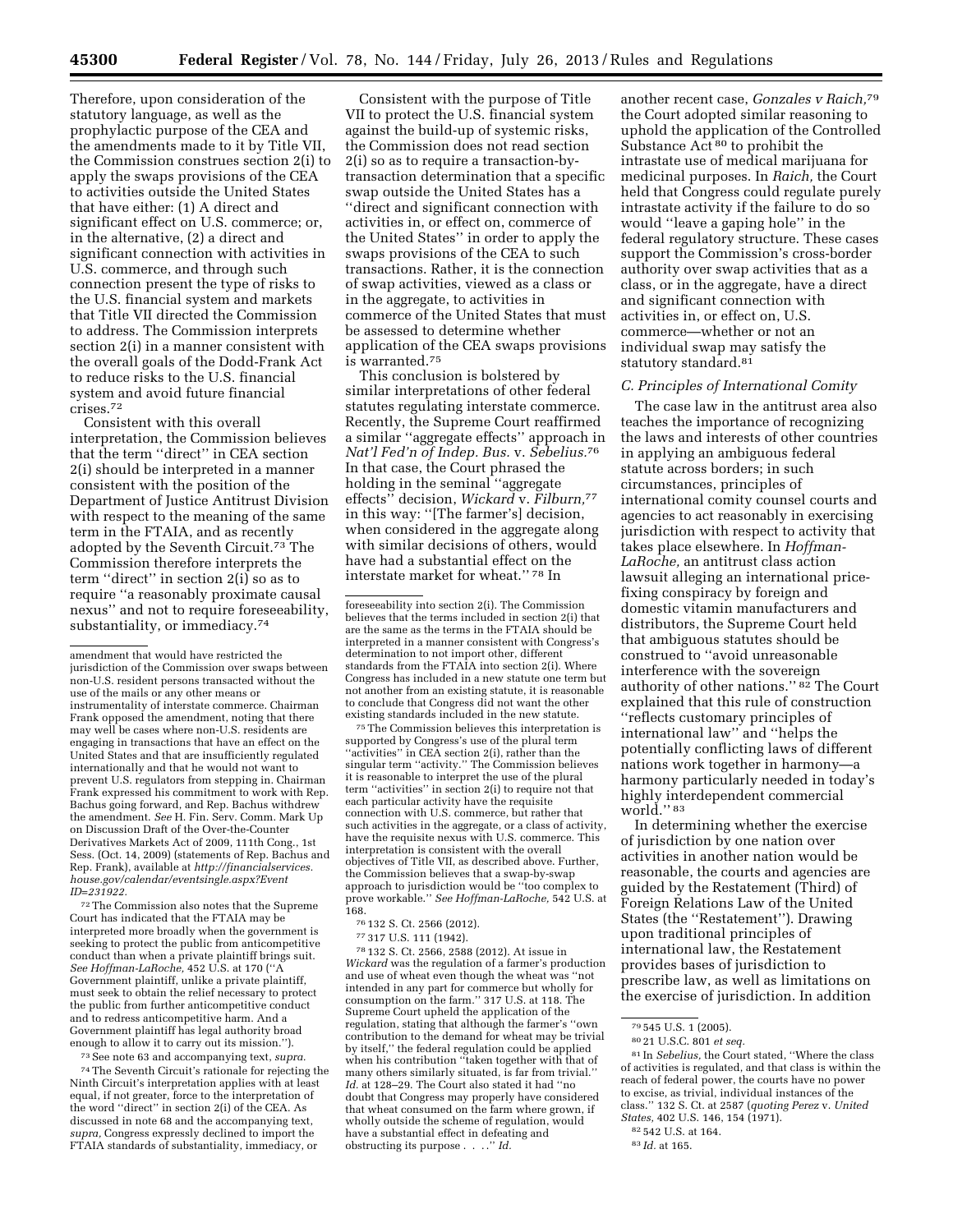to recognizing territoriality and nationality as bases for jurisdiction, the Restatement expressly provides that a country has jurisdiction to prescribe law with respect to ''conduct outside its territory that has or is intended to have substantial effect within its territory.'' 84

The Restatement also provides that even where a country has a basis for jurisdiction, it should not prescribe law with respect to a person or activity in another country when the exercise of such jurisdiction is unreasonable.<sup>85</sup> The reasonableness of such an exercise of jurisdiction, in turn, is to be determined by evaluating all relevant factors, including certain specifically enumerated factors where appropriate:

(a) the link of the activity to the territory of the regulating state, *i.e.,* the extent to which the activity takes place within the territory, or has substantial, direct, and foreseeable effect upon or in the territory;

(b) the connections, such as nationality, residence, or economic activity, between the regulating state and the persons principally responsible for the activity to be regulated, or between that state and those whom the regulation is designed to protect;

(c) the character of the activity to be regulated, the importance of regulation to the regulating state, the extent to which other states regulate such activities, and the degree to which the desirability of such regulation is generally accepted;

(d) the existence of justified expectations that might be protected or hurt by the regulation;

(e) the importance of the regulation to the international political, legal, or economic system;

(f) the extent to which the regulation is consistent with the traditions of the international system;

(g) the extent to which another state may have an interest in regulating the activity; and

(h) the likelihood of conflict with regulation by another state.<sup>86</sup>

Notably, the Restatement does not preclude concurrent regulation by multiple jurisdictions. However, where concurrent jurisdiction by two or more jurisdictions creates conflict, the Restatement recommends that each country evaluate both its interests in exercising jurisdiction and those of the other jurisdiction, and where possible, to consult with each other.<sup>87</sup>

(3) When it would not be unreasonable for each of the two states to exercise jurisdiction over a

Consistent with the Restatement, in determining the extent to which the Dodd-Frank swaps provisions apply to activities abroad, the Commission has strived to protect U.S. interests as determined by Congress in Title VII, and minimize conflicts with the laws of other jurisdictions. The Commission has carefully considered, among other things, the level of the home jurisdiction's supervisory interests over the subject activity and the extent to which the activity takes place within the foreign territory.88 At the same time, the Commission has also considered the potential for cross-border activities to have substantial connection to or impact on the U.S. financial system and the global, highly integrated nature of today's swap business; to fulfill the purposes of the Dodd-Frank swaps reform, the Commission's supervisory oversight cannot be confined to activities strictly within the territory of the United States.

The Commission believes that the Guidance strikes the proper balance between these competing factors to ensure that the Commission can discharge its responsibilities to protect

Comment e. to section 403 of the Restatement states:

*Conflicting exercises of jurisdiction.* Subsection (3) applies when an exercise of jurisdiction by each of two states is not unreasonable, but their regulations conflict. In that case, each state is required to evaluate both its interests in exercising jurisdiction and those of the other state. When possible, the two states should consult with each other. If one state has a clearly greater interest, the other should defer, by abandoning its regulation or interpreting or modifying it so as to eliminate the conflict. When neither state has a clearly stronger interest, states often attempt to eliminate the conflict so as to reduce international friction and avoid putting those who are the object of the regulations in a difficult situation. Subsection (3) is addressed primarily to the political departments of government, but it may be relevant also in judicial proceedings.

Subsection (3) applies only when one state requires what another prohibits, or where compliance with the regulations of two states exercising jurisdiction consistently with this section is otherwise impossible. It does not apply where a person subject to regulation by two states can comply with the laws of both; for example, where one state requires keeping accounts on a cash basis, the other on an accrual basis. It does not apply merely because one state has a strong policy to permit or encourage an activity which another state prohibits, or one state exempts from regulation an activity which another regulates. Those situations are governed by Subsection (2), but do not constitute conflict within Subsection (3).

88For purposes of this Guidance, the terms ''home jurisdiction'' or ''home country'' are used interchangeably and refer to the jurisdiction in which the person or entity is established, including the European Union.

the U.S. markets, market participants, and financial system, consistent with the traditions of the international system and comity principles, as set forth in the Restatement. Of particular relevance is the Commission's approach to substituted compliance, which would be expected to mitigate any burden associated with potentially conflicting foreign regulations and would generally be appropriate in light of the supervisory interests of foreign regulators in entities domiciled and operating in its jurisdiction.89

In addition, recognizing that close cooperation and coordination with other jurisdictions is vital to the regulation of derivatives in the highly interconnected global market, the Commission's staff expects to remain actively engaged in discussions with foreign regulators as the Commission implements the crossborder interpretive guidance and as other jurisdictions develop their own regulatory requirements for derivatives. The Commission recognizes that conflicts of law may exist and is ready to address those issues as they may arise. In that regard, where a real conflict of laws exists, the Commission strongly encourages regulators and registrants to consult directly with its staff.

#### **IV. Guidance**

*A. Interpretation of the Term ''U.S. Person''* 

#### 1. Proposed Interpretation

Under the Proposed Guidance, the term ''U.S. person'' identifies those persons who, under the Commission's interpretation, could be expected to satisfy the jurisdictional nexus under section 2(i) of the CEA based on their swap activities either individually or in the aggregate.90 As proposed, the Commission's interpretation of the term ''U.S. person'' would generally encompass: (1) persons (or classes of persons) located within the United

90*See* Proposed Guidance, 77 FR at 41218. The discussion of the term ''U.S. person'' in this Guidance is limited to the relevance of this term for purposes of the Commission regulations promulgated under Title VII. The Commission does not intend that this discussion would apply to other uses of the term ''person'' in the CEA.

<sup>84</sup>*See* Restatement sec. 402(1)(c). A comment to the Restatement also identifies jurisdiction with respect to activity outside the country, but having or intended to have substantial effect within the country's territory, as an aspect of jurisdiction based on territoriality. *See* Restatement sec. 402 cmt. d. 85<br>
<sup>85</sup>Restatement sec. 403(1).<br>
<sup>86</sup>Restatement sec. 403(2).<br>
<sup>87</sup>With regard to conflicting exercises of

jurisdiction, section 403(3) of the Restatement states:

person or activity, but the prescriptions by the two states are in conflict, each state has an obligation to evaluate its own as well as the other state's interest in exercising jurisdiction, in light of all the relevant factors, including those set out in Subsection (2), a state should defer to the other state if that state's interest is clearly greater.

<sup>89</sup>As discussed in section IV.F, *infra,* the Commission's recognition of substituted compliance would be based on an evaluation of whether the requirements of the foreign jurisdiction are comparable and comprehensive compared to the applicable requirement(s) under the CEA and Commission regulations, based on a consideration of all relevant factors, including among other things: (i) the comprehensiveness of the foreign regulator's supervisory compliance program, and (ii) the authority of such foreign regulator to support and enforce its oversight of the registrant's branch or agency with regard to such activities to which substituted compliance applies.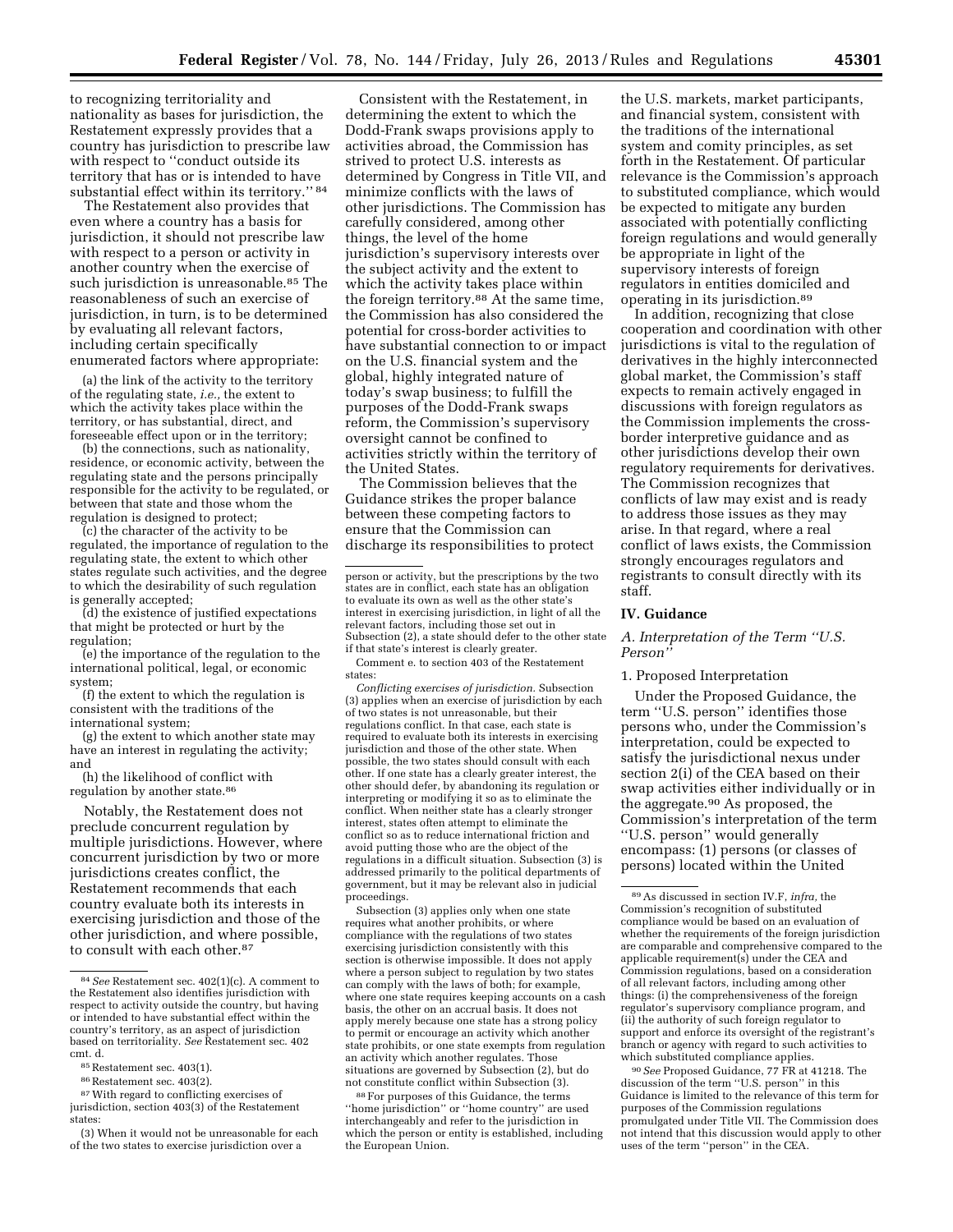States; and (2) persons that may be domiciled or operate outside the United States but whose swap activities nonetheless have a ''direct and significant connection with activities in, or effect on, commerce of the United States'' within the meaning of CEA section 2(i).

Specifically, as set forth in the Proposed Guidance, the Commission's interpretation of the term ''U.S. person'' would generally include, but not be limited to:

(i) any natural person who is a resident of the United States;

(ii) any corporation, partnership, limited liability company, business or other trust, association, joint-stock company, fund or any form of enterprise similar to any of the foregoing, in each case that is either (A) organized or incorporated under the laws of the United States or having its principal place of business in the United States (legal entity) or (B) in which the direct or indirect owners thereof are responsible for the liabilities of such entity and one or more of such owners is a U.S. person;

(iii) any individual account (discretionary or not) where the beneficial owner is a U.S. person;

(iv) any commodity pool, pooled account, or collective investment vehicle (whether or not it is organized or incorporated in the United States) of which a majority ownership is held, directly or indirectly, by a U.S. person(s);

(v) any commodity pool, pooled account, or collective investment vehicle the operator of which would be required to register as a commodity pool operator under the CEA;

(vi) a pension plan for the employees, officers or principals of a legal entity with its principal place of business inside the United States; and

(vii) an estate or trust, the income of which is subject to U.S. income tax regardless of source.

Under the proposed interpretation, a ''U.S. person'' would include a foreign branch of a U.S. person; on the other hand, a non-U.S. affiliate guaranteed by a U.S. person would not be within the Commission's interpretation of the term ''U.S. person.''

The Further Proposed Guidance included alternatives for two ''prongs'' of the proposed interpretation of the term ''U.S. person'' in the Proposed Guidance: prong (ii)(B), which relates to U.S. owners that are responsible for the liabilities of a non-U.S. entity; and prong (iv), which relates to commodity pools and funds with majority-U.S. ownership.

The alternative version of prong (ii)(B) in the Further Proposed Guidance would limit its scope to a non-U.S. legal entity that is directly or indirectly majority-owned by one or more natural persons or legal entities that meet prong (i) or (ii) of the interpretation, in which

such U.S. person(s) bears unlimited responsibility for the obligations and liabilities of the legal entity. This alternative prong (ii)(B) would generally not include an entity that is a corporation, limited liability company or limited liability partnership where shareholders, members or partners have limited liability. Further, the Commission stated in the Further Proposed Guidance that the majorityownership criterion would be intended to avoid capturing those legal entities that have negligible U.S. ownership interests. Unlimited liability corporations where U.S. persons have majority ownership and where such U.S. persons have unlimited liability for the obligations and liabilities of the entity generally would be covered under this alternative to prong (ii)(B).

The alternative prong (ii)(B) in the Further Proposed Guidance was as follows:

(ii) A corporation, partnership, limited liability company, business or other trust, association, joint-stock company, fund or any form of enterprise similar to any of the foregoing, in each case that is either (A) organized or incorporated under the laws of a state or other jurisdiction in the United States or having its principal place of business in the United States or (B) directly or indirectly majority-owned by one or more persons described in prong (i) or (ii)(A) and in which such person(s) bears unlimited responsibility for the obligations and liabilities of the legal entity (other than a limited liability company or limited liability partnership where partners have limited liability);

The Further Proposed Guidance explained that this alternative proposed prong would generally treat an entity as a U.S. person if one or more of its U.S. majority owners has unlimited responsibility for losses of, or nonperformance by, the entity. This prong would reflect that when the structure of an entity is such that the U.S. direct or indirect owners are ultimately liable for the entity's obligations and liabilities, the connection to activities in, or effect on, U.S. commerce would be expected to satisfy the requisite jurisdictional nexus. This ''look-through'' requirement also would serve to discourage persons from creating such indirect ownership structures for the purpose of engaging in activities outside of the Dodd-Frank regulatory regime. Under the Further Proposed Guidance, this alternative proposed prong generally would not render a legal entity organized or domiciled in a foreign jurisdiction a ''U.S. person'' simply because the entity's swaps obligations are guaranteed by a U.S. person.

With respect to prong (iv) of the interpretation of the term ''U.S. person'' in the Proposed Guidance, the Further Proposed Guidance set forth an alternative under which any commodity pool, pooled account, investment fund or other collective investment vehicle generally would be within the interpretation of the term ''U.S. person'' if it is (directly or indirectly) majorityowned by one or more natural persons or legal entities that meet prong (i) or (ii) of the interpretation of the term ''U.S. person.'' The Further Proposed Guidance explained that for purposes of this alternative prong (iv), the Commission would interpret ''majorityowned'' to mean the beneficial ownership of 50 percent or more of the equity or voting interests in the collective investment vehicle. Similar to the alternative prong (ii)(B) discussed above, the Commission generally would not interpret the collective investment vehicle's place of organization or incorporation to be determinative of its status as a U.S. person. The Further Proposed Guidance clarified that under alternative prong (iv), the Commission would interpret the term ''U.S. person'' to include a pool, fund, or other collective investment vehicle that is publicly traded only if it is offered, directly or indirectly, to U.S. persons.

The alternative prong (iv) in the Further Proposed Guidance was as follows:

(iv) A commodity pool, pooled account, investment fund, or other collective investment vehicle that is not described in prong (ii) and that is directly or indirectly majority-owned by one or more persons described in prong (i) or (ii), except any commodity pool, pooled account, investment fund, or other collective investment vehicle that is publicly-traded but not offered, directly or indirectly, to U.S. persons;

The Further Proposed Guidance explained that this alternative proposed prong (iv) is intended to capture collective investment vehicles that are created for the purpose of pooling assets from U.S. investors and channeling these assets to trade or invest in line with the objectives of the U.S. investors, regardless of the place of the vehicle's organization or incorporation. These collective investment vehicles may serve as a means to achieve the investment objectives of their beneficial owners, rather than being separate, active operating businesses. As such, the beneficial owners would be directly exposed to the risks created by the swaps that their collective investment vehicles enter into.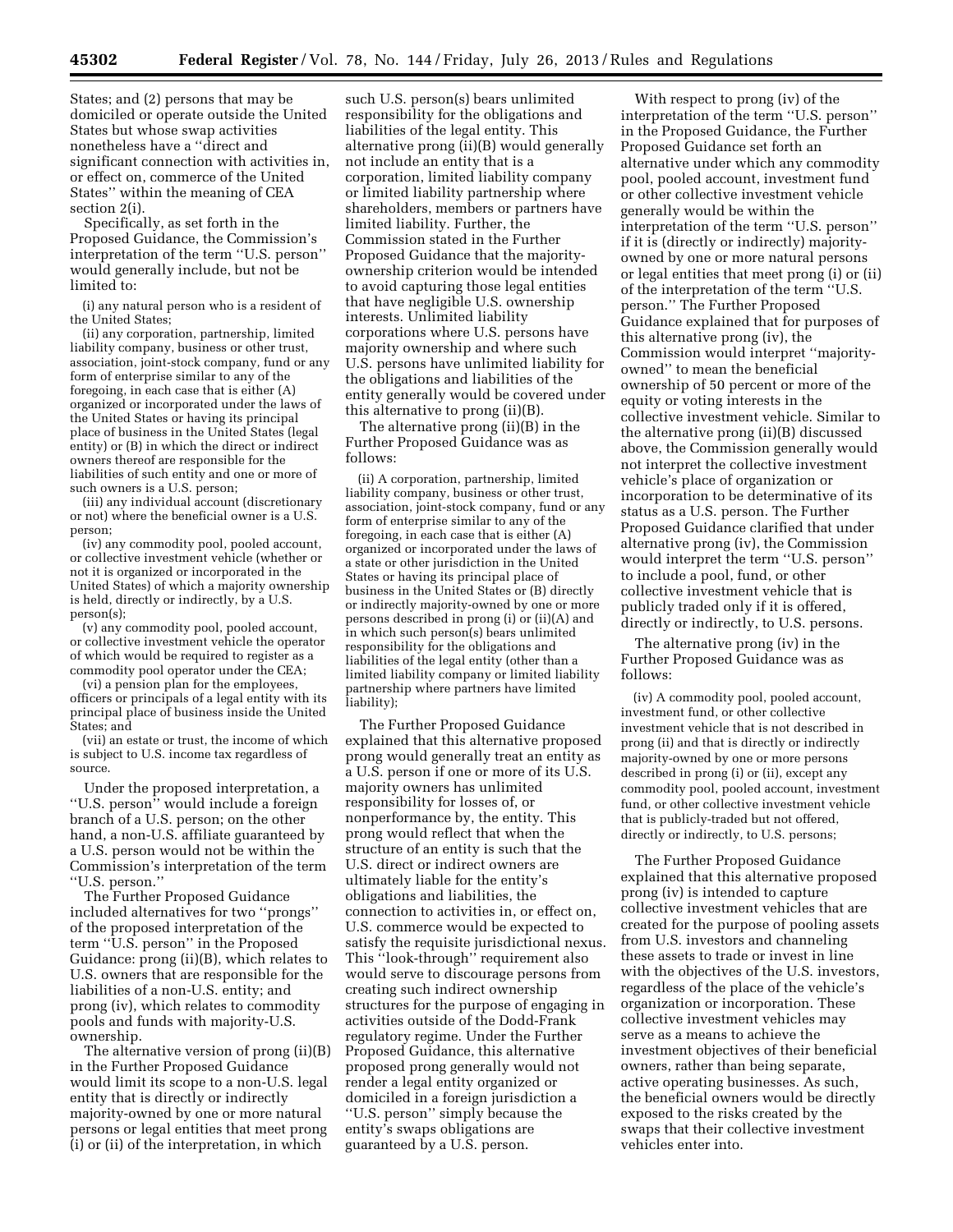#### 2. Comments

In general, commenters stated that the proposed ''U.S. person'' interpretation presented significant interpretive issues and implementation challenges.91 The commenters contended that it would be difficult to determine U.S. person status because of the breadth of the proposed interpretation, potential ambiguities it contains, and the collection of information its application may require. The commenters, therefore, urged the Commission to consider how the proposed interpretation could be stated in a simpler and more easily applied manner.92 While a number of commenters stated that the Commission's construction of the term ''U.S. person'' in the Proposed Guidance was overbroad,93 several commenters on the Further Proposed Guidance advocated for a broader reading of the term than any of those proposed by the Commission.94

#### a. Phase-in Interpretation

A number of commenters requested that the Commission adopt an interim interpretation of ''U.S. person'' that would allow firms to rely on their existing systems and classifications and avoid the need to develop systems to follow a temporary interpretation of the term ''U.S. person'' that may change in the near future.95 IIB explained that applying any interpretation of ''U.S. person'' that departs from status based on residence or jurisdiction of organization, and in some cases principal place of business, will require sufficient time to implement relevant documentation conventions and diligence procedures.96 IIB, therefore, requested that the Commission implement a phased-in approach to the

94*See* Better Markets (Feb. 15, 2013) at 4–8; Michael Greenberger and Brandy Bruyere, University of Maryland, and AFR (''Greenberger/ AFR'') (Feb. 6, 2013) at 3 (stating that none of the definitions of U.S. person proposed by the CFTC are sufficient to protect U.S. taxpayers from the risks of foreign subsidiaries and affiliates of U.S. financial institutions). *See also* Letter from Sen. Levin at 7–8.

95*See, e.g.,* Cleary (Aug. 16, 2012) at 6; SIFMA (Aug. 27, 2012) at A8–9; IIB (Aug. 9, 2012) at 4; Deutsche Bank (Aug. 13, 2012) at 2; State Street Corporation (''State Street'') (Aug. 27, 2012) at 2; Goldman (Aug. 27, 2012) at 3.

''U.S. person'' interpretation that would encompass, in general, (1) a natural person who is a U.S. resident and (2) a corporate entity that is organized or incorporated under the laws of the United States or has its place of business in the United States.97

SIFMA also urged the Commission to phase in the ''U.S. person'' interpretation, citing the implementation difficulties identified by IIB. Specifically, SIFMA recommended that the Commission allow market participants to apply an interim interpretation of ''U.S. person'' until 90 days after the final interpretation of ''U.S. person'' is published.98 SIFMA stated that the interim interpretation—which was identical to IIB's interim interpretation—should identify ''core'' U.S. persons and would allow its members to phase in compliance with the Dodd-Frank requirements without building new systems that might have to be changed when the Commission states a final interpretation of the term.99

b. Comments on Particular Prongs of the Proposed Interpretation of the Term ''U.S. Person''

Commenters' concerns were primarily (though not exclusively) directed to three prongs of the proposed ''U.S. person'' interpretation: prong (ii)(B) relating to U.S. owners that are responsible for the liabilities of a non-U.S. company; prong (iv) relating to commodity pools and funds with majority-U.S. ownership; and prong (v) relating to registered commodity pool operators. Below, the Commission describes the main comments to all the prongs of the proposed interpretation of ''U.S. person'' in greater detail.

Commenters generally did not comment on prong (i).

With respect to prong (ii)(A), the Investment Industry Association of Canada (IIAC) stated that the Commission should look to the location of a legal entity's management (or the majority of its directors and executive officers), instead of the location of organization.100 Two commenters stated that the ''principal place of business'' element of the interpretation was ambiguous and difficult to administer

and thus recommended that it be removed.101

On the other hand, Senator Levin supported an inclusive interpretation of the term "U.S. person" that would encompass foreign offices and affiliates of U.S. financial institutions and corporations, because requiring a caseby-case analysis of whether they should be subject to the Dodd-Frank Act would be complicated, burdensome, and susceptible to gamesmanship.102 He also suggested that, since it appears that typically foreign affiliates and subsidiaries operate not as independent actors but are closely integrated with their parent corporations, obtaining from them the financial backing needed for their derivative trades, the Commission's interpretation should presume that a foreign affiliate engaged in swap activity is an extension of the parent corporation, unless the parent can demonstrate that the foreign affiliate should be treated as independent.<sup>103</sup> Senator Levin also stated that the Commission's interpretation should include as a U.S. person any foreign affiliate under common control with a U.S. person, based on factors such as common management, funding, systems, and financial reporting.104

With respect to prong (ii)(B) of the interpretation, which addresses situations where the direct or indirect owners of an entity are responsible for its liabilities, several commenters stated that the phrase ''responsible for the liabilities'' was vague. For example, the Committee on Capital Markets Regulation (''Capital Markets'') stated that the phrase ''responsible for the liabilities'' was open to interpretation and requested that the Commission provide more details regarding its interpretation of this phrase.105 SIFMA sought clarification on whether the Commission intended to capture partnerships where the partners have unlimited liability.106 The International Swaps and Derivatives Association Inc. (''ISDA'') stated that it was not clear whether the concept includes

 $^{\rm 103}$   $ld.$  (stating that it ''makes little economic sense, given the insubstantial reality of many foreign affiliates and subsidiaries in the financial industry'' to ''view a foreign affiliate or subsidiary as a non-U.S. person even if it were fully integrated with its U.S. parent, operated as a wholly owned shell operation with no offices or employees of its own, and functioned in the same way as a branch or agency office'').

106*See* SIFMA (Aug. 27, 2012) at A13 and A19.

<sup>91</sup>*See* SIFMA (Aug. 27, 2012) at 5; Societe Generale (''SocGen'') (Aug. 8, 2012) at 4; IIB (Aug. 27, 2012) at 4–14; Deutsche Bank AG (''Deutsche Bank'') (Aug. 27, 2012) at 1–4; Goldman Sachs ''(Goldman'') (Aug. 27, 2012) at 3; The Hong Kong Association of Banks (''Hong Kong Banks'') (Aug. 27, 2012) at 3–4; Australian Bankers' Association Inc. (''Australian Bankers'') (Aug. 27, 2012) at 4.

<sup>92</sup>SIFMA (August 27, 2012) at A10.

<sup>93</sup>*See, e.g.,* European Commission (Aug. 24, 2012) at 1–2; Hong Kong Banks (Aug. 27, 2012) at 4; J.P. Morgan (Aug. 13, 2012) at 9.

<sup>96</sup>*See* IIB (Aug. 9, 2012) at 4.

 $\rm ^{97}$  For purposes of IIB's definition, a foreign branch of a U.S. swap dealer would be considered a non-U.S. person. IIB added that it believes that the Commission should adopt a final definition of ''U.S. person'' that is consistent with its proposed interim definition. *Id.* 

<sup>98</sup>*See* SIFMA (Aug. 25, 2012) at A8.

<sup>99</sup> *Id.* at A8.

<sup>100</sup>*See* IIAC (Aug. 27, 2012) at 3–5.

<sup>101</sup>*See* Lloyds Banking Group (''Lloyds'') (Aug. 24, 2012) at 3; Managed Fund Association and Alternative Investment Management Association (''MFA/AIMA'') (Aug. 28, 2012) at 6.

<sup>102</sup>*See* Letter from Sen. Levin at 7–8.

<sup>104</sup> *Id.* at 8.

<sup>105</sup>*See* Capital Markets (Aug. 24, 2012) at 5.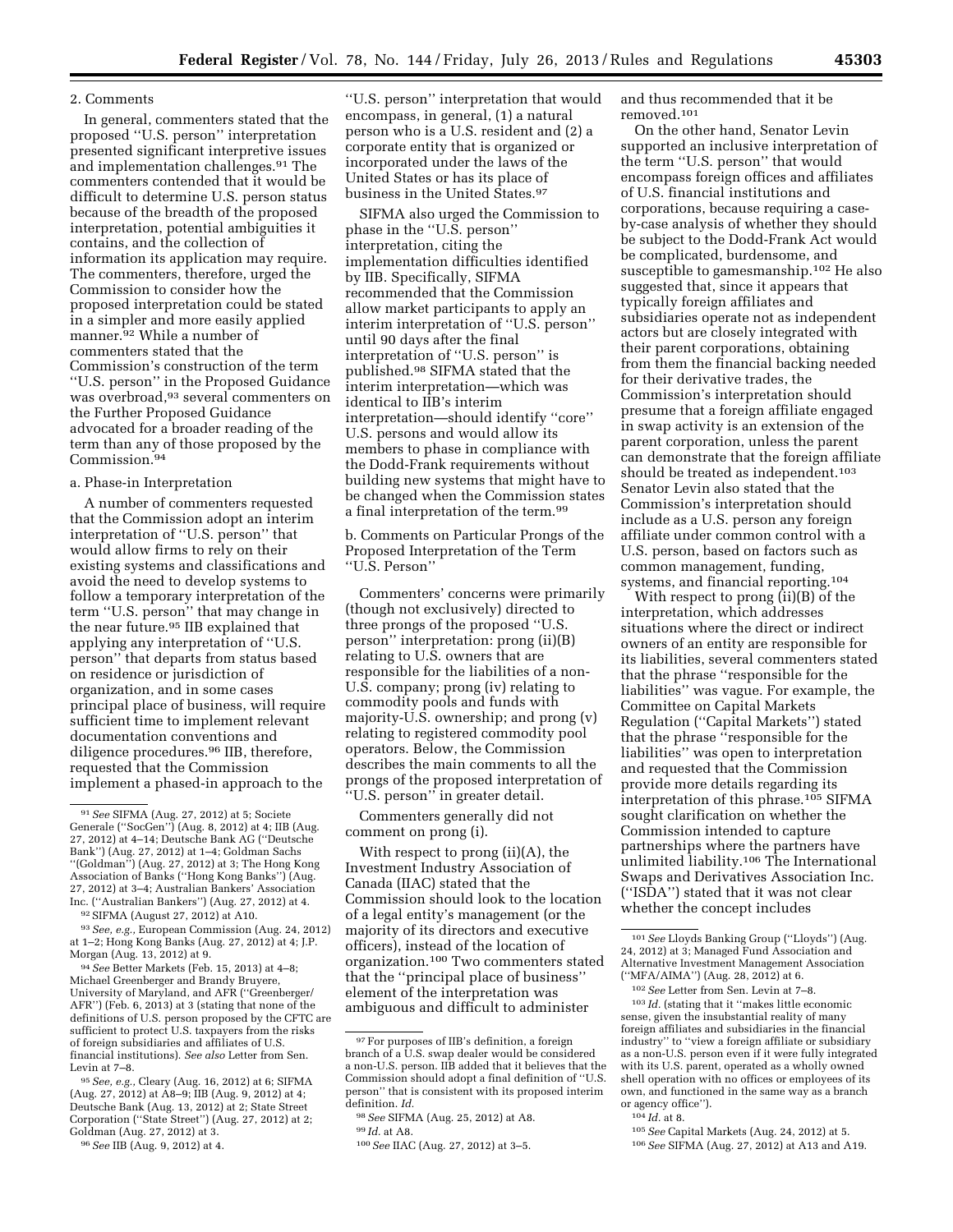guarantees, sureties, simple risk of loss of equity, or other type of exposure.107 Deutsche Bank further noted that the language in prong (ii)(B) could be read to include an entity guaranteed by a U.S. person, which appears at odds with possibly varying policies elsewhere in the Proposed Guidance for entities guaranteed by U.S. persons.108

Commenters also expressed concerns about the lack of a minimum U.S. ownership threshold. For example, Sumitomo Mitsui Trust Bank Ltd. (''Sumitomo'') stated that there should be a minimum level of ownership of the entity in question by one or more U.S. persons for this prong to apply, and suggested that the majority ownership threshold used in prong (iv) apply here as well.109 ISDA emphasized a different point, stating that without clear thresholds, a non-U.S. business would be within the Commission's interpretation of the term ''U.S. person'' by virtue of even negligible ownership interests by U.S. persons.110 The Financial Services Roundtable (''FSR'') stated that prong (ii) is overbroad because it would cover even minority-U.S. owned institutions based only on a pro-rata (or less) parent liability guarantee.111

Capital Markets raised a concern that whether a conclusion that the direct or indirect owners of a U.S. legal entity are ''responsible for the liabilities'' of such entity requires knowledge of each counterparty's legal and ownership structure.112 FSR stated that interpretation of prong (ii)(B) would depend on a reevaluation of most, if not all, counterparty relationships in order to determine what type of liability guarantees exist between an entity and its parent.113 Both Capital Markets and

109*See* Sumitomo (Aug. 24, 2012) at 2.

110*See* ISDA (Aug. 10, 2012) at 8 (recommending that regardless of the nature of the ''responsibilities for the liabilities,'' only direct owners of apparent non-U.S. persons should be considered, and that the Commission adopt a presumptive control threshold of 25% direct ownership for distinguishing between control persons and owners that need not be considered in assessing the status of an entity as a U.S. person).

111*See* FSR (Aug. 27, 2012) at 3.

112*See* Capital Markets (Aug. 24, 2012) at 5.

FSR stated that firms do not currently have any reasonable means to obtain information necessary to assess this element of the interpretation, particularly within the short time frame prior to the registration date.

One commenter supported finalization of the alternative prong (ii)(B) in the Further Proposed Guidance, with minor clarifying changes. The Commercial Energy Working Group (''CEWG'') stated that the words ''all of'' should be added to clarify that this prong would generally apply when U.S. persons that are majority owners bear ''unlimited responsibility for all of the obligations and liabilities of the legal entity . . .'' 114 The CEWG also stated that the Guidance should reaffirm that a guarantee of a non-U.S. person by a U.S. person, in and of itself, generally would not invoke U.S. person status.115 Other commenters that supported the principles of the alternative prong (ii)(B) thought that the interpretation of ''U.S. person'' in this regard should be restructured. The Investment Company Institute (''ICI'') stated that the Commission should clarify that collective investment vehicles would not fall within the alternative prong (ii)(B) because the investors' liabilities are limited to the amount of their investment.116 Thus, ICI stated that it believes the alternative prong (ii)(B) would be superfluous with respect to collective investment vehicles because the alternative prong (iv) in the Further Proposed Guidance would address these entities if they are majority-owned by U.S. persons.117 MFA/AIMA, on the other hand, supported the combination of majority ownership and unlimited liability elements in the alternative prong (ii)(B) and recommended that collective investment vehicles be considered under that prong.118

Other commenters stated that the Commission should clarify that the language at the end of the proposed alternative prong (ii)(B), which refers to limited liability companies and limited liability partnerships, would generally also apply to other types of entities where owners have limited liability but where the entities have different names

117*See id.* at 2. *See also* IIB (Feb 6, 2013) at 10– 11 (collective investment vehicles should be excluded from prong (ii) and addressed only in prong (iv)).

118*See* MFA/AIMA (Feb. 6, 2013) at 7–8. Thus under MFA/AIMA's approach, the status of collective investment vehicles would be determined by reference to only the tests in alternative prong  $(ii)(B)$ .

in foreign legal jurisdictions.119 MFA/ AIMA and SIFMA AMG stated that the Commission should clarify how frequently an entity should consider (*e.g.,* annually) whether U.S. persons are its direct or indirect majority owners, and provide for a transition period after an entity falls within this prong of the interpretation for the first time.120

Other commenters were critical of the alternative prong (ii)(B). Greenberger/ AFR and Better Markets stated that this proposed prong is too narrow, because it appears to require that U.S. persons be both the majority owners of an entity and bear unlimited responsibility for the entity's obligations and liabilities, in order for the entity to be within the Commission's interpretation of the term ''U.S. person'' based solely on ownership by U.S. persons.121 Greenberger/AFR pointed out that a U.S. person could be the majority owner of an entity organized outside the United States, and be responsible for 99% of the entity's obligations, yet the entity would not fall within the Commission's interpretation under the proposed prong.122

Other commenters suggested that the alternative prong (ii)(B) is too broad, recommending that the ownership element be limited to when a majority of the direct owners of an entity are U.S. persons, because considering the indirect ownership of an entity will be unworkable for many entities.123 ISDA also stated that the concept of ''unlimited responsibility'' is too amorphous to be a basis for the Commission's interpretation, because it could turn on fact-sensitive and

120*See* MFA/AIMA (Feb. 6, 2013) at 12; SIFMA/ AMG (Feb. 14, 2013) at 6. ISDA stated that the Commission should clarify how the prong would apply to an entity where some but not all of the owners have unlimited responsibility. In this case, the Commission should clarify whether the U.S. owners with majority ownership of the entity also each must bear unlimited responsibility for the entity's obligations and liabilities or, rather, whether it suffices that a single U.S. owner has unlimited responsibility once U.S. majority ownership is established. *See* ISDA (Feb. 6, 2013) at 5–7.

121*See* Greenberger/AFR (Feb. 6, 2013) at 7; Better Markets (Feb. 15, 2013) at 7–8.

122*See* Greenberger/AFR (Feb. 6, 2013) at 7. 123*See* MFA/AIMA (Feb. 6, 2013) at 7; SIFMA, The Clearing House, Association LLC (''The Clearing House''), and FSR (''SIFMA/CH/FSR'') (Feb. 6, 2013) at 2, A8–9; ISDA (Feb. 6, 2013) at 5. IIB and SIFMA/AMG made similar comments and questioned whether extending this prong to entities where a majority of indirect owners are U.S. persons would be consistent with the ''direct and significant connection'' language in CEA section 2(i). *See* IIB (Feb. 6, 2013) at 10; SIFMA/AMG (Feb. 14, 2013) at 3–4.

<sup>107</sup>*See* ISDA (Aug. 27, 2012) at 9; MFA/AIMA (Aug. 28, 2012) at 6.

<sup>108</sup>*See* Deutsche Bank (Aug. 27, 2012) at 3. *See also* Peabody Energy Corporation (''Peabody'')(Aug. 28, 2012) at 2–3 (''By contrast, a foreign affiliate or subsidiary of a U.S. person would be considered a non-U.S. person, even where such an affiliate or subsidiary has certain or all of swap-related obligations guaranteed by the U.S. person.'') (citing Proposed Guidance, 77 FR at 41218); SIFMA (Aug. 27, 2012) at A2 (stating that the Commission should clarify that prong (ii)(B) of the interpretation is not meant to capture an entity merely because it is guaranteed by a U.S. person).

<sup>113</sup>*See* FSR (Aug. 27, 2012) at 3.

<sup>114</sup>*See* CEWG, submitted by Sutherland Asbill & Brennan LLP (Feb. 25, 2013) at 5.

<sup>115</sup> *Id.* 

<sup>116</sup>*See* ICI (Feb. 6, 2013) at 3.

 $^{119}$   $\!Id.$ at 10–11; Asociación Bancaria y de Entidades Financieras de Colombia (''Colombian Bankers'') (Feb. 6, 2013) at 1–2; IIB (Feb. 6, 2013) at 10; ISDA (Feb. 6, 2013) at 5–6.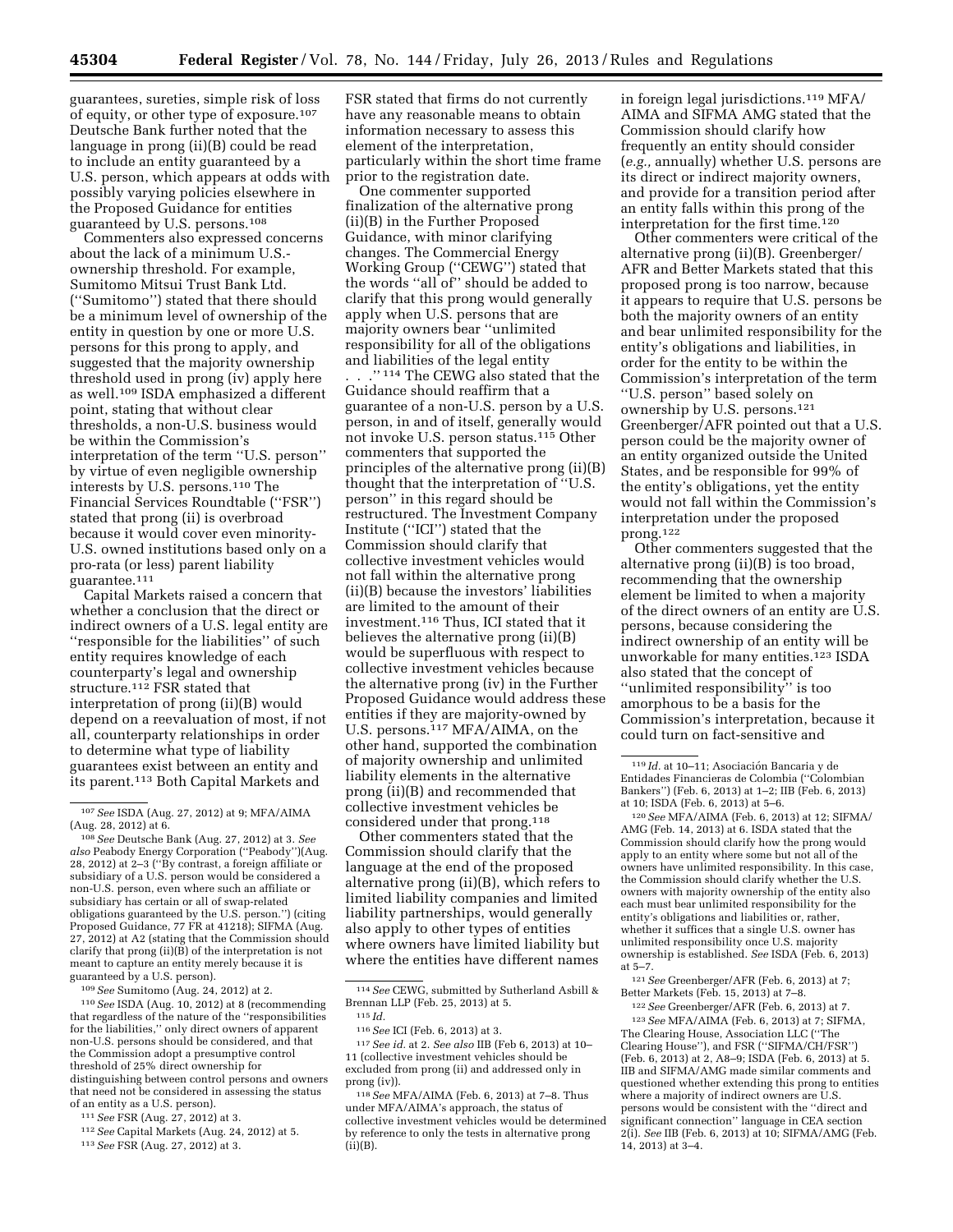uncertain legal judgments under doctrines such as ''veil-piercing'' or ''alter ego'' entities.124 Moreover, ISDA asserted that the Commission has not justified the treatment of unlimited liability entities in the proposed alternative prong (ii)(B) by demonstrating how such entities are more susceptible to being used to evade Dodd-Frank regulations or otherwise raise the concerns addressed by the Commission's regulations.125

Commenters were also critical of the element of the alternative prong (ii)(B) that would treat a collective investment vehicle as a U.S. person if its principal place of business is in the United States. They stated that application of this element would be very unclear and difficult on an operational level.<sup>126</sup> Commenters also stated that a collective investment vehicle should be treated as a U.S. person if it is organized in the U.S., not if its manager or operator is in the U.S.127

Peabody Energy Corporation (''Peabody'') and SIFMA/AMG stated the Commission should adopt the interpretation of U.S. person in the January Order, which does not include all the elements of the proposed alternative prong (ii)(B).128

Commenters generally did not comment on prong (iii) of the proposed interpretation of the term ''U.S. person.''

With respect to prong (iv) relating to majority direct- or indirect-owned commodity pools, pooled accounts, or collective investment vehicles, several commenters stated that this prong was unworkable because the proposed interpretation would require potentially unascertainable information.129

125*See* ISDA (Feb. 6, 2013) at 6.

126 *Id.* at 6–7; SIFMA/CH/FSR (Feb. 6, 2013) at A1, A5–6, B5; IIB (Feb. 6, 2013) at 7–8, 10.

127*See* MFA/AIMA (Feb. 6, 2013) at 8–9; SIFMA/ AMG (Feb. 6, 2013) at A7–8. The Japanese Bankers Association made similar comments and stated that the Commission should clarify whether the location of the principal place of business of a subsidiary that is controlled by its parent is the location of the subsidiary's headquarters or the parent's headquarters. Japanese Bankers Association (Feb. 6, 2013) at 7.

128*See* Peabody (Feb. 5, 2013) at 1–2; SIFMA/ AMG (Feb. 6, 2013) at 1–3.

129*See, e.g.,* ISDA (Aug. 10, 2012) at 8; SIFMA (Aug. 27, 2012) at A17; Credit Suisse (Aug. 27, 2012) at 3–4; The Clearing House Association LLC

According to SIFMA, reliance on representations would be the only practical way to consider the status of counterparties as U.S. persons under this prong since other types of information, such as the direct and indirect ownership of any commodity pool, pooled account or collective investment vehicle with which a market participant transacts, may be unavailable, non-public or otherwise sensitive.130 Moreover, a fund would be required to monitor its level of U.S. ownership on an on-going basis, and this prong could result in frequent changes in the fund's U.S. person status.131 The Clearing House argued that the interpretation should not look through direct investors to indirect investors, unless there is evidence of evasion.132 Other commenters questioned whether the proposed interpretation of ''U.S. person'' for commodity pools, pooled accounts, and collective investment vehicles meets the ''direct and significant'' jurisdictional nexus applicable to the Commission's application of Title VII to transactions with such persons.<sup>133</sup>

Cleary urged that the Commission not adopt an interpretation of ''U.S. person'' based on the composition of fund ownership, at least prior to finalizing the interpretation.134 As it explained, even if the Commission's interpretation would allow for reasonable reliance on counterparty representations, fund counterparties would not be able to provide any representation except with respect to funds formed after the finalization of the interpretation for which the fund's subscription materials could have been modified to capture the relevant information.135 If the Commission nevertheless decided to adopt an interpretation based on investor composition, Cleary argued against including a fund in the interpretation on the basis of indirect ownership at any level less than a majority-ownership.136

131SIFMA (Aug. 27, 2012) at A17.

132*See* The Clearing House (Aug. 13, 2012) at 15 n. 20.

136 *Id.* IIB also noted that fund sponsors/operators verify investor status through subscription materials provided at the time of initial investment.

Therefore, they request that any test based on fund

Consideration of majority-ownership is particularly problematic with respect to funds that are publicly traded, according to several commenters.137 For example, ICI explained that U.S. persons typically purchase shares in non-U.S. funds through intermediaries, and that such shares are registered and held in nominee/street name accounts.138 In such cases, the fund manager/operator would not have information regarding the underlying investors.139 SIFMA recommended that publicly offered and listed commodity pools organized in foreign jurisdictions be excluded from the interpretation.<sup>140</sup> Credit Suisse stated that a fund should not be considered a U.S person to the extent that it is organized outside the United States and is subject to foreign regulation that is comparable to U.S. law. To the extent the fund is not so regulated, then the fund would be within the U.S. person interpretation only where it is organized under the laws of the United States or marketed to U.S. residents.141

One commenter strongly supported the alternative prong (iv) in the Further Proposed Guidance. Citadel stated that since the Dodd-Frank clearing and reporting requirements will mitigate systemic risk, increase transparency and promote competition, the U.S. person interpretation should encompass offshore collective investment vehicles that have a sufficient U.S. nexus.142 If it did not, then a core, active portion of the swaps market would fall outside the scope of the transaction level requirements, including clearing, which would undermine central objectives of Dodd-Frank, create opportunities for regulatory arbitrage, and risk fragmenting the swaps markets.143

Other commenters argued that the entities that would be covered by the alternative prong (iv) should not be covered by the interpretation of ''U.S. person,'' which should cover only entities that are directly majority-owned by U.S. persons. For example, SIFMA/

- 141*See* Credit Suisse (Aug, 27, 2012) at 3–4.
- 142*See* Citadel (Feb. 6, 2013) at 1.
- 143*See id.*

<sup>124</sup>*See* ISDA (Feb. 6, 2013) at 6. ISDA also stated that the Commission should make clear that the reference to ''unlimited responsibility'' does not include responsibility arising out of separate contractual arrangements or extraordinary circumstances, such as conduct by owners that results in veil piercing or limited partner participation in management of a partnership. *See id.* SIFMA/CH/FSR made similar points and stated that this prong is not necessary because market participants have not used unlimited liability entities to avoid Dodd-Frank regulations. *See*  SIFMA/CH/FSR (Feb. 6, 2013) at A12.

<sup>(&#</sup>x27;'The Clearing House'') (Aug. 27, 2012) at 12–13; Cleary (Aug. 16, 2012) at 7; IIB (Aug. 27, 2012) at  $6 - 7$ .

<sup>130</sup>*See* SIFMA (Aug. 27, 2012) at A17–18. *See also* IIB (Aug. 27, 2012) at 7 (arguing that since pools cannot ascertain or control the status of their indirect investors, the reference to indirect ownership should be removed).

<sup>133</sup>*See, e.g.,* SIFMA/AMG (Aug. 27, 2012) at 2– 3; MFA/AIMA (Aug. 28, 2012) at 4–5; ICI (Aug. 23, 2012) at 4.

<sup>134</sup>*See* Cleary (Aug. 16, 2012) at 6–7.

<sup>135</sup> *Id.* 

ownership apply only to funds formed after the effective date of the final ''U.S. person'' interpretation. IIB also agreed that majority ownership is the minimum threshold under which a foreign fund should be included in the interpretation of the term ''U.S. person.'' *See* IIB (Aug. 27, 2012) at 6–7.

<sup>137</sup>*See, e.g.,* SIFMA (Aug. 27, 2012) at A20; ICI (Aug. 23, 2012) at 3–7; MFA/AIMA (Aug. 28, 2012) at 4; Credit Suisse (Aug. 27, 2012) at 3–4.

<sup>138</sup>*See* ICI (Aug. 23, 2012) at 3.

<sup>139</sup> ICI also noted that certain jurisdictions may prohibit disclosure by intermediaries of beneficial owner information. *Id.* 

<sup>140</sup>*See* SIFMA (Aug. 27, 2012) at A19–20.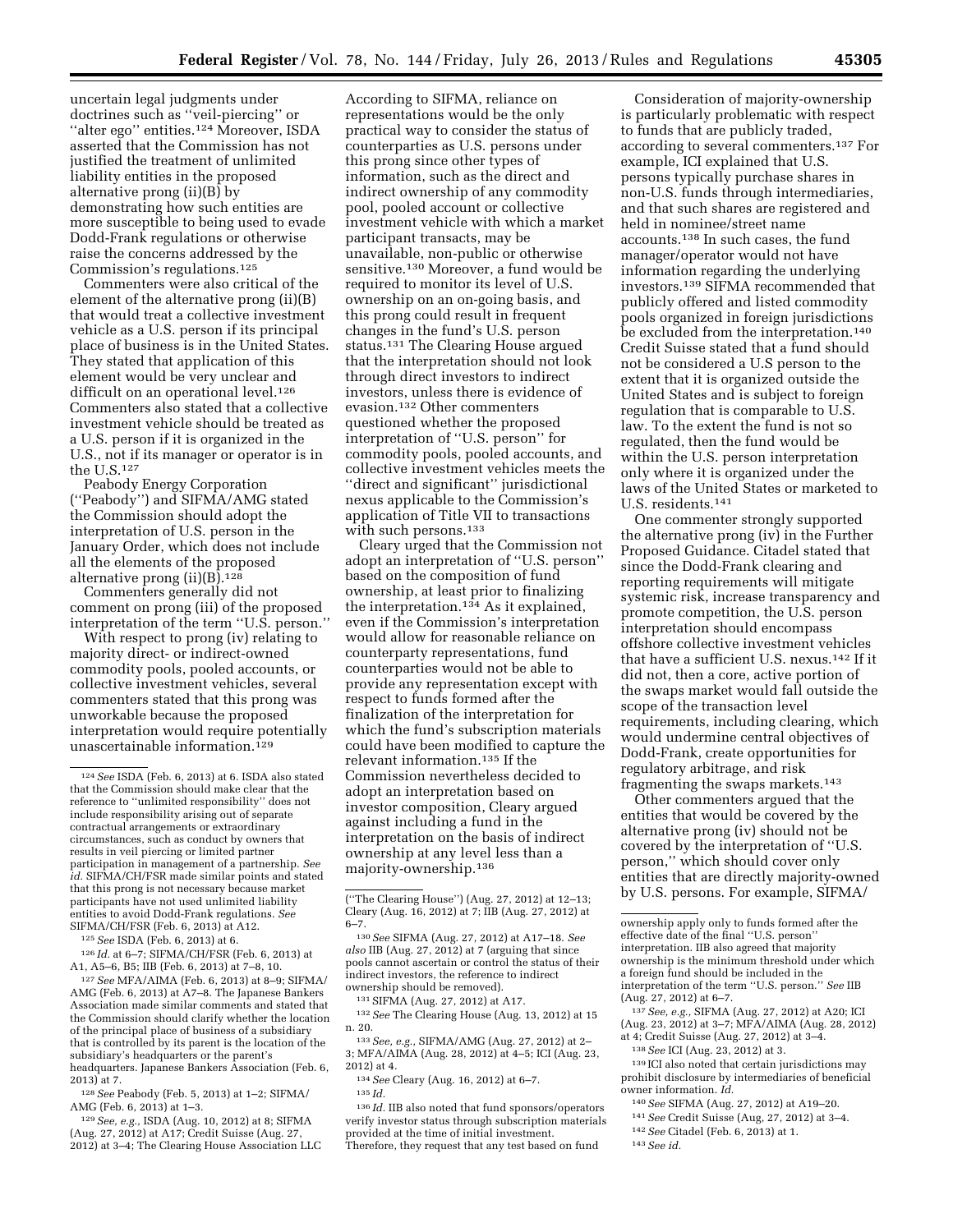CH/FSR stated that consideration of indirect ownership could require ongoing monitoring of ownership, which is burdensome or even impossible, and would not necessarily reflect a sufficient jurisdictional nexus to the United States.144 SIFMA/CH/FSR also stated that if consideration of majority ownership is included in the interpretation, it should reflect an objective statement of the ownership level that the Commission would consider relevant to U.S.-person status, so as to exclude entities that are owned by U.S. persons only to a de minimis extent and allow an annual consideration of ownership.145 MFA/ AIMA and the Investment Adviser Association (''IAA'') also provided reasons that there is not a sufficient jurisdictional nexus with the United States to include in the Commission's interpretation of the term ''U.S. person'' collective investment vehicles that are indirectly majority-owned by U.S. persons.146

Some commenters stated that whether a collective investment vehicle would be included in the interpretation of U.S. person should depend on whether the fund or other collective investment vehicle is being offered to U.S. persons, arguing that the interpretation should cover collective investment vehicles that are targeted to the U.S. market or to U.S. investors by focusing on

145*See* SIFMA/CH/FSR (Feb. 6, 2013) at A8–9. ISDA stated that the lack of an objective policy regarding the interpretation of majority ownership would lead to arbitrary or indeterminate results for many collective investment vehicles due to their varied capital structures (citing, for example, structured finance vehicles, which merit further analysis due not only to their complex capital structures but also to practical difficulties in monitoring ownership of their securities), and the practical consequences of the alternative interpretations can be considered only following a more concrete proposal offered for public comment. *See* ISDA (Feb. 6, 2013) at 6–7.

146MFA/AIMA stated that since interactions between collective investment vehicles and registered swap dealers are expected to be covered by Dodd-Frank requirements or comparable foreign regulations, the inclusion of collective investment vehicles as ''U.S. persons'' is less important to achieve regulatory coverage. *See* MFA/AIMA (Feb. 6, 2013) at 7–8. MFA/AIMA also disputed whether the pooling of assets in a collective investment vehicle is a fundamental difference that denotes a greater U.S. nexus than the pooling of assets by corporations or other financial entities, and therefore it is problematic that alternative prong (iv) is more onerous (in MFA/AIMA's view) for non-U.S collective investment vehicles than alternative prong (ii) is for corporate or other financial entities. *See id.* IAA stated that it is inappropriate to define an entity as a U.S. person based on characteristics of investors in the entity rather than the characteristics of the entity itself. *See* IAA (Feb. 6, 2013) at 4.

activities within the control of the vehicle's manager.147

Commenters also stated that regardless of the policy adopted in this regard, in the consideration of whether an entity is a U.S. person, only information that is available to third parties or other parties should be considered relevant, and the Commission's policy should contemplate that market participants would rely on a representation of U.S. person status. Also, the Commission's policy should clarify how it would apply during the transition period immediately after expiration of the January Order.148

Addressing prong (v) relating to registered commodity pool operators, many commenters stated that the Commission should not adopt an interpretation that looks to the registration status of a fund's operator, because this interpretation could capture a non-U.S. fund that does not itself trigger registration as a commodity pool operator and has a minimal U.S. nexus.149 A number of commenters

ICI and IAA stated that the Commission should interpret whether an offer is made to U.S. persons in accordance with precedents under the SEC's Regulation S. *See* ICI (Feb. 6, 2013) at 4–5 n. 14; IAA (Feb. 6, 2013) at 4. ISDA stated that the Commission's interpretation should specifically exclude any collective investment vehicle that offers its securities in accordance with local law and customary documentation practices in a local market, as well as offerings conducted in accordance with the Regulation S. *See* ISDA (Feb. 6, 2013) at 7.

148*See* SIFMA/AMG (Feb. 14, 2013) at 4 n. 8; IIB (Feb. 6, 2013) at 7; ISDA (Feb. 6, 2013) at 7; Japanese Bankers Association (Feb. 6, 2013) at 5.

149*See, e.g.,* SIFMA (Aug. 27, 2012) at A21; ICI (Aug. 23, 2012) at 3–7; IIB (Aug. 9, 2012) at 3; MFA/ AIMA (Aug. 28, 2012) at 4–5; IIAC (Aug. 27, 2012) at 4, 5. As IIB explained, even a fund that lacks a sufficient U.S. connection can be considered a U.S. person where its commodity pool operator is

urged the Commission not to adopt an interpretation that looks to the nationality of the fund's manager/ operator since this would place U.S. based investment managers at a competitive disadvantage, without addressing the Commission's regulatory objectives.150 IIB generally agreed with these commenters and stated that the commodity pool operator registration prong would be over-inclusive because, under the Commission's current rules, an operator of a foreign pool may be required to register as a commodity pool operator with less than 50 percent U.S. ownership; at the same time, the prong also would be under-inclusive because it would not cover funds whose operators are eligible for relief from commodity pool operator registration. ICI recommended that the

Commission, instead, interpret the term ''U.S. person'' to include a commodity pool, pooled account, or collective investment vehicle that is ''offered publicly, directly or indirectly'' by the manager/sponsor to U.S. persons.151 As ICI explained, this alternative approach would base a fund's U.S. person status on more workable considerations, and not on changes in investor status that are beyond the control of a fund or its manager/operator. In the consideration of whether a fund is making a public offering to U.S. persons, ICI recommended that the Commission look to SEC Regulation S.152

IIAC recommended that prong (vi) relating to pension plans be modified so that pension plans designed exclusively for foreign employees of a U.S.-based entity are not within the interpretation of the term ''U.S. person.'' Further, IIAC urged the Commission to clarify that U.S. investment advisers or other fiduciaries not be considered to be within the interpretation of the term ''U.S. person'' when they are acting on behalf of non-U.S. accounts.153

IIB stated that prong (vii) relating to an estate or trust should be replaced, explaining that market participants do not typically identify an estate's or trust's regulatory status on the basis of its tax status. Instead, it recommended that the Commission's interpretation look to the status of the executor, administrator, or trustee. Specifically,

<sup>144</sup>*See* SIFMA/CH/FSR (Feb. 6, 2013) at A8–9. *See also* IIB (Feb. 6, 2013) at 11 (systems to track indirect ownership would be difficult and expensive to implement).

<sup>147</sup>*See* Invesco Advisers Inc. (''Invesco'') (Feb. 6, 2013) at 11 (manager of collective investment vehicle determines whether to make offering in the United States; subsequent purchases by non-U.S. persons who have relocated to the U.S. should not alone constitute offering in the U.S.); IIB (Feb. 6, 2013) at 11. Invesco, ICI and IAA each stated that the language at the end of alternative prong (iv) (if it is adopted) should be interpreted to cover collective investment vehicles that are ''publiclyoffered'' only to non-U.S. persons, even if the vehicles are not publicly-traded. *See* Invesco (Feb. 6, 2013) at 2; ICI (Feb. 6, 2013) at 3; IAA (Feb. 6, 2013) at 4. *See also* ICI (Jul. 5, 2013) at 3 n. 9 (''There is an important distinction between publicly-traded funds and publicly-offered funds: publicly-offered funds are those that are broadly available to retail investors; publicly-traded funds are simply a subset of publicly-offered funds that trade on exchanges or other secondary markets. Excluding from the U.S. person definition only publicly-traded funds would capture only a subset of non-U.S. regulated funds. We note that, by contrast, hedge funds are neither publicly offered nor publicly traded and, unlike non-U.S. retail funds, are not subject to substantive government regulation and oversight similar in scope to that provided by the U.S. Investment Company Act.'').

required to register. IIB (Aug. 9, 2012) at 3. Under Commission regulation 3.10, the operator of a non-U.S. fund with even one U.S.-based owner is required to register as a commodity pool operator.

<sup>150</sup>*See* SIFMA (Aug. 27, 2012) at A13; ICI (Aug, 23, 2012) at 4; Cleary (Aug. 16, 2012) at 7; The Clearing House (Aug. 27, 2012) at 13–14.

<sup>151</sup>*See* ICI (Aug. 23, 2012) at 5–6.

 $^{152}$   $\emph{Id.}$  at 6–7. Regulation S is codified at 17 CFR 230.901 through 230.905.

<sup>153</sup> IIAC (Aug. 27, 2012) at 4.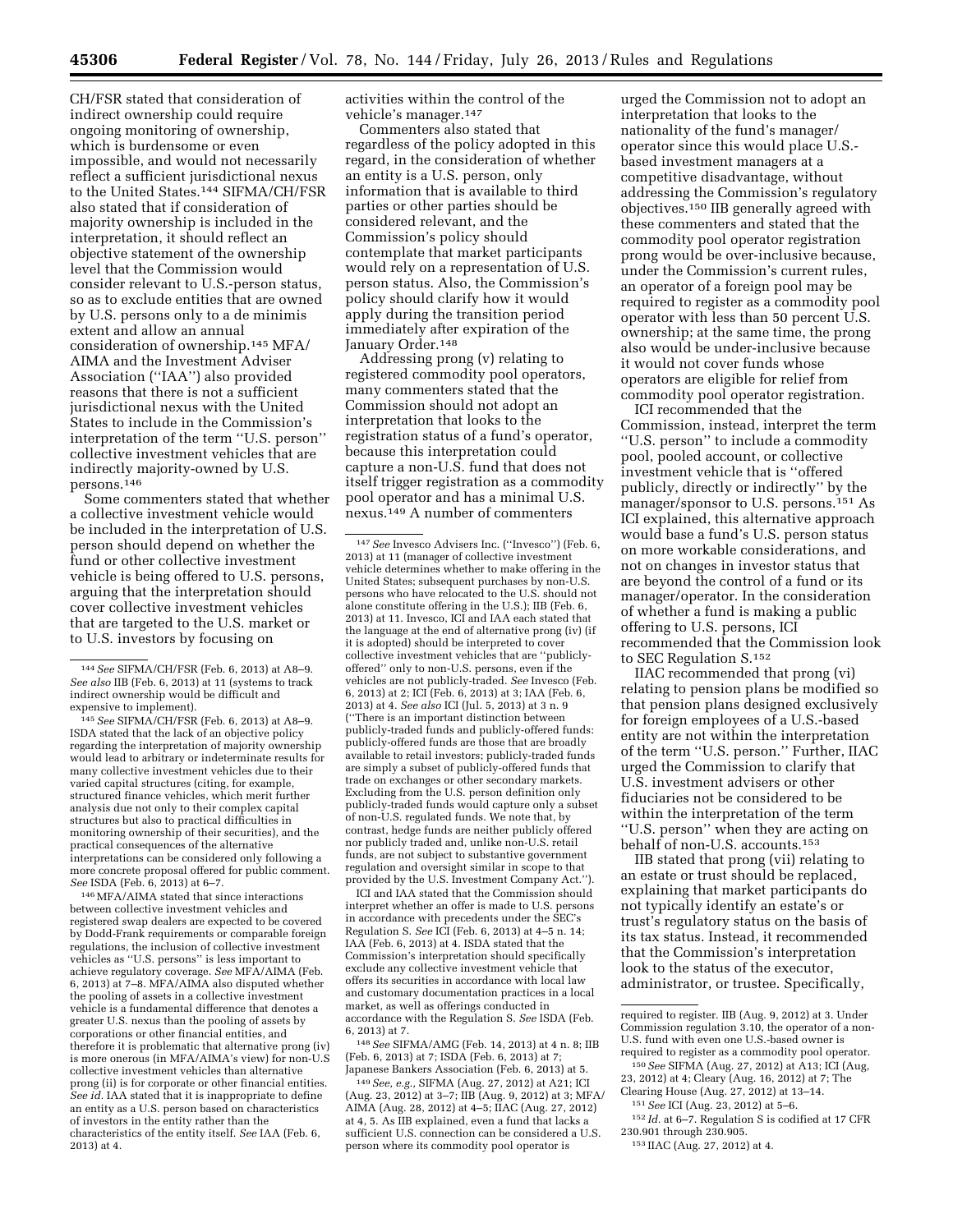IIB recommended that the Commission's interpretation of the term ''U.S. person'' include an estate or trust that is organized in the United States ''unless (A) an executor, administrator or trustee that is not a U.S. person has sole or shared investment discretion with respect to the assets of the trust or estate, (B) in the case of an estate, the estate is governed by foreign law and (C) in the case of a trust, no beneficiary of the trust (and no settlor if the trust is revocable) is a U.S. person  $\ldots$  .  $\ldots$ <sup>154</sup>

#### c. Commenters' Proposed Alternatives

A number of commenters provided substantially different alternative interpretations of the term ''U.S. person.'' 155 Most notably, the commenters' alternatives would not encompass persons by virtue of ''indirect'' U.S. ownership. For example, SIFMA's proposed ''U.S. person'' interpretation would include only those commodity pools or collective investment vehicles that are organized or incorporated under U.S. law or are (1) directly majority owned by ''U.S. persons'' or, in the case of ownership by a pool, a pool that is organized in the United States and (2) not publicly offered.156 IIB submitted an alternative ''U.S. person'' interpretation that generally tracked SIFMA's proposed interpretation.157

#### d. Due Diligence

Many commenters stated that the Commission's policy in this regard should contemplate that a firm would reasonably rely on counterparty representations regarding their U.S. person status.158 For example, SIFMA stated that the Commission's policy should be consistent with a determination by the swap counterparty itself of its U.S.-person status, but in the alternative, SIFMA recommended that the Commission's policy contemplate reasonable reliance on counterparty representations.159 According to these commenters, counterparty representations are the only practical means of determining counterparty status as firms do not currently collect the information necessary to evaluate counterparty status under the proposed interpretation. The commenters also were concerned that certain prongs of

the proposed interpretation (*e.g.,* ''lookthrough'' obligations associated with the ''direct and indirect ownership'' criterion in prong (iv)) would render it difficult, if not impossible, for market participants to directly consider whether their counterparties would be within the Commission's interpretation of the term ''U.S. person.'' SIFMA and Cleary further pointed out that the Commission has accepted reasonable reliance on counterparty representations in the context of the external business conduct standards.160

e. Non-U.S. Person That Is Affiliated, Guaranteed, or Controlled by U.S. Person

Viewed as a whole, the proposed interpretation of the term ''U.S. person,'' would generally not include a non-U.S. affiliate of a U.S. person, even if all of such affiliate's swaps are guaranteed by the U.S. person.161 The Commission, nevertheless, raised a concern regarding risks associated with a U.S. person providing a guarantee to its non-U.S. affiliates and requested comments on whether the term "U.S. person" should, in fact, be interpreted to generally include a non-U.S. affiliate guaranteed by a U.S. person.162 In addition, the Commission sought comments on whether the term ''U.S. person'' also should be interpreted to generally include any non-U.S. persons controlled by or under common control with a U.S. person.163

Responding to the Commission's request for comments on this issue, many commenters stated that Title VII requires the Commission to interpret the term ''U.S. person'' to include foreign affiliates of U.S. persons, and U.S. affiliates of foreign persons, in order to protect U.S. taxpayers from the risks posed by the global swaps market.164 Senator Levin urged that ''[a]t a minimum, it is essential that [the Guidance] . . . include as a U.S. person any foreign affiliate or subsidiary under common control with a U.S. person.'' 165 He also agreed with statements in the Proposed Guidance that non-U.S. affiliates guaranteed by U.S. persons effectively transfer the risks of their swaps to the U.S. guarantor, and

164*See* Public Citizen's Congress Watch (''Public Citizen'') (Aug. 14, 2012) at 9–10; IATP (Aug. 27, 2012) at 4; Better Markets (Aug. 27, 2012) at 6. 165*See* Letter from Sen. Levin at 8.

therefore the guaranteed non-U.S. affiliates should be subject to U.S. safeguards.166 Public Citizen stated that not interpreting the term ''U.S. person'' to include a foreign affiliate of a U.S. person ''hides the rabbit in the hat'' for Title VII purposes.167 It argued that Congress intended financial entities that are controlled by U.S. financial institutions or that could adversely impact the U.S. economy to be regulated as U.S. persons under Title VII in order to fully protect American taxpayers from the threat of ''future financial bailouts.''

Greenberger also expressed support for including foreign swap entities controlled by U.S. parents in the interpretation of the term ''U.S. person.'' In his view, the Commission's distinction between guaranteed and non-guaranteed foreign subsidiaries is arbitrary, as the absence of a U.S. guarantee does not insulate the U.S. parent from risk exposure.168 Other commenters argued that the Commission's interpretation of the term ''U.S. person'' should include foreign affiliates whose swaps are guaranteed by a U.S. person.169

Other commenters objected to including a non-U.S. entity in the interpretation of the term ''U.S. person'' solely on the basis of affiliation with a U.S. person or having its swaps guaranteed by a U.S. person. Sullivan & Cromwell argued that foreign operations of a U.S.-based bank do not have a ''direct and significant connection with activities in, or effect on,'' U.S. commerce based solely on affiliation with or guarantee by a U.S. parent bank.170 It stated that overseas operations usually have a non-U.S. orientation (*i.e.,* transactions with non-U.S. counterparties for non-U.S. business purposes), and thus the connection to U.S. commerce is indirect and, further, transactions with non-U.S. counterparties will not have a significant effect on U.S. commerce. Other commenters raised similar concerns about the lack of jurisdictional nexus. For example, The Clearing House stated that the Commission must conclude that the risk to the U.S. entity is ''significant'' before designating a non-U.S. guaranteed entity a ''U.S. person,'' and further stated that a non-U.S. entity that is subject to local capital

<sup>154</sup> IIB (Aug. 27, 2012) at 14.

<sup>155</sup>*See, e.g.,* SIFMA (Aug. 27, 2012); IIB (Aug. 27, 2012); The Clearing House (Aug. 27, 2012).

<sup>156</sup>*See* SIFMA (Aug. 27, 2012) at A10–11. 157*See* IIB (Aug. 27, 2012) at 13–14.

<sup>158</sup>*See, e.g.,* SIFMA (Aug. 27, 2012) at A16–17; Deutsche Bank (Aug. 27, 2012) at 4; Capital Markets (Aug. 24, 2012) at 5; SIFMA/AMG (Aug. 27, 2012) at 4–5.

<sup>159</sup>SIFMA (Aug. 27, 2012) at A16–18.

<sup>160</sup>SIFMA/AMG (Aug. 27, 2012) at 4–5; Cleary (Aug. 16. 2012) at 6.

<sup>161</sup>*See* Proposed Guidance, 77 FR at 41218. For purposes of this Guidance, the Commission generally interprets the term ''affiliates'' to include an entity's parent entity and subsidiaries, if any, unless stated otherwise.

<sup>162</sup> *Id.* 

<sup>163</sup> *Id.* 

<sup>166</sup>*See id.* (citing Proposed Guidance, 77 FR at 41218).

<sup>167</sup>Public Citizen (Aug. 14, 2012) at 3. 168 Greenberger (Aug. 27, 2012) at 6–7.

<sup>169</sup>*See* Better Markets (Aug. 27, 2012) at 6–7; Public Citizen (Aug. 14, 2012) at 3.

<sup>170</sup>*See* Sullivan & Cromwell (Aug. 13, 2012) at A2–3. *See also* Hong Kong Banks (Aug. 27, 2012) at 4.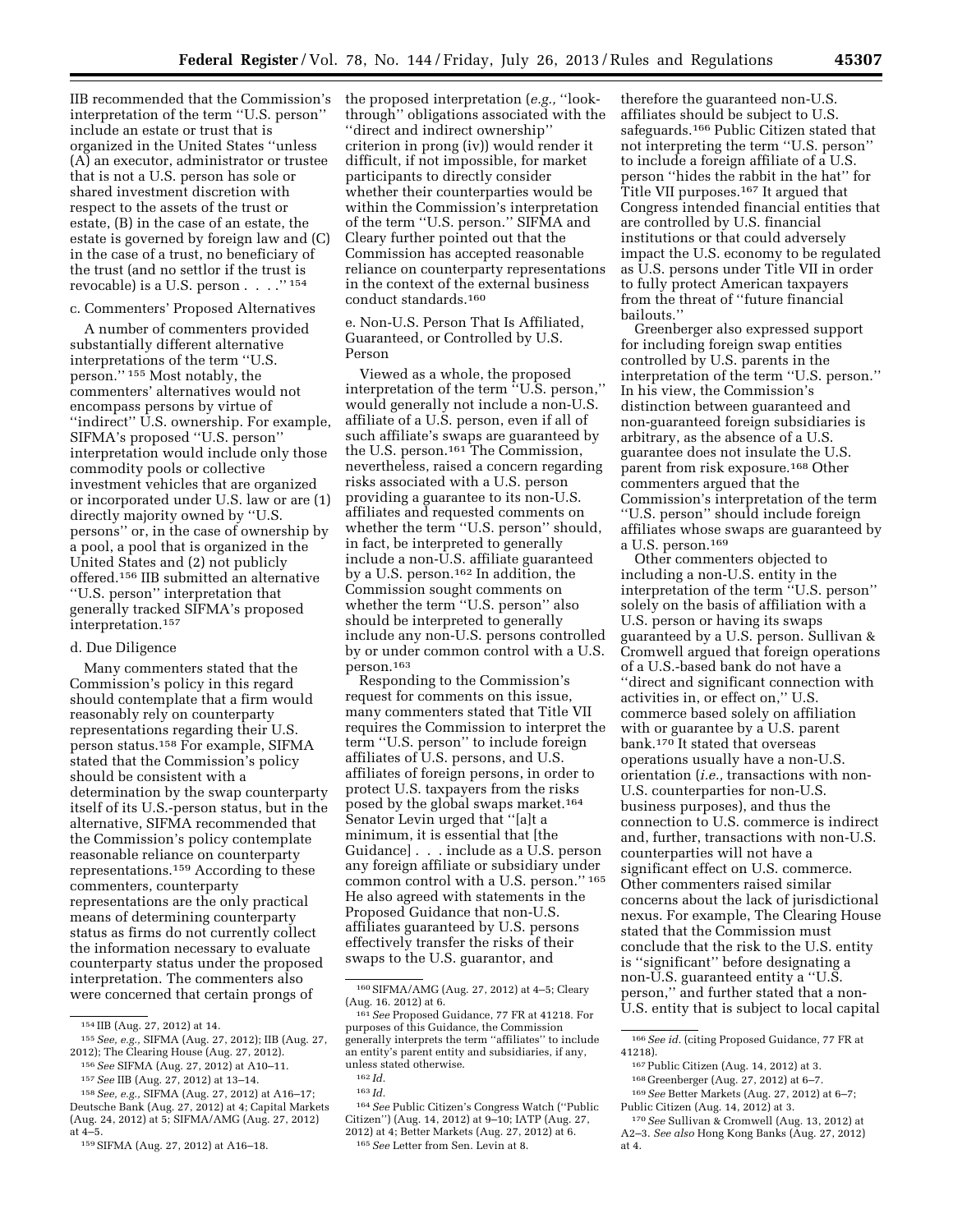rules or swap dealer registration should be excluded from the interpretation of ''U.S. person.'' 171 SIFMA, addressing the control issue, objected to including a non-U.S. person that is controlled by, or under common control with, such person in the interpretation of the term ''U.S. person'' since such control is insufficient to satisfy the jurisdictional nexus required by section 2(i).172

Japanese Bankers Association did not agree that these situations effect a risk transfer to the U.S. person, arguing that the risk would ultimately be incurred by the non-U.S. person and not by the U.S. guarantor; thus, it believed that the term ''U.S. person'' should not be interpreted to include a non-U.S. person guaranteed by a U.S. person.<sup>173</sup> The Coalition for Derivatives End-Users (''End-Users Coalition'') expressed concerns about competitive implications, stating that imputing U.S. status to a non-U.S. person guaranteed by a U.S. person may disadvantage the non-U.S. affiliates of U.S. end-users, since those non-U.S. affiliates may need to be guaranteed to enter into swaps with non-U.S. counterparties.174

#### f. Foreign Branch of U.S. Person

In the Proposed Guidance, the Commission stated that a foreign branch of a U.S. swap dealer should be included in the Commission's interpretation of the term ''U.S. person'' because it is a part, or an extension, of a U.S. person.<sup>175</sup> Several commenters agreed with the Commission's interpretation.176 Senator Levin asserted that the ''JP Morgan whale trades provide strong factual support for an inclusive definition of U.S. person, in particular when it comes to the foreign branch or agency of a U.S. corporation.''177 Other commenters recommended that a foreign branch of a U.S. swap dealer be excluded from the interpretation. Sullivan & Cromwell argued that a foreign branch should not be included in the interpretation solely

174*See* End-Users Coalition (Aug. 27, 2012) at 3 (urging the Commission to exclude a foreign affiliate of a U.S. end-user, guaranteed by that enduser, from its interpretation).

175*See* Proposed Guidance, 77 FR at 41218.

176*See, e.g.,* Public Citizen (Aug. 27, 2012) at 5; Greenberger (Aug. 27, 2012) at 3; Better Markets (Aug. 27, 2012) at 2, 6–7.

177*See* Letter from Sen. Levin at 7.

on the basis that it is a part of a U.S. bank.178 Citi recommended that the Commission's policy should be that a foreign branch of a U.S. swap dealer is generally considered a non-U.S. person, so long as the branch remains subject to Entity-Level Requirements and obtains substituted compliance for Transaction-Level Requirements for transactions with non-U.S. persons.179 In Citi's view, this would address comments by the foreign branch's non-U.S. clients that they would have to register as swap dealers or MSPs, while assuring that such non-U.S. clients' swaps with the foreign branch would generally be covered by the Transaction-Level Requirements or substituted compliance.

#### g. Regulation S

Some commenters believed that the Commission's policy should explicitly adopt the SEC's Regulation S definition of a ''U.S. person.'' MFA/AIMA stated that Regulation S eliminates problems and inconsistencies in the Commission's proposed interpretation.<sup>180</sup> J.P. Morgan stated that Regulation S would facilitate compliance by non-U.S. market participants since they are familiar with the SEC's approach.181 On the other hand, the Institute for Agriculture and Trade Policy (''IATP'') argued against incorporating the Regulation S definition, stating that it predates the prominence of the swaps market.182

#### h. Other Clarifications

A number of commenters voiced concerns regarding potential expansion of the Commission's interpretation of the term ''U.S. person,'' which they thought could result from the prefatory phrase ''includes, but is not limited to,'' and requested that the Commission affirmatively state that non-U.S. persons are any persons that would not be covered by the interpretation of the term ''U.S. person.'' 183 A non-exhaustive ''U.S. person'' interpretation, they contended, would create unnecessary uncertainty.

180*See* MFA/AIMA (Aug. 28, 2012) at 8–9.

183*See* SIFMA (Aug. 27, 2012) at A15; IIB (Aug. 27, 2012) at 11–12; EC (Aug. 24, 2012) at 1–2; Australian Bankers (Aug. 27, 2012) at 4.

A number of commenters further stated that the interpretation of the term ''U.S. person'' should be applied only for purposes of the registration and regulation of swap dealers and MSPs.184 The Futures Industry Association (''FIA'') argued that the interpretation of the term ''U.S. person'' should not extend to those provisions of the CEA governing the activities of futures commission merchants (''FCMs'') with respect to either exchange-traded futures (whether executed on a designated contract market or a foreign board of trade) or cleared swaps.185 SIFMA similarly requested that the Commission clarify that the final interpretation of the term ''U.S. person'' does not override existing market practice as it relates to futures or FCMs, including with respect to clearing.186 SIFMA also requested that the Commission clarify that the final interpretation of the term ''U.S. person'' for cross-border swaps regulation is the single interpretation for all Dodd-Frank swaps regulation purposes.187 Finally, SIFMA requested that supranational organizations, such as the World Bank and International Monetary Fund (and their affiliates) be excluded from the interpretation.188

#### 3. Commission Guidance

The Commission has carefully reviewed and considered the comments received and is finalizing a policy that will generally set forth an interpretation of the term ''U.S. person,'' as used in this Guidance, with certain modifications to the proposed definition as described below. As explained in the Proposed Guidance, the term ''U.S. person,'' as used in the context of CEA section 2(i), generally encompasses those persons whose activities—either individually or in the aggregate—have the requisite ''direct and significant'' connection with activities in, or effect on, U.S. commerce within the meaning of section 2(i).189 The various prongs of

188 *Id.* at A21.

189For purposes of this Guidance, the Commission interprets the term ''U.S. person'' by reference to the extent to which swap activities or transactions involving one or more such persons have the relevant jurisdictional nexus. For example, this interpretation would help determine whether non-U.S. persons engaging in swap dealing transactions with ''U.S. persons'' in excess of the de minimis level would be required to register and be regulated as a swap dealer. In addition, for the same reasons, the term ''U.S. person'' can be helpful in determining the level of U.S. interest for purposes

<sup>171</sup>*See* The Clearing House (Aug. 27, 2012) at 17. 172*See* SIFMA (Aug. 27. 2012) at A20. *See also*  Australian Bankers (Aug. 27, 2012) at 4 (stating that the control concept should not be relevant in the definition of ''U.S. person,'' and while common control may potentially indicate common risk, the Commission's focus on the ultimate location of the risk is a more relevant to the interpretation of the term ''U.S. person.'').

<sup>173</sup>*See* Japanese Bankers Association (Aug. 27. 2012) at 8.

<sup>178</sup>*See* Sullivan & Cromwell (Aug. 13, 2012) at A6–7.

<sup>179</sup>*See* Citi (Aug. 27, 2012) at 2–4 (stating that foreign branches of U.S.-based swap dealers should not be considered ''U.S. persons,'' but should still be subject to the Commission's Entity-Level and Transactional-Level Requirements). *See also* State Street (Aug. 27, 2012) at 3; IIB (Aug. 27, 2012) at 8.

<sup>181</sup>*See* J.P. Morgan (Aug. 13, 2012) at 9.

<sup>182</sup>*See* IATP (Aug. 27, 2012) at 4.

<sup>184</sup>*See, e.g.,* The Futures and Options Association Ltd. (''FOA'') (Aug. 13, 2012) at 10–11; SIFMA (Aug. 27, 2012); IIB (Aug. 27, 2012); EC (Aug. 24, 2012).

<sup>185</sup>*See* FIA (Aug. 27, 2012) at 2–3.

<sup>186</sup>*See* SIFMA (Aug. 27, 2012) at A14–15.

<sup>187</sup> *Id.*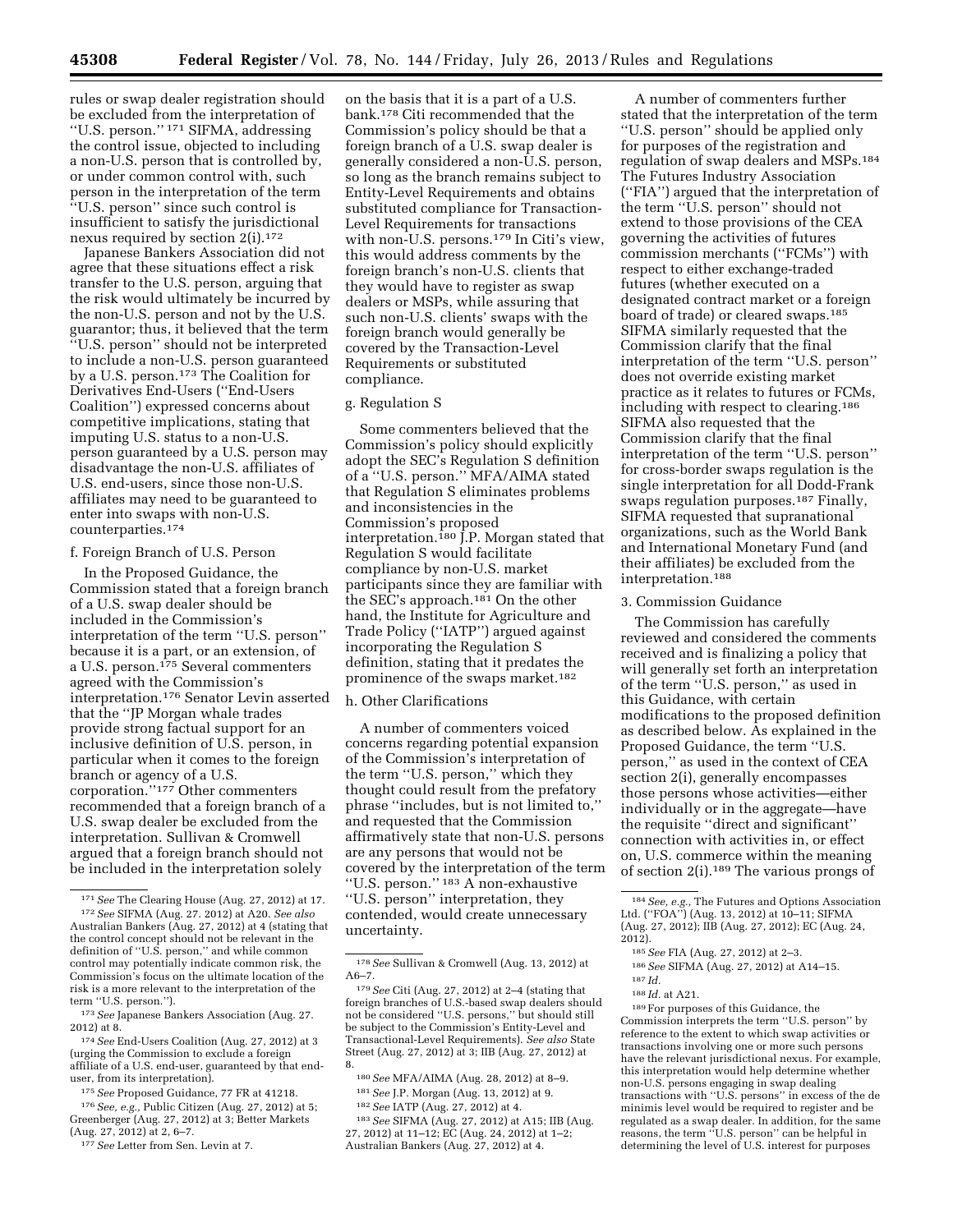the Commission's interpretation are intended to identify persons for which, in practice, the connection or effects required by section 2(i) are likely to exist and thereby inform the public of circumstances in which the Commission expects that the swaps provisions of the CEA and the Commission's regulations would apply pursuant to the statute. In this respect, the Commission will consider not only a person's legal form and its domicile (or location of operation), but also the economic reality of a particular structure or arrangement, along with all other relevant facts and circumstances, in order to identify those persons whose activities meet the ''direct and significant'' jurisdictional nexus. Below, the Commission discusses each prong of its proposed interpretation of the term ''U.S. person.''

First, the Commission will include in its consideration the elements in prongs (i) and (ii)(A), as proposed, renumbered as prongs (i) and (iii).<sup>190</sup> These prongs of the ''U.S. person'' interpretation generally incorporate a ''territorial'' concept of a U.S. person.<sup>191</sup> That is, these are natural persons and legal entities that are physically located or incorporated within U.S. territory and, consequently, the Commission would generally consider swap activities involving such persons to satisfy the ''direct and significant'' test under section 2(i).192 The Commission clarifies that it expects that prong (iii) would encompass legal entities that engage in non-profit activities, as well as U.S. state, county and local governments and their agencies and instrumentalities. Under prong (iii), the Commission would generally interpret the term ''U.S. person'' to include also a legal entity that is not incorporated in the United States if it has its ''principal place of

192 In this respect, the Commission declines to adopt a commenter's recommendation that IRS regulations should be relevant in considering whether a person is included in the interpretation of the term ''U.S. person.'' The Commission believes that adopting the IRS's approach in the Commission's policy would be inappropriate; rather, consistent with CEA section 2(i), the Commission's interpretation of the term ''U.S. person'' focuses on persons whose swap activities meet the ''direct and significant'' nexus.

business'' in the United States. The Commission intends that this interpretation would generally include those entities that are organized outside the United States but have the center of direction, control, and coordination of their business activities in the United States.

The concept of an operating company having a principal place of business has been addressed by the Supreme Court. In a recent case, the Supreme Court described a corporation's principal place of business as the ''place where the corporation's high level officers direct, control, and coordinate the corporation's activities.'' 193 The Supreme Court explained that '''principal place of business' is best read as referring to the place where a corporation's officers direct, control, and coordinate the corporation's activities. It is the place that Courts of Appeals have called the corporation's 'nerve center.' And in practice it should normally be the place where the corporation maintains its headquarters—provided that the headquarters is the actual center of direction, control and coordination, *i.e.,*  the 'nerve center,' and not simply an office where the corporation holds its board meetings.'' 194 The Commission notes that commenters on the Proposed Guidance and Further Proposed Guidance generally did not object to the inclusion in the interpretation of the term ''U.S. person'' of an entity that has its principal place of business in the United States.

The Commission is of the view that the application of the principal place of business concept to a collective investment vehicle may require consideration of additional factors beyond those applicable to operating companies. A collective investment vehicle is an entity or group of related entities created for the purpose of pooling assets of one or more investors and channeling these assets to trade or invest to achieve the investment objectives of the investor(s), rather than being a separate, active operating business.195 In this context, the determination of where the collective investment vehicle's ''high level officers direct, control, and coordinate the [vehicle's] activities''—to apply the *Hertz* decision noted above—can involve several different factors.196

The Commission is aware that the formation and structure of collective investment vehicles involve a great deal of variability, including with regard to the formation of the legal entities that will hold the relevant assets and enter into transactions (including swaps) in order to achieve the investors' objectives. Legal, regulatory, tax and accounting considerations may all play a role in determining how the collective investment vehicle is structured and the jurisdictions in which the legal entities will be incorporated.197 Many legal jurisdictions around the world have promulgated specialized regimes for the formation of collective investment vehicles, which offer various legal, regulatory, tax and accounting efficiencies.198

In view of these circumstances, the Commission believes that for a collective investment vehicle, the locations where the relevant legal entities have registered offices, hold board meetings or maintain books and records are generally not relevant in determining the principal place of business of the collective investment vehicle. Instead, as stated in the *Hertz*  case cited above, the determination should generally depend on the location of the ''actual center of direction, control and coordination,'' *i.e.,* the ''nerve center,'' of the collective investment vehicle.

*Hertz* focuses on the place where the ''high level officers direct, control, and coordinate'' the entity's activities.199 In this regard, the Commission believes that the focus should not necessarily be

197This discussion regarding the location of a collective investment vehicle's principal place of business is solely for purposes of applying Commission swaps regulations promulgated under Title VII. The Commission does not intend to address here the interpretation of ''principal place of business'' for any other purpose.

198*See* Gerald T. Lins, et al., Hedge Funds and Other Private Funds: Regulation and Compliance § 9:1 (Thomson Reuters 2012–2013 ed. 2012).

199*See* note 193 and accompanying text, *supra.* 

of analyzing and applying principles of international comity when considering the extent to which U.S. transaction-level requirements should apply to swap transactions.

<sup>190</sup>For clarity, the Commission has reordered the prongs of its interpretation of the term ''U.S. person.''

<sup>191</sup>For purposes of this Guidance, the Commission would interpret the term ''United States'' to include the United States, its states, the District of Columbia, Puerto Rico, the U.S. Virgin Islands, and any other territories or possessions of the United States government, or enclave of the United States government, its agencies or instrumentalities.

<sup>193</sup>*See Hertz Corp.* v. *Friend,* 559 U.S. 77, 80 (2010) (determining a corporation's principal place of business for purposes of diversity jurisdiction). 194 *Id.* at 92–93.

<sup>195</sup>*See* Further Proposed Guidance, 78 FR at 913. 196As mentioned in the Introduction, Long-Term Capital Portfolio LP, a Cayman Islands hedge fund advised by LTCM, collapsed in 1998, leading a

number of creditors to provide LTCM substantial financial assistance under the supervision of the Federal Reserve Bank of New York. High level officers at LTCM's offices in Greenwich, Connecticut, directed, controlled and coordinated the activities of Long-Term Capital Portfolio LP. This hedge fund, with approximately \$4 billion in capital and a balance sheet of just over \$100 billion had a swap book in excess of \$1 trillion notional. Federal Reserve Chairman Alan Greenspan testified that ''[h]ad the failure of LTCM triggered the seizing up of markets, substantial damage could have been inflicted on many market participants, including some not directly involved with the firm, and could have potentially impaired the economies of many nations, including our own.'' Systemic Risks to the Global Economy and Banking System from Hedge Fund Operations: Hearing Before the House Banking and Fin. Services Comm., 105th Cong., 2nd sess. (Oct. 1, 1998) (statement of Alan Greenspan, Chairman, Federal Reserve), available at 1998 WL 694498.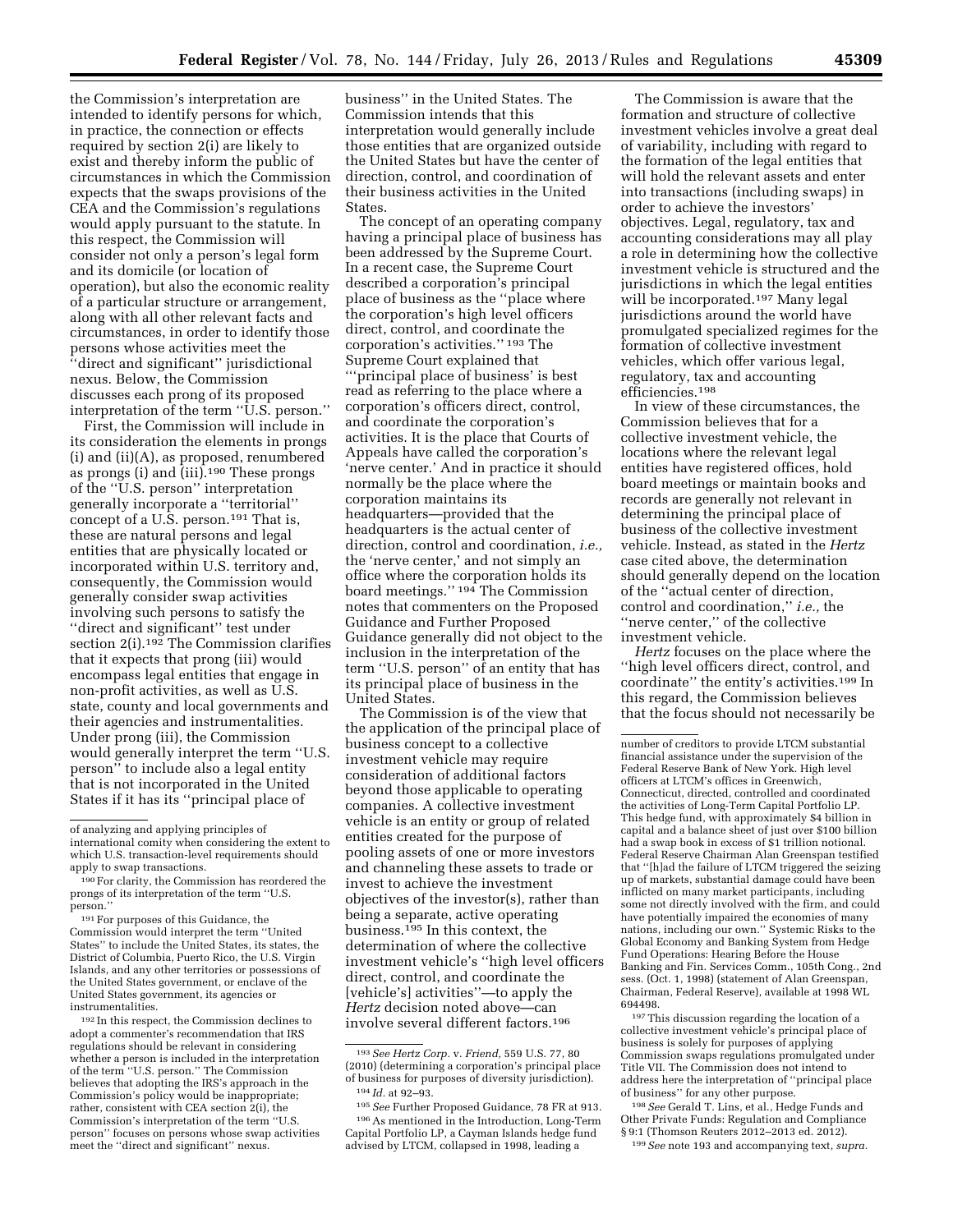on the persons who are named as directors or officers of the legal entities that comprise the collective investment vehicle.200 As noted above, these legal entities are merely the legal structure through which the investment objectives of the collective investment vehicle are implemented. Rather, the analysis should focus on the persons who are the equivalent for the collective investment vehicle to the ''high level officers'' of an operating company because they direct, control and coordinate key functions of the vehicle, such as formation of the vehicle or its trading and investment.

The ''high level officers [who] direct, control and coordinate'' the collective investment vehicle may be those senior personnel who implement the investment and trading strategy of the collective investment vehicle and manage its risks, and the location where they conduct the activities necessary to implement the investment strategies of the vehicle may be its center of direction, control and coordination. In this regard, the Commission notes that the achievement of the investment objectives of a collective investment vehicle typically depends upon investment performance and risk management. Investors in a collective investment vehicle seek to maximize the return on their investment while remaining within their particular tolerance for risk. Thus, the key personnel relevant to this aspect of the analysis are those senior personnel responsible for implementing the vehicle's investment strategy and its risk management. Depending on the vehicle's investment strategy, these senior personnel could be those responsible for investment selections, risk management decisions, portfolio management, or trade execution.201

The achievement of a collective investment vehicle's investment objectives may be closely linked to its formation. Decisions made in the structuring and formation of the

201The Commission understands that the collective investment vehicle may obtain the services of the relevant personnel through a variety of arrangements, including contracting with an asset manager that employs the personnel, contracting with other employers, or retaining the personnel as independent contractors. Thus, in this analysis, the Commission would generally expect to consider the location of the personnel who undertake the relevant activities, regardless of their particular employment arrangements.

collective investment vehicle may have a significant effect on the performance of the vehicle. Thus, for purposes of identifying the vehicle's principal place of business, the Commission may also consider the location of the senior personnel who direct, control and coordinate the formation of the vehicle (*i.e.,* the promoters).202 The location of the promoters of the collective investment vehicle is relevant, particularly where the vehicle has a specialized structure or where the promoters of the vehicle continue to be integral to the ongoing success of the fund, including by retaining overall control of the vehicle. The location where the promoters of the collective investment vehicle act to form the vehicle and bring it to commercial life is relevant in determining the center of direction, control and coordination of the vehicle, and those promoters may be the ''high level officers'' of the vehicle referred to in *Hertz.*203

202The promoters who form a collective investment vehicle may be integral to the ongoing success of the collective investment vehicle. In fact, the importance of the role played by the promoters of a legal entity has long been recognized. *See generally* 1A Fletcher Cyc. Corp. § 189. For example, in *Old Dominion Copper Mining & Smelting Co.* v. *Bigelow,* the court drew upon English law in describing the promoters as follows:

In a comprehensive sense promoter includes those who undertake to form a corporation and to procure for it the rights, instrumentalities and capital by which it is to carry out the purposes set forth in its charter, and to establish it as fully able to do its business. Their work may begin long before the organization of the corporation, in seeking the opening for a venture and projecting a plan for its development, and it may continue after the incorporation by attracting the investment of capital in its securities and providing it with the commercial breath of life.

203 Mass. 159, 177 (1909), *aff'd,* 225 U.S. 111 (1912).

Modern law continues to refer to the responsibility of promoters of legal entities. *See, e.g.,* SEC Form D, instructions to Item 3 (requiring information regarding the ''promoters'' of a securities issuer). *See also In Re Charles Schwab Corp. Sec. Litig.,* 2010 WL 1261705 (N.D. Cal. Mar. 30, 2010) (discussing responsibility of ''fund managers and promoters'' to operate a collective investment vehicle in accordance with its formation documents).

The Commission generally does not intend that when the promoters of a collective investment vehicle serve an administrative, purely ministerial function of handling the flow of funds from investors into the vehicle, the location of these personnel would be relevant in this context.

203The Commission is aware that the boards of directors (or equivalent corporate bodies) of the legal entities that comprise a collective investment vehicle typically have the authority to appoint or remove the legal entity's investment manager, administrator, and auditor, and to approve major transactions involving the legal entity and the legal entity's audited financial statements. But since these functions are not key to the actual implementation of the investment objectives of the collective investment vehicle, and noting that *Hertz*  focuses on the ''high level officers'' of the entity rather than its directors, the Commission would

Accordingly, the Commission will generally consider the principal place of business of a collective investment vehicle to be in the United States if the senior personnel responsible for either (1) the formation and promotion of the collective investment vehicle or (2) the implementation of the vehicle's investment strategy are located in the United States, depending on the facts and circumstances that are relevant to determining the center of direction, control and coordination of the vehicle.

Since the Commission recognizes that the structures of collective investment vehicles vary greatly, the Commission believes it is useful to provide examples to illustrate how the Commission's approach could apply to a consideration of whether the ''principal place of business'' of a collective investment vehicle is in the United States in particular hypothetical situations. However, because of variations in the structure of collective investment vehicles as well as the factors that are relevant to the consideration of whether a collective investment vehicle has its principal place of business in the United States under this Guidance, these examples are for illustrative purposes only. In addition, these examples are not intended to be exclusive or to preclude a determination that any particular collective investment vehicle has its principal place of business in the United States.

*Example 1.* An asset management firm located in the United States establishes a collective investment vehicle outside the United States (''Fund A'').204 Typically, the formation of the collective investment vehicle by the personnel of the asset management firm involves the selection of firms to be the administrator, prime broker, custodian and placement agent for the

204The collective investment vehicle could be a hedge fund, a private equity fund, or other type of investment fund. The Commission is aware that the asset management firm may use any of a variety of structures to form the collective investment vehicle, which may involve one or more legal entities. In a common hedge fund structure, the asset management firm forms a legal entity outside the United States which holds the collective investment vehicle's assets and is the legal counterparty in its investment transactions, including swaps (a ''master fund''). If this structure is used, then typically the equity of the master fund is held by several ''feeder funds,'' each of which is a separate legal entity formed by the asset management firm with characteristics that are important to a different type of investor. Each investor in the collective investment vehicle obtains an equity interest in one of the feeder funds and thereby holds an indirect interest in the master fund. The Commission intends that this Example 1 would encompass, but not be limited to, a collective investment vehicle using a master/feeder structure such as this.

<sup>200</sup> In many cases, the entities that comprise the collective investment vehicle may not have ''high level officers'' as contemplated by *Hertz,* and the directors of the entities may be individuals who are affiliated with a firm that is the legal counsel or administrator of the collective investment vehicle and who may serve as directors for many different vehicles. *See* Lins, *supra* note 198, at § 9:4.

generally not view the boards of directors of the legal entities to be key personnel for the collective investment vehicle.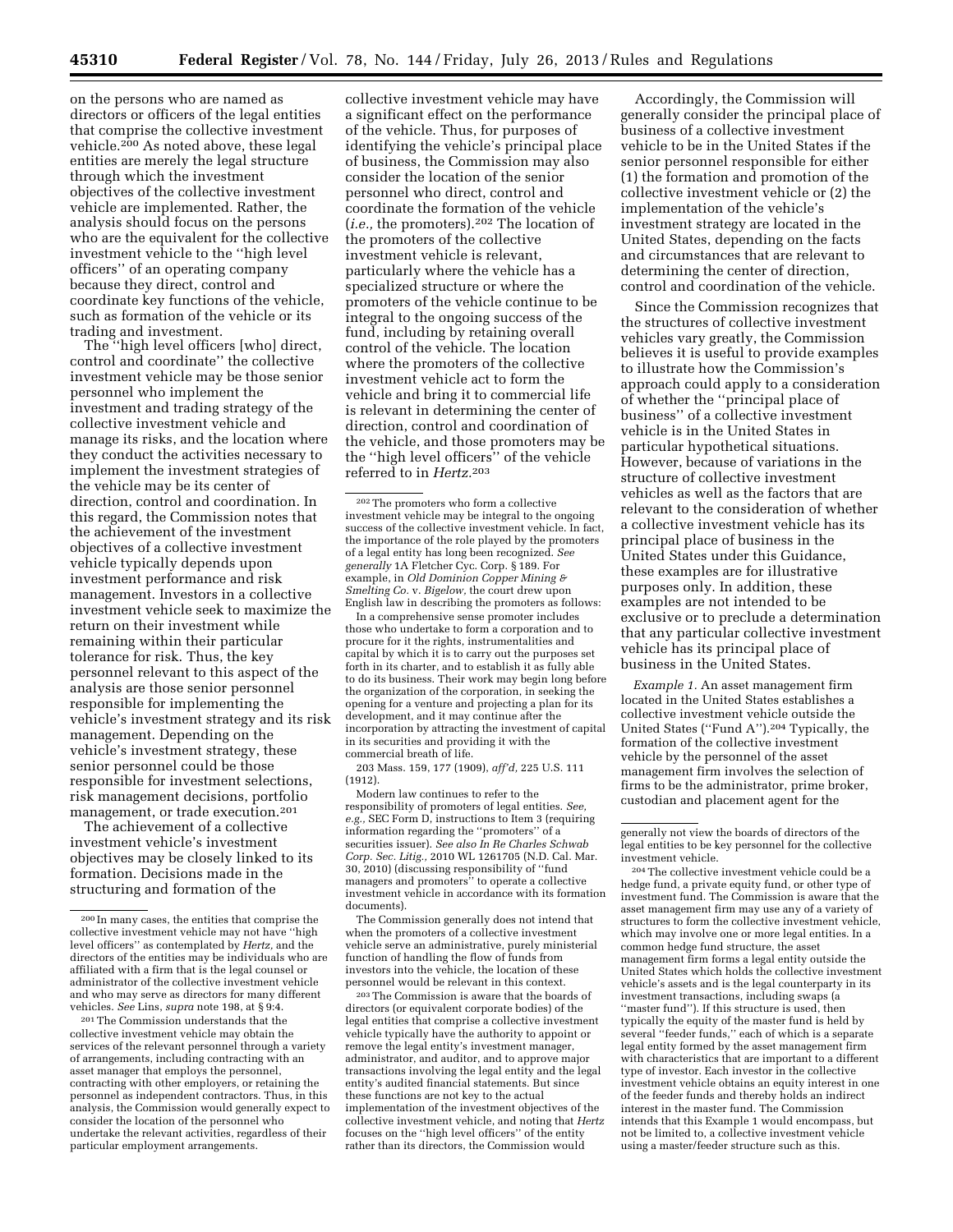collective investment vehicle.205 The legal entities comprising the collective investment vehicle enter into agreements retaining the asset management firm as investment manager. Personnel of the asset management firm who are located in the United States will be responsible for implementing Fund A's investment and trading strategy and its risk management. Based on the above facts, the Commission would be inclined to view the principal place of business of Fund A as being in the United States,<sup>206</sup> and therefore

 $^{\rm 205}\rm{The}$  collective investment vehicle's administrator generally handles day-to-day administrative activities, such as operating the vehicle's bank account, issuing payment instructions, providing net asset calculations, calculating fees, receiving and processing subscriptions, preparing accounts, maintaining the shareholder register, arranging payments of redemption proceeds, coordinating communications with shareholders, and overseeing anti-money laundering compliance. *See id.* at § 9:6. The prime broker facilitates the execution of the vehicle's investment transactions, including swaps. The custodian is responsible for holding the vehicle's assets. The placement agent markets and sells shares to investors.

The Commission generally considers all of these functions, although important to the collective investment vehicle, to be ministerial functions that are generally not relevant to the determination of the location of a collective investment vehicle's principal place of business. Thus, even if all of these firms and all the personnel performing these functions were outside the United States, the Commission would nonetheless be inclined to view the principal place of business of Fund A as within the United States.

Additional elements that could be relevant to the determination include the location of the collective investment vehicle's primary assets, and the location of the collective investment vehicle's counterparties. However, the Commission believes that the location of these additional elements outside the United States should generally not preclude an interpretation that the collective investment vehicle's principal place of business is in the United States.

206The Commission notes that elements of Example 1 are similar to the facts of a recent court case involving a similar issue—the location of a collective investment vehicle's ''center of main interest'' for purposes of bankruptcy law. *See Bear Stearns,* note 7 and accompanying text, *supra.* In *Bear Stearns,* the collective investment vehicle's ''center of main interest'' was found to be in the United States even though its registered office was in the Cayman Islands, because it had no employees or managers in the Cayman Islands, and its investment manager was located in New York. *Id.,*  374 B.R. at 129–30. The court further observed that the administrator that ran the back-office operations was in the United States, the collective investment vehicle's books and records were in the United States before the foreign proceedings began, and all of its liquid assets were located in the United States. *Id.* at 130. In addition, investor registries were maintained in Ireland; accounts receivables were located throughout Europe and the United States; and counterparties to master repurchase and swap agreements were based both inside and outside the United States—but none were claimed to be in the Cayman Islands. *Id.* 

The Commission believes that *Bear Stearns* aligns with its view that the principal place of business of a collective investment vehicle should not be determined based on where it is organized or has its registered office, but rather should be based on an analysis of the relevant facts and circumstances. However, the Commission notes that under bankruptcy law various factors, particularly factors

each of the legal entities that comprise Fund A would be within the interpretation of the term ''U.S. person.''

*Example 2.* An asset management firm located outside the United States establishes a collective investment vehicle located outside the United States (''Fund B''). Personnel of the asset management firm who are located outside the United States will be responsible for implementing Fund B's investment and trading strategy and its risk management. However, personnel in two offices of the asset management firm—one of which is located outside the United States and the other of which is located in the United States—will be involved in managing Fund B's investment portfolio. Although the personnel in the U.S. office may act autonomously on a day-to-day basis, they will be under the direction of senior personnel in the non-U.S. office regarding how they are implementing the investment objectives of Fund B. In terms of the asset management firm's internal organization, the personnel in the U.S. office report to the personnel in the non-U.S. office, who also generally hold higher positions within the firm. Because the personnel located inside the United States merely facilitate the implementation of the investment objectives of Fund B, for which senior personnel outside the United States are responsible, the Commission would be inclined to view the principal place of business of Fund B as not being in the United States.<sup>207</sup> As a result, assuming that Fund B is not majority-owned by U.S. persons (as discussed further below), Fund B would not be within the interpretation of the term ''U.S. person,'' and none of the legal entities that comprise Fund B would be U.S. persons (unless the legal entity was actually incorporated or organized in the United States).

*Example 3.* A financial firm located in the United States establishes a collective investment vehicle outside the United States (''Fund C''). The collective investment vehicle includes a single legal entity organized outside the United States, the assets of which are segregated into several

207The Commission expects that in this example, this result would be the same if the asset management firm entered into a subadvisory agreement with an independent firm that employed the personnel in the U.S. office described in this example. That is, regardless of whether the U.S. personnel are employed by the asset management firm or a third party employer, the relevant issue is whether the personnel who fulfill the key functions relating to its formation or the achievement of its investment objectives are located in, or outside of, the United States.

separate classes.208 The U.S. financial firm arranges with several unaffiliated investment management firms to manage the assets in the various classes; an investment management firm affiliated with the U.S. financial firm may also manage the assets in one or more of the classes. Some of these investment management firms are located in, and others outside, the United States. Under the terms of the contracts between Fund C, the U.S. financial firm and these investment management firms, Fund C has delegated responsibility for the overall control of its investment strategies to the U.S. financial firm that established Fund C, and the U.S. financial firm will have rights to reallocate Fund C's assets among the investment management firms for various reasons, including the U.S. financial firm's discretion regarding Fund C's investment strategies. Based on the above facts, the Commission would be inclined to view the principal place of business of Fund C as being in the United States, even though some of the investment managers involved in implementing Fund C's investment and trading strategy are located outside the United States. Therefore, Fund C (including each of the legal entities that comprise Fund C) would be within the interpretation of the term ''U.S. person.'' 209

The Commission recognizes that the structures of collective investment vehicles are complex and varied, and it does not intend to establish bright line tests for when the principal place of business of a collective investment vehicle would or would not be within the United States. Rather, the Commission's examples above are intended to illustrate the considerations that would be relevant to whether a collective investment vehicle's principal place of business is in the United States, within the framework of reviewing all the relevant facts and circumstances.210

The Commission also understands that non-U.S. individuals, institutions, pension plans or operating companies may retain asset management firms in the United States to provide a range of asset management and other investment-related services. Where the individual, institution, pension plan or operating company is not within any

209The Commission expects that the result would generally be the same where the assets of Fund C are not segregated into separate classes.

210The Commission believes that Commission regulation 140.99, which provides for persons to request that the staff of the Commission provide written advice or guidance, would be an appropriate mechanism for a collective investment vehicle to seek guidance as to whether the principal place of business of the vehicle is in the United States for purposes of applying the Commission swaps regulations promulgated under Title VII.

relating to the debtor's assets and creditors, may be relevant to the determination of where a debtor has its ''center of main interest'' for purposes of determining whether a U.S. bankruptcy court has jurisdiction over the matter. *See, e.g., In re SPhinX, Ltd.,* 351 B.R. 103 (Bankr. S.D.N.Y. 2006) (including various factors in the determination of center of main interest, including the location of the debtor's primary assets and the location of the majority of the debtor's creditors). The Commission believes that the factors that are relevant in such bankruptcy jurisdictional cases differ from those that are relevant to the consideration of whether a collective investment vehicle has its principal place of business in the United States for purposes of this Guidance.

<sup>208</sup>Legal entities that may be formed with separate classes are known in various jurisdictions as segregated portfolio companies, protected cell companies or segregated accounts companies. A collective investment vehicle with a structure such as this is typically referred to as a ''hedge fund platform'' or an ''umbrella'' or ''multi-series'' hedge fund.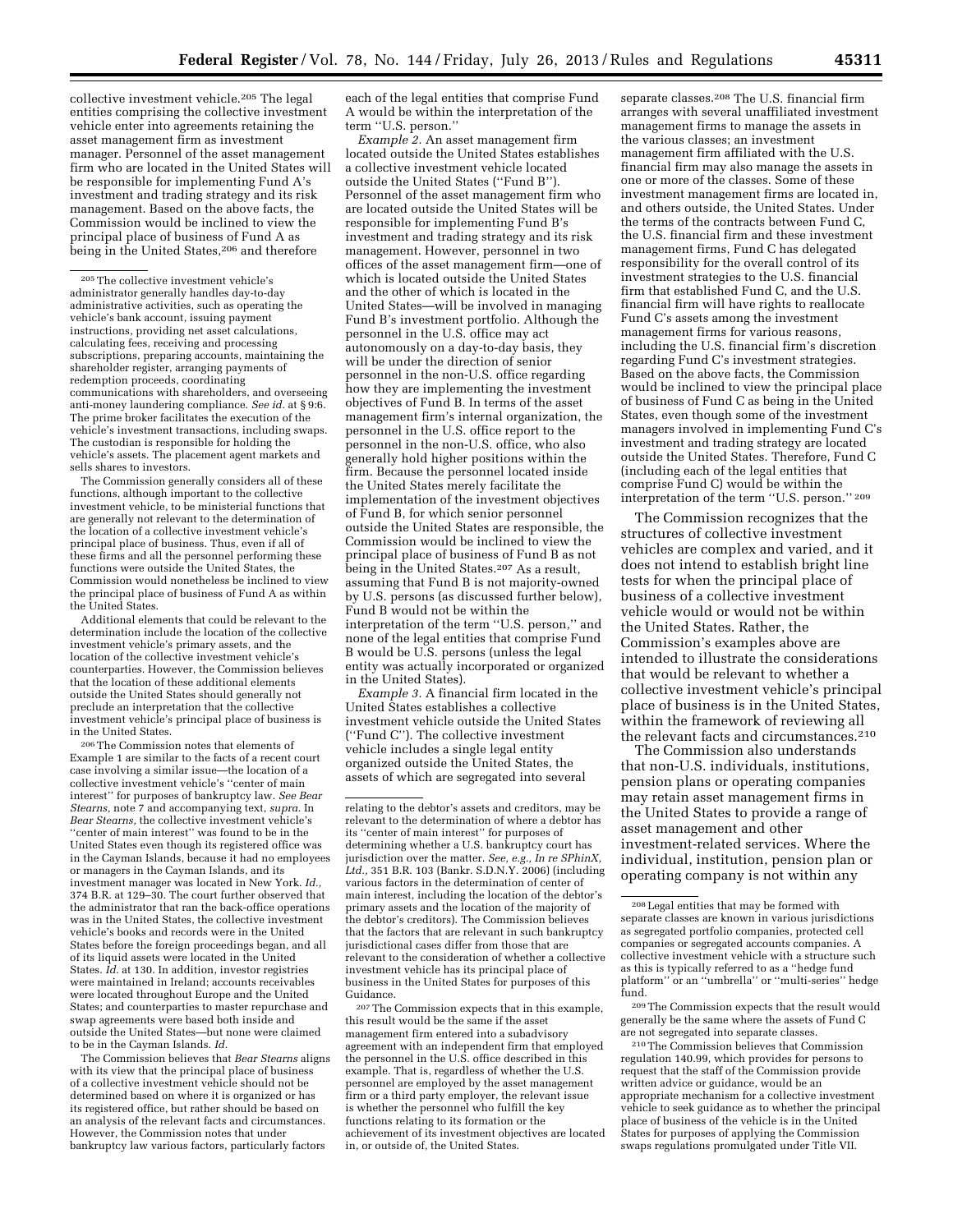prong of the interpretation of the term ''U.S. person'' described in this Guidance (including prongs (iii) and (vi) which relate to collective investment vehicles), then the Commission generally believes that the person would not come within the ''U.S. person'' interpretation solely because it retains an asset management firm located in the United States to manage its assets or provide other financial services.211

Second, the Commission will include in its consideration the elements in the alternative version of prong (ii)(B) that was described in the Further Proposed Guidance (and renumbered in the Guidance as prong (vii)). The relevant elements in the alternative version are whether a legal entity is directly or indirectly majority-owned by one or more U.S. persons,<sup>212</sup> in which one or more of these U.S. person(s) bears unlimited responsibility for the obligations and liabilities of such legal entity, and the entity is not a corporation, limited liability company, limited liability partnership or similar entity where shareholders, members or partners have limited liability.

In response to comments on the Proposed Guidance, the Commission intends that this prong would cover entities that are directly or indirectly majority-owned by U.S. person(s), but not those legal entities that have negligible U.S. ownership interests. In the Commission's view, where the structure of an entity is such that the U.S. owners are ultimately liable for the entity's obligations and liabilities, the connection to activities in, or effect on, U.S. commerce would generally satisfy section 2(i), irrespective of the fact that the ownership is indirect. The Commission expects that this ''lookthrough'' aspect of the interpretation also would serve to discourage persons from engaging in activities outside of the Dodd-Frank regulatory regime by creating such indirect ownership structures.

In the Commission's view, where one or more U.S. owners has unlimited responsibility for losses or nonperformance by its majority-owned

affiliate, there is generally a direct and significant connection with activities in, or effect on, commerce of the United States within the meaning of section 2(i). Therefore, for purposes of section 2(i), the majority-owned entity would appropriately be considered a ''U.S. person.'' 213 Unlimited liability corporations where U.S. persons have direct or indirect majority ownership and any such U.S. persons have unlimited liability for the obligations and liabilities of the entity would generally be covered under this prong.214 By contrast, a limited liability corporation or limited liability partnership would generally not be covered under this prong; the Commission also clarifies, in response to comments on the Further Proposed Guidance, that it intends that entities in other jurisdictions that are similar to limited liability corporations or limited liability partnerships in that none of the owners of such entities bear unlimited liability for the entity's obligations and liabilities would generally be excluded from this prong.

The Commission has considered the comments requesting that the interpretation include consideration of whether the U.S. person majority owners have unlimited responsibility for ''all of'' the obligations and liabilities of the entity in connection with this prong of the interpretation. The Commission believes that even if there are some potential obligations and liabilities of the entity that may not flow to the U.S. persons, the risk of unlimited responsibility for other obligations and liabilities would generally be a sufficient nexus to the United States for purposes of section 2(i). Similarly, it would generally not be necessary for all

the U.S. persons who are majority owners to bear unlimited responsibility (as some commenters suggested). Rather, if any of the U.S. persons who are direct or indirect majority owners bears unlimited responsibility for the obligations and liabilities of the entity, it would generally be covered by this prong of the interpretation.

In response to requests from commenters on the Proposed Guidance, the Commission clarifies that it does not intend that prong (vii) would cover legal entities organized or domiciled in a foreign jurisdiction but whose swaps obligations are guaranteed by a U.S. person.215 To be clear, the Commission remains concerned, as explained in the Proposed Guidance, about the risks to a U.S. guarantor that flow from its guarantee of the swaps obligations of an entity that is organized or domiciled abroad.216 Yet, a guarantee does not necessarily provide for ''unlimited responsibility for the obligations and liabilities of the guaranteed entity'' in the same sense that the owner of an unlimited liability corporation bears such unlimited liability.<sup>217</sup> The Commission believes, therefore, that its concern regarding the risks associated with guarantee arrangements can, consistent with CEA section 2(i) and in the interests of international comity, appropriately be addressed in a more targeted fashion without broadly treating such guaranteed entities as U.S. persons at this time.

Thus, for example, as set forth below, where a non-U.S. affiliate of a U.S. person has its swap dealing obligations with non-U.S. counterparties guaranteed by a U.S. person,<sup>218</sup> the guaranteed affiliate generally would be required to count those swap dealing transactions with non-U.S. counterparties (in addition to its swap dealing transactions with U.S. persons) for purposes of

217Since a guarantee is treated in law as a contract, a guarantor may be protected by legal defenses to the enforcement of the contract. Also, in some circumstances, a guarantee may not be enforceable with respect to underlying obligations that are materially altered without the guarantor's consent. *See, e.g.,* Debtor-Creditor Law § 44.04 (Theodore Eisenberg ed., Matthew Bender 2005).

218See note 267 and accompanying text, *supra,*  for guidance regarding the Commission's interpretation of the term ''guarantee.''

<sup>211</sup>However, this policy (that non-U.S. persons generally do not become U.S. persons solely by retaining U.S. asset management firms) would not apply to the legal entities comprising a collective investment vehicle that is within the interpretation of the term ''U.S. person.'' Rather, those legal entities would be within the interpretation of the term ''U.S. person'' for other reasons (*e.g.,* because the vehicle has its principal place of business in the United States or a majority of its direct or indirect owners are U.S. persons)—not solely because they had retained a U.S. asset management firm.

<sup>212</sup> In this context, the term ''U.S. person'' refers to those natural persons or legal entities that meet prong (i), (ii), (iii), (iv), or (v) of the interpretation of ''U.S. person.''

<sup>213</sup>When Lehman Brothers collapsed in 2008, it had a complex web of affiliates. This included LBIE, an unlimited liability company in London. At that time, it had more than 300 outstanding creditor and debtor balances with its affiliates amounting to more than \$21 billion in total. What happened to LBIE is directly relevant to the current discussions about cross-border application of swaps reforms, as LBIE had more than 130,000 swaps contracts outstanding when it failed. Many of the Lehman Brothers entities were guaranteed by the parent, Lehman Brothers Holdings, in the United States. More than \$28 billion in client assets and money were caught up in the bankruptcy of the UK entity. This uncertainty led, further, to a run on many other financial institutions when customers feared for their positions and collateral housed in overseas affiliates of other U.S. financial institutions. *See*  Lehman Brothers Progress Report, note 6 and accompanying text, *supra.* 

<sup>214</sup>Unlimited liability corporations include, solely by way of example, entities such as an unlimited company formed in the U.K., *see* Brian Stewart, Doing Business in the United Kingdom § 18.02[2][c], or an unlimited liability company formed under the law of Alberta, British Columbia, or Nova Scotia, *see* Richard E. Johnston, Doing Business in Canada § 15.04[5].

<sup>215</sup>Also, the Commission does not interpret section 2(i) to require that it treat a non-U.S. person as a ''U.S. person'' solely because it is controlled by or under common control with a U.S. person.

<sup>216</sup>*See, e.g.,* Letter from Sen. Levin at 10 (''If a U.S.-based parent company provides an implicit or explicit guarantee, regardless of the form of the guarantee, to a non-U.S. subsidiary or affiliate, the risk is effectively transferred to the U.S. person. In such circumstances, the exact form of the guarantee should not prevent the CFTC from demanding compliance with the CFTC's derivatives safeguards.'').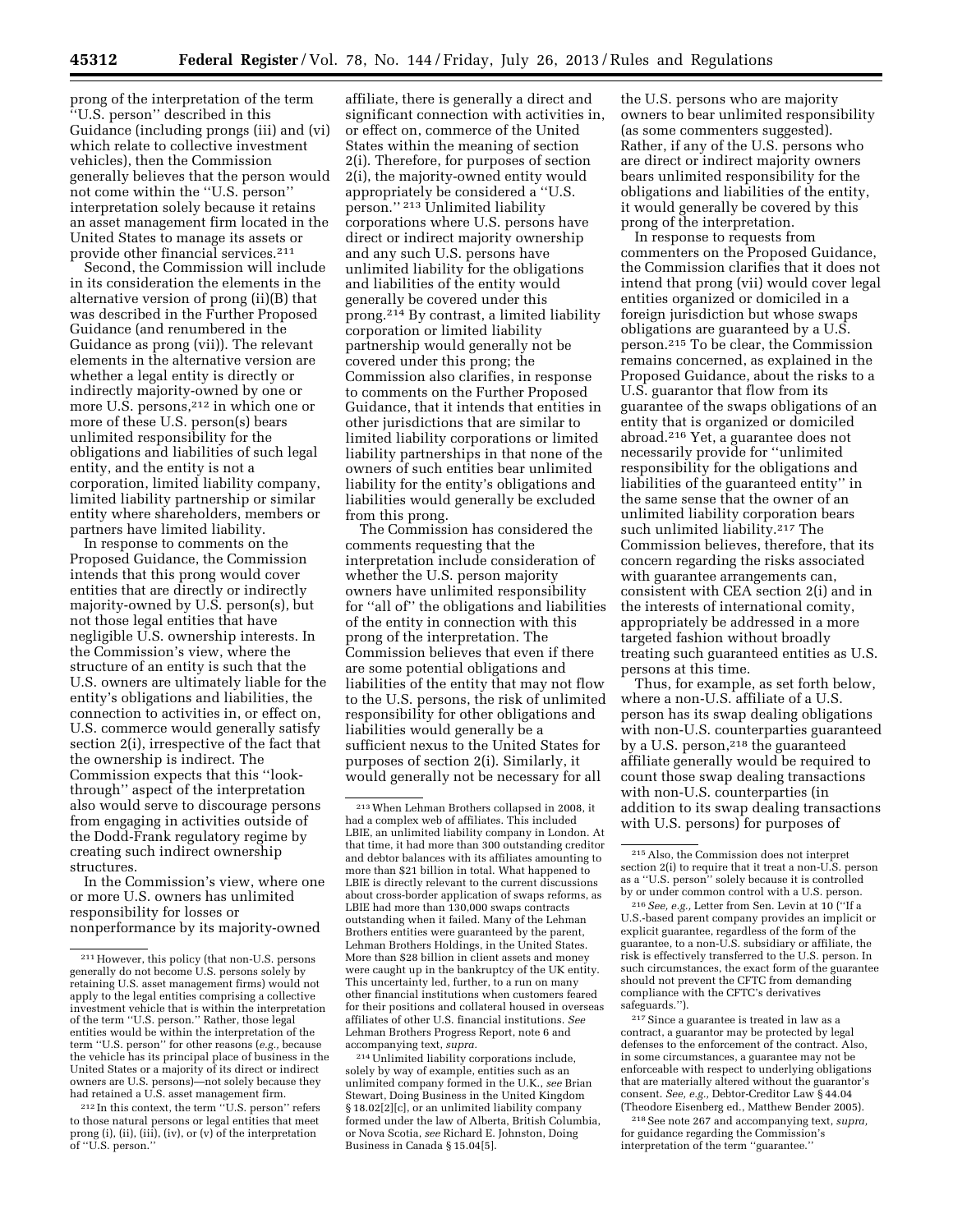determining whether the affiliate exceeds a de minimis amount of swap dealing activity and must register as a swap dealer. The Commission notes that where a non-U.S. affiliate of a U.S. person has its swap dealing obligations with non-U.S. counterparties guaranteed by a U.S. person, the guarantee creates a significant risk transfer into the United States. In the absence of such guarantees, non-U.S. counterparties may be unwilling to enter into swaps with such non-U.S. affiliates. As for the substantive swaps requirements, as discussed below, Transaction-Level Requirements generally would apply to swaps between a non-U.S. swap dealer or non-U.S. MSP on the one hand, and a U.S.-guaranteed affiliate on the other hand, though such swaps may be subject to substituted compliance, as appropriate. The Commission generally expects that, in considering international comity and the factors set forth in the Restatement (*e.g.,* the character of the activity to be regulated, the existence of justified expectations, the likelihood of conflicts with regulation by foreign jurisdictions), this approach would strike a reasonable balance in assuring that the swaps market is brought under the new regulatory regime as directed by Congress, consistent with section 2(i) of the CEA.

Third, the Commission will include in its interpretation of the term ''U.S. person'' the elements in prong (iii), (renumbered as prong (viii)), substantially as proposed. Commenters did not comment on, nor object to, this prong. The Commission clarifies that it expects that this prong would encompass a joint account where any one of the beneficial owners is a U.S. person.

Fourth, the Commission will include in its interpretation of the term ''U.S. person'' the elements in the alternative prong (iv) that was described in the Further Proposed Guidance (renumbered in the Guidance as prong (vi)), with some modifications. The Commission understands from commenters that the determination by some collective investment vehicles of whether they are majority-owned by U.S. persons may pose practical difficulties. In response to these practical difficulties, the Commission has eliminated the reference to ''indirect'' majority ownership in this prong. As revised, this prong no longer refers to ''direct or indirect'' majority ownership by U.S. persons.

Under alternative prong (vi), any commodity pool, pooled account, investment fund or other collective investment vehicle that is majority-

owned by one or more U.S. person(s) 219 would be deemed a U.S. person. For purposes of this prong, majority-owned means the beneficial ownership of more than 50 percent of the equity or voting interests in the collective investment vehicle. The Commission expects that the collective investment vehicle would: (1) Determine whether its direct beneficial owners are U.S. persons described in prong (i), (ii), (iii), (iv), or (v) of the term ''U.S. person,'' and (2) ''look-through'' the beneficial ownership of any other legal entity invested in the collective investment vehicle that is controlled by or under common control with the collective investment vehicle in determining whether the collective vehicle is majority-owned by U.S. persons.

For example, a limited company is formed under the laws of the Cayman Island as a collective investment vehicle that engages in swap transactions. It has a single investor, which is an investment company registered with the Securities and Exchange Commission under the Investment Company Act of 1940. Shares in the registered investment company are only owned by United States persons and both the Cayman Island limited company and the registered investment company are sponsored by the same investment adviser. The Cayman Island limited company would be viewed as a ''controlled foreign corporation'' of the registered investment company. Because the Cayman Island limited company is controlled by the same investment adviser as the investor registered investment company, the Cayman Island limited company would be required to ''look through'' the registered investment company and would be considered majority owned by U.S. persons. Therefore, under revised prong (vi), the Cayman Island limited company generally would be a U.S. person, subject to consideration of all the facts and circumstances.

As another example, a limited company is formed under the laws of the Cayman Island by an investment manager as a collective investment vehicle that engages in swap transactions as part of its investment strategy (''Master Fund''). It has two investors, which are also collective investment vehicles that were formed by the same investment manager for the purpose of investing in the Master Fund. One investor collective investment vehicle is formed under the

laws of the state of Delaware and the other investor collective investment vehicle is a limited company formed under the laws of the Cayman Island. Because Master Fund and the two investor collective investment vehicles are under common control by the investment manager, the Master Fund is required to ''look through'' the two investor vehicles to their beneficial owners to determine whether it is majority owned by U.S. persons. Whether the Master Fund is a U.S. person will require the assessment of whether the majority of its equity is held indirectly by U.S. persons through the two investor vehicles.

However, where a collective investment vehicle is owned in part by an unrelated investor collective investment vehicle, the collective investment vehicle need not ''look through'' the unrelated investor entity, but may reasonably rely upon written, bona fide representations from the unrelated investor entity regarding whether it is a U.S. person,<sup>220</sup> unless the investee collective investment vehicle has reason to believe that such unrelated investor entity was formed or is operated principally for the purpose of avoiding looking through to the ultimate beneficial owners of that entity.221 The Commission expects that the collective investment vehicle would take reasonable ''due diligence'' steps with respect to its investors in making this determination, along the lines of the verifications that the collective investment vehicle may conduct in connection with other regulatory requirements.222

The Commission is also including a minor modification to clarify that it expects that the interpretation in prong (vi) would apply irrespective of whether the collective investment vehicle is organized or incorporated in the United States. Similar to the Commission's analysis with respect to prong (vii) discussed above, the Commission's

221The Commission has applied similar antievasion standards in other contexts. *See, e.g.,* 17 CFR 4.7(a)(1)(iv)(D) (providing that a passive investment vehicle will be considered a non-U.S. person for purposes of section 4.7 under certain circumstances provided that the entity was ''not formed principally for the purpose of facilitating investment by persons who do not qualify as Non-United States persons in a pool'' whose operator is claiming relief under that section).

222*See* the discussion of due diligence below, which the Commission believes is generally applicable to the ''due diligence'' required by the collective investment vehicle in this context.

<sup>219</sup>The term ''U.S. person,'' as used in this context, refers to those natural persons or legal entities that meet (i), (ii), (iii), (iv), or (v) of the interpretation of ''U.S. person.''

<sup>220</sup>The ability of the collective investment vehicle to rely on the bona fide representation of the unrelated investor entity does not affect the due diligence that the unrelated investor entity should conduct in order to make such representation to the collective investment vehicle.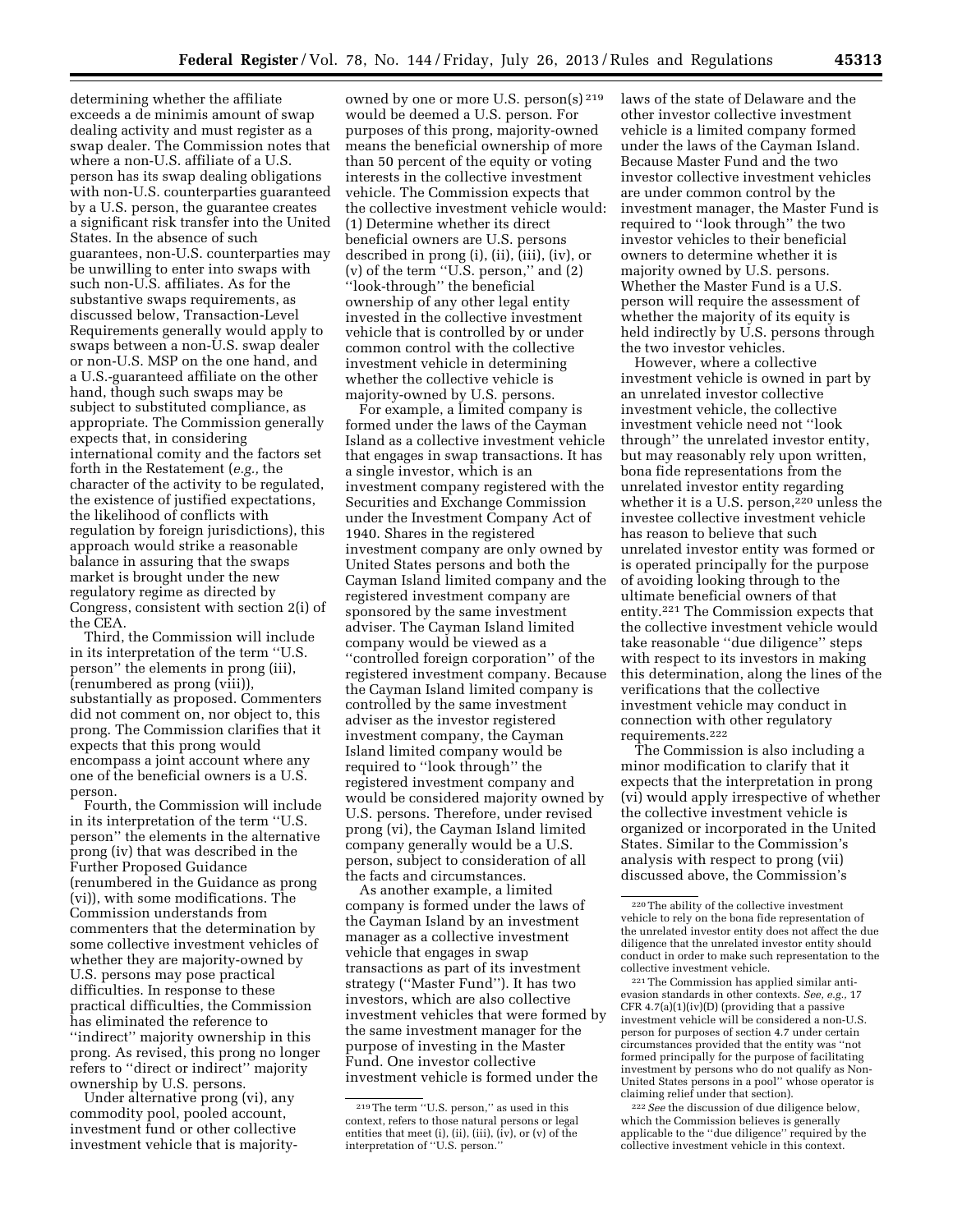policy is that the place of a collective investment vehicle's organization or incorporation would not necessarily be determinative of its status as a ''U.S. person'' for purposes of CEA section 2(i). As noted above, collective investment vehicles are created for the purpose of pooling assets from investors and channeling these assets to trade or invest in line with the objectives of the investors. In the Commission's view, these are generally passive investment vehicles that serve as a means to achieve the investment objectives of their beneficial owners, rather than being separate, active operating businesses. As such, the beneficial owners would be directly exposed to the risks created by the swaps that their collective investment vehicles enter into.223 Therefore, the Commission's policy is that if U.S. persons beneficially own more than 50 percent of the equity or voting interests in a collective investment vehicle, then the collective investment vehicle would ordinarily satisfy the ''direct and significant'' standard of CEA section 2(i).

The Commission is also revising its interpretation in prong (vi) to exclude non-U.S. publicly-offered, as opposed to publicly-traded, collective investment vehicles. That is, a collective investment vehicle that is publicly offered to non-U.S. persons, but not offered to U.S. persons, would generally not be included within the interpretation of the term U.S. person. This revision is intended to address comments that publicly-traded funds are only a subset of non-U.S. regulated collective

With respect to a swap between a collective investment vehicle and a non-U.S. swap dealer, the Commission believes that losses borne by the vehicle upon a default by the non-U.S. swap dealer are better seen as losses incurred by the investors in the collective investment vehicle rather than by the vehicle itself. In contrast with a collective investment vehicle, when an operating company enters into a swap with a non-U.S. swap dealer, losses borne by the operating company upon a default by the non-U.S. swap dealer are better seen as losses incurred by the operating company and only indirectly by its shareholders. Therefore, prong (vi) only relates to collective investment vehicles and does not extend to operating companies.

investment vehicles and that ownership verification is expected to be particularly difficult for pools, funds, and other collective investment vehicles that are publicly offered.224

In addition, a collective investment vehicle that is publicly offered only to non-U.S. persons and not offered to U.S. persons generally would not fall within any of the prongs of the interpretation of the term ''U.S. person.''

Fifth, the Commission will not include in its interpretation of the term ''U.S. person'' the elements in proposed prong (v), which related to registered commodity pool operators. The Commission agrees with commenters that neither the location (nor the nationality), nor the registration status, of the pool operator would normally, without more, be determinative of whether the underlying pool(s) should be included in its interpretation of the term ''U.S. person.'' The Commission has further considered that, as discussed above, the relevant elements for a commodity pool or other collective investment vehicle would generally be whether or not its principal place of business is in the United States or it is majority owned by U.S. persons. The Commission believes that proposed prong (v) could be overly broad and have the effect of capturing commodity pools with minimal participation of U.S. persons and a minimal U.S. nexus.

Sixth, the Commission will include in its interpretation of the term ''U.S. person'' the elements in prong (vi) (renumbered as prong (iv)) relating to pension plans. In response to comments, though, the Commission is clarifying that it does not intend that its interpretation encompass pension plans that are primarily for foreign employees of U.S.-based entities described in prong (iii) of the interpretation. Also, as noted above in the discussion of collective investment vehicles, the Commission does not generally expect that a pension plan which is not a U.S. person would become a U.S. person simply because some of the individuals or entities that manage the investments of the pension plan are located or organized in the United States.

Finally, the Commission will include in its interpretation of the term ''U.S. person'' the elements in prong (vii)

(renumbered as prongs (ii) and (v)) pertaining to an estate or trust, with certain modifications to take into account the views of commenters who addressed this issue, and the legal and practical considerations that are relevant to the treatment of estates and trusts for purposes of the Dodd-Frank Act. The Commission agrees with the commenters who stated that treatment of an estate or trust should generally not depend on whether the income of the estate or trust is subject to U.S. tax. The Commission understands that whether income is subject to U.S. tax can depend on a variety of factors, including the source of the income, which may not be relevant to whether the Dodd-Frank Act should apply to swaps entered into by the estate or trust.

After further consideration, the Commission will include in its interpretation of the term ''U.S. person'' (a) an estate if the decedent was a U.S. person at the time of death and (b) a trust if it is governed by the law of a state or other jurisdiction in the United States and a court within the United States is able to exercise primary supervision over the administration of the trust. For what it expects to be the relatively few estates that would use swaps (most likely for purposes of investment hedging), the Commission believes that the treatment of such swaps should generally be the same as for swaps entered into by the decedent during life. If the decedent was a party to any swaps at the time of death, then those swaps should generally continue to be treated in the same way after the decedent's death, when the swaps would most likely pass to the decedent's estate. Also, the Commission expects that this element of the interpretation will be predictable and easy to apply for natural persons planning for how their swaps will be treated after death, for executors and administrators of estates, and for the swap counterparties to natural persons and estates.

With respect to trusts, the Commission expects that its approach would be in line with how trusts are treated for other purposes under law. The Commission has considered that each trust is governed by the laws of a particular jurisdiction, which may depend on steps taken when the trust was created or other circumstances surrounding the trust. The Commission believes that if a trust is governed by U.S. law (*i.e.,* the law of a state or other jurisdiction in the United States), then it would generally be reasonable to treat the trust as a U.S. person for purposes of the Dodd-Frank Act. Another relevant element in this regard would be whether a court within the United States is able

<sup>223</sup>A collective investment vehicle is an arrangement pursuant to which funds of one or more investors are pooled together and invested on behalf of such investors by a manager. Typically, investors do not have day-to-day control over the management or operation of the vehicle and are essentially passive, beneficial owners of the vehicle's assets. Prior to participating in a collective investment vehicle, an investor enters into an arrangement with the vehicle which governs the fees collected by the manager of the vehicle and the investor's payout from the vehicle, which may include periodic payments. Typically a limited liability entity such as a corporation, limited partnership or limited liability company is used as part of the arrangement so that investor liability is limited to the investor's beneficial interest in the vehicle's assets.

<sup>224</sup>The publicly-offered collective investment vehicle could be a UCITS (Undertakings for Collective Investment in Transferable Securities). *See* Directive 2009/65/EC of the European Parliament and of the Council (Jul. 13, 2009), available at *[http://eur-lex.europa.eu/LexUriServ/](http://eur-lex.europa.eu/LexUriServ/LexUriServ.do?uri=OJ:L:2009:302:0032:0096:EN:PDF) [LexUriServ.do?uri=OJ:L:2009:302:0032:0096:](http://eur-lex.europa.eu/LexUriServ/LexUriServ.do?uri=OJ:L:2009:302:0032:0096:EN:PDF) [EN:PDF.](http://eur-lex.europa.eu/LexUriServ/LexUriServ.do?uri=OJ:L:2009:302:0032:0096:EN:PDF)* Under the Commission's interpretation of section 2(i), a UCITS would not be included in the term ''U.S. person,'' provided it is not offered, directly or indirectly, to U.S. persons.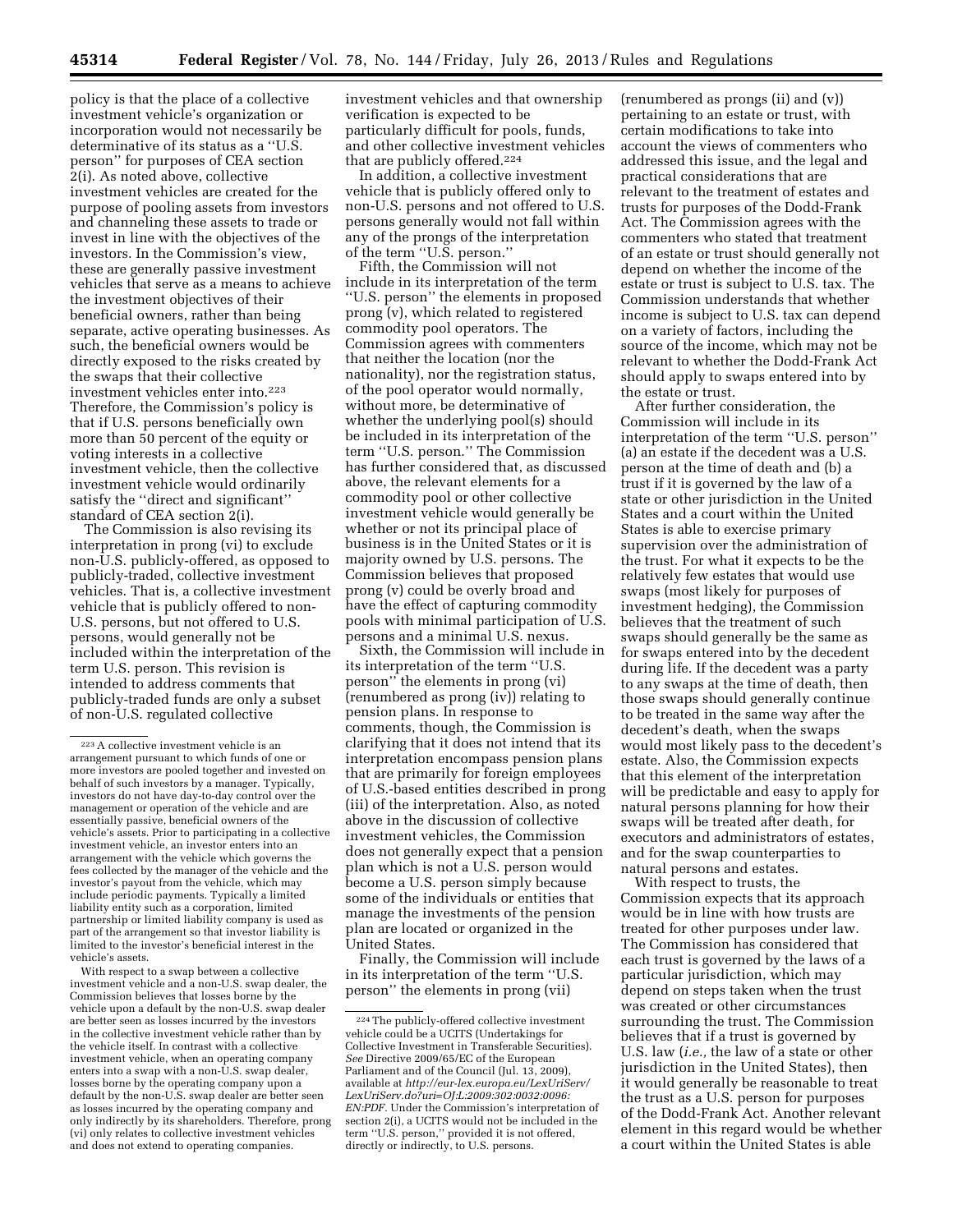to exercise primary supervision over the administration of the trust.225 The Commission expects that including this element of the interpretation would generally align the treatment of the trust for purposes of the Dodd-Frank Act with how the trust is treated for other legal purposes. For example, the Commission expects that if a person could bring suit against the trustee for breach of fiduciary duty in a U.S. court (and, as noted above, the trust is governed by U.S. law), then treating the trust as a U.S. person would generally be in line with how it is treated for other purposes.

The Commission disagrees with commenters that the status of an estate or trust should be based solely on the status of the executor, administrator or trustee.226 For one thing, this would mean that the treatment of the estate or trust could change if, for example, the executor or trustee relocates its offices. The Commission also does not believe it would be appropriate that the treatment of a trust would depend solely on the identity of the beneficiaries to the trust because, among other reasons, the beneficiaries may be described as a class of persons, rather than particular persons. In the Commission's view, more important considerations in formulating its policy are whether the treatment of the estate or trust is predictable and whether it is in line with how the entity is treated for other purposes. The Commission would also consider other facts and circumstances related to the estate or trust that could be relevant to whether the entity should be within the interpretation of the term ''U.S. person'' in the context of section 2(i).

#### a. Due Diligence

As described above, many commenters indicated that the information necessary to accurately assess the status of their counterparties as U.S. persons may not be available, or may be available only through overly burdensome due diligence, particularly where the interpretation includes a ''look-through'' element that considers ''direct and indirect'' ownership. For this reason, these commenters requested that the Commission's policy contemplate reasonable reliance on counterparty representations as to the relevant elements of the interpretation of the term ''U.S. person.''

The Commission agrees with the commenters that a party to a swap should generally be permitted to reasonably rely on its counterparty's written representation in determining whether the counterparty is within the Commission's interpretation of the term ''U.S. person.'' In this context, the Commission's policy is to interpret the 'reasonable'' standard to be satisfied when a party to a swap conducts reasonable due diligence on its counterparties, with what is reasonable in a particular situation to depend on the relevant facts and circumstances. The Commission notes that under the External Business Conduct Rules, a swap dealer or MSP generally meets its due diligence obligations if it reasonably relies on counterparty representations, absent indications to the contrary.227 As in the case of the External Business Rules, the Commission believes that allowing for reasonable reliance on counterparty representations encourages objectivity and avoids subjective evaluations, which in turn facilitates a more consistent and foreseeable determination of whether a person is within the Commission's interpretation of the term ''U.S. person'' and the extent to which the Title VII requirements

apply to certain cross-border activities.228

#### b. Foreign Branch of U.S. Person

The Commission is confirming its interpretation, as proposed, that a foreign branch of a U.S. person is itself a ''U.S. person.'' As the Commission explained in the Proposed Guidance, a branch does not have a legal identity separate from that of its principal entity. In this respect, the Commission notes that branches are neither separately incorporated nor separately capitalized and, more generally, the rights and obligations of a branch are the rights and obligations of its principal entity (and vice versa). Under these circumstances, the Commission views the activities of a foreign branch as the activities of the principal entity, and thus a foreign branch of a U.S. person is a U.S. person.

Accordingly, the Commission declines to recognize foreign branches of U.S. persons separately from their U.S. principal for purposes of registration. That is, if the foreign branch were to be a swap dealer or MSP, as discussed further below, the U.S. person would be required to register, and the registration would encompass the foreign branch. Upon consideration of principles of international comity and the factors set forth in the Restatement, though, the Commission has calibrated the requirements otherwise applicable to such foreign branches in respects other than broadly excluding them from the U.S. person interpretation. For example, as discussed further below, foreign branches of U.S. persons may comply with Transaction-Level Requirements through substituted compliance, where appropriate, with respect to swaps with foreign counterparties, as well as with a foreign branch of another U.S. person. Further, non-U.S. persons may exclude swaps with foreign branches of registered swap dealers for purposes of determining whether they have exceeded the de minimis level of swap dealing activity under the swap dealer definition.

The types of offices the Commission would consider to be a ''foreign branch'' of a U.S. bank, and the circumstances in which a swap is with such foreign branch, are discussed further below in section C below.

<sup>225</sup>The Commission is aware that one element applied by the Internal Revenue Service to determine if a trust is a U.S. person for tax purposes depends on whether a court within the United States is able to exercise primary supervision over the administration of the trust. *See* 26 CFR 301.7701–7(a)(1)(i). The Commission believes that precedents developed under tax law could be relevant, as appropriate, in applying this aspect of its interpretation of the term ''U.S. person.'' However, the Commission does not intend to formally adopt the Internal Revenue Service test for this purpose.

<sup>226</sup>The Commission does not intend to preclude considerations relating to the trustee in determining whether the trust is governed by U.S. law or subject to the jurisdiction of U.S. courts, if any such considerations are relevant. Rather, the Commission believes that the status of the trustee would generally not be directly relevant to determining if a trust should be treated as a U.S. person.

<sup>227</sup>*See* Business Conduct Standards for Swap Dealers and Major Swap Participants with Counterparties, 77 FR 9734 (Feb. 17, 2012) (''External Business Conduct Rules''). Consistent with the ''reasonable reliance'' standard in the External Business Conduct Rules, a swap dealer or MSP may rely on the written representations of a counterparty to satisfy its due diligence requirements. However, a swap dealer or MSP should not rely on a written representation if it has information that would cause a reasonable person to question the accuracy of the representation. In other words, a swap dealer or MSP should not ignore red flags when relying on written representations to satisfy its due diligence obligations. Further, if agreed to by the counterparty, the written representations may be included in counterparty relationship documentation. However, a swap dealer or MSP may only rely on such representations in the counterparty relationship documentation if the counterparty agrees to timely update any material changes to the representations. In addition, the Commission expects swap dealers and MSPs to review the written representations on a periodic basis to ensure that they remain appropriate for the intended purpose.

<sup>228</sup>This approach is generally consistent with suggestions provided by commenters. For example, SIFMA suggested that the determination of whether a counterparty is a U.S. person should be made at the inception of the swap transaction based on the most recent representation from the counterparty, which should be renewed by the counterparty once per calendar year. *See* SIFMA (Aug. 27, 2012) at A17.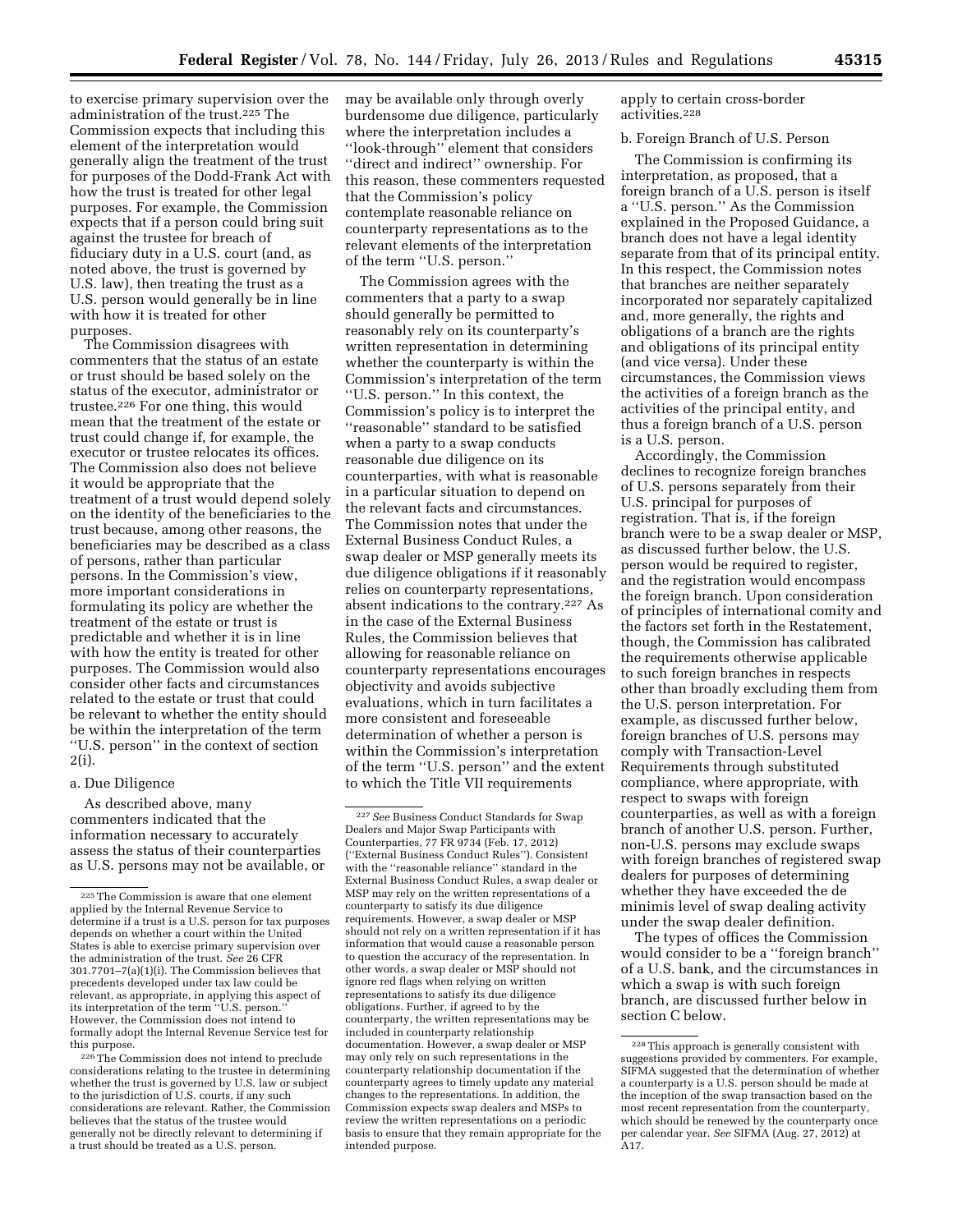#### c. Regulation S

The Commission has considered the recommendation by several commenters that the Commission follow, entirely or to some extent, the definition of ''U.S. person'' in the SEC's Regulation S.229 With respect to the treatment of foreign branches in particular, Regulation S excludes from its definition of ''U.S. person'' any agency or branch of a U.S. person located outside the United States if (1) the agency or branch operates for valid business reasons; and (2) the agency or branch is engaged in the business of insurance or banking, and is subject to substantive insurance or banking regulation in the jurisdiction where it is located.<sup>230</sup> As the Commission noted in the Proposed Guidance, however, Regulation S addresses the level of activities (*i.e.,*  offerings of securities) conducted within the United States, and related customer protection issues.231 As such, the regulation's territorial approach to determining U.S. person status is, in the Commission's view, unsuitable for purposes of interpreting section 2(i), which addresses the connection with activities in and the risks to U.S. commerce arising from activities outside the United States.

Similarly, Regulation S and the Dodd-Frank swaps provisions also serve fundamentally different regulatory objectives with respect to the treatment of collective investment vehicles. Under Regulation S, the SEC will consider certain investment funds and securities issuers that are organized in foreign jurisdictions, but owned by U.S. investors, to be U.S. persons unless the U.S. investors are accredited investors.232 The accredited investor condition provides a level of assurance that U.S. investors are entities that understand the consequences of investing through a foreign entity and, in effect, may be deemed to have waived the benefits of the U.S. securities laws. In contrast, the focus of Title VII is not limited to customer protection. Whether or not the investors in a collective investment vehicle are accredited

investors, in the Commission's view, is irrelevant; rather, under section 2(i), the focus is whether the swap activities of a collective investment vehicle have a direct and significant connection with activities in, or effect on, U.S. commerce.

The Commission understands that the Regulation S definition of ''U.S. person'' is generally understood and applied by market participants. However, as the foregoing examples demonstrate, the Regulation S definition of ''U.S. person'' could fail to capture persons whose activities, the Commission believes, meet the ''direct and significant'' jurisdictional test of CEA section 2(i) and whose activities present the type of risk that Congress addressed in Title VII. This potential for underinclusion, together with the fact that the Commission has addressed commenter concerns by providing further details and guidance about its interpretation of the term ''U.S. person,'' which the Commission expects will facilitate a more consistent understanding of that term among market participants, provides the basis for not importing the Regulation S definition into the Commission's interpretation of CEA section 2(i).

#### d. Other Clarifications

The Commission continues to include the prefatory phrase ''include, but not be limited to'' in its interpretation of the term ''U.S. person,'' as it appeared in the Proposed Guidance. While the Commission's policy generally is to limit its interpretation of this term, for purposes of this Guidance, to persons encompassed within the several prongs discussed above, the Commission also expects that there may be circumstances that are not fully addressed by those prongs, or other situations where the interpretation discussed above does not appropriately resolve whether a person should be included in the interpretation of the term ''U.S. person.'' Thus, the Commission continues to include the prefatory phrase to indicate that there may be situations where a person not fully described in the interpretation above is appropriately treated as a ''U.S. person'' for purposes of this Guidance in view of the relevant facts and circumstances and a balancing of the various regulatory interests that may apply. In these situations, the Commission anticipates that the relevant facts and circumstances may generally include the strength of the connections between the person's swaprelated activities and U.S. commerce; the extent to which such activities are conducted in the United States; the importance to the United States (as

compared to other jurisdictions where the person may be active) of regulating the person's swap-related activities; the likelihood that including the person within the interpretation of ''U.S. person'' could lead to regulatory conflicts; and considerations of international comity.233 The Commission anticipates that it would also likely be helpful to consider how the person (and in particular its swap activities) is currently regulated, and whether such regulation encompasses the person's swap activities as they relate to U.S. commerce.

Finally, in response to commenters' requests for clarification regarding the scope of the applicability of the ''U.S. person'' interpretation,234 the Commission confirms that its policy is to apply its interpretation of the term ''U.S. person'' only to swaps regulations promulgated under Title VII, unless provided otherwise in any particular regulation. Therefore, for example, the Commission does not intend that this Guidance address how the term ''person'' or ''U.S. person'' should be interpreted in connection with any other CEA provisions or Commission regulations promulgated thereunder.

#### 4. Summary

In summary, for purposes of the application of CEA section 2(i), the Commission will interpret the term ''U.S. person'' generally to include, but not be limited to: 235

(i) Any natural person who is a resident of the United States;

(ii) any estate of a decedent who was a resident of the United States at the time of death;

(iii) any corporation, partnership, limited liability company, business or other trust, association, joint-stock company, fund or any form of enterprise similar to any of the foregoing (other than an entity described in prongs (iv) or (v), below) (a ''legal entity''), in each case that is organized or incorporated under the laws of a state or other jurisdiction in the United States or having its principal place of business in the United States;

(iv) any pension plan for the employees, officers or principals of a legal entity described in prong (iii), unless the pension

<sup>229</sup>*See, e.g.,* MFA/AIMA (Aug. 28, 2012) at 4, 8– 9; IIAC (Aug. 27, 2012) at 3; J.P. Morgan (Aug. 27, 2012) at 3, 8–9; SocGen (Aug. 8, 2012) at 5; ISDA (Aug. 10, 2012) at 9. *See also* IIB (Aug. 9, 2012) at 3 (noting that the proposed interpretation is more expansive than other Commission and SEC definitions of ''U.S. person'' and makes it difficult to assess U.S. person status). Regulation S is codified at 17 CFR 230.901 through 230.905.

<sup>230</sup>*See* 17 CFR 230.902(k)(2)(v).

<sup>231</sup>*See* Offshore Offers and Sales, 55 FR 18306 (May 2, 1990).

<sup>232</sup>*See* 17 CFR 230.902(k)(1)(viii). Also, the exception from the Regulation S definition of ''U.S. person'' is not available if any of such accredited investors are natural persons, estates or trusts. *Id.* 

<sup>233</sup>These factors are among those relevant to whether a country has a basis to assert jurisdiction over an activity under the Restatement. *See generally* note 86 and accompanying text, *supra.* 

<sup>234</sup>*See, e.g.,* Goldman (Aug. 27, 2010) at 3, FOA (Aug. 13, 2012) at 10–11; SIFMA (Aug. 27, 2012) at A14–15, FIA (Aug. 27, 2012) at 2–5.

<sup>235</sup>The Commission believes that Commission regulation 140.99, which provides for persons to request that the staff of the Commission provide written advice or guidance, would be an appropriate mechanism for a person to seek guidance as to whether it is a U.S. person for purposes of applying the Commission swaps regulations promulgated under Title VII.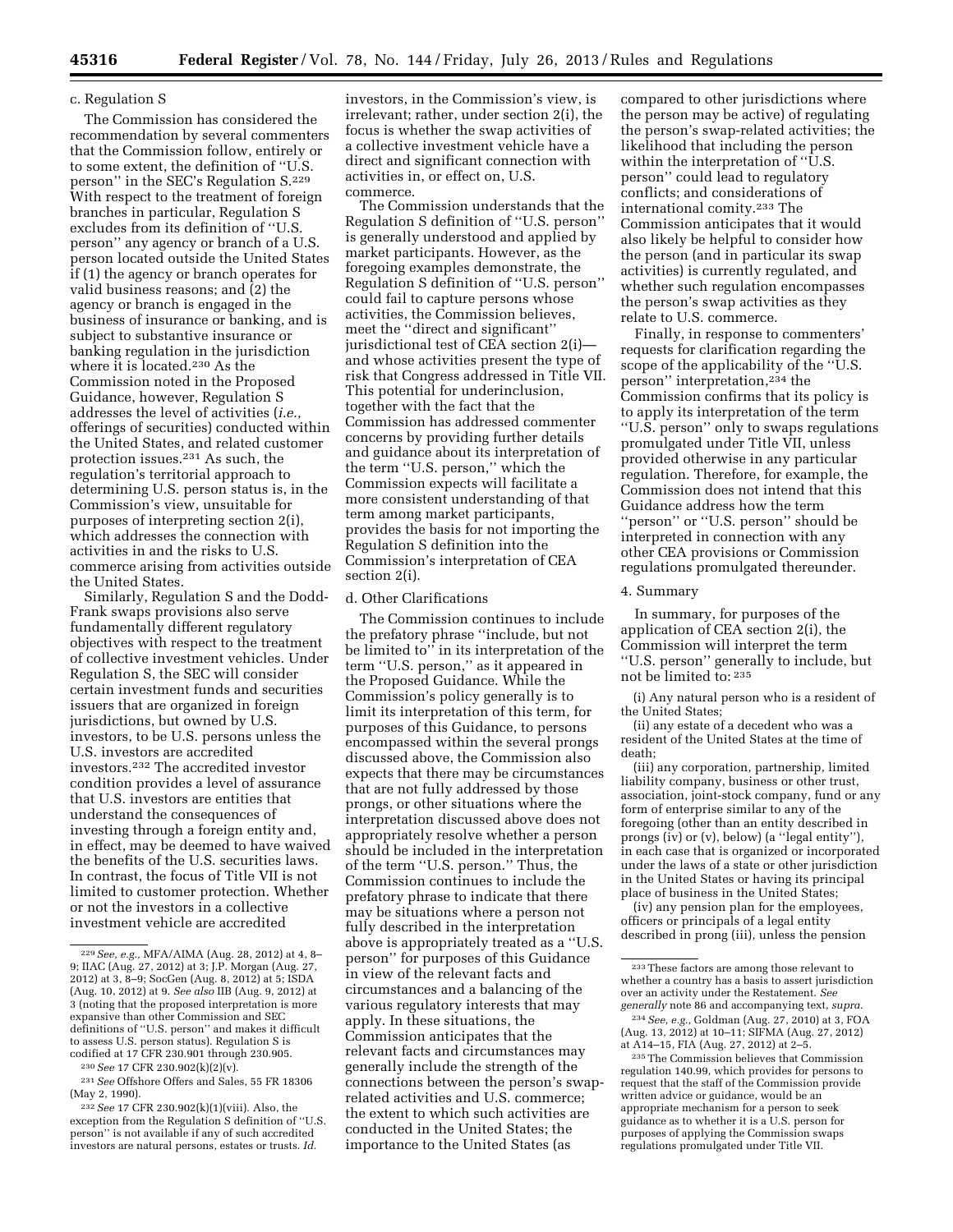plan is primarily for foreign employees of

such entity; (v) any trust governed by the laws of a state or other jurisdiction in the United States, if a court within the United States is able to exercise primary supervision over the

administration of the trust; (vi) any commodity pool, pooled account, investment fund, or other collective investment vehicle that is not described in prong (iii) and that is majority-owned by one or more persons described in prong (i), (ii), (iii), (iv), or (v), except any commodity pool, pooled account, investment fund, or other collective investment vehicle that is publicly offered only to non-U.S. persons and not offered to U.S. persons;

(vii) any legal entity (other than a limited liability company, limited liability partnership or similar entity where all of the owners of the entity have limited liability) that is directly or indirectly majority-owned by one or more persons described in prong  $(i)$ ,  $(ii)$ ,  $(iii)$ ,  $(iv)$ ,  $\overline{or}$   $(v)$  and in which such person(s) bears unlimited responsibility for the obligations and liabilities of the legal entity; and

(viii) any individual account or joint account (discretionary or not) where the beneficial owner (or one of the beneficial owners in the case of a joint account) is a person described in prong (i), (ii), (iii), (iv), (v), (vi), or (vii).

Under this interpretation, the term ''U.S. person'' generally means that a foreign branch of a U.S. person would be covered by virtue of the fact that it is a part, or an extension, of a U.S. person.

For convenience of reference, this Guidance uses the terms ''U.S. swap dealer'' and ''U.S. MSP'' to refer to swap dealers and MSPs, respectively, that are within the Commission's interpretation of the term ''U.S. person'' under this Guidance. The terms ''non-U.S. swap dealer'' and ''non-U.S. MSP'' refer to swap dealers and MSPs, respectively, that are not within the Commission's interpretation of the term ''U.S. person'' under this Guidance; and the term ''non-U.S. person'' refers to a person that is not within the Commission's interpretation of the term ''U.S. person'' under this Guidance.

#### *B. Registration*

#### 1. Proposed Guidance

Under section 2(i) of the CEA, the Dodd-Frank swaps provisions, including the swap dealer and MSP registration provisions, do not apply to activities overseas unless such activities have a ''direct and significant connection with activities in, or effect on,'' U.S. commerce. In the Proposed Guidance, the Commission addressed the general manner in which a person's overseas swap dealing activities or positions may require registration as a swap dealer or MSP, respectively.

Specifically, under the Proposed Guidance, the Commission would expect that a non-U.S. person whose swap dealing transactions with U.S. persons exceed the de minimis threshold would register as a swap dealer.236 Likewise, under the Proposed Guidance, the Commission would expect that a non-U.S. person who holds swaps positions where one or more U.S. persons are counterparties above the specified MSP thresholds would register as an MSP.237 As explained in the Proposed Guidance, the Commission believes that, consistent with section 2(i), the level of swap dealing or positions that is sufficient to require a person to register as a swap dealer or MSP when conducted by a person located in the United States would generally also meet the ''direct and significant'' nexus when such activities are conducted by a non-U.S. person with a U.S. person and in some other limited circumstances.

In the consideration of whether a non-U.S. person is engaged in more than a de minimis level of swap dealing, the Proposed Guidance would generally include the notional value of any swaps between such non-U.S. person (or any of its non-U.S. affiliates under common control) and a U.S. person (other than a foreign branch of a registered swap dealer).238 Further, where the potential non-U.S. swap dealer's obligations are guaranteed by a U.S. person, the Commission would expect that the non-U.S. person would register with the Commission as a swap dealer when the aggregate notional value of its swap dealing activities (along with the swap dealing activities of its non-U.S. affiliates that are under common control and also guaranteed by a U.S. person) with U.S. persons and non-U.S. persons exceeds the de minimis threshold. Additionally, the Proposed Guidance clarified that the Commission would not expect a non-U.S. person without a guarantee from a U.S. person to register as a swap dealer if it does not engage in swap dealing with U.S. persons as part of ''a regular business'' with U.S. persons, even if the non-U.S. person engages in dealing with non-U.S. persons.

Following a similar rationale, under the Proposed Guidance if a non-U.S person holds swaps positions above the requisite threshold, the Commission would expect such non-U.S. person to register as an MSP. In considering whether a non-U.S. person that is a

potential MSP meets the applicable threshold, under the Proposed Guidance, the non-U.S. person would have included the notional value of: (1) any swaps entered into between such non-U.S. person and a U.S. person (provided that if the non-U.S. person's swaps are guaranteed by a U.S. person, then such swaps will be attributed to the U.S. guarantor and not the potential non-U.S. MSP); and (2) any swaps between another non-U.S. person and a U.S. person if the potential non-U.S. MSP guarantees the obligations of the other non-U.S. person thereunder.239

#### 2. Comments

In general, commenters on the Proposed Guidance did not raise concerns or objections to the Commission's interpretation that non-U.S. persons who engage in more than a de minimis level of swap dealing with U.S. persons should be expected to register as swap dealers.240 A number of commenters argued, however, that a non-U.S. person should not be expected to register as a swap dealer solely by reason of being guaranteed by a U.S. person.241 SIFMA stated that the ''connection between a non-U.S. swap dealing entity and its U.S. guarantor creates too tenuous a nexus to justify registration on the basis of this relationship alone.'' 242 As an alternative, SIFMA posited that only guarantees by a U.S. person for which there is a material likelihood of payment by the U.S. guarantor should be counted towards the de minimis calculation. To implement this recommendation, SIFMA suggested that the Commission establish how to determine whether the likelihood of payment is remote, such as a comparison of the aggregate contingent liability of the U.S. person

241*See, e.g.,* Goldman (Aug. 27, 2012) at 5; ISDA (Aug. 10, 2012) at 12 (stating that, in the typical case, an intra-group guarantee allocates risks and activities within the corporate group and is not a dealing activity of the non-U.S. person); CEWG (Aug. 27, 2012) at 6–7 (stating that the Proposed Guidance should not include swap guarantees for aggregation purposes because it is contrary to the Final Entities Rules; jurisdiction should not be extended to transactions between two non-U.S. persons if the swaps obligations of one party are guaranteed by a U.S. person because U.S. jurisdiction in these circumstances is not supported by law or existing conventions of international jurisdiction).

242SIFMA (Aug. 27, 2012) at A29.

<sup>236</sup>*See* Proposed Guidance, 77 FR at 41218– 41219.

<sup>237</sup> *Id.* 

<sup>238</sup> *Id.* at 41218–20.

<sup>239</sup> *Id.* at 41221.

<sup>240</sup>One commenter, Japanese Bankers Association, stated that the cross-border application of Dodd-Frank is overbroad because it would capture even hedging transactions made by a non-U.S. swap dealer with a U.S. swap dealer that is making a market. The definition of ''dealing activity'' is ambiguous, this commenter asserted, and might require the non-U.S. swap dealer to register. *See* Japanese Bankers Association (Aug. 27, 2012) at 1.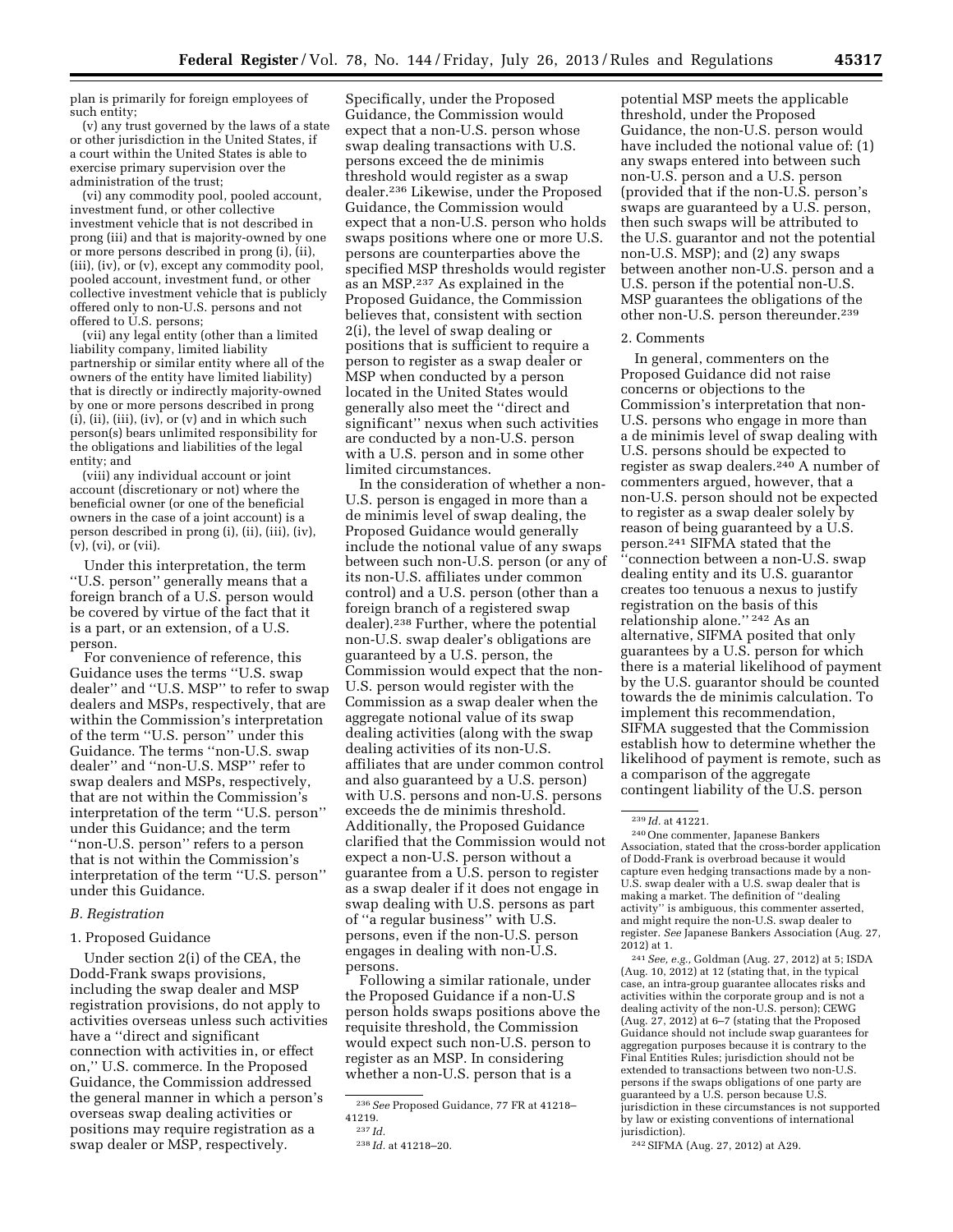guarantor to the net equity of that guarantor.243

Similarly, Goldman argued that it would be inconsistent with the Dodd-Frank Act to expect non-U.S. persons to register as swap dealers solely on the basis of guarantees by a U.S. parent, absent any showing of a ''direct and significant'' jurisdictional nexus. Goldman recommended that any concerns regarding potential evasion of the registration requirement be addressed through the Commission's exercise of its anti-evasion authority.244 ISDA agreed, suggesting that rather than protecting the U.S. guarantor by encouraging swap dealer registration of the guaranteed non-U.S. person, a better course is addressing the question of when (if ever) the U.S. guarantor must register as a swap dealer.245 Australian Bankers stated that the considerations relevant to whether a non-U.S. person (without a guarantee from a U.S. affiliate) is expected to register as a swap dealer should relate to the aggregate notional amount of swap dealing activities with U.S. persons within a particular asset class.246

IIAC requested that the Commission confirm that a guarantee by a foreign holding company would not be deemed to be a guarantee by all of its subsidiaries, including U.S. entities, solely as a result of the indirect ownership.247 J.P. Morgan raised concerns regarding the scope of the interpretation of the term a ''guarantee.'' Specifically, it argued that the term ''guarantee'' should not be interpreted to include keepwells and liquidity puts because these agreements do not create the same types of third-party rights as traditional guarantees and may be unenforceable by third parties.<sup>248</sup> CEWG objected to the broader interpretation of the term ''guarantee'' in the Proposed Guidance than under the Final Product

245 ISDA (Aug. 10, 2012) at 12.

246Australian Bankers (Aug. 27, 2012) at 4.

- 247 IIAC (Aug. 27, 2012) at 6, 8.
- 248 J.P. Morgan (Aug. 27, 2012) at 10.

Definitions Rules,<sup>249</sup> stating that the Commission ''must undertake a more thorough regulatory analysis with respect to guarantees of swaps obligations.'' 250

On the other hand, Senator Levin stated that guarantees are central to concerns regarding cross-border swaps, and that any guarantee, implicit or explicit, by a U.S. parent company to its non-U.S. affiliates effectively transfers risk to the U.S. parent.251 Therefore, Senator Levin stated that the exact form of the guarantee should not limit compliance with Dodd-Frank requirements, and the list of relevant guarantee arrangements should be expanded to include arrangements involving total return swaps, credit default swaps or customized options that result in the foreign affiliate's activities creating off balance sheet liabilities for a U.S. person.252 Eight Senators commented that focusing on whether affiliates are explicitly ''guaranteed'' by a U.S. affiliate does not go far enough. They expressed concern that market pressures cause U.S. parent firms to stand behind their foreign affiliates even if explicit guarantees are not in place. The Senators suggested that other factors be considered to determine whether risk is effectively guaranteed such as: limitations on permissible transactions between the parent and affiliate; explicit nonguarantee disclosures to investors, regulators and counterparties; restrictions on operating under a common name or sharing employees and officers; and whether comprehensive resolution protocols exist in the foreign jurisdiction.<sup>253</sup>

AFR stated that the Commission's failure to clarify its interpretation of when affiliates of a ''U.S. person'' would be treated as guaranteed, or to capture ''the large grey area'' between explicit and informal guarantees, among other things, creates opportunities to escape Dodd-Frank regulations by shifting business overseas.254 AFR stressed that the Commission should clarify in the guidance that it ''intends to follow through on properly implementing these principles and will not enable a 'race to the bottom' in which incentives are

253Letter from Senators Blumenthal, Boxer, Feinstein, Harkin, Levin, Merkley, Shaheen, and Warren (Jul. 3, 2013).

created for derivatives affiliates of global banks . . . to relocate to areas of lax regulation to take advantage of an inadequate 'substituted compliance' regime.'' 255

#### 3. Commission Guidance

a. Registration Thresholds for U.S. Persons and Non-U.S. Persons, Including Those Guaranteed by U.S. Persons

Under the Final Entities Rules, a person is required to register as a swap dealer if its swap dealing activity activities over the preceding 12 months exceeds the de minimis threshold of swap dealing. In addition, Commission regulation 1.3(ggg)(4) requires that a person include, in determining whether its swap dealing activities exceed the de minimis threshold, the aggregate notional value of swap dealing transactions entered by its affiliates under common control.256

For purposes of determining whether a U.S. person is required to register as a swap dealer, a U.S. person should count all of its swap dealing activity, whether with U.S. or non-U.S. counterparties. This interpretation reflects that swaps markets are global, and therefore, in the Commission's view, all of a U.S. person's swap dealing activities, whether with U.S. persons or non-U.S. persons, have the requisite jurisdictional nexus and potential to impact the U.S. financial system. Similarly, the Commission believes that all of the swap dealing activities of a non-U.S. person that is an affiliate of a U.S. person and that is guaranteed by a U.S. person (a "guaranteed affiliate"), 257 or that is an ''affiliate conduit'' of a U.S. person,258 have the requisite statutory

256As discussed in greater detail below, in light of the global nature of the swaps markets, the Commission's policy is to interpret the aggregation requirement in Commission regulation 1.3(ggg)(4) in a manner that applies the same aggregation principles to all affiliates in a corporate group, whether they are U.S. or non-U.S. persons.

257See note 267 and accompanying text, *supra,*  for guidance regarding the Commission's interpretation of the term ''guarantee.''

258When a non-U.S. person generally would be considered to be an affiliate conduit is discussed below in section G. As discussed below, for the purposes of the Commission's interpretation of CEA section 2(i), the Commission believes that certain factors are relevant to considering whether a non-U.S. person is an ''affiliate conduit.'' Such factors include whether: The non-U.S. person is a majorityowned affiliate of a U.S. person; the non-U.S. person is controlling, controlled by or under common control with the U.S. person; the financial results of the non-U.S. person are included in the consolidated financial statements of the U.S. person; and the non-U.S. person, in the regular course of business, engages in swaps with non-U.S. third-parties for the purpose of hedging or mitigating risks faced by, or to take positions on behalf of, its U.S. affiliate(s), and enters into

<sup>243</sup> *Id.* at A29–30.

<sup>244</sup> Goldman (Aug 27, 2012) at 5. *See also* CEWG (Aug. 27, 2012) 6–7 (stating that because there is no legal basis under section  $2(i)$  for asserting jurisdiction based on a guaranty, the Commission should amend the Proposed Guidance to clarify that a non-U.S. person is not subject to Commission regulation, even where a U.S. person guarantees either counterparty; swap dealing activity outside the United States that does not involve a U.S. person should not be subject to the Commission's jurisdiction; guarantees do not alter the location of activity, nor should they alter a participant's residency); Hong Kong Banks (Aug. 27, 2012) at 8 (arguing that swaps between non-U.S. persons should be excluded from the de minimis determination regardless of whether a counterparty is guaranteed).

<sup>249</sup>*See* Further Definition of ''Swap,'' ''Security-Based Swap,'' and ''Security-Based Swap Agreement''; Mixed Swaps; Security-Based Swap Agreement Recordkeeping; Final Rule, 77 FR 48208 (Aug. 13, 2012) (''Final Swap Definition'').

<sup>250</sup>CEWG (Aug. 27, 2012) at 5.

<sup>251</sup>Letter from Sen. Levin at 10.

<sup>252</sup> *Id.* at 11.

<sup>254</sup>AFR (Aug. 27, 2012) at 4.

<sup>255</sup> *Id.* at 4.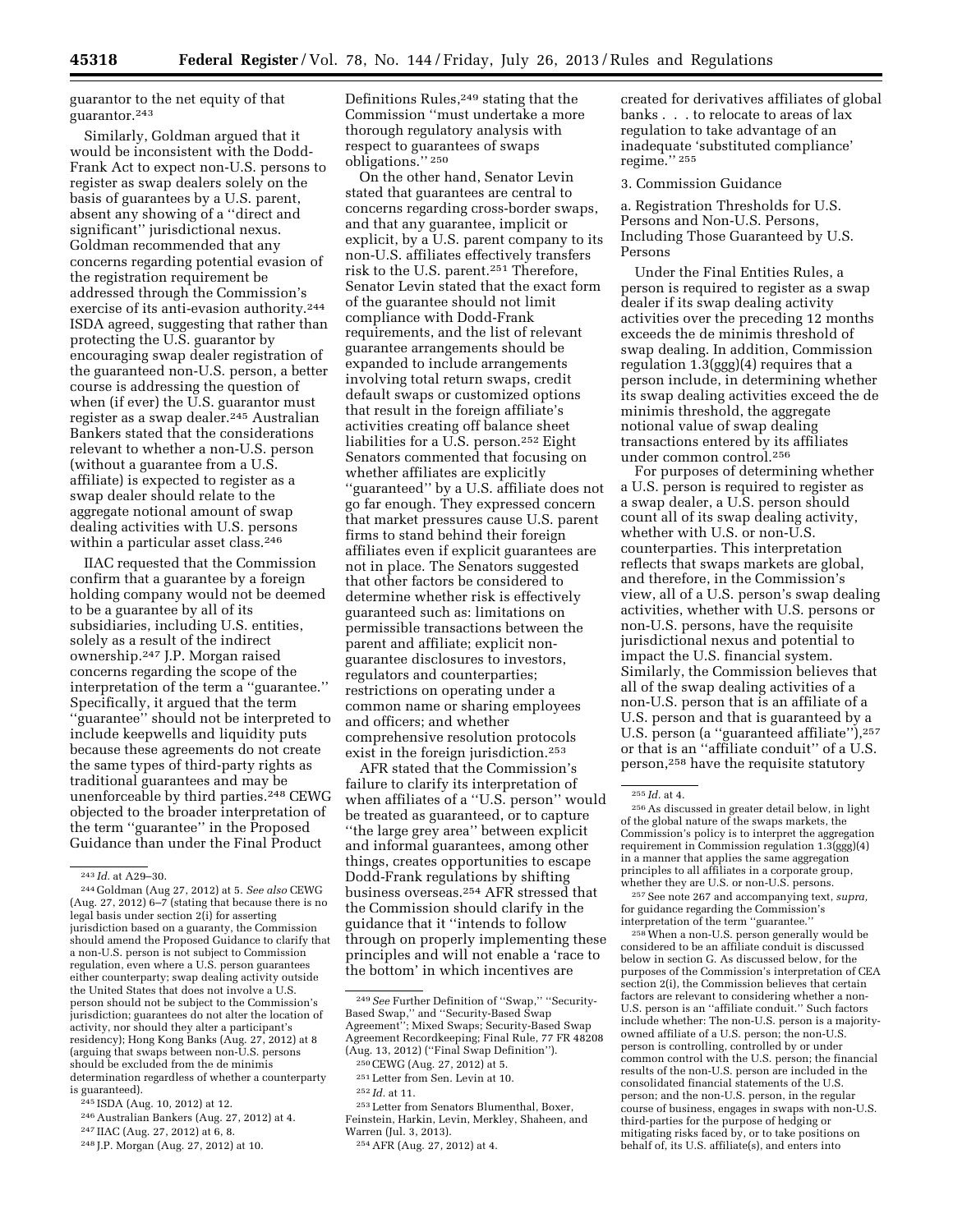nexus and potential to impact the U.S. financial system. Therefore, under the Commission's interpretation of 2(i), a guaranteed or conduit affiliate 259 should count swap dealing transactions towards the de minimis threshold for swap dealer registration in the same manner as a U.S. person. That is, in light of the global nature of the swaps markets, a guaranteed or conduit affiliate should count all of its swap dealing transactions, whether with U.S. or non-U.S. counterparties, towards the de minimis threshold for swap dealer registration.

However, under the Commission's interpretation of section 2(i), a more circumscribed registration policy applies to non-U.S. persons that are not guaranteed or conduit affiliates. In this case, the Commission believes that the non-U.S. person should count only its swap dealing transactions with U.S. persons (other than foreign branches of swap dealers that are registered with the Commission), and with guaranteed affiliates towards the de minimis thresholds for swap dealer registration, with three exceptions, which are described below. Non-U.S. persons that are not guaranteed or conduit affiliates are not required to count swaps with a conduit affiliate towards the swap dealer de minimis calculation.

Similarly, for purposes of determining whether a U.S. person is required to register as an MSP, as the Commission interprets section 2(i), a U.S. person and a guaranteed or conduit affiliate should include all of swap positions with counterparties, whether they are U.S. or non-U.S. persons. With respect to whether a non-U.S. person must calculate whether its swap positions create exposures above the relevant MSP thresholds, the Commission believes, for policy reasons and consistent with principles of international comity, that CEA section 2(i) should not be interpreted to require non-U.S. persons that are not financial entities to include for MSP calculation purposes certain swap positions as explained below.

As the Commission explained in the Proposed Guidance, in the event of a default or insolvency of a non-U.S. swap dealer with more than a de minimis level of swap dealing with U.S. persons, or a non-U.S. MSP with more than the

threshold level of swaps positions with U.S. persons, the swap dealer's or MSP's U.S. counterparties could be adversely affected. Such an event may adversely affect numerous persons engaged in commerce within the United States, disrupt such commerce, and increase the risk of a widespread disruption to the financial system in the United States.

Similar effects on U.S. persons and on the U.S. financial system may occur in the event of a default or insolvency of certain non-U.S. person with respect to swap dealing transactions in excess of the de minimis level, or swaps positions above the MSP threshold, entered into such non-U.S. persons with other non-U.S. persons whose swaps obligations are guaranteed by a U.S. person. The Commission interprets section 2(i) of the CEA to encompass swaps entered into by guaranteed or conduit affiliates in addition to encompassing swaps entered into by U.S. persons. In the final rule to further define the term ''swap,'' the Commission found that a guarantee of a swap is a term of that swap that affects the price or pricing attributes of that swap, and that when a swap has the benefit of a guarantee, the guarantee is an integral part of that swap.260 The Commission therefore interprets the term ''swap'' (that is not a securitybased swap or mixed swap) ''to include a guarantee of such swap, to the extent that a counterparty to a swaps position would have recourse to the guarantor in connection with the position.'' 261 Because a guarantee of a swap is an integral part of the swap, and counterparties may not otherwise be willing to enter into a swap with the guaranteed affiliate, the affiliate would

261 *Id.* at 48226 n. 187. In response to a comment that guarantees are contingent obligations that do not necessarily replicate the economics of the underlying swap, the Commission stated:

The CFTC is persuaded that when a swap (that is not a security-based swap or mixed swap) has the benefit of a guarantee, the guarantee and related guaranteed swap must be analyzed together. The events surrounding the failure of [AIGFP] highlight how guarantees can cause major risks to flow to the guarantor. The CFTC finds that the regulation of swaps and the risk exposures associated with them, which is an essential concern of the Dodd- Frank Act, would be less effective if the CFTC did not interpret the term ''swap'' to include a guarantee of a swap.

not have significant swap business if not for the guarantee. The Commission believes that swap activities outside the United States that are guaranteed by U.S. persons would generally have a direct and significant connection with activities in, or effect on, U.S. commerce in a similar manner as the underlying swap would generally have a direct and significant connection with activities in, or effect on, U.S. commerce if the guaranteed counterparty to the underlying swap were a U.S. person.262 Similarly, the Commission believes that swap activities outside the United States of an affiliate conduit would generally have a direct and significant connection with activities in, or effect on, U.S. commerce in a similar manner as would be the case if the affiliate conduit's U.S. affiliates entered into the swaps directly.

Accordingly, under section 2(i), the Commission intends to interpret section 2(i) as applying the swaps provisions of the CEA to swaps that are entered into by guaranteed or conduit affiliates in a manner similar to how section 2(i) would apply if a U.S. person had entered into the swap (subject to appropriate considerations of international comity for non-guaranteed, non-U.S. persons facing such guaranteed or conduit affiliates, as discussed below).

Thus, in the case of a guaranteed or conduit affiliate, the Commission interprets CEA section 2(i) to provide that the guaranteed or conduit affiliate is expected to count toward the swap dealer de minimis threshold all of its swap dealing activities.263 Following a

263The Commission notes that the SEC Cross-Border Proposal agrees that ''[i]n a security-based swap transaction between two non-U.S. persons where the performance of at least one side of the transaction is guaranteed by a U.S. person, . . . the guarantee creates risk to the U.S. financial system and counterparties (including U.S. guarantors) to the same degree as if the transaction were entered into directly by a U.S. person.'' SEC Cross-Border Proposal, 78 FR at 30986. However, the SEC does not propose to address the risk posed by the guarantee through requiring the non-U.S. guaranteed affiliate to register as a security-based swap dealer, but rather through the application of principles of attribution in the major security-based swap participant definition. *See id.* at 31006. Continued

offsetting swaps or other arrangements with its U.S. affiliate(s) in order to transfer the risks and benefits of such swaps with third-parties to its U.S. affiliates. The term ''conduit affiliate'' generally would not include swap dealers or affiliates thereof.

<sup>259</sup>This Guidance uses the term ''guaranteed or conduit affiliate'' to refer to a non-U.S. person whose swap obligations are guaranteed by a U.S. person or that is an affiliate conduit.

<sup>260</sup>*See* Final Swap Definition, 77 FR at 48225– 48226. The Commission explained that when a swap counterparty typically uses a guarantee as credit support for its swaps obligations, the guarantor's resources are added to the analysis of the swap because ''the market will not trade with that counterparty at the same price, on the same terms, or at all without the guarantee.'' *Id.* The Commission stated that it viewed a guarantee as, generally, ''a collateral promise by a guarantor to answer for the debt or obligation of a counterparty obligor under a swap.'' *Id.* 

*Id.* at 48226.

<sup>262</sup>Congress has recognized the significance of guarantees of swaps obligations with respect to the activities of financial entities in section  $210(c)(16)$ of the Dodd-Frank Act. There, Congress specifically addressed guarantees in the context of a Title II resolution proceeding. Section 210(c)(16) provides that, where a financial institution is in FDIC receivership, a ''qualified financial contract'' (or ''QFC,'' which includes swaps) with a subsidiary of that financial institution that is guaranteed by the financial institution cannot be terminated by a counterparty facing that subsidiary pursuant to the QFC based solely on the insolvency or receivership of the financial institution if certain conditions are satisfied.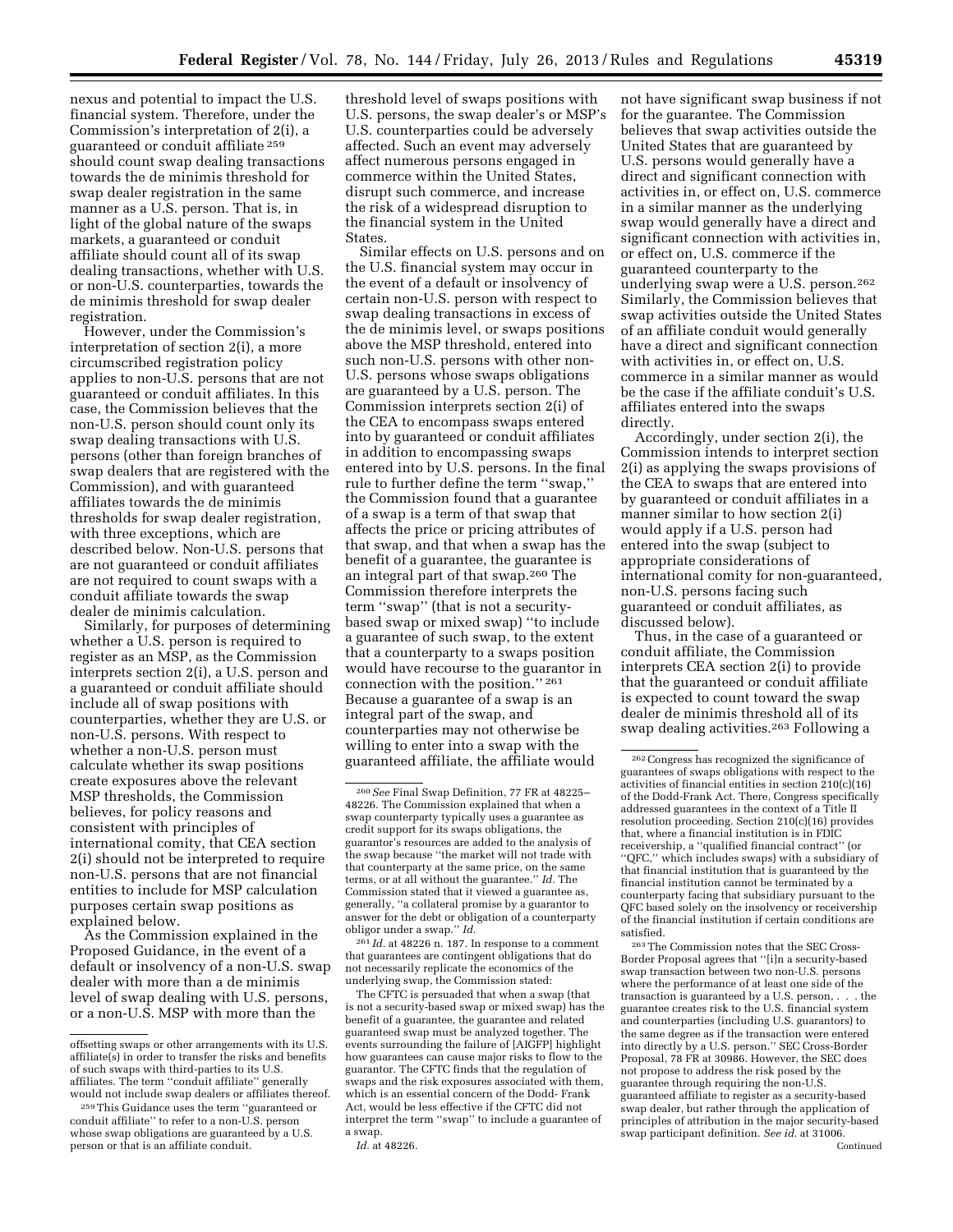similar rationale, the Commission interprets CEA section 2(i) to provide that a guaranteed or conduit affiliate, in calculating whether the applicable MSP threshold is met, would be expected to include, and attribute to the U.S. guarantor, the notional value of: (1) All swaps with U.S. and non-U.S. counterparties, and (2) any swaps between another non-U.S. person and a U.S. person or guaranteed affiliate, if the potential non-U.S. MSP guarantees the obligations of the other non-U.S. person thereunder.

In the Final Swap Definition, the Commission also acknowledged that a ''full recourse'' guarantee would have a greater effect on the price of a swap than a ''limited'' or ''partial recourse'' guarantee, yet nevertheless determined that the presence of any guarantee with recourse, no matter how robust, is price forming and an integral part of a guaranteed swap.264 Moreover, as the recent financial crisis has demonstrated, in a moment of crisis—whether at the firm-level or more generally, marketwide—it matters little whether the parent guarantees are capped or otherwise qualified. In the face of solvency concerns, the parent guarantor will find it necessary to assume the liabilities of its affiliates.265 For these reasons, the Commission declines to incorporate in the Guidance commenters' suggestions that only certain types of guarantees (*e.g.,* under which there is a material likelihood of

264Final Swap Definition, 77 FR at 48226.

265According to one commenter, these concerns may be present even where a guarantee is implicit, but not explicitly provided:

A recent example of the importance of implicit guarantees is the collapse of Bear Stearns, which was brought down by the failure of non-guaranteed hedge fund affiliates. These hedge funds were foreign affiliates technically not guaranteed by the parent, and the investment by the parent company in the funds was minimal. However, the firm was forced to try to save the funds for reputational reasons and also because a fire sale of subsidiary assets could have seriously impacted correlated positions held by the parent company. . . . The example of Bear Stearns is only one among many instances where parent companies have been forced to rescue failing affiliates even in the absence of an explicit guarantee.

AFR (Aug. 27, 2012) at 8. *See also* Letter from Sen. Levin, note 216, *supra.* 

liability) should be considered for purposes of registration determinations for non-U.S. persons.

Finally, with respect to the Japanese Bankers Association's concern about potential constraints on their hedging activities, the Commission contemplates that swaps that are between foreign branches of U.S. swap dealers and dealing non-U.S. persons generally will be excluded from the swap dealer registration determination, as further described below. The Commission believes that under section 2(i) of the CEA, it would generally be appropriate for non-U.S. market participants, such as members of the Japanese Bankers Association, to engage in hedging activities with foreign branches of U.S. swap dealers without being expected to count such transactions for purposes of the swap dealer registration determination.

The Commission also is affirming that, for purposes of this Guidance, the Commission would interpret the term ''guarantee'' generally to include not only traditional guarantees of payment or performance of the related swaps, but also other formal arrangements that, in view of all the facts and circumstances, support the non-U.S. person's ability to pay or perform its swap obligations with respect to its swaps.266 The Commission believes that it is necessary to interpret the term ''guarantee'' to include the different financial arrangements and structures that transfer risk directly back to the United States. In this regard, it is the substance, rather than the form, of the arrangement that determines whether the arrangement should be considered a guarantee for purposes of the application of section 2(i).267

b. Aggregation

Commission regulation 1.3(ggg)(4) requires that a person include, in determining whether its swap dealing activities exceed the de minimis threshold, the aggregate notional value of swap dealing transactions entered by its affiliates under common control.268 Additionally, under the Proposed Guidance, a non-U.S. person, in determining whether its swap dealing transactions exceed the de minimis threshold, would include the aggregate notional value of swap dealing transactions entered into by its non-U.S. affiliates under common control but would not include the aggregate notional value of swap dealing transactions entered into by its U.S. affiliates.

Numerous commenters objected to the aggregation interpretation regarding swap dealer registration in the Proposed Guidance.269 IIB and Cleary, while acknowledging the Commission's evasion concerns, contended that the aggregation interpretation in the Proposed Guidance would effectively eliminate the de minimis exemption for any affiliate of a registered swap dealer.270 IIB further stated that the proposed aggregation interpretation would require a significant amount of coordination among entities within a corporate group in order to gather the relevant information and to reconfigure their registration plans. These difficulties, according to IIB, would be compounded by uncertainties in the proposed interpretation of the term "U.S. person."<sup>271</sup>

Cleary argued that the positions of a registered swap dealer should be excluded from the de minimis calculation by its affiliate and further added that such aggregation relief should be available to any U.S. or non-U.S. affiliates of any U.S.- or non-U.S. registered swap dealer.272 FOA recommended that the Commission consider a policy that would permit non-U.S. persons to not aggregate the swap dealing activities of their non-U.S. swap dealing affiliates under common control and to require aggregation only

272Cleary (Aug. 16, 2012) at 9–10.

The Commission believes that while the SEC's proposed approach may be appropriate for the securities-based swaps market, it would not be desirable to follow a similar approach for the swaps markets within the Commission's jurisdiction. Due to the differing characteristics of the markets, such as the involvement of a much larger and more diverse number of commercial companies using swaps as compared to security-based swaps, the risks that may be transmitted through the interconnected financial system from the non-U.S. guaranteed affiliate operating as a swap dealer to the U.S. swaps market may not be adequately managed by the MSP structure, which has relatively high exposure thresholds before registration is required.

<sup>266</sup>*See* Proposed Guidance, 77 FR at 41221 n. 47. 267Thus, for example, while keepwells and liquidity puts, certain types of indemnity agreements, master trust agreements, liability or loss transfer or sharing agreements, and any other explicit financial support arrangements may provide for different third-party rights and/or address different risks than traditional guarantees, the Commission does not believe that these differences would generally be relevant for purposes of section 2(i). Under these agreements or arrangements, one party commits to provide a financial backstop or funding against potential losses that may be incurred by the other party, either from specific contracts or more generally. In the Commission's view, this is the essence of a guarantee.

<sup>268</sup>For purposes of this Guidance regarding the application of Commission regulation 1.3(ggg)(4), the Commission construes the phrase ''affiliates under common control'' with respect to affiliates as stated in the Final Entities Rules, which defines control as ''the possession, direct or indirect, of the power to direct or cause the direction of the management and policies of a person, whether through the ownership of voting securities, by contract or otherwise.'' *See* Final Entities Rules, 77 FR at 30631 n. 437. Thus, for purposes of this Guidance, a reference to ''affiliates under common control'' with a person includes affiliates that are controlling, controlled by, or under common control with such person.

<sup>269</sup>*See, e.g.,* Cleary (Aug. 16, 2012) at 9–10; IIB (Aug. 27, 2012) at 22–24; FOA (Aug. 13, 2012) at 11–12; ISDA (Aug. 10, 2012) at 11–12; SocGen (Aug. 8, 2012) at 8; Deutsche Bank (Aug. 27, 2012) at 4–5, FSR (Aug. 27, 2012) at 4–6.

<sup>270</sup>Cleary (Aug. 16, 2012) at 9–10; IIB (Aug. 27, 2012) at 22.

<sup>271</sup> IIB (Aug. 9, 2012) at 6.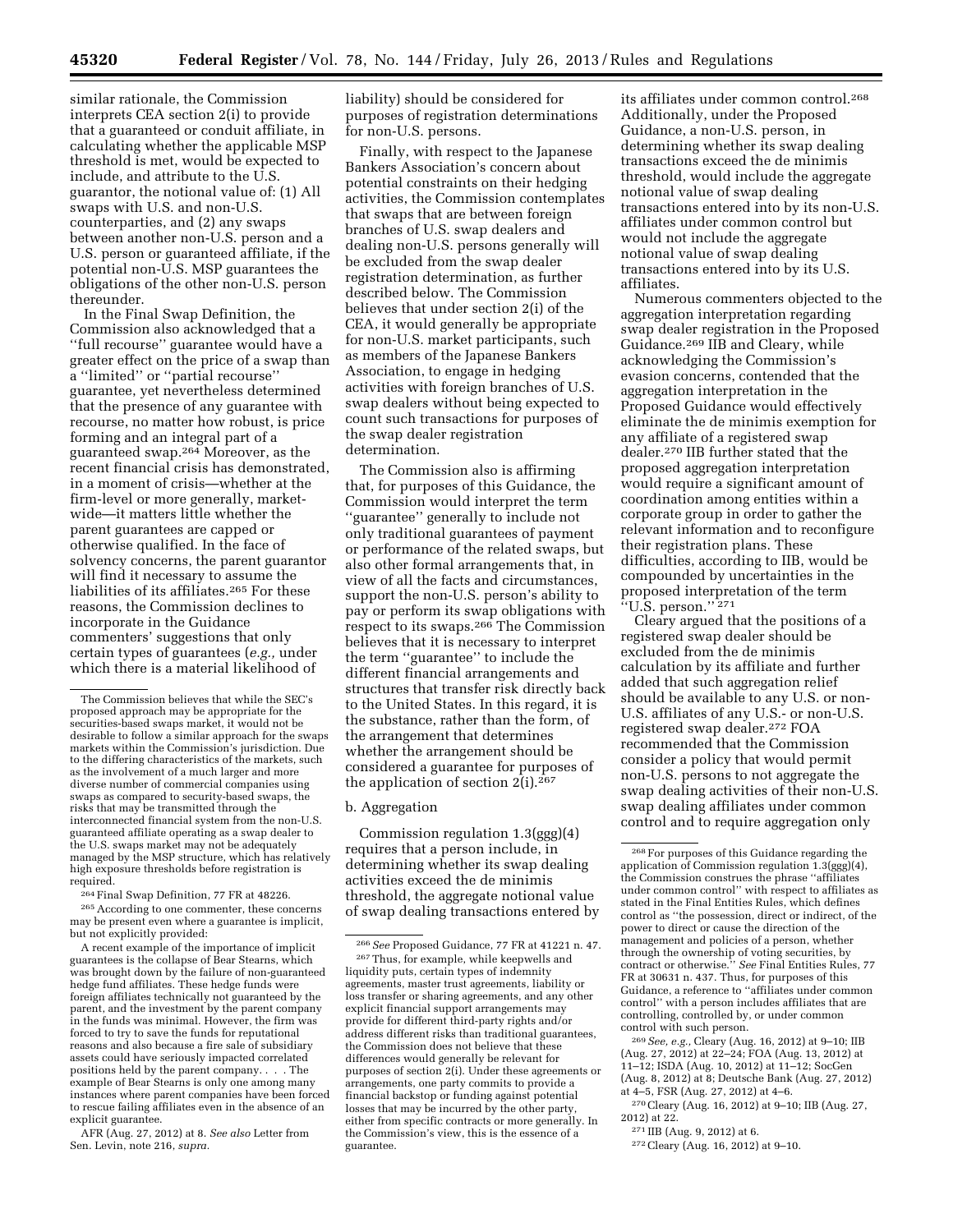where there is evidence that a group of non-U.S. swap dealing affiliates sufficiently coordinate their swap dealing activities.273 ISDA asserted that the proposed asymmetric application of aggregation (*i.e.,* U.S. affiliates aggregate the entire worldwide group, but non-U.S. affiliates aggregate only non-U.S. affiliates) would produce arbitrary results, citing, as an example, a group that has a U.S. affiliate with \$500 million of swaps and a non-U.S. affiliate with \$7.6 billion of swaps with non-U.S. persons. In that scenario, the U.S. affiliate must register; the non-U.S. affiliate is not required to register.274

In the Further Proposed Guidance, the Commission proposed an alternative interpretation of the aggregation requirement in Commission regulation 1.3(ggg)(4). Under this alternative, a non-U.S. person would be expected, in the consideration of whether its swap dealing transactions exceed the de minimis threshold, to include the aggregate notional value of swap dealing transactions entered into by all its affiliates under common control (*i.e.,*  both non-U.S. affiliates and U.S. affiliates), but not include the aggregate notional value of swap dealing transactions of any non-U.S. affiliate under common control that is registered as a swap dealer.275 The Commission noted that the application of the aggregation requirement in Commission regulation 1.3(ggg)(4) to non-U.S. affiliates of non-U.S. swap dealers may, in certain circumstances, impose significant burdens on such non-U.S. affiliates without advancing significant regulatory interests of the Commission. Because the conduct of swap dealing business through locally-organized affiliates may in some cases be required in order to comply with legal requirements or business practices in foreign jurisdictions, such non-U.S. affiliates may be numerous and it could be impractical to require all such non-U.S. affiliates to register as swap

274 ISDA (Aug. 10, 2012) at 12 (noting that if an exclusion from aggregation for an affiliated swap dealer's swaps were in place, then the group in the above example could decide which entity registers and thereby bring the swaps attributable to the

<sup>275</sup> Also, under this alternative approach, a non-U.S. person would not be expected to include the aggregate notional value of swap dealing transactions of any of its non-U.S. affiliates under common control where the counterparty to such affiliate is also a non-U.S. person.

dealers. Further, the Commission's interest in registration may be reduced for a non-U.S. affiliate of a registered non-U.S. swap dealer where the non-U.S. affiliate (or group of such affiliates) engages in only a small amount of swap dealing activity with U.S. persons.

On the other hand, the Commission also noted in the Further Proposed Guidance that, given the borderless nature of swap dealing activities, a swap dealer may conduct swap dealing activities through various affiliates in different jurisdictions, which suggests that its interpretation should take into account the applicable swap dealing transactions entered by all of a non-U.S. person's affiliates under common control worldwide. Otherwise, affiliated persons may not register solely because their swap dealing activities are divided, such that each affiliate falls below the de minimis level. The Commission noted its concern that a policy under which such affiliates whose swap dealing activities individually fall below the de minimis level, but whose swap dealing activities in the aggregate exceed the de minimis level, would not register as swap dealers could provide an incentive for firms to spread their swap dealing activities among several unregistered affiliates rather than centralize their swap dealing in registered firms. Such a result would increase systemic risks to U.S. market participants and impede the Commission's ability to protect U.S. markets.

Two commenters supported the alternative interpretation of the aggregation requirement set out in the Further Proposed Guidance. Greenberger/AFR stated that the aggregation requirement helps to prevent the spreading of risk, because without aggregation U.S. persons could avoid registration as swap dealers by routing their swap activity through non-U.S. affiliates and thereby remain under the de minimis threshold.276 Better Markets supported the alternative interpretation in the Further Proposed Guidance because it contemplates that non-U.S. persons would aggregate all swap dealing of all affiliates, including U.S. affiliates, except where the affiliate is registered as a swap dealer.<sup>277</sup>

Other commenters were opposed to the alternative interpretation in the Further Proposed Guidance. SIFMA/ CH/FSR stated that aggregation of swap dealing activity across affiliates is not appropriate in any circumstance.278 ISDA stated that application of the

aggregation principle to non-U.S. affiliates may impose significant burdens on the non-U.S. affiliates without advancing significant regulatory interests, and expanding the scope of aggregation to include swaps of U.S. affiliates would exacerbate this disproportionality.279

Mitsubishi UFJ Financial Group Inc. (''Mitsubishi UFJ'') asked the Commission to clarify its interpretation of the term ''control'' in the context of a non-U.S. joint venture where only one owner controls and operates, and financially consolidates, the joint venture entity.280 Mitsubishi UFJ stated that in this case the joint venture should be linked for aggregation purposes to the owner that has operational control, provided that the owner has at least one affiliate that is a registered swap dealer.281

In the Further Proposed Guidance, the Commission asked commenters to address several questions regarding the aggregation provision. In particular, the Commission asked whether the alternative interpretation of the aggregation requirement should apply to non-U.S. persons that are guaranteed by a U.S. person with respect to their swaps obligations in the same way that it applies to non-U.S. persons that are not so guaranteed, and if so, should the Commission continue to construe the term ''guarantee'' for this purpose to mean any collateral promise by a guarantor to answer for the debt or obligation of an obligor under a swap and should the term include arrangements such as keepwells and liquidity puts.

Greenberger/AFR replied to this question affirmatively, stating that the Commission should establish a rebuttable presumption that foreign affiliates are guaranteed by the parent company, and require clear evidence that the market has been explicitly informed that the parent will not stand behind affiliate liabilities in the event of

<sup>273</sup>FOA (Aug. 13, 2012) at 11–12. FOA argued that the Proposed Guidance would have a disproportionate effect by providing that a non-U.S. person engaging in a de minimis amount of U.S. facing swap dealing activities should register as a swap dealer simply because its other non-U.S. affiliates under common control, in the aggregate, exceed the de minimis threshold, even though there is no coordinated effort. *Id.* 

<sup>276</sup> Greenberger/AFR (Feb. 6, 2013) at 8–9.

<sup>277</sup>Better Markets (Feb. 15, 2013) at 8–9.

<sup>278</sup>SIFMA/CH/FSR (Feb. 6, 2013) at A2–3

<sup>279</sup> ISDA (Feb. 6, 2013) at 3–4 (relevant affiliates are unlikely to have systems to monitor U.S. person status of swap counterparties). *See also* European Federation of Energy Traders (''EFET'') (Feb. 6, 2013) at 3–4 (arguing that cost of system to monitor aggregation would be substantial and relative benefits of requiring aggregation are small, given that equivalent regulation already applies, or soon will apply, in non-U.S. jurisdictions). ISDA, IIB and CEWG all stated that the treatment in the January Order of grandfathered affiliates (*i.e.,* those affiliates engaged in swap dealing with U.S. persons on December 21, 2012) should be made permanent in order to avoid disrupting established transactional relationships. *See* ISDA (Feb. 6, 2013) at 3; IIB (Feb. 6, 2013) at 6; CEWG (Feb. 25, 2013) at 2–4.

<sup>280</sup>Mitsubishi UFJ (Feb. 1, 2013) at 3–4.

<sup>281</sup> *Id.* at 5.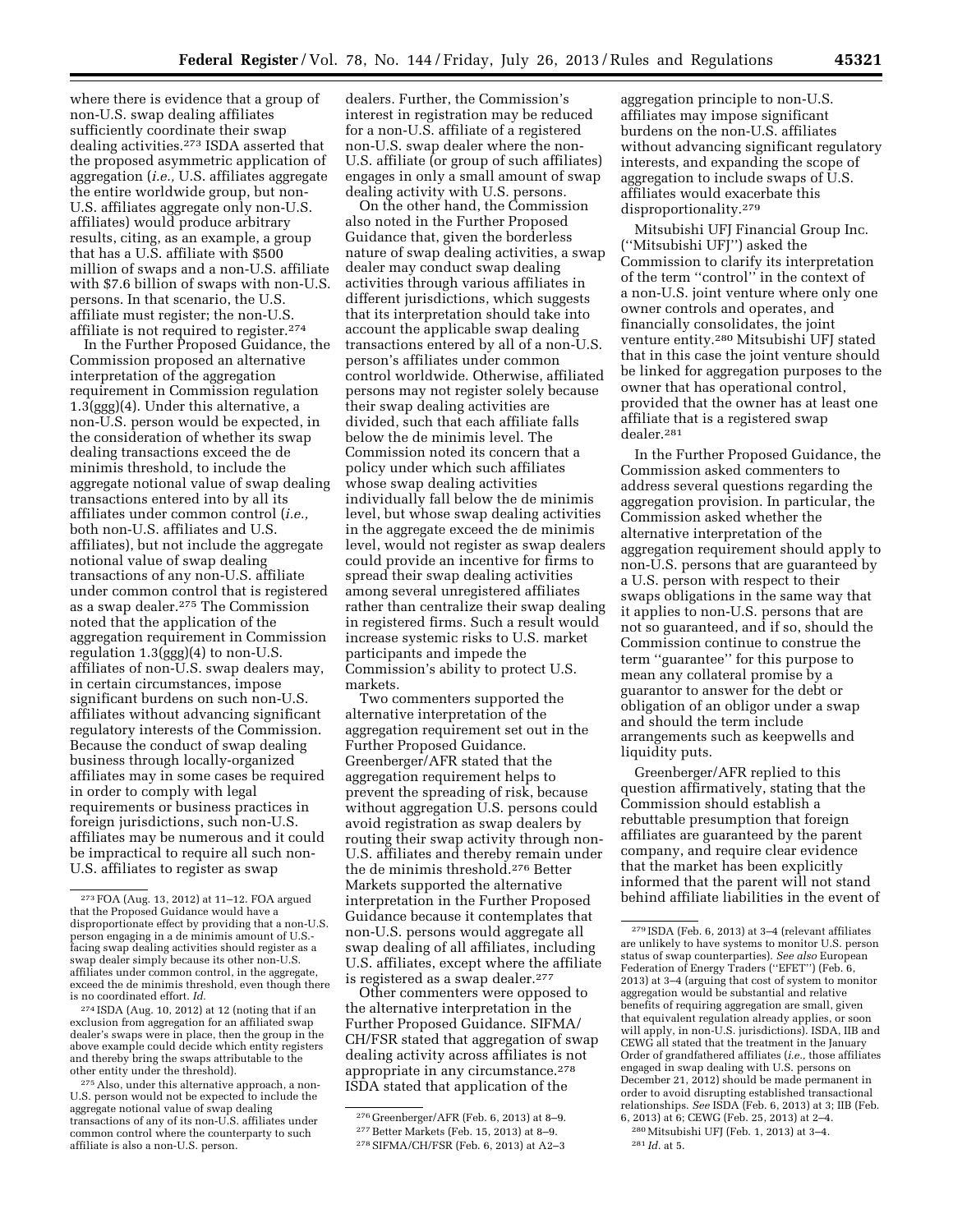a default or bankruptcy.282 To do otherwise, they stated, would encourage swap activity through non-U.S. affiliates rather than U.S. persons.<sup>283</sup>

Other commenters stated that the alternative interpretation should not apply to non-U.S. persons that are guaranteed by a U.S. person in the same way that it applies to non-U.S. persons that are not so guaranteed. SIFMA/CH/ FSR stated that a guarantee by a U.S. person is not, in itself, a sufficient nexus for jurisdiction under section 2(i) of the CEA, since swaps may be guaranteed for a number of reasons that do not necessarily implicate U.S. jurisdiction.284 Thus, there may be no importation of risk to the United States through the guarantee and, in any event, concern about importation of risk is appropriately addressed where the guarantor is a prudentially regulated entity, and the Commission should rely on its anti-evasion authority to prevent use of guarantees to evade registration requirements.285 ISDA also stated that a guarantee constitutes an insufficient jurisdictional nexus, and that it would be consistent with international comity and regulatory reciprocity to regulate swaps between two non-U.S. persons primarily under non-U.S. regulation.286 Regarding the potential for risk transfer across borders, ISDA stated that much of the regulation applicable to swap dealers is not relevant to this concern external and internal business conduct rules, for example, cannot assure the ultimate solvency of a swap dealer, and it is unclear that encouraging further capitalization of overseas affiliates of a U.S. guarantor, causing financial resources to be contributed overseas, would advance the stability of the U.S. financial system.287 The Financial Services Agency, Government of Japan (''Japan FSA'') also thought that a guarantee from a U.S. person should not, in itself, cause swaps with a non-U.S. person to be included in the de minimis calculation.288

The Commission also asked if non-U.S. persons should not be expected to include in the de minimis calculation the swap dealing transactions of their U.S. affiliates under common control, or, alternatively, should the policy of the Commission contemplate that they would exclude from the de minimis calculation the swap dealing transactions of their U.S. affiliates under

284SIFMA/CH/FSR (Feb. 6, 2013) at A4. 285 *Id.* 

common control that are registered as swap dealers.

Responding to this question, Greenberger/AFR stated it is important in any case to require aggregation across all non-U.S. affiliates of a global bank, in order to effectively capture transactions spread across multiple foreign affiliates; otherwise, it would be much easier to avoid registration as a swap dealer.289 They believe that the second alternative—excluding only the swap dealing transactions of U.S. affiliates that are registered as swap dealers—is much preferable to the first, because the first alternative would permit two groups of affiliates, one within the U.S. and another non-U.S., to both engage in swap dealing up to the de minimis level, which would create an incentive to split a swap dealing business between U.S. and non-U.S. affiliates.290 The second alternative would effectively allow a group of affiliates that individually and collectively fall below the de minimis threshold to forego registration, which they believed could be a sensible compromise, so long as aggregation across foreign affiliates is maintained.291

Several commenters were opposed to a policy under which non-U.S. persons would aggregate the swap dealing activities of U.S. affiliates that are registered swap dealers. CEWG argued that this policy could lead to registration of non-U.S. persons as swap dealers because of the activities of their U.S. affiliates, which it asserted would be contrary to the separation sometimes maintained between U.S. and non-U.S. affiliates and unsupported by any policy rationale.292 ISDA and SIFMA/CH/FSR were of the view that all persons (both U.S. and non-U.S.) should be able to exclude from their de minimis calculations the swaps of any affiliate (whether U.S. or non-U.S.) that is registered with the Commission as a swap dealer, because swaps by a registered swap dealer are subject to Dodd-Frank protections and no purpose would be served by attributing them to affiliated entities in order to impose swap dealer registration on those affiliates.293

The Mizuho Corporate Bank, Ltd. (''Mizuho'') and Sumitomo submitted a joint letter arguing that the swap dealing activity of U.S. affiliates that are registered as swap dealers should be excluded from aggregation because otherwise the de minimis exception would be effectively unavailable to non-U.S. based firms that conduct U.S. facing swap dealing activity through a U.S. affiliate that is registered as a swap dealer.294 This result, in turn, would inappropriately disfavor these firms as compared to firms that conduct the same business through non-U.S. affiliates registered as swap dealers; the Commission's interpretation should encourage, rather than disfavor, registration of U.S. affiliates as swap dealers.295 IIB stated that the policy reasons for allowing the exclusion of swap dealing by non-U.S. affiliates registered as swap dealers also applies to the dealing activity of U.S affiliates that are registered.296

Other commenters went further, stating that non-U.S. persons should not be required to aggregate the swap dealing activities of any of their U.S. affiliates. The Japanese Bankers Association stated U.S. affiliates should be excluded from the non-U.S. person's calculations because the U.S. persons are already subject to Dodd-Frank regulation as warranted by their activities.297 EDF Trading stated that non-U.S. persons that maintain minimal contacts with the United States should not be required to register as swap dealers due to the activities of their U.S. affiliates, because such a requirement would be inconsistent with the jurisdictional limitation in section 2(i) of the CEA; result in duplicative and potentially inconsistent regulatory requirements of multiple jurisdictions applying to the same swap activity; and encourage commercial firms to cease potential swap dealing activity in the U.S., resulting in reduced U.S. swaps market liquidity and fragmentation of the global swaps markets.298

Last, the Commission solicited commenters' views on whether a person

297 Japanese Bankers Association (Feb. 6, 2013) at 2–3. *See also* Japan FSA (Feb. 6, 2013) at 2 (arguing that all affiliates of Japanese financial institutions should be excluded from the de minimis calculation because the affiliates are supervised by Japan FSA on a consolidated basis).

298EDF Trading (Feb. 6, 2013) at 1–4. *See also*  Brigard & Urrutia Abogados (Feb. 6, 2013) at 2 (non-U.S. persons should be allowed to exclude from the de minimis calculation the swap dealing activities of U.S. affiliates, and of any affiliate (U.S. or non-U.S.) that is a registered swap dealer).

<sup>282</sup> Greenberger/AFR (Feb. 6, 2013) at 5–6.

<sup>283</sup> *Id.* at 6.

<sup>286</sup> ISDA (Feb. 6, 2013) at 2–3.

<sup>287</sup> *Id.* at 3.

<sup>288</sup> Japan FSA (Feb. 6, 2013) at 2.

<sup>289</sup> Greenberger/AFR (Feb. 6, 2013) at 9.

<sup>290</sup> *Id.* 

<sup>291</sup> *Id.* 

<sup>292</sup>CEWG (Feb. 25, 2013) at 2–4.

<sup>293</sup> ISDA (Feb. 6, 2013) at 4; SIFMA/CH/FSR (Feb. 6, 2013) at B11–12. CEWG and ISDA also both stated that U.S. persons should in no event be required to aggregate swaps of non-U.S. affiliates with non-U.S. persons, because such swaps have insufficient nexus to the United States. CEWG (Feb. 25, 2013) at 2; ISDA (Feb. 6, 2013) at 4.

<sup>294</sup>Mizuho/Sumitomo (Feb. 6, 2013) at 3. 295 *Id. See also* Japan FSA (Feb. 6, 2013) at 2 (arguing that the swap dealing activity of U.S. affiliates that are registered as swap dealers should be excluded because the affiliates are subject to supervision by the Commission).

<sup>296</sup> IIB (Feb. 6, 2013) at 5–6.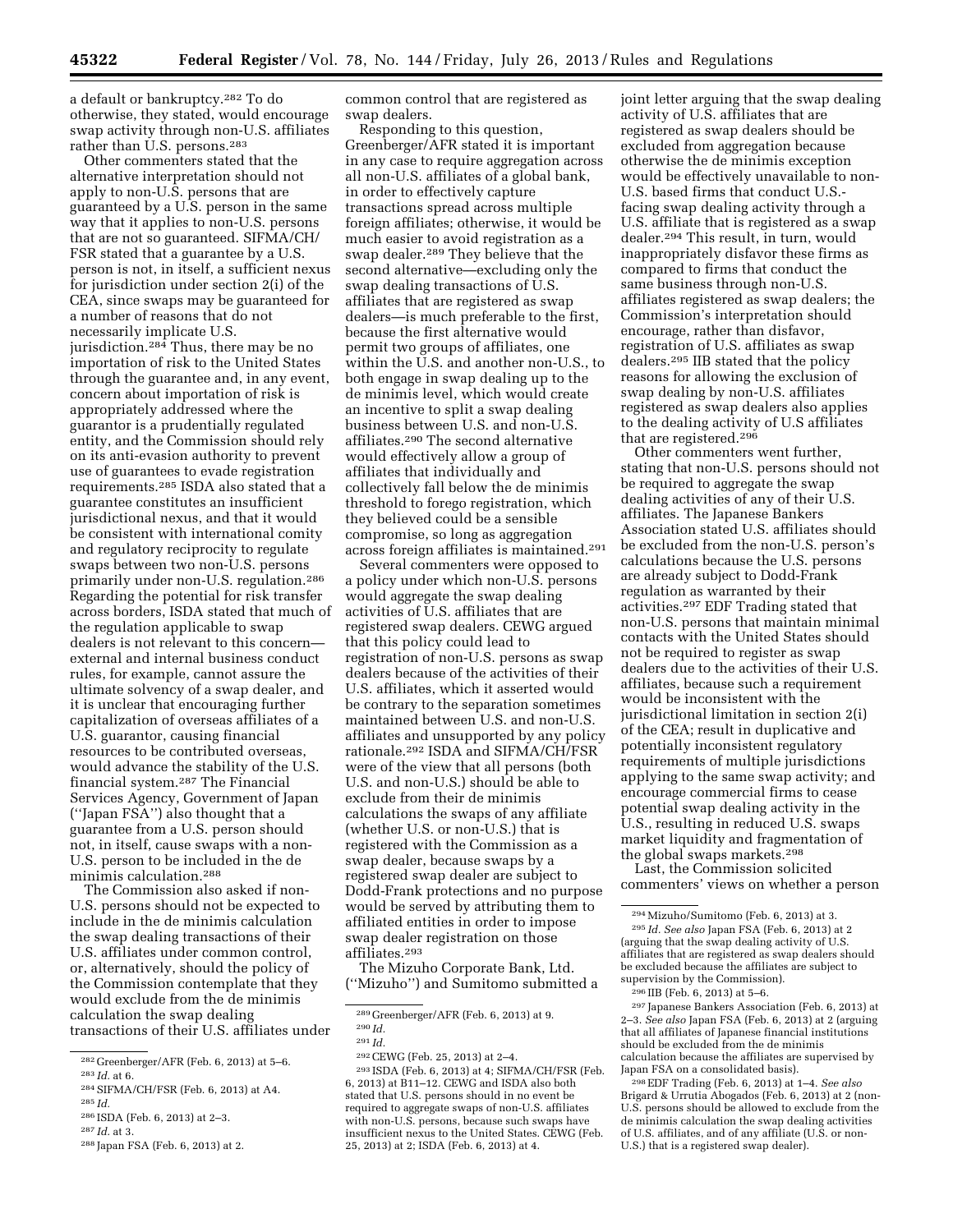engaged in swap dealing activities could take advantage of an interpretation of the aggregation provision that allows a person to exclude the swap dealing activities of one or more of its affiliates under common control. The Commission asked whether, under such an interpretation, a person could spread its swap dealing activities into multiple affiliates, each under the de minimis threshold, and therefore avoid the registration requirement, even though the aggregate level of swap dealing by the affiliates exceeds the de minimis threshold. In this regard, the Commission asked if any such interpretation should include any conditions or limits on the overall amount of swap dealing engaged in by unregistered persons within an affiliated group.

Greenberger/AFR opined that any approach that did not require significant aggregation of swap dealing activities across affiliates would create the danger of risk spreading outlined in the Further Proposed Guidance.<sup>299</sup> They stated that financial institutions could easily remain under the de minimis threshold and thereby avoid registration by routing swaps through their non-U.S. affiliates.300

The Japanese Bankers Association stated that while the approach in the Further Proposed Guidance could potentially prevent evasion, it would do so at the cost of requiring multiple non-U.S. affiliates to register as swap dealers even if the group of affiliates concentrated its U.S. swap dealing activity in one U.S. entity.301 In fact, they argued, concentrating U.S. swap dealing activity in a U.S. entity should be encouraged because it facilitates Commission supervision of that activity.302 Further, they stated that to expect non-U.S. persons to register as swap dealers as a result of dealing activity by their U.S. affiliates undermines the regulatory independence of different jurisdictions and international understandings on regulatory harmonization.303 Similarly, EDF Trading stated that expecting multiple entities within a corporate group to register as swap dealers would be burdensome and may not advance

regulatory interests, and the alternative in the Further Proposed Guidance would merely increase economic and regulatory burdens without achieving a significant reduction in systemic risk, because it would encourage the concentration of swap dealing activity in non-U.S affiliates.304

SIFMA/CH/FSR were of the view that it would be burdensome for market participants to use multiple affiliates to avoid swap dealer registration, because moving swap dealing activity between affiliates requires a significant legal, technological and operational investment, and fragmenting the activity among affiliates may make it harder for a multinational institutions to manage risk efficiently.305 Along the same lines, IIB stated that where one entity in a corporate group is registered as a swap dealer, there are substantial commercial and credit risk incentives to centralize swap dealing in the registered entity, because doing so maximizes the potential to net offsetting transactions, uses capital more efficiently, and is operationally efficient.306 On the other hand, IIB stated that using unregistered entities for swap dealing would not reduce the fixed costs incurred in registration and that the unregistered entities in the group would still be subject to swap costs such as clearing, reporting and trade execution.307

Based on the comments received on the Proposed Guidance and the Further Proposed Guidance, and its further review of issues related to the aggregation requirement, the Commission's policy is to interpret the aggregation requirement in Commission regulation 1.3(ggg)(4) in a manner that applies the same aggregation principles to all affiliates in a corporate group, whether they are U.S. or non-U.S. persons. Further, the Commission will generally apply the aggregation principle (as articulated in the Final Entities Rules) such that, in considering whether a person is engaged in more than a de minimis level of swap dealing, a person (whether U.S. or non-U.S.) should generally include all relevant dealing swaps of all its U.S. and non-U.S. affiliates under common control,308

except that swaps of an affiliate (either U.S. or non-U.S.) that is a registered swap dealer are excluded, as discussed below. The Commission notes that this policy would ensure that the aggregate notional value of applicable swap dealing transactions of all such unregistered U.S. and non-U.S. affiliates does not exceed the de minimis level.

Stated in general terms, the Commission's interpretation allows both U.S. persons and non-U.S. persons in an affiliated group to engage in swap dealing activity up to the de minimis threshold. When the affiliated group meets the de minimis threshold in the aggregate, one or more affiliate(s) (inside or outside the United States) would generally have to register as swap dealer(s) so that the relevant swap dealing activity of the unregistered affiliates remains below the threshold.

The Commission recognizes the borderless nature of swap dealing activities, in which a dealer may conduct swap dealing business through its various affiliates in different jurisdictions, and the Commission believes that its policy on aggregation outlined above addresses the concern that an affiliated group of U.S. and non-U.S. persons with significant swap dealing transactions with U.S. persons or guaranteed affiliates may not be required to register solely because such swap dealing activities are divided between affiliates that each fall below the de minimis level.

c. Exclusion of Certain Swaps by Non-U.S. Persons From the Swap Dealer De Minimis Threshold

The Proposed Guidance would generally allow a non-U.S. person to exclude from its de minimis threshold calculation its swaps with foreign branches of U.S. swap dealers. This exclusion was intended to allow non-U.S. persons to continue their interdealer swap activities with foreign branches of U.S. swap dealers without exceeding the de minimis threshold, thereby triggering a requirement to register as a swap dealer.

Commenters on the Proposed Guidance, such as Goldman Sachs, argued that the rationale for this exclusion is equally applicable when non-U.S. persons that are banks or broker-dealers engage in swap dealing transactions with U.S. swap dealers that do not conduct overseas business through foreign branches. Absent a similar interpretation in these circumstances, the commenters argued, U.S. swap dealers would be at a

<sup>299</sup> Greenberger/AFR (Feb. 6, 2013) at 8–9. 300*See id.* (citing press reports that U.S. banks such as Morgan Stanley and Goldman Sachs are using foreign entities ''in seriatim fashion to avoid going over the \$ 8 billion test''). Making a similar point, Better Markets emphasized that market participants may be expected to implement the lowest-cost structure, considering all regulatory costs. Better Markets (Feb. 6, 2013) at 15.

<sup>301</sup> Japanese Bankers Association (Feb. 6, 2013) at 3.

<sup>302</sup> *Id.* 

<sup>303</sup> *Id.* at 3–4.

<sup>304</sup>EDF Trading (Feb. 6, 2013) at 5.

<sup>305</sup>SIFMA/CH/FSR (Feb. 6, 2013) at A3.

<sup>306</sup> IIB (Feb. 6, 2013) at 3.

<sup>307</sup> *Id.* 

<sup>308</sup>For purposes of this Guidance, the Commission clarifies that a reference to ''affiliates under common control'' with a person includes affiliates that are controlling, controlled by, or under common control with such person. *See* note 268, *supra.* Further, in response to a question from a commenter, the Commission clarifies that for this purpose, the term ''affiliates under common control'' includes parent companies and subsidiaries, and is not limited to ''sister

companies'' at the same organizational level. *See*  David Mu (Jan. 8, 2013).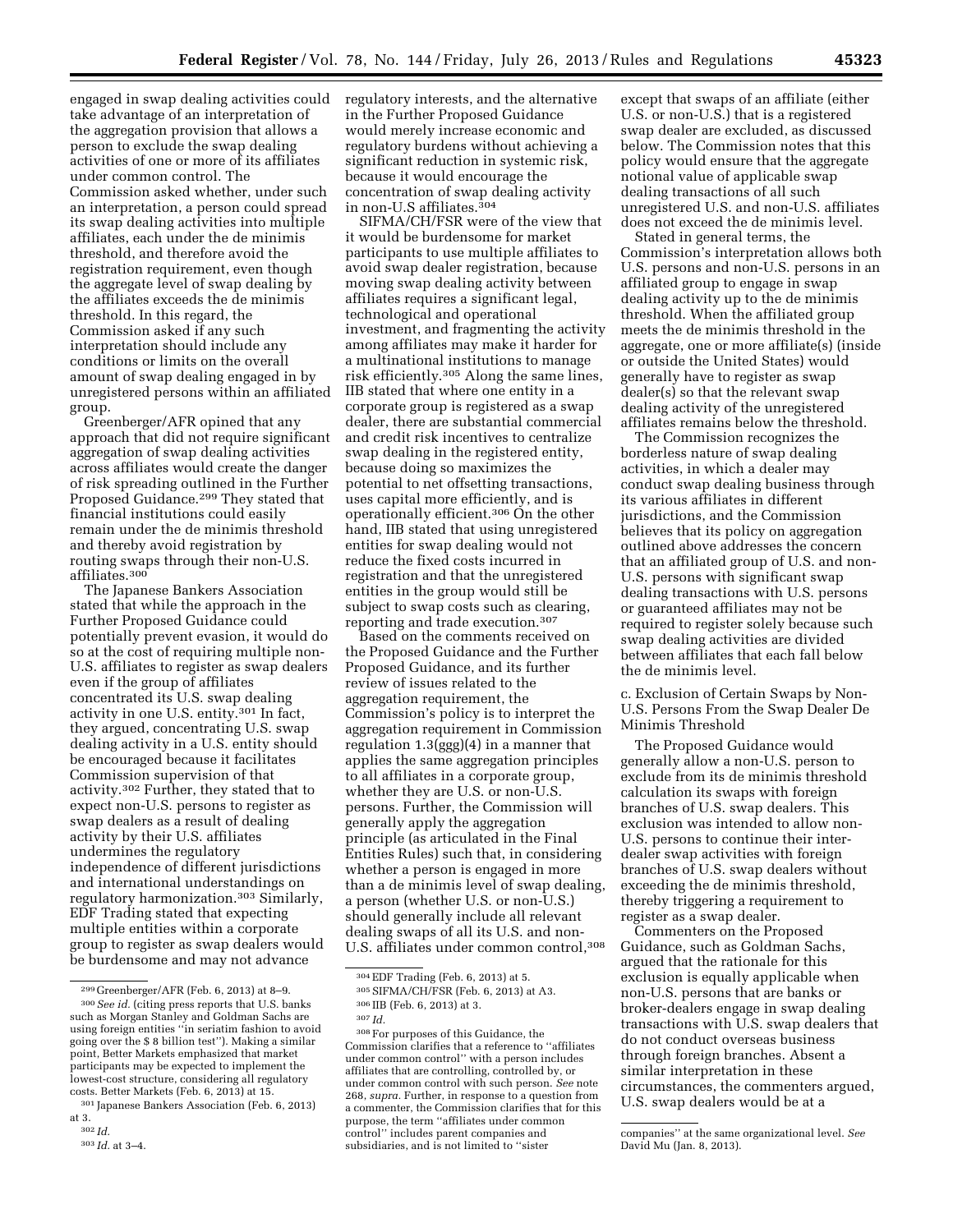competitive disadvantage vis-à-vis foreign branches of U.S. swap dealers since non-U.S. persons would be incentivized to limit their dealing activities to foreign branches of U.S. swap dealers.309

The Commission's policy is to generally allow non-U.S. persons that are not guaranteed or conduit affiliates of U.S. persons not to count toward their de minimis thresholds their swap dealing transactions with (i) A foreign branch of a U.S. swap dealer, (ii) a guaranteed affiliate of a U.S. person that is a swap dealer, and (iii) a guaranteed or conduit affiliate that is not a swap dealer and itself engages in de minimis swap dealing activity and which is affiliated with a swap dealer.310 The Commission believes that where the guaranteed affiliate of a U.S. person is registered as a swap dealer, or where the foreign branch is included within the swap dealer registration of its U.S. home office, then it is appropriate to generally permit such non-U.S. not to count its swap dealing transactions with those entities against the non-U.S. person's de minimis threshold, because in these cases one counterparty to the swap is a swap dealer subject to comprehensive swap regulation and operating under the oversight of the Commission.

The Commission understands that commenters are concerned that foreign entities, in order to avoid swap dealer status, may decrease their swap dealing business with foreign branches of U.S. registered swap dealers and guaranteed affiliates that are swap dealers. Therefore, the Commission's policy, based on its interpretation of section 2(i) of the CEA, will be that swap dealing transactions with a foreign branch of a U.S. swap dealer or with guaranteed affiliates that are swap dealers should generally be excluded from the de minimis calculations of non-U.S. persons that are not guaranteed or conduit affiliates.311 However, the Commission is not persuaded that similar concerns arise regarding foreign entities that may engage in swap dealing business with such persons.312

With regard to non-U.S. persons that are not guaranteed or conduit affiliates of U.S. persons, such non-U.S. persons also generally would not count toward their de minimis thresholds their swap dealing transactions with a guaranteed affiliate that is not a swap dealer and itself engages in de minimis swap dealing activity and which is affiliated with a swap dealer. This interpretation reflects the Commission's view that when the aggregate level of swap dealing by a non-U.S. person that is not a guaranteed affiliate, considering both swaps with U.S. persons and swaps with unregistered guaranteed affiliates (together with any swap dealing transactions that the non-U.S. person aggregates for purposes of the de minimis calculation as described below) exceeds the de minimis level of swap dealing, the non-U.S. person's swap dealing transactions have the requisite ''direct and significant connection with activities in, or effect on, commerce of the United States.'' 313 The Commission believes, however, that where the counterparty to a swap is a guaranteed affiliate and is not a registered swap dealer, the Commission's regulatory concerns are addressed because the guaranteed affiliate engages in a level of swap dealing below the de minimis threshold and is part of an affiliated group with a swap dealer.

In addition, non-U.S. persons that are not guaranteed or conduit affiliates of U.S. persons also generally would not count toward their de minimis thresholds their swap dealing transactions with a guaranteed affiliate where the guaranteed affiliate is guaranteed by a non-financial entity.314 This exception is appropriate given that the risks to the U.S. financial markets are mitigated because the U.S. guarantor is a non-financial entity.

The Commission notes that under its interpretation of section 2(i), a non-U.S. person that is not a guaranteed or conduit affiliate would not have to count its swap dealing transactions with other non-U.S. persons that are not guaranteed affiliates because, in the Commission's view, such swap dealing activity would not have the requisite ''direct and significant connection with

activities in, or effect on, U.S. commerce.''

d. Exclusion of Certain Swaps by Non-U.S. Persons From the MSP Calculation

Related to their discussion of the swap dealer de minimis threshold, some commenters, such as SIFMA and Citi, stated that a non-U.S. person should not have to include swaps with foreign branches of U.S. swap dealers towards the MSP calculation.315

The Commission has considered whether, under section 2(i), the swaps that a non-U.S. person that is not a guaranteed or conduit affiliate enters into with a foreign branch of a U.S. swap dealer or a guaranteed affiliate that is a swap dealer should be excluded from the calculation of the non-U.S. person's MSP registration threshold. The Commission notes that its policy regarding such swaps for purposes of the MSP registration may reasonably be distinguished from its policy for purposes of the swap dealer registration threshold calculation. As described in the Final Entities Rules, MSP registration is required for non-dealers with swaps positions so large as to pose systemic risk. This is in contrast to swap dealer registration, which is a functional test focused on the nature of activities conducted by a potential registrant. Consequently, if all swaps between a non-U.S. person and foreign branches of U.S. swap dealers or swap dealers that are guaranteed affiliates were generally excluded under the Commission's policy with respect to MSP registration, a market participant that poses systemic risk within the meaning of the MSP definition could potentially be relieved of the requirement to register as an MSP. The Commission believes that such an outcome could undermine the MSP registration scheme. However, the Commission is persuaded that it is possible to control the potential risk of the non-U.S. person's risk with foreign branches of U.S. swap dealers and guaranteed affiliates that are swap dealers under certain limited circumstances and therefore that limited interpretive relief from the MSP calculation requirement is appropriate.316 Thus, a non-U.S. person that is not a guaranteed affiliate of a U.S. person and is a financial entity generally does not have to count toward

<sup>309</sup> Goldman (Aug. 27, 2012) at 5–6.

<sup>310</sup>Note that if a non-U.S. person that is not a guaranteed or conduit affiliate of a U.S. person engages in a swap dealing transaction with another non-U.S. person that is not a guaranteed affiliate of a U.S. person (including such non-U.S. person that is a swap dealer), then such swap dealing transaction does not count toward the de minimis threshold of the unregistered, swap dealing party.

<sup>311</sup>The types of offices the Commission would generally consider in this regard to be a ''foreign branch'' of a U.S. bank, and the circumstances in which a swap would generally be treated as being with such foreign branch, are discussed further in section C, *infra.* 

<sup>312</sup>*See* Goldman (Aug. 27, 2012) at 3–4.

<sup>313</sup> In the Proposed Guidance, the Commission asked whether the place of execution or clearing is relevant to the determination of whether a non-U.S. person should be required to register as a swap dealer. The Commission's policy is that a person generally would not be required to register as a swap dealer if the person's only connection to the United States is that the person uses a U.S. registered swap execution facility (''SEF'')or designated contract market (''DCM'') in connection with its swap dealing activities.

<sup>314</sup>*See* CEA section 2(h)(7)(C) for a definition of financial entity.

<sup>315</sup>*See* SIFMA (Aug. 27, 2012) at A28–29; Citi (Aug. 27, 2012) at 2–3.

<sup>316</sup>The interpretation applies to non-U.S. persons that are not guaranteed by U.S. persons. Non-U.S. financial entities would be required to include swaps positions with foreign branches and guaranteed affiliates of U.S. persons unless they choose to comply with voluntary margining requirements, discussed below.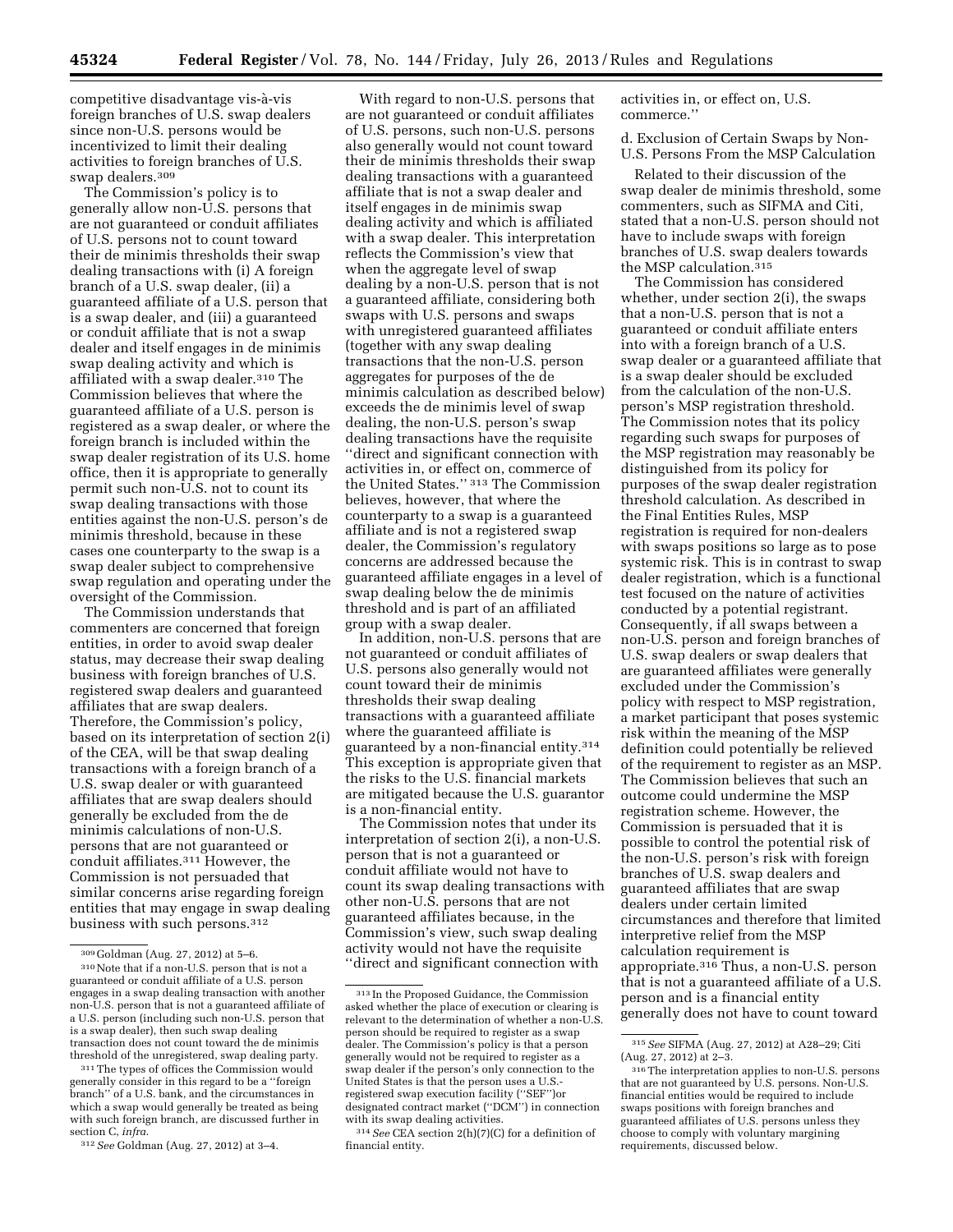its MSP threshold its exposure under swaps with foreign branches of a U.S. swap dealer or guaranteed affiliates that are swap dealers; provided, that the swap is either cleared, or the documentation of the swap requires the foreign branch or guaranteed affiliate to collect daily variation margin, with no threshold, on its swaps with such non-U.S. person. When this condition is met, the Commission believes that it would generally be appropriate for the non-U.S. person not to count its exposure under such swaps against its MSP threshold.

The Commission notes that a non-U.S. person's swaps positions with guaranteed affiliates that are swap dealers and foreign branches of U.S. swap dealers must be addressed in the latter entities' risk management programs. Such programs must account for, among other things, overall credit exposures to non-U.S. persons.317 Second, the Commission notes that a non-U.S. person's swaps with a guaranteed affiliate that is a swap dealer would be included in exposure calculations and attributed to the U.S. guarantor for purposes of determining whether the U.S. guarantor's swap exposures are systemically-important on a portfolio basis and therefore require the protections provided by MSP registration.318

Finally, a non-U.S. person that is not a guaranteed affiliate and is not a financial entity 319 would generally not have to count toward its MSP thresholds its exposure under swaps with a foreign branch of a U.S. swap dealer or guaranteed affiliate that is a swap dealer. This exclusion reflects the Commission's recognition of the more modest risk to the U.S. financial markets from swaps activities with non-financial entities organized outside the United

318*See* Final Entities Rules at 30689, stating the Commission's interpretation that ''an entity's swap . . . positions in general would be attributed to a parent, other affiliate or guarantor for purposes of the major participant analysis to the extent that the counterparties to those position would have recourse to that other entity in connection with the position.'' The Commission stated further that 'entities will be regulated as major participants when they pose a high level of risk in connection with the swap . . . positions they guarantee.'' 319*See* CEA section 2(h)(7)(C) for a definition of

financial entity.

States.320 Further, the Commission notes that the Basel Committee on Banking Supervision (''BCBS'') and the International Organization of Securities Commissions (''IOSCO'') have recently issued a second consultative document under which, if finalized, would not apply margin requirements to the noncentrally cleared derivatives of nonfinancial entities, given that such transactions are viewed as posing little or no systemic risk and are exempt from clearing mandates in most jurisdictions.321

e. Exclusion of Certain Swaps Executed Anonymously on a SEF, DCM, or Foreign Board of Trade (''FBOT'') and Cleared

The Commission believes that when a non-U.S. person that is not a guaranteed or conduit affiliate enters into swaps anonymously on a registered DCM, SEF, or FBOT 322 and such swaps are cleared, the non-U.S. person would generally not have to count such swaps against its de minimis threshold. The Commission understands that in these circumstances, the non-U.S. person would not have any prior information regarding its counterparty to the swap. Also, as discussed below, the

321*See* BCBS IOSCO, Margin Requirements for Non-Centrally Cleared Derivatives, Second Consultative Document, at 7 (issued for comment March 15, 2013), available at *[http://www.bis.org/](http://www.bis.org/publ/bcbs242.pdf)  [publ/bcbs242.pdf.](http://www.bis.org/publ/bcbs242.pdf)* 

322As used herein, a registered FBOT means an FBOT that is registered with the Commission pursuant to part 48 of the regulations in order to permit direct access to the FBOT's order entry and trade matching system from within the U.S. Among others, 16 FBOTs that currently permit direct access for the trading of futures and option contracts, but not swaps, pursuant to no-action relief letters issued by Commission staff have submitted complete applications for registration. In light of the fact that registered FBOTs can also list swaps for trading by direct access and in view of the time required to properly assess registration applications and the interest on the part of certain FBOTs operating pursuant to the no-action relief in listing swaps for trading by direct access, the Division of Market Oversight has determined to amend the 16 no-action letters to permit those FBOTs, subject to certain conditions, to also list swaps for trading by direct access. Accordingly, all provisions in this document that apply to registered FBOTs also apply to the 16 FBOTs permitting trading by direct access pursuant to the amended no-action relief.

Commission is interpreting CEA section 2(i) such that, where a swap between such a non-U.S. person and a U.S. person is executed anonymously on a registered DCM, SEF, or FBOT and cleared the non-U.S. person generally will satisfy all of the applicable Category A Transaction-Level Requirements 323 that pertain to such a swap transaction. The Commission believes that the regulatory interest in including such swaps in the non-U.S. person's de minimis calculation is outweighed by the practical difficulties involved in determining whether the non-U.S. person should include the swap in the calculation, given that the non-U.S. person would have no information regarding its swap counterparty prior to execution of the swap.

The Commission also believes that when a non-U.S. person that is not a guaranteed or conduit affiliate clears a swap through a registered derivatives clearing organization (''DCO''), such non-U.S. person would generally not have to count the resulting swap (*i.e.,*  the novated swap) against its swap dealer de minimis threshold or MSP threshold.324 Where a swap is created by virtue of novation, such swap does not implicate swap dealing, and therefore it would not be appropriate to include such swaps in determining whether a non-U.S. person should register as a swap dealer.

#### f. MSP-Parent Guarantees

While under the Proposed Guidance swaps conducted by a non-U.S. person, where guaranteed by a U.S. person, would generally be attributed only to the U.S. person in determining who must register as an MSP, the Commission did not expressly address a guarantee by a non-U.S. person of the swaps obligations of its U.S. subsidiary. In SIFMA's view, the Proposed Guidance created ambiguity as to the treatment of guarantees between other types of entities (*e.g.,* where a U.S. person is guaranteed by a non-U.S. person or where a non-U.S. person is guaranteed by a non-U.S. person).325 In

324A swap that is submitted for clearing is extinguished upon novation and replaced by new swap(s) that result from novation. *See* Commission regulation 39.12(b)(6). *See also* Derivatives Clearing Organization General Provisions and Core Principles, 76 FR 69334, 69361 (Nov. 8, 2011).

325SIFMA (Aug. 27, 2012) at A32. Along similar lines, IIB commented that there might be Continued

<sup>317</sup>*See* Commission regulation 23.600(c)(4)(ii), requiring swap dealers and MSPs to have credit risk policies and procedures that account for daily measurement of overall credit exposure to comply with counterparty credit limits, and monitoring and reporting of violations of counterparty credit limits performed by personnel that are independent of the business trading unit. *See also* Commission regulation 23.600(c)(1)(i), requiring the senior management and the governing body of each swap dealer and MSP to review and approve credit risk tolerance limits for the swap dealer or MSP.

<sup>320</sup>Based on data the Bank for International Settlements obtained from thirteen reporting countries (Australia, Belgium, Canada, France, Germany, Italy, Japan, the Netherlands, Spain, Sweden, Switzerland, the United Kingdom and the United States), at the end of December 2012, notional amounts outstanding for OTC foreign exchange derivatives, interest rate derivatives, and credit default swaps with non-financial customers accounted for an average of less than 8 percent of the total aggregate amounts outstanding for these asset classes. *See* Bank for International Settlements, Statistical release: OTC derivatives statistics at end-December 2012 (May 2013), available at *[http://www.bis.org/publ/](http://www.bis.org/publ/otc_hy1305.pdf) otc*\_*[hy1305.pdf.](http://www.bis.org/publ/otc_hy1305.pdf)* 

<sup>323</sup>The Commission notes that while the real-time reporting requirement will be satisfied for cleared swaps executed anonymously on a DCM or SEF, absent further affirmative actions by an FBOT, the requirement will not be satisfied through FBOT execution alone. *See* section G, *infra.*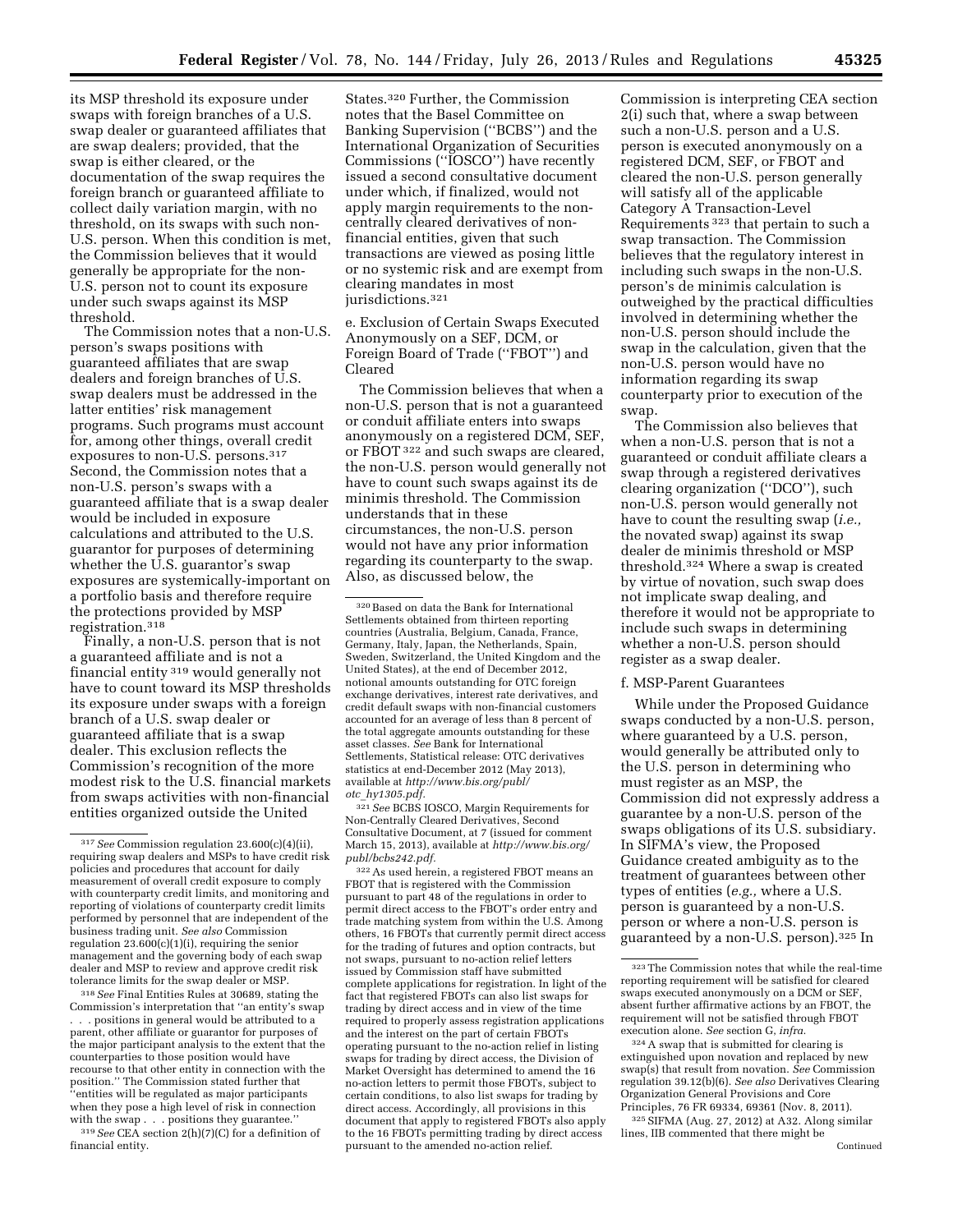addition, Cleary noted that the Commission determined in the Final Entities Rules not to include a parental guarantee of a subsidiary's swaps in the computation of the parent's outward exposure under the MSP definition where the subsidiary is subject to capital oversight by the Commission, SEC, or an appropriate banking regulator. They asked that the Commission consider extending comparable treatment for parental guarantees where the non-U.S. subsidiary is subject to Basel-compliant capital oversight by another G20 prudential supervisor.326

Under the Commission's interpretation of section 2(i) of the CEA, the discussion in the Final Entities Rules regarding attribution of swaps positions of guaranteed persons for purposes of the MSP definition should generally apply to non-U.S. persons. That is, as applied to non-U.S. persons, where there is no guarantee or recourse to another person under the swap, the swap should generally be attributed to the person who enters into the swap, and there generally would be no attribution or aggregation of the swaps position with the swaps positions of the person's affiliates.<sup>327</sup> On the other hand, where the counterparty to the swap would have recourse to another person, such as a parent guarantor, the swap should generally be attributed to the person to whom there is recourse. Thus, if a U.S. person enters into a swap guaranteed by a non-U.S. person, the swap should generally be attributed to the non-U.S. person, and if a non-U.S. person enters into a swap guaranteed by a U.S. person, the swap should generally be attributed to the U.S. person.

However, the Commission is also cognizant that, as a matter of international comity, regulation of non-U.S. persons can be less preferable where the same regulatory outcomes can be achieved by regulating an affiliated U.S. person. So where the swaps of a U.S. person are guaranteed by a non-U.S. person, the Commission would consider the possibility that registration of the non-U.S. person would not be required if the U.S. person registers as an MSP, and there may be circumstances where registration of the U.S. person would be preferable. Also, the same considerations of international comity suggest that regulation of non-

U.S. persons should be effected in a manner that generally does not interfere with non-U.S. regulation. Thus, the Commission would be willing to consider that the swaps positions of non-U.S. persons that are guaranteed by other non-U.S. persons may be attributed to either the non-U.S. guarantor or the guaranteed non-U.S. person so long as all of the swaps positions that would trigger MSP registration are subject to the MSP registration and regulatory requirements. Thus, in IIB's scenario, the non-U.S.-based bank may consult with the Commission and decide to register itself—or its subsidiaries—as an MSP. The Commission would generally not expect both the parent guarantor bank and the guaranteed bank to register as MSPs. In the Commission's view, the related risk concerns should be adequately addressed by requiring either the guarantor or the guaranteed person to register, provided that the swap activities giving rise to MSP registration are regulated under Dodd-Frank.

As to Cleary's request regarding comparable treatment for certain parental guarantees, the Commission agrees that, as a matter of policy, it would generally be appropriate to extend similar treatment to parental guarantees of a subsidiary that is subject to comparable and comprehensive capital oversight by a G20 prudential supervisor. In this respect, the Commission views Basel-compliant capital standards as sufficiently comparable and comprehensive to capital oversight by the Commission, SEC, or banking regulator. Thus, where a subsidiary is subject to Baselcompliant capital standards and oversight by a G20 prudential supervisor, the subsidiary's positions would generally not be attributed to a parental guarantor in the computation of the parent's outward exposure under the MSP definition.

#### 4. Summary

The Commission's policy under this Guidance may be summarized as follows.

The Commission will generally apply the aggregation principle (as articulated in the Final Entities Rules) such that, in considering whether a person is engaged in more than a de minimis level of swap dealing, a person (whether U.S. or non-U.S.) should generally include all relevant dealing swaps of all its U.S. and non-U.S. affiliates under common control, except that swaps of an affiliate (either U.S. or non-U.S.) that is a registered swap dealer are excluded. For this purpose, consistent with the

Commission's policy on counting swap transactions towards the de minimis threshold for swap dealer registration detailed above, the dealing swaps of an affiliate under common control with such person would include:

(i) In the case of a U.S. person or a guaranteed or conduit affiliate, all its swap dealing transactions; and

- (ii) in the case of a non-U.S. person that is not a guaranteed or conduit affiliate:
- a. all dealing swaps with counterparties who are U.S. persons (other than foreign branches of U.S. swap dealers); and
- b. all dealing swaps with guaranteed affiliates except:

i. guaranteed affiliates that are swap dealers;

ii. guaranteed affiliates that are not swap dealers but which are affiliated with a swap dealer and where the guaranteed affiliate itself engages in de minimis swap dealing activity;

iii. guaranteed affiliates that are guaranteed by a non-financial entity.

In addition, a non-U.S. affiliate that is not a guaranteed or conduit affiliate may exclude any swaps that are entered into anonymously on a registered DCM, SEF, or FBOT and cleared, as more fully discussed above.

The Commission's interpretation would allow both U.S. persons and non-U.S. persons in an affiliated group to engage in unregistered swap dealing activity up to the de minimis level for the entire group. When the affiliated group nears the de minimis threshold in the aggregate, it would have to register a number of affiliates (inside or outside the United States) as swap dealers sufficient to maintain the relevant dealing swaps of the unregistered affiliates below the threshold.

In determining whether a non-U.S. person holds swap positions above the MSP thresholds, the non-U.S. person should consider the aggregate notional value of:

(i) Any swap position between it and a U.S. person;

(ii) any swap position between it and a guaranteed affiliate (but its swap positions where its own obligations thereunder are guaranteed by a U.S. person should be attributed to that U.S. person and not included in the non-U.S. person's determination); and

(iii) any swap position between another (U.S. or non-U.S.) person and a U.S. person or guaranteed affiliate, where it guarantees the obligations of the other person thereunder.

A non-U.S. person that is not a guaranteed affiliate of a U.S. person and is a financial entity would generally not have to count toward its MSP thresholds its exposure under swaps with foreign branches of U.S. swap dealers or guaranteed affiliates that are swap dealers, provided that the swap is either cleared, or the documentation of the

circumstances under which a wholly-owned subsidiary of a person already registered as a swap dealer enters into swaps with U.S. persons where its obligations are guaranteed by the swap dealer. IIB (Aug. 27, 2012) at 25.

<sup>326</sup>Cleary (Aug. 16, 2012) at 12.

<sup>327</sup>*See* Final Entities Rules, 77 FR at 30689.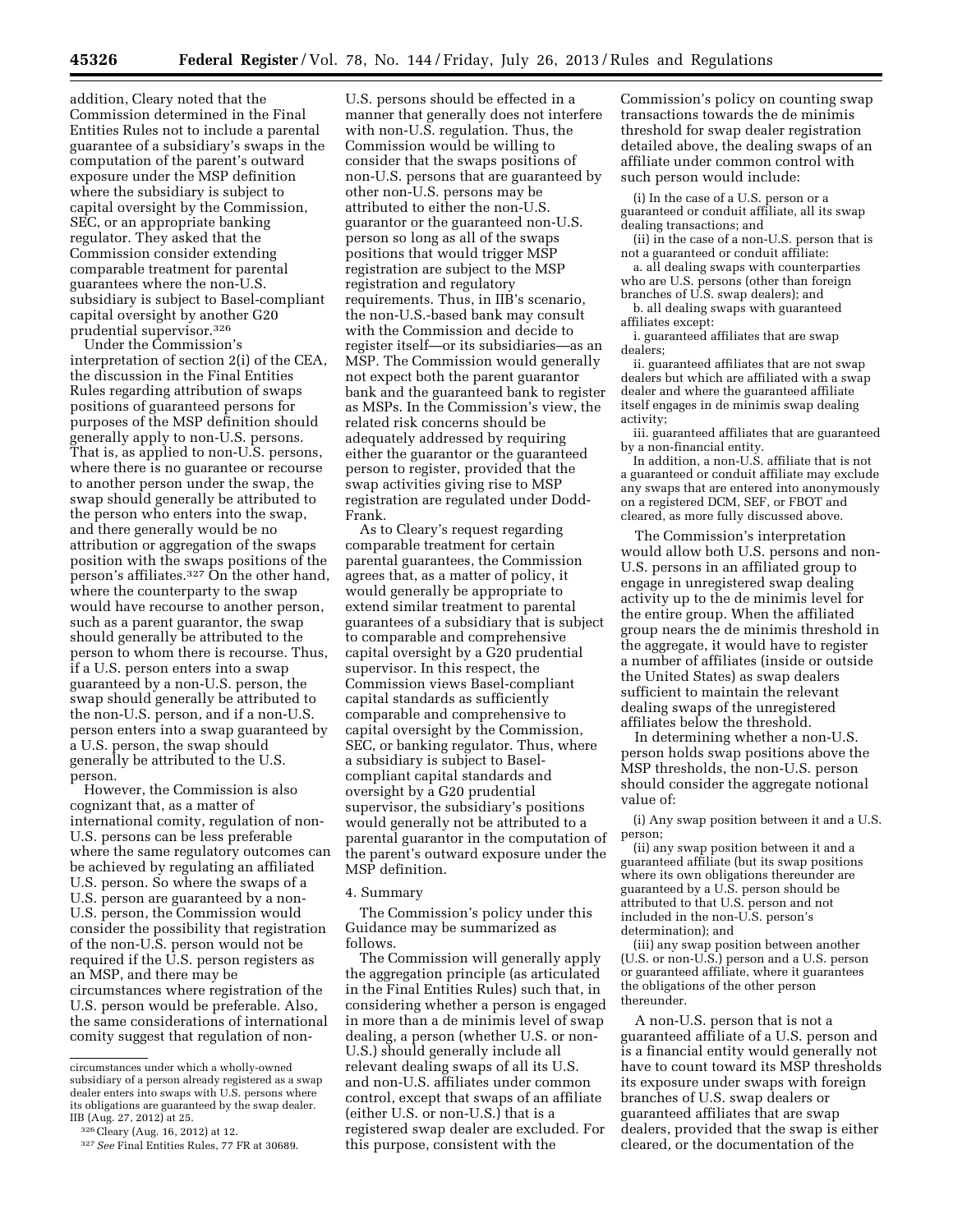swap requires the foreign branch or guaranteed affiliate to, and the swap dealer actually does, collect daily variation margin, on its swaps with the non-U.S. person.

In addition, a non-U.S. person that is not a guaranteed affiliate and is not a financial entity 328 would generally not have to count toward its MSP thresholds its exposure under swaps with a foreign branch or guaranteed affiliate, in each case that is a swap dealer.

### *C. Interpretation of the Term ''Foreign Branch;'' When a Swap Should Be Considered To Be With the Foreign Branch of a U.S. Person That Is a Swap Dealer or MSP*

1. Interpretation of the Term ''Foreign Branch<sup>7</sup> and Treatment of Foreign Branches

As discussed above, the Commission considers a foreign branch of a U.S. person to be a part of the U.S. person. Thus, in the Proposed Guidance, the Commission proposed that the U.S. person would be legally responsible for complying with all applicable Entity-Level Requirements. Under this approach, the foreign branch of the U.S. person would not register separately as a swap dealer. The Commission believes that this approach is appropriate because a foreign branch of a U.S. swap dealer is an integral part of a U.S. swap dealer and not a separate legal entity.

In the Proposed Guidance, the Commission also proposed interpreting 2(i) so that where a swap is with a foreign branch of a U.S.-based swap dealer, irrespective of whether the counterparty is a U.S. person or non-U.S. person, the foreign branch would be expected to comply with most of the Transaction-Level Requirements. The Commission stated that this proposed approach is appropriate in light of the Commission's strong supervisory interests in entities that are a part or an extension of a U.S.-based swap dealer. The Commission also proposed interpreting 2(i) so that swaps between a foreign branch of a U.S. person and a non-U.S. person counterparty (irrespective of whether that non-U.S. person counterparty's obligations under the swap are guaranteed by a U.S. person or not) would be eligible for substituted compliance with respect to Category A Transaction-Level Requirements. As discussed further below, where the counterparty to a swap with a foreign branch is a non-U.S. person (whether or not swaps such non-U.S. person is guaranteed or otherwise supported by, or is an affiliate conduit

of, a U.S. person), the Commission continues to be of the view that the swap should be eligible for substituted compliance with respect to Category A Transaction-Level Requirements, to the extent applicable, in light of the supervisory interest of the foreign jurisdiction in the execution and clearing of trades occurring in that jurisdiction. As discussed further in section F below, the Commission's recognition of substituted compliance would be based on an evaluation of whether the requirements of the home jurisdiction are comparable and comprehensive to the applicable requirement(s) under the CEA and Commission regulations based on a consideration of all relevant factors, including among other things: (i) The comprehensiveness of the foreign regulator's supervisory compliance program and (ii) the authority of such foreign regulator to support and enforce its oversight of the registrant's branch or agency with regard to such activities to which substituted compliance applies.

In the January Order, the Commission gave exemptive relief from Transaction-Level Requirements during the pendency of the January Order for swaps between a foreign branch of a U.S. swap dealer or U.S. MSP and a non-U.S. counterparty (including a non-U.S. swap dealer or non-U.S. MSP). Thus, notwithstanding the Commission's view that the foreign branch of a U.S. swap dealer is a U.S. person, the Commission granted temporary relief during the pendency of the January Order for swaps between a foreign branch of a U.S. registrant and a non-U.S. swap dealer, allowing the non-U.S. swap dealer to treat the foreign branch as a non-U.S. person.

In the January Order, the Commission also stated that because it believes a swap between two foreign branches of U.S. registrants is a swap between two U.S. persons, such swaps are fully subject to the Transaction-Level Requirements. Nevertheless, during the pendency of the January Order, the Commission determined it would be appropriate to permit foreign branches of U.S. registrants to comply only with transaction-level requirements required in the location of the foreign branch while the Commission further considered, and worked with international regulators regarding, the treatment of foreign branches of U.S. registrants. However, for purposes of this relief, the Commission stated that for a swap between foreign branches of U.S. registrants, the swap would be treated as with the foreign branch of a U.S. person when: (i) The personnel negotiating and agreeing to the terms of

the swap are located in the jurisdiction of such foreign branch; (ii) the documentation of the swap specifies that the counterparty or ''office'' for the U.S. person is such foreign branch; and (iii) the swap is entered into by such foreign branch in its normal course of business (collectively the ''January Order Criteria''). If the swap failed to satisfy all three of the January Order Criteria, the Commission stated that the swap would be treated as a swap of the U.S. person and not as a swap of the foreign branch of the U.S. person, and would not be eligible for relief from transaction-level requirements under the January Order.<sup>329</sup>

The Commission also stated in the January Order that as part of the Commission's further consideration of this issue, additional factors may be relevant to the consideration of whether a swap is with the foreign branch of a U.S. person. These factors could include, for example, that:

(i) The foreign branch is the location of employment of the employees negotiating the swap for the U.S. person or, if the swap is executed electronically, the employees managing the execution of the swap;

(ii) the U.S. person treats the swap as a swap of the foreign branch for tax purposes, (iii) the foreign branch operates for valid business reasons and is not only a

representative office of the U.S. person; and (iv) the branch is engaged in the business of banking or financing and is subject to

substantive regulation in the jurisdiction where it is located (collectively the ''Additional Factors'').330

The Commission also sought comment from market participants and other interested parties regarding whether it is appropriate to include these or other factors in the consideration of when a swap is with the foreign branch of a U.S. person.

#### 2. Comments

The Commission received several comments on how the Commission should determine whether a swap is ''with a foreign branch,'' both with regard to swaps between a foreign branch and a non-U.S. swap dealer and swaps between two foreign branches of U.S. swap dealers. In addition, several organizations commented on the term ''foreign branch'' of a U.S. bank.

Commenters stated that in determining whether a swap between a non-U.S. swap dealer and a non-U.S. branch of a U.S. bank is bona fide with the non-U.S. branch, the Commission should look to whether the swap is booked in the foreign branch (as defined in Regulation K), and that the four

<sup>328</sup>*See* CEA section 2(h)(7)(C) for a definition of financial entity.

<sup>329</sup>*See* the January Order, 78 FR at 873 n. 123. 330 *Id.* at 873.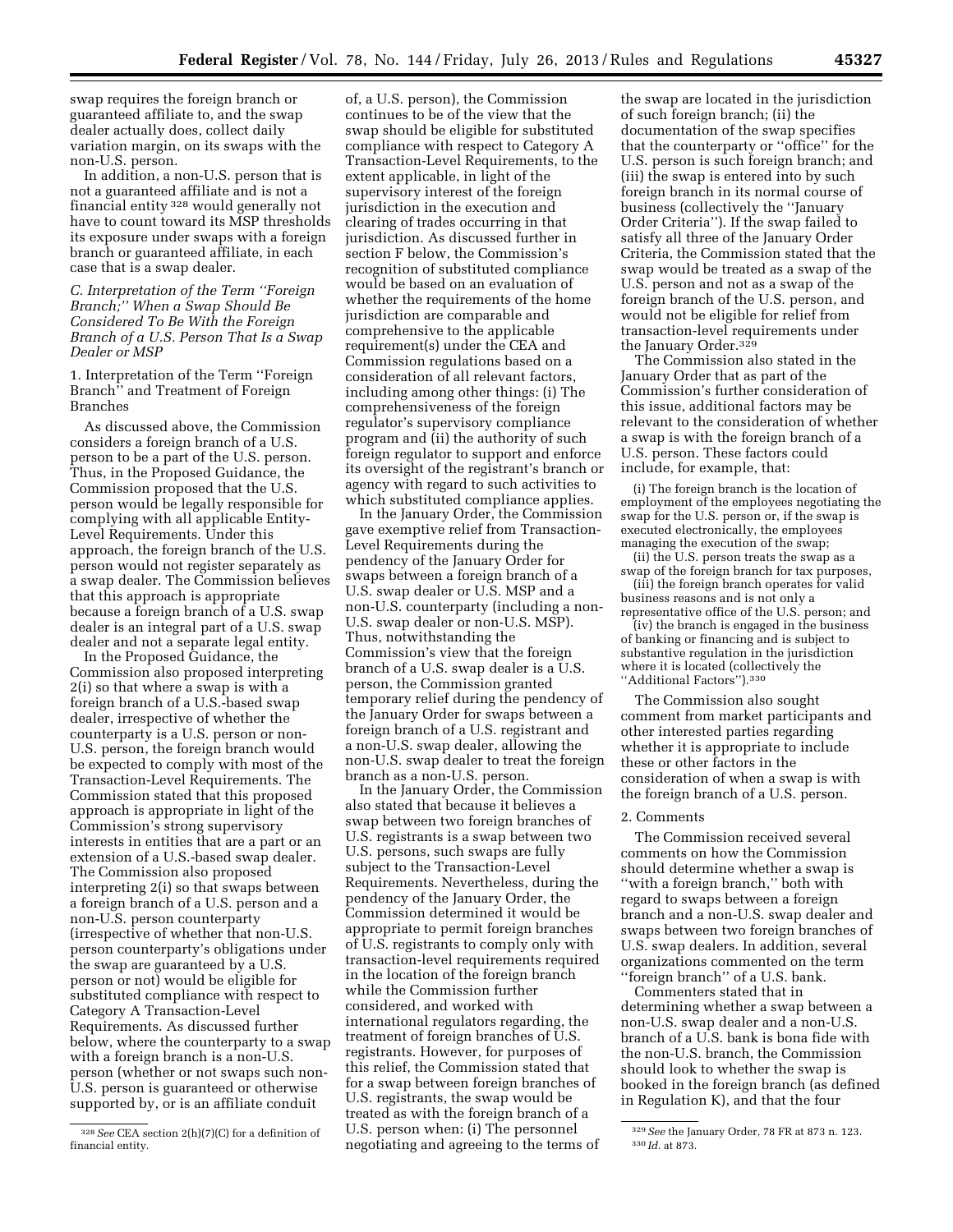additional factors that the Commission stated it was considering are unnecessary.331 These commenters stated that the first Additional Factor being considered (*i.e.,* that the foreign branch is the location of employment of the employees negotiating the swap for the U.S. person or, if the swap is executed electronically, the employees managing the execution of the swap) should be deleted because employees that negotiate and agree to the terms of a swap may be located outside of the non-U.S. branch that books the trade for a variety of valid reasons.332 Similar arguments were made with regard to the first prong of the January Order Criteria (*i.e.,* that the personnel negotiating and agreeing to the terms of the swap are located in the jurisdiction of such foreign branch).333 As noted above, State Street stated that in a global economy, foreign exchange swaps are negotiated 24 hours a day, by parties in various locations. Therefore, the physical location of employees has little connection to the legal jurisdiction of the branch in which the swaps are booked. Determination of the branch in which the swap is booked is influenced by a number of factors, including the convenience of the swap counterparty and agreements between counterparties to book swaps to mutually agreeable and preferred locations. State Street further stated that limiting the ability to book transactions to a foreign branch would be inappropriate for U.S. dealers in foreign exchange because foreign exchange transactions are typically negotiated in large blocks, which combine the orders of a variety of asset owners, and which can include both U.S. persons and non-U.S. persons. Once negotiated and executed, these blocks are allocated to the various asset owners, and booked to the location preferred by the asset owner or in some cases the dealer's non-U.S. branch. This allows managers to trade foreign exchange more efficiently, using a single point of dealer contact, and ensures that all asset owners on whose behalf they are trading receive the same price. State Street also stated that the approach outlined in proposal would place U.S. businesses at a competitive disadvantage, as non-U.S. owners would be unwilling to do business that would subject them to the U.S. regulatory

requirements.334

A commenter stated that it does not strongly object to prongs 2, 3 and 4 of the Additional Factors (that the swap is treated as a swap of the foreign branch for tax purposes, that the branch operates for valid business reasons and is not only a representative office, and that the branch is engaged in banking or financing and subject to substantive local regulation) since they could ''be reasonable indicia of a *bona fide* non-U.S. branch of a U.S. swap dealer.'' However, this commenter stated that each of these prongs may be challenging to properly define and evaluate.335

With respect to the proposed tax prong (prong 2 of the Additional Factors), other commenters stated that the income from a swap that is booked in a foreign branch of a U.S. person is subject to taxation in the local jurisdiction in which the foreign branch is resident, which demonstrates that such swaps are bona fide with the non-U.S. branch. The commenters further noted that a foreign tax credit is generally allowed for income taxes paid locally.336

With regard to prong 3 of the Additional Factors (that the branch operates for valid business reasons and is not only a representative office), as noted earlier, SIFMA/CH/FSR argued that the only criteria that is relevant in determining whether a swap is bona fide with a foreign branch of a U.S. swap dealer is whether the swap is booked in the foreign branch (as reflected in the trade confirm), with the term ''foreign branch'' defined with reference to Regulation K. These commenters stated that the definition of a foreign branch in Regulation K makes it clear that a foreign branch of a U.S. bank is not a ''representative office.'' In addition, Regulation K is a comprehensive regulation of the Federal Reserve Board that ensures that foreign branches operate for valid reasons.337

With regard to prong 4 of the Additional Factors (that the branch is engaged in banking or financing and subject to substantive local regulation), SIFMA/CH/FSR argue that this prong is unnecessary because, in addition to being regulated under Regulation K by the Federal Reserve, foreign branches are also subject to substantive local regulation and supervision, including licensing requirements and potentially local derivatives rules that the Commission could find to constitute substituted compliance. Although these commenters acknowledged that the

nature and scope of these regulations will vary by jurisdiction, they state that many foreign jurisdictions require the same level of compliance with local regulations that U.S. regulators require of U.S. branches of foreign banks with regards to U.S. laws and regulations. They also stated that requiring foreign branches to show that they are subject to substantive regulation in their local jurisdiction so as to determine whether each swap they enter into is bona fide would be overly burdensome and unnecessary. In their view, the only relevant factor that the Commission should consider is whether the swap has been booked into the foreign branch, which the trade confirm would reflect.338

Conversely, one commenter argued that, consistent with clear evidence from the last crisis that the risks accrued by foreign branches, guaranteed subsidiaries, and even non-guaranteed subsidiaries all flow back to the parent entity, foreign branches of U.S. persons should under no circumstances be subject to weaker regulation than the parent company. This commenter also argues that there is no substantive difference between a branch and a subsidiary of a U.S. person in terms of covering derivatives losses, and that both must be held to the same high standards as apply to the U.S. person itself. Otherwise, the U.S. taxpayer will be exposed to the risk of another massive bailout.339 In addition, this commenter stated that claims made by industry groups that foreign branches of U.S. entities should not be classified as U.S. persons or they will find no foreign counterparties willing to do business with them are absurd and unsubstantiated, and taken literally, seem to suggest that the Commission should exempt all overseas swap activity from the requirements of Title VII of the Dodd-Frank Act, which would directly violate Congress's clear intent.

## 3. Commission Guidance

In preparing the Guidance, the Commission has carefully considered commenters' concerns and recommendations related to both the appropriate scope of the term ''foreign branch'' for purposes of this Guidance and Commission consideration of when a swap should be considered to be "with the foreign branch" of a U.S. bank that is a swap dealer or MSP.

a. Scope of the Term ''Foreign Branch''

The Commission notes that foreign branches of a U.S. bank are part of a

<sup>331</sup>*See* SIFMA/CH/FSR (Feb. 6, 2013) at B18–20; State Street (Feb. 6, 2013) at 2–4.

<sup>332</sup>*See, e.g.,* SIFMA/CH/FSR (Feb. 6, 2013) at B18. 333 *Id.* at B17.

<sup>334</sup>State Street (Feb. 6, 2013) at 3–4.

<sup>335</sup>State Street (Feb. 6, 2013) at 2.

<sup>336</sup>*See* SIFMA/CH/FSR (Feb. 6, 2013) at B18; State Street (Feb. 6, 2013) at 2.

<sup>337</sup>*See* SIFMA/CH/FSR (Feb. 6, 2013) at B19.

<sup>338</sup>*See id.* at B19–20.

<sup>339</sup>Better Markets (Feb. 15, 2013) at 2, 4–5.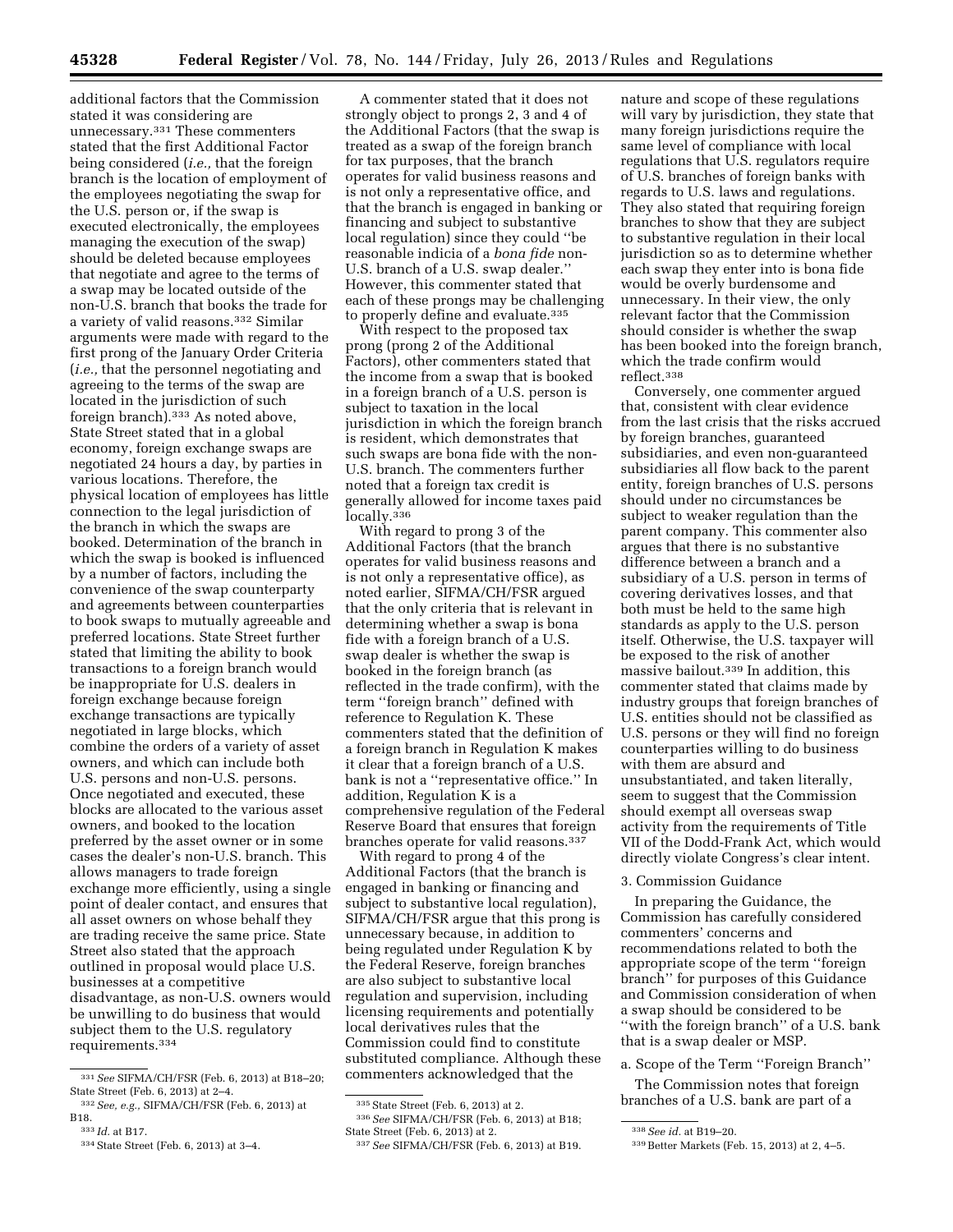U.S. bank rather than a separate legal entity, and are therefore ''U.S. persons.'' Nevertheless, as a policy matter, the Commission believes that CEA section 2(i) should be interpreted so as to exclude swap dealing transactions with a foreign branch of a U.S. swap dealer from the de minimis calculations for swap dealer or MSP registration. In addition, the Commission believes that CEA section 2(i) should be interpreted so that swaps between a foreign branch of a U.S. swap dealer or MSP and a non-U.S. person should be eligible for substituted compliance with regard to Category A Transaction-Level Requirements.340 The Commission believes that CEA section 2(i) should be interpreted in this manner in order to avoid the potential result that foreign entities would cease doing swap dealing business with foreign branches of U.S. registered swap dealers. However, the Commission notes that interpreting CEA section 2(i) in this manner creates a distinction between swaps with foreign branches of U.S. banks and swaps with the U.S. principal bank. Therefore, the Commission also believes that Commission consideration of both the scope of the term ''foreign branch'' and when a swap is with the foreign branch of a U.S. bank should be construed under CEA section 2(i) in a manner that does not create unnecessary distinctions between otherwise similar activities.

Therefore, the Commission interprets CEA section 2(i) such that, for purposes of this Guidance, the Commission will generally consider a ''foreign branch'' of a U.S. swap dealer or U.S. MSP to be any ''foreign branch'' (as defined in the applicable banking regulation) of a U.S. bank that is: (i) Subject to Regulation K 341 or the FDIC International Banking

341Regulation K is a regulation issued by the Board of Governors of the Federal Reserve (''Federal Reserve Board'') under the authority of the Federal Reserve Act (''FRA'') (12 U.S.C. 221 *et seq.*); the Bank Holding Company Act of 1956 (''BHC Act'') (12 U.S.C. 1841 *et seq.*) and the International Banking Act of 1978 (''IBA'') (12 U.S.C. 3101 *et seq.*). Regulation K sets forth rules governing the international and foreign activities of U.S. banking organizations, including procedures for establishing foreign branches to engage in international banking.

Under Regulation K, 12 CFR part 211, a ''foreign branch'' is defined as ''an office of an organization (other than a representative office) that is located outside the country in which the organization is

Regulation,342 or otherwise designated as a ''foreign branch'' by the U.S. bank's primary regulator, (ii) maintains accounts independently of the home office and of the accounts of other foreign branches with the profit or loss accrued at each branch determined as a separate item for each foreign branch,<sup>343</sup> and (iii) subject to substantive regulation in banking or financing in the jurisdiction where it is located (the ''Foreign Branch Characteristics''). However, in addition to the foregoing Foreign Branch Characteristics, the Commission will consider other relevant facts and circumstances in considering whether a foreign office of a U.S. bank is a ''foreign branch'' of a U.S. bank for purposes of this Guidance.

Further, for purposes of this Guidance, the Commission interprets CEA section 2(i) so that generally a foreign branch of a U.S. bank could include an office of a foreign bank that satisfies the foregoing Foreign Branch Characteristics. However, a foreign branch of a U.S. bank would generally not include an affiliate of a U.S. bank that is incorporated or organized as a separate legal entity.

In considering the scope of the term ''foreign branch,'' the Commission agrees with commenters that stated that Regulation K of the Federal Reserve Board's regulations provides a useful reference because Regulation K provides a comprehensive regime for regulation of foreign branches that ensures that foreign branches of U.S. banks operate for valid reasons and are not ''representative offices.'' Similarly, the Commission believes that the FDIC International Banking Regulation provides a useful reference for U.S. banks that have foreign branches which are subject to FDIC jurisdiction.344

legally established and at which a banking or financing business is conducted.'' *See* 17 CFR 211.2(k).

342 12 CFR part 347 is a regulation issued by the Federal Deposit Insurance Corporation under the authority of the Federal Deposit Insurance Act (12 U.S.C. 1828(d)(2)), which sets forth rules governing the operation of foreign branches of insured state nonmember banks (''FDIC International Banking Regulation''). Under 12 CFR 347.102(j), a ''foreign branch'' is defined as ''an office or place of business located outside the United States, its territories, Puerto Rico, Guam, American Samoa, the Trust Territory of the Pacific Islands, or the Virgin Islands, at which banking operations are conducted, but does not include a representative office.''

343The Commission notes that national banks operating foreign branches are required under section 25 of the Federal Reserve Act, 12 U.S.C. 604a, to conduct the accounts of each foreign branch independently of the accounts of other foreign branches established by it and of its home office, and are required at the end of each fiscal period to transfer to its general ledger the profit or loss accrued at each branch as a separate item.

344*See* notes 341 and 342 above and accompanying text for additional information

In addition, regardless of a foreign branch of a U.S. bank is subject to Regulation K or the FDIC International Banking Regulation or is otherwise designated as a ''foreign branch'' by the U.S. bank's primary regulator, the Commission believes that CEA section 2(i) should be interpreted so that, for purposes of this Guidance, a foreign branch of a U.S. bank should generally also be subject to substantive regulation in banking or financing in the jurisdiction where it is located. Finally, the Commission believes that in order for a foreign office of a U.S. bank to be viewed as a ''foreign branch'' for purposes of this Guidance, another factor should generally be present—the foreign branch should maintain its accounts independently of the home office and of the accounts of other foreign branches, and at the end of each fiscal period the U.S. bank should transfer to its general ledger the profit or loss accrued at each branch as a separate item.345

b. Commission Consideration of Whether a Swap Is With a Foreign Branch of a U.S. Bank

With regard to Commission consideration of whether a swap by a U.S. bank through a foreign office should be considered to be ''with a foreign branch'' of the U.S. person for purposes of the de minimis calculations for swap dealer and MSP registration 346 or application of the Transaction-Level Requirements 347 under this Guidance, the Commission has carefully considered the comments submitted on this question.

SIFMA/CH/FSR stated that the only criteria that is relevant in determining whether a swap is bona fide with a foreign branch of a U.S. swap dealer is whether the swap is booked in the foreign branch (as reflected in the trade confirmation), with the term ''foreign branch'' defined with reference to Regulation K. However, the

345The Commission notes that section 25 of the Federal Reserve Act, 12 U.S.C. 604a, states that national banking associations with \$1 million or more in capital and surplus may file an application with the Board of Governors of the Federal Reserve System for permission to exercise certain powers, including establishment of foreign branches. In addition, section 25(9) requires that every national banking association operating foreign branches conduct the accounts of each foreign branch independently of the accounts of other foreign branches established by it and of its home office, and at the end of each fiscal period transfer to its general ledger the profit or loss accrued at each branch as a separate item.

346*See* section B, *supra.* 

<sup>340</sup>As discussed further in section G, under the Commission's interpretation of 2(i), in the case of a swap with a U.S. swap dealer or U.S. MSP (including an affiliate of a non-U.S. person, and including a foreign branch of a U.S. bank that is a swap dealer or MSP), the parties to the swap generally would not be not eligible for substituted compliance with one exception—where the swap is between the foreign branch of a U.S. bank that is a swap dealer or MSP and a non-U.S. person (regardless of whether the non-U.S. person is guaranteed or otherwise supported by, or is an affiliate conduit of, a U.S. person).

regarding the definition of a ''foreign branch'' in Regulation K and the FDIC International Banking Regulation.

<sup>347</sup>*See* section G, *infra.*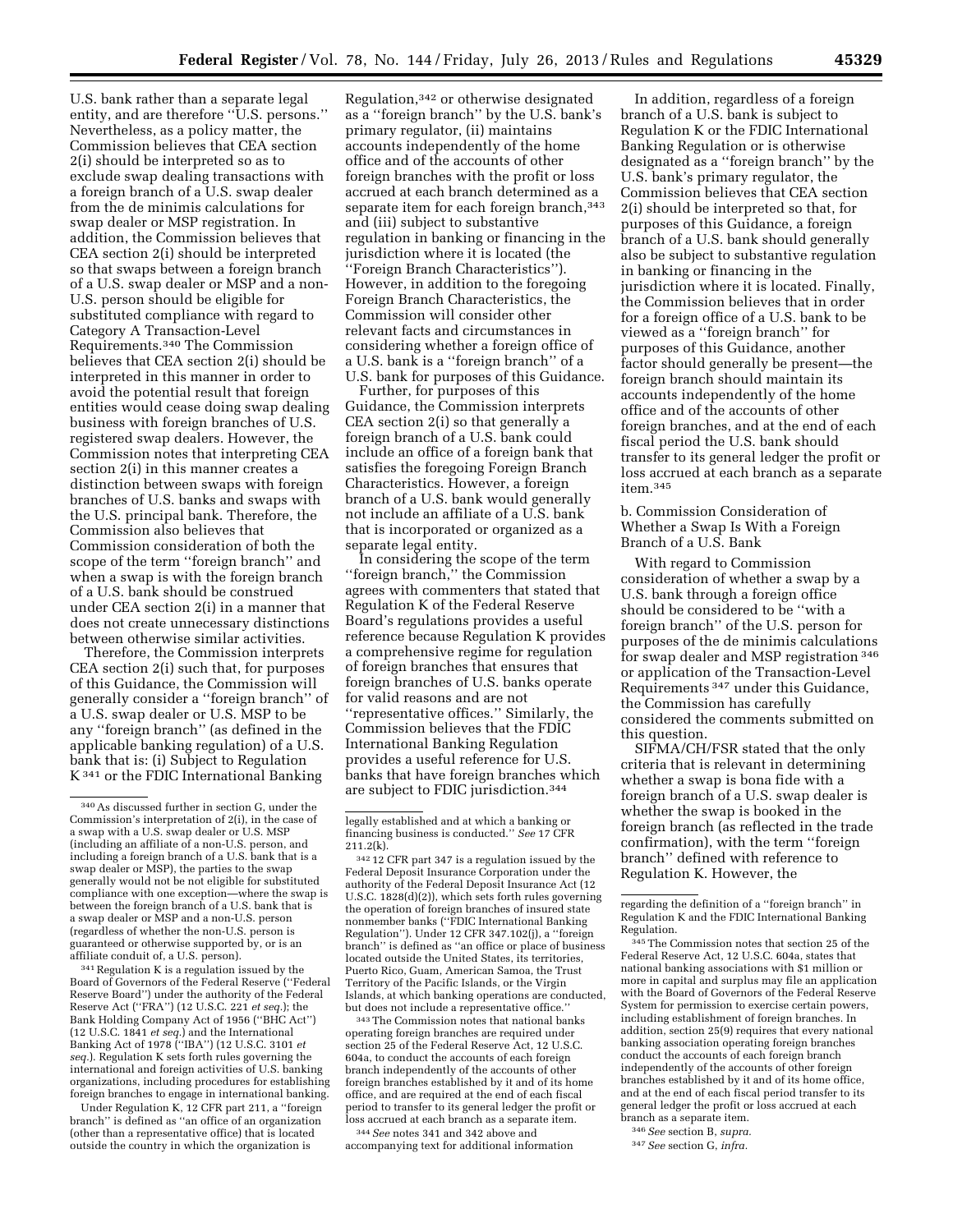Commission's view is that the trade confirmation generally is not relevant for purposes of determining whether to treat a swap as being with a foreign branch of a U.S. bank rather than with the U.S. principal bank. In reality, because the foreign branch of a U.S. bank is not a separate legal entity, the U.S. principal bank would generally be the party that is ultimately responsible for a swap with its foreign branch. The Commission's view is that a foreign branch of a U.S. bank should be considered a ''U.S. person'' under this Guidance because it is a part of the U.S. bank. Moreover, Better Markets has argued that foreign branches of U.S. banks as well as foreign subsidiaries and affiliates should be treated exactly the same as U.S. persons in all respects under this Guidance.

However, in light of principles of international comity and giving consideration to comments that state that foreign branches of U.S. banks will be at a competitive disadvantage if foreign branches of U.S. banks are not treated the same as non-U.S. persons, the Commission believes that in considering whether a swap should be considered as being with the foreign branch of a U.S. bank under this Guidance, all of the facts and circumstances are relevant. In particular, the Commission's view is that if all of the following factors are present, generally the swap should be considered to be with the foreign branch of a U.S. bank for purposes of this Guidance:

(i) The employees negotiating and agreeing to the terms of the swap (or, if the swap is executed electronically, managing the execution of the swap), other than employees with functions that are solely clerical or ministerial, are located in such foreign branch or in another foreign branch of the U.S. bank;

(ii) the foreign branch or another foreign branch is the office through which the U.S. bank makes and receives payments and deliveries under the swap on behalf of the foreign branch pursuant to a master netting or similar trading agreement, and the documentation of the swap specifies that the office for the U.S. bank is such foreign branch;

(iii) the swap is entered into by such foreign branch in its normal course of business;

(iv) the swap is treated as a swap of the foreign branch for tax purposes; and

(v) the swap is reflected in the local accounts of the foreign branch.

However, if material terms of the swap are negotiated or agreed to by employees of the U.S. bank located in the United States, the Commission believes that generally the swap should be considered to be with the U.S.

principal bank, rather than its foreign branch, for purposes of this Guidance.

The Commission also believes that the factors enumerated above would be relevant both to an analysis of whether a swap should be considered to be between a foreign branch of a U.S. bank and a non-U.S. swap dealer and an analysis of whether a swap should be considered to be between two foreign branches of U.S. banks. The Commission discusses each of the enumerated factors in more detail below.

The first of the five factors enumerated above is similar to prong 1 of the Additional Factors (whether the employees negotiating the swap for the U.S. person are located in the foreign branch, or if the swap is executed electronically, the employees managing the execution of the swap); however, the first factor above considers whether the employees negotiating and agreeing to the terms of the swap are located in any foreign branch of the U.S. bank. This modification addresses the objection of commenters that stated that employees that negotiate and agree to swaps are often located outside the foreign branch for bona fide reasons.348 However, to the extent that material terms of the swap are negotiated or agreed by employees of the U.S. bank located in the United States, the Commission believes that generally the swap should be considered to be with the U.S. principal bank for purposes of this Guidance.

The second factor above is similar to prong (ii) of the January Order Criteria (that the documentation of the swap specifies that the counterparty or ''office'' for the U.S. person is such foreign branch). However, because a foreign branch of a U.S. bank is not a separate legal entity, the Commission believes that the U.S. principal bank generally should be considered to be the counterparty for purposes of this Guidance irrespective of whether the foreign branch is named as the counterparty in the swap documentation. Therefore, the Commission has modified the second factor, consistent with its other interpretations of section 2(i), so that it makes no reference to the foreign branch as counterparty. Rather, the second factor above relates to whether the foreign branch or another foreign branch is the office through which the U.S. bank makes and receives payments and deliveries under the swap on behalf of the foreign branch pursuant to a master netting or similar trading agreement, and whether the documentation of the

swap specifies that the office for the U.S. bank is such foreign branch. This modification is consistent with the ISDA Master Agreement, which requires that each party specify an ''office'' for each swap, which is where a party ''books'' a swap and/or the office through which the party makes and receives payments and deliveries.

The third factor above (whether the swap is entered into by such foreign branch in its normal course of business) is the same as prong (iii) in the January Order Criteria discussed above. The Commission is concerned about the material terms of a swap being negotiated or agreed by employees of the U.S. bank that are located in the United States and then routed to a foreign branch in order for the swap to be treated as a swap with the foreign branch for purposes of the de minimis calculations for swap dealer and MSP registration or application of the Transaction-Level Requirements under this Guidance.

The fourth factor above (whether the swap is treated as a swap of the foreign branch for tax purposes) is the same as prong 2 of the Additional Factors. The Commission notes that State Street stated that it does not strongly object to prongs 2, 3 and 4 of the Additional Factors (that the swap is treated as a swap of the foreign branch for tax purposes, that the branch operates for valid business reasons and is not only a representative office, and that the branch is engaged in banking or financing and subject to substantive local regulation) since they could ''be reasonable indicia of a bona fide non-U.S. branch of a U.S. swap dealer.'' However, State Street stated that each of these prongs may be challenging to properly define and evaluate.349 Other commenters stated that the income from a swap that is booked in a foreign branch of a U.S. person is subject to taxation in the local jurisdiction in which the foreign branch is resident, which demonstrates that such swaps are bona fide with the non-U.S. branch.350 The Commission notes that the fourth factor above only refers to whether the tax treatment of the swap is consistent with the swap being treated as a swap of the foreign branch for tax purposes.

The fifth factor above focuses on whether the swap is reflected in the accounts of the foreign branch. The Commission believes that where a swap is bona fide with the foreign branch of a U.S. bank, it generally would be

<sup>348</sup>*See, e.g.,* SIFMA/CH/FSR (Feb. 6, 2013) at B18; State Street (Feb. 6, 2013) at 2–4.

<sup>349</sup>*See* State Street (Feb. 6, 2013) at 2.

<sup>350</sup>*See, e.g.,* SIFMA/CH/FSR (Feb. 6, 2013) at B18.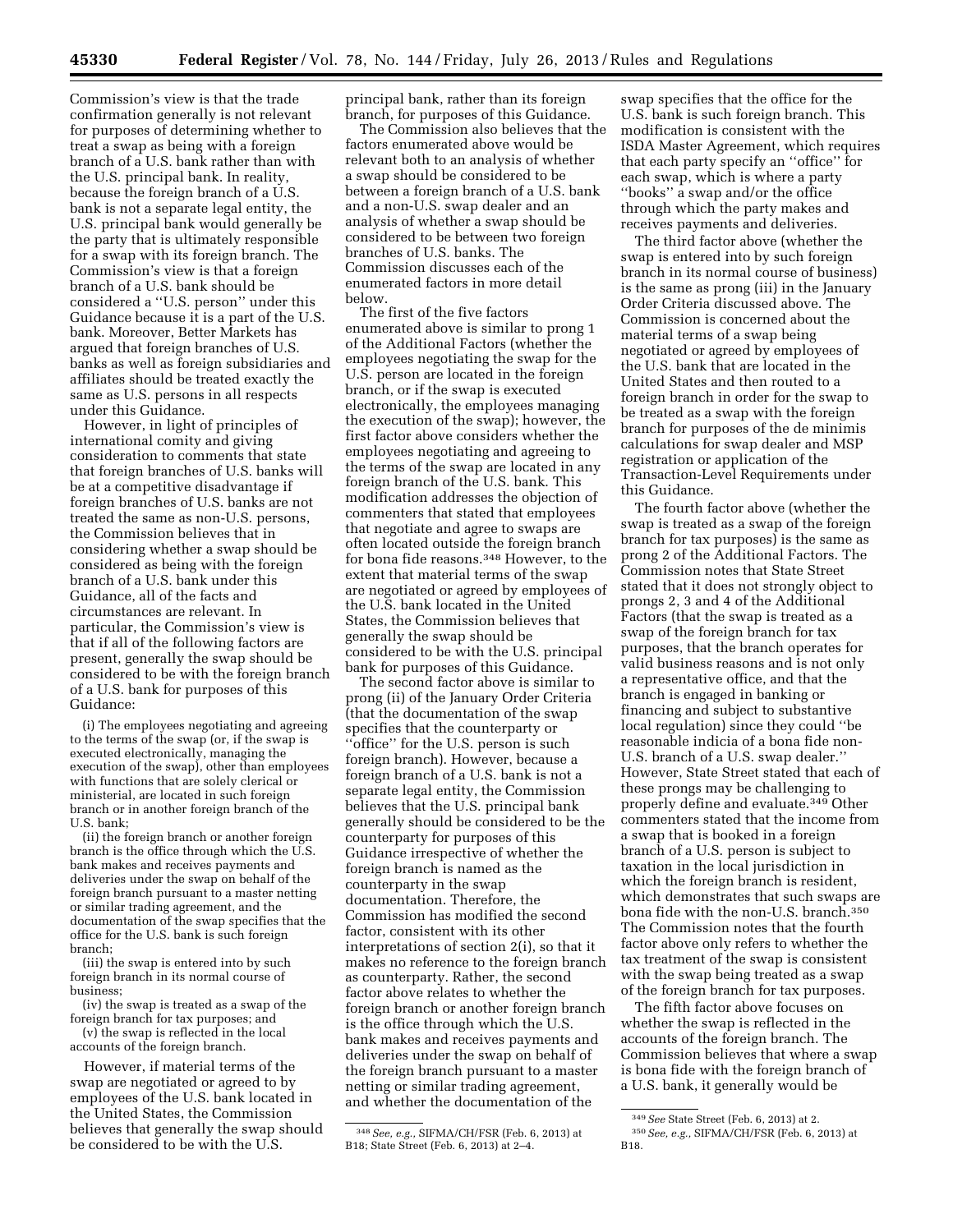reflected in the foreign branch's accounts.

### *D. Description of the Entity-Level and Transaction-Level Requirements*

Title VII of the Dodd-Frank Act establishes a comprehensive new regulatory framework for swap dealers and MSPs that Congress enacted with the goal of reducing systemic risk and enhancing market transparency. Under this framework, a swap dealer or MSP must, among other things, comport with certain standards (and regulations as the Commission may promulgate) governing risk management, internal and external business conduct, and reporting. Further, swap dealers and MSPs are required to comply with all of the requirements applicable to swap dealers and MSPs for all their swaps, not just the swaps that make them a swap dealer or MSP.

Even before the Commission published the Proposed Guidance, a number of commenters recommended that the Commission, in interpreting the cross-border applicability of the Dodd-Frank Act swaps provisions, should distinguish between requirements that apply at an entity level (*i.e.,* to the firm as a whole) as compared to those that apply at a transactional level (*i.e.,* to the individual swap transaction or trading relationship).351 These commenters argued that requirements that relate to the core operations of a firm and should be applied to the entity as a whole would include the capital and related prudential requirements and recordkeeping, as well as certain risk mitigation requirements (*e.g.,*  information barriers and the designation of a chief compliance officer). The commenters stated that other requirements, such as margin, should apply on transaction-by-transaction basis and only to swaps with U.S. counterparties.

Commenters on the Proposed Guidance generally supported the division of Dodd-Frank's swaps provisions (and Commission regulations thereunder) into Entity-Level and Transaction-Level Requirements.352 Certain of these commenters, however,

made specific recommendations for reclassification of some of these Requirements, which are discussed in section E below.

The Commission agrees with the commenters that the various Dodd-Frank Act swaps provisions applicable to swap dealers and MSPs can be conceptually separated into Entity-Level Requirements, which apply to a swap dealer or MSP firm as a whole, and Transaction-Level Requirements, which apply on a transaction-by-transaction basis. Descriptions of each of the Entity-Level Requirements under this Guidance are set out immediately below, followed by descriptions of the Transaction-Level Requirements. Additional information related to the categorization of Entity-Level and Transaction-Level Requirements is discussed in section E.

### 1. Description of the Entity-Level Requirements

The Entity-Level Requirements under Title VII of the Dodd-Frank Act and the Commission's regulations promulgated thereunder relate to: (i) Capital adequacy; (ii) chief compliance officer; (iii) risk management; (iv) swap data recordkeeping; (v) swap data repository reporting ("SDR Reporting"); and (vi) physical commodity large swaps trader reporting (''Large Trader Reporting''). The Entity-Level Requirements apply to registered swap dealers and MSPs across all their swaps without distinctions as to the counterparty or the location of the swap (although under this Guidance in some circumstances the availability of substituted compliance may vary based on whether the counterparty is a U.S. person or a non-U.S. person).

The Entity-Level Requirements are split into two categories. The first category of Entity-Level Requirements includes capital adequacy, chief compliance officer, risk management, and swap data recordkeeping under Commission regulations 23.201 and 23.203 (except certain aspects of swap data recordkeeping relating to complaints and sales materials) (''First Category''). The second category of Entity-Level Requirements includes SDR Reporting, certain aspects of swap data recordkeeping relating to complaints and marketing and sales materials under Commission regulations 23.201(b)(3) and 23.201(b)(4) and Large Trader Reporting (''Second Category'').

Each of the Entity-Level Requirements is discussed in the subsections that follow.

a. First Category of Entity-Level Requirements

#### i. Capital Adequacy

Section 4s(e)(2)(B) of the CEA specifically directs the Commission to set capital requirements for swap dealers and MSPs that are not subject to the capital requirements of U.S. prudential regulators (hereinafter referred to as ''non-bank swap dealers or MSPs'').353 With respect to the use of swaps that are not cleared, these requirements must: ''(1) [h]elp ensure the safety and soundness of the swap dealer or major swap participant; and (2) [be] appropriate for the risk associated with the non-cleared swaps held as a swap dealer or major swap participant."<sup>354</sup> Pursuant to section 4s(e)(3), the Commission proposed regulations, which would require nonbank swap dealers and MSPs to hold a minimum level of adjusted net capital (*i.e.,* "regulatory capital") based on whether the non-bank swap dealer or MSP is: (i) Also a FCM; (ii) not an FCM, but is a non-bank subsidiary of a bank holding company; or (iii) neither an FCM nor a non-bank subsidiary of a bank holding company.355 The primary

354*See* 7 U.S.C. 6s(e)(3)(A).

355*See* 7 U.S.C. 6s(e). *See also* Proposed Capital Requirements, 76 FR at 27817 (''The Commission's capital proposal for [swap dealers] and MSPs Continued

<sup>351</sup>*See, e.g.,* SIFMA (Feb. 3, 2011); ISDA (Jan. 24, 2011); Cleary (Sept. 20, 2011); Barclays Bank PLC, BNP Paribas S.A., Deutsche Bank AG, Royal Bank of Canada, The Royal Bank of Scotland Group PLC, Societe Generale, and UBS AG (Jan. 11, 2011); Barclays Bank PLC, BNP Paribas S.A., Credit Suisse AG, Deutsche Bank AG, HSBC, Nomura Securities International, Inc., Rabobank Nederland, Royal Bank of Canada, The Royal Bank of Scotland Group PLC, Societe Generale, The Toronto-Dominion Bank, and UBS AG (Feb. 17, 2011).

<sup>352</sup>*See, e.g.,* SocGen (Aug. 8, 2012) at 6; IIB (Aug. 27, 2012) at 2; Clearing House (Aug. 27, 2012) at 22.

<sup>353</sup>*See* 7 U.S.C. 6s(e)(2)(B). Section 4s(e) of the CEA explicitly requires the adoption of rules establishing capital and margin requirements for swap dealers and MSPs, and applies a bifurcated approach that requires each swap dealer and MSP for which there is a U.S. prudential regulator to meet the capital and margin requirements established by the applicable prudential regulator, and each swap dealer and MSP for which there is no prudential regulator to comply with the Commission's capital and margin regulations. *See* 7 U.S.C. 6s(e). Further, systemically important financial institutions (''SIFIs'') that are not FCMs would be exempt from the Commission's capital requirements, and would comply instead with Federal Reserve Board requirements applicable to SIFIs, while nonbank (and non-FCM) subsidiaries of U.S. bank holding companies would calculate their Commission capital requirement using the same methodology specified in Federal Reserve Board regulations applicable to the bank holding company, as if the subsidiary itself were a bank holding company. The term ''prudential regulator'' is defined in CEA section 1a(39) as the Board of Governors of the Federal Reserve System, the Office of the Comptroller of the Currency, the Federal Deposit Insurance Corporation, the Farm Credit Administration, and the Federal Housing Finance Agency. *See* 7 U.S.C. 1a(39). In addition, in the proposed capital regulations for swap dealers and MSPs, the Commission solicited comment regarding whether it would be appropriate to permit swap dealers and MSPs to use internal models for computing market risk and counterparty credit risk charges for capital purposes if such models had been approved by a foreign regulatory authority and were subject to periodic assessment by such foreign regulatory authority. *See* Capital Requirements of Swap Dealers and Major Swap Participants, 76 FR 27802 (May 12, 2011) (''Proposed Capital Requirements'').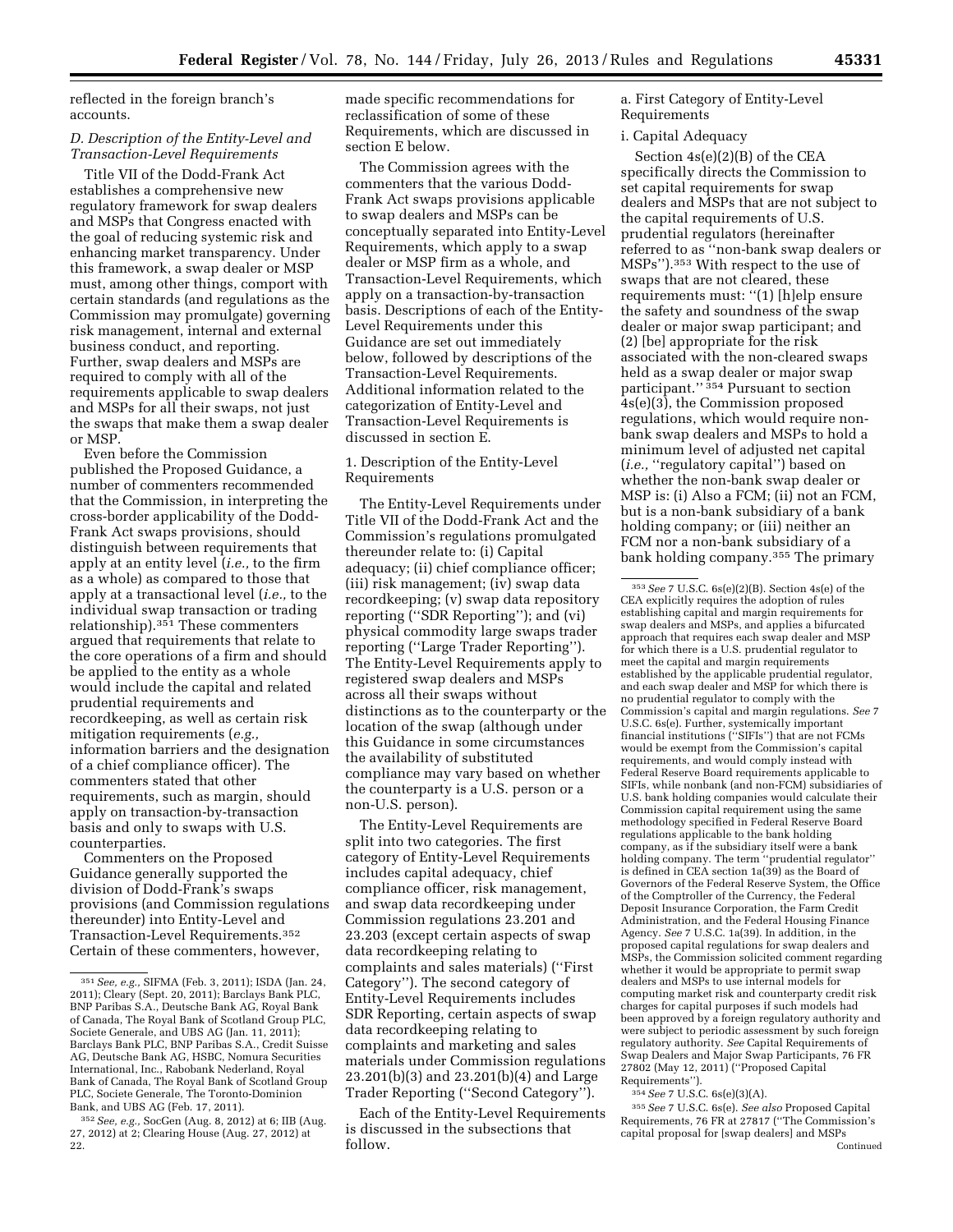purpose of the capital requirement is to reduce the likelihood and cost of a swap dealer's or MSP's default by requiring a financial cushion that can absorb losses in the event of the firm's default.

# ii. Chief Compliance Officer

Section 4s(k) requires that each swap dealer and MSP designate an individual to serve as its chief compliance officer (''CCO'') and specifies certain duties of the CCO.<sup>356</sup> Pursuant to section  $4s(k)$ , the Commission adopted regulation 3.3, which requires swap dealers and MSPs to designate a CCO who would be responsible for administering the firm's compliance policies and procedures, reporting directly to the board of directors or a senior officer of the swap dealer or MSP, as well as preparing and filing with the Commission a certified report of compliance with the CEA. The chief compliance function is an integral element of a firm's risk management and oversight and the Commission's effort to foster a strong culture of compliance within swap dealers and MSPs.

#### iii. Risk Management

Section 4s(j) of the CEA requires each swap dealer and MSP to establish internal policies and procedures designed to, among other things, address risk management, monitor compliance with position limits, prevent conflicts of interest, and promote diligent supervision, as well as maintain business continuity and disaster recovery programs.<sup>357</sup> The Commission adopted implementing regulations 23.600, 23.601, 23.602, 23.603, 23.605, and 23.606).358 The Commission also adopted regulation

23.609, which requires certain risk management procedures for swap dealers or MSPs that are clearing members of a DCO.<sup>359</sup> Collectively, these requirements help to establish a robust and comprehensive internal risk management program for swap dealers and MSPs, which is critical to effective systemic risk management for the overall swaps market.

iv. Swap Data Recordkeeping (Except Certain Aspects of Swap Data Recordkeeping Relating to Complaints and Sales Materials)

CEA section  $4s(f)(1)(B)$  requires swap dealers and MSPs to keep books and records for all activities related to their business.<sup>360</sup> Sections  $4s(g)(1)$  and  $(4)$ require swap dealers and MSPs to maintain trading records for each swap and all related records, as well as a complete audit trail for comprehensive trade reconstructions.361 Pursuant to these provisions, the Commission adopted regulations 23.201and 23.203, which require swap dealers and MSPs to keep records including complete transaction and position information for all swap activities, including documentation on which trade information is originally recorded. Pursuant to Commission regulation 23.203, records of swaps must be maintained for the duration of the swap plus 5 years, and voice recordings for 1 year, and records must be ''readily accessible'' for the first 2 years of the 5 year retention period. Swap dealers and MSPs also must comply with Parts 43, 45 and 46 of the Commission's regulations, which, respectively, address the data recordkeeping and reporting requirements for all swaps subject to the Commission's jurisdiction, including swaps entered into before the date of enactment of the Dodd-Frank Act (''pre-enactment swaps'') and swaps entered into on or after the date of enactment of the Dodd-Frank Act but prior to the compliance

360 7 U.S.C. 6s(f)(1)(B). 361 7 U.S.C. 6s(g)(1).

date of the swap data reporting rules (''transition swaps'').362

b. Second Category of Entity-Level Requirements

#### i. SDR Reporting

CEA section 2(a)(13)(G) requires all swaps, whether cleared or uncleared, to be reported to a registered SDR.363 CEA section 21 requires SDRs to collect and maintain data related to swaps as prescribed by the Commission, and to make such data electronically available to particular regulators under specified conditions related to confidentiality.364 Part 45 of the Commission's regulations (and Appendix 1 thereto) sets forth the specific swap data that must be reported to a registered SDR, along with attendant recordkeeping requirements; and part 46 addresses recordkeeping and reporting requirements for preenactment and transition swaps (''historical swaps''). The fundamental goal of part 45 of the Commission's regulations is to ensure that complete data concerning all swaps subject to the Commission's jurisdiction is maintained in SDRs where it will be available to the Commission and other financial regulators for fulfillment of their various regulatory mandates, including systemic risk mitigation, market monitoring and market abuse prevention. Part 46 supports similar goals with respect to pre-enactment and transition swaps and ensures that data needed by regulators concerning ''historical'' swaps is available to regulators through SDRs. Among other things, data reported to SDRs will enhance the Commission's understanding of concentrations of risks within the market, as well as promote a more effective monitoring of risk profiles of market participants in the swaps market. The Commission also believes that there are benefits that will accrue to swap dealers and MSPs as a result of the timely reporting of comprehensive swap transaction data and consistent data standards for recordkeeping, among other things. Such benefits include more robust risk monitoring and management capabilities for swap dealers and MSPs, which in turn will improve the monitoring of their current swaps market positions.

includes a minimum dollar level of \$20 million. A non-bank [swap dealer] or MSP that is part of a U.S. bank holding company would be required to maintain a minimum of \$20 million of Tier 1 capital as measured under the capital rules of the Federal Reserve Board. [A swap dealer] or MSP that also is registered as an FCM would be required to maintain a minimum of \$20 million of adjusted net capital as defined under [proposed] section 1.17. In addition, [a swap dealer] or MSP that is not part of a U.S. bank holding company or registered as an FCM would be required to maintain a minimum of \$20 million of tangible net equity, plus the amount of the [swap dealer's] or MSP's market risk exposure and OTC counterparty credit risk exposure.'').

<sup>356</sup>*See* 7 U.S.C. 6s(k).

<sup>357</sup> 7 U.S.C. 6s(j).

<sup>358</sup>Swap Dealer and Major Swap Participant Recordkeeping, Reporting, and Duties Rules; Futures Commission Merchant and Introducing Broker Conflicts of Interest Rules; and Chief Compliance Officer Rules for Swap Dealers, Major Swap Participants, and Futures Commission Merchants, 77 FR 20128 (Apr. 3, 2012) (''Final Swap Dealer and MSP Recordkeeping Rule'') (relating to risk management program, monitoring of position limits, business continuity and disaster recovery, conflicts of interest policies and procedures, and general information availability, respectively).

<sup>359</sup>Customer Clearing Documentation, Timing of Acceptance for Clearing, and Clearing Member Risk Management, 77 FR 21278 (Apr. 9, 2012) (''Final Customer Documentation Rules''). Also, swap dealers must comply with Commission regulation 23.608, which prohibits swap dealers providing clearing services to customers from entering into agreements that would: (i) disclose the identity of a customer's original executing counterparty; (ii) limit the number of counterparties a customer may trade with; (iii) impose counterparty-based position limits; (iv) impair a customer's access to execution of a trade on terms that have a reasonable relationship to the best terms available; or (v) prevent compliance with specified time frames for acceptance of trades into clearing.

<sup>362</sup>*See* 17 CFR part 46; Swap Data Recordkeeping and Reporting Requirements: Pre-Enactment and Transition Swaps, 76 FR 22833 (Apr. 25, 2011) (''Proposed Data Rules'').

<sup>363</sup> 7 U.S.C. 2(a)(13)(G).

<sup>364</sup> 7 U.S.C. 24a.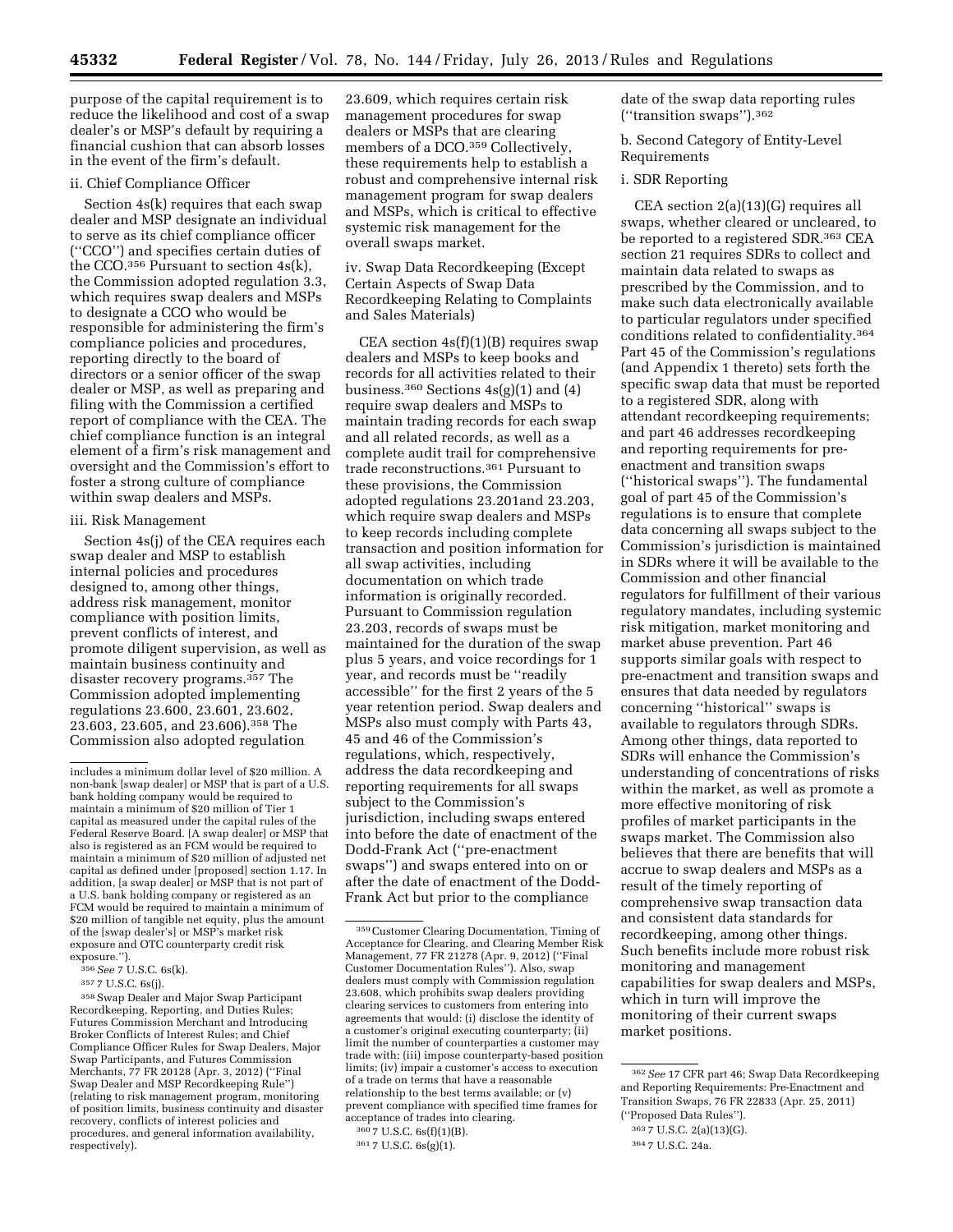ii. Swap Data Recordkeeping Relating to Complaints and Marketing and Sales Materials

CEA section  $4s(f)(1)$  requires swap dealers and MSPs to ''make such reports as are required by the Commission by rule or regulation regarding the transactions and positions and financial condition of the registered swap dealer or MSP.'' 365 Additionally, CEA section 4s(h) requires swap dealers and MSPs to ''conform with such business conduct standards . . . as may be prescribed by the Commission by rule or regulation.'' 366 Pursuant to these provisions, the Commission promulgated final rules that set forth certain reporting and recordkeeping for swap dealers and MSPs.367 Commission Regulation 23.201 states that ''[e]ach swap dealer and major swap participant shall keep full, complete, and systematic records of all activities related to its business as a swap dealer or major swap participant.'' Such records must include, among other things, ''[a] record of each complaint received by the swap dealer or major swap participant concerning any partner, member, officer, employee, or agent,'' 368 as well as ''[a]ll marketing and sales presentations, advertisements, literature, and communications.'' 369

iii. Physical Commodity Large Swaps Trader Reporting (Large Trader Reporting)

CEA section 4t authorizes the Commission to establish a large trader reporting system for significant price discovery swaps (of which the economically equivalent swaps subject to part 20 of the Commission's regulations are a subset).<sup>370</sup> Pursuant thereto, the Commission adopted its Large Trader Reporting rules (part 20 of the Commission's regulations), which require routine reports from swap dealers, among other entities, that hold significant positions in swaps that are linked, directly or indirectly, to a prescribed list of U.S.-listed physical commodity futures contracts.371

Additionally, Large Trader Reporting requires that swap dealers, among other entities, comply with certain recordkeeping obligations.

2. Description of the Transaction-Level Requirements

The Transaction-Level Requirements include: (i) Required clearing and swap processing; (ii) margining (and segregation) for uncleared swaps; (iii) mandatory trade execution; (iv) swap trading relationship documentation; (v) portfolio reconciliation and compression; (vi) real-time public reporting; (vii) trade confirmation; (viii) daily trading records; and (ix) external business conduct standards.

The Transaction-Level Requirements—with the exception of external business conduct standards relate to both risk mitigation and market transparency. Certain of these requirements, such as clearing and margining, serve to lower a firm's risk of failure. In that respect, these Transaction-Level Requirements could be classified as Entity-Level Requirements. Other Transaction-Level Requirements—such as trade confirmation, swap trading relationship documentation, and portfolio reconciliation and compression—also serve important risk mitigation functions, but are less closely connected to risk mitigation of the firm as a whole and thus are more appropriately applied on a transaction-by-transaction basis. Likewise, the requirements related to trade execution, trade confirmation, daily trading records, and real-time public reporting have a closer nexus to the transparency goals of the Dodd-Frank Act, as opposed to addressing the risk of a firm's failure.

As a result, whether a particular requirement of Title VII should apply on a transaction-by-transaction basis in the context of cross-border activity for purposes of section 2(i) of the CEA requires the Commission to exercise some degree of judgment. Nevertheless, in the interest of comity principles, the Commission believes that the Transaction-Level Requirements may be applied on a transaction-by-transaction basis. The Transaction-Level Requirements are split into two categories. All of the Transaction-Level Requirements except external business conduct standards are in Category A.

The external business conduct standards are in Category B. Each of the Transaction-Level Requirements is discussed below.

a. Category A: Risk Mitigation and Transparency

#### i. Required Clearing and Swap Processing

Section 2(h)(1) of the CEA requires a swap to be submitted for clearing to a DCO if the Commission has determined that the swap is required to be cleared, unless one of the parties to the swap is eligible for an exception from the clearing requirement and elects not to clear the swap.372 Clearing via a DCO mitigates the counterparty credit risk between swap dealers or MSPs and their counterparties.

Commission regulations implementing the first designations of swaps for required clearing were published in the **Federal Register** on December 13, 2012.373 Under Commission regulation 50.2, all persons executing a swap that is included in a class of swaps identified under Commission regulation 50.4 must submit such swap to an eligible DCO for clearing as soon as technologically practicable after execution, but in any event by the end of the day of execution.

Regulation 50.4 establishes required clearing for certain classes of swaps. Currently, those classes include, for credit default swaps: Specified series of untranched North American CDX indices and European iTraxx indices; and for interest rate swaps: Fixed-tofloating swaps, basis swaps, forward rate agreements referencing U.S. Dollar, Euro, Sterling, and Yen, and overnight index swaps referencing U.S. Dollar, Euro, and Sterling. Each of the six classes is further defined in Commission regulation 50.4. Swaps that have the specifications identified in the regulation are required to be cleared and must be cleared pursuant to the rules of any eligible DCO 374 unless an exception or exemption specified in the CEA or the Commission's regulations applies.

Generally, if a swap is subject to CEA section  $2(h)(1)(A)$  and part 50 of the Commission's regulations, it must be cleared through an eligible DCO, unless: (i) One of the counterparties is eligible for and elects the end-user exception

<sup>365</sup> 7 U.S.C. 6s(f)(1).

<sup>366</sup> 7 U.S.C. 6s(h)(1); *see* 7 U.S.C. 6s(h)(3).

<sup>367</sup>Final Swap Dealer and MSP Recordkeeping Rule, 77 FR 20128.

<sup>368</sup> 17 CFR 23.201(b)(3)(i).

<sup>369</sup> 17 CFR 23.201(b)(4).

<sup>370</sup> 7 U.S.C. 6t.

<sup>371</sup>Large Trader Reporting for Physical Commodity Swaps, 76 FR 43851 (July 22, 2011). The rules require routine position reporting by clearing organizations, as well as clearing members and swap dealers with reportable positions in the covered physical commodity swaps. The rules also establish recordkeeping requirements for clearing organizations, clearing members and swap dealers, as well as traders with positions in the covered physical commodity swaps that exceed a prescribed

threshold. In general, the rules apply to swaps that are linked, directly or indirectly, to either the price of any of the 46 U.S. listed physical commodity futures contracts the Commission enumerates (Covered Futures Contracts) or the price of the physical commodity at the delivery location of any of the Covered Futures Contracts.

<sup>372</sup> 7 U.S.C. 2(h)(1), (7).

<sup>373</sup>Clearing Requirement Determination Under Section 2(h) of the CEA, 77 FR 74284 (Dec. 13, 2012) (''Clearing Requirement Determination'').

<sup>374</sup>A DCO's eligibility to clear swaps that are required to be cleared pursuant to section 2(h)(1)(A) of the CEA and part 50 of the Commission's regulations is governed by regulation 39.5(a), relating to DCO eligibility.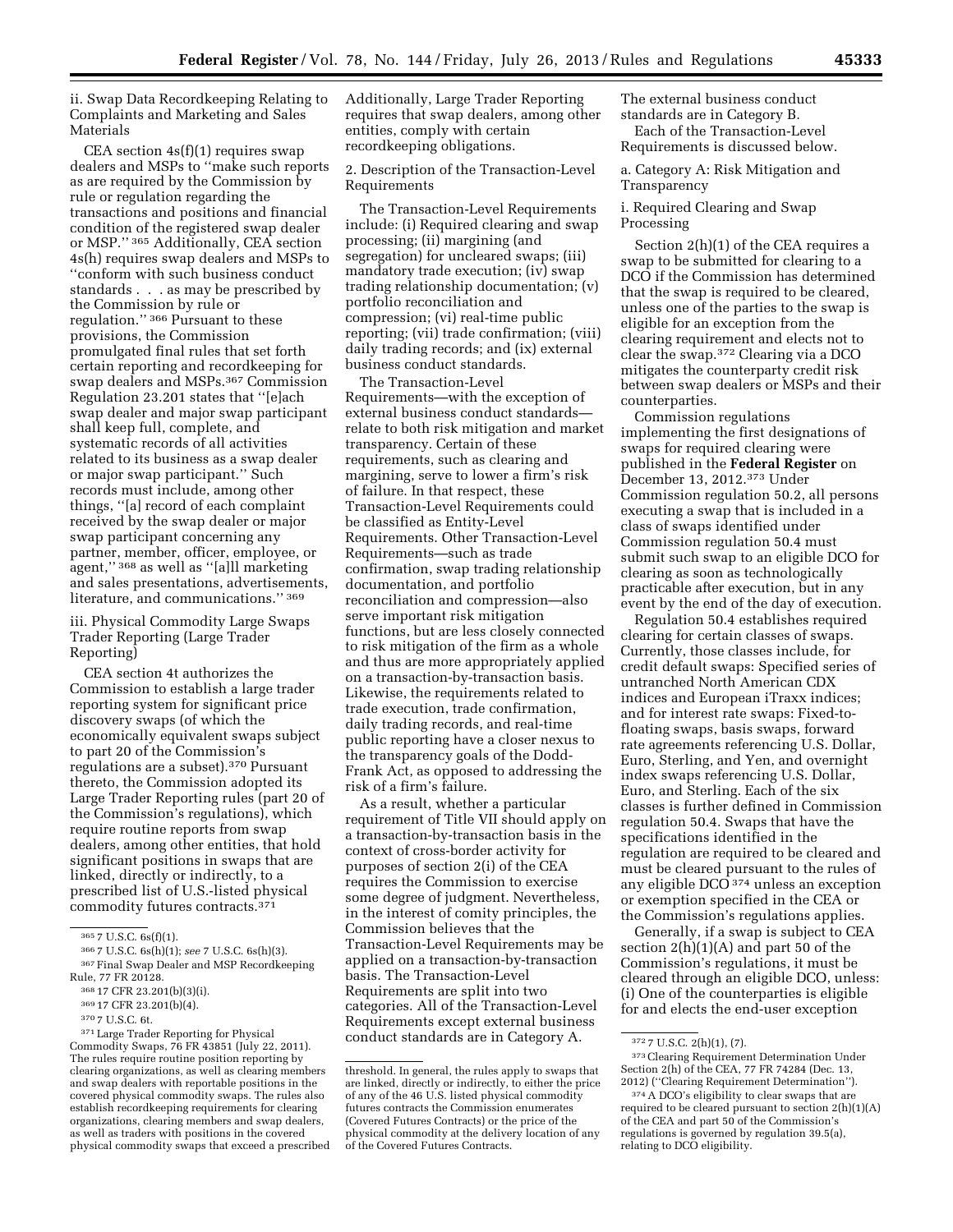under Commission regulation 50.50; 375 or (ii) both counterparties are eligible for and elect an inter-affiliate exemption under Commission regulation 50.52.376 To elect either the End-User Exception or the Inter-Affiliate Exemption, the electing party or parties and the swap must meet certain requirements set forth in the regulations.

Closely connected with the clearing requirement are the following swap processing requirements: (i) Commission regulation 23.506, which requires swap dealers and MSPs to submit swaps promptly for clearing; and (ii) Commission regulations 23.610 and 39.12, which establish certain standards for swap processing by DCOs and/or swap dealers and MSPs that are clearing members of a DCO.<sup>377</sup> Together, required clearing and swap processing requirements promote safety and soundness of swap dealers and MSPs, and mitigate the credit risk posed by bilateral swaps between swap dealers or MSPs and their counterparties.378

ii. Margin and Segregation Requirements For Uncleared Swaps

Section 4s(e) of the CEA requires the Commission to set margin requirements for swap dealers and MSPs that trade in swaps that are not cleared.379 The margin requirements ensure that outstanding current and potential future risk exposures between swap dealers and their counterparties are collateralized, thereby reducing the

377 17 CFR 23.506 and 23.610. *See also* Final Customer Documentation Rules, 77 FR 21278.

378*See* section H regarding the application of required clearing rules to market participants that are not registered as swap dealers or MSPs, including the circumstances under which the parties to such swaps would be eligible for substituted compliance.

379*See* 7 U.S.C. 6s(e). *See also* Margin Requirements for Uncleared Swaps for Swap Dealers and Major Swap Participants, 76 FR 23732, 23733–23740 (Apr. 28, 2011) (''Proposed Margin Requirements''). Section 4s(e) explicitly requires the adoption of rules establishing margin requirements for swap dealers and MSPs, and applies a bifurcated approach that requires each swap dealer and MSP for which there is a prudential regulator to meet the margin requirements established by the applicable prudential regulator, and each swap dealer and MSP for which there is no prudential regulator to comply with the Commission's margin regulations. In contrast, the segregation requirements in section 4s(1) do not use a bifurcated approach—that is, all swap dealers and MSPs are subject to the Commission's regulations regarding notice and third party custodians for margin collected for uncleared swaps.

possibility that swap dealers or MSPs take on excessive risks without having adequate financial backing to fulfill their obligations under the uncleared swap. In addition, with respect to swaps that are not submitted for clearing, section 4s(l) requires that a swap dealer or MSP notify the counterparty of its right to request that funds provided as margin be segregated, and upon such request, to segregate the funds with a third-party custodian for the benefit of the counterparty. In this way, the segregation requirement enhances the protections offered through margining uncleared swaps and thereby provides additional financial protection to counterparties. The Commission is working with foreign and domestic regulators to develop and finalize appropriate regulations for margin and segregation requirements.

### iii. Trade Execution

Integrally linked to the clearing requirement is the trade execution requirement, which is intended to bring the trading of swaps that are required to be cleared and are made available to trade onto regulated exchanges or execution facilities. Specifically, section 2(h)(8) of the CEA provides that unless a clearing exception applies and is elected, a swap that is subject to a clearing requirement must be executed on a DCM or SEF, unless no such DCM or SEF makes the swap available to trade.380 Commission regulations implementing the process for a DCM or SEF to make a swap available to trade were published in the **Federal Register**  on June 4, 2013.381 Under Commission regulations 37.10 and 38.12, respectively, a SEF or DCM may submit a determination for Commission review that a mandatorily cleared swap is available to trade based on enumerated factors. By requiring the trades of mandatorily cleared swaps that are made available to trade to be executed on an exchange or an execution facility—each with its attendant preand post-trade transparency and safeguards to ensure market integrity the trade execution requirement furthers the statutory goals of financial stability, market efficiency, and enhanced transparency.

iv. Swap Trading Relationship Documentation

CEA section 4s(i) requires each swap dealer and MSP to conform to Commission standards for the timely and accurate confirmation, processing, netting, documentation and valuation of swaps. Pursuant thereto, Commission regulation 23.504(a) requires swap dealers and MSPs to ''establish, maintain and enforce written policies and procedures'' to ensure that the swap dealer or MSP executes written swap trading relationship documentation.382 Under Commission regulation 23.504(b), the swap trading relationship documentation must include, among other things: All terms governing the trading relationship between the swap dealer or MSP and its counterparty; credit support arrangements; investment and re-hypothecation terms for assets used as margin for uncleared swaps; and custodial arrangements.383 Further, the swap trading relationship documentation requirement applies to all swaps with registered swap dealers and MSPs. In addition, Commission regulation 23.505 requires swap dealers and MSPs to document certain information in connection with swaps for which exceptions from required clearing are elected.384 Swap documentation standards facilitate sound risk management and may promote standardization of documents and transactions, which are key conditions for central clearing, and lead to other operational efficiencies, including improved valuation.

v. Portfolio Reconciliation and Compression

CEA section 4s(i) directs the Commission to prescribe regulations for the timely and accurate processing and netting of all swaps entered into by swap dealers and MSPs. Pursuant to CEA section 4s(i), the Commission adopted regulations (23.502 and 23.503), which require swap dealers and MSPs to perform portfolio reconciliation and compression, respectively, for all swaps.385 Portfolio reconciliation is a

<sup>375</sup>*See* End-User Exception to the Clearing Requirement for Swaps, 77 FR 42560 (July 19, 2012) (''End-User Exception'').

<sup>376</sup>The Commission has adopted an exemption from required clearing for swaps between certain affiliated entities. Exemption for Swaps Between Certain Affiliated Entities, 78 FR 21750 (Apr. 11, 2013) (''Inter-Affiliate Exemption'').

<sup>380</sup>*See* 7 U.S.C. 2(h)(8).

<sup>381</sup>*See* Process for a Designated Contract Market or Swap Execution Facility To Make a Swap Available to Trade, Swap Transaction Compliance and Implementation Schedule, and Trade Execution Requirement Under the Commodity Exchange Act, 78 FR 33606 (Jun. 4, 2013).

<sup>382</sup>*See also* Confirmation, Portfolio Reconciliation, Portfolio Compression, and Swap Trading Relationship Documentation Requirements for Swap Dealers and Major Swap Participants; 77 FR 55904 (Sept. 11, 2012) (''Final Confirmation Rules'').

<sup>383</sup>The requirement under section 4s(i) relating to trade confirmations is a Transaction-Level Requirement. Accordingly, Commission regulation 23.504(b)(2) requires a swap dealer's and MSP's swap trading relationship documentation to include all confirmations of swaps, will apply on a transaction-by-transaction basis.

<sup>384</sup>*See also* Final Confirmation Rules, 77 FR 55964.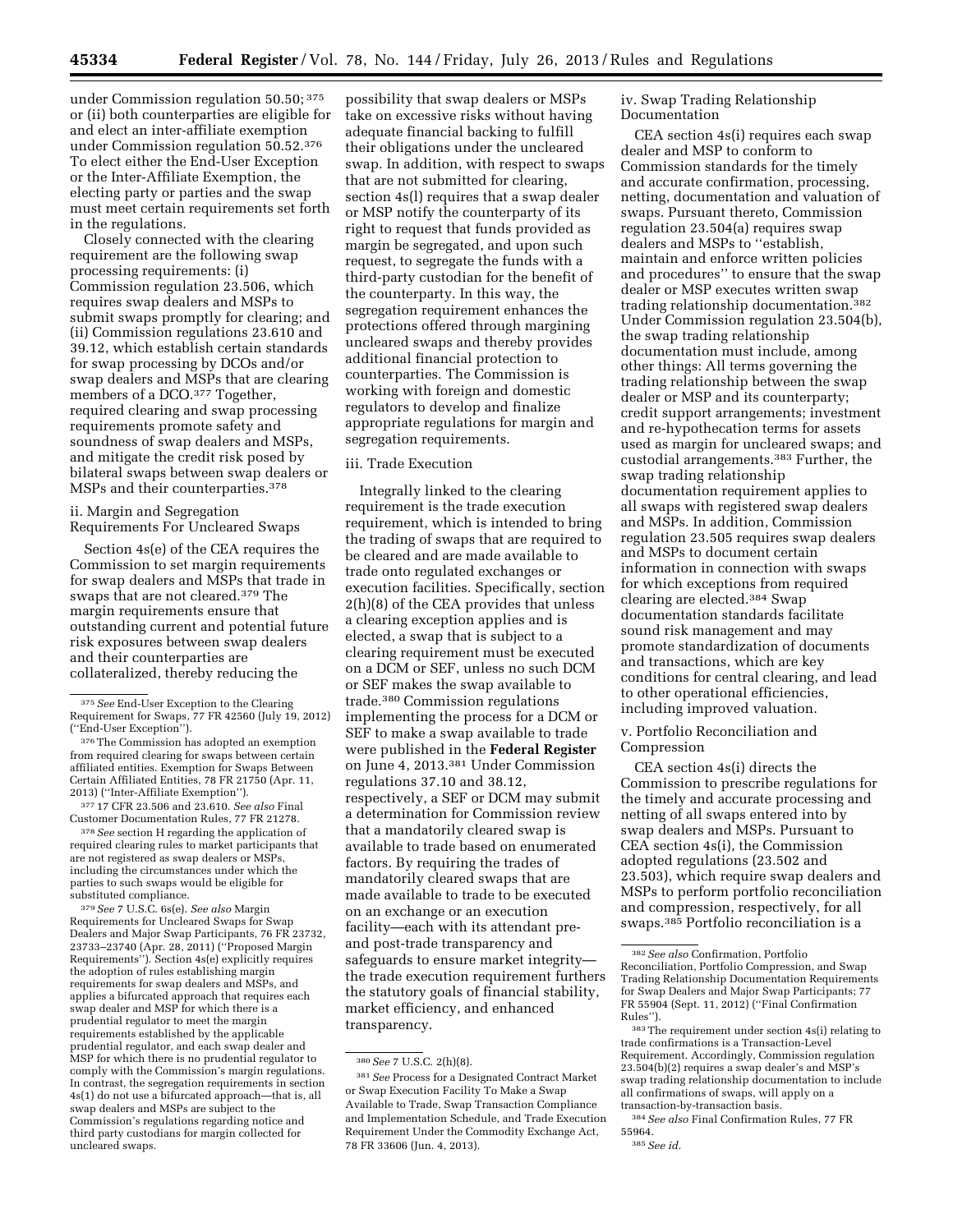post-execution risk management tool to ensure accurate confirmation of a swap's terms and to identify and resolve any discrepancies between counterparties regarding the valuation of the swap. Portfolio compression is a post-trade processing and netting mechanism that is intended to ensure timely, accurate processing and netting of swaps.386 Regulation 23.503 requires all swap dealers and MSPs to establish policies and procedures for terminating fully offsetting uncleared swaps, when appropriate, and periodically participating in bilateral and/or multilateral portfolio compression exercises for uncleared swaps with other swap dealers or MSPs or conducted by a third party.387 The rule also requires policies and procedures for engaging in such exercises for uncleared swaps with non-swap dealers and non-MSPs upon request. Further, participation in multilateral portfolio compression exercises is mandatory for dealer-to-dealer trades.

#### vi. Real-Time Public Reporting

Section 2(a)(13) of the CEA directs the Commission to promulgate rules providing for the public availability of swap transaction and pricing data on a real-time basis.388 In accordance with this mandate, the Commission promulgated part 43, which provides that all ''publicly reportable swap transactions'' must be reported and publicly disseminated, and which establishes the method, manner, timing and particular transaction and pricing data that must be reported by parties to a swap transaction.<sup>389</sup> Additionally, the Commission adopted regulation 23.205, which directs swap dealers and MSPs to undertake such reporting and to have the electronic systems and procedures necessary to transmit electronically all information and data required to be reported in accordance with part 43.390

389 Part 43 defines a "publicly reportable swap transaction'' as (i) any swap that is an arm's-length transaction between two parties that results in a corresponding change in the market risk position between the two parties; or (ii) any termination, assignment, novation, exchange, transfer, amendment, conveyance, or extinguishing of rights or obligations of a swap that changes the pricing of a swap. *See* Final Real-Time Reporting Rule, 77 FR 1182.

390Final Swap Dealer and MSP Recordkeeping Rule, 77 FR at 20205.

The real-time dissemination of swap transaction and pricing data supports the fairness and efficiency of markets and increases transparency, which in turn improves price discovery and decreases risk (*e.g.,* liquidity risk).391

#### vii. Trade Confirmation

Section 4s(i) of the CEA 392 requires that each swap dealer and MSP must comply with the Commission's regulations prescribing timely and accurate confirmation of swaps. The Commission has adopted regulation 23.501, which requires, among other things, a timely and accurate confirmation of swap transactions (which includes execution, termination, assignment, novation, exchange, transfer, amendment, conveyance, or extinguishing of rights or obligations of a swap) among swap dealers and MSPs by the end of the first business day following the day of execution.393 Timely and accurate confirmation of swaps—together with portfolio reconciliation and compression—are important post-trade processing mechanisms for reducing risks and improving operational efficiency.394

### viii. Daily Trading Records

Pursuant to CEA section 4s(g), the Commission adopted regulation 23.202, which requires swap dealers and MSPs to maintain daily trading records, including records of trade information related to pre-execution, execution, and post-execution data that is needed to conduct a comprehensive and accurate trade reconstruction for each swap. The final rule also requires that records be kept of cash or forward transactions used to hedge, mitigate the risk of, or offset any swap held by the swap dealer or MSP.395 Accurate and timely recordkeeping regarding all phases of a swap transaction can serve to greatly enhance a firm's internal supervision, as well as the Commission's ability to detect and address market or regulatory abuses or evasion.

b. Category B: External Business Conduct Standards

Pursuant to CEA section 4s(h), the Commission has adopted external business conduct rules, which establish

395*See* Final Swap Dealer and MSP Recordkeeping Rule, 77 FR 20128.

business conduct standards governing the conduct of swap dealers and MSPs in dealing with their counterparties in entering into swaps.396 Broadly speaking, these rules are designed to enhance counterparty protection by significantly expanding the obligations of swap dealers and MSPs towards their counterparties. Under these rules, swap dealers and MSPs will be required, among other things, to conduct due diligence on their counterparties to verify eligibility to trade, provide disclosure of material information about the swap to their counterparties, provide a daily mid-market mark for uncleared swaps and, when recommending a swap to a counterparty, make a determination as to the suitability of the swap for the counterparty based on reasonable diligence concerning the counterparty.

# *E. Categorization of Entity-Level and Transaction-Level Requirements*

As noted above, even before the Commission published the Proposed Guidance, a number of commenters recommended that the Commission, in interpreting the cross-border applicability of the Dodd-Frank Act swaps provisions, should distinguish between requirements that apply at an entity level (*i.e.,* to the firm as a whole) as compared to those that apply at a transactional level (*i.e.,* to the individual swap transaction or trading relationship).397 The Commission agrees with such commenters, and generally expects that it may apply its policies differently depending on the category (Entity-Level or Transaction-Level) or sub-category (First or Second Category of Entity-Level Requirements or Category A or B of the Transaction-Level Requirements) into which such requirement falls, subject to its further consideration of all of the relevant facts and circumstances.

After giving further consideration to the categorization in the Proposed Guidance, including comments received in this area, this Guidance makes a few minor modifications to the proposed categorization of Entity-Level and Transaction-Level Requirements, as described below.

# 1. Categorization Under the Proposed Guidance

The Proposed Guidance separated the Entity-Level Requirements into two subcategories. The first included capital adequacy, chief compliance officer, risk management, and swap data

<sup>386</sup>For example, the reduced transaction count may decrease operational risk as there are fewer trades to maintain, process, and settle.

<sup>387</sup>*See* Confirmation, Portfolio Reconciliation, and Portfolio Compression Requirements for Swap Dealers and Major Swap Participants, 75 FR 81519 (Dec. 28, 2010) (''Confirmation NPRM'').

<sup>388</sup>*See* 7 U.S.C. 2(a)(13). *See also* Real-Time Public Reporting of Swap Transaction Data, 77 FR 1182, 1183 (Jan. 9, 2012) (''Final Real-Time Reporting Rule'').

<sup>391</sup>*See* Final Real-Time Reporting Rule, 77 FR at 1183.

<sup>392</sup> 7 U.S.C. 6s(i).

<sup>393</sup>*See also* Final Confirmation Rules, 77 FR 55904.

<sup>394</sup> In addition, the Commission notes that regulation 23.504(b)(2) requires that the swap trading relationship documentation of swap dealers and MSPs must include all confirmations of swap transactions.

<sup>396</sup>*See* 7 U.S.C. 6s(h). *See also* External Business Conduct Rules, 77 FR at 9822–9829.

<sup>397</sup>*See* note 351, *supra.*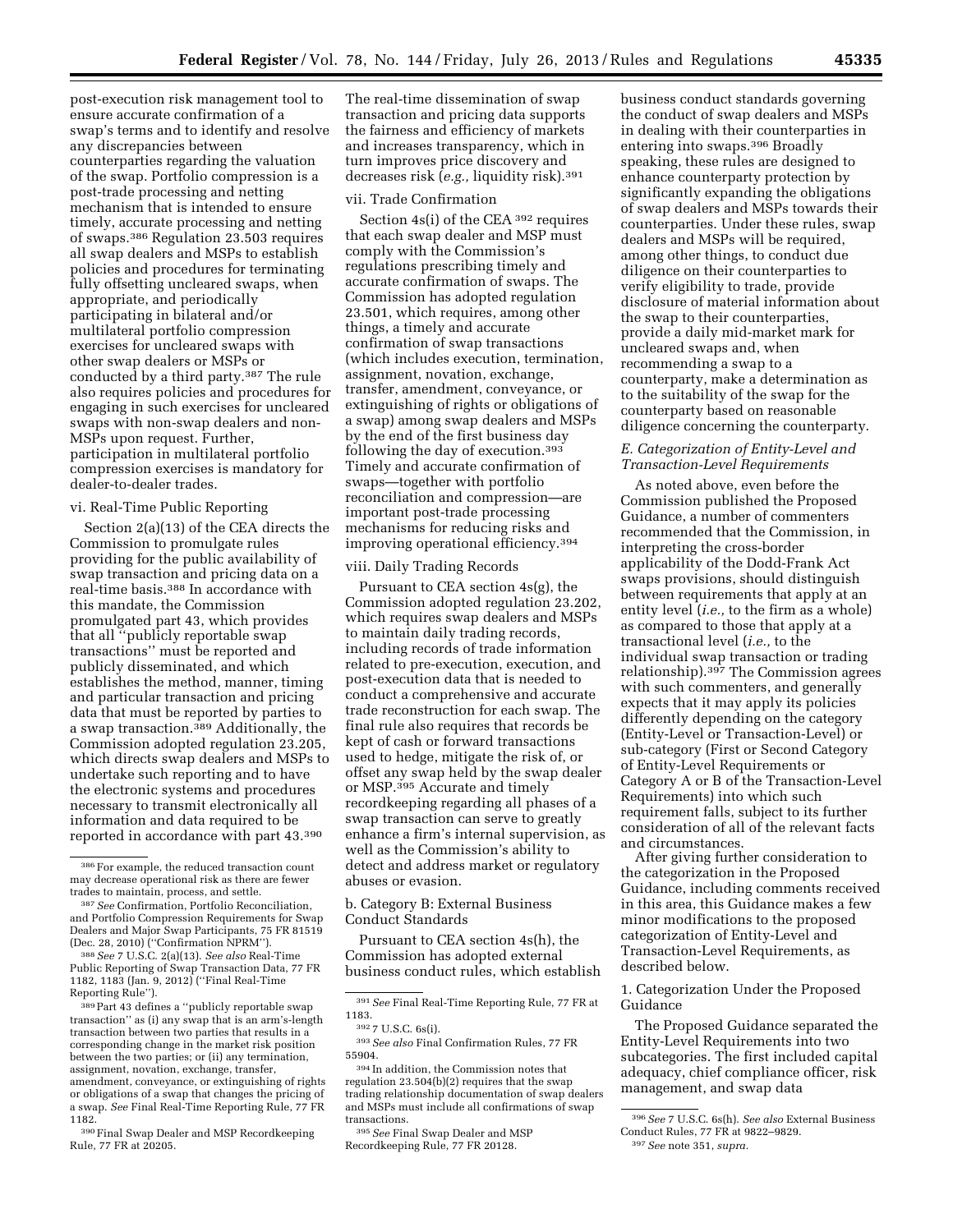recordkeeping, all of which relate to risks to a firm as a whole. The second proposed subcategory included SDR Reporting and Large Trader Reporting, which relate directly to the Commission's market oversight.

The Proposed Guidance separated the Transaction-Level Requirements into two subcategories, ''Category A'' and ''Category B.'' The ''Category A'' Transaction-Level Requirements relate to risk mitigation and transparency: (1) Clearing and swap processing; (2) margining and segregation for uncleared swaps; (3) trade execution; (4) swap trading relationship documentation; (5) portfolio reconciliation and compression; (6) real-time public reporting; (7) trade confirmation; and (8) daily trading records.

The "Category B" Transaction-Level Requirements—the external business conduct standards—are those requirements that may not be necessary to apply to swaps between non-U.S. persons taking place outside the United States. With respect to these swaps, the Commission believes that foreign regulators may have a relatively stronger supervisory interest in regulating sales practices concerns than the Commission.

#### 2. Comments

Commenters generally supported the division of Dodd-Frank's swaps provisions (and Commission regulations thereunder) into Entity-Level and Transaction-Level Requirements.398 Certain of these commenters, however, made specific recommendations for reclassification of some of these Requirements.

## a. Reporting and Trade-Execution Requirements

With regard to reporting and tradeexecution requirements, a number of commenters argued that all forms of swaps reporting, including SDR Reporting and Large Trader Reporting, should be treated as Transaction-Level Requirements and thereby could be eligible for substituted compliance for certain transactions with non-U.S. counterparties.399 In their view, SDR Reporting—like real-time public reporting—is implemented on a swapby-swap basis and more closely linked to market transparency than risk mitigation. Credit Suisse noted that the Commission's bifurcated approach to

SDR Reporting and real-time public reporting creates unnecessary complications. It argued that both sets of reporting requirements should apply to a non-U.S. swap dealer only when dealing with U.S. persons (excluding foreign branches of U.S. swap dealers).400

ISDA believed that real-time public reporting and trade execution should be treated like the external business conduct rules. It argued that these rules relate to pre-trade price discovery and market structure and client protections.401 Similarly, J.P. Morgan commented that the real-time public reporting and trade execution requirements should not apply to transactions between non-U.S. swap dealers or non-U.S. MSPs and non-U.S. counterparties, arguing that these requirements do not reduce market risk but rather promote price competition.<sup>402</sup> IIB stated that the Commission should treat mandatory trade execution, realtime public reporting and daily trading records as ''Category B'' Transaction-Level Requirements, since these requirements are intended to give customers enhanced access to the best pricing and affect not only individual counterparties but the overall market.403

On the other hand, Senator Levin stated that reporting and trade execution requirements should be applied broadly to all swaps of non-U.S. swap dealers and non-U.S. MSPs that are affiliates of U.S. financial institutions, so as to provide transparency regarding their swap activities and to protect the U.S.

402*See also* The Clearing House (Aug. 27, 2012) at 22 (stating that no pre- or post-trade transparency rules or conflict of interest rules should apply to transactions with non-U.S. counterparties. These rules should be treated similarly to the external business conduct rules—excluded from the Transaction-Level and Entity-Level categories, and not applied at all to transactions between a non-U.S. entity (including a non-U.S. branch of a U.S. entity) and its non-U.S. counterparty, regardless of whether that counterparty is guaranteed by, or a conduit for, a U.S. person).

403 IIB (Aug. 27, 2012) at 17, 32–33. IIB further stated that application of these pre- and post-trade requirements to swaps between non-U.S. persons outside the United States would raise ''serious, unprecedented'' concerns relating to the sovereignty of foreign markets. IIB (Aug. 27, 2012) at 34.

financial system.404 He stated that standard trade execution helps to ensure that complex swaps are properly booked, and reporting discourages ''below-the-radar'' transactions involving complex swaps.405

b. Swap Trading Relationship Documentation, Portfolio Reconciliation and Compression, Daily Trading Records and External Business Conduct Standards

Sumitomo stated that certain Transaction-Level Requirements, including swap trading relationship documentation, portfolio reconciliation and compression, daily trading records, and external business conduct standards, should instead be classified as Entity-Level Requirements. It contended that these are not logically linked to particular transactions and would be required to be conducted on a daily basis per counterparty.406 IATP stated that portfolio compression and reconciliation requirements are critical to a firm's central risk mitigation functions and therefore should be classified as Entity-Level Requirements. This commenter also argued that margin, segregation and other requirements for swaps that are so designated by non-U.S. affiliates of U.S. persons as to be unclearable should be regulated under the Entity-Level Requirements.407

Similarly, Senator Levin stated that clearing, margin and portfolio reconciliation and compression requirements and external business conduct standards should be applied to all swaps of non-U.S. swap dealers and non-U.S. MSPs that are affiliates of U.S. financial institutions.408 In the Senator's view, margin requirements are critical safeguards against rapidly increasing losses, portfolio reconciliation and compression procedures help to maintain an accurate understanding of the size and nature of a firm's swaps positions, and external business conduct standards encourage integrity in the swaps markets.409 Societe Generale also stated that rules relating to confirmation processing and portfolio reconciliation and compression should be categorized as Entity-Level Requirements, explaining that these all relate to the functioning of a swap dealer's ''back office'' operations and are tied to its trading systems. As a result, implementing confirmation rules, for

406Sumitomo (Aug. 24, 2012) at 3.

408Letter from Sen. Levin at 11–12.

<sup>398</sup>*See, e.g.,* SocGen (Aug. 8, 2012) at 6; IIB (Aug. 27, 2012) at 2; Clearing House (Aug. 27, 2012) at 22.

<sup>399</sup>*See, e.g.,* SIFMA (Aug. 27, 2012) at A4, A34, A35; Credit Suisse (Aug. 27, 2012) at 10; Association for Financial Markets in Europe (AFME) (Aug. 24, 2012) at 8–9.

<sup>400</sup>Credit Suisse (Aug. 27, 2012) at 10. 401 ISDA (Aug. 27, 2012) at 11. Similarly,

Australian Bankers stated that the real-time public reporting and trade execution requirements should be treated in the same manner as the external business conduct standards and have no application to transactions involving a non-U.S. swap dealer and its non-U.S. counterparties. Australian Bankers (Aug. 27, 2012) at 5. *See also*  SIFMA (Aug. 27, 2012) at A37 (stating that real-time public reporting should be treated in the same way as external business conduct standards and, in particular, should not apply to non-U.S. swap entities or non-U.S. branches for transactions with non-U.S. persons).

<sup>404</sup>Letter from Sen. Levin at 11–12. 405 *Id.* 

<sup>407</sup> IATP (Aug. 27, 2012) at 7.

<sup>409</sup> *Id.*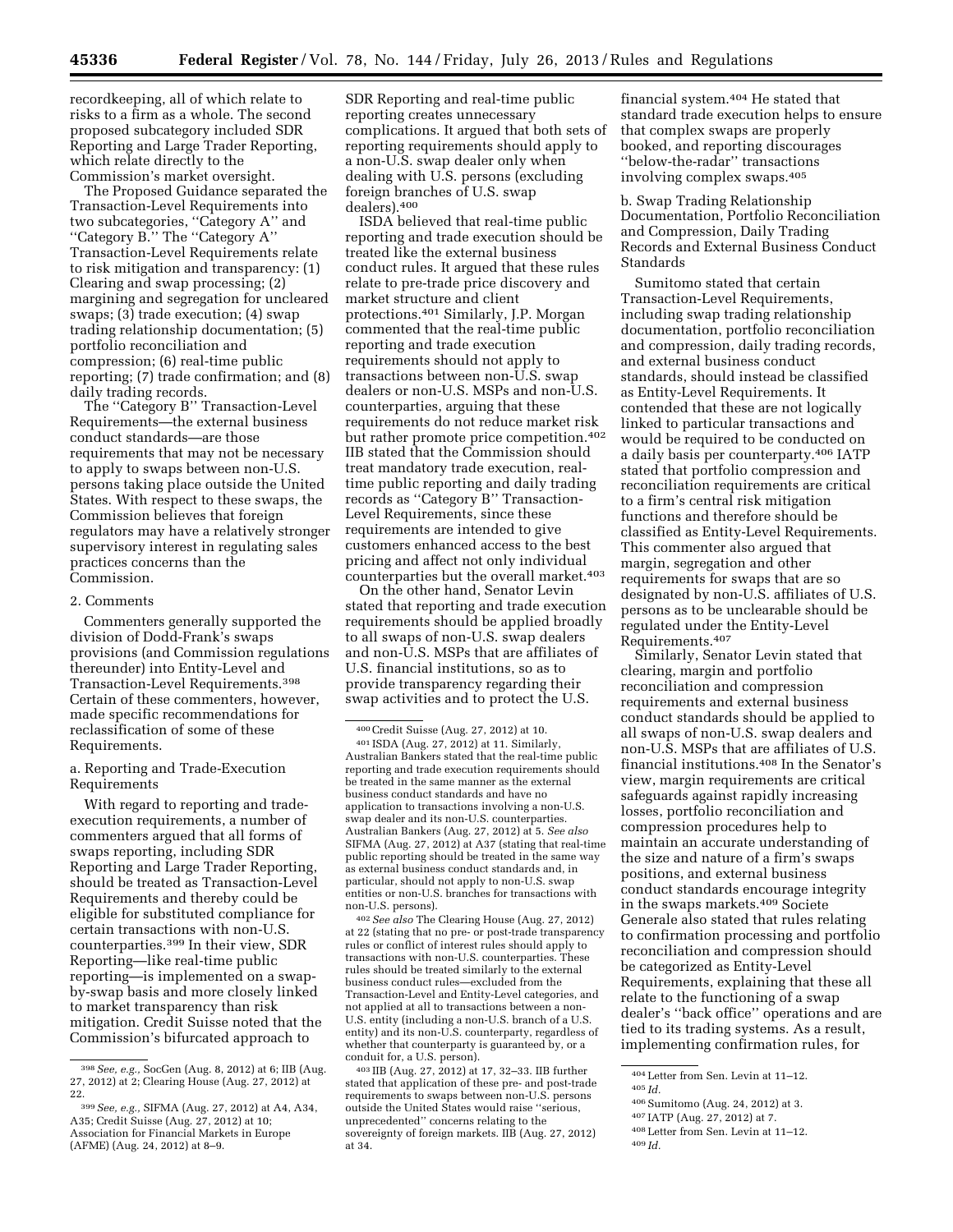example, for swaps with U.S. persons only is ''extremely difficult from a technological standpoint.'' 410

IIB recommended that the daily trading records requirements (Commission regulation 23.202) be categorized as a Category B Transaction-Level Requirement. It reasoned that this rule is most relevant when a non-U.S. swap dealer or non-U.S. MSP is trading with a U.S. person to whom it owes U.S. sales practice obligations and for whom the Commission's interest in addressing market abuses is highest. It also noted that the obligation to make and retain records of pre-execution oral conversations, a principal element of the rule, is most likely to give rise to conflicts with foreign privacy laws.411

### c. Internal Conflicts of Interest Requirement

IIB noted that the internal conflicts of interest requirement (Commission regulation 23.605) is categorized as an Entity-Level Requirement in the Proposed Guidance. It stated that internal research conflicts of interest procedures are intended to promote the integrity of research reports to customers, and that internal clearing conflicts of interest procedures are intended to promote client access to better pricing on execution and clearing. As a result, IIB views the Commission's interest in applying these requirements to non-U.S. clients as minimal and recommends that the internal conflicts of interest requirement be categorized as a new ''Category B'' Entity-Level Requirement.412

#### d. Position Limits and Anti-Manipulation Rules

SIFMA stated that position limits and anti-manipulation rules, which were not addressed in the Proposed Guidance, should be categorized as Transaction-Level Requirements and, therefore, be eligible for relief in some circumstances. They argued that these rules have a close nexus to market transparency, as

opposed to risk mitigation of a firm's failure.413

#### 3. Commission Guidance

In general, the Commission would apply the Dodd-Frank provisions differently depending on the category (Entity-Level or Transaction-Level) or sub-category (First or Second Category of Entity-Level Requirements or Category A or B of the Transaction-Level Requirements) into which such requirement falls. Therefore, the Commission has carefully reviewed comments on the classification of the Entity-Level Requirements and Transaction-Level Requirements, as well as comments regarding whether and how Entity-Level and Transaction-Level Requirements should apply to swaps between various types of counterparties, and under what circumstances the Commission's policy should contemplate that various swaps should generally be eligible for substituted compliance, or provide that certain of the Commission's requirements would generally not apply.

After careful consideration, the Commission would generally treat swaps requirements as Entity-Level Requirements and Transaction-Level Requirements largely in accordance with the Proposed Guidance, with certain minor modifications described below.

### a. Entity-Level Requirements

Consistent with CEA section 2(i), the Commission would treat the following requirements as Entity-Level Requirements, as proposed: Capital adequacy, chief compliance officer, risk management, swap data recordkeeping, SDR Reporting, and Large Trader Reporting.

At the core of a robust internal risk controls system is the firm's capital and particularly, how the firm identifies and manages its risk exposure arising from its portfolio of activities.414 Equally foundational to the financial integrity of a firm is an effective internal risk management process, which must be comprehensive in scope and reliant on timely and accurate data regarding its swap activities. To be effective, such a system must have a strong and independent compliance function. These internal controls-related requirements—namely, the

requirements related to chief compliance officer, risk management, swap data recordkeeping—are designed to serve that end. Given their functions, the Commission's policy is that these requirements should be applied on a firm-wide basis to effectively address risks to the swap dealer or MSP as a whole, and should be classified as Entity-Level Requirements.

SDR Reporting and Large Trader Reporting relate more closely to market transparency and to the Commission's market surveillance program. Among other things, data reported to SDRs will enhance the Commission's understanding of concentrations of risks within the market, as well as promote a more effective monitoring of risk profiles of market participants in the swaps market. Large Trader Reporting, along with an analogous reporting system for futures contracts, is essential to the Commission's ability to conduct effective surveillance of markets in U.S. physical commodity futures and economically equivalent swaps. Given the functions of these reporting requirements, the Commission's view is that each requirement generally should be applied across swaps, irrespective of the counterparty or the location of the swap, in order to ensure that the Commission has a comprehensive and accurate picture of market activities. Otherwise, the intended value of these requirements would be significantly compromised, if not undermined. Therefore, the Commission's policy is to generally treat SDR Reporting and Large Trader Reporting as Entity-Level Requirements.

The Commission did not address in the Proposed Guidance whether position limits and anti-manipulation provisions should fall in the Entity-Level or Transaction-Level Requirements category. It is the Commission's view that these provisions relate more to market integrity, as opposed to the financial integrity of a firm, and it is essential that they apply regardless of the counterparty's status (U.S. person or not) in order to fully achieve the underlying purpose of these respective provisions. Accordingly, these requirements are outside the scope of this Guidance. However, the monitoring of position limits under Commission regulation 23.601 is included in the Entity-Level Requirements under this Guidance.

After considering the input of market participants and others through the comment process, and giving further consideration to how the language in CEA section 2(i) should be interpreted for purposes of applying the Entity-

<sup>410</sup>SocGen (Aug. 8, 2012) at 6 (stating that banks with a centralized booking model will face technological difficulties in applying confirmation processing and portfolio reconciliation and compression rules only with respect to U.S. persons, and that a requirement to apply these rules to all customers (even non-U.S. persons) is inconsistent with international comity). *See also*  Australian Bankers (Aug. 27, 2012) at 5 (stating that portfolio reconciliation and compression requirements should be categorized as Entity-Level Requirements, as they are critical to risk mitigation and back-office functions).

<sup>411</sup> IIB (Aug. 27, 2012) at 32–33.

<sup>412</sup> IIB (Aug. 27, 2012) at 32. This would render internal conflicts of interest requirements applicable only in connection with personnel of its research department or clearing unit preparing research reports for use with, or providing clearing services to, respectively, U.S. persons.

<sup>413</sup>SIFMA (Aug. 27, 2012) at A35–36. 414By way of illustration, consistent with the purpose of the capital requirement, which is intended to reduce the likelihood and cost of a swap dealer's default by requiring a financial

cushion, a swap dealer's or MSP's capital requirements would be set on the basis of its overall portfolio of assets and liabilities.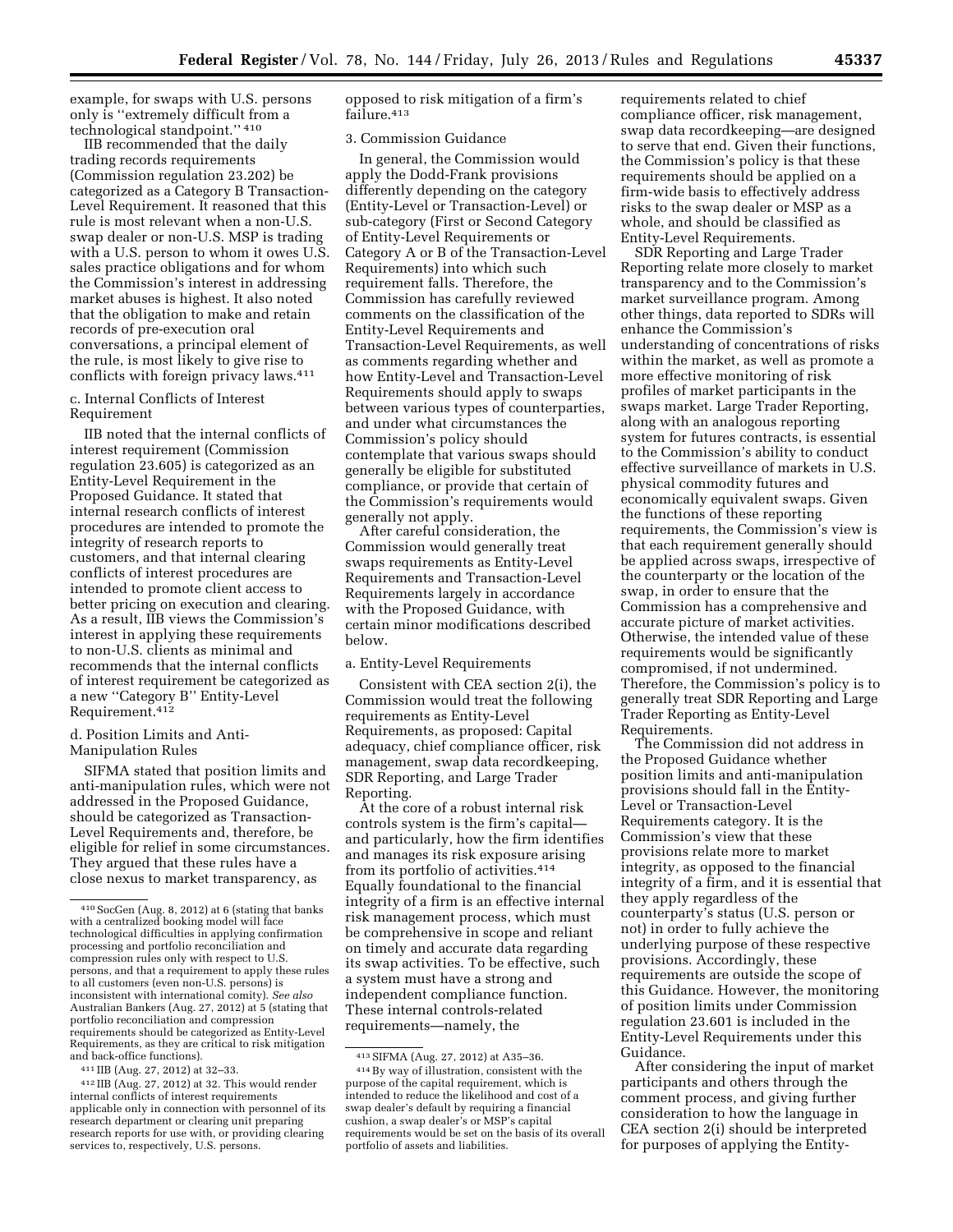Level Requirements and permitting substituted compliance, the Commission's policy is to treat the Entity-Level Requirements in subcategories largely as proposed.

As explained above, Entity-Level Requirements ensure that registered swap dealers and MSPs implement and maintain a comprehensive and robust system of internal controls to ensure the financial integrity of the firm, and in turn, the protection of the financial system. In this respect, the Commission has strong supervisory interests in applying the same rigorous standards, or comparable and comprehensive standards, to non-U.S. swap dealers and non-U.S. MSPs whose swap activities or positions are substantial enough to require registration under the CEA. Requiring such swap dealers and MSPs to rigorously monitor and address the risks they incur as part of their day-today businesses would lower the registrants' risk of default—and ultimately protect the public and the financial system.

Therefore, the Commission contemplates that non-U.S. swap dealers and non-U.S. MSPs will comply with all of the First Category of Entity-Level Requirements. In addition, consistent with principles of international comity, substituted compliance may be available for these Entity-Level Requirements in certain circumstances, as explained further below. In contrast, with regard to Entity-Level Requirements in the Second Category, substituted compliance should generally be available only where the counterparty is a non-U.S. person.415

i. The First Category—Capital Adequacy, Chief Compliance Officer, Risk Management, and Swap Data Recordkeeping (Except for Certain Recordkeeping Requirements)

The Commission's policy generally is to treat the requirements related to capital adequacy, chief compliance officer, risk management, and swap data recordkeeping (except swap data recordkeeping relating to complaints and marketing and sales materials under Commission regulations 23.201(b)(3) and 23.201(b)(4), respectively) in the First Category. These requirements

address and manage risks that arise from a firm's operation as a swap dealer or MSP. Collectively, they constitute a firm's first line of defense against financial, operational, and compliance risks that could lead to a firm's default.

The First Category is identical to the first subcategory proposed by the Commission in the Proposed Guidance, except that the Commission's policy is to treat swap data recordkeeping under part 43 and part 46 of the Commission's regulations and swap data recordkeeping related to complaints and marketing and sales materials under Commission regulations 23.201(b)(3) and 23.201(b)(4) as part of the ''Second Category'' of Entity-Level Requirements. As noted above, for Entity-Level Requirements in the First Category, substituted compliance generally would be available for a non-U.S. swap dealer or non-U.S. MSP (including one that is an affiliate of a U.S. person) regardless of whether the counterparty is a U.S. person or a non-U.S. person.416 In contrast, for Entity-Level Requirements in the Second Category, substituted compliance generally would be available for a non-U.S. swap dealer or MSP only where the counterparty is a non-U.S. person.

ii. The Second Category—SDR Reporting, Certain Swap Data Recordkeeping Requirements and Large Trader Reporting

The Commission's policy retains SDR Reporting in the Second Category, as proposed. SDR Reporting furthers the goals of the Dodd-Frank Act to reduce systemic risk, increase transparency and promote market integrity. Specifically, data reported to SDRs under the SDR Reporting rules provide the Commission with information necessary to better understand and monitor concentrations of risk, as well as risk profiles of individual market participants for cleared and uncleared swaps.

The Commission believes that retaining SDR Reporting in the Second Category would be appropriate. Consistent with section 2(i), the Commission's policy is that U.S. swap dealers or MSPs (including those that are affiliates of a non-U.S. person) generally should comply in full with all of the Entity-Level Requirements, including SDR Reporting. Further, non-U.S. swap dealers and non-U.S. MSPs (including those that are affiliates of a U.S. person), generally should comply

with SDR Reporting, and substituted compliance should be available (to the extent applicable) only where the swap counterparty is a non-U.S. person, provided that the Commission has direct access (including electronic access) to the relevant swap data that is stored at the foreign trade repository.<sup>417</sup>

The Commission contemplates treating swap data recordkeeping related to complaints and marketing and sales materials under Commission regulations 23.201(b)(3) and 23.201(b)(4) as part of the ''Second Category'' because, in the Commission's view, non-U.S. swap dealers and non-U.S. MSPs (including those that are affiliates of a U.S. person) generally should comply with SDR Reporting. Further, substituted compliance should be available for non-U.S. swap dealers or MSPs, to the extent applicable, only where the swap counterparty is a non-U.S. person.

Large Trader Reporting furthers the goals of the Dodd-Frank Act to reduce systemic risk, increase transparency and promote market integrity. Large Trader Reporting, in conjunction with the Commission's large trader reporting system for futures contracts, is essential to the Commission's ability to conduct effective surveillance of markets in U.S. physical commodity futures and economically equivalent swaps. Given the regulatory function of Large Trader Reporting, the Commission's policy is to apply these requirements to non-U.S. persons whose trading falls within its scope to the same extent as U.S. persons. Accordingly, as discussed further in section G below, the Commission would not recognize substituted compliance in place of compliance with Large Trader Reporting.

#### b. Transaction-Level Requirements

As previously noted, whether a particular Dodd-Frank Act requirement should apply on a transaction-bytransaction basis in the context of crossborder activity for purposes of section 2(i) of the CEA requires the exercise of some degree of judgment. Nevertheless, bearing in mind principles of international comity, the Commission anticipates that, in general, the Transaction-Level Requirements may be applied on a transaction-by-transaction basis.

The Commission's policy contemplates treating as Transaction-Level Requirements all of the requirements that the Commission proposed to include. Thus, the

<sup>415</sup> In addition, as noted in section G below, reflecting its interpretation of CEA section 2(i), the Commission generally contemplates that U.S. swap dealers and MSPs would comply in full with the Entity-Level Requirements (regardless of whether the Entity-Level Requirements are classified as being in the First Category or Second Category), without substituted compliance available. This interpretation also applies to swaps with U.S. swap dealers or U.S. MSPs that are affiliates of non-U.S. persons.

<sup>416</sup>As explained in section G below, the Commission's policy is that where a swap dealer or MSP is a U.S. person, all of the entity-level requirements would generally apply in full (without substituted compliance available), regardless of the type of counterparty.

<sup>417</sup>*See* section G, *infra,* for additional information on the application of the Entity-Level Requirements.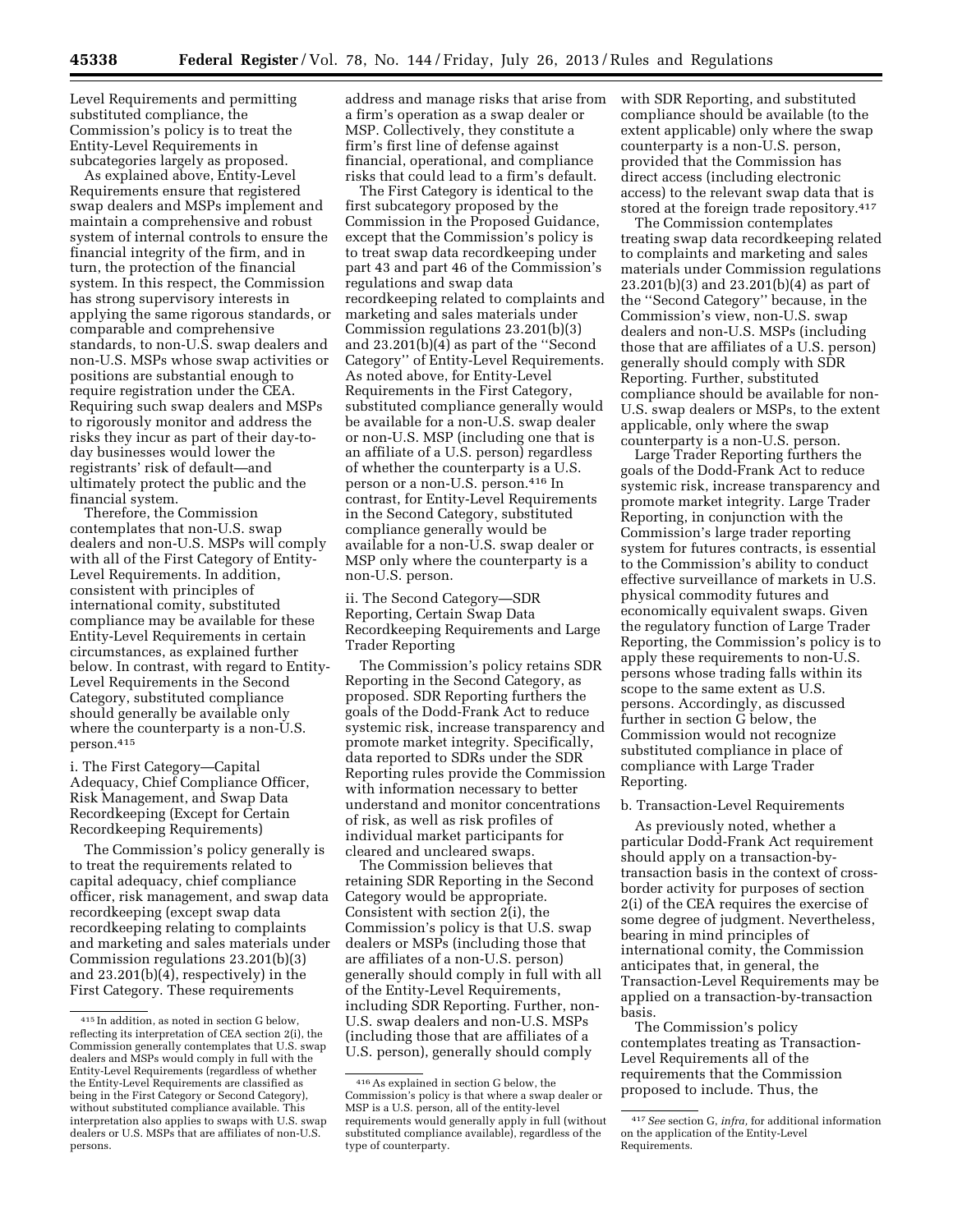Transaction-Level Requirements are: (1) Required clearing and swap processing; (2) margining and segregation for uncleared swaps; (3) trade execution; (4) swap trading relationship documentation; (5) portfolio reconciliation and compression; (6) realtime public reporting; (7) trade confirmation; (8) daily trading records; and (9) external business conduct standards.

The Commission contemplates treating the Transaction-Level Requirements in two subcategories, designated as Category A and Category B, largely as proposed. Generally, these categories reflect how the Commission generally contemplates applying various Transaction-Level Requirements to various types of counterparties, and in guiding the consideration of when substituted compliance will be available under this Guidance.418

### i. The Category A Transaction-Level Requirements

The ''Category A'' Transaction-Level Requirements relate to risk mitigation and transparency, and included the first eight Transaction-Level requirements referenced above.

The Commission does not believe it would be appropriate to treat, as suggested by commenters, swap trading relationship documentation, portfolio reconciliation and compression, daily trading records and external business conduct standards as Entity-Level Requirements. The Commission recognizes that firms may find a certain degree of operational efficiency in applying these requirements on a firmwide basis. On the other hand, the Commission expects that treatment of these as Transaction-Level Requirements should allow for greater flexibility in terms of whether and how Dodd-Frank requirements apply. For example, under the Proposed Guidance, the Commission would not interpret section 2(i) generally to apply the Dodd-Frank's clearing requirement to a swap between a non-U.S. swap dealer and a non-U.S. counterparty. In the Commission's judgment, allowing swap trading relationship documentation, portfolio reconciliation and compression and external business conduct standards to be applied on a transaction basis would not undermine

the underlying regulatory objectives and, yet, will give due recognition to the home jurisdiction's supervisory interest. Consistent with this rationale, the Commission would treat margin, segregation, and related requirements as Transaction-Level Requirements.

The Commission also is retaining the trade execution requirement, as proposed, in Category A. The trade execution requirement is intended to bring the trading of mandatorily cleared swaps that are made available to trade onto regulated exchanges or execution facilities. By requiring the trades of mandatorily cleared swaps that are made available to trade to be executed on an exchange or an execution facility—each with its attendant preand post-trade transparency and safeguards to ensure market integrity the trade execution requirement furthers the statutory goals of promoting financial stability, market efficiency and enhanced transparency.

The Commission's policy will treat real-time public reporting as a Transaction-Level Requirement. However, for the reasons discussed below, the Commission clarifies that it does not intend that its policy would preclude a market participant from applying real-time public reporting with respect to swap transactions that are not necessarily subject to this Transaction-Level Requirement if doing so would be more efficient for the market participant.

Part 43 of the Commission's regulations and part 45 of the Commission's regulations, respectively, prescribe the data fields that are to be included in real-time public reporting and SDR Reporting reports with respect to a reportable swap transaction.<sup>419</sup>

The Commission understands from commenters that in certain circumstances, reporting part 43 and part 45 data for the same swap transaction in separate reports (''two stream reporting'') could accommodate market participants that have a transactional structure and/or systems that are designed or suited to send

separate submissions.420 However, the Commission also recognizes that in other circumstances, permitting market participants to include part 43 and part 45 data for the same swap transaction in a single report (''single stream reporting'') could optimize efficiency.421

The Commission anticipated that reporting parties might elect to use one data reporting stream for both SDR Reporting and real-time public reporting under part 45 and part 43 respectively, to reduce costs and optimize efficiency, and many market participants have chosen to build and integrate single stream reporting systems.422 The Commission is aware that, as commenters have stated, categorizing SDR Reporting under part 45 as an Entity-Level requirement and real-time public reporting under part 43 as a Transaction-Level requirement could, in certain circumstances, negate the benefits of single stream reporting, and could present challenges to market participants who have built single stream reporting infrastructure.

In view of these concerns, the Commission would, in general, treat real-time public reporting as a Transaction-Level Requirement. However, the Commission does not intend that its policy would preclude a market participant from applying realtime public reporting with respect to swap transactions that are not necessarily subject to this Transaction-Level Requirement if, for example, this would allow the market participant to realize efficiency gains from single stream reporting or otherwise as discussed above.

421Final Data Rules, 77 FR 2150, 2182. If SDR Reporting and real-time public reporting do not both apply to a swap transaction, market participants that have connected to registered SDRs and employed single stream reporting infrastructure and systems may be required to change such systems to bifurcate the part 43 and part 45 data sets, which are generated and transmitted in a single report. The Commission understands that such bifurcation could occur due to the manner with which Transaction-Level and Entity-Level requirements apply to the particular swap transaction.

422Real-Time Public Reporting of Swap Transaction Data, 77 FR 1217. *See also* Final Data Rules, 77 FR at 2182.

<sup>418</sup>Substituted compliance is discussed in section F, *infra.* The application of the Category A Transaction-Level Requirements and eligibility for substituted compliance is discussed in section IV.G.4. The application of the Category B Transaction-Level Requirements is discussed in section IV.G.5. The application of certain CEA provisions and certain Entity and Transaction-Level Requirements to non-registrants is discussed in section IV.H.

<sup>419</sup>*See generally* Final Real-Time Reporting Rule, 77 FR at 1250–1266; Swap Data Recordkeeping and Reporting Requirements, 77 FR 2136, 2210–2224 (Jan. 13, 2012) (''Final Data Rules''). Part 43 applies to reports of swap transaction and pricing data to a registered SDR, in order that the SDR can publicly disseminate such data pursuant to part 43 and Appendix A to part 43 as soon as technologically practicable after execution of the publicly reportable swap. Final Real-Time Reporting Rule, 77 FR 1249. Under part 45, counterparties report creation data for the swap—including all primary economic terms (''PET'') data and confirmation data—as well as continuation data also as soon as technologically practicable. *See* Final Data Rules, 77 FR at 2149–2151, 2199–2202.

<sup>420</sup>*See* Final Real-Time Reporting Rule, 77 FR 1237 (Jan. 9, 2012) (noting that '' . . . coordination is expected to reduce costs by allowing reporting parties, SEFs and DCMs to send one set of data to an SDR for the purpose of satisfying the requirements of both rules.''); *id.* at 1210 (noting . . although reporting parties may use the same data stream for reporting regulatory data and real-time data, Commission regulation 43.4(d)(2) clarifies the intent of the Proposing Release: The reporting requirements for SEFs, DCMs and reporting parties for real-time public reporting purposes are separate from the requirement to report to an SDR for regulatory reporting purposes.'').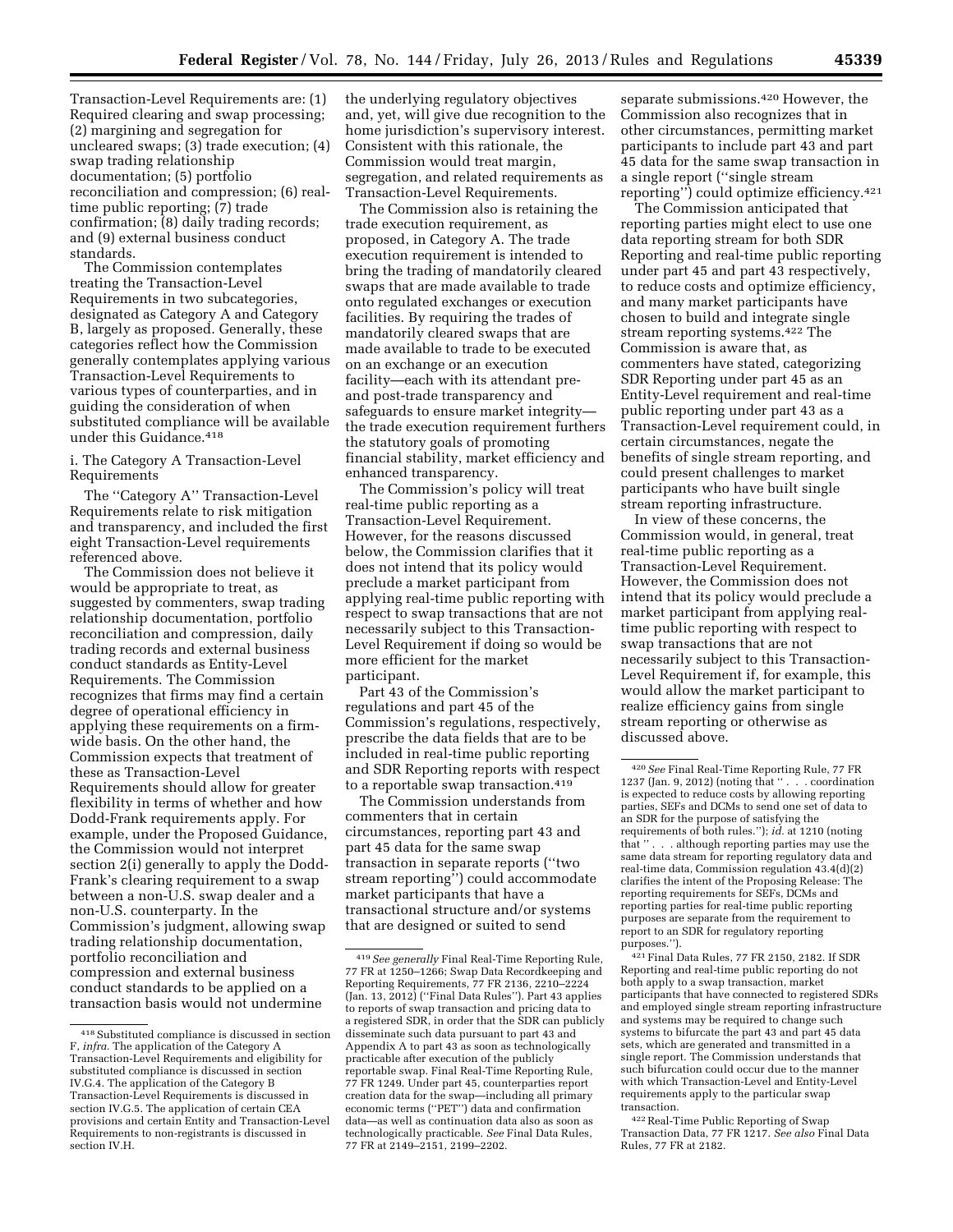ii. The Category B Transaction-Level Requirements (External Business Conduct Standards)

As proposed, the Commission's policy will treat external business conduct standards as a ''Category B'' Transaction-Level Requirement for purposes of the general application of this Transaction-Level Requirement to various categories of swap counterparties.423 External business conduct standards are oriented toward customer-protection. Among other obligations, the external business conduct rules generally require registrants to conduct due diligence on their counterparties to verify eligibility to trade (including eligible contract participant status), refrain from engaging in abusive market practices, provide disclosure of material information about the swap to their counterparties, provide a daily midmarket mark for uncleared swaps and, when recommending a swap to a counterparty, make a determination as to the suitability of the swap for the counterparty based on reasonable diligence concerning the counterparty. In the Commission's view, such rules have an attenuated link to, and are distinguishable from, market-oriented protections such as the trade execution mandate. Additionally, the Commission believes that the foreign jurisdictions in which non-U.S. persons are located are likely to have a significant interest in the type of business conduct standards that would be applicable to transactions with such non-U.S. persons within their jurisdiction. Because the Commission believes that foreign regulators may have a relatively stronger supervisory interest in regulating sales practices concerns related to swaps between non-U.S. persons taking place outside the United States than the Commission, the Commission believes that generally it is appropriate that the business conducts standards of the home jurisdiction, rather than those established by the Commission, apply to such transactions between non-U.S. persons.

After reviewing the comments on internal conflicts of interest procedures, the Commission has given consideration to whether to treat internal conflicts of interest rules relating to clearing under Commission regulation 23.605 under Category B of the Transaction-Level Requirements. The Commission considered the view of commenters that stated that this particular requirement is generally more akin to the external business conduct standards and, as

such, can reasonably be expected to be narrowly targeted to apply only with respect to U.S. clients, without undermining the regulatory benefits associated with the rule. However, because the Commission believes that internal conflicts of interest related to clearing should be applied on a firmwide basis, the Commission's policy is that this requirement generally should be treated as an Entity-Level Requirement as proposed.

The Commission also has considered whether internal conflicts of interest procedures relating to research should be treated as Entity-Level Requirements as proposed. These informational and supervisory firewalls are designed to ensure that research reports are free from undue influence by the firm's trading personnel. As a practical matter, it is generally difficult, if not impossible, to establish and maintain such safeguards on a transaction or client basis. Because the Commission believes that these firewalls, in order to achieve their regulatory purpose, should be applied on a firm-wide basis, the Commission's policy is that internal conflicts of interest procedures relating to research generally should be treated as Entity-Level Requirements.

#### *F. Substituted Compliance*

#### 1. Proposed Guidance

In the Proposed Guidance, the Commission stated that a cross-border policy that allows for flexibility in the application of the CEA while ensuring the high level of regulation contemplated by the Dodd-Frank Act and avoiding potential conflicts between U.S. regulations and foreign law is consistent with principles of international comity. To that end, the Commission set forth a general framework for substituted compliance. Under this ''substituted compliance'' regime, the Commission may determine that certain laws and regulations of a foreign jurisdiction are comparable to and as comprehensive as a corresponding category of U.S. laws and regulations. If the Commission makes such a determination, then an entity or transaction in that foreign jurisdiction that is subject to the category of U.S. laws and regulations for which comparability is determined will be deemed to be in compliance therewith if that entity or transaction complies with the corresponding foreign laws and regulations.

## 2. Comments

Several commenters urged the Commission to use a principles-based approach and to review the legal regime as a whole, rather than evaluate comparability on an issue-by-issue basis.424 A commenter supported the Commission's view that comparable does not mean identical, and urged the Commission to place an emphasis on shared principles and mutual recognition.425

Some commenters stated that foreign jurisdiction laws and regulations are unlikely to be identical to those in the United States and that they thus support the Commission's proposed ''outcomes based approach'' to evaluating whether foreign regulatory requirements meet Dodd-Frank normative objectives.426 One of these commenters stated that in some cases foreign regulators would be faced with several challenges, noting that in ''light touch'' or principle-based regulatory jurisdictions, commodity derivatives data collection and surveillance is weak or even nonexistent, as is concomitant enforcement.427

Commenters stressed the need to avoid imposing duplicative or conflicting regulatory requirements which could result in unnecessary costs.428 Commenters urged the Commission to engage in a dialogue with other regulators  $429$  and to build on work done at the international level.430

Some commenters expressed the view that substituted compliance should not require Commission approval if the applicable foreign regulator promulgates applicable regulations in accordance with G20 commitments, or that a presumption that foreign rules are comparable should apply if the rules are consistent with G20 principles.431 Some commenters urged the Commission to take what they described as an

425*See, e.g.,* FSR (Aug. 27, 2012) at 6–7. 426*See* IATP (Aug. 27, 2012) at 11–12; IIAC (Aug. 27, 2012) at 2, 9–11.

427*See* IATP (Aug. 27, 2012) at 11–12.

428*See, e.g.,* ICI (Aug. 23, 2012) at 7–11; Capital Markets (Aug. 24, 2012) at 5–6.

429*See* Deutsche Bank, Aug. 27, 2012 at 5–6; Lloyds (Aug. 24, 2012) at 2.

430*See* Australian Securities and Investments Commission; Hong Kong Monetary Authority; Monetary Authority of Singapore; Reserve Bank of Australia; Securities and Futures Commission, Hong Kong (Aug. 27, 2012) at 3–4.

431*See* CEWG (Aug. 27, 2012) at 7; CVM (Aug. 27, 2012) at 2; ICI (Aug. 23, 2012) at 9; IIB (Aug. 27, 2012) at 38–39; Hong Kong Banks (Aug. 27, 2012) at 2, 10, 14, 15; Korea Federation of Banks (''Korea Banks'') (Aug. 27, 2012) at 2–3; The Clearing House (Aug. 27, 2012) at 3–4, 31–35.

<sup>423</sup>The application of the Category B Transaction-Level Requirements to swap dealers and MSPs is discussed in section IV.G.5.

<sup>424</sup>*See, e.g.,* SIFMA, (Aug. 27, 2012) at 3, A46; State Street (Aug. 27, 2012) at 3; Global Financial Markets Association (''GFMA'') (Aug. 27, 2012) at 2; Association for Financial Markets in Europe (''AFME'') (Aug. 27, 2012) at 2; J.P. Morgan (Aug. 13, 2012) at 5; Australian Bankers (Aug. 27, 2012) at 2; Japanese Bankers Association (Aug. 27, 2012) at 3; Comissao de Valores Mobiliarios (''CVM'') (Aug. 27, 2012) at 2.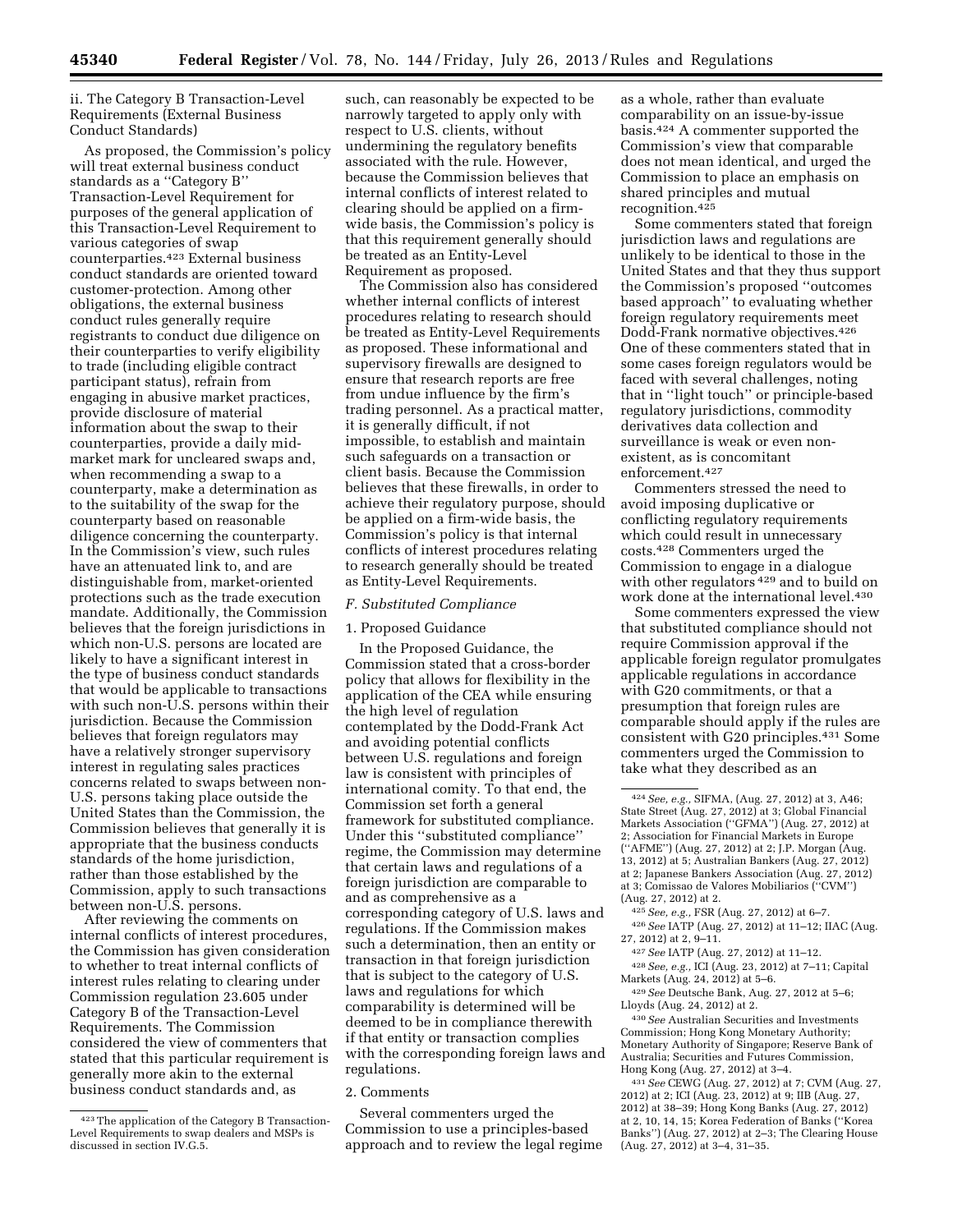"equivalence approach" similar to EMIR recognition.<sup>439</sup> Japan FSA and Bank of in the European Union,432 by making substituted compliance determinations based on recognition of ''equivalent'' jurisdictions and not of individual firms.433 The European Commission stated that EU firms dealing with U.S. counterparties would always be subject to the Dodd-Frank Act, while U.S. firms dealing with EU counterparties could not be subject to EU rules if the EU decides to grant equivalence to the United States. The European Commission stated that it is difficult to understand why comparable foreign legislation in the EU should not be sufficient.434

Commenters, including foreign regulators, requested that the Commission more clearly outline the circumstances under which a particular foreign jurisdiction would be acceptable for substituted compliance purposes.435 Commenters stressed the need for comparability determinations to be transparent.436 One commenter stated that comparability determinations should allow for notice and comment.437 Another commenter stated that there should be a procedure for appeals, that memoranda of understanding (''MOUs'') should form the framework for comparability determinations, and that the Commission should develop a process for periodic review of comparability determinations.438

Some commenters found the Commission's proposed approach to substituted compliance too narrow or limiting. The European Securities and Markets Authority (''ESMA'') stated that when equivalence or substituted compliance is granted for an entire jurisdiction, registration should not be a prerequisite before substituted compliance can apply. ESMA also stated that the Commission's approach is quite limited because it is applied not uniformly but ''chapter by chapter,'' which ESMA represents contradicts what they described as EMIR's concepts of equivalence and mutual

438*See* IATP (Aug. 27, 2012) at 11–13.

Japan expressed concern that the scope of application of substituted compliance is too narrow and requested that it be extended to avoid overlap or conflict with foreign regulations.440 Other commenters stated that the approach being taken toward substituted compliance was narrow and not in accordance with comity.441 However, another commenter stated that substituted compliance procedures are an inferior option to direct compliance with Commission regulations. This commenter stated that the Commission does not violate principles of international comity by extending the cross-border application to cover how ''U.S. persons'' operate in foreign jurisdictions, particularly when those jurisdictions lack the laws and/or regulatory capacity to prevent damage to the U.S. economy resulting from counterparty defaults originating in foreign affiliate swaps.442

Another commenter stated that substituted compliance should be expanded to a broader category of swap transactions, specifically, to the trade execution requirement.<sup>443</sup>

Some commenters urged the Commission to clarify which law is ''substituted'' for U.S. law and allow swap entities to determine which jurisdictions' laws apply where it could be more than one.444

Some commenters expressed concern regarding the timing of reform in other jurisdictions, urging the Commission to delay substituted compliance implementation or provide a grace period for these jurisdictions.445

Some commenters urged the Commission not to allow substituted compliance or to use it only sparingly, pointing out the risks of substituted compliance by the Commission. For example, one commenter contended that substituted compliance fails to ensure rigorous regulation of derivatives markets and so should not be allowed for foreign subsidiaries of U.S. parents as these subsidiaries pose a severe risk to the U.S. economy.446 This commenter

445*See, e.g.,* CFA Institute (Aug. 27, 2012) at 3; Financial Services Authority (United Kingdom) (Aug. 24, 2012) at 3; Barclays (Aug. 27, 2012) at 2; ICAP Group (Aug. 27, 2012) at 2; IIB (Aug. 27, 2012) at 39.

also stated that substituted compliance should only be used in ''rare circumstances'' and only after such rules in foreign jurisdictions have come into existence,447 stating that the Commission ''cannot, through its use of comity, consider other countries' interests to the total derogation of Congress's intent to protect U.S. taxpayers.'' 448 Citizen and taxpayer groups contended that substituted compliance should not be permitted when the swap transaction is with a U.S. counterparty,449 including subsidiaries of a U.S. person.450

Commenters also urged that, to the extent substituted compliance is permitted, a rigorous approach be applied, including examining the history of enforcement in a foreign jurisdiction, the ability to revoke substituted compliance where necessary, the ability of the public to comment on substituted compliance applications, periodic review of the application of substituted compliance and a requirement that the applicant immediately inform the Commission of any material changes in its jurisdiction.<sup>451</sup>

With regard to SDR Reporting, some commenters disagreed with the Commission that a foreign trade repository must allow Commission access to information to be considered comparable, arguing that comparability should be based solely on the foreign jurisdiction's regulatory regime,452 or that access is unnecessary where swaps are between non-U.S. counterparties.453 In contrast, another commenter stated that open access to foreign swap data repositories is necessary to ensure that foreign surveillance of transaction-level swaps data flow requirements is comparable and comprehensive.454

International regulators have continued to express commitment to the Pittsburgh G20 reforms of OTC derivatives regulation, including a commitment to harmonize cross-border regulations and allow for substituted compliance or equivalence arrangements when appropriate. However, no international consensus has emerged regarding the implementation of such reforms or the

2012) at 10. 454*See* IATP (Aug. 27, 2012) at 6–7.

<sup>432</sup>*See* Australian Securities and Investments Commission; Hong Kong Monetary Authority; Monetary Authority of Singapore; Reserve Bank of Australia; Securities and Futures Commission, Hong Kong (Aug. 27, 2012) at 2–3.

<sup>433</sup>*See* Deutsche Bank (Aug. 27, 2012) at 6. 434*See* European Commission (Aug. 24, 2012) at

<sup>4.</sup> 

<sup>435</sup>*See, e.g.,* Financial Services Authority (United Kingdom) (Aug. 24, 2012) at 3.

<sup>436</sup>*See* IIB (Aug. 27, 2012) at 40; American Bankers Association, (Aug. 27, 2012) at 2; IATP (Aug. 27, 2012) at 11.

<sup>437</sup>*See* American Bankers Association (Aug. 27, 2012) at 2.

<sup>439</sup>*See* ESMA (Aug. 27, 2012) at 3–4. 440*See* Japan FSA and Bank of Japan (Aug. 13, 2012) at 2–3.

<sup>441</sup>*See* SIFMA (Aug. 27, 2012) at 3, A46; Futures Industry Association (FIA), (Aug. 27, 2012) at 5–7. 442*See* IATP (Aug. 27, 2012) at 2–3.

<sup>443</sup>*See* Tradeweb Markets LLC (Aug. 27, 2012) at 4.

<sup>444</sup>*See* SIFMA (Aug. 27, 2012) at A48; Deutsche Bank (Aug. 27, 2012) at 6.

<sup>446</sup>*See* Greenberger (Aug. 27, 2012) at 20–24.

<sup>447</sup>*See* Greenberger (Aug. 27, 2012) at 3, 19, 22–23. 448*See* Greenberger (Aug. 27, 2012) at 19.

<sup>449</sup>*See* Public Citizen (Aug. 27, 2012) at 13, 16, 19.

<sup>450</sup>*See* Better Markets (Aug. 27, 2012) at 10. 451*See, e.g.,* Better Markets (Aug. 27, 2012) at 10– 11; Public Citizen (Aug. 27, 2012) at 13, 16, 19.

<sup>452</sup>*See* Deutsche Bank (Aug. 27, 2012) at 6. 453*See* Japanese Bankers Association (Aug. 27,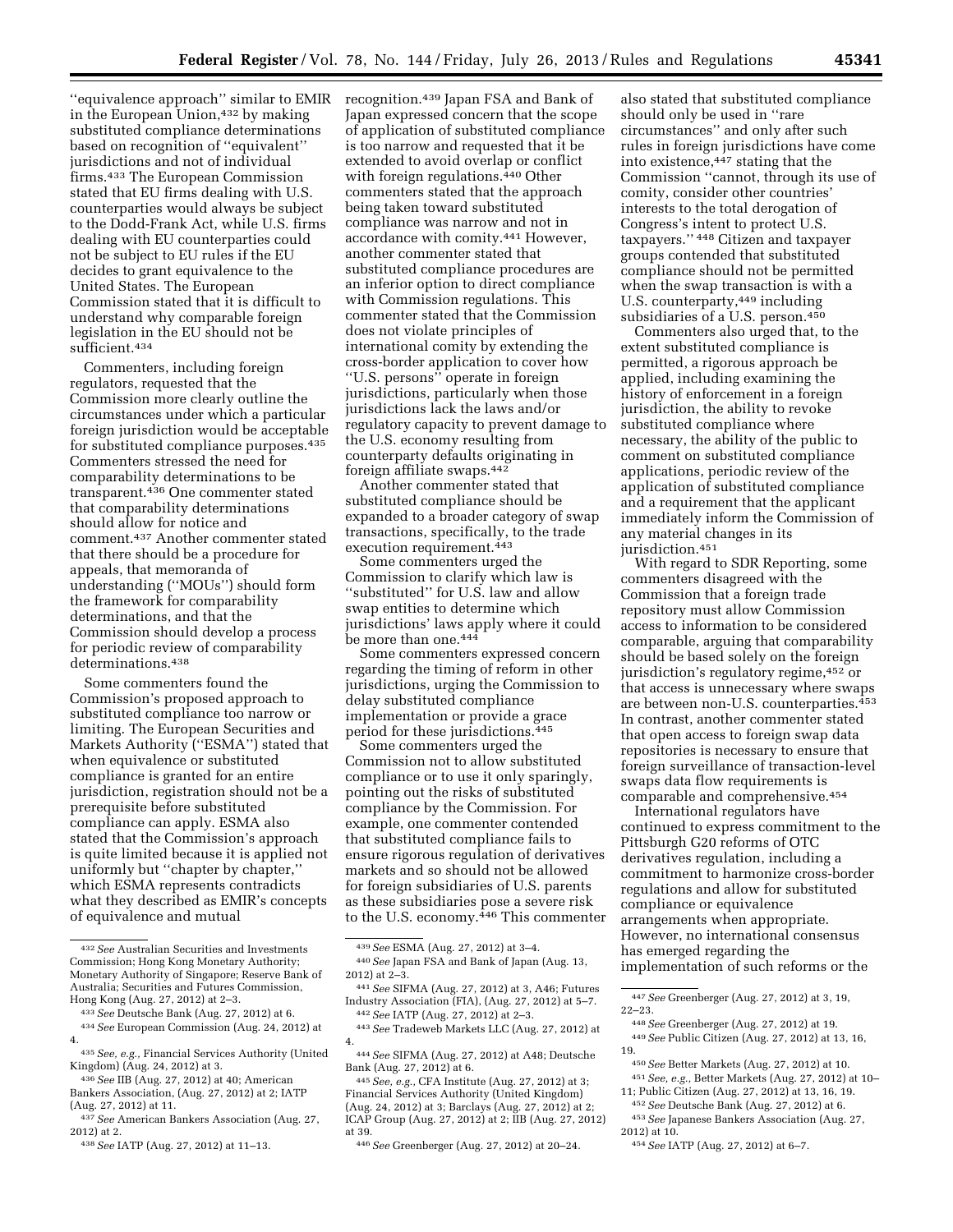circumstances under which substituted compliance should be permitted. In an April 18, 2013 letter to Treasury Secretary Lew, nine international financial regulators expressed concern about fragmentation in the OTC derivatives market as a result of lack of regulatory coordination, noting that ''[a]n approach in which jurisdictions require that their own domestic regulatory rules be applied to their firms' derivatives transactions taking place in broadly equivalent regulatory regimes abroad is not sustainable.'' 455 The letter expressed concern that such an approach would lead the global derivatives market to ''recede into localized and less efficient structures, impairing the ability of business across the globe to manage risk.'' The letter also suggested, among other things, that cross-border rules be adopted that would not result in duplicative or conflicting requirements through substituted compliance or equivalence arrangements, and that a reasonable transition period and measures be provided to foreign entities to ensure a smooth transition.456

A group of 25 organizations from numerous nations responded by asserting that the letter to Treasury Secretary Lew ''appears to place a higher priority on preventing 'fragmentation' in global financial markets than on effective management of global financial risks.'' 457

456 *Id.* 

457*See* letter to Nine International Regulators from ActionAid International; AFL–CIO (American Federation of Labor And Congress of Industrial Organizations); Americans for Financial Reform; Berne Declaration; Center of Concern; The Centre for Research on Multinational Corporations (SOMO); Centre national de coopération au développement, CNCD-11.11.11; CGIL-Italian General Confederation of Labour; Consumer Federation of America; Global Progressive Forum; IBON International; The International Institute for Monetary Transformation; Institute for Agriculture

Emphasizing that the global financial crisis of 2008–2009 caused ''mass unemployment, home foreclosures, and cutbacks in key public services,'' these organizations argued that ''[s]ince G–20 nations have not yet met their 2009 Pittsburgh commitment to put in place effective derivatives regulation by the close of 2012, the first priority should be to complete this crucial element of financial oversight.'' 458 Although these organizations recognized the challenge of effectively regulating the global financial markets, they asserted that ''the path to addressing these challenges does not lie in further delays that prevent any nation from acting until every jurisdiction globally has agreed on a similar approach.'' 459 Instead, these organizations urged the international community ''to coordinate around a shared high level of financial oversight, and in the meantime to support the efforts of individual nations to ensure that the scope of their financial regulation properly captures all transactions, wherever conducted, that affect the safety and stability of each national financial system.'' 460

3. Overview of the Substituted Compliance Regime

Once registered, a non-U.S. swap dealer or non-U.S. MSP would become subject to all of the substantive requirements under Title VII of the Dodd-Frank Act that apply to registered swap dealers or MSPs. In other words, the requirements under Title VII of the Dodd-Frank Act related to swap dealers and MSPs apply to all registered swap dealers and MSPs, irrespective of where they are based.

Consistent with CEA section 2(i) and comity principles, the Commission's policy generally is that eligible entities may comply with a substituted compliance regime under certain circumstances, subject, however, to the Commission's retention of its examination authority 461 and its

461Under Commission regulations 23.203 and 23.606, all records required by the CEA and the Commission's regulations to be maintained by a registered swap dealer or MSP shall be maintained in accordance with Commission regulation 1.31 and

enforcement authority. To the extent that the substituted compliance regime applies, the Commission generally would permit a non-U.S. swap dealer or MSP, U.S. bank that is a swap dealer or MSP with respect to its foreign branches,462 or non-U.S. non-registrant that is a guaranteed or conduit affiliate, as applicable, to substitute compliance with the requirements of the relevant home jurisdiction's law and regulations (or in the case of foreign branches of a bank, the foreign location of the branch) in lieu of compliance with the attendant Entity-Level Requirements and/or Transaction-Level Requirements under the CEA and Commission regulations, provided that the Commission finds that such home jurisdiction's requirements (or in the case of foreign branches of a bank, the foreign location of the branch) are comparable with and as comprehensive as the corollary area(s) of regulatory obligations encompassed by the Entity- and Transaction-Level Requirements. Significantly, the Commission will rely upon an outcomes-based approach to determine whether these requirements achieve the same regulatory objectives of the Dodd-Frank Act. An outcomes-based approach in this context means that the Commission is likely to review the requirements of a foreign jurisdiction for rules that are comparable to and as comprehensive as the requirements of the Dodd-Frank Act, but it will not require that the foreign jurisdiction have identical requirements to those

In the January Order, the Commission noted that an applicant for registration as a swap dealer or MSP must file a Form 7–R with the National Futures Association and that Form 7–R was being modified at that time to address existing blocking, privacy or secrecy laws of foreign jurisdictions that applied to the books and records of swap dealers and MSPs acting in those jurisdictions. *See* 78 FR at 871–872 n. 107. The modifications to Form 7– R were a temporary measure intended to allow swap dealers and MSPs to apply for registration in a timely manner in recognition of the existence of the blocking, privacy, and secrecy laws. The Commission clarifies that the change to Form 7–R impacts the registration application only and does not modify the Commission's authority under the CEA and its regulations to access records held by registered swap dealers and MSPs. Commission access to a registrant's books and records is a fundamental regulatory tool necessary to properly monitor and examine each registrant's compliance with the CEA and the regulations adopted pursuant thereto. The Commission has maintained an ongoing dialogue on a bilateral and multilateral basis with foreign regulators and with registrants to address books and records access issues and may consider appropriate measures where requested to do so.

462The types of offices which the Commission would consider to be a ''foreign branch'' of a U.S. bank, and the circumstances in which a swap is with such foreign branch, are discussed further in section IV.C.3, *supra.* 

<sup>455</sup>*See* letter to Treasury Secretary Lew regarding cross-border OTC derivatives regulation from Deputy Prime Minister Taro Aso, Minister of State for Finance Services, Government of Japan; Commissioner Michel Barnier, Commissioner for Internal Markets and Services, European Commission; Minister Pravin Gordhan, Minister of Finance, Government of South Africa; Minister Guido Mantega, Ministry of Finance, Government of Brazil; Minister Pierre Moscovici, Ministry of Finance, Government of France; Chancellor George Osborne, Chancellor of the Exchequer, Government of the United Kingdom; Minister Wolfgang Schäuble, Ministry of Finance, Government of Germany; Minister Anton Siluanov, Minister of Finance, Government of Russia; and Minister Eveline Widmer-Schlumpf, Finance Minister, Government of Switzerland (''Nine International Regulators'') (Apr. 18, 2013). *See also* letter to Treasury Secretary Lew from Sens. Kirsten E. Gillibrand, Thomas R. Carper, Kay R. Hagan, Heidi Heitkamp, Michael F. Bennet, and Charles E. Schumer (June 26, 2013) (advocating domestic and international harmonization of derivatives regulation).

and Trade Policy (IATP); Institute for Policy Studies, Global Economy Project; Jubilee Debt Campaign, UK; Kairos Europe (Brussels); Missionary Oblates—USP (Washington, DC); Oxfam; Red Latinoamericana sobre Deuda, Desarrollo y Derechos—LATINDADD; Stamp Out Poverty; Tax Justice Network; UBUNTU Forum; War on Want; WEED (World Economy, Ecology, and Development); and World Development Movement (Jul. 1, 2013).

<sup>458</sup> *Id.* 

<sup>459</sup> *Id.* 

<sup>460</sup> *Id.* 

shall be open for inspection by representatives of the Commission, the United States Department of Justice, or any applicable prudential regulator.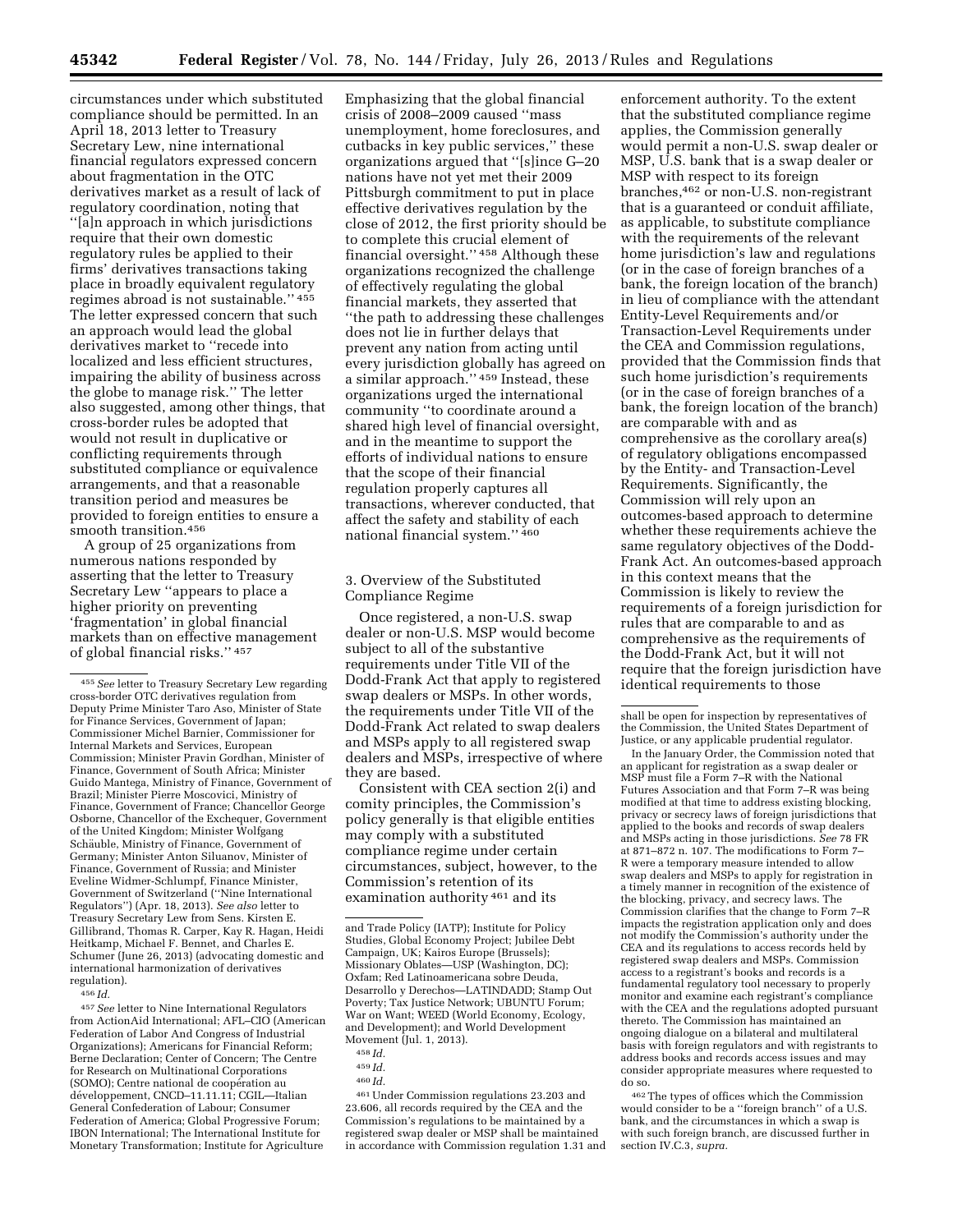established under the Dodd-Frank Act. This approach builds on the Commission's longstanding policy of recognizing comparable regulatory regimes based on international coordination and comity principles with respect to cross-border activities involving futures (and options on futures).463 The Commission anticipates that its approach also will require close consultation, cooperation, and coordination among the Commission and relevant foreign regulators regarding ongoing compliance efforts. To date, the Commission notes that it has engaged in many multilateral and bilateral consultations and efforts to coordinate on the substance of OTC derivatives reform efforts.

In part, because many foreign jurisdictions have been implementing OTC derivatives reforms in an incremental manner, the Commission's comparability determinations may be made on a requirement-by-requirement basis, rather than on the basis of the foreign regime as a whole. For example, many jurisdictions have moved more quickly to implement reporting to trade repositories, and so the Commission may focus first on comparability with those requirements. In addition, in making its comparability determinations, the Commission may include conditions that take into account timing and other issues related

Upon promulgating part 30, the Commission stated that it ''intends to monitor closely the application of this regulatory scheme for the offer and sale of foreign futures and foreign options in the U.S. and to make adjustments in these rules, as necessary, based, in part, on it experience in administering the exemptive procedure [*i.e.,* 30.10 relief] as well as other requests for interpretations of the provisions herein.'' Foreign Futures and Foreign Options Transactions, 52 FR 28980, 28993 (Aug. 5, 1987). For example, the Commission has expanded part 30 to allow 30.10-exempt foreign brokers to act as introducing brokers for the purpose of executing linked U.S. transactions on behalf of U.S. customers under certain circumstances. The Commission also promulgated regulation 30.12 to allow unlicensed ''local'' brokers located outside the United States to execute trades through the customer omnibus account of an FCM or 30.10 exempt foreign broker, again under certain circumstances. The Commission expects that the substituted compliance process contemplated by this Guidance may similarly evolve.

to coordinating the implementation of reform efforts across jurisdictions.

A non-U.S. swap dealer or non-U.S. MSP, a U.S. bank that is a swap dealer or MSP with respect to its foreign branches, or non-U.S. non-registrant that is a guaranteed or conduit affiliate, to the extent applicable under this Guidance, may comply with regulations in its home jurisdiction (or in the case of foreign branches of a bank, the foreign location of the branch) to the extent that the Commission determines that these requirements are comparable to, and as comprehensive as, the corollary areas of the CEA and Commission regulations.464 As noted above, however, the home jurisdiction's requirements do not have to be identical to the Dodd-Frank Act requirements. Moreover, the Commission notes, however, that entities relying on substituted compliance may be required to comply with certain of the Dodd-Frank Act requirements where comparable and comprehensive regulation in their home jurisdiction (or in the case of foreign branches of a bank, the foreign locations of the branches) are determined to be lacking.465

In evaluating whether a particular category of foreign regulatory requirement(s) is comparable and comprehensive to the applicable requirement(s) under the CEA and Commission regulations, the Commission will take into consideration all relevant factors, including but not limited to, the comprehensiveness of those requirement(s), the scope and objectives of the relevant regulatory requirement(s), the comprehensiveness of the foreign regulator's supervisory compliance program, as well as the

465The Commission recognizes that substantial progress has been made in other jurisdictions towards implementing OTC derivatives reform. For example, EMIR requires financial counterparties, including hedge funds, to clear OTC derivatives contracts subject to the clearing obligation through a central counterparty registered or recognized in accordance with EMIR. EMIR also requires such entities to comply with EMIR's risk mitigation techniques for uncleared OTC derivatives contracts; risk mitigation techniques include, confirmation, portfolio reconciliation, compression, valuation and dispute resolution. Lastly, EMIR requires financial counterparties to report all derivatives contracts to a trade repository registered or recognized in accordance with EMIR.

home jurisdiction's authority to support and enforce its oversight of the registrant. In this context, comparable does not necessarily mean identical. Rather, the Commission would evaluate whether the home jurisdiction's regulatory requirement is comparable to and as comprehensive as the corresponding U.S. regulatory requirement(s).

In response to comments requesting greater clarity with respect to the substituted compliance determinations, the Commission notes that a comparability analysis would begin with a consideration of the regulatory objectives of a foreign jurisdiction's regulation of swaps and swaps market participants. In this regard, the Commission will first look to foreign regulator's swap-specific regulations. The Commission recognizes, however, that jurisdictions may not have swapspecific regulations in some areas, and instead may have regulatory or supervisory regimes that achieve comparable and comprehensive regulatory objectives as the Dodd-Frank Act requirements, but on a more general, entity-wide, or prudential, basis.466 In addition, portions of a foreign regulatory regime may have similar regulatory objectives, but the means by which these objectives are achieved with respect to swaps market activities may not be clearly defined, or may not expressly include specific regulatory elements that the Commission concludes are critical to achieving the regulatory objectives or outcomes required under the CEA and the Commission's regulations. In these circumstances, the Commission anticipates that, as part of its broader efforts to consult and coordinate with foreign jurisdictions, it will work with the regulators and registrants in these jurisdictions to consider alternative approaches that may result in a determination that substituted compliance applies.467

The approaches used will vary depending on the circumstances relevant to each jurisdiction. One example would include coordinating with the foreign regulators in developing appropriate regulatory

<sup>463</sup>For example, under part 30 of the Commission's regulations, if the Commission determines that compliance with the foreign regulatory regime would offer comparable protection to U.S. customers transacting in foreign futures and options and there is an appropriate information-sharing arrangement between the home supervisor and the Commission, the Commission has permitted foreign brokers to comply with their home regulations (in lieu of the applicable Commission regulations), subject to appropriate conditions. *See, e.g.,* Foreign Futures and Options Transactions, 67 FR 30785 (May 8, 2002); Foreign Futures and Options Transactions, 71 FR 6759 (Feb. 9, 2009).

<sup>464</sup>As stated in note 88, for purposes of this Guidance, the terms ''home jurisdiction'' or ''home country'' are used interchangeably and refer to the jurisdiction in which the person or entity is established, including the European Union. Further, the Commission clarifies that where a non-U.S. swap dealer (or non-U.S. MSP), or a non-U.S. nonregistrant that is a guaranteed or conduit affiliate, transacts outside the home jurisdiction, substituted compliance is available and they may comply with the comparable and comprehensive requirements of the home jurisdiction, provided that they comply with such requirements in that other jurisdiction.

<sup>466</sup>The Commission notes that, of the 35 provisionally registered non-U.S. swap dealers as of July 12, 2013, all but one of them are banking entities that are subject to prudential supervision by banking supervisors in their home jurisdictions or affiliates of such banks. By comparison, 19 of the provisionally registered U.S. swap dealers and MSPs are not regulated by a prudential supervisor or the SEC.

<sup>467</sup>The Commission notes that such alternatives are available for both Entity- and Transaction-Level Requirements, but are more likely appropriate for Entity-Level Requirements.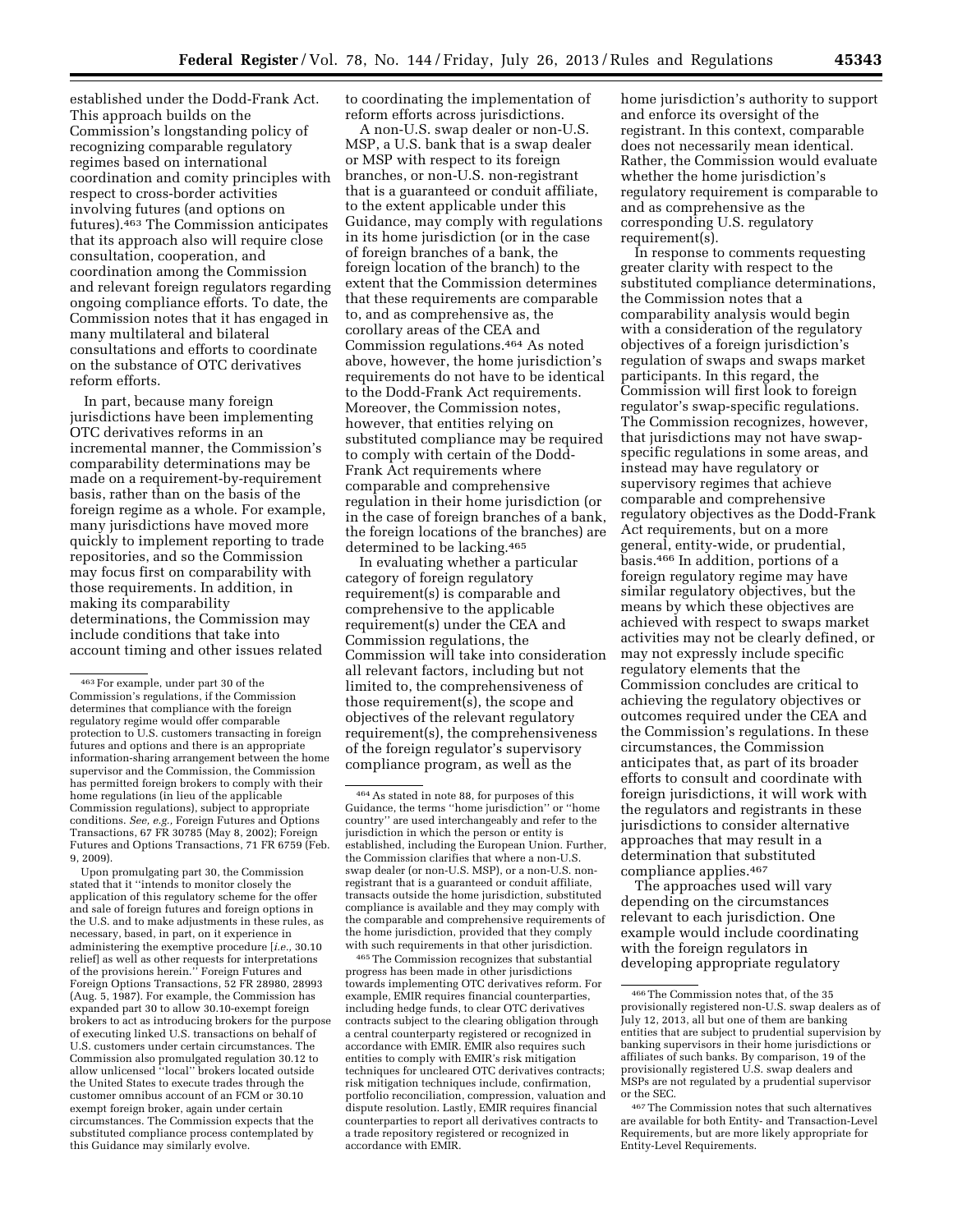changes or new regulations, particularly where changes or new regulations already are being considered or proposed by the foreign regulators or legislative bodies. As another example, the Commission may, after consultation with the appropriate regulators and market participants, include in its substituted compliance determination a description of the means by which certain swaps market participants can achieve substituted compliance within the construct of the foreign regulatory regime. The identification of the means by which substituted compliance is achieved would be designed to address the regulatory objectives and outcomes of the relevant Dodd-Frank Act requirements in a manner that does not conflict with a foreign regulatory regime and reduces the likelihood of inconsistent regulatory obligations. For example, the Commission may specify that swap dealers and MSPs in the jurisdiction undertake certain recordkeeping and documentation for swap activities that otherwise is only addressed by the foreign regulatory regime with respect to financial activities generally. In addition, the substituted compliance determination may include provisions for summary compliance and risk reporting to the Commission to allow the Commission to monitor whether the regulatory outcomes are being achieved. By using these approaches, in the interest of comity, the Commission would seek to achieve its regulatory objectives with respect to the Commission's registrants that are operating in foreign jurisdictions in a manner that works in harmony with the regulatory interests of those jurisdictions.468

# 4. Process for Comparability Determinations

Any comparability analysis will be based on a comparison of specific foreign requirements against specific related CEA provisions and Commission regulations in 13 categories of regulatory obligations and will consider the factors described above. After receiving a submission from an applicant, the resulting comparability determination would be made by the Commission with regard to each of the 13 categories of regulatory obligations, as appropriate. More specifically, the Commission

could determine that a particular set of foreign laws and regulations provides a sufficient basis for an affirmative finding of comparability with respect to a relevant area of regulatory obligations. Where no comparability determination can be made,  $469$  the non-U.S. swap dealer or non-U.S. MSP, U.S. bank that is a swap dealer or MSP with respect to its foreign branches, or non-registrant, to the extent applicable under this Guidance, may be required to comply with the applicable Entity- or Transactional-Level requirements under the CEA and Commission regulations.

Anyone who is eligible for substituted compliance may apply, either individually or collectively, as may foreign regulators. Persons who may request a comparability determination include: (i) Foreign regulators, (ii) an individual non-U.S. entity, or group of non-U.S. entities; (iii) a U.S. bank that is a swap dealer or MSP with respect to its foreign branches; 470 or (iv) a trade association, or other group, on behalf of similarly-situated entities. Persons requesting a comparability determination may want to coordinate their application with other market participants and their home regulators to simplify and streamline the process. Once a comparability determination is made for a jurisdiction, it will apply for all entities or transactions in that jurisdiction to the extent provided in the determination, as approved by the Commission.

Generally, the Commission would expect that the applicant, at a minimum, state with specificity the factual and legal basis for requesting that the Commission find that a particular set of

foreign laws and regulations is comparable to, and as comprehensive as, particular Dodd-Frank Act requirements as described above; include with specificity all applicable legislation, rules, and policies; and provide an assessment whether the objectives of the two regulatory regimes are comparable and comprehensive.471 If the applicant is a registered swap dealer or MSP, it also would generally be helpful to understand the capacity in which the applicant is licensed with the applicant's regulator(s) in its home country and whether the applicant is in good standing.

The Commission expects that the comparability analysis process would, in most cases, involve consultation with the regulators in each jurisdiction for which a substituted compliance application has been submitted so that the Commission may better analyze the compliance regime of a jurisdiction. Consultations are particularly important in the near future because many jurisdictions are in the process of finalizing and implementing their derivatives reforms incrementally and the Commission's comparability determinations may need to take into account the timing of regulatory reforms that have been proposed or finalized, but not yet implemented.

Further, the Commission expects that, in connection with a determination that substituted compliance is appropriate, it would enter into an appropriate MOU or similar arrangement between the Commission and the relevant foreign regulator(s). Existing informationsharing and/or enforcement arrangements would be indicative of a foreign supervisor's ability to share information and otherwise work with the Commission. However, going forward, the Commission and relevant foreign supervisor(s) would need to establish supervisory MOUs or other arrangements that provide for information sharing and cooperation in the context of supervising swap dealers and MSPs. The Commission contemplates that such a supervisory MOU would establish the type of coordination activities that would continue on an ongoing basis between the Commission and the foreign supervisor(s), including topics such as procedures for confirming continuing oversight activities, access to

<sup>468</sup>The Commission anticipates that non-U.S. swap dealers and MSPs may require additional time after a Substituted Compliance Determination in order to phase in compliance with the relevant requirements of the jurisdiction in which the non-US swap dealer or MSP is established. The Commission and its staff intend to address the need for any further transitional relief at the time that the subject Substituted Compliance Determination is made.

<sup>469</sup>A finding of comparability may not be possible for a number of reasons, including the fact that the foreign jurisdiction has not yet implemented or finalized particular requirements.

<sup>470</sup>As previously noted, where the counterparty to a swap with a foreign branch is a non-U.S. person (whether or not such non-U.S. person is guaranteed or otherwise supported by, or is an affiliate conduit of, a U.S. person), the Commission continues to be of the view that compliance with comparable and comprehensive requirements in the foreign jurisdiction should be permitted in light of the supervisory interest of the foreign jurisdiction in the swaps transacted in that jurisdiction, together with the fact that foreign branches of U.S. swap dealers or U.S. MSPs are subject generally to direct or indirect oversight by U.S. regulators because they are part of a U.S. person. As discussed further in section IV.F.3, *supra,* the Commission's recognition of substituted compliance would be based on an evaluation of whether the requirements of the home jurisdiction are comparable and comprehensive to the applicable requirement(s) under the CEA and Commission regulations based on a consideration of all relevant factors, including among other things: (i) The comprehensiveness of the foreign regulator's supervisory compliance program and (ii) the authority of such foreign regulator to support and enforce its oversight of the registrant's branch or agency with regard to such activities to which substituted compliance applies.

<sup>471</sup>The Commission may, as it deems appropriate and necessary, conduct an on-site examination of the applicant, as well as consult with the applicant's home regulator regarding the status of the applicant. For certain matters, the Commission may request an opinion of counsel.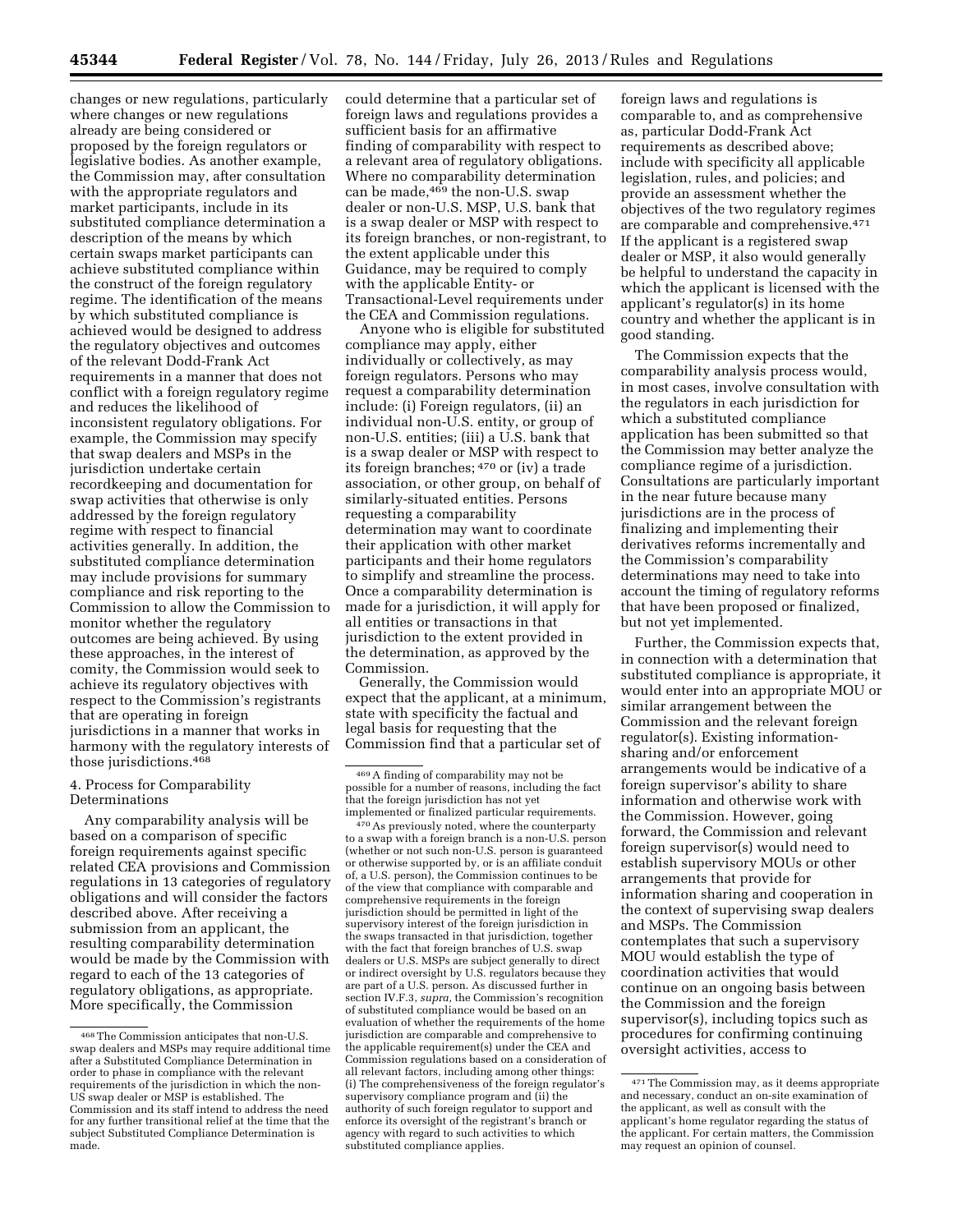information,472 on-site visits, and notification procedures in certain situations.473

The Commission expects that an applicant would notify the Commission of any material changes to information submitted in support of a comparability determination (including, but not limited to, changes in the relevant supervisory or regulatory regime) as the Commission's comparability determination may no longer be valid.

Within four years of issuing any Substituted Compliance Determination, the Commission will reevaluate its initial determination to ascertain whether any changes should be made to its finding and shall reissue the relevant Commission action, conditionally or unconditionally, as it deems appropriate.

SDR Reporting and real-time public reporting would generally be eligible for substituted compliance, as outlined above, but only if the Commission has direct access to all of the reported swap data elements that are stored in a foreign trade repository. The Commission intends that direct access would generally include, at a minimum, real time, direct electronic access to the data and the absence of any legal impediments to the Commission's access to the data. Due to the technical nature of this inquiry, a comparability evaluation for SDR Reporting and realtime public reporting would generally entail a detailed comparison and technical analysis. The Commission notes that while direct access to swap data is a threshold matter to be addressed in a comparability evaluation, a more particularized analysis would generally be necessary to determine whether the data stored in a foreign trade repository provides for effective Commission use, in furtherance of the regulatory purposes of the Dodd-Frank Act.

Comparability determinations for SDR Reporting and real-time public reporting would generally take into account whether the Commission may effectively access and use data stored in foreign trade repositories, both in

isolation and when compared to and aggregated with swap data from other foreign trade repositories, as well as registered SDRs. At a minimum, effective use would generally require that the data elements stored in foreign trade repositories are sufficient to permit comparison and aggregation, and that all transactions with comparable required data elements, otherwise required to be reported to a registered SDR, are available in the foreign trade repository.

5. Conflicts Arising Under Privacy and Blocking Laws

Potential and actual conflicts between the Commission's regulations and the privacy and blocking laws of some non-U.S. jurisdictions may, in certain circumstances, limit or prohibit the disclosure of data that is required to be reported under the Dodd-Frank Act and implementing regulations.474 For example, the Commission's part 45 and part 46 swap data reporting rules establish swap data recordkeeping and SDR reporting requirements applicable to reporting counterparties. Among other requirements, these rules prescribe certain reporting data fields for all swaps subject to the Commission's jurisdiction, including the identity of each counterparty to a swap. The privacy laws of some non-U.S. jurisdictions may, however, restrict or prohibit the disclosure by a reporting party or registrant of a non-reporting party's identity. In some jurisdictions, this privacy restriction may be overcome if the counterparty consents to the disclosure. In others, the restriction may take the form of a blocking statute which acts as an absolute prohibition to the disclosure of information, creating a direct conflict with the requirements of the Dodd-Frank Act.

The Commission recognizes that, notwithstanding the importance of swap data to its mandate under the Dodd-Frank Act, its regulations may be in conflict with the blocking, privacy, and/ or secrecy laws of other jurisdictions. The Commission is mindful of the challenges presented by such circumstances and continues to work on a bilateral and multilateral basis with foreign regulators to address these issues. Where appropriate, the Commission may consider reasonable alternatives that allow the Commission to fulfill its mandate while respecting the regulatory interests of other jurisdictions. In that regard, where a real conflict of laws exists, the Commission strongly encourages regulators and registrants to consult directly with its staff.

#### 6. Clearing

### a. Clearing Venues

With respect to acceptable clearing venues, the Commission notes that section 2(h)(1) of the CEA provides that swaps subject to the clearing requirement must be submitted for clearing to a registered DCO or a DCO that is exempt from registration under the CEA.475

The Commission has previously recognized the role of foreign-based clearing organizations, including in the context of FBOTs. Specifically, in the final rules pertaining to Registration of Foreign Boards of Trade, the Commission required that an FBOT, in order to be registered, clear through a clearing organization that either is registered with the Commission as a DCO or observes the Principles for Financial Market Infrastructures (''PFMIs'').476 Other relevant requirements in the FBOT final rules include, among other things, that the clearing organization be in good regulatory standing in its home country.

In addition, in the final rules adopting the Inter-Affiliate Exemption, the Commission permitted eligible affiliated counterparties that are located in certain jurisdictions to satisfy a condition to electing the exemption (requiring counterparties to clear their swaps with third-parties) by clearing the swap through a registered DCO or a clearing organization that is subject to supervision by appropriate government authorities in the clearing organization's home country and that has been assessed to be in compliance with the PFMIs.477

477 Inter-Affiliate Exemption, 78 FR at 21784 (adopting 17 CFR  $50.52(b)(4)(i)(E)$ ).

<sup>472</sup>As previously noted, the Commission observes that under section 4s(j)(3) and (4) of the CEA and Commission regulation 23.606, a registered swap dealer or MSP must make all records required to be maintained in accordance with Commission regulation 1.31 available to the Commission promptly upon request to representatives of the Commission. The Commission reserves this right to access records held by registered swap dealers and MSPs, including those that are non-U.S. persons who may comply with the Dodd-Frank recordkeeping requirement through substituted compliance. *See also* 7 U.S.C. 6s(f); 17 CFR 23.203.

<sup>473</sup> In this regard, the Commission has started working with foreign regulators to prepare for such arrangements.

<sup>474</sup>Section 727 of the Dodd Frank Act added to the CEA new section 2(a)(13)(G), which requires all swaps, whether cleared or uncleared, to be reported to registered SDRs. Section 21 of the CEA, added by section 728 of the Dodd Frank Act, directs the Commission to prescribe standards that specify the data elements for each swap that shall be collected and maintained by each registered SDR. Part 45 of the Commission's regulations establishes swap data recordkeeping and SDR reporting requirements; part 46 establishes similar requirements for preenactment and transition swaps (collectively, ''historical swaps'').

<sup>475</sup>As noted above, EMIR requires financial counterparties, including hedge funds, to clear OTC derivatives contracts subject to the clearing obligation through a CCP registered or recognized in accordance with EMIR.

<sup>476</sup>Registration of Foreign Boards of Trade, 76 FR 80674, 80681–80682 (Dec. 23, 2011) (the PFMIs are the successor standards to the Recommendations for Central Counterparties (''RCCPs''), which were issued jointly by the Committee on Payment and Settlement Systems (''CPSS'') and the Technical Committee of IOSCO).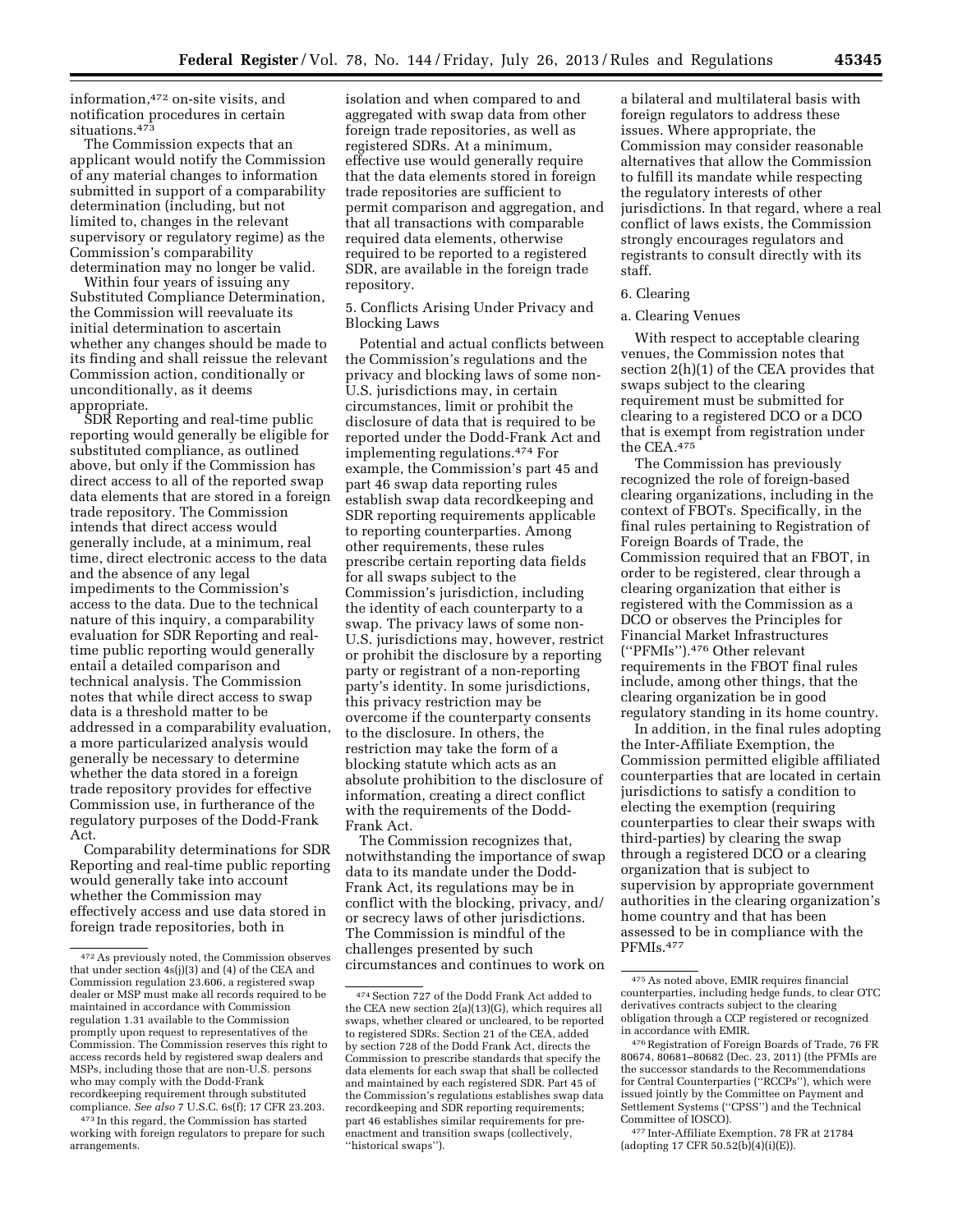More recently, in the final rulemaking adopting Core Principles and Other Requirements for Swap Execution Facilities, the Commission noted that under section 5b(h) of the CEA it has discretionary authority to exempt DCOs, conditionally or unconditionally, from the applicable DCO registration requirements.478 Thus, the Commission has discretion to exempt from registration DCOs that, at a minimum, are subject to comparable and comprehensive supervision by another regulator. The Commission further noted that it had not yet exercised its discretionary authority to exempt DCOs from registration. The Commission explained that, notwithstanding that there were no exempt DCOs at that time, certain swaps executed on a SEF could be cleared at an exempt DCO, if and when the Commission determined to exercise its authority to exempt DCOs from applicable registration requirements, at which time the Commission would likely address, among other things, the conditions and limitations applicable to clearing swaps for customers subject to section 4d(f) of the CEA.479

The conditions that may have to be met for a clearing organization to be eligible to qualify as an exempt DCO could include, among other things: (i) The Commission having entered into an appropriate memorandum of understanding or similar arrangement with the relevant foreign supervisor in the clearing organization's home country and (ii) the clearing organization having been assessed to be in compliance with the PFMIs.480 The use of the PFMIs, an international standard that is substantially similar to the requirements for registered DCOs under part 39 of the Commission's regulations, would be consistent with

the Commission's determination in the context of FBOTs.481

The Commission notes that its exemptive authority under CEA section 5b(h) is entirely discretionary. Accordingly, the Commission is not compelled to exempt any clearing organization from the DCO registration requirements, even upon a finding that a facility is ''subject to comparable, comprehensive supervision and regulation'' by another regulator.

#### b. Foreign End-Users

One of the conditions of the Inter-Affiliate Exemption, known as the ''treatment of outward-facing swaps'' condition, generally requires the clearing of swaps between affiliated counterparties and their unaffiliated counterparties.482 Pursuant to Commission regulation  $50.52(b)(4)(i)(C)$ , eligible affiliate counterparties 483 can satisfy the treatment of outward-facing swaps condition by complying with the requirements of an exception or exemption under section 2(h)(7) of the CEA or part 50 of the Commission's regulations. Pursuant to section 2(h)(7) of the CEA, also known as the end-user exception, a counterparty to a swap that is subject to the clearing requirement 484 may elect not to clear the swap provided that such counterparty meets the conditions of section  $2(h)(7)(A)(i)$ –(iii) of the CEA and the attendant regulations.485

For the purposes of the Inter-Affiliate Exemption, consistent with section 2(i), the Commission will permit a non-U.S. person eligible affiliate counterparty to satisfy Commission regulation 50.52(b)(4)(i)(C) for swaps entered into with an unaffiliated non-US person that is not otherwise subject to the CEA (''Foreign End-User''), under certain circumstances. The Foreign End-User may elect the end-user exception as if the provisions of sections  $2(h)(7)(A)(i)$ and (ii) of the CEA apply to the Foreign

End-User and the Foreign End-User elects not to clear the swap.486

Accordingly, a Foreign End-User may elect not to clear a swap if (1) the Foreign End-User and non-US person eligible affiliate counterparty are not located in a foreign jurisdiction in which the Commission has determined that a comparable and comprehensive clearing requirement exists and that the exceptions and/or exemptions thereto are comparable and comprehensive; 487 (2) the Foreign End-User is not a financial entity as provided in section  $2(h)(7)(A)(i)$  of the CEA; and (3) the Foreign End-User enters into the swap to hedge or mitigate commercial risk as provided in section 2(h)(7)(A)(ii) of the CEA.488 In the interests of international comity, the Commission will not require the Foreign End-User to satisfy the provisions of section 2(h)(7)(A)(iii) of the CEA which require the end-user to notify the Commission how it generally meets its financial obligations associated with entering into noncleared swaps.489

# *G. Application of the Entity-Level and Transaction-Level Requirements to Swap Dealers and MSPs*

This section sets forth the Commission's policy on application of the Entity-Level and Transaction-Level Requirements to swap dealers and MSPs, including when swaps generally would be eligible for substituted compliance.

#### 1. Comments

As noted in section E above, commenters generally supported the division of Dodd-Frank's swaps provisions (and Commission regulations thereunder) into Entity-Level and Transaction-Level Requirements for purposes of this Guidance. Certain of these commenters, however, made specific recommendations for

487 In these situations, the counterparties should comply with laws of the foreign jurisdiction. *See*  Commission regulations  $50.52(b)(4)(i)(B)$  and (D).

488Foreign End-Users may look to Commission regulation 50.50(c) in order to determine whether a swap hedges or mitigates commercial risk.

489This guidance is only applicable to Commission regulation  $50.52(b)(4)(i)(C)$ ; all other persons electing the End-User Exception must comply with the requirements of section 2(h)(7) of the CEA and Commission regulation 50.50.

<sup>478</sup>Specifically, section 5b(h) of the CEA provides that ''[t]he Commission may exempt, conditionally or unconditionally, a derivatives clearing organization from registration under this section for the clearing of swaps if the Commission determines that the [DCO] is subject to comparable, comprehensive supervision and regulation by the Securities and Exchange Commission or the appropriate government authorities in the home country of the organization.'' 7 U.S.C. 7a–1(h). *See also* Core Principles and Other Requirements for Swap Execution Facilities, 78 FR 33476, 33591 (Jun. 4, 2013) (adopting 17 CFR 37.701) (''Part 37 SEF Regulations'').

<sup>479</sup> *Id.* at 33534.

<sup>480</sup>The PFMIs were developed with significant input and public comment from market participants, and benefited from broad participation of market regulators and prudential supervisors from multiple nations. The PFMIs were approved by both IOSCO's Technical Committee and the CPSS and published in April 2012.

<sup>481</sup>The Commission recognizes that certain DCOs registered with the Commission also may be authorized, licensed, or recognized by a foreign authority. The Commission continues to work on a bilateral basis with such non-US authorities with respect to issues of central counterparty supervision. The Commission also participates in multilateral discussions with its foreign counterparts through a number of international groups.

<sup>482</sup>*See* Clearing Exemption for Swaps Between Certain Affiliated Entities, 78 FR 21749; Commission regulation 50.52(b)(4)(i).

<sup>483</sup>As such term is defined in Commission

regulation 50.52(a).

<sup>484</sup>*See* Clearing Requirement Determination, 77 FR 74284.

<sup>485</sup>*See* End-User Exception to the Clearing Requirement for Swaps, 77 FR 42560.

<sup>486</sup> If the Foreign End-User is an issuer of securities under, or required to file reports pursuant to, the Securities Exchange Act of 1934 (''SEC Filer''), then the Foreign End-User must obtain the approval to enter into uncleared swaps from an appropriate committee of the SEC Filer's board of directors (or governing body). *See* section 2(j) of the CEA. The Commission considers a counterparty controlled by an SEC Filer to be an SEC Filer itself for the purposes of the end-user exception. *See* 77 FR 42570.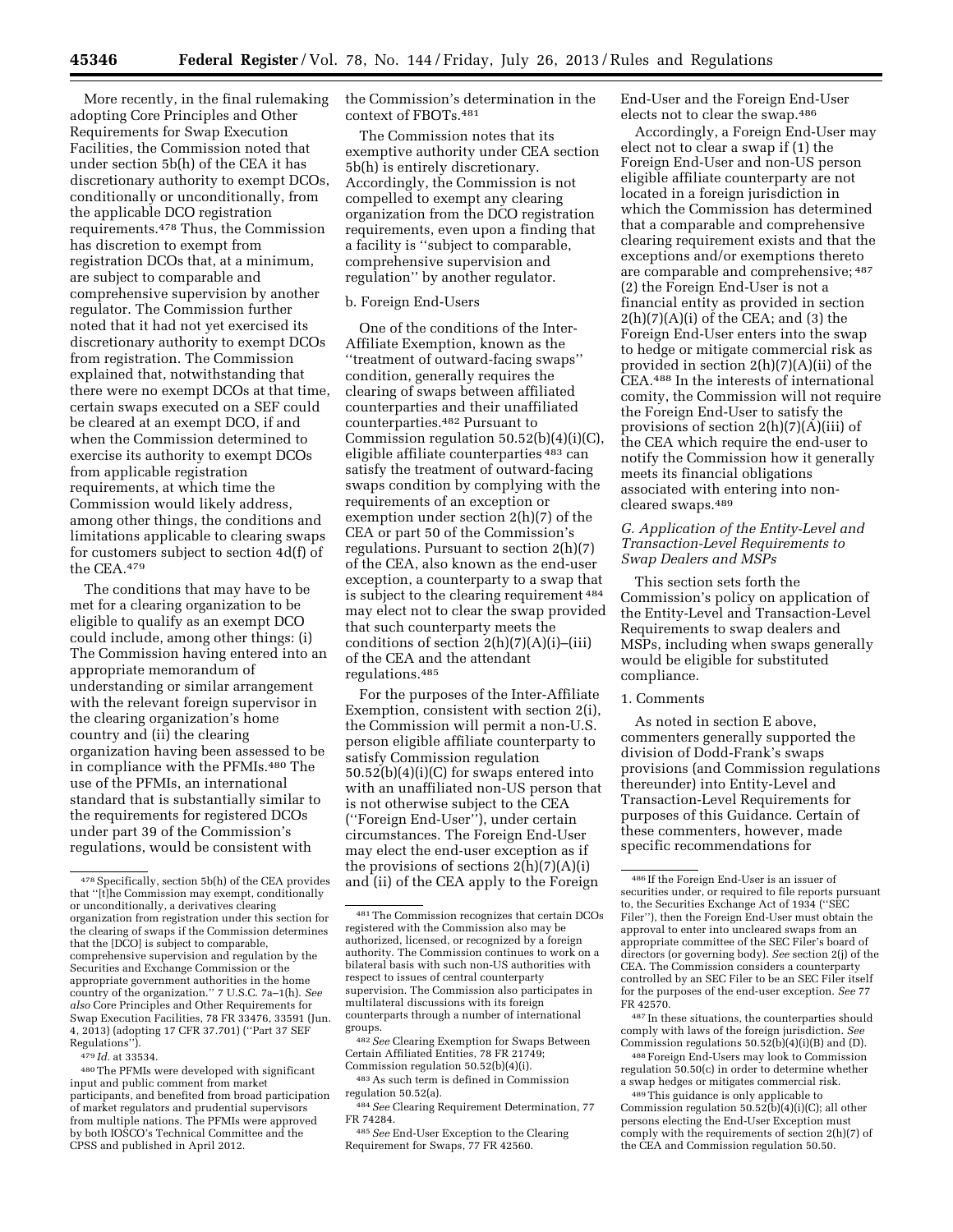reclassification of some of these requirements.490

In addition, some commenters addressed perceived disparities in the application of Transaction-Level Requirements to U.S. swap dealers, stating that transactions between U.S. swap dealers and non-U.S. counterparties should be eligible for substituted compliance for Transaction-Level Requirements so as to avoid putting U.S. swap dealers at a competitive disadvantage.491

Other commenters supported the Commission's proposed application of the Transaction-Level Requirements to the transactions of U.S. persons with non-U.S. persons.492 One commenter stated that the Transaction-Level Requirements should apply to transactions by registered swap dealers and MSPs with U.S. persons.493

Several commenters objected to the applicability of certain Transaction-Level Requirements to transactions between two non-U.S. parties.494 One commenter stated that Transaction-Level Requirements should never apply to swaps between counterparties that are both non-U.S. persons.495

With respect to external business conduct standards, one commenter stated that these standards should not apply to swaps between U.S. swap entities and non-U.S. persons because the Commission's supervisory interest in these transactions are less implicated when the counterparty is a non-U.S. person.496 Other commenters also stated that the external business conduct standards should not apply to transactions between two non-U.S. persons.497

493*See* IIAC (Aug. 27, 2012) at 8.

494*See, e.g.,* Clearing House (Aug. 27, 2012) at 22–24 (arguing that pre- and post-trade transparency rules should not apply to interactions with non-U.S. customers); SIFMA (Aug. 27, 2012) at A37 (stating that real-time public reporting requirements would be inappropriate for swaps involving only non-U.S. counterparties).

495*See* Australian Bankers (Aug. 27, 2012) at 5, A8.

496*See* SIFMA (Aug. 27, 2012) at A38.

# 2. Commission Guidance

The Commission has carefully considered the comments on Entity-Level and Transaction-Level Requirements. With regard to U.S. swap dealers and U.S. MSPs, the Commission's policy is that they generally would be expected to comply in full with all of the Entity-Level Requirements and Transaction-Level Requirements, without substituted compliance available. The Commission's policy would apply regardless of whether the counterparty to the swap is a U.S. person or non-U.S. person. This is consistent with the Commission's traditional approach to registered FCMs, wherein a person, once registered as an FCM, is subject to the full panoply of regulations applicable to such registrants, without distinctions based on whether the counterparties are U.S. or non-U.S. counterparties.

Further, the Commission believes that its cross-border policy and interpretation with respect to U.S. swap dealers and MSPs must be informed by the purposes of the Dodd-Frank Act. As discussed earlier, the Dodd-Frank Act was enacted to reduce systemic risk, increase transparency, and promote market integrity within the financial system by, among other things, providing for the comprehensive regulation of swap dealers and MSPs. In doing so, Congress understood the highly integrated nature of the global swaps business, with regard to both individual firms and the market at large, and that risk to U.S. firms and in turn, U.S. financial markets may arise anywhere in the world.

In view of the policy goals underlying the Dodd-Frank Act swaps reforms, the Commission's view is that U.S. swap dealers and MSPs should be fully subject to the robust oversight contemplated by the Dodd-Frank Act, without regard to whether their counterparty is a U.S. or non-U.S person. These firms are conducting their swap dealing business within the territory of the United States. That some of their business may be directed to foreign clients does not diminish the Commission's obligation to ensure that swaps between U.S. swap dealers and MSPs and their counterparties are subject to Dodd-Frank's financial safeguards and transparency requirements, to the fullest extent. Therefore, in the Commission's view, substituted compliance is incompatible with the Commission's ability to effectively discharge its statutory responsibilities.

For substantially the same reasons, the Commission believes that full U.S. regulation of U.S. swap dealers and MSPs, even when they transact swaps with non-U.S. counterparties, is a reasonable exercise of U.S. jurisdiction under the principles of foreign relations law. Among the factors supporting this exercise of U.S. jurisdiction are the links between the U.S. swap dealers and MSPs and their swap activities to U.S. commerce, and the generally accepted importance of regulating the activities of these entities both to the United States and the international financial system.498 In addition, having an agency of the U.S. government serve as the primary regulator of U.S. entities is generally consistent with normal expectations and with traditions of the international system.499 To the extent that other countries have an interest in regulating transactions with their nationals, the Commission notes that the U.S. regulatory scheme for swap dealers and MSPs does not preclude other countries from imposing their regulations if they consider it necessary for transactions affecting their interests.500 As discussed below, the Commission will work with other regulators to avoid, and resolve where necessary, direct conflicts, as well as to reduce unnecessary burdens. The Commission observes that very few conflicts between the foreign regimes and Dodd-Frank Act requirements have been identified as part of many multilateral and bilateral consultations between staff of the CFTC and their foreign counterparts. For these purposes, conflict means that actions required for compliance under one jurisdiction's law are prohibited under the other jurisdiction's law, or compliance with the regulations of both jurisdictions is otherwise impossible.

With regard to non-U.S. swap dealers or MSPs (including those that are affiliates of a U.S. person), the Commission's policy is that these firms should be subject to all of the Entity-Level Requirements, but under certain circumstances substituted compliance should be available (except with regard to Large Trader Reporting). The Commission's policy with regard to the application of Transaction-Level Requirements to non-U.S. swap dealers or MSPs, and the availability of substituted compliance, depends in part on the type of counterparty to the swap transaction.

The foreign branch of a U.S. bank that is a swap dealer or MSP is expected to

<sup>490</sup>*See* section E, *supra.* 

<sup>491</sup>*See* SIFMA (Aug. 27, 2012) at A36. *See also*  State Street (Aug. 27, 2012) at 2; IIB (Aug. 27, 2012) at 27–28; The Clearing House (Aug. 27, 2012) at 4, 27.

<sup>492</sup>*See* Public Citizen (Aug. 27, 2012) at 13 (arguing that substituted compliance should not be permitted when the swap involves a U.S. counterparty and that Transaction-Level Requirements should be required for counterparties that are non-U.S. persons). *See also* IATP (Aug. 27, 2012) at 7–8 (recommending that Transaction-Level Requirements apply to transactions between non-U.S. swap dealers or MSPs and a U.S. person who is not a swap dealer or MSP).

<sup>497</sup>*See* Australian Bankers (Aug. 27, 2012) at 4, A10. *See also* IIAC (Aug. 27, 2012) at 8 (agreeing that external business conduct standards should not apply to swaps between non-U.S. swap dealers and

MSPs and non-U.S. counterparties (whether or not guaranteed by a U.S. person)).

<sup>498</sup>*See* Restatement secs. 403(2)(a)–(c), 403(2)(e). 499*See* Restatement secs. 403(2)(d), 403(2)(f).

<sup>500</sup>*See* Restatement sec. 403(2)(g).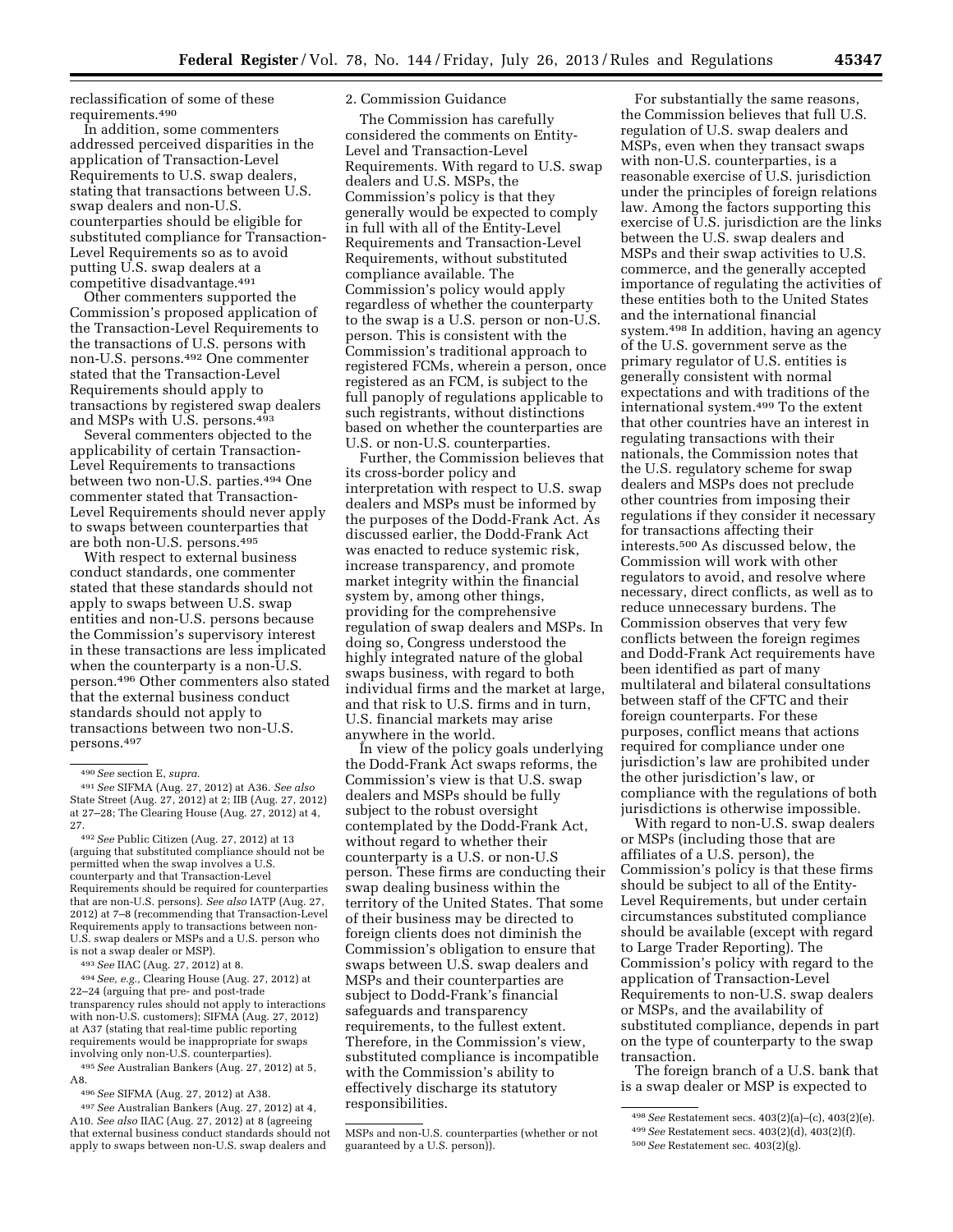comply in full with the Entity-Level Requirements, without substituted compliance available, because it is not a separate legal entity.501 In some circumstances the Commission's policy is that a foreign branch of a U.S. swap dealer or MSP would be expected to comply in full with Category A Transaction-Level Requirements where its counterparty is a U.S. person. However, as further explained below, substituted compliance would generally be available to a foreign branch of a U.S. bank with regard to Category A Transaction-Level Requirements where the counterparty to a swap transaction is a non-U.S. person or a foreign branch of a U.S. bank that is a swap dealer or MSP. In addition, the Commission's policy with regard to the application of the Category B Transaction-Level Requirements is explained below.

Below, the Commission describes its policies regarding how Entity-Level and Transaction-Level Requirements should apply to both U.S. and non-U.S. swap dealers and MSPs, and to foreign branches of a U.S. banks that are swap dealers and MSPs, as well as the circumstances under which substituted compliance would be available.

3. Application of the Entity-Level Requirements to Swap Dealers and MSPs

In this section, the Commission discusses its policy regarding the application of the Entity-Level Requirements to swap dealers and MSPs in cross-border transactions under its interpretation of 2(i), as well as the circumstances under which such swaps would be eligible for substituted compliance.

Section a discusses the Commission's view on the application of Entity-Level Requirements to swaps with U.S. swap dealers and U.S. MSPs, including subsidiaries and affiliates of non-U.S. persons, and foreign branches of U.S. swap dealers or U.S. MSPs, under CEA section 2(i).

Section b discusses the Commission's view on the application of Entity-Level Requirements to swaps with non-U.S. swaps dealers and MSPs, including subsidiaries and affiliates of U.S. persons.

The Commission's policy on application of the Entity-Level Requirements to swap dealers and MSPs, as well as substituted compliance, is discussed below and summarized in Appendix C to this

Guidance, which should be read in conjunction with the rest of the Guidance.

#### a. To U.S. Swap Dealers and MSPs

As explained above, U.S. swap dealers and U.S. MSPs generally would be expected to comply in full with all of the Entity-Level Requirements, without substituted compliance available. The Commission's policy generally would apply regardless of whether the counterparty to the swap is a U.S. person or non-U.S. person.

Because under this Guidance the term ''U.S. person'' includes corporations, partnerships, limited liability companies, and other legal entities (as discussed above), the foregoing interpretation also applies to affiliates of non-U.S. persons that are U.S. swap dealers or U.S. MSPs. It also applies to U.S. banks that are swap dealers or MSPs when the swap is with their foreign branch. In this case, because a foreign branch of a U.S. bank is an integral part of the U.S. principal entity and has no separate legal existence, and the U.S. principal bank is the entity that registers as a swap dealer or MSP, under the Commission's interpretation of CEA section 2(i), the U.S. bank (principal entity) would be the party ultimately responsible for compliance with the Entity-Level Requirements for the entire legal entity.

b. To Non-U.S. Swap Dealers and MSPs

Consistent with CEA section 2(i), the Commission would expect non-U.S. swap dealers and non-U.S. MSPs to comply with all of the Entity-Level Requirements. This policy also applies to foreign affiliates of a U.S. person that are independently required to register as swap dealers or MSPs and to comply with applicable Dodd-Frank Act requirements.

However, in considering whether substituted compliance is available to a non-U.S. swap dealer or MSP with respect to particular Entity-Level Requirements, the Commission would consider it relevant whether the Entity-Level Requirement is classified in the First Category or Second Category (and with respect to the Second Category, whether the counterparty is a U.S. person).

The Commission recognizes that non-U.S swap dealers or MSPs are likely to have their principal swap business in their home jurisdiction, and in consideration of international comity principles, is interpreting CEA section 2(i) such that such non-U.S swap dealers or MSPs generally would be eligible for substituted compliance with regard to Entity-Level Requirements in

the First Category (*i.e.,* capital adequacy, chief compliance officer, risk management, and swap data recordkeeping, except certain aspects of swap data recordkeeping relating to complaints and marketing and sales materials 502).503

With respect to Entity-Level Requirements in the First Category, as noted by commenters on the Proposed Guidance, an affiliate of a U.S. swap dealer that is guaranteed by such U.S. swap dealer (or guaranteed by a U.S. based parent or other affiliate of such swap dealer) may under certain circumstances be required to register as a swap dealer based on its swap dealing activity solely with non-U.S. persons, including those non-U.S. persons that are neither guaranteed affiliates or affiliate conduits of U.S. persons. Commenters have represented that some corporate groups may be required to register many of these guaranteed affiliates as swap dealers, even though such affiliates provide swap dealing services only to non-U.S. markets, and that many of such guaranteed affiliates exist only because the law of the local jurisdiction requires that a subsidiary be incorporated in the jurisdiction in order to enter into swaps with counterparties located in such jurisdiction. The Commission recognizes that certain structural conditions required to comply with the regulatory obligations of swap dealers may be burdensome for a corporate group with many of these guaranteed affiliates due to the requirement that such obligations be complied with at the individual entity level (e.g., Commission regulations §§ 3.3 (Chief compliance officer), 23.600 (Risk Management Program for swap dealers and major swap participants), 23.601 (Monitoring of position limits), 23.602 (Diligent supervision), 23.603 (Business continuity and disaster recovery), and 23.606 (General information: Availability for disclosure and inspection)).

504 ''Swaps activities'' are defined in Commission regulation  $23.600(a)(7)$ .

<sup>501</sup>The types of offices the Commission would consider to be a ''foreign branch'' of a U.S. bank, and the circumstances in which a swap is with such foreign branch, are discussed further in section C, *supra.* 

<sup>502</sup>*See* 17 CFR 23.201(b)(3), (4).

<sup>503</sup>As noted in the Proposed Guidance, the Commission anticipates that non-U.S. swap dealers and non-U.S. MSPs will likely have their principal swap business in their home jurisdiction. In these circumstances, the Commission notes that the home regulator would have a primary relationship to the swap dealer or MSP, which, coupled with the firmwide focus of the Entity-Level Requirements, supports generally making the non-U.S. registrant eligible for substituted compliance. Therefore, consistent with the Proposed Guidance, the Commission believes that it is appropriate to make non-U.S. swap dealers and MSPs eligible for substituted compliance with respect to Entity-Level Requirements in the First Category where the non-U.S. swap dealers or non-U.S. MSPs are subject to comparable regulation in their home jurisdiction.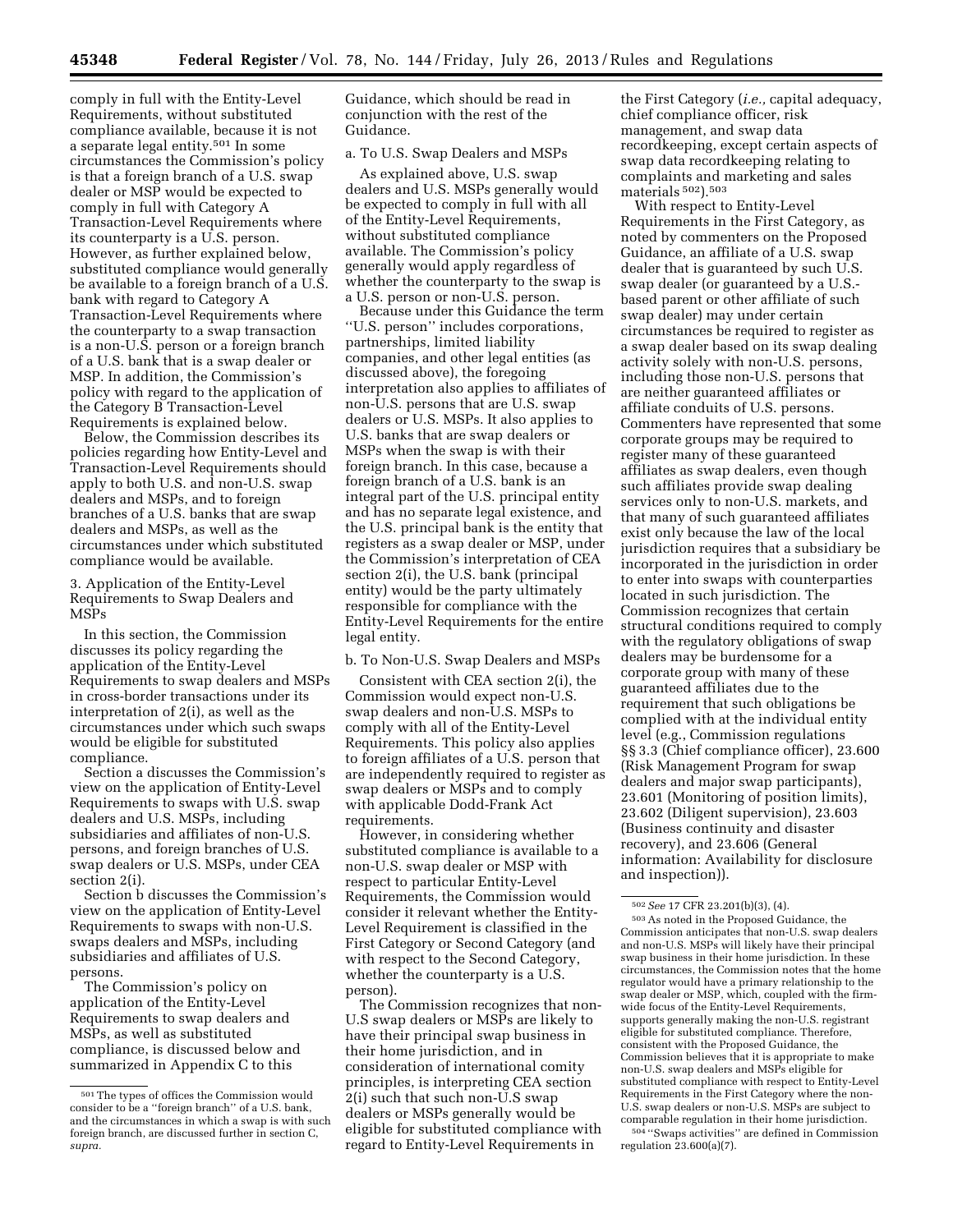Specifically, the Commission notes that Commission regulations §§ 3.3 (Chief compliance officer), 23.600 (Risk Management Program for swap dealers and major swap participants), 23.601 (Monitoring of position limits), 23.602 (Diligent supervision), 23.603 (Business continuity and disaster recovery), and 23.606 (General information: Availability for disclosure and inspection) mandate that each swap dealer in a corporate group under common control individually establish policies, procedures, governance structures, reporting lines, operational units, and systems specified in the rules. Thus, the Commission would consider relief, subject to appropriate conditions and restrictions to be determined, that would permit guaranteed affiliates in a corporate group under common control that do not enter into swaps with U.S. persons to comply with such regulations by establishing consolidated policies, procedures, governance structures, reporting lines, operational units, and systems, thereby increasing operational efficiencies and lessening the economic burden on these groups with respect to their guaranteed affiliates that do not directly face U.S. persons when engaging in swaps activities.504 The Commission notes, however, that any such relief would require a consolidated program to manage the risks of the included guaranteed affiliates on an individual, rather than a net, basis.

The Commission encourages interested parties to contact the Director of the Division of Swap Dealer and Intermediary Oversight to discuss the necessary conditions and restrictions of appropriate relief.

The Commission clarifies that, in the interest of international comity and for the purpose of permitting efficiencies in compliance programs, it would remain open to considering (or directing its staff to consider) relief, subject to appropriate conditions and restrictions to be determined, that would permit guaranteed affiliates in a corporate group under common control (that do not enter into swaps with U.S. persons or U.S. guaranteed affiliates or affiliate conduits of U.S. persons) to comply with certain of such regulations on a consolidated or group basis. The Commission notes, however, that any such relief would require a consolidated program to manage the risks of the included guaranteed affiliates on an individual, rather than a net, basis.

With respect to one of the Entity-Level Requirements in the Second

Category, SDR Reporting (*i.e.,* SDR Reporting and swap data recordkeeping related to complaints and marketing and sales materials),505 the Commission interprets CEA section 2(i) such that swap dealers or MSPs that are not U.S. persons generally would be eligible for substituted compliance only with respect to swaps where the counterparty is a non-U.S. person that is not a guaranteed or conduit affiliate.

With respect to the other Entity-Level Requirement in the Second Category (*i.e.,* swap data recordkeeping related to complaints and marketing and sales materials),506 the Commission interprets CEA section 2(i) such that swap dealers or MSPs that are not U.S. persons generally would be eligible for substituted compliance only with respect to swaps where the counterparty is a non-U.S. person. However, as explained below, with respect to Large Trader Reporting, the Commission's policy would not recognize substituted compliance in place of compliance with Large Trader Reporting.

Specifically, with respect to SDR Reporting, the Commission interprets CEA section 2(i) such that substituted compliance may be available to non-U.S. swap dealers and non-U.S. MSPs (whether or not such swap dealers or MSPs are affiliates of or are guaranteed by U.S. persons) for swaps with non-U.S. counterparties, provided that the Commission has direct access (including electronic access) to the relevant swap data that is stored at the foreign trade repository. The Commission believes that this ensures that the Commission will have access to information that is critical to its oversight of these entities even where substituted compliance with regard to SDR Reporting would be applicable under this Guidance.507 However, the Commission interprets section 2(i) as applied to these requirements such that

507As the Commission noted in the Proposed Guidance, data reported to SDRs is critical to ensure that the Commission has a comprehensive and accurate picture of swap dealers and MSPs that are its registrants, including the gross and net counterparty exposures of swaps of all swap dealers and MSPs, to the greatest extent possible. Therefore, the Commission's view is that non-U.S. swap dealers and non-U.S. MSPs generally should be expected to report all of their swaps to a registered SDR. At the same time, the Commission recognized the interests of foreign jurisdictions with respect to swaps between a non-U.S. swap dealer or non-U.S. MSP with a non-U.S. counterparty. Therefore, the Commission would interpret section 2(i) so that swaps between non-U.S. swap dealers or MSPs with non-U.S. counterparties generally are eligible for substituted compliance with regard to SDR Reporting, but only if the Commission has direct access to all of the reported swap data elements that are stored at a foreign trade repository.

substituted compliance generally would not be available for non-U.S. swap dealers and non-U.S. MSPs (whether or not such swap dealers or MSPs are guaranteed by U.S. persons) with respect to swaps with U.S. counterparties. The Commission believes that in general, application of these requirements, without eligibility for substituted compliance, is appropriate given its strong supervisory interest in a swap between a registered swap dealer or MSP and a U.S. counterparty.

However, with regard to the SDR reporting requirements, for the future, the Commission has agreed to continue to work collaboratively and to consider any unforeseen implementation effects that might arise in the application of our respective rules. The Commission will continue discussions with other international partners with a view to establishing a more generalized system that would allow, on the basis of these countries' implementation of the G–20 commitments, an extension of the treatment the EU and the CFTC will grant to each other.

With regard to certain aspects of swap data recordkeeping that relate to complaints and marketing and sales materials, the Commission interprets CEA section 2(i) such that non-U.S. swap dealers or non-U.S. MSPs generally would be eligible for substituted compliance with respect to swaps with non-U.S. counterparties.508

To the extent that swap data reported to a foreign trade repository would include data regarding the physical commodity swaps covered by Large Trader Reporting, the Commission even if provided with direct access to such data—would still likely be required to convert it to ''futures equivalent'' positional data in order to render it comparable to the data obtained through Large Trader Reporting, which contemplates conversion by the entity required to

<sup>504</sup> ''Swaps activities'' are defined in Commission regulation  $23.600(a)(7)$ .

<sup>505</sup>*See* 17 CFR 23.201(b)(3), (4).

<sup>506</sup>*See id.* 

<sup>508</sup> In the Proposed Guidance, the Commission included all of the swap data recordkeeping requirements of regulations 23.201 and 23.203 in the proposed first subcategory of Entity-Level Requirements. 77 FR at 41225. In this Guidance, swap data recordkeeping related to complaints and marketing and sales materials under regulations 23.201(b)(3) and 23.201(b)(4), respectively, are being moved from the First Category to the Second Category because the Commission does not believe that substituted compliance generally should be available for requirements relating to complaints and marketing and sales materials where the counterparty is a U.S. person. This policy pertains equally to swaps with foreign affiliates of a U.S. person that are required to independently register as swap dealers and to comply with applicable Entity-Level Requirements.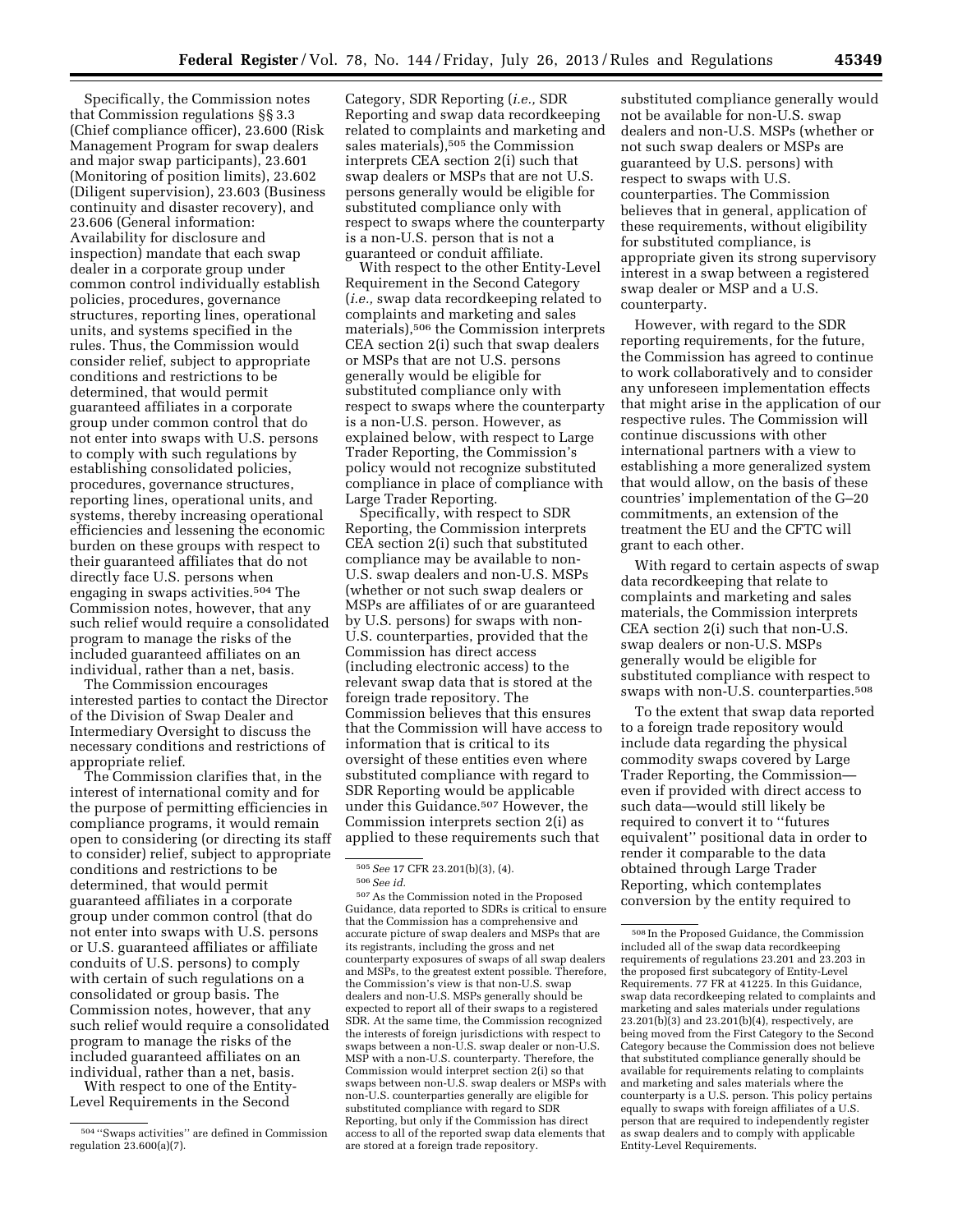report data to the Commission.509 Given that Large Trader Reporting is intended to enable the Commission, in a prompt and efficient manner, to identify significant traders in the covered physical commodity swaps and to collect data on their trading activity in order to reconstruct market events, the time and resources expended by the Commission in conversion could significantly impede its market surveillance efforts.

The Commission notes further that its interpretation of CEA section 2(i) to permit substituted compliance with comparable and comprehensive regimes in certain circumstances recognizes the interests of foreign jurisdictions with respect to swaps between non-U.S. persons. Large Trader Reporting, however, reflects a very specific interest of the Commission in conducting effective surveillance of markets in swaps that have been determined to be economically equivalent to certain U.S. listed physical commodity futures contracts. In light of this specific Commission interest—which is reflected in the particularized scope and methodology of Large Trader Reporting—and in light of the anticipated impediments to obtaining directly comparable positional data through any foreign swap data reporting regime, the Commission's policy would not recognize substituted compliance in place of compliance with Large Trader Reporting.

4. Application of the ''Category A'' Transaction-Level Requirements to Swap Dealers and MSPs

This section discusses the Commission's guidance on the application of the Category A Transaction Level Requirements to the parties to a swap where one of the parties is a registered swap dealer or MSP,510 including when substituted

510Some of the Transaction-Level and Entity-Level Requirements also are applicable to market participants that are not swap dealers or MSPs, which are referred to herein as non-registrants. *See*  section H, *infra,* for a discussion of the Commission's interpretation of how these requirements would apply to non-registrants under CEA section 2(i).

compliance may be available to various types of counterparties.

As noted above, the Category A Transaction Level Requirements include: (1) Required clearing and swap processing; (2) margining and segregation requirements for uncleared swaps; (3) trade execution; (4); swap trading relationship documentation; (5) portfolio reconciliation and compression; (6) real-time public reporting; (7) trade confirmation; and (8) daily trading records.511

The Commission's policy on application of the Category A Transaction-Level Requirements is summarized in Appendix D to this Guidance, which should be read in conjunction with the rest of the Guidance.

a. Swaps With U.S. Swap Dealers and MSPs

As explained above, where one of the counterparties to a swap is a U.S. swap dealer or U.S. MSP, under the Commission's interpretation of CEA section 2(i), the Commission would generally expect the parties to the swap to comply with Category A Transaction-Level Requirements with respect to the transaction, without regard to whether the other counterparty to the swap is a U.S. person or a non-U.S. person.

Because the Commission interprets section 2(i) so that the term ''U.S. person'' would include any legal entity organized or incorporated under the laws of the United States or having its principal place of business in the United States, this interpretation also would apply where one of the parties to the swap is a U.S. swap dealer or U.S. MSP that is an affiliate of a non-U.S. person.512 In addition, because the Commission considers a foreign branch of a U.S. person to be a part of the U.S. person, the foregoing interpretation also applies to swaps with foreign branches of a U.S. bank that is a swap dealer or MSP (although in some circumstances substituted compliance may be available as explained below).

Further, as explained above, with regard to substituted compliance, where one of the counterparties to a swap is a U.S. swap dealer or U.S. MSP (including those that are affiliates of a non-U.S. person), other than a foreign branch of a U.S. bank that is a swap dealer or

MSP, the Commission's policy is that substituted compliance generally would not be available for the Category A Transaction-Level Requirements, without regard to whether the other counterparty is a U.S. person or a non-U.S. person. The Commission has a strong supervisory interest in ensuring that the Category A Transaction-Level Requirements apply to swaps with a U.S. swap dealer or MSP.513

Similarly, under the Commission's interpretation of 2(i), where a swap is between a foreign branch of a U.S. bank that is a swap dealer or MSP, on the one hand, and a U.S. person on the other, the Commission's policy is that substituted compliance generally would not be available with respect to the Category A Transaction-Level Requirements. In this case, the Commission also has a strong supervisory interest in ensuring that the Category A Transaction-Level Requirements fully apply to the transaction because it views the swap transaction as being between two U.S. persons. The Commission believes that this approach is appropriate in light of the Commission's strong supervisory interests in entities that are part or an extension of a U.S. swap dealer or U.S. MSP.

However, where a swap is between two foreign branches of U.S. banks that are both swap dealers or MSPs, the Commission believes that the interests of foreign regulators in applying their transaction-level requirements to a swap taking place in their jurisdiction, together with the fact that foreign branches of U.S. swap dealers or U.S. MSPs are subject generally to direct or indirect oversight by U.S. regulators, weigh in favor of allowing substituted compliance with comparable and comprehensive foreign regulatory requirements (to the extent applicable).

In addition, where a swap is between the foreign branch of a U.S. bank that is a swap dealer or MSP, on the one hand, and a non-U.S. person on the other

<sup>509</sup>Large Trader Reporting provides the Commission with data regarding large positions in swaps that are linked, directly or indirectly, to a discrete list of U.S.-listed physical commodity futures contracts, in order to enable the Commission to implement and conduct effective surveillance of these economically equivalent swaps and futures. To facilitate surveillance efforts and the monitoring of trading across the swaps and futures markets, swaps positions must be converted to equivalent positions of the related U.S. futures contract (''futures equivalents'') for reporting purposes; reportable thresholds are also defined in terms of ''futures equivalents.''

<sup>511</sup>The categorization of Transaction-Level Requirements into Categories A and B is discussed in section E, *supra. See* Appendix B for a descriptive list of the Category A and Category B requirements and Appendix D for a table summarizing the application of the Category A Transaction-Level Requirements to Swap Dealers and MSPs.

<sup>512</sup>*See* the Proposed Guidance, 77 FR 1218.

<sup>513</sup>Consistent with the foregoing rationale, the Commission takes the view that a U.S. branch of a non-U.S. swap dealer or MSP would be subject to Transaction-Level requirements, without substituted compliance available. As discussed above, a branch does not have a separate legal identity apart from its principal entity. Therefore, the Commission considers a U.S. branch of a non-U.S. swap dealer or non-U.S. MSP to be a non-U.S. person (just as the Commission considers a foreign branch of a U.S. person to be a U.S. person). Nevertheless, the Commission also recognizes its strong supervisory interest in regulating the dealing activities that occur with the United States, irrespective of the counterparty (just as the Commission allows for substituted compliance for foreign branches in certain instances to take into account the strong supervisory interest of local regulators).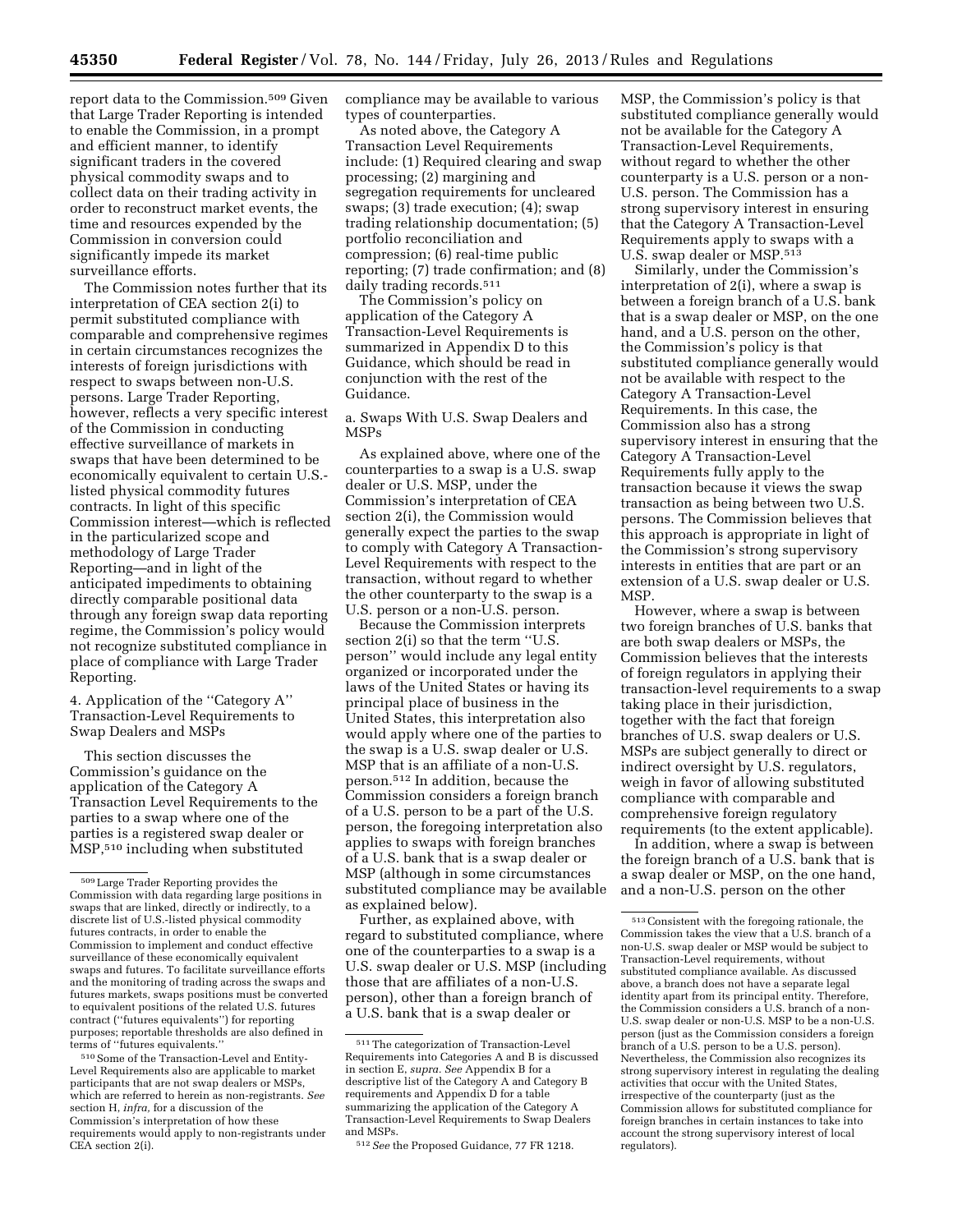(regardless of whether the non-U.S. person is a guaranteed or conduit affiliate), as a policy matter, the Commission believes that substituted compliance should be available (if otherwise applicable). In this case, even though the Commission considers the foreign branch of a U.S. person to be a U.S. person, the Commission believes that the interests of foreign regulators in applying their transaction-level requirements to a swap taking place in their jurisdiction, together with the fact that foreign branches of U.S. swap dealers or U.S. MSPs are subject generally to direct or indirect oversight by U.S. regulators because they are part of a U.S. person, may weigh in favor of allowing substituted compliance with comparable and comprehensive foreign regulatory requirements (to the extent applicable) where the counterparty to the foreign branch is a non-U.S. person.

In a modification to the Proposed Guidance, where a swap between the foreign branch of a U.S. swap dealer or U.S. MSP and a non-U.S. person (that is not a guaranteed or conduit affiliate) takes place in a foreign jurisdiction other than Australia, Canada, the European Union, Hong Kong, Japan, or Switzerland,514 the Commission's policy is to interpret CEA section 2(i) so that counterparties may comply with the transaction-level requirements applicable to entities domiciled or doing business in the foreign jurisdiction where the foreign branch is located, rather than the Transaction-Level Requirements that would otherwise be applicable, if two elements are present. First, the aggregate notional value (expressed in U.S. dollars and measured on a quarterly basis) of the swaps of all U.S. swap dealer's foreign branches in foreign jurisdictions other than Australia, Canada, the European Union, Hong Kong, Japan, or Switzerland does not exceed five percent of the aggregate notional value (expressed in U.S. dollars and measured on a quarterly basis) of all of the swaps of the U.S. swap dealer. Second, the U.S. person maintains records with supporting information to verify that the first element is present, as well as to identify, define, and address any significant risk that may arise from the non-application of the Transaction-Level Requirements. The Commission believes this policy is appropriate because U.S. swap dealers' dealing activities through branches or agencies in jurisdictions other than the six jurisdictions referenced above, though not significant in many cases,

may be nevertheless an integral element of their global business. The Commission notes that this exception is not available in the six jurisdictions referenced above because the Commission has received, or expects to receive in the near term, a request for substituted compliance determinations for transactions in these jurisdictions.

Although the foreign branch of a U.S. registrant would not register separately as a swap dealer or MSP, the Commission interprets 2(i) in a manner that would permit the U.S. registrant to task its foreign branch to fulfill its regulatory obligations with respect to the Category A Transaction-Level Requirements. The Commission would generally consider compliance by the foreign branch to constitute compliance with these Transaction-Level Requirements. However, under the Commission's interpretation of 2(i), the U.S. person (principal entity) would remain responsible for compliance with the Category A Transaction-Level Requirements.

# b. Swaps With Non-U.S. Swap Dealers and Non-U.S. MSPs

Under the Commission's interpretation of CEA section 2(i), where a swap is between a non-U.S. swap dealer or non-U.S. MSP (including an affiliate of a U.S. person), on the one hand, and a U.S. person (other than a foreign branch of a U.S. swap dealer or MSP), on the other, the Commission would generally expect the parties to comply with Category A Transaction-Level Requirements with respect to the transaction.<sup>515</sup>

The Commission notes, however, that where a swap is executed anonymously between any non-U.S. person, whether a swap dealer or an MSP, and a U.S. person (other than a foreign branch of a U.S. swap dealer or MSP) on a registered DCM or SEF and cleared, the non-U.S. person will generally be considered to have satisfied each of the eight Category A Transaction-Level Requirements that apply to such a swap transaction as a consequence of being so executed on a DCM or SEF. Thus, neither the non-U.S. person (nor its U.S. person counterparty) will need to take any further steps to comply with the Category A Transaction-Level

Requirements in connection with such a transaction.516

In making this determination, the Commission observes that where a cleared swap transaction is executed anonymously on a registered DCM or SEF, certain independent requirements that apply to DCM and SEF transactions generally, pursuant to the CEA or the Commission's regulations, will ensure that four of the eight Category A Transaction-Level Requirements will be met for such transactions—required clearing and swap processing,517 trade execution,518 real-time public reporting,519 and trade confirmation.520

516However, non-U.S. swap dealers and MSPs must satisfy the daily trading record requirement found in Commission regulation 23.202(a)(1).

517Pursuant to Commission regulations 37.702 and 38.601, each SEF and DCM must coordinate with each DCO to which it submits transactions for clearing in the development of rules and procedures to facilitate prompt and efficient transaction processing to meet the requirements of Commission regulation 39.12(b)(7). Commission regulation 39.12(b)(7)(ii) requires a DCO to accept or reject swaps executed on a SEF or DCM for clearing ''as quickly after execution as would be technologically practicable if fully automated systems were used. *See also* 17 CFR 23.506(a); 39.12(b)(7)(iii); Final Customer Documentation Rules, 77 FR at 21306– 21310. As stated in the Final Customer Documentation Rules, these rules, taken as a whole, ''require SEFs, DCMs, swap dealers, MSPs, and DCOs to coordinate in order to facilitate real time acceptance or rejection of trades for clearing.'' *Id.*  at 21296.

 $^{518}\rm{CEA}$  section 2(h)(8)(A) provides that transactions in swaps subject to the trade execution mandate must be executed on a registered DCM or SEF, or a SEF that has been exempted from registration. The Commission clarifies that the trading mandate under CEA section 2(h)(8)(A) is satisfied by trading on a registered DCM or SEF or a SEF that has been exempted from registration.

519Parties that execute a swap transaction on a DCM or SEF meet their real-time public reporting obligations by operation of a set of Commission regulations that essentially delegate the obligations to the DCM or SEF on which the transaction was executed, and the SDR to which the DCM or SEF reports the transaction. Specifically, Commission regulation 43.3(a)(2) provides that a party to a publicly reportable swap transaction satisfies its real-time reporting obligations by executing a publicly reportable swap transaction on or pursuant to the rules of a registered SEF or DCM. In turn, Commission regulation 43.3(b)(1) requires a SEF or DCM to transmit swap transaction and pricing data to a registered SDR, as soon as technically practicable after the publicly reportable swap transaction has been executed on or pursuant to the rules of such trading platform or facility. Finally, Commission regulation 43.3(b)(2) requires a registered SDR to ensure that swap transaction and pricing data is publicly disseminated, as soon as technologically practicable after such data is received from a registered SEF or DCM.

520*See* Commission regulation 23.501(a)(4)(i) (''Any swap transaction executed on a swap execution facility or designated contract market shall be deemed to satisfy the requirements of this section, provided that the rules of the swap execution facility or designated contract market establish that confirmation of all terms of the transactions shall take place at the same time as execution''); 37.6(b); Part 37 SEF Regulations, 78 FR at 33585 (''A swap execution facility shall provide Continued

<sup>514</sup>Market participants or regulators in all of these jurisdictions have submitted requests for Substituted Compliance Determinations.

<sup>515</sup>Under the Commission's futures regulatory regime, any person located outside the U.S. that seeks to serve as an intermediary to U.S. persons trading on a U.S. designated contract market or in foreign futures and option contracts is required to register in the appropriate category and comply with related regulations, absent the availability of an exemption from registration (*e.g.,* relief pursuant to Commission regulation 30.10 in the foreign futures and option context).'' *See, e.g.,* Commission regulation 30.4.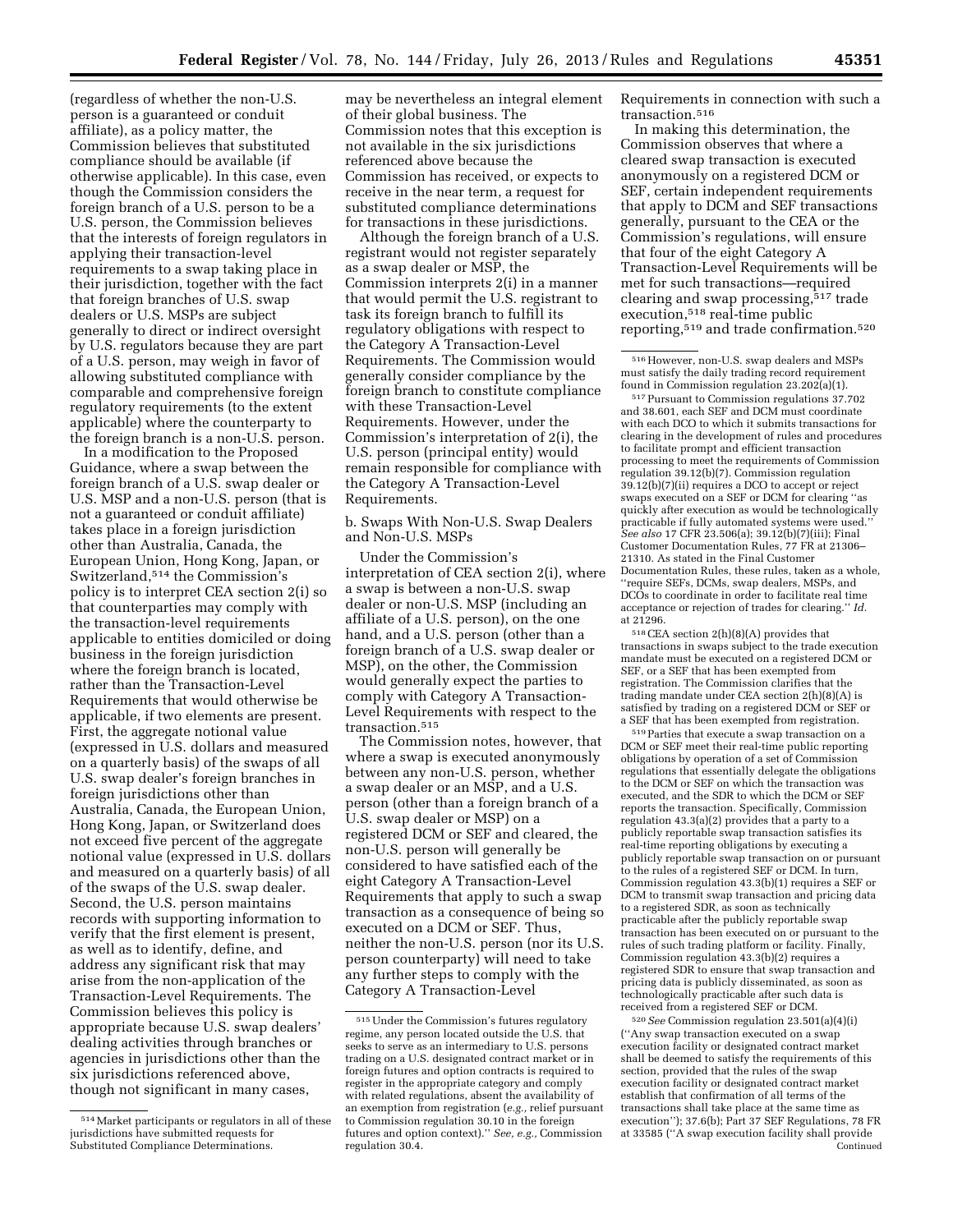For a combination of reasons, the Commission also believes that the four remaining Transaction-Level Requirements do not, or should not, apply to cleared, anonymous DCM or SEF transactions. So, for instance, the fact that the DCM or SEF swap transaction will be cleared, obviates the need for margining or segregation requirements applicable to uncleared swaps. Two other Category A Transaction-Level Requirements—swap trading relationship documentation and portfolio reconciliation and compression—would not apply because the Commission regulations that establish those requirements make clear that they do not apply to cleared DCM or SEF transaction.521 The last requirement—the daily trading records requirement 522—would only be applicable to the non-U.S. swap dealer and only with regard to pre-trade execution swaps. However, because the non-U.S. swap dealer will have no information about its counterparty where the swap is executed anonymously, the Commission is of the view that, as a matter of international comity, CEA section 2(i) should not be interpreted to apply all of the daily trading records requirements to such a swap.523

In addition, the Commission is interpreting CEA section 2(i) such that, where a swap between a non-U.S. person, regardless of its swap dealer or MSP status, and a U.S. person is executed anonymously on an FBOT registered with the Commission pursuant to part 48 and cleared the non-U.S. person will generally be considered to have satisfied the Category A Transaction-Level Requirements that pertain to such a swap transaction. Some of the requirements will be

<sup>521</sup> See 17 CFR 23.504(a)(1) ("The requirements of this section [swap trading relationship documentation] shall not apply to . . . swaps executed on a board of trade designated as a contract market under section 5 of the Act or to swaps executed anonymously on a swap execution facility under section 5h of the Act, provided that such swaps are cleared by a derivatives clearing organization . . .''); 23.502(d) (''Nothing in this section [portfolio reconciliation] shall apply to a swap that is cleared by a derivatives clearing organization''); 23.503(c) (''Nothing in this section [portfolio compression] shall apply to a swap that is cleared by a derivatives clearing organization.'').

522*See* 17 CFR 23.202.

523The Commission is of the view that CEA section 2(i) should not be interpreted to apply the daily trading records requirements, with the exception of those found in Commission regulation  $23.202(a)(1)$ .

satisfied by requirements levied by regulation on the FBOT and some will be satisfied because a registered FBOT is analogous to a DCM and is subject to comprehensive supervision and regulation in its home country that is comparable to that exercised over a DCM by the Commission. Thus, neither the non-U.S. person (nor its U.S. person counterparty) will need to take any further steps to satisfy the applicable Category A Transaction-Level Requirements in connection with such a transaction.524

In making this determination, the Commission observes that where a cleared swap transaction is executed anonymously on a registered FBOT, the FBOT, similar to a DCM, based on certain independent requirements that apply to DCM transactions generally pursuant to the CEA or the Commission's regulations, will ensure that two of the eight Category A Transaction-Level Requirements will be satisfied for such transactions: Required clearing and swap processing 525 and trade execution.526 The Commission notes that while the real-time reporting requirement will be satisfied for cleared swaps executed anonymously on a DCM by operation of the Commission's realtime reporting regulations, absent further affirmative actions by an FBOT, the real-time public reporting requirements will not be satisfied through FBOT execution alone.527

526*See* discussion of clearing at section IV.F.6, *supra.* The Commission clarifies that the trading mandate under CEA section 2(h)(8)(A) is satisfied by trading on a registered FBOT.

527Pursuant to Commission regulation 48.8(a)(9), the registered FBOT must ensure that all transaction data relating to each swap transaction, including price and volume, are reported as soon as technologically practicable after execution of the swap transaction to a SDR that is either registered with the Commission or has an information sharing arrangement with the Commission. While Commission regulation 43(b)(2) requires that an SDR ensure that swap transaction and pricing data is publicly disseminated as soon as technologically practicable after such data is received from a registered SEF, DCM or reporting party, it does not specifically require public dissemination of swap transaction and pricing data from the FBOT. Therefore, in order for the FBOT to ensure that the real-time public reporting requirement is satisfied, the FBOT must either report the data to the public itself or enter into an arrangement with the SDR to which the data are reported pursuant to which the SDR agrees to publicly disseminate the data as soon as technologically practicable.

For a combination of reasons, including the fact that the swap will be cleared, the Commission also is of the view that the remaining Transaction-Level Requirements do not apply to such transactions executed on a registered FBOT. For instance, the fact that the swap will be cleared, as required by regulation 48.7(c)(1)(ii), renders inapplicable the margining or segregation requirements for uncleared swaps. As the Commission observed above with respect to swaps executed anonymously on DCMs, certain of the other Category A Transaction-Level Requirements would not apply to the swap. Consistent with this determination, three of the other Category A Transaction-Level Requirements—swap trading relationship documentation, portfolio reconciliation and compression and trade confirmation—would not apply to the swap executed on a registered FBOT because the underlying Commission regulations themselves do not apply those requirements to cleared DCM or SEF transactions. The last requirement—the daily trading records requirement—would only be applicable to the non-U.S. swap dealer and only with regard to pre-trade execution swaps. However, because the non-U.S. swap dealer will have no information about its counterparty where the swap is executed anonymously on a registered FBOT, the Commission is of the view that, as a matter of international comity, CEA section 2(i) should be interpreted such that certain of the daily trading records requirements also would not apply to the swap.528

In addition, for the reasons discussed in the next two sections, where a swap is between a non-U.S. swap dealer or non-U.S. MSP, on the one hand, and a non-U.S. person that is a guaranteed or conduit affiliate, on the other, under the Commission's interpretation of 2(i), the Commission would generally expect the parties to comply with the Category A Transaction-Level Requirements.529

However, where a swap is between a non-U.S. swap dealer or non-U.S. MSP (including an affiliate of a U.S. person), on the one hand, and a non-U.S. person

each counterparty to a transaction that is entered on or pursuant to the rules of the swap execution facility with a written record of all of the terms of the transaction which shall legally supersede any previous agreement and serve as confirmation of the transaction. The confirmation of all terms shall take<br>place at the same time as execution . . . ").

<sup>524</sup>However, a non-U.S. swap dealer or non-U.S. MSP must satisfy the daily trading record requirement found in Commission regulation 23.202(a)(1).

<sup>525</sup>As discussed above, pursuant to Commission regulation  $48.7(c)(1)(ii)$ , all contracts, including swaps, made available in the U.S. by a registered FBOT must be cleared. The clearing organization must be either a DCO or must observe international clearing standards: The RCCP or the successor standards, PFMI.

<sup>528</sup>The Commission is of the view that CEA section 2(i) should not be interpreted to apply the daily trading records requirements, with the exception of those found in Commission regulation  $23.202(a)(1)$ .

<sup>529</sup>Where one of the parties to the swap is a conduit affiliate, the Commission would generally expect the parties to the swap only to comply with (to the extent that the Inter-Affiliate Exemption is elected), the conditions of the Inter-Affiliate Exemption, including the treatment of outwardfacing swaps condition in Commission regulation  $50.52(b)(4)(i)$ . In addition, the part 43 real-time reporting requirements must be satisfied.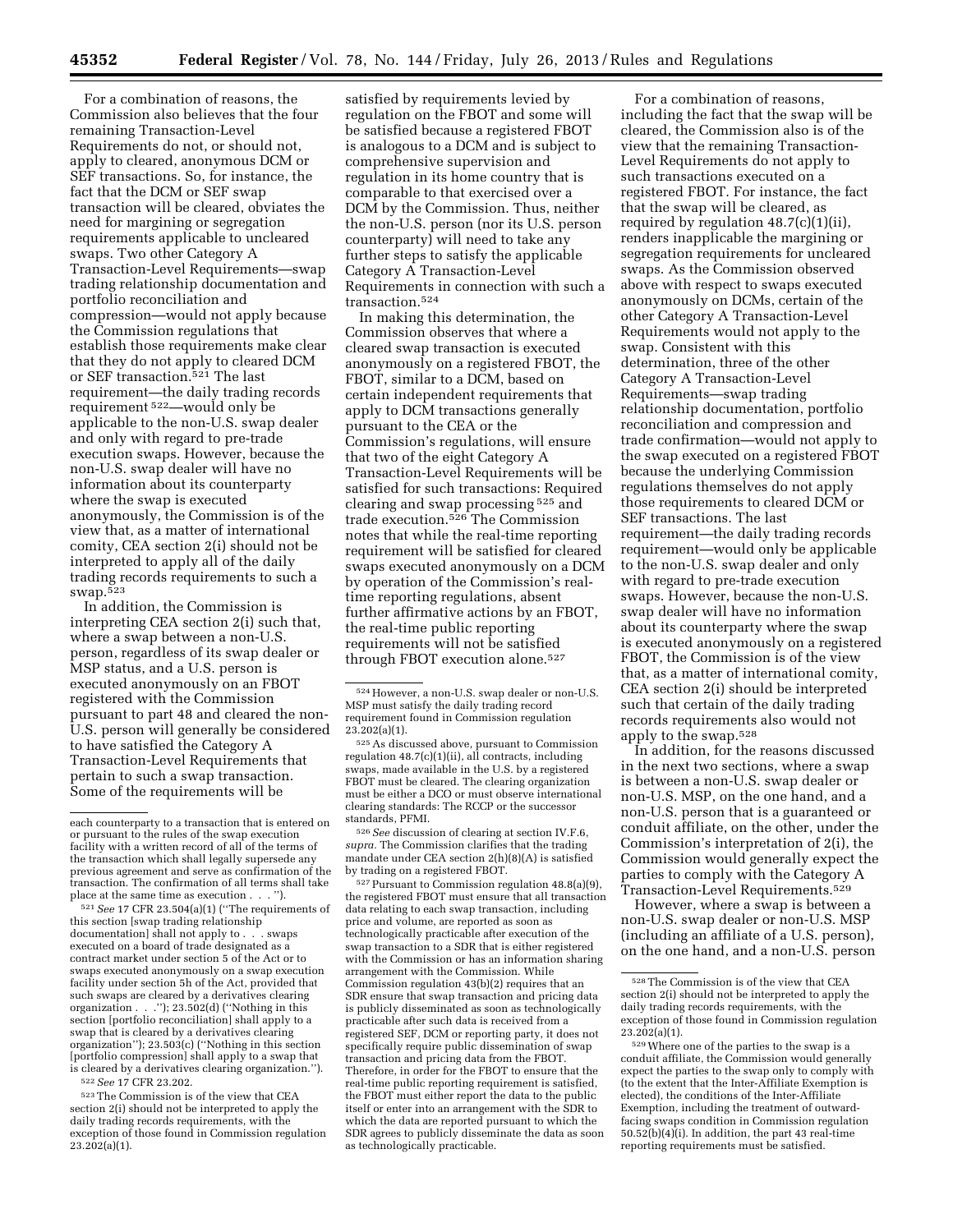that is not a guaranteed or conduit affiliate, on the other, under the Commission's interpretation of 2(i), the Commission would not expect the parties to the swap to comply with the Category A Transaction-Level Requirements.530 In this case, the Commission believes that generally there may be a relatively greater supervisory interest on the part of foreign regulators with respect to transactions between two counterparties that are non-U.S. persons so that application of the Category A Transaction-Level Requirements may not be warranted.531

With regard to substituted compliance, where a swap is between a non-U.S. swap dealer or non-U.S. MSP (including an affiliate of a U.S. person), on the one hand, and a U.S. person (other than a foreign branch of a U.S. bank swap dealer or U.S. MSP), on the other, the Commission's policy is that substituted compliance would generally not be available for the Category A Transaction-Level Requirements. The Commission believes that this approach is appropriate in this case because the Commission has a strong interest in ensuring that the swap fully complies with the Category A Transaction Level Requirements, without substituted compliance. A number of related reasons support this conclusion. As discussed above, a major purpose of Title VII is to control the potential harm to U.S. markets that can arise from risks that are magnified or transferred between parties via swaps. As also discussed above, swaps between U.S. persons and non-U.S. persons inherently raise the possibility of such

For this purpose, the Commission would consider the international financial institutions to be the institutions listed as such in the Final Entities Rules, 77 FR at 30692 n. 1180, which include the International Monetary Fund, International Bank for Reconstruction and Development, International Development Association, International Finance Corporation, Multilateral Investment Guarantee Agency, the Inter-American Development Bank, and the Inter-American Investment Corporation. Even though some or all of these international financial institutions may have their principal place of business in the United States, the Commission would generally not consider the application of the Category A Transaction-Level Requirements to be warranted, for the reasons of the traditions of the international system discussed in the Final Entities Rules.

risk magnification and transfer. The Category A Transaction Level Requirements are designed to constrain such risk magnification and transfer. The United States thus has a strong interest in applying the Dodd-Frank Act requirements, rather than substitute requirements adopted by non-U.S. authorities, to swaps with U.S. persons. Exercise of U.S. jurisdiction with respect to the Category A Transaction Level Requirements over swaps between U.S. persons and non-U.S. persons is a reasonable exercise of jurisdiction because of the strong U.S. interest in minimizing the potential risks that may flow to the U.S. economy as a result of such swaps.532

Even though substituted compliance is not available with respect to swaps between a non-U.S. swap dealer or non-U.S. MSP, on the one hand, and a U.S. person (other than a foreign branch of a U.S. bank swap dealer or U.S. MSP), on the other, a market participant would be deemed in compliance with the relevant Dodd-Frank requirements where it complies with requirements in its home jurisdiction that are essentially identical to the Dodd-Frank requirements. Whether the home jurisdiction's requirements are essentially identical to the corollary Dodd-Frank requirements would be evaluated on a provision-byprovision basis. The Commission intends that a finding of essentially identical generally would be made through Commission action but in appropriate cases could be made through staff no-action.

Based on the foregoing principles, the Commission staff issued a no-action letter related to risk mitigation.533 The Commission staff found that the Commission and the EU have essentially identical rules in important areas of risk mitigation for the largest counterparty swap market participants. Specifically, the Commission staff determined that under the European Market Infrastructure Regulation (EMIR), the EU has adopted risk mitigation rules that are essentially identical to certain provisions of the Commission's business conduct standards for swap dealers and major swap participants. In areas such as confirmation, portfolio reconciliation,

portfolio compression, valuation, and dispute resolution, the Commission staff found that the respective regimes are essentially identical. The Commission staff determined that where a swap/OTC derivative is subject to concurrent jurisdiction under US and EU risk mitigation rules, compliance under EMIR will achieve compliance with the relevant Commission rules because they are essentially identical.534

However, where the swap is between a non-U.S. swap dealer or non-U.S. MSP (including an affiliate of a U.S. person) and a foreign branch of a U.S. bank that is a swap dealer or MSP, as a policy matter, the Commission believes that substituted compliance should be available for the Category A Transaction-Level Requirements, to the extent applicable. Under substituted compliance, a counterparty can choose to follow a foreign jurisdiction's rules even though those rules are not essentially identical, provided that the regime is comparable and comprehensive. The Commission believes that international comity principles support taking this more flexible approach where the transaction, although it involves a U.S. person, takes place in a foreign jurisdiction.

In addition, where a swap is between a non-U.S. swap dealer or non-U.S. MSP (including an affiliate of a U.S. person), on the one hand, and a non-U.S. person that is a guaranteed or conduit affiliate, on the other, substituted compliance may be available to satisfy the Category A Transaction Level Requirements, to the extent applicable, as discussed in the next two sections.

c. Swaps With a Non-U.S. Person Guaranteed by a U.S. Person

# i. Proposed Guidance

In the Proposed Guidance, with respect to swaps between a non-U.S. swap dealer or non-U.S. MSP, on the one hand, and a non-U.S. counterparty on the other hand, the Commission proposed to interpret CEA section 2(i) such that a non-U.S. swap dealer or non-U.S. MSP would be expected to comply with the Category A Transaction-Level Requirements for swaps where the non-U.S. counterparty's performance is guaranteed, or otherwise supported by, a U.S. person.535 In consideration of international comity principles, the Commission further proposed to interpret CEA section 2(i) so as to

<sup>530</sup>Thus, for example, a swap between a registered non-U.S. swap dealer and a German person would not be subject to Category A Transaction-Level Requirements.

<sup>531</sup>Where the counterparty to a non-U.S. swap dealer or non-U.S. MSP is an international financial institution such as the World Bank, the Commission also generally would not expect the parties to the swap to comply with the Category A Transaction-Level Requirements, even if the principal place of business of the international financial institution were located in the United States.

<sup>532</sup>*See* Restatement secs. 403(2)(a) (effect on territory of regulating state), 403(2)(c) (importance of regulated activity to the regulating state); 403 cmt. b (weight to be given to reasonableness factors depends on circumstances).

<sup>533</sup>*See* No-Action Relief for Registered Swap Dealers and Major Swap Participants from Certain Requirements under Subpart I of Part 23 of Commission Regulations in Connection with Uncleared Swaps Subject to Risk Mitigation Techniques under EMIR, CFTC Letter No. 13–45 (Jul. 11, 2013) (''Risk Mitigation Letter'').

<sup>534</sup>The Risk Mitigation Letter provides an example of when requirements in a foreign jurisdiction would be essentially identical to Dodd-Frank requirements. *See id.* 

<sup>535</sup>*See* Proposed Guidance, 77 FR 41288.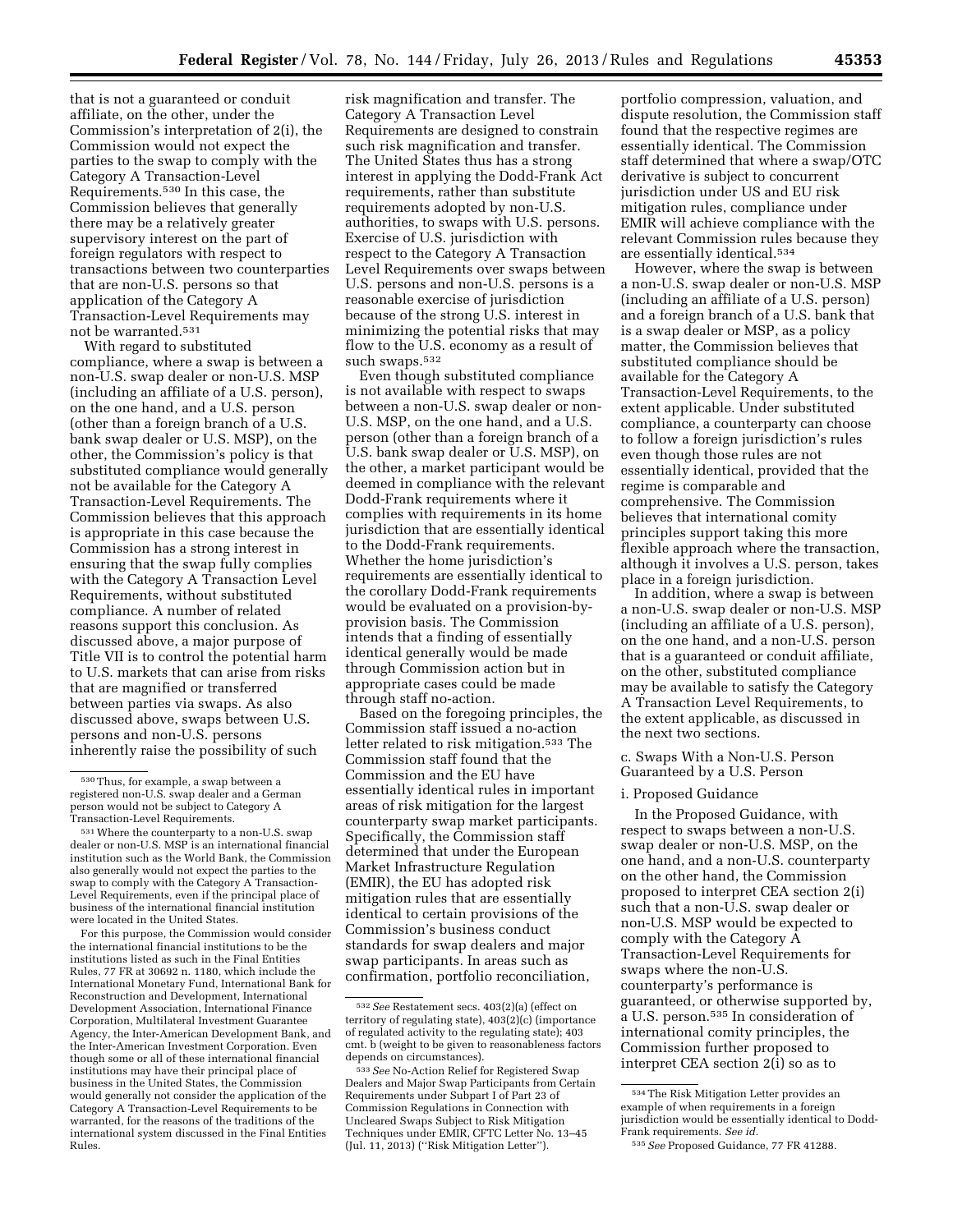permit substituted compliance for these Transaction-Level Requirements.

The Commission explained that it proposed to interpret section 2(i) in this manner because, where a non-U.S. counterparty's swaps obligations are guaranteed by a U.S. person, the risk of non-performance by the counterparty rests with the U.S. person that is the guarantor of performance or payment. If the non-U.S. person defaults on its obligations under the swaps, then the U.S. person guarantor will be held responsible (or would bear the cost) to settle those obligations. In circumstances in which a U.S. person ultimately bears the risk of nonperformance of a counterparty to a swap with a non-U.S. swap dealer or non-U.S. MSP, the Commission noted its strong regulatory interest in performance by both parties to the swap, and hence proposed to apply these Transaction-Level Requirements.536

### ii. Comments

Some commenters concurred in the Commission's emphasis on a guarantee by a U.S. person as an interpretive guidepost. IATP, for example, stated that ''the U.S. person's guarantee is a crucial criterion for the Commission's determination of whether a non-U.S. person would be subject to compliance with Dodd-Frank or whether substituted compliance would be appropriate.'' 537 Similarly, AFR, in commenting on the Proposed Order, expressed concern about U.S. taxpayer exposure to ''foreign affiliates of U.S. banks whose liabilities are guaranteed (implicitly or explicitly) by the parent company."<sup>538</sup>

Other commenters, by contrast, stated that: (1) The Transaction-Level Requirements should never apply to swaps between counterparties that are both non-U.S. persons; 539 (2) the Commission should exclude the swap dealing transactions of a non-U.S. person where the counterparties to the swaps are, themselves, non-U.S. persons, irrespective of whether such counterparties' obligations are guaranteed by the U.S. person; 540 and (3) section 2(i) does not provide a legal basis for jurisdiction over a swap between non-U.S. persons based on a guaranty by a U.S. person because guarantees ''do not alter the location of activity.'' 541 In a similar vein, IIB stated

539*See* Australian Bankers (Aug. 27, 2012) at A8. 540*See* Sumitomo (Aug. 24, 2012) at 3. Sumitomo added that, at a minimum, the Commission should exclude swaps obligations in excess of a capped guaranty. *Id.* 

that the Commission's proposed treatment of guarantees based on its concern that the U.S. guarantor is exposed to risks incurred by one of its non-U.S. affiliates, ''is unduly broad.'' 542

IIB explained that guarantees are a very common way for U.S. multinational corporations (both financial and non-financial) to provide credit support for their non-U.S. subsidiaries. According to IIB, parent credit support enables these subsidiaries to hedge their risks cost-effectively in the markets in which they operate, thereby reducing the cost of risk management and therefore the costs of operations.543 Citi noted that ordinary course parent support commitments, general payment guarantees and capital maintenance commitments are often necessary to enter foreign banking markets. It added that U.S. multinationals also guarantee obligations of local subsidiaries so that their subsidiaries can effectively hedge risks in local markets.544

IIB argued that these arrangements ''are in stark contrast to circumstances where an unregulated foreign 'shell' affiliate is used for purposes of entering into significant swap dealing activity outside the scope of Dodd-Frank and systematically transferring the market and credit risks arising from the activity to a U.S. affiliate.'' 545 Accordingly, IIB maintained that application of Transaction-Level Requirements where a non-U.S. counterparty to a non-U.S. swap dealer or non-U.S. MSP is guaranteed by a U.S. person is unnecessary because the Commission already has adopted an anti-evasion rule to address such schemes.546

Commenters stated that in many instances, the Commission's concerns about a guarantee by a U.S. person can be addressed as a safety and soundness matter by the Federal Reserve Board when it supervises both the guarantor and its subsidiaries; further, where the U.S. providing a guarantee is itself a

546 *Id. See also* Sullivan & Cromwell (Aug. 13, 2012) at 7 (''the counterparty should be considered a non-U.S. person for purposes of the regulatory requirements, provided that the transactions are not being conducted by the non-U.S. persons as an evasion''); The Clearing House (Aug. 27, 2012) at 17 (stating that ''[a]ny guaranteed entity of a U.S. Person should only include 'shell' entities that have transferred substantially all of their market and credit risk to a U.S. Person (excluding non-financial entities) or any entities created to evade U.S. swaps rules.''); Citi (Aug. 27, 2012) at 4–9 (''. . . Title VII should not apply to non-U.S. subsidiaries on the basis of guarantees . . . where such subsidiaries are bona fide companies.'').

swap dealer or MSP, it also will be subject to Title VII requirements.547 In a related vein, the Commission was urged to adopt an exception from its proposed treatment of a non-U.S. counterparty with a guarantee from a U.S. person if either: (1) The counterparty is subject to U.S. capital requirements or comparable foreign (*i.e.,*  Basel-compliant) capital requirements; or (2) the guarantor is a U.S. bank holding company.<sup>548</sup>

IIB also stated that the Commission should tie the application of Title VII requirements to the cross-border activities of U.S.-guaranteed foreign subsidiaries to the significance of the risk to the United States arising from the underlying guaranteed activity—that is, where the existence of a guarantee gives rise to direct and significant risks to the United States.549 Otherwise, IIB stated, ''the level of risk to the United States is too contingent, remote or low to justify application of U.S. regulation in the face of strong and more direct non-U.S. regulatory interests.'' 550 Under such an approach, IIB stated, the Commission should adopt an exception from its proposed treatment of a non-U.S. counterparty with a guarantee from a U.S. person if the non-U.S. counterparty is not a financial entity and is entering into the transaction for hedging or risk mitigation purposes.551 More particularly, IIB posited, if the level of the non-U.S. counterparty's swap activity is insubstantial in relation to its net equity, or if the aggregate potential liability of the U.S. guarantor with respect to the non-U.S. counterparty's swap activity is insubstantial in relation to the net equity of the guarantor, then the risk to the United States will not be significant and Transaction-Level Requirements should not be applied.552

Many of the comments on this topic stated that the Commission's proposal in this regard would result in adverse competitive consequences.553 Others,

553*See* End Users Coalition (Aug. 27, 2012) at 3 (Commission's proposal may disadvantage non-U.S. affiliates of U.S. end-users whose non-U.S. counterparties may require guarantees to do business); Citi (Aug. 27, 2012) at 4–9 (applying Transaction-Level Rules in these circumstances would place U.S. multinationals at a severe competitive disadvantage relative to foreign-based corporations, as their subsidiaries abroad would have to either forgo parent support or comply with different transaction-level rules than those of the local market); IIB (Aug. 27, 2012) at 18 (non-U.S. persons that register as swap dealers due to their trading with U.S. persons would be disadvantaged vis-à-vis non-U.S. firms that do not have a U.S.

<sup>536</sup>*See id.* 

<sup>537</sup>*See* IATP (Aug. 27, 2012) at 3–4.

<sup>538</sup>*See* AFR (Aug. 14, 2012) at 1–2.

<sup>541</sup>*See* CEWG (Aug. 27, 2012) at 6–7.

<sup>542</sup>*See* IIB (Aug. 27, 2012) at 14–15.

<sup>543</sup> *Id.* at 15–16.

<sup>544</sup>*See* Citi (Aug. 27, 2012) at 4–9.

<sup>545</sup>*See* IIB (Aug. 27, 2012) at 20.

<sup>547</sup>*See* Sullivan & Cromwell (Aug. 13, 2012) at 15.

<sup>548</sup>*See* IIB (Aug. 27, 2012) at 17–18. 549 *Id.* at 15–16, 18–19.

<sup>550</sup> *Id.* at 4.

<sup>551</sup> *Id.* at 16–17.

<sup>552</sup> *Id.* at 15–16.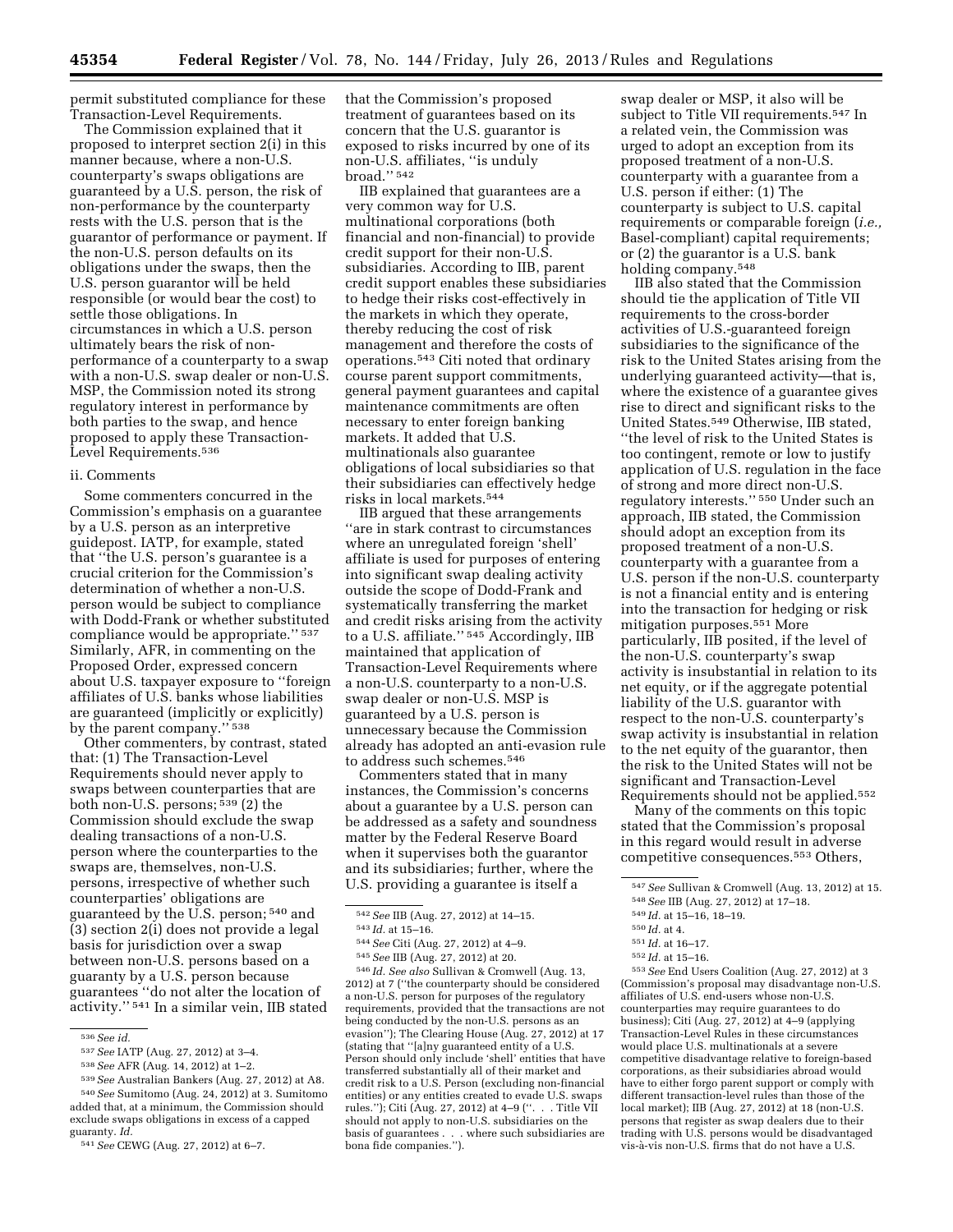though, objected that Transaction-Level Requirements should not apply to entities guaranteed by U.S. persons because non-U.S. counterparties will likely be unwilling to agree to the legal documents necessary to comply with those requirements.554 And others stated that the proposed interpretation will not achieve the objective of mitigating counterparties' exposure to the credit risks of swap dealers because the U.S. guarantor's exposure in this scenario is to the credit risk of the guaranteed non-U.S. counterparty, not

U.S. counterparty.555 Citi commented that if Transaction-Level Requirements were to be applied to swaps of non-U.S. persons whose obligations were guaranteed by a U.S. person, then U.S.-based firms may be forced to remove parent support from their overseas subsidiaries in order to remain competitive. It argued that this would cause significant additional capital, resources, and personnel to be moved abroad so that these non-U.S. subsidiaries could manage swap risk on a stand-alone basis which, it averred, would fragment and harm the safety and soundness of U.S.-based firms, U.S. swaps markets, and the U.S. economy.556 Accordingly, it urged the Commission to further study the issue of guarantees before finalizing its crossborder guidance.557

to the non-U.S. swap dealer that is transacting with that guaranteed non-

One commenter requested that the Commission clarify the scope of a ''guarantee'' that can trigger application of Transaction-Level Requirements in these circumstances.558 Another objected to the scope of the term ''guarantee'' if it were defined to include not only a guarantee of payment or performance of swaps obligations, but also other formal arrangements to support the ability of a person to perform its obligations (such as liquidity puts and keepwell agreements).559

554*See* Hong Kong Banks (Aug. 27, 2012) at 4– 5.

556*See* Citi (Aug. 27, 2012) at 4–9.

#### iii. Commission Guidance

Under this Guidance, with respect to swaps between a non-U.S. swap dealer or non-U.S. MSP (including an affiliate of a U.S. person) on the one hand, and a non-U.S. counterparty on the other hand where the non-U.S. counterparty's performance is guaranteed (or otherwise supported by) a U.S. person, the Commission would generally expect the parties to the swap to comply with all of the Category A Transaction-Level Requirements. The Commission believes that this policy is warranted in light of the significant regulatory interest in managing and reducing the risks to U.S. firms, markets and commerce from such transactions. Further, this policy is based on the Commission's view that the failure to apply Category A Transaction-Level Requirements to such swaps could leave a significant gap in the regulation of risks presented by swap activities undertaken by U.S. firms. However, as proposed, the Commission's policy contemplates that substituted compliance (to the extent applicable) could satisfy the Category A Transaction-Level Requirements that otherwise might apply to such swaps, as further discussed below.

In response to commenters that requested clarification of the nature of the guarantee of a non-U.S. counterparty by a U.S. person that will trigger the application of Transaction-Level Requirements to swaps with non-U.S. swap dealers or non-U.S. MSPs, the Commission references the approach set forth in the final rule further defining the term ''swap,'' among others.560 That is, for this purpose, a guarantee of a swap is a collateral promise by a guarantor to answer for the debt or obligation of a counterparty obligor under a swap.561 Thus, to the extent that the non-U.S. swap dealer or non-U.S. MSP would have recourse to the U.S. guarantor in connection with its swaps position, the Commission would generally expect such non-U.S. swap dealer or MSP to comply with the Category A Transaction-Level Requirements for such a guaranteed swap (although substituted compliance may satisfy compliance with such requirements to the extent it is applicable, as discussed above). This interpretation also is consistent with the interpretation related to the MSP

definition that the Commission set forth in the Final Entities Rules.562

Conversely, where a non-U.S. swap dealer or non-U.S. MSP enters into a swap with a non-U.S. counterparty that does not have a guarantee as so described from a U.S. person and is not an affiliate conduit, the Commission's view is that the Transaction-Level Requirements should not apply.563 Considerations relevant to application of the Transaction-Level Requirements also relate to persons guaranteeing swaps obligations. As noted in the proposal, the Transaction-Level Requirements with respect to required clearing and swap processing, margin (and segregation), and portfolio reconciliation and compression can serve to significantly mitigate risks to the swap dealer's counterparties, and by extension, the risk to the U.S. person guaranteeing the non-U.S. counterparty's obligations under the swap. Other Transaction-Level Requirements—trade confirmation, swap trading relationship documentation, and daily trading records—protect the counterparties to the swap, and thus also protect a U.S. person that guarantees a non-U.S. counterparty's obligations under the swap, by ensuring that swaps are properly documented and recorded.

In the Commission's view, because Congress directed that the trade execution requirement apply to swaps that are subject to the clearing requirement and made available to trade, it is appropriate for the trade execution requirement to apply to those cross-border swaps that are subject to the clearing mandate and are made available to trade. The Commission believes that both requirements—the clearing mandate and trade execution requirement—are of fundamental importance to the management and reduction of risks posed by swap activities of market participants. Requiring swaps to be traded on a regulated exchange or execution facility provides market participants with

swap dealing business because only the former would be obligated to comply with the Transaction-Level Requirements for swaps with U.S.-guaranteed counterparties); Sullivan & Cromwell (Aug. 13, 2012) at 6 (Title VII should not apply to the non-U.S. operations and activities of an entity simply because it has a U.S. parent that provides a guarantee because this would impose duplicative regulation and unnecessary costs on non-U.S. operations that are already subject to local foreign rules and regulations).

<sup>555</sup>*See, e.g.,* ISDA (Aug. 10, 2012) at 10.

<sup>557</sup> *Id. See also* CEWG (Aug. 27, 2012) at 4–5 (recommending that the Commission ''undertake a more thorough regulatory analysis with respect to guarantees of swaps obligations'').

<sup>558</sup>*See* Hong Kong Banks at 4–5.

<sup>559</sup>*See* CEWG (Aug. 27, 2012) at 4–5.

<sup>560</sup>*See* Final Swap Definition, 77 FR at 48225– 48227. The interpretation herein applies only to a swap that is not a security-based swap or a mixed swap.

<sup>561</sup> *Id.* at 48226 n.186.

<sup>562</sup>*See* Final Entities Rules, 77 FR at 30689 (''[A]n entity's swap or security-based swaps positions in general would be attributed to a parent, other affiliate or guarantor for purposes of major participant analysis to the extent that counterparties to those positions would have recourse to that other entity in connection with the position. Positions would not be attributed in the absence of recourse.'').

<sup>563</sup>The Commission agrees with commenters who stated that Transaction-Level Requirements should not apply if a non-U.S. swap dealer or non-U.S. MSP relies on a written representation by a non-U.S. counterparty that its obligations under the swap are not guaranteed with recourse by a U.S. person. Such an approach is consistent with Commission practice in other contexts such as the external business conduct rules.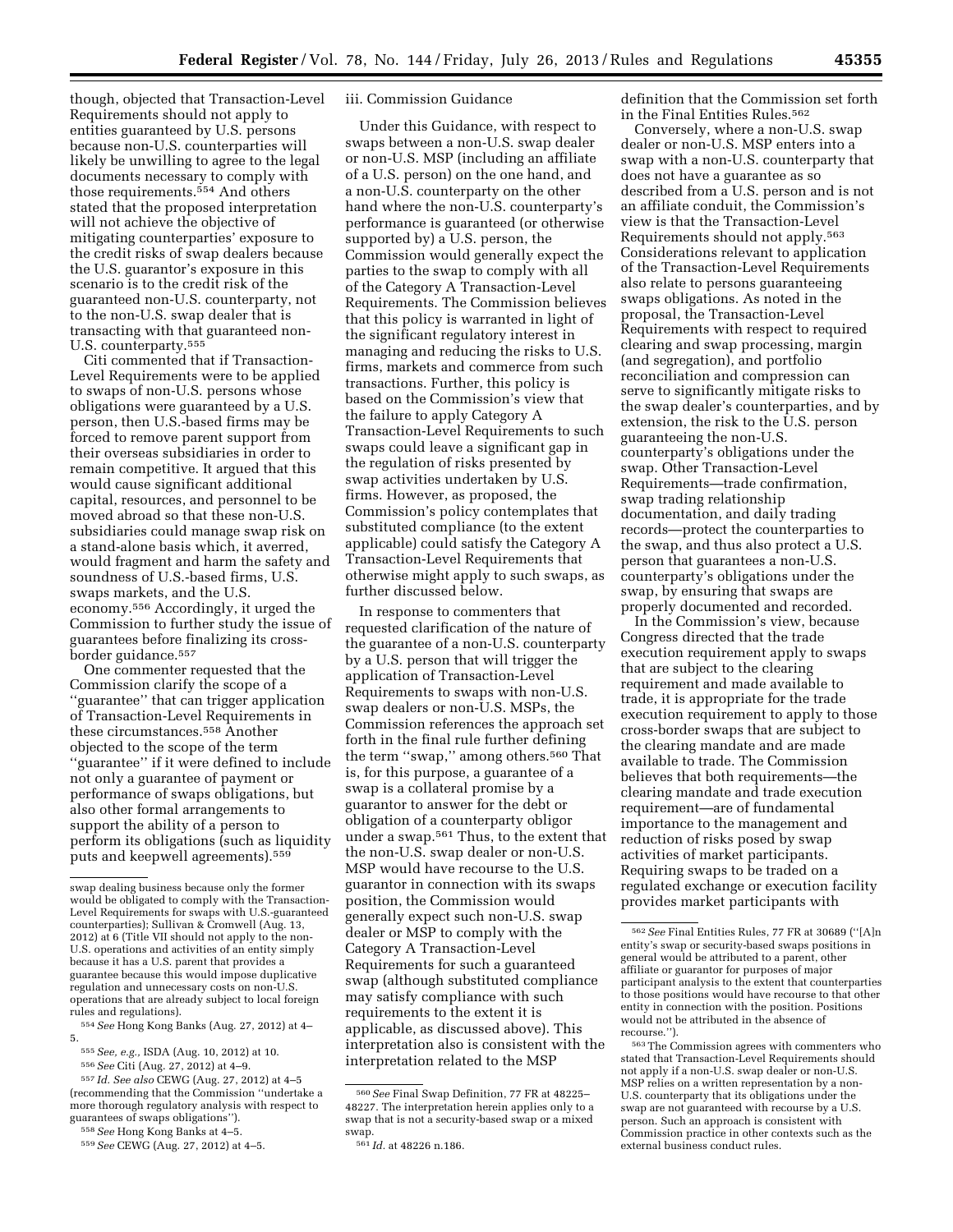greater pre- and post-trade transparency. Real-time public reporting improves price discovery by requiring that swap and pricing data be made publicly available. Taken together, the trade execution and real-time public reporting Transaction-Level Requirements provide important information to market participants and regulators with resulting efficiency in the marketplace. This, in turn, facilitates risk management which benefits swap counterparties and also serves to reduce the likelihood that a U.S. guarantor will be called upon to satisfy a non-U.S. counterparty's swaps obligations.564

Further, in the Final Swap Definition, the Commission found that a guarantee of a swap is a term of that swap that affects the price or pricing attributes of that swap. The Commission therefore concluded that when a swap has the benefit of a guarantee, the guarantee is an integral part of that swap. The Commission explained that typically when a swap counterparty uses a guarantee as credit support for its swaps obligations, the guarantor's resources are added to the analysis of the swap because ''the market will not trade with that counterparty at the same price, on the same terms, or at all without the guarantee.'' 565

For all the foregoing reasons, the Commission disagrees with commenters that asserted that it should not, or lacks the legal authority to, interpret CEA section 2(i) as to apply to swaps where one counterparty is a non-U.S. swap dealer or a non-U.S. MSP and the other counterparty is a non-U.S. person whose obligations under the swap are guaranteed by a U.S. person. Where a U.S. person provides a guarantee of a non-U.S. counterparty's swaps obligations for which there is recourse to the U.S. person, where that guarantee is a term of the swap and affects the price or pricing attributes of that swap, and where the Transaction-Level Requirements serve to protect and mitigate risk to that U.S. person guarantor, the Commission believes that such swaps, either individually or in the aggregate, have a direct and significant connection with activities in, or effect on, U.S. commerce.

The application of Dodd-Frank Act requirements to swaps of non-U.S. persons whose swaps obligations are guaranteed by U.S. persons is also consistent with foreign relations law. As noted in the discussion above regarding the application of these requirements to swaps of U.S. persons with non-U.S. persons, a major purpose of Title VII is to control the potential harm to U.S. markets that can arise from risks that are magnified or transferred between parties via swaps. Similarly, a guarantee which is an integral part of a swap—can lead to the transfer of risk from the guaranteed non-U.S. person to the U.S. guarantor. Because Category A Transaction Level Requirements are designed to mitigate such risk transfer, the Commission believes there is a strong interest in applying the Dodd-Frank Act requirements to swaps of non-U.S. persons that are guaranteed by U.S. persons.566 However, the Commission also understands the countervailing interest of home country regulators in such swaps, and therefore believes that substituted compliance should generally be available in this context.

The Commission also disagrees with commenters that suggested that its interpretation on this score should apply only to certain guaranteed swaps (*e.g.,* not to swaps by non-financial entities entered into for hedging or risk mitigation purposes), or only to in certain circumstances (*e.g.,* where the guaranteed non-U.S. counterparty's swap activity is a certain percentage of its net equity or the aggregate potential liability of the U.S. guarantor with respect to the non-U.S. counterparty's swaps obligations is a certain percentage of the guarantor's net equity), or only to a certain extent (*e.g.,* to swaps obligations in excess of a capped guarantee). In the Final Swap Definition, the Commission acknowledged that a ''full recourse'' guarantee would have a greater effect on the price of a swap than a ''limited'' or ''partial recourse'' guarantee, yet nevertheless determined that the presence of any guarantee with recourse, no matter how robust, is price forming and an integral part of a guaranteed swap.567

The Commission similarly believes that the presence of any guarantee with recourse by a U.S. person of the swaps obligations of a non-U.S. counterparty to a swap with a non-U.S. swap dealer or non-U.S. MSP suffices to justify the application of Transaction-Level

Requirements that swap. Therefore, as noted above, to the extent that a non-U.S. swap dealer or non-U.S. MSP would have recourse to the U.S. guarantor in connection with its swaps position, the Commission would generally expect such non-U.S. swap dealer or MSP to comply with the Category A Transaction-Level Requirements for such a guaranteed swap (although substituted compliance may satisfy compliance with such requirements to the extent it is applicable). Although the Commission believes all relevant facts and circumstances should be analyzed, as a general matter the Commission is of the view that the purpose for which the non-U.S. counterparty is entering into the swap, or the net equity of the non-U.S. counterparty or the guarantor, or the extent of the guarantee, would generally not warrant a different conclusion.

Finally, the Commission disagrees with commenters that urged it to limit its interpretation in this regard to cases of evasion, or to exclude from the scope of its interpretation those swaps in which the non-U.S. counterparty is subject to appropriate capital requirements or the guarantor is a U.S. bank holding company. The events surrounding the collapse of AIGFP highlight how guarantees can cause major risks to flow to the guarantor. ''AIGFP's obligations were guaranteed by its highly rated parent company . . . an arrangement that facilitated easy money via much lower interest rates from the public markets, but ultimately made it difficult to isolate AIGFP from its parent, with disastrous consequences.'' 568

The Commission's view is that the protections and mitigation of risk exposures afforded by the Category A Transaction-Level Requirements would be rendered far less effective if in the case of swaps where one counterparty is a non-U.S. swap dealer or a non-U.S. MSP and the other counterparty is a non-U.S. person guaranteed by a U.S. person such requirements only apply when such swaps are part of a scheme to evade the Dodd-Frank Act. Further, while capital requirements are an important element of the Title VII regime to reduce systemic risk,<sup>569</sup> the

<sup>564</sup>Accordingly, the Commission disagrees with commenters who objected to the proposed interpretation on the ground that it would not advance the goal of mitigating the risk of credit exposure of the guarantor U.S. person to the non-U.S. swap dealer or non-U.S. MSP. The Transaction-Level Requirements also serve to protect against risk to the guarantor U.S. person by reducing the likelihood that its obligations under the guarantee will be called upon in the first instance.

<sup>565</sup>*See* Final Swap Definition, 77 FR 48225– 48226.

<sup>566</sup>*See generally* note 532 and related discussion, *supra.* 

<sup>567</sup> *Id.* at 48226.

<sup>568</sup>AIG Report, *supra* note 5, at 20.

<sup>569</sup>CEA section 4s(e)(1) provides that each registered swap dealer and MSP for which there is a prudential regulator shall meet such minimum capital requirements as the applicable prudential regulator shall prescribe, but that each registered swap dealer and MSP for which there is not a prudential regulator shall meet such minimum capital requirements as the Commission shall prescribe.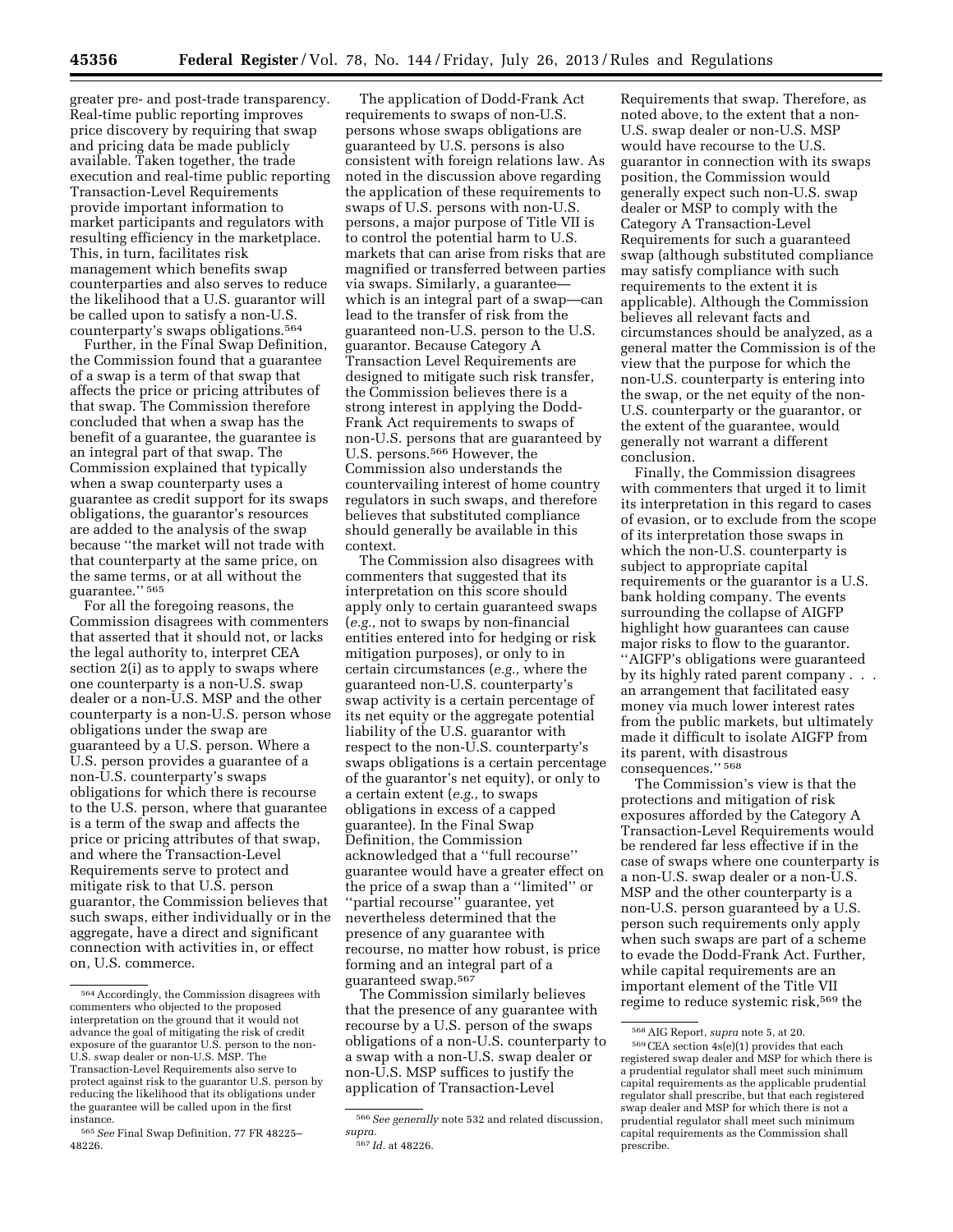comprehensive regulatory structure established by the Dodd-Frank Act goes beyond such requirements. The CEA, as amended by the Dodd-Frank Act, also requires the imposition of the Transaction-Level Requirements 570 except to the extent that section 2(i) limits their application to cross-border transactions or activities. Therefore, the Commission believes that, rather than excluding the swaps at issue from the scope of the Title VII regulatory regime, with the corresponding increase in risk to U.S. persons and to the U.S. financial system, in most cases compliance with the Category A Transaction-Level Requirements is appropriate where non-U.S. swap dealers and non-U.S. MSPs that enter into swaps with non-U.S. counterparties guaranteed by a U.S. person. Further, the Commission does not believe that a different interpretation should be taken solely because applicable capital requirements are satisfied.571

In addition, the Commission believes that this Guidance, which contemplates a system of substituted compliance in accordance with principles of

571 In the Final Entities Rules, the Commission stated that it does ''not believe that it is necessary to attribute a person's swap or security-based swaps positions to a parent or other guarantor if the person is already subject to capital regulation by the CFTC or SEC (*i.e.,* swap dealers, security-based swap dealers, MSPs, major security-based swap participants, FCMs and broker-dealers) or if the person is a U.S. entity regulated as a bank in the United States. Positions of those regulated entities already will be subject to capital and other requirements, making it unnecessary to separately address, via major participant regulations, the risks associated with guarantees of those positions.'' *See*  Final Entities Rules, 77 FR at 30689. The Commission continued, ''As a result of this interpretation, holding companies will not be deemed to be major swap participants as a result of guarantees to certain U.S. entities that are already subject to capital regulation.'' *Id.* at 30689 n. 1134. Subsequently, in the Final Swap Definition, the Commission stated that ''[a]s a result of interpreting the term 'swap' (that is not a security-based swap or mixed swap) to include a guarantee of such swap, to the extent that a counterparty to a swaps position would have recourse to the guarantor in connection with the position, and based on the reasoning set forth [in the Final Entities Rules] in connection with major swap participants, the CFTC will not deem holding companies to be swap dealers as a result of guarantees to certain U.S. entities that are already subject to capital regulation.'' *See* Final Swap Definition, 77 FR at 48266 n.188. The Commission's conclusion that capital compliance and prudential regulation, in certain circumstances, can obviate the need for registration as a swap dealer or MSP does not bear upon, and is not inconsistent with, the Commission's interpretation herein that notwithstanding capital compliance and prudential regulation, Transaction-Level Requirements may be applied where a non-U.S. swap dealer or non-U.S. MSP enters into a swap with a non-U.S. counterparty whose obligations under that swap are guaranteed, with recourse, by a U.S. person.

international harmonization, may allow non-U.S. swap dealers and non-U.S. MSPs to comply, in appropriate circumstances, with their home-country requirements when transacting with non-U.S. counterparties whose swaps obligations are guaranteed with recourse by U.S. persons. The Commission believes that the substituted compliance regime contemplated by the Guidance will facilitate equivalent regulatory treatment of equivalent swaps without undermining the swaps reforms enacted by Congress in Title VII.

d. Swaps With a Non-U.S. Person That is an Affiliate Conduit

## i. Proposed Guidance

The Commission proposed to interpret CEA section 2(i) such that the Category A Transaction-Level Requirements would apply to a swap if at least one of the parties to the swap is an ''affiliate conduit.'' Under the Proposed Guidance, an affiliate conduit exists when: (1) A non-U.S. person that is majority-owned, directly or indirectly, by a U.S. person; (2) the non-U.S. person regularly enters into swaps with one or more of its U.S. affiliates of its U.S. person owner; and (3) the financial results of such non-U.S. person are included in the consolidated financial statements of its U.S. person owner.572 The Commission explained that it believed the proposed application of Transaction-Level Requirements was necessary because, ''given the nature of the relationship between the conduit and the U.S. person, the U.S. person is directly exposed to risks from and incurred by'' the affiliate conduit.573 The Commission further indicated that it was concerned that a U.S. swap dealer or U.S. MSP would utilize affiliate conduits to conduct swaps outside the Dodd-Frank regulatory regime.

#### ii. Comments

The commenters who addressed the Commission's proposed approach to affiliate conduits expressed concerns about what they felt was an overly broad scope of the term ''affiliate conduit.'' Several of these commenters stated that the non-U.S. affiliate conduit concept should be omitted from the Guidance.574 SIFMA stated that the term ''regular'' is too vague in that ''it does not account for the purpose of the interaffiliate swap, the relative amount of the conduit's risk transferred, the nature of the transferred risk, or whether some or

all of the risk is transferred.''575 SIFMA also commented that activities of a non-U.S. affiliate conduit do not satisfy the requisite nexus to the United States under section 2(i) to justify different treatment from other non-U.S. counterparties. Further, SIFMA stated that where substituted compliance is unavailable, a non-U.S. swap dealer transacting with an affiliate conduit is subject to applicable Transaction-Level Requirements, which could cause non-U.S. swap dealers to cease doing business with non-U.S. affiliate conduits.576 As an alternative, SIFMA recommended that the proposed affiliate conduit provision that the conduit ''regularly enter into swaps'' should be replaced with a provision that the conduit ''regularly enter[ ] into swaps with one or more other U.S. affiliates of the U.S. person for the purpose of transferring to that U.S. person all risk of swap activity.''

Other commenters raised similar objections concerning the scope of the affiliate conduit provision. Goldman stated that the proposed description of an affiliate conduit was so broad that ''an entity could be rendered a conduit by executing even a single trade despite the fact that the entity otherwise would be eligible for substituted compliance, or would not fall within Title VII's jurisdiction at all.'' 577 Such a broad definition, in Goldman's view, will result in competitive disparities for foreign affiliates of U.S.-based swap dealers and may even cover nonfinancial entities attempting to hedge risk.578 SIFMA added that the concept

577 Goldman (Aug. 27, 2012) at 6. *See also*  Japanese Bankers Association (Aug. 27, 2012) at 11 (stating that it is difficult to determine under the Proposed Guidance when a counterparty is a conduit for a U.S. person, and that the conduit provisions should not be implemented).

578 Goldman (Aug. 27, 2012) at 6. *See also*  Peabody (Aug. 27. 2012) at 3 (stating that applying the Dodd-Frank requirements to swaps entered into or booked by affiliates of commercial end-users outside the United States to hedge or mitigate commercial risks of activities outside the United States will create an overlapping (and potentially inconsistent) tangle of international laws that will increase costs and potential liabilities associated with such swaps, and materially undermine their utility and risk mitigation benefits; stating further that foreign entities wishing to avoid becoming subject to Dodd-Frank requirements will decline to enter into swaps with such affiliates, thereby **Continued** 

<sup>570</sup>*See* Appendix B for information regarding the Transaction-Level Requirements and the provisions of the CEA which they implement.

<sup>572</sup>*See* Proposed Guidance, 77 FR at 41229. 573 *Id.* 

<sup>574</sup>SIFMA (Aug. 27, 2012) at A22–23; IIB at (Aug. 27, 2012) at 20–21; Hong Kong Banks (Aug. 27, 2012) at 13.

<sup>575</sup>SIFMA (Aug. 27, 2012) at A23. *See also* IIAC (stating that the Commission should clarify the meaning of "regularly enters into swaps with . affiliates'' and circumstances under which the Commission would interpret the financials of a non-U.S. counterparty to be combined with the financial statements of the U.S. person for purposes of applying Transaction-Level Requirements to transactions by U.S. persons that might be using conduits to avoid such requirements) (Aug. 27, 2012) at 8.

<sup>576</sup>SIFMA (Aug. 27, 2012) at A22.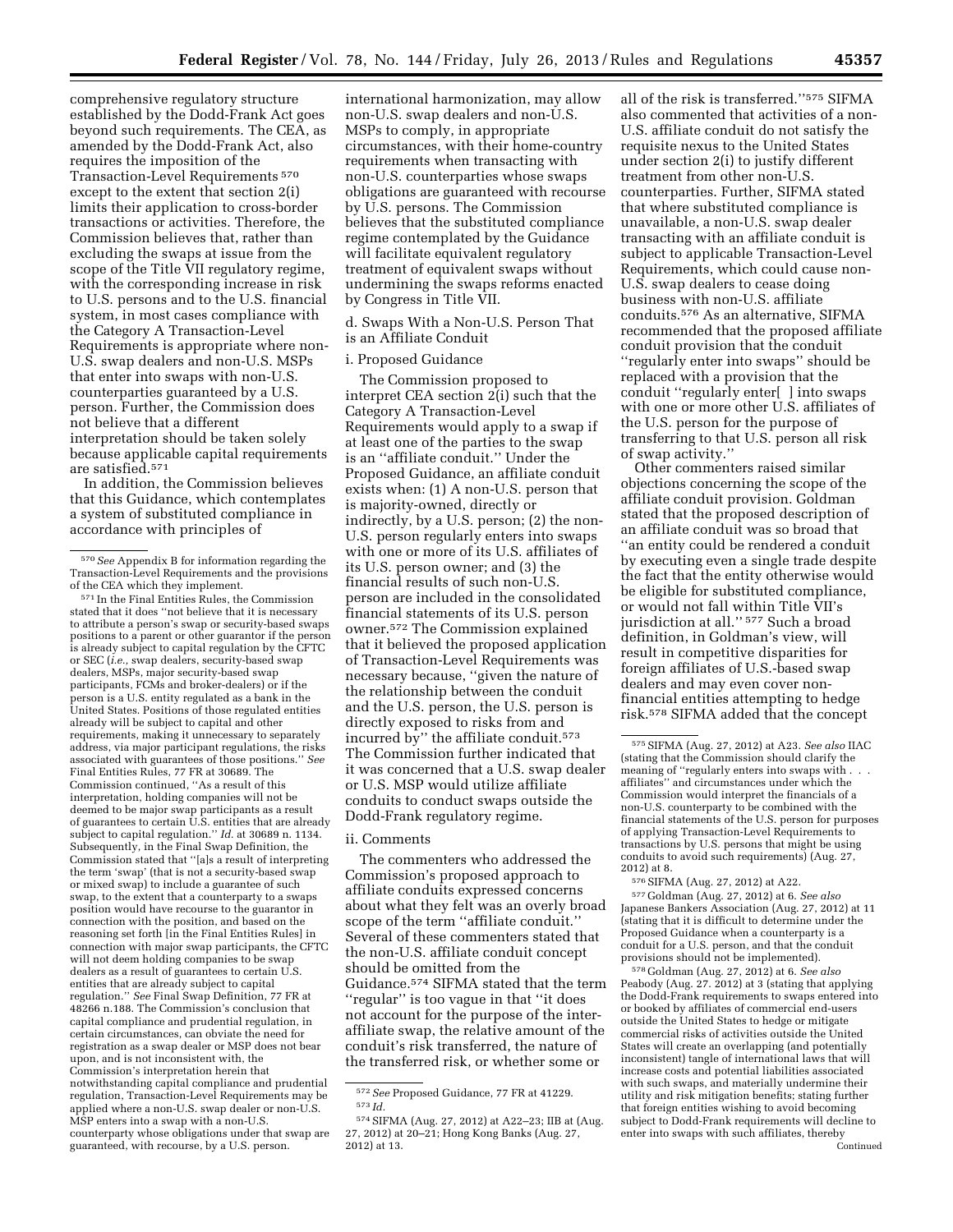of indirect majority ownership is imprecise and its application to non-U.S. affiliate conduits is unclear.579 Hong Kong Banks believed that the conduit proposal is unnecessary since its activities would be captured in the registration process.580 Peabody stated that the application of Transaction-Level Requirements to affiliate conduits seemingly contradicts the Proposed Guidance's treatment of foreign affiliates as non-U.S. persons.581 If the affiliate conduit concept remains in the Guidance, SIFMA requested that the Commission clarify whether or not swap dealers may rely on a counterparty's representations as to its non-U.S. affiliate's conduit status.582

IIB stated that the Commission should withdraw its proposal on affiliate conduits and instead, where there is clear circumvention, rely on its existing anti-evasion authority.583 It added that the Commission's proposal for the ''conduit'' treatment of a foreign entity that ''regularly'' engages in back-to-back swaps with a U.S. affiliate is unjustifiably broad. IIB also stated that the proposed standard is inconsistent with statutory standards for the extraterritorial application of Title VII, and that there is no basis to conclude that inter-affiliate swaps create direct and significant risk to the United States simply because they occur "regularly."<sup>584</sup>

#### iii. Commission Guidance

In the Proposed Guidance, the Commission explained that it believed the proposed application of Transaction-Level Requirements was necessary because, ''given the nature of the relationship between the conduit and the U.S. person, the U.S. person is directly exposed to risks from and incurred by'' the affiliate conduit.585 The Commission further indicated that it was concerned that a U.S. swap dealer or U.S. MSP would utilize affiliate

582SIFMA (Aug. 27, 2012) at A24. SIFMA stated that the determination of whether a counterparty to a swap is a non-U.S. affiliate conduit should be made at the inception of the swap based on the most recent updated representation from the counterparty, which should be renewed by the counterparty once per calendar year. *Id.* at A25.

583 IIB (Aug. 27, 2012) at 20–21.

584 *Id.* at 19.

585*See* Proposed Guidance, 77 FR at 41229.

conduits to conduct swaps outside the Dodd-Frank regulatory regime.

For purposes of this policy statement, the Commission is clarifying that an affiliate conduit encompasses those entities that function as a conduit or vehicle for U.S. persons conducting swaps transactions with third-party counterparties. In response to comments received, the Commission is identifying some of the factors that the Commission believes are relevant to determining whether a non-U.S. person is an ''affiliate conduit'' of a U.S. person. As explained in greater detail below, modifications to the Proposed Guidance with regard to the term ''affiliate conduit'' are intended to respond to commenters' concerns about a lack of clarity on the scope of the term affiliate conduit and to better identify those non-U.S. affiliates whose swap activities, either individually or in the aggregate, have a direct and significant connection with activities in, or effect on, U.S. commerce as a result of their relationship with their U.S. affiliates. Specifically, the Commission is modifying the factors that might be relevant to the consideration of whether a non-U.S. affiliate of a U.S. person is an affiliate conduit by: (1) clarifying the meaning of ''regularly enters into swaps,'' and in particular, the activities of a non-U.S. counterparty that renders it an affiliate conduit; and (2) adding the concept of ''control.''

As the Commission understands, it is common for large global companies to centralize their hedging or riskmanagement activities in one or more affiliates (informally referred to as a ''treasury conduit'' or ''conduit''). Under this structure, the conduit may enter into swaps with its affiliates and then enter into offsetting swaps with thirdparties. In other cases, the conduit may enter into swaps with third-parties as agent for its affiliates. In either case, the conduit functions as a vehicle by which various affiliates engage in swaps with third-parties (*i.e.,* the market). This paradigm promotes operational efficiency and prudent risk management by enabling a company to manage its risks on a consolidated basis at a group level.586 Accordingly, based on

comments, rather than considering whether a non-U.S. person "regularly enters into swaps'' with one or more of its U.S. affiliates of its U.S. person owner, the Commission will generally consider whether the non-U.S. person, in the regular course of business, engages in swaps with non-U.S. thirdparties for the purpose of hedging or mitigating risks faced by, or to take positions on behalf of, its U.S. affiliates, and enters into offsetting swaps or other arrangements with its U.S. affiliates in order to transfer the risks and benefits of such swaps with third-parties to its U.S. affiliates.

The Commission recognizes the significant benefits associated with a corporate group's use of a single entity to conduct the group's market-facing swap business. The Commission also believes, though, that in this situation the risks resulting from swaps of the entity that faces the market as a conduit on behalf of its affiliates in fact reside with those affiliates; that is, while the swaps are entered into by the conduit, through back-to-back swaps or other arrangements the conduit passes the risks and benefits of those swaps to its affiliates.587 Where the conduit is located outside the United States, but is owned and controlled by a U.S. person, the Commission believes that to recognize the economic reality of the situation, the conduit's swaps should be attributed to the U.S. affiliate(s). The fact that the conduit is located outside the United States does not alter the economic reality that its swaps are undertaken for the benefit of, and at the economic risk of, the U.S. affiliate(s), and more broadly, for the corporate group that is owned and controlled by a U.S. person. Under these circumstances, the Commission believes that the swap activities of the non-U.S. conduit may meet the ''direct and

decreasing market liquidity, increasing market risk competition, imposing higher commercial costs, and resulting in higher prices for customers and downstream consumers, and would put U.S. business at a competitive disadvantage in global markets).

<sup>579</sup>SIFMA (Aug. 27, 2012) at A24.

<sup>580</sup>Hong Kong Banks (Aug. 27, 2012) at 13.

<sup>581</sup>Peabody (Aug. 28, 2012) at 2–3.

<sup>586</sup>One market participant described the functions of such a conduit and its relationship with respect to other affiliates within the corporate group in the following manner:

Many business enterprises, including [Prudential Financial Inc., or ''PFI''], elect to operate in a manner that assigns specific functions to related and commonly-controlled affiliates. With regard to swap transactions, it has long been our practice, as an enterprise-type company with separate legal entities that are commonly owned by PFI to use one affiliate, Prudential Global Funding LLC (''PGF''), to directly face the market as a ''conduit'' to hedge the

net commercial and financial risk of the various operating affiliates within PFI. Under this practice, only PGF (*i.e.,* the conduit) is required to trade with external market participants, while the internal affiliates within PFI trade directly with the PGF. The use of PGF as the single conduit for the various operating affiliates within PFI diminishes the demands on PFI's financial liquidity, operational assets and management resources, as affiliates within PFI avoid having to establish independent relationships and unique infrastructure to face the market. Moreover, use of PGF as a conduit within PFI permits the netting of our affiliates' trades (*e.g.,*  one affiliate is hedging floating rates while another is hedging fixed rates). This effectively reduces the overall risk of PFI and our affiliates, and allows us to manage fewer outstanding positions with external market participants.

The Prudential Insurance Company of America (Feb. 17, 2011) at 2.

<sup>587</sup>*See* The Prudential Insurance Company of America (Feb. 17, 2011); Kraft Foods (''Kraft'') (Feb. 11, 2011).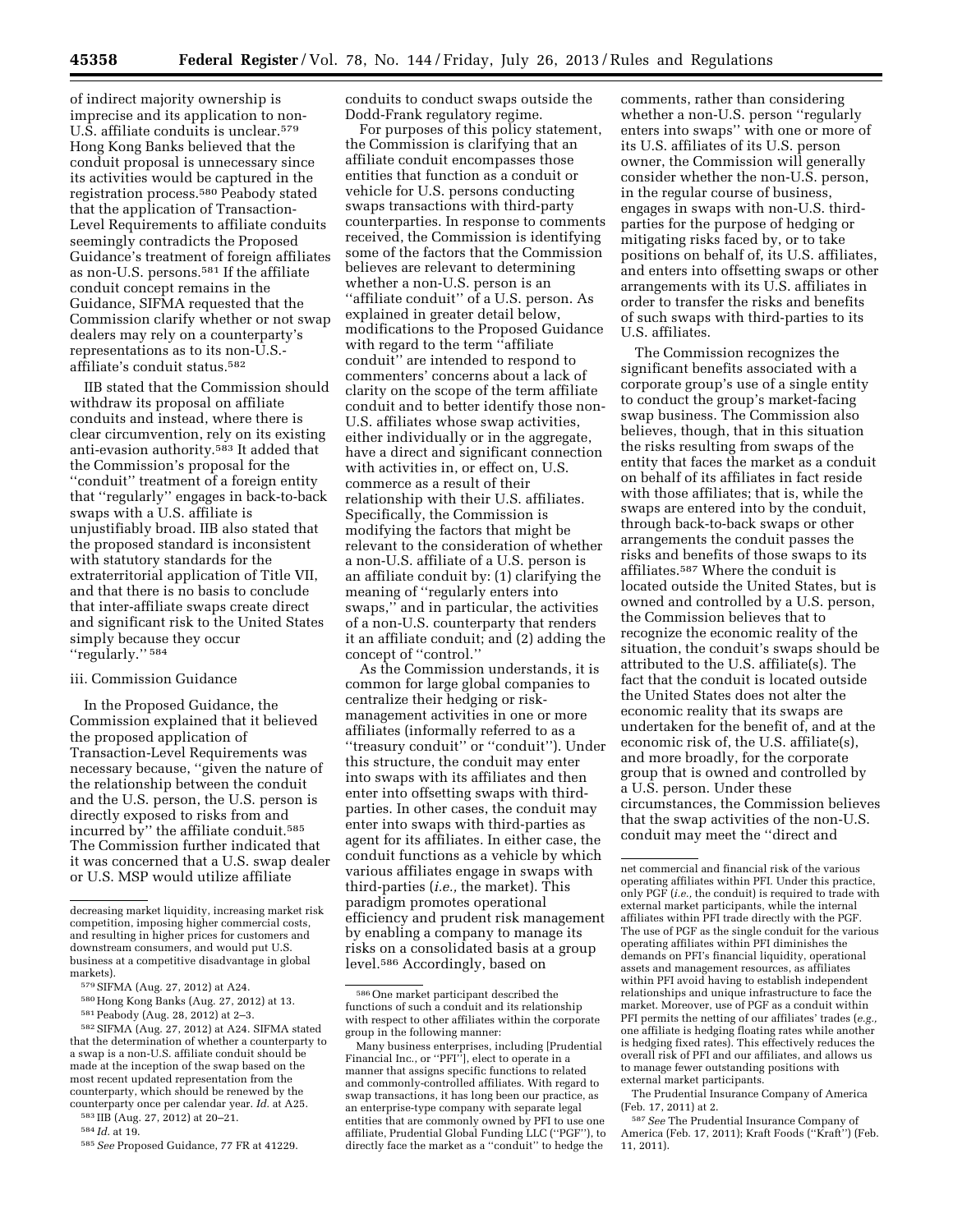significant'' jurisdictional nexus within the meaning of CEA section 2(i).588

Further, in order to facilitate a consistent application of the term affiliate conduit and to mitigate any undue burden or complexity for market participants in assessing affiliate conduit status, the Commission clarifies that its policy contemplates that a market participant may reasonably rely on counterparty representations as to its non-U.S. affiliate conduit status.589

Finally, the Commission notes in response to commenters that an affiliate conduit would not necessarily be guaranteed by its parent. As one market participant explained, ''centralized hedging centers are generally evaluated as wholly-owned subsidiaries of the corporate group that do not require additional credit support, such as a parent guaranty or collateral.'' 590 Therefore, the Commission believes that it is reasonable and appropriate to interpret CEA section 2(i) in a manner that recognizes an affiliate conduit as a separate category of counterparty whose swaps with non-U.S. persons may be subject to certain Transaction-Level Requirements. Specifically, where one of the parties to the swap is a conduit affiliate, the Commission would generally expect the parties to the swap only to comply with (to the extent that the Inter-Affiliate Exemption is elected), the conditions of the Inter-Affiliate Exemption, including the treatment of outward-facing swaps condition in Commission regulation 50.52(b)(4)(i). In addition, the part 43 real-time reporting requirements must be satisfied.

In summary, for the purposes of the Commission's interpretation of CEA section 2(i), the Commission believes that certain factors are relevant to considering whether a non-U.S. person is an ''affiliate conduit.'' Such factors include whether:

(i) the non-U.S. person is a majority-owned affiliate <sup>591</sup> of a U.S. person;

591Commission regulation 1.3(ggg)(6)(i) defines ''majority-owned affiliates'' as follows:

[C]ounterparties to a swap are majority-owned affiliates if one counterparty directly or indirectly owns a majority interest in the other, or if a third party directly or indirectly owns a majority interest in both counterparties to the swap, where 'majority interest' is the right to vote or direct the vote of a majority of a class of voting securities of an entity, the power to sell or direct the sale of a majority of a class of voting securities of an entity, or the right

(ii) the non-U.S. person is controlling, controlled by or under common control 592 with the U.S. person;

(iii) the financial results of the non-U.S. person are included in the consolidated financial statements of the U.S. person; and

(iv) the non-U.S. person, in the regular course of business, engages in swaps with non-U.S. third-party(ies) for the purpose of hedging or mitigating risks faced by, or to take positions on behalf of, its U.S. affiliate(s), and enters into offsetting swaps or other arrangements with its U.S. affiliate(s) in order to transfer the risks and benefits of such swaps with third-party(ies) to its U.S. affiliates.

Other facts and circumstances also may be relevant. The Commission does not intend that the term ''conduit affiliate'' would include affiliates of swap dealers.

5. Application of the ''Category B'' Transaction-Level Requirements to Swap Dealers and MSPs

This section discusses the Commission's policy on the application of the Category B Transaction-Level Requirements to swaps in which at least one of the parties to the swap is a registered swap dealer or MSP. As noted earlier, the Category B Transaction Level Requirements pertain to external business conduct standards which the Commission adopted pursuant to CEA section 4s(b) as a Category B Transaction-Level Requirement.593

Consistent with the Proposed Guidance, the Commission will generally interpret CEA section 2(i) so that the Category B Transaction-Level

592Commission regulation 1.3(ggg)(4)(i) refers to an ''entity controlling, controlled by or under common control with the person.'' Final Entities Rules elaborated on this provision, stating:

For these purposes, we interpret control to mean the possession, direct or indirect, of the power to direct or cause the direction of the management and policies of a person, whether through the ownership of voting securities, by contract or otherwise. This is consistent with the definition of "control" and "affiliate" in connection with Exchange Act rules regarding registration statements. *See* Exchange Act rule 12b–2. . . .

77 FR 30631 n. 437, and

[I]f a parent entity controls two subsidiaries which both engage in activities that would cause the subsidiaries to be covered by the dealer definitions, then each subsidiary must aggregate the swaps or security-based swaps that result from both subsidiaries' dealing activities in determining if either subsidiary qualifies for the *de minimis*  exception.

593The categorization of Transaction-Level Requirements into Categories A and B is discussed in section E, *supra. See* Appendix B for a descriptive list of the Category A and Category B requirements and Appendix D for a table summarizing the application of the Category A Transaction-Level Requirements to Swap Dealers and MSPs. The Appendices to this Guidance should be read in conjunction with this section and the rest of the Guidance.

Requirements (*i.e.,* the external business conduct standards) either do or do not apply to the swap, based on the counterparties to the swap, as explained below. Under this interpretation, substituted compliance is generally not expected to be applicable with regard to the Category B Transaction-Level Requirements under this Guidance.594

In considering whether Category B Transaction-Level Requirements are applicable, the Commission would generally consider whether the swap is with a:

(i) U.S. swap dealer or U.S. MSP (including affiliates of non-U.S. persons);

(ii) foreign branch of a U.S. bank that is a swap dealer or MSP; or

(iii) non-U.S. swap dealer or non-U.S. MSP (including an affiliate of a U.S. person).

Specifically, as explained more below, where a swap is with a U.S. swap dealer or U.S. MSP, the parties to the swap generally should be subject to the Category B Transaction-Level Requirements in full, regardless of whether the other counterparty to the swap is a U.S. person or a non-U.S. person. However, in the case of a foreign branch of a U.S. bank that is a swap dealer or MSP, or a non-U.S. swap dealer or non-U.S. MSP, the parties to the swap should generally only be subject to the Category B Transaction-Level Requirements when the counterparty to the swap is a U.S. person (other than a foreign branch of a U.S. bank that is a swap dealer or MSP). Conversely, under the Commission's interpretation of 2(i), where a swap is between a non-U.S. swap dealer or non-U.S. MSP (including an affiliate of a U.S. person) and a non-U.S. counterparty (regardless of whether the non-U.S. counterparty is a guaranteed or conduit affiliate), the parties to the swap would not be expected to comply with the Category B Transaction-Level Requirements. The reasons for the Commission's policies are discussed below.

The application of the Category B Transaction-Level Requirements is summarized in Appendix E to this Guidance, which should be read in conjunction with the rest of this Guidance.

a. Swaps With U.S. Swap Dealers and U.S. MSPs

As explained above, where a swap is with a U.S. swap dealer or U.S. MSP (including an affiliate of a non-U.S. person), the Commission's policy is that the parties to the swap should be subject

<sup>588</sup> In this respect, it is irrelevant whether the risk is wholly or partly transferred back to the U.S. affiliate(s); the jurisdictional nexus is met by reason of the trading relationship between the conduit and the affiliated U.S. persons.

<sup>589</sup>This is consistent with the Commission's approach to the determination of whether a counterparty is a ''U.S. person.'' *See* section IV.A, *supra.* 

<sup>590</sup>*See* Kraft (Feb. 11, 2011) at 3.

to receive upon dissolution or the contribution of a majority of the capital of a partnership.

*Id.* at n. 438.

<sup>594</sup>*See* Appendix E to this Guidance for a summary of these requirements and the discussion in section D, *supra.*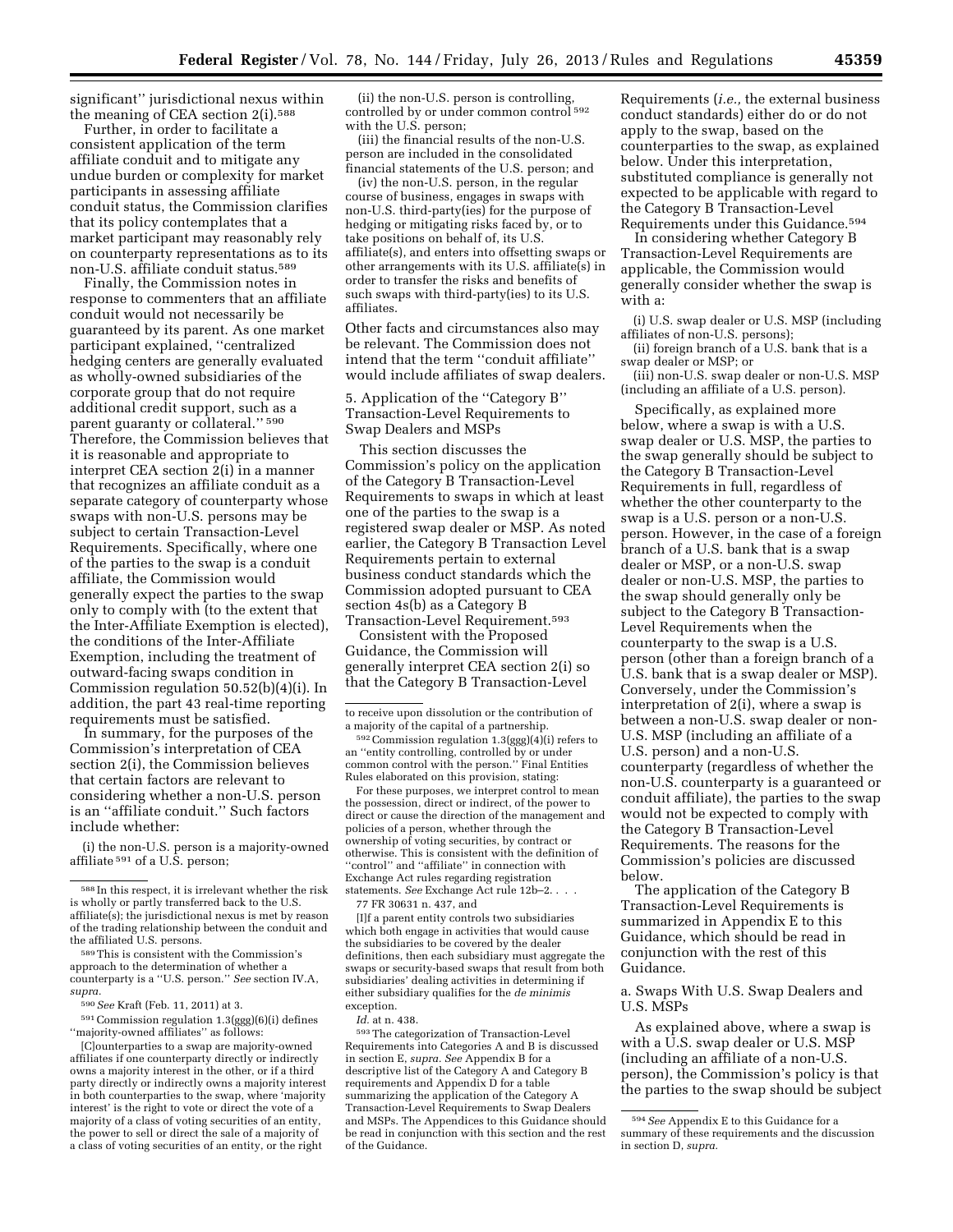to the Category B Transaction-Level Requirements in full, regardless of whether the counterparty is a U.S. person or a non-U.S. person, without substituted compliance available.

b. Swaps With Foreign Branches of a U.S. Bank That Is a Swap Dealer or MSP

In the case of a swap with a foreign branch of a U.S. bank that is a swap dealer or MSP, the Commission's policy is that the Category B Transaction-Level Requirements should apply only if the counterparty to the swap is a U.S. person (other than a foreign branch of a U.S. bank that is a swap dealer or MSP).595

The Commission believes that where a swap is between a foreign branch of a U.S. bank that is a swap dealer or MSP 596 and a U.S. person (other than a foreign branch of a U.S. bank that is a swap dealer or MSP), the swap has a direct and significant connection with activities in, or effect on, U.S. commerce. Because of the significant risks to U.S. persons and the financial system presented by such swap activities, under the Commission's interpretation of CEA section 2(i), generally the parties to the swap should comply with the Category B Transaction Level Requirements. Whenever a swap involves at least one counterparty that is a U.S. person, the Commission believes it has a strong supervisory interest in regulating and enforcing Transaction-Level Requirements, including external business conduct standards. In this case, the Commission believes the transaction should be viewed as being between two U.S. persons. For these reasons, the Commission's policy under section 2(i) is that substituted compliance would not be available.597

However, where the swap is between a foreign branch of a U.S. bank that is

597 In this case, although the foreign branch would not register separately as a swap dealer, the Commission interprets 2(i) in a manner that would permit the U.S. person to task its foreign branch to fulfill its regulatory obligations with respect to the Category B Transaction-Level Requirements. The Commission would consider compliance by the foreign branch or agency to constitute compliance with these Transaction-Level Requirements. However, under the Commission's interpretation of 2(i), the U.S. person (principal entity) would remain responsible for compliance with the Category B Transaction-Level Requirements.

a swap dealer or MSP, on the one hand, and a non-U.S. person on the other (whether or not such non-U.S. person is a guaranteed or conduit affiliate), the Commission believes that the interests of the foreign jurisdiction in applying its own transaction-level requirements to the swap are sufficiently strong that the Category B Transaction-Level Requirements generally should not apply under section 2(i). In this case, even though the Commission considers a foreign branch of a U.S. bank that is a swap dealer or MSP to be a U.S. person, the Commission believes that because the counterparty is a non-U.S. person and the swap takes place outside the United States, foreign regulators may have a relatively stronger supervisory interest in regulating and enforcing sales practices related to the swap. Therefore, in light of international comity principles, the Commission believes that application of the Category B Transaction-Level Requirements may not be warranted in this case. Therefore, under the Commission's interpretation of section 2(i), the parties to the swap generally would not be expected to comply with the Category B Transaction-Level Requirements.

The Commission believes that, in the context of the Category B Transaction-Level Requirements, the same reasoning also should apply to a swap between two foreign branches of U.S. banks that are each swap dealers or MSPs. Just as the Commission would have a strong supervisory interest in regulating and enforcing sales practices associated with activities taking place within the United States, the foreign regulators would have a similar claim to overseeing sales practices occurring within their jurisdiction.

Accordingly, the Commission interprets CEA section 2(i) so that where a swap is between the foreign branch of a U.S. bank that is a swap dealer or MSP, on the one hand, and either a non-U.S. person or a foreign branch of a U.S. bank that is a swap dealer or MSP, on the other, the parties to the swap generally would not be expected to comply with the Category B Transaction-Level Requirements.

c. Swaps With Non-U.S. Swap Dealers and Non-U.S. MSPs

Under the Commission's interpretation of 2(i), where a swap is between a non-U.S. swap dealer or non-U.S. MSP (including an affiliate of a U.S. person), on the one hand, and a U.S. person, on the other, the parties to the swap generally would be expected to comply with the Category B

Transaction-Level Requirements.598 In the Commission's view, in this case, the swap should be subject to the provisions of Title VII of the Dodd-Frank Act and Commission implementing regulations, including the Category B Transaction-Level Requirements. Because of the significant risks to U.S. persons and the financial system presented by swap activities outside the United States where one of the counterparties to the swap is a U.S. person (whether inside or outside the United States), the Commission believes that a U.S. person's swap activities with a non-U.S. counterparty has the requisite direct and significant connection with activities in, or effect on, U.S. commerce under CEA section 2(i) to apply the Category B Transaction-Level Requirements to the transaction.

The Commission observes that, where a swap between a non-U.S. swap dealer and a U.S. person is executed anonymously on a registered DCM or SEF and cleared by a registered DCO,<sup>599</sup> the Category B Transaction-Level Requirements would not be applicable.600

Because a registered FBOT is analogous to a DCM, the Commission is of the view that the requirements

599As discussed in greater detail above, the Commission notes that there are no exempt DCOs at this time. If and when the Commission determines to exercise its authority to exempt DCOs from applicable registration requirements, the Commission would likely address, among other things, the conditions and limitations applicable to clearing swaps for customers subject to section 4d(f) of the CEA.

600*See* 17 CFR 23.402(b)–(c) (requiring swap dealers and MSPs to obtain and retain certain information only about each counterparty ''whose identity is known to the swap dealer or MSP prior to the execution of the transaction''); 23.430(e) (not requiring swap dealers and MSPs to verify counterparty eligibility when a transaction is entered on a DCM or SEF and the swap dealer or MSP does not know the identity of the counterparty prior to execution); 23.431(c) (not requiring disclosure of material information about a swap if initiated on a DCM or SEF and the swap dealer or MSP does not know the identity of the counterparty prior to execution); 23.450(h) (not requiring swap dealers and MSPs to have a reasonable basis to believe that a Special Entity has a qualified, independent representative if the transaction with the Special Entity is initiated on a DCM or SEF and the swap dealer or MSP does not know the identity of the Special Entity prior to execution); 23.451(b)(2)(iii) (disapplying the prohibition on entering into swaps with a governmental Special Entity within two years after any contribution to an official of such governmental Special Entity if the swap is initiated on a DCM or SEF and the swap dealer or MSP does not know the identity of the Special Entity prior to execution).

<sup>595</sup>For the reasons discussed in note 531, *supra,*  where the counterparty to the swap is an international financial institution, the Commission also generally would not expect the parties to the swap to comply with the Category B Transaction-Level Requirements, even if the principal place of business of the international financial institution were located in the United States.

<sup>596</sup>*See* section C, *supra,* regarding the definition of a foreign branch and the determination of when a swap transaction is with a foreign branch for purposes of this Guidance.

 $^{\rm 598}\, \rm As$  noted above, for the reasons discussed in note 531, where the counterparty to the swap is an international financial institution, the Commission also generally would not expect the parties to the swap to comply with the Category B Transaction-Level Requirements, even if the principal place of business of the international financial institution were located in the United States.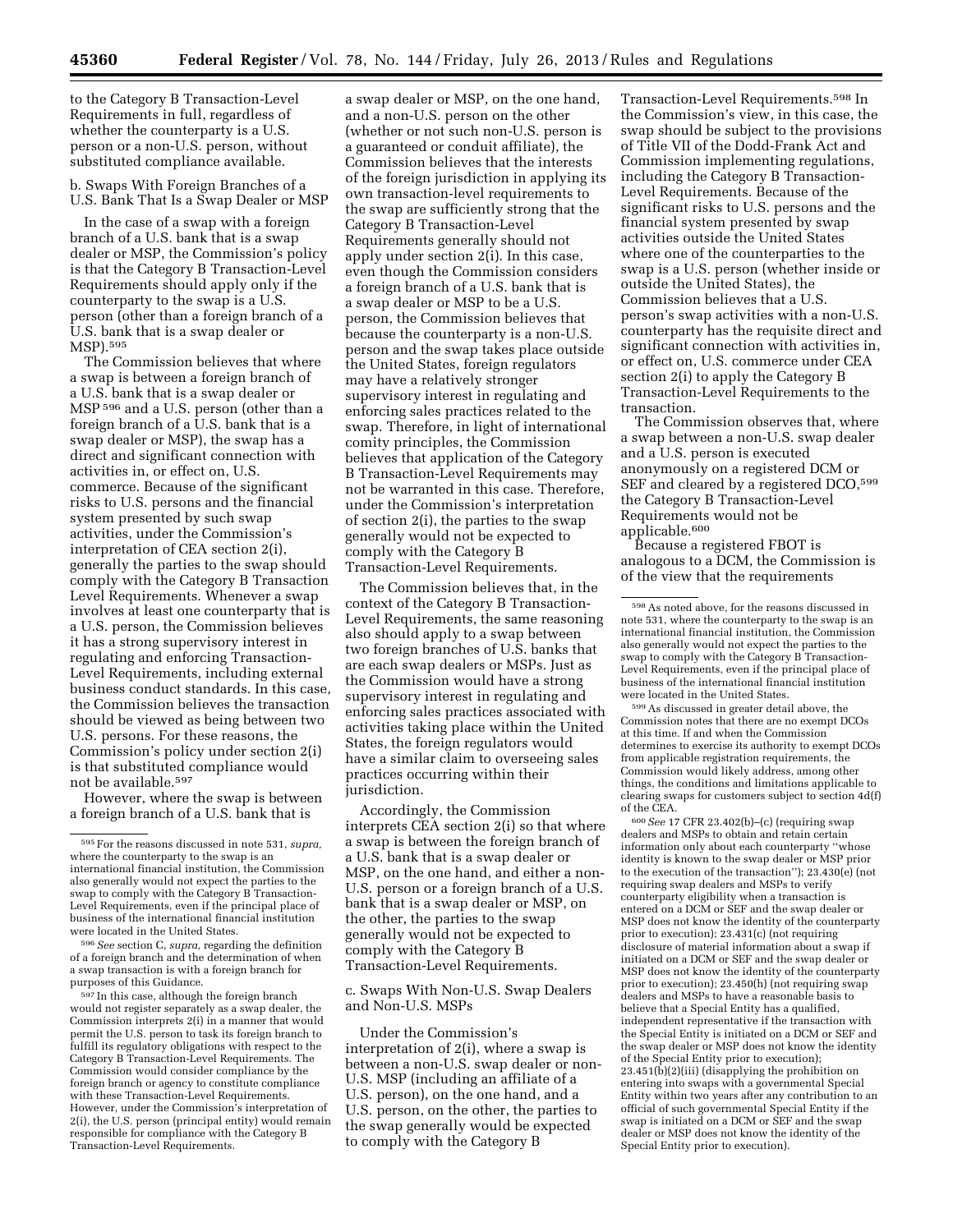likewise would not be applicable where such a swap is executed anonymously on a registered FBOT and cleared.

Conversely, under the Commission's interpretation of 2(i), where a swap is between a non-U.S. swap dealer or non-U.S. MSP (including an affiliate of a U.S. person) and a non-U.S. counterparty (regardless of whether the non-U.S. counterparty is a guaranteed or conduit affiliate), the parties to the swap would not be expected to comply with the Category B Transaction-Level Requirements. The Commission believes that regulators may have a relatively stronger supervisory interest in regulating the Category B Transaction-Level Requirements related to swaps between non-U.S. persons taking place outside the United States than the Commission, and that therefore applying the Category B Transaction-Level Requirements to these transactions may not be warranted. The Commission notes that just as the Commission would have a strong supervisory interest in regulating and enforcing the Category B Transaction-Level Requirements associated with activities taking place in the United States, foreign regulators would have a similar claim to overseeing sales practices for swaps occurring within their jurisdiction.

For the reasons stated in section b above, under the Commission's interpretation of section 2(i), where a swap is between a non-U.S. swap dealer or non-U.S. MSP (including an affiliate of a U.S. person), on the one hand, and the foreign branch of a U.S. bank that is a swap dealer or MSP, on the other, the parties to the swap generally would not be expected to comply with the Category B Transaction-Level Requirements.

As noted previously, under the 2(i) interpretations, substituted compliance is generally not expected to be applicable to the Category B Transaction-Level Requirements under this Guidance.<sup>601</sup>

# *H. Application of the CEA's Swap Provisions and Commission Regulations to Market Participants That Are Not Registered as a Swap Dealer or MSP*

This section sets forth the Commission's general policy on application of the CEA's swaps provisions and Commission regulations to swap counterparties that are not registered as swap dealers or MSPs (''non-registrants''), including the circumstances under which the

counterparties would be eligible for substituted compliance.

Several of the CEA's swaps provisions and Commission regulations—namely, those relating to required clearing, trade execution, real-time public reporting, Large Trader Reporting, SDR Reporting, and swap data recordkeeping (collectively, the ''Non-Registrant Requirements'') 602—also apply to persons or counterparties other than a swap dealer or MSP. In this section, the Commission sets forth the Commission's policy on application of these Non-Registrant Requirements to cross-border swaps in which neither counterparty is a swap dealer or MSP (*i.e.,* all other market participants including ''financial entities,'' as defined in CEA section 2(h)(7)(C)).603

Section 1 discusses the Commission's policy under CEA section 2(i) with regard to the application of the Non-Registrant Requirements to cross-border swaps between two non-registrants where one (or both) of the counterparties to the swap is a U.S. person. Substituted compliance is not applicable where one (or both) swap counterparties is a U.S. person.

Section 2 discusses the Commission's policy under CEA section 2(i) with regard to the application of the Non-Registrant Requirements to cross-border swaps between two non-registrants where both counterparties to the swap are non-U.S. persons. The eligibility of various counterparties to such swaps for substituted compliance is also addressed in section 2.

The application of the specified Dodd-Frank provisions and Commission regulations specified below to swaps between counterparties that are neither swap dealers nor MSPs is summarized in Appendix F to this Guidance, which should be read in conjunction with the rest of this Guidance.

1. Swaps Between Non-Registrants Where One or More of the Non-Registrants is a U.S. Person

As noted in the Proposed Guidance, to manage risks in a global economy, U.S. persons may need to, and frequently do, transact swaps with both U.S. and non-U.S. counterparties. The swap activities of U.S. persons, particularly those with global operations, frequently occur outside of U.S. borders.

With regard to cross-border swaps between two non-registrants where one (or both) of the counterparties to the swap is a U.S. person (including an affiliate of a non-U.S. person), the Commission's interprets CEA 2(i) such that the parties to the swap generally would be expected to comply with the Non-Registrant Requirements. As the Commission noted in the Proposed Guidance, the risks to U.S. persons and the U.S. financial system do not depend on the location of the swap activities of U.S. persons.<sup>604</sup> Where one or both of the counterparties to a swap between two non-registrants is a U.S. person, the Commission believes that the U.S. persons' swap activities (whether inside or outside the United States)—due their presence in the U.S. and relationship to U.S. commerce—have a direct and significant connection with activities in, or effect on, U.S. commerce. Therefore, the Commission's policy is that where a swap transaction is between nonregistrants, and one or more of the counterparties is a U.S. person, generally the parties to the swap will be expected to comply in full with the Non-Registrant Requirements.605 In addition, where one or more of the counterparties to a swap between nonregistrants is a U.S. person, the Commission's policy generally is that

<sup>601</sup>*See* Appendix E to this Guidance for a summary of these requirements and the discussion in section E, *supra.* 

<sup>602</sup>*See* section IV.D, *supra.* Part 45 of the Commission's regulations requires swap counterparties that are not swap dealers or MSPs to keep ''full, complete and systematic records, together with all pertinent data and memoranda'' with respect to each swap to which they are a counterparty. *See* 17 C.F. R. 45.2. Such records must include those demonstrating that they are entitled, with respect to any swap, to make use of the clearing exception in CEA section 2(h)(7). Swap counterparties that are not swap dealers or MSPs must also comply with the Commission's regulations in part 46, which address the reporting of data relating to pre-enactment swaps and data relating to transition swaps.

 $^{603}\,$  Nothing in this Guidance should be construed to address the ability of a foreign board of trade to offer swaps to U.S. persons pursuant to part 48 of the Commission's regulations.

<sup>604</sup>*See* Proposed Guidance, 77 FR 41234 n. 138. Further, in the Proposed Guidance, the Commission stated that it believes that section 2(i) does not require a transaction-by-transaction determination that a particular swap outside the United States has a direct and significant connection with activities in, or effect on, commerce of the United States in order to apply the swaps provisions of the CEA to such transactions; rather, it is the aggregate of such activities and the aggregate connection of such activities with activities in the U.S. or effect on U.S. commerce that warrants application of the CEA swaps provisions to all such activities. *See Hoffmann-La Roche,* 542 U.S. at 168 (responding that respondents' recommendation that the court should take account of comity considerations on a case by case basis is ''too complex to prove workable'').

<sup>605</sup>For the reasons discussed in note 531, *supra,*  one or more of the counterparties to a swap between non-registrants is an international financial institution, the Commission generally would not expect the parties to the swap to comply with the Non-Registrant Requirements, even if the principal place of business of the international financial institution were located in the United States.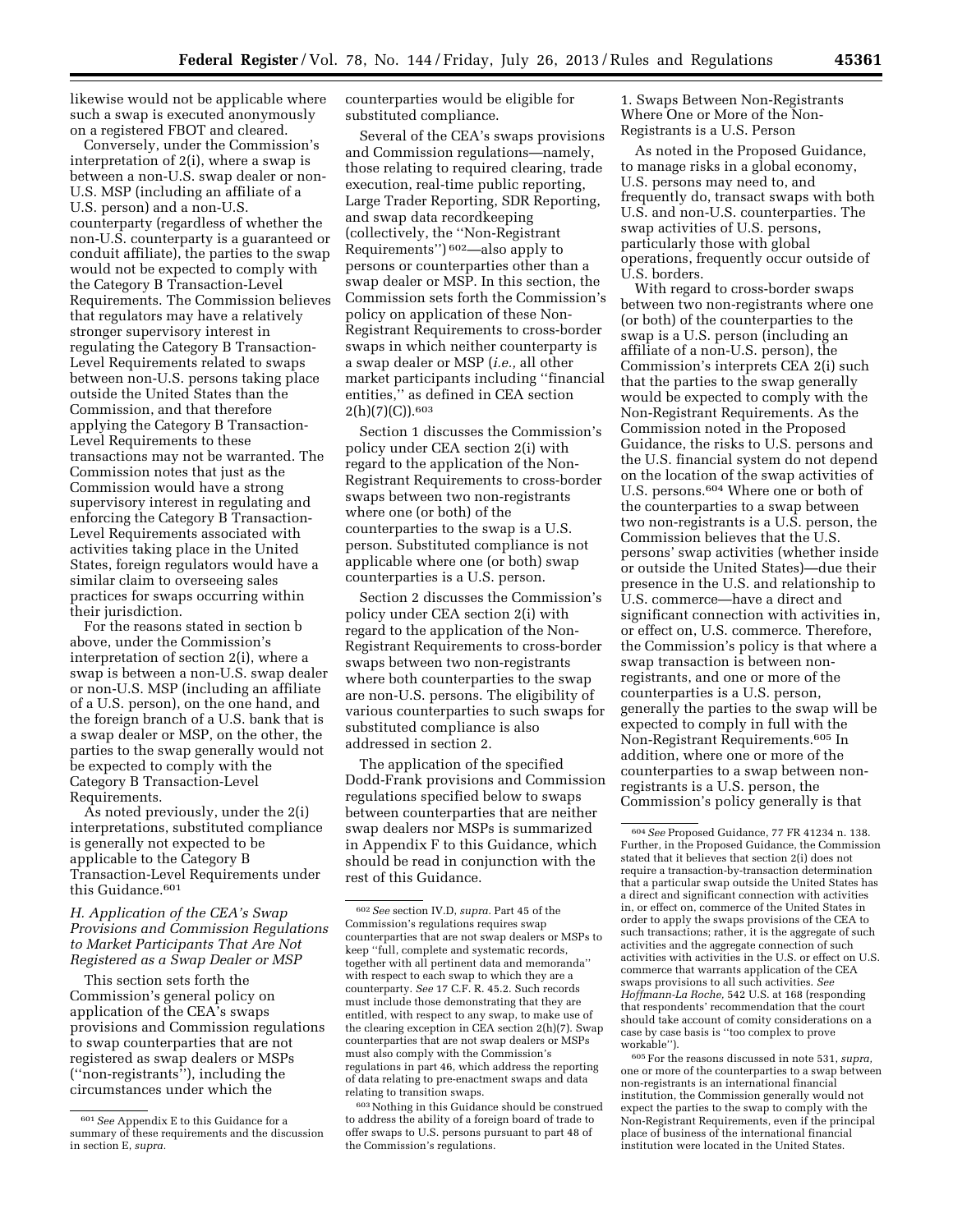substituted compliance is not available, for the reasons discussed below.

As noted in section D above, the Dodd-Frank Act's required clearing and swap processing requirements protect counterparties from the counterparty credit risk of their original counterparties, which in turn, protects against the accumulation of systemic risk because of the risk mitigation benefits offered by central clearing. Similarly, the trade execution and realtime public reporting requirements serve to promote both pre- and posttrade transparency which, in turn, enhance price discovery and decrease risk. Together, these requirements serve an essential role in protecting U.S. market participants and the general market against financial losses. The Commission cannot fully and responsibly fulfill its charge to protect the U.S. markets and market participants through a substituted compliance regime where one counterparty is a U.S. person. Accordingly, the Commission's policy is to expect full compliance with the Non-Registrant Requirements relating to required clearing, trade execution, and real-time public reporting with regard to any swaps between non-registrants where one or both of the counterparties is a U.S. person. For substantially the same reasons, application of U.S. requirements in these transactions is a reasonable exercise of U.S. jurisdiction under principles of foreign relations law.606

Large Trader Reporting provides the Commission with data regarding large positions in swaps with a direct or indirect linkage to specified U.S.-listed physical commodity futures contracts, in order to enable the Commission to implement and conduct effective surveillance of these economically equivalent swaps and futures. To facilitate the monitoring of trading across the swaps and futures markets, swaps positions must be converted to futures equivalents for reporting purposes; reportable thresholds are also defined in terms of futures equivalents. As discussed in further detail in section G above, in light of the very specific interest of the Commission in conducting effective surveillance of markets in swaps that have been determined to be economically equivalent to U.S. listed physical commodity futures contracts, and given the anticipated impediments to obtaining directly comparable positional data through any foreign swap data reporting regime, the Commission's policy is to construe CEA section 2(i) in

a manner that would not recognize substituted compliance in lieu of compliance with Large Trader Reporting.

As noted in section E, data reported under the SDR Reporting rules provide the Commission with information necessary to better understand and monitor concentrations of risk, as well as risk profiles of individual market participants. Swap data recordkeeping is an important component of an effective internal risk management process. Therefore, the Commission's policy is that generally both SDR Reporting and swap data recordkeeping should apply in full where one of the counterparties to a swap between two non-registrants (non-swap dealers or non-MSPs) is a U.S. person.

As noted above, the clearing of swaps through a DCO mitigates counterparty credit risk and collateralizes the credit exposures posed by swaps. Section 2(h)(1) of the CEA requires a swap to be submitted for clearing to a registered DCO or a DCO that is exempt from registration under the CEA, if the Commission has determined that the swap is required to be cleared.<sup>607</sup> The Commission has adopted a clearing requirement determination pursuant to the CEA and rules under part 50 of the Commission's regulations such that certain classes of swaps are required to be cleared, unless counterparties to the swap qualify for an exception or exemption from clearing under the CEA or part 50 of the Commission's regulations.608 In the final rules adopting the Inter-Affiliate Exemption, the Commission stated that a U.S. person that enters into any swap that is

608 In addition to the End-User Exception under CEA section 2(h)(7), which is codified in Commission regulation 50.50, as noted above, the Commission has adopted an exemption from required clearing for swaps between certain affiliated entities, codified at Commission regulation 50.52. *See* Inter-Affiliate Exemption, 78 FR 21750.

required to be cleared is subject to the clearing requirements of the CEA and part 50 of the Commission's regulations.609 Accordingly, in the context of this Guidance, the Commission's policy is that the clearing requirement under section 2(h)(1) and part 50 of the Commission's regulations applies in full to a swap where at least one of the counterparties to the swap is a U.S. person, without substituted compliance available. But substituted compliance may be available with respect to the clearing requirement for swaps between, on the one hand, a U.S. swap dealer or U.S. MSP acting through its foreign branch or a non-U.S. person that is a guaranteed or conduit affiliate, and on the other hand, a non-U.S. swap dealer, non-U.S. MSP or other non-U.S. person.

With respect to the clearing requirement, the Commission has previously addressed both the scope and process of a comparability determination, which also would apply to the extent that substituted compliance is applicable under this Guidance.610

As for the process for determining comparability of a foreign jurisdiction's clearing mandate, the Commission has also previously stated that it will review the comparability and comprehensiveness of a foreign jurisdiction's clearing mandate by reviewing: (i) The foreign jurisdiction's laws and regulations with respect to its mandatory clearing regime (*i.e.,*  jurisdiction-specific review) and (ii) the foreign jurisdiction's clearing determinations with respect to each class of swaps for which the

610 In particular, in the Inter-Affiliate Exemption, the Commission permitted eligible affiliate counterparties located outside of the U.S. to comply with a condition of the exemption to clear their swaps with unaffiliated counterparties (not located in the U.S.), to the extent such swaps are subject to the clearing requirement under section 2(h)(1) of the CEA, by complying with the requirements of a foreign jurisdiction's clearing mandate, including any exception or exemption granted under the foreign clearing mandate, provided that the Commission determines that: (i) such foreign jurisdiction's clearing mandate is comparable and comprehensive, but not necessarily identical, to the clearing requirement established under the CEA and part 50 of the Commission's regulations, and (ii) the exception or exemption is determined to be comparable to an exception or exemption provided under the CEA or part 50 of the Commission's regulations. *See* 17 CFR 50.52(b)(4)(i).

<sup>606</sup>*See* Restatement §§ 403(2)(a)–(c).

<sup>607</sup>The Commission notes that under CEA section 5b(h), the Commission has discretionary authority to exempt DCOs, conditionally or unconditionally, from the applicable DCO registration requirements. Specifically, section 5b(h) of the Act provides that ''[t]he Commission may exempt, conditionally or unconditionally, a derivatives clearing organization from registration under this section for the clearing of swaps if the Commission determines that the [DCO] is subject to comparable, comprehensive supervision and regulation by the Securities and Exchange Commission or the appropriate government authorities in the home country of the organization.'' Thus, the Commission has discretion to exempt from registration DCOs that, at a minimum, are subject to comparable and comprehensive supervision by another regulator. The Commission further notes that it has not yet exercised its discretionary authority to exempt DCOs from registration, and that until such time as the Commission determines to exercise such authority, swaps subject to the clearing requirement must be submitted to registered DCOs for clearing.

<sup>609</sup> *Id.* at 21765 (requiring, among other conditions, that eligible affiliate counterparties electing the exemption from clearing for the interaffiliate swap must clear their swaps with unaffiliated counterparties, and permitting eligible affiliate counterparties located in foreign jurisdictions to clear such swaps pursuant to their applicable foreign jurisdictions' clearing regime, if the Commission determines that such regime is comparable and comprehensive to the U.S. clearing mandate).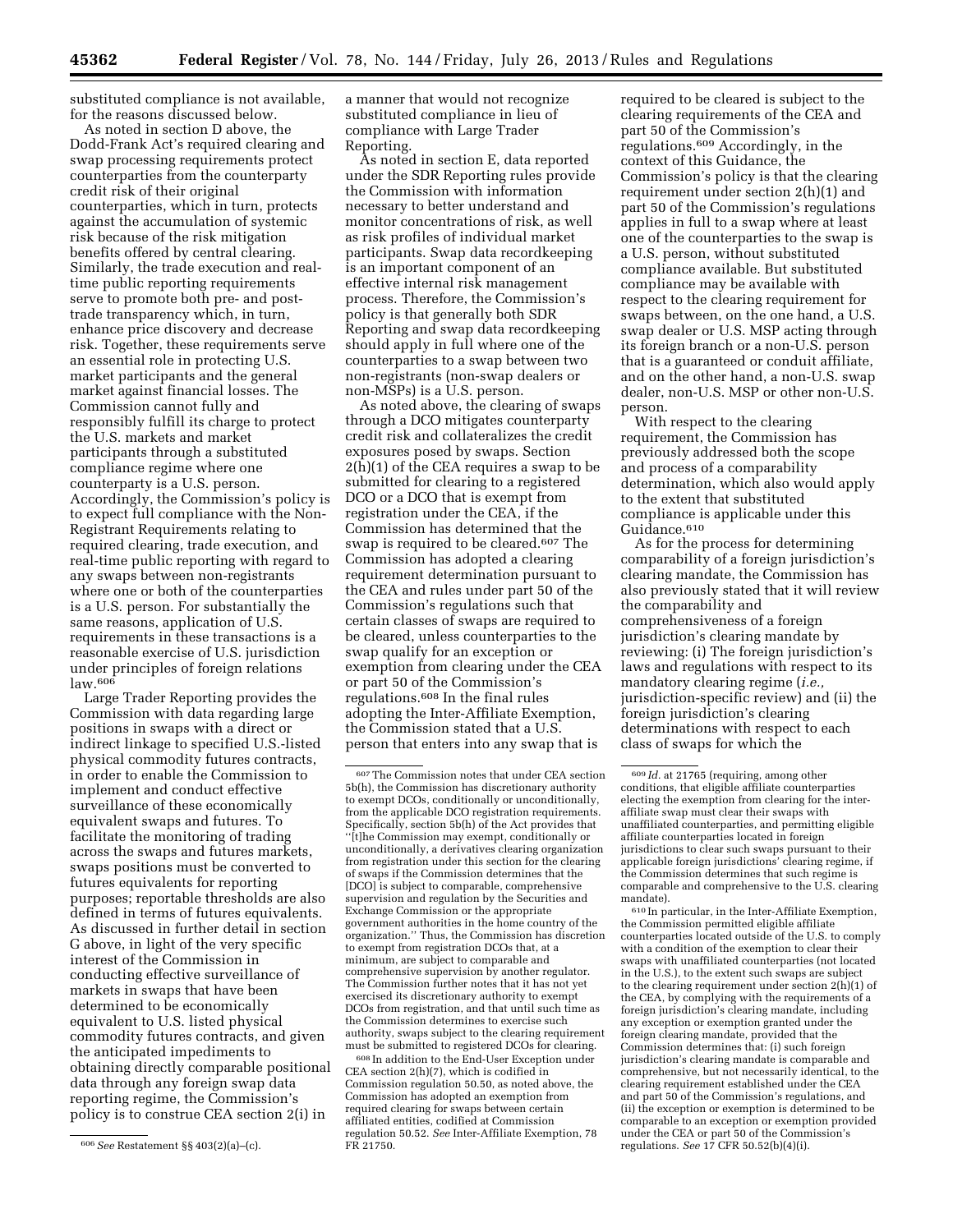Commission has issued a clearing determination under Commission regulation 50.4 (*i.e.,* product-specific review).611 In determining whether an exemption or exception under a comparable foreign mandate is comparable to an exception or exemption under the CEA or part 50, the Commission anticipates that it would review, for comparability purposes, the foreign jurisdiction's laws and regulations with respect to its mandatory clearing regime, as well as the relevant exception or exemption, and would exercise broad discretion to determine whether the requirements and objectives of such exemption are consistent with those under the comparable foreign clearing regime.

The Commission is also of the view that where a swap is executed anonymously on a registered DCM or SEF between two non-registrants and cleared by a registered DCO, and one (or both) of the counterparties to the swap is a U.S. person, neither party to the swap should be required to comply with the Non-Registrant Requirements that otherwise apply to the swap, with the exception of Large Trader Reporting, 612 SDR Reporting, and swap data recordkeeping.613 The Commission

612The Commission's part 20 regulations set forth large trader reporting rules for physical commodity swaps. *See* 76 FF 43851 (Jul. 22, 2011). Part 20 requires routine swaps position reports from clearing organizations, clearing members and swap dealers, and establishes certain non-routine reporting requirements for large swaps traders. Among other things, part 20 requires that a reporting entity, as defined in Commission regulation 20.1, disclose the identity of the counterparty in respect of which positional information is being reported in large swap trader reports and associated filings. *See* 76 FR. 43851 at 43863–4 n.11.

613The Dodd-Frank Act added to the CEA provisions requiring the retention and reporting of data related to swap transactions. Section 727 of the Dodd-Frank Act added section 2(a)(13)(g), which requires that all swaps, whether cleared or uncleared, be reported to an SDR. Section 728 of the Dodd-Frank Act added section 21(b), which directs the Commission to prescribe standards for swap data recordkeeping and reporting. Section 723 of the Dodd-Frank Act added section 2(h)(5), which addresses the reporting of swap data for swaps executed before the enactment of the Dodd-Frank Act and swaps executed on or after the date of its enactment. The Commission's swap data reporting and recordkeeping requirements are found in part

notes that in this case, the DCM or SEF will fulfill the required clearing, trade execution,614 and real-time public reporting requirements that apply to the swap.

Further, the Commission is of the view that where a swap is executed anonymously between two nonregistrants on a registered FBOT and cleared and one (or both) of the counterparties to the swap is a U.S. person, neither party to the swap (as is the case when the swap is executed anonymously on a DCM) should be required to comply with the Non-Registrant Requirements that otherwise apply to the swap, with the exception of Large Trader Reporting, SDR Reporting and swap data recordkeeping. The Commission notes that in this case, the registered FBOT, as would the DCM, will fulfill the required clearing and trade execution requirements 615 that apply to the swap but not, without further action, the real-time public reporting requirements.

The Commission expects that derivatives markets and regulatory regimes will continue to evolve in the future. In order to ensure a level playing field, promote participation in transparent markets, and promote market efficiency, the Commission will, through staff no action letters, extend appropriate time-limited transitional relief to certain European Unionregulated multilateral trading facilities (MTFs), in the event that the Commission's trade execution requirement is triggered before March 15, 2014. Such relief would be available through March 15th for MTFs that have multilateral trading schemes, a sufficient level of pre- and post-trade

614The Commission clarifies that the trading mandate under CEA section 2(h)(8)(A) is satisfied by trading on a registered DCM or SEF or a SEF that is exempt from registration.

<sup>615</sup> The Commission clarifies that the trading mandate under CEA section 2(h)(8)(A) is satisfied by trading on a registered FBOT.

price transparency, non-discriminatory access by market participants, and an appropriate level of oversight. In addition, the Commission will consult with the European Commission in giving consideration to extending regulatory relief to European Unionregulated trading platforms that are subject to requirements that achieve regulatory outcomes that are comparable to those achieved by the requirements for SEFs. Both parties will assess progress in January 2014.

2. Swaps Between Non-Registrants That Are Both Non-U.S. Persons

As noted above, where a swap is between two non-U.S. persons and neither counterparty is required to register as a swap dealer or MSP, the Commission proposed interpreting CEA section 2(i) so as not to apply the Non-Registrant Requirements,616 with the exception of Large Trader Reporting.617

Section a discusses the Commission's policy on application of Large Trader Reporting to swaps between two nonregistrants that are not U.S. persons. Section b discusses the application of the other Non-Registrant Requirements to swaps between two non-registrants that are not U.S. persons, where each of the counterparties to the swap is a guaranteed or conduit affiliate, and the availability of substituted compliance for the parties to such swaps. Section c discusses the Commission's policy on application of the Non-Registrant Requirements other than Large Trader Reporting to swaps between nonregistrants that are not U.S. persons where neither or only one of the counterparties is a guaranteed or conduit affiliate.

### a. Large Trader Reporting

Large Trader Reporting requires routine positional reports from clearing members in addition to clearing organizations and swap dealers. As is the case with swap dealers, routine reports are required from clearing members to the extent that they hold significant positions in the swaps subject to Large Trader Reporting swaps that are directly or indirectly linked to specified U.S.-listed physical commodity futures contracts. Routine reporting provides essential visibility into the trading activity of large market participants, which enables the Commission to conduct effective surveillance of markets in swaps and futures that have been determined to be economically equivalent. Given the

<sup>611</sup>The Commission further explained that comparability will not require a regime identical to the clearing framework established under the CEA and the Commission regulations. Rather, the Commission anticipates that it will make jurisdiction-specific comparability determinations by comparing the regulatory requirements of a foreign jurisdiction's clearing regime with the requirements and objectives of the Dodd-Frank Act. The Commission further noted that it anticipates that the product-specific comparability determination will necessarily be made on the basis of whether the applicable swap is included in a class of swaps covered under Commission regulation 50.4.

<sup>45,</sup> which establishes swap data recordkeeping and SDR reporting requirements; and part 46, which establishes swap data recordkeeping and SDR reporting requirements for pre-enactment and transition swaps (collectively, ''historical swaps''). *See* 77 FR 2136 (Jan. 13, 2012) (part 45); 77 FR 35200 (June 12, 2012) (part 46). Under both part 45 and part 46 (collectively, the ''swap data reporting rules'') reporting parties have swap data reporting obligations. The swap data reporting rules further prescribe certain data fields that must be included in swap data reporting. *See* Appendix 1 to part 45; Appendix 1 to part 46. For all swaps subject to the Commission's jurisdiction, each counterparty must be identified by means of a single legal entity identifier (''LEI'') in all swap data reporting pursuant to parts 45 and 46. A reporting counterparty, as defined in Commission regulations 45.1 and 46.1, respectively, has obligations that include providing certain data to the SDR relating to the primary economic terms (''PET'') of the swap, including the LEI of the non-reporting counterparty.

<sup>616</sup>*See* the Proposed Guidance, 77 FR 41234– 41235.

<sup>617</sup>*See id.* at 41234 n. 139, 41235.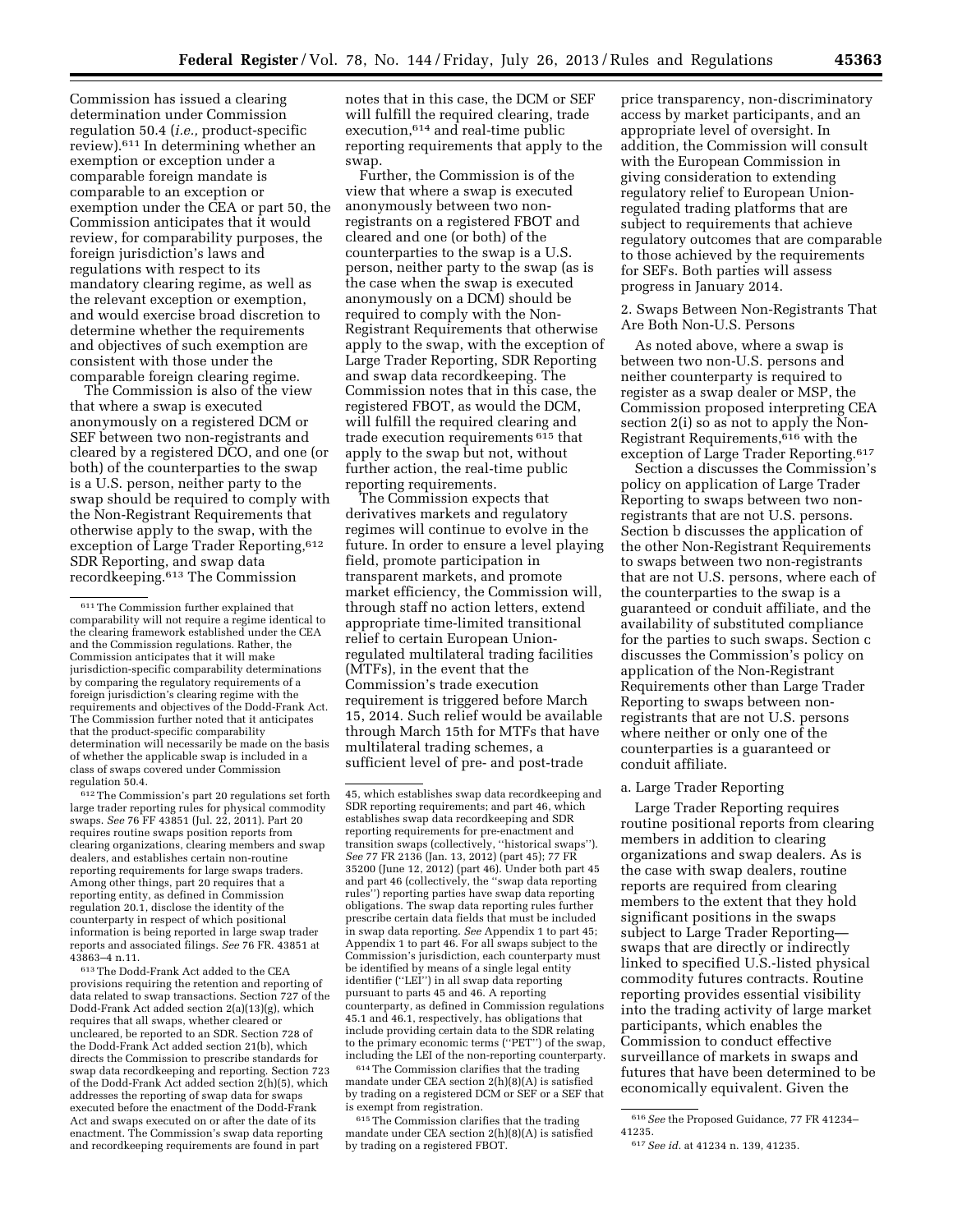linkage of the swaps covered by Large Trader Reporting to U.S. futures markets, the Commission believes that any non-U.S. clearing member that holds positions in such swaps that are significant enough to trigger routine reporting obligations is engaged in activities that have a direct and significant connection with activities in, or effect on, commerce of the United States. Consistent with the Proposed Guidance, the Commission's policy, in light of its interpretation of CEA section 2(i), is that any such non-U.S. clearing member should report all reportable positions to the Commission.618

Large Trader Reporting also establishes recordkeeping requirements for traders with significant positions in the covered physical commodity swaps. Given the vital role that Large Trader Reporting plays in ensuring that the Commission has access to comprehensive data regarding trading activity in swaps linked to U.S. futures, the Commission's policy, in light of its interpretation of CEA section 2(i), is that non-U.S. persons with positions that meet the prescribed recordkeeping thresholds should comply with the prescribed recordkeeping requirements. The Commission notes that traders, which are not swap dealers or clearing members with routine Large Trader Reporting obligations, may generally keep books and records regarding their transactions in the covered physical commodity swaps and produce them for inspection by the Commission in the record retention format that such traders have developed in the normal course of their business operations.

b. Swaps Where Each of The Counterparties Is Either a Guaranteed or Conduit Affiliate

In contrast to the Proposed Guidance, where a swap is between two nonregistrants that are not U.S. persons, and each of the counterparties to the swap is a guaranteed or conduit affiliate, 619 the parties to the swap generally should be expected to comply with the Non-Registrant Requirements with respect to the transaction. However, where at least one of the parties to the swap is an ''affiliate conduit,'' the Commission would generally expect the parties to the swap only to comply with (to the extent that the Inter-Affiliate Exemption

is elected), the conditions of the Inter-Affiliate Exemption, including the treatment of outward-facing swaps condition in Commission regulation 50.52(b)(4)(i). In addition, the part 43 real-time reporting requirements must be satisfied.

The Commission has not interpreted CEA section 2(i) so as to include a guaranteed or conduit affiliate in the interpretation of the term ''U.S. person'' solely because of the guarantee or affiliation. Where each of the counterparties to the swap are nonregistrants that are guaranteed or conduit affiliates, the Commission believes that the risks to U.S. persons and to the U.S. financial system sufficiently increase so that the additional measure of applying the Non-Registrant Requirements to the swap is warranted (but with substituted compliance available, to the extent applicable).620 The Commission notes that in the case of guarantees by U.S. persons, if there is a default by the non-U.S. person, the U.S. guarantor generally would be held responsible to settle the obligations. In the case of affiliate conduits, a non-U.S. affiliate could effectively operate as a conduit for the U.S. person, and could be used to execute swaps with counterparties in foreign jurisdictions, outside the Dodd-Frank Act regulatory regime.

Therefore, where a swap is between two non-registrants that are guaranteed or conduit affiliates, the Commission believes that the swap has a ''direct and significant connection with activities in, or effect on, commerce of the United States'' within the meaning of CEA section 2(i) so that certain Entity-Level and Transaction-Level Requirements would apply to the swap counterparties. Consistent with section 2(i), however, the Commission's policy generally is to make the parties to the swap eligible for substituted compliance (except with regard to Large Trader Reporting, and provided that SDR Reporting would be eligible for substituted compliance only if the Commission has direct access to all of the reported swap data elements that are stored at a foreign trade repository).

c. Swaps Where Neither or Only One of the Parties is a Guaranteed or Conduit Affiliate

With respect to swaps between two non-registrants where neither or only one party is a guaranteed or conduit affiliate, the Commission's policy is that the parties to the swap generally should not be expected to comply with the Non-Registrant Requirements, except as described below.

As discussed above, where a counterparty to a swap is a guaranteed or conduit affiliate, the risks to U.S. persons and to the U.S. financial system increase. In the case of guarantees by U.S. persons, if there is a default by the non-U.S. person, the U.S. guarantor would be held responsible to settle the obligations. In the case of affiliate conduits, a non-U.S. affiliate could effectively operate as a ''conduit'' for the U.S. person, and could be used to execute swaps with counterparties in foreign jurisdictions, outside the Dodd-Frank Act regulatory regime. Nevertheless, the Commission also recognizes that foreign jurisdictions may have an interest in regulating swaps between two non-registrants where both counterparties to the swap are non-U.S. persons. Therefore, consistent with international comity principles, the Commission would generally expect the parties to the swap only to comply with (to the extent that the Inter-Affiliate Exemption is elected), the conditions of the Inter-Affiliate Exemption, including the treatment of outward-facing swaps condition in Commission regulation 50.52(b)(4)(i), and Large Trader Reporting. The Commission believes that this policy strikes the right balance between U.S. interests in regulating such a swap and the interest of foreign regulators.

## **V. Appendix A—The Entity-Level Requirements**

# *A. First Category of Entity-Level Requirements*

The First Category of Entity-Level Requirements includes capital adequacy, chief compliance officer, risk management, and swap data recordkeeping (except certain aspects of swap data recordkeeping relating to complaints and sales materials).

## 1. Capital Adequacy

Section 4s(e)(2)(B) of the CEA specifically directs the Commission to set capital requirements for swap dealers and MSPs that are not subject to the capital requirements of U.S. prudential regulators (hereinafter referred to as ''non-bank swap dealers or

<sup>618</sup>To the extent that they transact in the physical commodity swaps covered by the Commission's Large Trader Reporting rules, non-U.S. clearing members also should maintain the records required by such rules.

<sup>619</sup>As noted above, this Guidance uses the term ''guaranteed or conduit affiliate'' to refer to a non-U.S. person that is guaranteed by a U.S. person or that is an affiliate conduit.

<sup>620</sup>The Commission proposed to interpret section 2(i) so that the Non-Registrant Requirements would not apply to swaps between two non-registrants (whether or not one or more counterparties was guaranteed by a U.S. person), with the exception of Large Trader Reporting. The Commission noted in the Proposed Guidance that it intended to review the issue of affiliate conduits. *See* Proposed Guidance, 77 FR 1234–41235.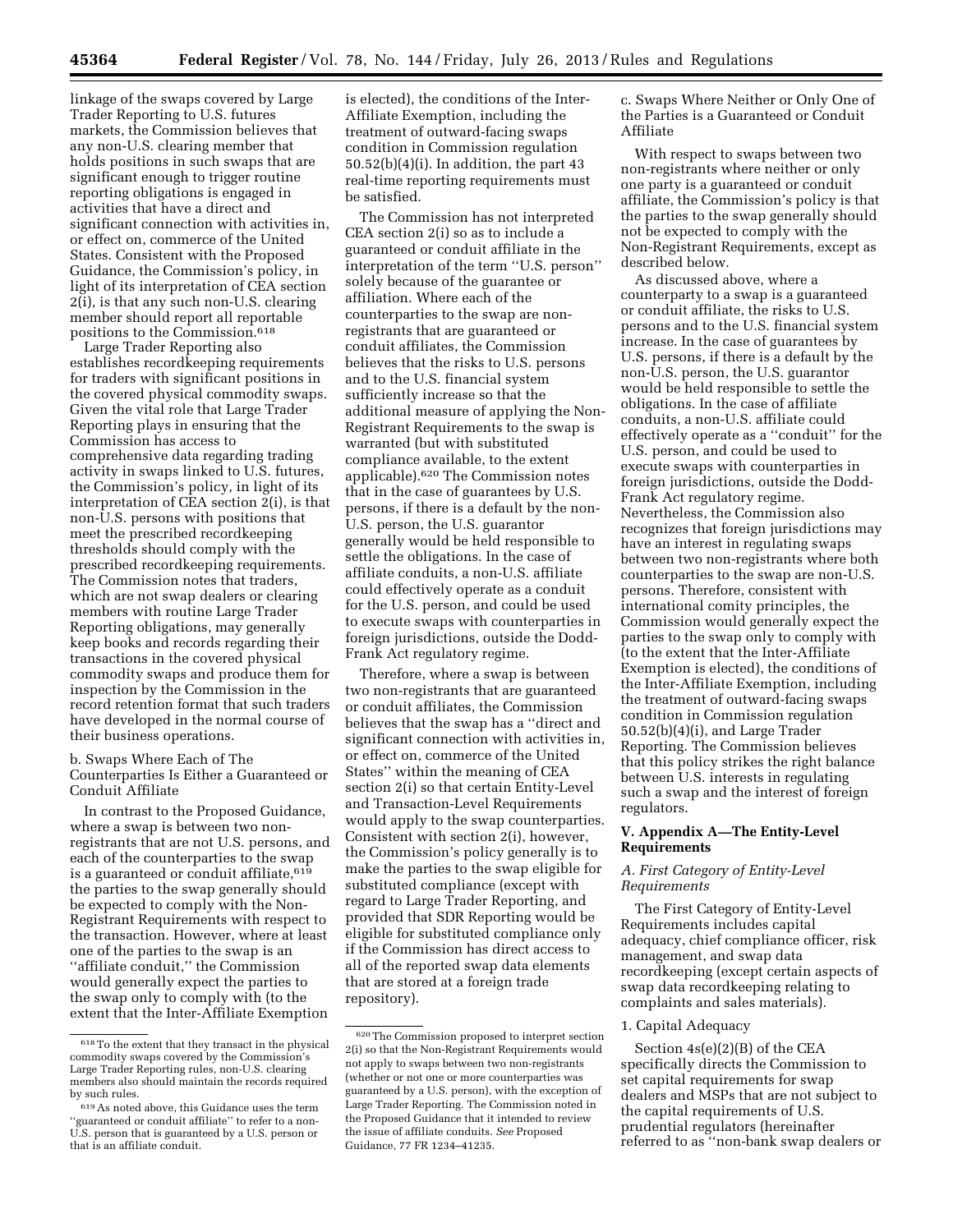MSPs'').621 With respect to the use of swaps that are not cleared, these requirements must: ''(1) [h]elp ensure the safety and soundness of the swap dealer or major swap participant; and (2) [be] appropriate for the risk associated with the non-cleared swaps held as a swap dealer or major swap participant.'' 622 Pursuant to section 4s(e)(3), the Commission proposed regulations, which would require nonbank swap dealers and MSPs to hold a minimum level of adjusted net capital (*i.e.*, "regulatory capital") based on whether the non-bank swap dealer or MSP is: (i) also a FCM; (ii) not an FCM, but is a non-bank subsidiary of a bank holding company; or (iii) neither an FCM nor a non-bank subsidiary of a bank holding company.623 The primary

622*See* 7 U.S.C. 6s(e)(3)(A).

623*See* 7 U.S.C. 6s(e). *See also* Proposed Capital Requirements, 76 FR 27802. ''The Commission's capital proposal for [swap dealers] and MSPs includes a minimum dollar level of \$20 million. A non-bank [swap dealer] or MSP that is part of a U.S. bank holding company would be required to maintain a minimum of \$20 million of Tier 1 capital as measured under the capital rules of the Federal Reserve Board. [A swap dealer] or MSP that also is registered as an FCM would be required to maintain a minimum of \$20 million of adjusted net capital as defined under [proposed] section 1.17. In addition, an [swap dealer] or MSP that is not part of a U.S. bank holding company or registered as an FCM would be required to maintain a minimum of \$20 million of tangible net equity, plus the amount of the [swap dealer's] or MSP's market risk exposure and OTC counterparty credit risk exposure.'' *See id.* at 27817.

purpose of the capital requirement is to reduce the likelihood and cost of a swap dealer's or MSP's default by requiring a financial cushion that can absorb losses in the event of the firm's default.

#### 2. Chief Compliance Officer

Section 4s(k) requires that each swap dealer and MSP designate an individual to serve as its chief compliance officer (''CCO'') and specifies certain duties of the CCO. $624$  Pursuant to section  $4s(k)$ , the Commission adopted regulation 3.3, which requires swap dealers and MSPs to designate a CCO who would be responsible for administering the firm's compliance policies and procedures, reporting directly to the board of directors or a senior officer of the swap dealer or MSP, as well as preparing and filing with the Commission a certified report of compliance with the CEA. The chief compliance function is an integral element of a firm's risk management and oversight and the Commission's effort to foster a strong culture of compliance within swap dealers and MSPs.

## 3. Risk Management

Section 4s(j) of the CEA requires each swap dealer and MSP to establish internal policies and procedures designed to, among other things, address risk management, monitor compliance with position limits, prevent conflicts of interest, and promote diligent supervision, as well as maintain business continuity and disaster recovery programs.625 The Commission adopted implementing regulations (23.600, 23.601, 23.602, 23.603, 23.605, and 23.606).626 The Commission also adopted regulation 23.609, which requires certain risk management procedures for swap dealers or MSPs that are clearing members of a derivatives clearing organization (''DCO'').627 Collectively, these requirements help to establish a robust and comprehensive internal risk management program for swap dealers

626*See* Final Swap Dealer and MSP Recordkeeping Rule, 77 FR 20128 (relating to risk management program, monitoring of position limits, business continuity and disaster recovery, conflicts of interest policies and procedures, and general information availability, respectively).

627Customer Documentation Rule, 77 FR 21278. Also, swap dealers must comply with Commission regulation 23.608, which prohibits swap dealers providing clearing services to customers from entering into agreements that would: (i) Disclose the identity of a customer's original executing counterparty; (ii) limit the number of counterparties a customer may trade with; (iii) impose counterparty-based position limits; (iv) impair a customer's access to execution of a trade on terms that have a reasonable relationship to the best terms available; or (v) prevent compliance with specified time frames for acceptance of trades into clearing.

and MSPs, which is critical to effective systemic risk management for the overall swaps market.

i. Swap Data Recordkeeping (Except Certain Aspects of Swap Data Recordkeeping Relating to Complaints and Sales Materials)

CEA section 4s(f)(1)(B) requires swap dealers and MSPs to keep books and records for all activities related to their business.<sup>628</sup> Sections  $4s(g)(1)$  and  $(4)$ require swap dealers and MSPs to maintain trading records for each swap and all related records, as well as a complete audit trail for comprehensive trade reconstructions.629 Pursuant to these provisions, the Commission adopted regulations 23.201and 23.203, which require swap dealers and MSPs to keep records including complete transaction and position information for all swap activities, including documentation on which trade information is originally recorded. Pursuant to regulation 23.203, records of swaps must be maintained for the duration of the swap plus 5 years, and voice recordings for 1 year, and records must be ''readily accessible'' for the first 2 years of the 5 year retention period. Swap dealers and MSPs also must comply with Parts 43, 45 and 46 of the Commission's regulations, which, respectively, address the data recordkeeping and reporting requirements for all swaps subject to the Commission's jurisdiction, including swaps entered into before the date of enactment of the Dodd-Frank Act (''preenactment swaps'') and swaps entered into on or after the date of enactment of the Dodd-Frank Act but prior to the compliance date of the swap data reporting rules (''transition swaps'').630

## *B. Second Category of Entity-Level Requirements*

The Second Category of Entity-Level Requirements includes SDR Reporting, certain aspects of swap data recordkeeping relating to complaints and marketing and sales materials under Commission regulations 23.201(b)(3) and 23.201(b)(4) and Large Trader Reporting.

## 1. SDR Reporting

CEA section 2(a)(13)(G) requires all swaps, whether cleared or uncleared, to be reported to a registered SDR.631 CEA section 21 requires SDRs to collect and maintain data related to swaps as prescribed by the Commission, and to

<sup>621</sup>*See* 7 U.S.C. 6s(e)(2)(B). Section 4s(e) of the CEA explicitly requires the adoption of rules establishing capital and margin requirements for swap dealers and MSPs, and applies a bifurcated approach that requires each swap dealer and MSP for which there is a U.S. prudential regulator to meet the capital and margin requirements established by the applicable prudential regulator, and each swap dealer and MSP for which there is no prudential regulator to comply with the Commission's capital and margin regulations. *See* 7 U.S.C. 6s(e). Further, systemically important financial institutions ("SIFIs") that are not FCMs would be exempt from the Commission's capital requirements, and would comply instead with Federal Reserve Board requirements applicable to SIFIs, while nonbank (and non-FCM) subsidiaries of U.S. bank holding companies would calculate their Commission capital requirement using the same methodology specified in Federal Reserve Board regulations applicable to the bank holding company, as if the subsidiary itself were a bank holding company. The term ''prudential regulator'' is defined in CEA section 1a(39) as the Board of Governors of the Federal Reserve System, the Office of the Comptroller of the Currency, the Federal Deposit Insurance Corporation, the Farm Credit Administration, and the Federal Housing Finance Agency. *See* 7 U.S.C. 1a(39). In addition, in the proposed capital regulations for swap dealers and MSPs, the Commission solicited comment regarding whether it would be appropriate to permit swap dealers and MSPs to use internal models for computing market risk and counterparty credit risk charges for capital purposes if such models had been approved by a foreign regulatory authority and were subject to periodic assessment by such foreign regulatory authority. *See* Proposed Capital Requirements, 76 FR 27802.

<sup>624</sup>*See* 7 U.S.C. 6s(k). 625 7 U.S.C. 6s(j).

<sup>628 7</sup> U.S.C. 6s(f)(1)(B).<br>629 7 U.S.C. 6s(g)(1).<br>630 17 CFR part 46; Proposed Data Rules, 76 FR<br>22833.

<sup>631 7</sup> U.S.C. 2(a)(13)(G).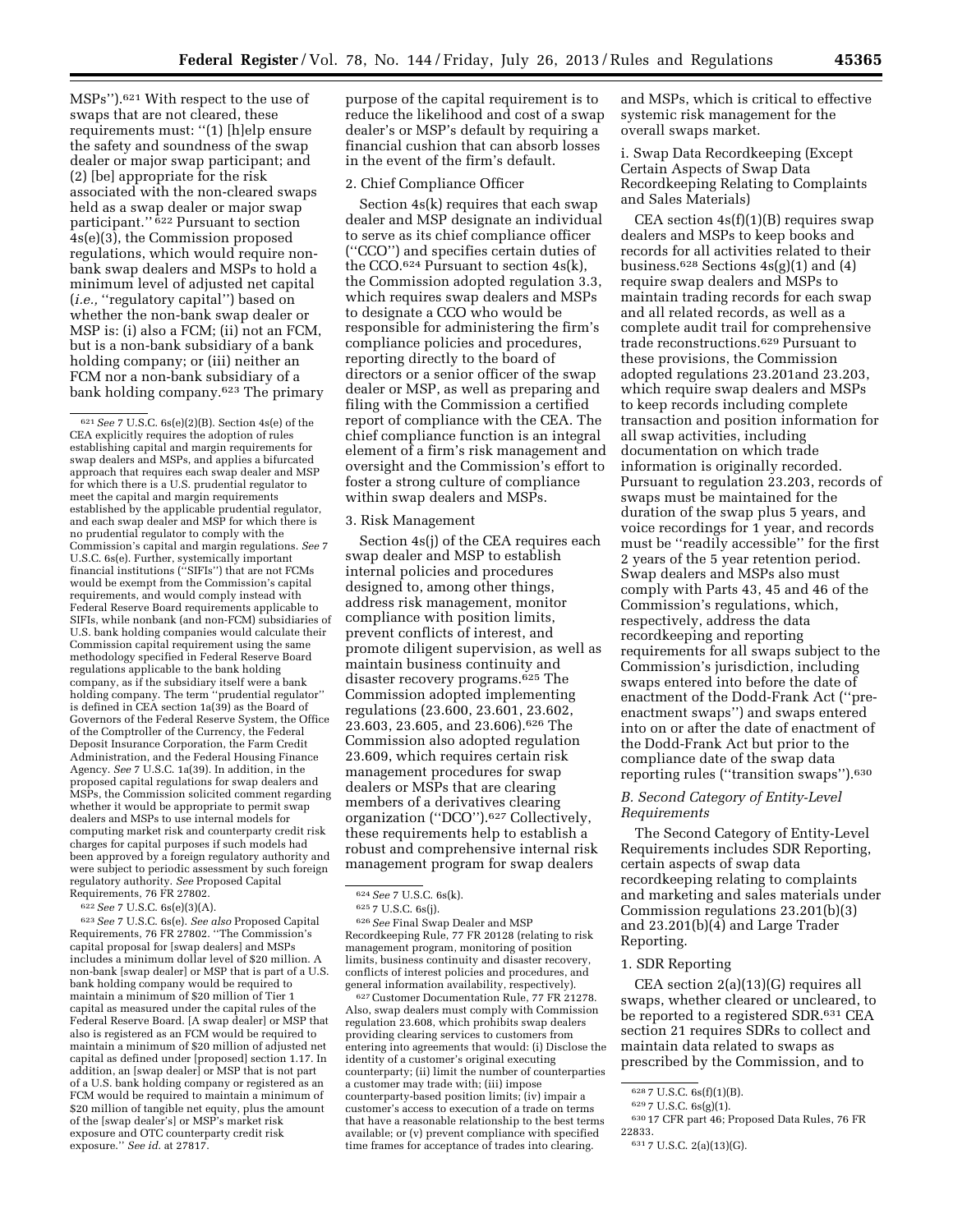make such data electronically available to particular regulators under specified conditions related to confidentiality.632 Part 45 of the Commission's regulations (and Appendix 1 thereto) sets forth the specific swap data that must be reported to a registered SDR, along with attendant recordkeeping requirements; and part 46 addresses recordkeeping and reporting requirements for preenactment and transition swaps (''historical swaps''). The fundamental goal of the part 45 rules is to ensure that complete data concerning all swaps subject to the Commission's jurisdiction is maintained in SDRs where it will be available to the Commission and other financial regulators for fulfillment of their various regulatory mandates, including systemic risk mitigation, market monitoring and market abuse prevention. Part 46 supports similar goals with respect to pre-enactment and transition swaps and ensures that data needed by regulators concerning ''historical'' swaps is available to regulators through SDRs. Among other things, data reported to SDRs will enhance the Commission's understanding of concentrations of risks within the market, as well as promote a more effective monitoring of risk profiles of market participants in the swaps market. The Commission also believes that there are benefits that will accrue to swap dealers and MSPs as a result of the timely reporting of comprehensive swap transaction data and consistent data standards for recordkeeping, among other things. Such benefits include more robust risk monitoring and management capabilities for swap dealers and MSPs, which in turn will improve the monitoring of their current swaps market positions.

2. Swap Data Recordkeeping Relating to Complaints and Marketing and Sales Materials

CEA section  $4s(f)(1)$  requires swap dealers and MSPs to ''make such reports as are required by the Commission by rule or regulation regarding the transactions and positions and financial condition of the registered swap dealer or major swap participant.'' 633 Additionally, CEA section 4s(h) requires swap dealers and MSPs to ''conform with such business conduct standards

. . . as may be prescribed by the Commission by rule or regulation." 634 Pursuant to those authorities, the Commission promulgated final rules that set forth certain reporting and

recordkeeping for swap dealers and MSPs.635 Commission Regulation 23.201 states that ''[e]ach swap dealer and major swap participant shall keep full, complete, and systematic records of all activities related to its business as a swap dealer or major swap participant.'' Such records must include, among other things, ''[a] record of each complaint received by the swap dealer or major swap participant concerning any partner, member, officer, employee, or agent,'' 636 as well as ''[a]ll marketing and sales presentations, advertisements, literature, and communications.'' 637

3. Physical Commodity Large Swaps Trader Reporting (Large Trader Reporting)

CEA section 4t 638 authorizes the Commission to establish a large trader reporting system for significant price discovery swaps (of which the economically equivalent swaps subject to the Commission's part 20 rules are a subset). Pursuant thereto, the Commission adopted its Large Trader Reporting rules (part 20 of the Commission regulations), which require routine reports from swap dealers, among other entities, that hold significant positions in swaps that are linked, directly or indirectly, to a prescribed list of U.S.-listed physical commodity futures contracts.639 Additionally, Large Trader Reporting requires that swap dealers, among other entities, comply with certain recordkeeping obligations.

### **VI. Appendix B—The Transaction-Level Requirements**

The Transaction-Level Requirements cover a range of Dodd-Frank requirements: some of the requirements more directly address financial protection of swap dealers (or MSPs) and their counterparties; others address more directly market efficiency and/or price discovery. Further, some of the

639Large Trader Reporting for Physical Commodity Swaps, 76 FR 43851. The rules require routine position reporting by clearing organizations, as well as clearing members and swap dealers with reportable positions in the covered physical commodity swaps. The rules also establish recordkeeping requirements for clearing organizations, clearing members and swap dealers, as well as traders with positions in the covered physical commodity swaps that exceed a prescribed threshold. In general, the rules apply to swaps that are linked, directly or indirectly, to either the price of any of the 46 U.S.-listed physical commodity futures contracts the Commission enumerates (Covered Futures Contracts) or the price of the physical commodity at the delivery location of any of the Covered Futures Contracts.

Transaction-Level Requirements can be classified as Entity-Level Requirements and applied on a firm-wide basis across all swaps or activities. Nevertheless, in the interest of comity principles, the Commission believes that the Transaction-Level Requirements may be applied on a transaction-by-transaction basis.

## *A. Category A: Risk Mitigation and Transparency*

### 1. Required Clearing and Swap Processing

Section 2(h)(1) of the CEA requires a swap to be submitted for clearing to a DCO if the Commission has determined that the swap is required to be cleared, unless one of the parties to the swap is eligible for an exception from the clearing requirement and elects not to clear the swap.640 Clearing via a DCO mitigates the counterparty credit risk between swap dealers or MSPs and their counterparties.

Commission regulations implementing the first designations of swaps for required clearing were published in the **Federal Register** on December 13, 2012.641 Under Commission regulation 50.2, all persons executing a swap that is included in a class of swaps identified under Commission regulation 50.4 must submit such swap to an eligible derivatives clearing organization (DCO) for clearing as soon as technologically practicable after clearing, but in any event by the end of the day of execution.

Regulation 50.4 establishes required clearing for certain classes of swaps. Currently, those classes include, for credit default swaps: Specified series of untranched North American CDX indices and European iTraxx indices; and for interest rate swaps: Fixed-tofloating swaps, basis swaps, forward rate agreements referencing U.S. Dollar, Euro, Sterling, and Yen, and overnight index swaps referencing U.S. Dollar, Euro, and Sterling. Each of the six classes is further defined in Commission regulation 50.4. Swaps that have the specifications identified in the regulation are required to be cleared and must be cleared pursuant to the rules of any eligible DCO unless an exception or exemption specified in the CEA or the Commission's regulations applies.

Generally, if a swap is subject to Section 2(h)(1)(A) of the CEA and part 50 of the Commission's regulations, it must be cleared through an eligible DCO, unless: (i) One of the counterparties is eligible for and elects

<sup>632</sup> 7 U.S.C. 24a.

<sup>633</sup> 7 U.S.C. 6s(f)(1).

<sup>634</sup> 7 U.S.C. 6s(h)(1). *See* 7 U.S.C. 6s(h)(3).

<sup>635</sup>Final Swap Dealer and MSP Recordkeeping Rule, 77 FR 20128.

<sup>636</sup> 17 CFR 23.201(b)(3)(i).

<sup>637</sup> 17 CFR 23.201(b)(4).

<sup>638</sup> 7 U.S.C. 6t.

<sup>640</sup> 7 U.S.C. 2(h)(1), (7).

<sup>641</sup> 77 FR 72284.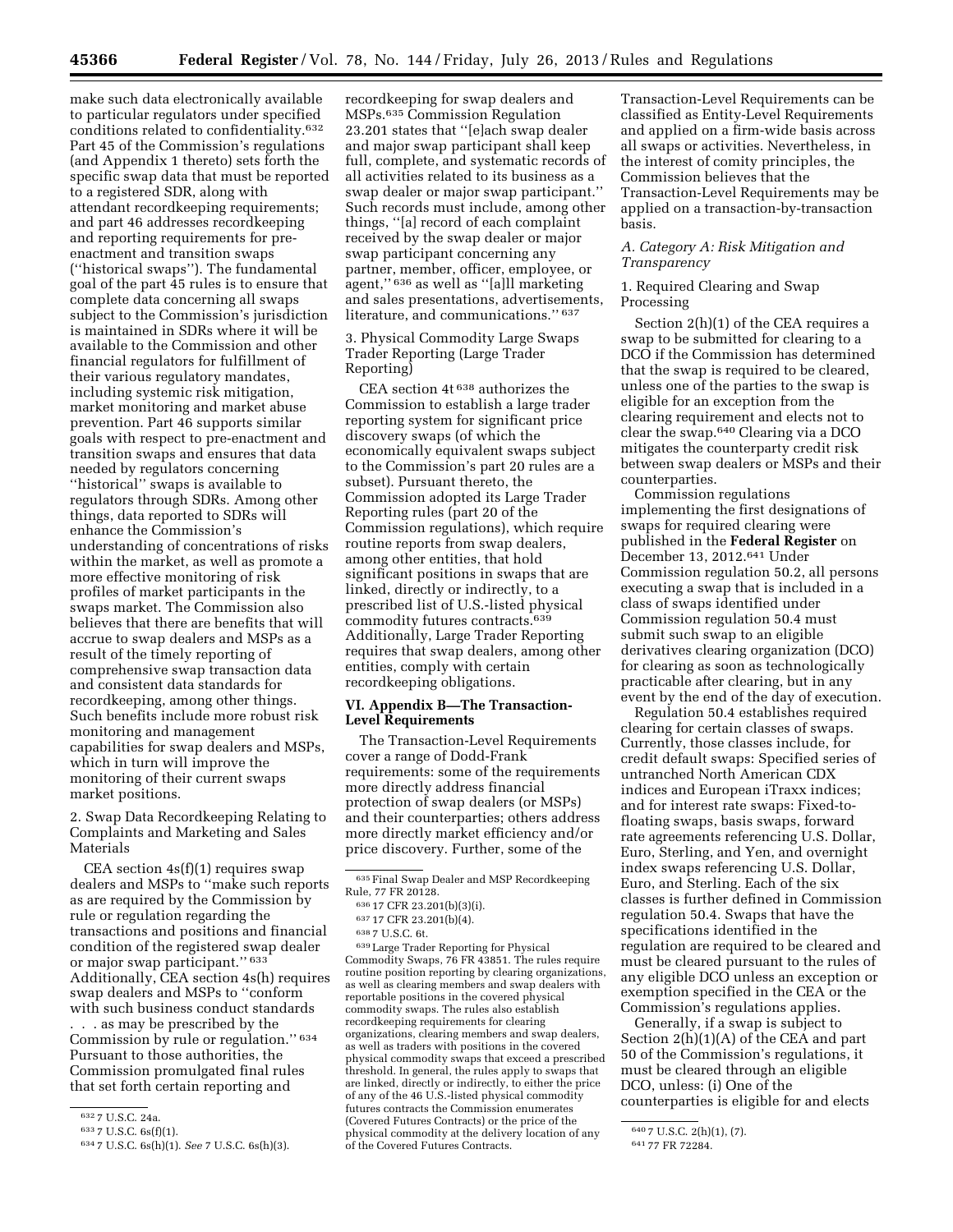the End-User Exception under Commission regulation 50.50; 642 or (ii) both counterparties are eligible for and elect an Inter-Affiliate Exemption under Commission regulation 50.52. To elect either the end-user exception or the Inter-Affiliate Exemption, the electing party or parties and the swap must meet certain requirements set forth in the regulations.

Closely connected with the clearing requirement are the following swap processing requirements: (i) Commission regulation 23.506, which requires swap dealers and MSPs to submit swaps promptly for clearing; and (ii) Commission regulations 23.610 and 39.12, which establish certain standards for swap processing by DCOs and/or swap dealers and MSPs that are clearing members of a DCO.<sup>643</sup> Together, required clearing and swap processing requirements promote safety and soundness of swap dealers and MSPs, and mitigate the credit risk posed by bilateral swaps between swap dealers or MSPs and their counterparties.644

2. Margin and Segregation Requirements for Uncleared Swaps

Section 4s(e) of the CEA requires the Commission to set margin requirements for swap dealers and MSPs that trade in swaps that are not cleared.645 The margin requirements ensure that outstanding current and potential future risk exposures between swap dealers and their counterparties are collateralized, thereby reducing the possibility that swap dealers or MSPs take on excessive risks without having adequate financial backing to fulfill their obligations under the uncleared swap. In addition, with respect to swaps that are not submitted for clearing, section 4s(l) requires that a swap dealer

645*See* 7 U.S.C. 6s(e). *See also* Proposed Margin Requirements, 76 FR at 23733–23740. Section 4s(e) explicitly requires the adoption of rules establishing margin requirements for swap dealers and MSPs, and applies a bifurcated approach that requires each swap dealer and MSP for which there is a prudential regulator to meet the margin requirements established by the applicable prudential regulator, and each swap dealer and MSP for which there is no prudential regulator to comply with the Commission's margin regulations. In contrast, the segregation requirements in section 4s(1) do not use a bifurcated approach—that is, all swap dealers and MSPs are subject to the Commission's rule regarding notice and third party custodians for margin collected for uncleared swaps.

or MSP notify the counterparty of its right to request that funds provided as margin be segregated, and upon such request, to segregate the funds with a third-party custodian for the benefit of the counterparty. In this way, the segregation requirement enhances the protections offered through margining uncleared swaps and thereby provides additional financial protection to counterparties. The Commission is working with foreign and domestic regulators to develop and finalize appropriate regulations for margin and segregation requirements.

# 3. Trade Execution

Integrally linked to the clearing requirement is the trade execution requirement, which is intended to bring the trading of mandatorily cleared swaps that are made available to trade onto regulated exchanges or execution facilities. Specifically, section 2(h)(8) of the CEA provides that unless a clearing exception applies and is elected, a swap that is subject to a clearing requirement must be executed on a DCM or SEF, unless no such DCM or SEF makes the swap available to trade.646 Commission regulations implementing the process for a DCM or SEF to make a swap available to trade were published in the Federal Register on June 4, 2013.<sup>647</sup> Under Commission regulations 37.10 and 38.12, respectively, a SEF or DCM may submit a determination for Commission review that a mandatorily cleared swap is available to trade based on enumerated factors. By requiring the trades of mandatorily cleared swaps that are made available to trade to be executed on an exchange or an execution facility—each with its attendant pre- and post-trade transparency and safeguards to ensure market integrity—the trade execution requirement furthers the statutory goals of financial stability, market efficiency, and enhanced transparency.

## 4. Swap Trading Relationship Documentation

CEA section 4s(i) requires each swap dealer and MSP to conform to Commission standards for the timely and accurate confirmation, processing, netting, documentation and valuation of swaps.648 Pursuant thereto, Commission regulation 23.504(a) requires swap dealers and MSPs to ''establish, maintain and enforce written policies and procedures'' to ensure that the swap dealer or MSP executes written swap

trading relationship documentation.649 Under Commission regulation 23.504, the swap trading relationship documentation must include, among other things: all terms governing the trading relationship between the swap dealer or MSP and its counterparty; credit support arrangements; investment and re-hypothecation terms for assets used as margin for uncleared swaps; and custodial arrangements.650 Further, the swap trading relationship documentation requirement applies to all swaps with registered swap dealers and MSPs. In addition, Commission regulation 23.505 requires swap dealers and MSPs to document certain information in connection with swaps for which exceptions from required clearing are elected.651 A robust swap documentation standard may promote standardization of documents and transactions, which are key conditions for central clearing, and lead to other operational efficiencies, including improved valuation and risk management.

## 5. Portfolio Reconciliation and Compression

CEA section 4s(i) directs the Commission to prescribe regulations for the timely and accurate processing and netting of all swaps entered into by swap dealers and MSPs. Pursuant to CEA section 4s(i), the Commission adopted regulations (23.502 and 23.503), which require swap dealers and MSPs to perform portfolio reconciliation and compression, respectively, for all swaps.652 Portfolio reconciliation is a post-execution risk management tool to ensure accurate confirmation of a swap's terms and to identify and resolve any discrepancies between counterparties regarding the valuation of the swap. Portfolio compression is a post-trade processing and netting mechanism that is intended to ensure timely, accurate processing and netting of swaps.653 Regulation 23.503 requires all swap dealers and MSPs to participate in bilateral compression exercises and/ or multilateral portfolio compression

<sup>642</sup>*See* End-User Exception to the Clearing Requirement for Swaps, 77 FR 42560 (Jul. 19, 2012). 643*See* Final Customer Documentation Rules, 77 FR 21278.

<sup>644</sup>*See* section IV.H, *supra,* regarding the application of required clearing rules to market participants that are not registered as swap dealers or MSPs, including the circumstances under which the parties to such swaps would be eligible for substituted compliance.

<sup>646</sup>*See* 7 U.S.C. 2(h)(8).

<sup>647</sup> 78 FR 33606.

<sup>648</sup>*See* 7 U.S.C. 6s(i).

<sup>649</sup>*See* Final Confirmation Rules, 77 FR 55904.

<sup>650</sup>The requirements under section 4s(i) relating to trade confirmations is a Transaction-Level Requirement. Accordingly, Commission regulation 23.504(b)(2) requires a swap dealer's and MSP's swap trading relationship documentation to include all confirmations of swaps, will apply on a transaction-by-transaction basis.

<sup>651</sup>*See* Final Confirmation Rules, 77 FR at 55964. 652*See id.* 

<sup>653</sup>For example, the reduced transaction count may decrease operational risk as there are fewer trades to maintain, process, and settle.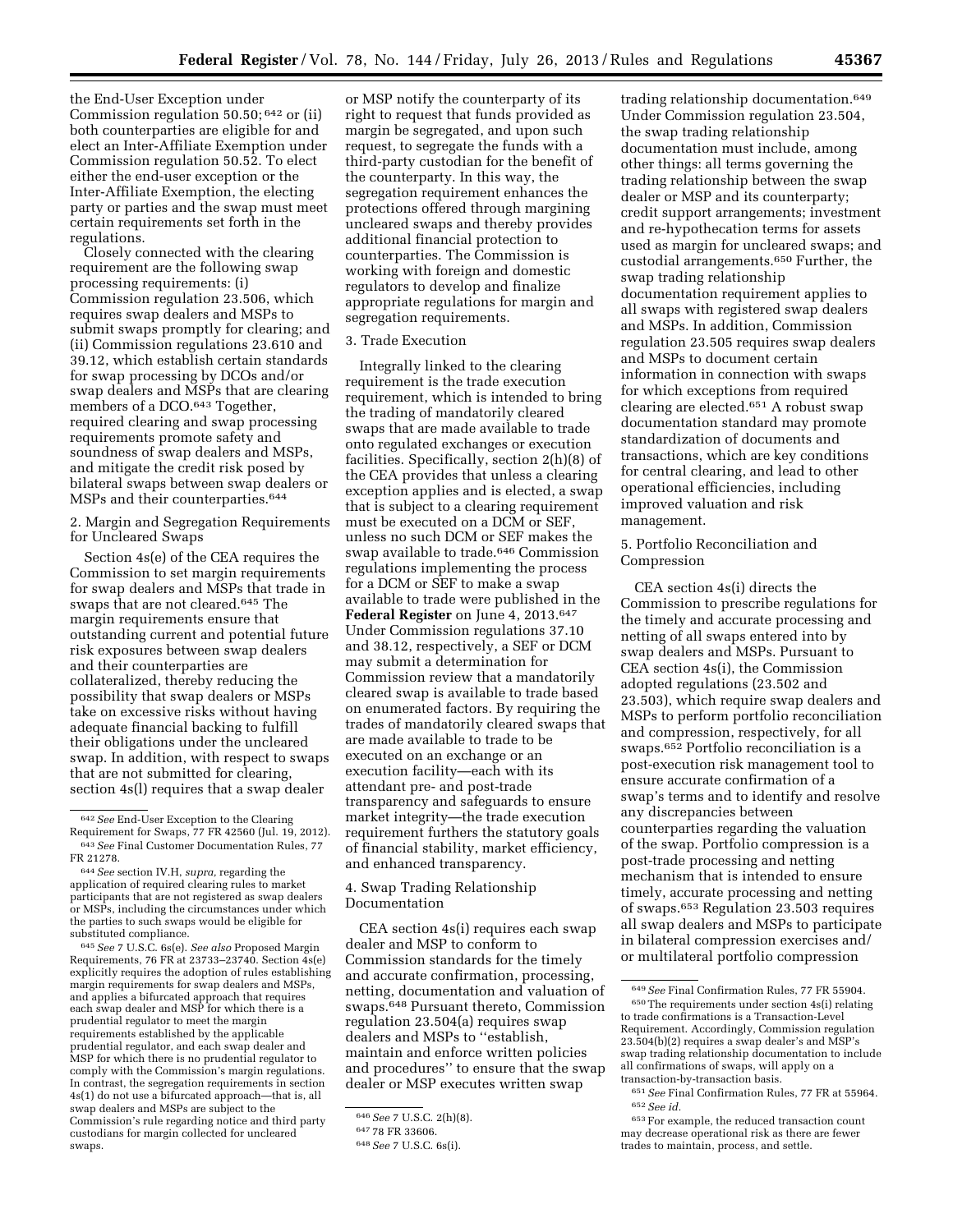exercises conducted by a third party.654 The rule also requires policies and procedures for engaging in such exercises for uncleared swaps with nonswap dealers and non-MSPs upon request. Further, participation in multilateral portfolio compression exercises is mandatory for dealer-todealer trades.

### 6. Real-Time Public Reporting

Section 2(a)(13) of the CEA also directs the Commission to promulgate rules providing for the public availability of swap transaction and pricing data on a real-time basis.655 In accordance with this mandate, the Commission promulgated part 43 of its regulations, which provide that all ''publicly reportable swap transactions'' must be reported and publicly disseminated, and which establish the method, manner, timing and particular transaction and pricing data that must be reported by parties to a swap transaction.656 The real-time dissemination of swap transaction and pricing data supports the fairness and efficiency of markets and increases transparency, which in turn improves price discovery and decreases risk (*e.g.,*  liquidity risk).657

#### 7. Trade Confirmation

Section  $4s(i)$  of the CEA  $658$  requires that each swap dealer and MSP must comply with the Commission's

regulations prescribing timely and accurate confirmation of swaps. The Commission has adopted regulation 23.501, which requires, among other things, a timely and accurate confirmation of swap transactions (which includes execution, termination, assignment, novation, exchange, transfer, amendment, conveyance, or extinguishing of rights or obligations of a swap) among swap dealers and MSPs by the end of the first business day following the day of execution.659 Timely and accurate confirmation of swaps—together with portfolio reconciliation and compression—are important post-trade processing mechanisms for reducing risks and improving operational efficiency.660

#### 8. Daily Trading Records

Pursuant to section CEA 4s(g), the Commission adopted regulation 23.202, which requires swap dealers and MSPs to maintain daily trading records, including records of trade information related to pre-execution, execution, and post-execution data that is needed to conduct a comprehensive and accurate trade reconstruction for each swap. The final rule also requires that records be kept of cash or forward transactions used to hedge, mitigate the risk of, or offset any swap held by the swap dealer or MSP.661 Accurate and timely recordkeeping regarding all phases of a

swap transaction can serve to greatly enhance a firm's internal supervision, as well as the Commission's ability to detect and address market or regulatory abuses or evasion.

## *B. Category B: External Business Conduct Standards*

Pursuant to CEA section 4s(h), the Commission has adopted external business conduct rules, which establish business conduct standards governing the conduct of swap dealers and MSPs in dealing with their counterparties in entering into swaps.662 Broadly speaking, these rules are designed to enhance counterparty protection by significantly expanding the obligations of swap dealers and MSPs towards their counterparties. Under these rules, swap dealers and MSPs will be required, among other things, to conduct due diligence on their counterparties to verify eligibility to trade, provide disclosure of material information about the swap to their counterparties, provide a daily mid-market mark for uncleared swaps and, when recommending a swap to a counterparty, make a determination as to the suitability of the swap for the counterparty based on reasonable diligence concerning the counterparty.

**VII. Appendix C—Application of the Entity-Level Requirements to Swap Dealers and MSPs \*** 

| U.S. Swap Dealer or MSP (including an affiliate of a non-U.S. person).   Apply.<br>Also applies when acting through a foreign branch. <sup>1</sup> |                                                                       |
|----------------------------------------------------------------------------------------------------------------------------------------------------|-----------------------------------------------------------------------|
|                                                                                                                                                    |                                                                       |
| Non-U.S. Swap Dealer or MSP (including an affiliate of a U.S. person).                                                                             | First Category: 2 Substituted Compliance.                             |
|                                                                                                                                                    | Second Category: 3 Apply for U.S. counterparties; Substituted Compli- |
|                                                                                                                                                    | ance for SDR reporting with non-U.S. counterparties that are not      |
|                                                                                                                                                    | guaranteed or conduit affiliates; Substituted compliance (except for  |
|                                                                                                                                                    | Large Trader Reporting) with non-U.S. counterparties. <sup>4</sup>    |

\* The Appendices to the Guidance should be read in conjunction with the rest of the Guidance.

1Both Entity-Level and Transaction-Level Requirements are the ultimate responsibilities of the U.S.-based swap dealer or MSP.

<sup>2</sup>First Category is capital adequacy, Chief Compliance Officer, risk management, and swap data recordkeeping (except Commission regula-<br>tions 23.201(b)(3) and (4)).

<sup>3</sup> Second Category is SDR Reporting, certain aspects of swap data recordkeeping relating to complaints and marketing and sales materials (Commission regulations 23.201(b)(3) and (4)), and Large Trader Reporting. 4Substituted compliance does not apply to Large Trader Reporting, *i.e.,* non-U.S. persons that are subject to part 20 would comply with it in

the same way that U.S. persons comply. With respect to the SDR Reporting requirement, the Commission may make substituted compliance available only if direct access to swap data stored at a foreign trade repository is provided to the Commission.

656Part 43 defines a ''publicly reportable swap transaction'' as: (i) Any swap that is an arm's-length transaction between two parties that results in a corresponding change in the market risk position between the two parties; or (ii) any termination, assignment, novation, exchange, transfer, amendment, conveyance, or extinguishing of rights

or obligations of a swap that changes the pricing of a swap. *See* Real-Time Reporting Rule, 77 FR 1182. Additionally, the Commission adopted regulation 23.205, which directs swap dealers and MSPs to undertake such reporting and to have the electronic systems and procedures necessary to transmit electronically all information and data required to be reported in accordance with part 43. *See* Final Swap Dealer and MSP Recordkeeping Rule, 77 FR 20205.

657*See* Real-Time Reporting Rule, 77 FR 1183.

658 7 U.S.C. 6s(i).

<sup>654</sup>*See* 17 CFR 23.503(c); Confirmation NPRM, 75 FR 81519.

<sup>655</sup>*See* 7 U.S.C. 2(a)(13). *See also* Real-Time Reporting Rule, 77 FR 1183.

<sup>659</sup>*See* Final Confirmation Rules, 77 FR 55904. 660 In addition, the Commission notes that regulation 23.504(b)(2) requires that the swap trading relationship documentation of swap dealers and MSPs must include all confirmations of swap transactions.

<sup>661</sup>*See* Final Swap Dealer and MSP

Recordkeeping Rule, 77 FR 20128.

<sup>662</sup>*See* 7 U.S.C. 6s(h). *See also* External Business Conduct Rules, 77 FR 9822–9829.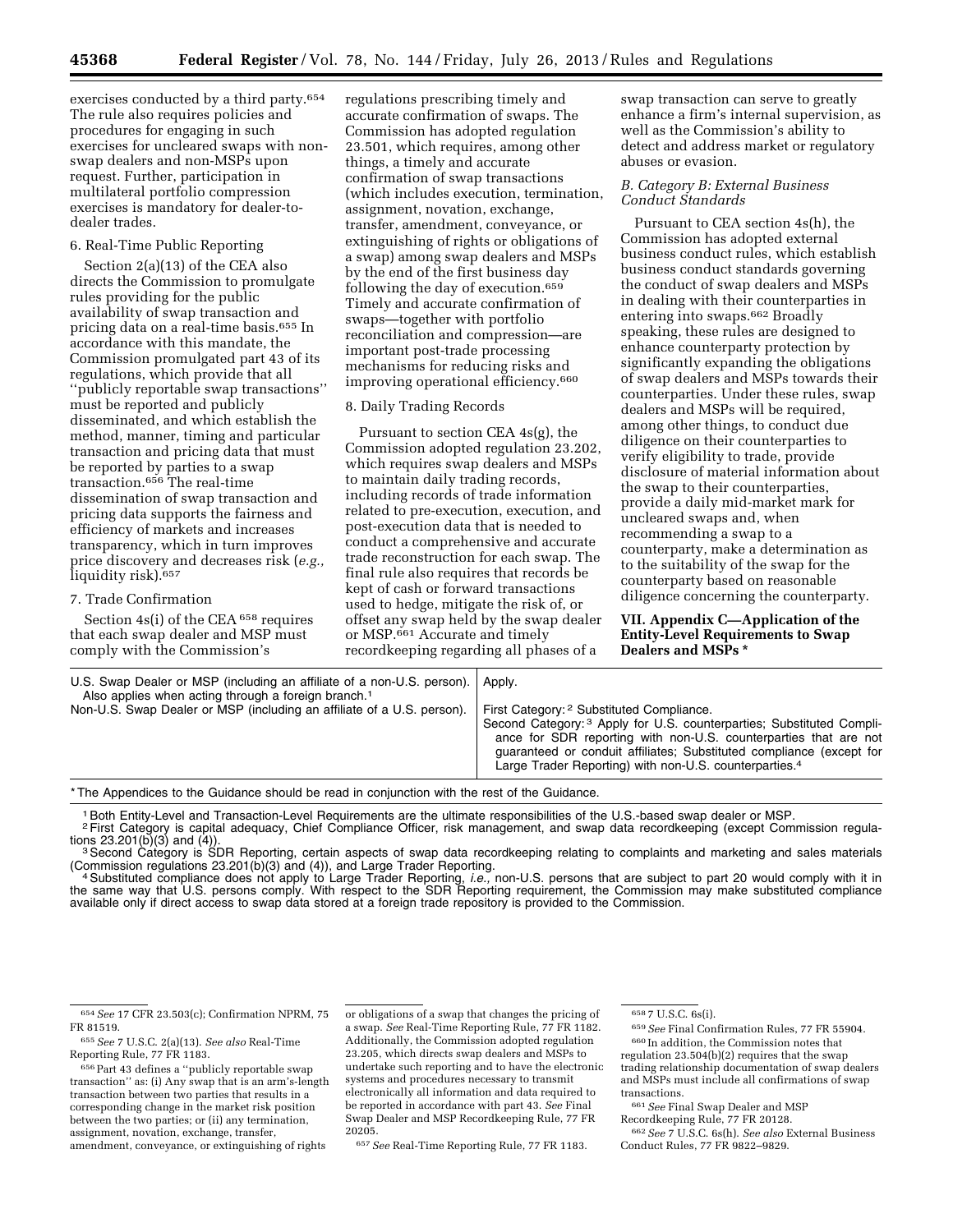## **VIII. Appendix D—Application of the Category A Transaction-Level Requirements to Swap Dealers and MSPs \***

(Category A includes (1) Clearing and swap processing; (2) Margining and

segregation for uncleared swaps; (3) Trade Execution; (4) Swap trading relationship documentation; (5) Portfolio reconciliation and compression; (6) Real-time public

reporting; (7) Trade confirmation; and (8) Daily trading records).\*\*

|                                                                              | U.S. Person (other<br>than Foreign Branch<br>of U.S. Bank that is a<br>Swap Dealer or<br>MSP) | Foreign Branch of<br>U.S. Bank that is a<br>Swap Dealer or MSP | Non-U.S. Person<br>Guaranteed by, or<br>Affiliate Conduit <sup>1</sup> of.<br>a U.S. Person | Non-U.S. Person Not<br>Guaranteed by, and Not<br>an Affiliate Conduit <sup>1</sup> of,<br>a U.S. Person |
|------------------------------------------------------------------------------|-----------------------------------------------------------------------------------------------|----------------------------------------------------------------|---------------------------------------------------------------------------------------------|---------------------------------------------------------------------------------------------------------|
| U.S. Swap Dealer or MSP (including an af-<br>filiate of a non-3U.S. person). |                                                                                               |                                                                | Apply                                                                                       | Apply.                                                                                                  |
| Foreign Branch of U.S. Bank that is a<br>Swap Dealer or MSP.                 | Apply                                                                                         | Substituted Compli-<br>ance.                                   | <b>Substituted Compli-</b><br>ance. <sup>2</sup>                                            | Substituted Compliance. <sup>2</sup>                                                                    |
| Non-U.S. Swap Dealer or MSP (including<br>an affiliate of a U.S. person).    | Apply                                                                                         | Substituted Compli-<br>ance.                                   | <b>Substituted Compli-</b><br>ance.                                                         | Do Not Apply.                                                                                           |

\* The Appendices to the Guidance should be read in conjunction with the rest of the Guidance.

\*\* Where one of the counterparties is electing the Inter-Affiliate Exemption, the Commission would expect the parties to the swap to comply with the conditions of the Inter-Affiliate Exemption, including the treatment of outward-facing swaps condition in Commission regulation 50.52(b)(4)(i).

1Factors that are relevant to the consideration of whether a non-U.S. person is an ''affiliate conduit'' include whether: (i) the non-U.S. person is majority-owned, directly or indirectly, by a U.S. person; (ii) the non-U.S. person controls, is controlled by, or is under common control with the U.S. person; (iii) the non-U.S. person, in the regular course of business, engages in swaps with non-U.S. third party(ies) for the purpose of hedging or mitigating risks faced by, or to take positions on behalf of, its U.S. affiliate(s), and enters into offsetting swaps or other arrangements with such U.S. affiliate(s) in order to transfer the risks and benefits of such swaps with third-party(ies) to its U.S. affiliates; and (iv) the financial results of the non-U.S. person are included in the consolidated financial statements of the U.S. person. Other facts and circumstances also may be rel-

evant.<br><sup>2</sup> Under a limited exception, where a swap between the foreign branch of a U.S. swap dealer or U.S. MSP and a non-U.S. person (that is not a guaranteed or conduit affiliate) takes place in a foreign jurisdiction other than Australia, Canada, the European Union, Hong Kong, Japan, or Switzerland, the counterparties generally may comply only with the transaction-level requirements in the foreign jurisdiction where the foreign branch is located if the aggregate notional value of all the swaps of the U.S. swap dealer's foreign branches in such countries does not exceed 5% of the aggregate notional value of all of the swaps of the U.S. swap dealer, and the U.S. person maintains records with supporting information for the 5% limit and to identify, define, and address any significant risk that may arise from the non-application of the Transaction-Level Requirements.<br>NOTES:

<sup>1</sup>The swap trading relationship documentation requirement applies to all transactions with registered swap dealers and MSPs.

2Participation in multilateral portfolio compression exercises is mandatory for dealer to dealer trades.

#### **IX. Appendix E—Application of the Category B Transaction-Level Requirements to Swap Dealers and MSPs \***

(Category B is External Business Conduct Standards).

|                                                                                                                                                                                          | U.S. Person (other<br>than Foreign Branch<br>of U.S. Bank that is a<br>Swap Dealer or<br>MSP) | Foreign Branch of<br>U.S. Bank that is a<br>Swap Dealer or MSP | Non-U.S. Person<br>Guaranteed by, or<br>Affiliate Conduit <sup>1</sup> of,<br>a U.S. Person    | Non-U.S. Person Not<br>Guaranteed by, and Not an<br>Affiliate Conduit <sup>1</sup> of.<br>a U.S. Person |
|------------------------------------------------------------------------------------------------------------------------------------------------------------------------------------------|-----------------------------------------------------------------------------------------------|----------------------------------------------------------------|------------------------------------------------------------------------------------------------|---------------------------------------------------------------------------------------------------------|
| U.S. Swap Dealer or MSP (including an<br>affiliate of a non-U.S. person)<br>U.S. Swap Dealer or MSP (when it solicits<br>and negotiates through a foreign sub-<br>sidiary or affiliate). | Apply                                                                                         |                                                                | Do Not Apply    Do Not Apply                                                                   | Do Not Apply.                                                                                           |
| Swap Dealer or MSP.<br>Non-U.S. Swap Dealer or MSP (including   Apply                                                                                                                    |                                                                                               |                                                                | Do Not Apply    Do Not Apply    Do Not Apply.<br>Do Not Apply    Do Not Apply    Do Not Apply. |                                                                                                         |
| an affiliate of a U.S. person).                                                                                                                                                          |                                                                                               |                                                                |                                                                                                |                                                                                                         |

\*The Appendices to the Guidance should be read in conjunction with the rest of the Guidance.

1Factors that are relevant to the consideration of whether a non-U.S. person is an ''affiliate conduit'' include whether: (i) the non-U.S. person is majority-owned, directly or indirectly, by a U.S. person; (ii) the non-U.S. person controls, is controlled by, or is under common control with the U.S. person; (iii) the non-U.S. person, in the regular course of business, engages in swaps with non-U.S. third party(ies) for the purpose of hedging or mitigating risks faced by, or to take positions on behalf of, its U.S. affiliate(s), and enters into offsetting swaps or other arrangements with such U.S. affiliate(s) in order to transfer the risks and benefits of such swaps with third-party(ies) to its U.S. affiliates; and (iv) the financial results of the non-U.S. person are included in the consolidated financial statements of the U.S. person. Other facts and circumstances also may be relevant.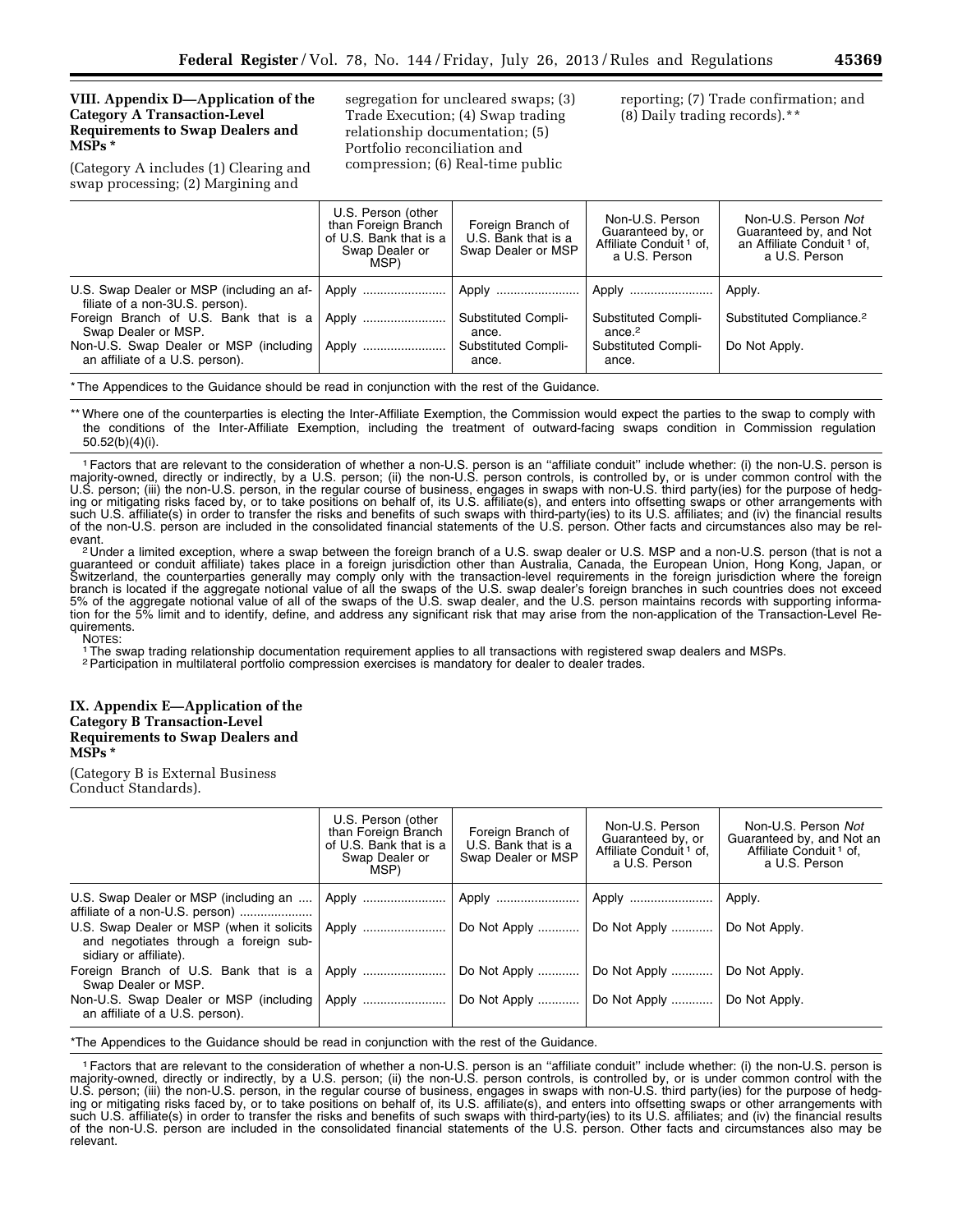## **X. Appendix F—Application of Certain Entity-Level and Transaction-Level Requirements to Non-Swap Dealer/Non-MSP Market Participants\***

(The relevant Dodd-Frank requirements are those relating to: clearing, trade

execution, real-time public reporting, Large Trader Reporting, SDR Reporting and swap data recordkeeping).\*\*

|                                                                                                                                                                                                                                                 | U.S. Person (including an<br>affiliate of<br>non-U.S. person) | Non-U.S. Person<br>Guaranteed by, or<br>Affiliate Conduit <sup>1</sup> of,<br>a U.S. Person | Non-U.S. Person Not<br>Guaranteed by, or Affiliate<br>Conduit <sup>1</sup> of.<br>by U.S. Person |
|-------------------------------------------------------------------------------------------------------------------------------------------------------------------------------------------------------------------------------------------------|---------------------------------------------------------------|---------------------------------------------------------------------------------------------|--------------------------------------------------------------------------------------------------|
| U.S. Person (including an affiliate of non-U.S. person)<br>Non-U.S. Person Guaranteed by, or Affiliate Conduit <sup>1</sup><br>of, a U.S. person.<br>Non-U.S. Person Not Guaranteed by, or Affiliate Con-<br>duit <sup>1</sup> of, U.S. Person. |                                                               | Substituted Compliance. <sup>2</sup><br>Do Not Apply                                        | Apply.<br>Do Not Apply.<br>Do Not Apply.                                                         |
| * The Appendices to the Guidance should be read in conjunction with the rest of the Guidance.                                                                                                                                                   |                                                               |                                                                                             |                                                                                                  |

\*\* Where one of the counterparties is electing the Inter-Affiliate Exemption, the Commission would generally expect the parties to the swap to comply with the conditions of the Inter-Affiliate Exemption, including the treatment of outward-facing swaps condition in Commission regulation 50.52(b)(4)(i).

1Factors that are relevant to the consideration of whether a non-U.S. person is an ''affiliate conduit'' include whether: (i) the non-U.S. person is majority-owned, directly or indirectly, by a U.S. person; (ii) the non-U.S. person controls, is controlled by, or is under common control with the U.S. person; (iii) the non-U.S. person, in the regular course of business, engages in swaps with non-U.S. third party(ies) for the purpose of hedging or mitigating risks faced by, or to take positions on behalf of, its U.S. affiliate(s), and enters into offsetting swaps or other arrangements with such U.S. affiliate(s) in order to transfer the risks and benefits of such swaps with third-party(ies) to its U.S. affiliates; and (iv) the financial results of the non-U.S. person are included in the consolidated financial statements of the U.S. person. Other facts and circumstances also may be rel-

<sup>2</sup> Substituted compliance does not apply to Large Trader Reporting, *i.e.*, non-U.S. persons that are subject to part 20 would comply with it in the same way that U.S. persons comply. With respect to the SDR Reporting requirement, the Commission may permit substituted compliance only if direct access to swap data stored at a foreign trade repository is provided to the Commission.

Issued in Washington, DC, on July 17, 2013, by the Commission.

#### **Melissa D. Jurgens,**

*Secretary of the Commission.* 

Appendices to Interpretive Guidance and Policy Statement Regarding Compliance with Certain Swap Regulations—Commission Voting Summary and Statements of Commissioners

**Note:** The following appendices do not constitute a part of the Interpretive Guidance and Policy Statement itself.

## **Appendix 1—Commission Voting Summary**

On this matter, Chairman Gensler and Commissioners Chilton and Wetjen voted in the affirmative; Commissioner O'Malia voted in the negative.

## **Appendix 2—Statement of Chairman Gary Gensler**

I support the Interpretive Guidance and Policy Statement Regarding Compliance with Certain Swap Regulations (Guidance) and the related phase-in exemptive order also being adopted today. With this Commission action another important step has been taken to make swaps market reform a reality.

This Guidance is being adopted just shy of the third anniversary of President Obama signing the Dodd-Frank Act, and that law was historic. It was an historic answer to an historic problem: the near collapse of the American economy driven, in part, by the unregulated derivatives marketplace. Congress and the President were clear in their intention to bring transparency to this

marketplace, to lower risk to the public, and to ensure the regulation of swap dealers and major swap participants.

In 2008, when both the financial system and the financial regulatory system failed the public, Americans paid the price through the crisis with their jobs, their pensions, and their homes. We lost 8 million jobs in that crisis and thousands of businesses shuttered. The swaps market was central to the crisis and financial institutions operating complicated swaps businesses and offshore entities nearly toppled the economy. Congress responded. Americans are remarkably resilient—but the public really does expect us to learn from the lessons of the crisis, and to do everything possible to prevent this from happening to any of us again.

It's pretty straightforward, I think. Even though we oversee, here at the CFTC, a complex and sometimes difficult to understand market (my mom consistently asks me, ''Gary, what are swaps?''), the questions the American people are looking for us to answer are simple: Have we lowered risk? Have we brought transparency to these markets? Have we promoted competition and openness in these markets so that end users can get the greatest benefit when they seek to lower their risk and focus on what they do well—which is employing people, innovating and moving our economy forward? That is why reform matters.

Five years after the crisis and three years after Dodd-Frank passed, market participants are coming into compliance with the common sense reforms that Congress and the President laid out. Through Dodd-Frank and the rules that this agency has put in place, no longer will the markets be opaque and

dark, and we will have transparency in the markets. In fact, throughout this year, for the first time, the public and regulators have benefitted from reporting to swap data repositories and reporting to the public. And later this year, starting actually in August, facilities called swap execution facilities will start so that the public can benefit from greater openness and competition before the transaction occurs. And by the end of this year, there are likely to be trade execution mandates for interest rate and credit derivative index products, as well.

Central clearing became required for the broader market earlier this year, with key phase in dates to come this Fall and Winter, as well. We have 80 swap dealers, and, yes, two major swap participants, now provisionally registered. As part of the responsibilities accompanying registration, they're responsible for sales practice, record keeping and other business conduct requirements that help lower the risk to the public.

Yesterday, we took another significant step when we and the European Commission announced a path forward regarding joint understandings regarding the regulation of cross border derivatives. I want to publicly thank Commissioner Michel Barnier, his Director General Jonathan Faull, and their staffs, the staffs at the European Securities Market Authority, and Steven Maijoor's leadership, for collaborating throughout the reform process. This was a significant step forward in harmonizing and giving clarity to the markets as to when there might be jurisdictional overlaps with regard to this reform.

Today, we are considering two important actions, the Guidance, as well as a related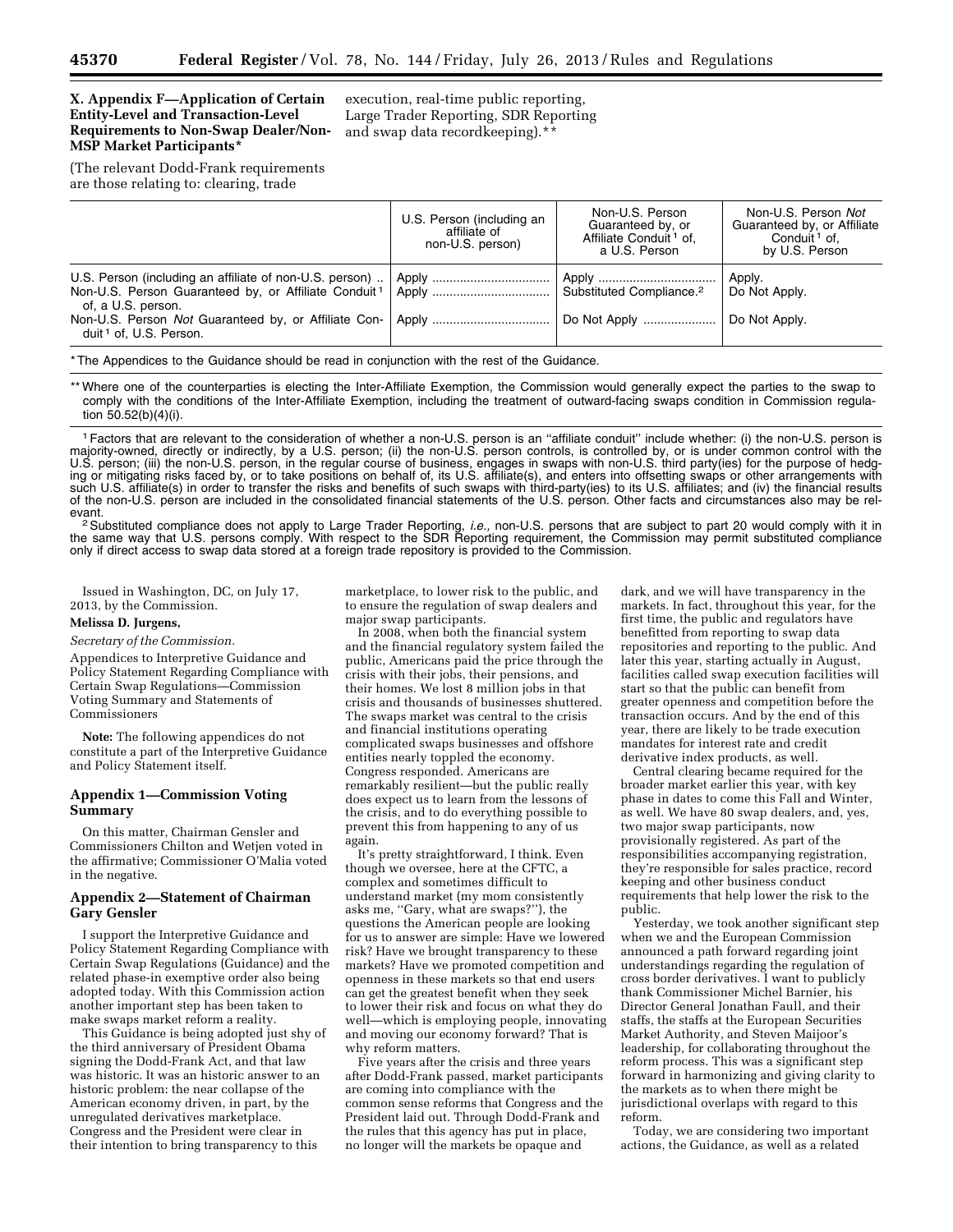phase-in exemptive order. And as you probably have heard me say before, the nature of modern finance is that financial institutions commonly set up hundreds, even thousands of legal entities around the globe. In fact, the U.S.'s largest banks each have somewhere between 2,000 and 3,000 legal entities around the globe. Some of them have hundreds of legal entities just in the Cayman Islands alone. We have to remind ourselves that the largest banks and institutions are global in nature, and when a run starts on any part of an overseas affiliate or branch of a modern financial institution, risk comes crashing right back to our shores.

Similarly, if it's an EU financial institution and it has some guaranteed affiliate in the U.S. or overseas that gets into trouble, that risk can flow back to their shores. That's why, together both we and Europe recognize the importance of covering guaranteed affiliates, whether they're guaranteed affiliates of a U.S. person or of an EU person.

There's no question to me, at least, that the words of Dodd-Frank addressed this (i.e., risk importation) when they said that a direct and significant connection with activities and/or effect on commerce in the United States covers these risks that may come back to us.

I want to publicly thank Chairman Barney Frank along with Spencer Bachus, Frank Lucas, and Collin Peterson, and their staffs for reaching out to the CFTC and the public to ask how to best address offshore risks that could wash back to our economy in Dodd-Frank.

In addition, we should not forget the actual events over the past several years that remind us of the risks to the U.S. that can be posed by offshore entities:

AIG nearly brought down the U.S. economy. Lehman Brothers had 3,300 legal entities, including a London affiliate that was guaranteed here in the U.S., and it had 130,000 outstanding swap transactions. Citigroup had structured investment vehicles that were set up in the Cayman Islands, run out of London, and yet were central to not one, but two bailouts of that institution. Bear Stearns, in 2007 had two sinking hedge funds that had to be bailed out by Bear Stearns and, yes, those hedge funds were organized in the jurisdiction of the Cayman Islands.

More than a decade earlier, I was working in my position as Assistant Secretary of the United States Department of the Treasury. I found myself making a call from Connecticut to then Treasury Secretary Robert Rubin to report that Long Term Capital Management's \$1.2 trillion swaps book was not only going to go down within a day or two, but that the business—that we thought was in Connecticut—was actually incorporated in the Cayman Islands as a PO Box facility.

Even last year, we had yet another reminder that branches of big U.S. banks can bring risk back to the US. Even though they were not the risks as large as I've just related, JPMorgan Chase's Chief Investment Office's credit default swaps were executed primarily in the U.K. branch.

Each of these examples demonstrated a direct and significant connection with activities and/or an effect on commerce in the United States. Congress knew this painful history when it provided the cross border

provisions of swaps market reform. And as market participants asked the CFTC to provide interpretive guidance on Congress's word, I believe that we have had to keep this painful history in mind. Two and a half years ago, the CFTC started working on guidance, which was published for notice and comment in June 2012, and for which we sought further input on in December 2012. We have greatly benefitted from this public input. The Guidance the Commission will adopt today incorporates the public's input and, I think, appropriately interprets the cross border provisions of Dodd-Frank.

There are four areas that I think really are important:

First, the CFTC interprets the cross-border provisions to cover swaps between non U.S. swap dealers and guaranteed affiliates of U.S. Persons, as well as swaps between two guaranteed affiliates that are not swap dealers. The guidance does, as was proposed, recognize and embrace the concept of substituted compliance where there are comparable and comprehensive rules abroad. But the history of AIG, Lehman Brothers, Citigroup and the others, and of guaranteed affiliates, is a strong lesson that Congress knew when we were approaching these issues.

Second, the definition of U.S. person in this guidance captures offshore hedge funds and collective investment vehicles that have their principal place of business here in the U.S., or that are majority owned by U.S. persons. Addressing ourselves to guidance, and yet forgetting the lessons of Long Term Capital Management or Bear Stearns, is not in my opinion what Congress wanted.

Third, under the guidance, foreign branches, like the JPMorgan's U.K. branch, of U.S. swap dealers may also comply with Dodd-Frank through substituted compliance if they are appropriately ring-fenced—that is, they are truly branches where employees and the booking and the taxes are actually offshore in the foreign branch. The Guidance allows, if there are comparable and comprehensive regimes overseas and supervisory authorities overseas looking at those branches, that those branches can avail themselves to substituted compliance in the manner offshore guaranteed affiliates would.

Lastly, the guidance provides that swap dealers, foreign or U.S., transacting with U.S. persons (whether they be in New Jersey, Maryland, Michigan, Arkansas, Iowa—I have to get all the right states, recognizing where my fellow Commissioners come from) anywhere in the United States, must comply with Dodd-Frank's swap market reform. The guidance does provide, though, that U.S. Persons can meet international people anonymously, and not only on our exchanges called designated contract markets, but also on the new swap execution facilities, as well as foreign boards of trade. International parties trading on those platforms do not have to worry about whether those swaps might make them a swap dealer, or whether they need to worry about certain transaction level requirements. And I think that was important to maintain and promote the liquidity of these three very important types of platforms—foreign boards of trade, swap execution facilities, and designated contract markets.

In conclusion, I will be voting in support of the Guidance and the related phase-in exemptive order also being adopted today. I'll say more about the exemptive order in my statement of support for that document, but I think these are both critical steps for the Commission and swaps reform. They add to the approximately 56 final guidance and rules that this Commission has adopted. We're well over 90 percent through the various rule and guidance writing. And the markets are probably well towards half way implementing these reforms. I have a deep respect for how much work market participants are doing to come into compliance.

So now, 3 years after the passage of financial reform, and a full year after the Commission proposed guidance with regard to the cross border application of reform, it is time for reforms to properly apply to and cover those activities that, as identified by Congress in section 722(d) of the Dodd-Frank Act, have ''a direct and significant connection with activities in, or effect on, commerce of the United States.'' With the additional transitional phase-in period provided by this Order, it is now time for the public to get the full benefit of the transparency and the measures to reduce risk included in Dodd Frank reforms.

#### **Appendix 3—Dissenting Statement of Commissioner Scott D. O'Malia**

I respectfully dissent from the Commodity Futures Trading Commission's (the ''Commission'' or ''CFTC'') approval of its interpretive guidance and policy statement (''Guidance'') regarding the cross-border application of the swaps provisions of the Commodity Exchange Act (''CEA''), as well as from the Commission's approval of a related exemptive order (''Exemptive Order'').

When I voted in July 2012 to issue for public comment the proposed interpretive guidance and policy statement (''Proposed Guidance"),<sup>1</sup> I made clear that if I had been asked to vote on the Proposed Guidance as final, my vote would have been no. I then laid out my concerns with the Proposed Guidance, all relating to the Commission's unsound interpretation of section 2(i) of the CEA,<sup>2</sup> which governs the extraterritorial application of the CEA's swaps provisions. Regrettably, the Guidance fails to address these concerns and constitutes a regulatory overreach based on a weak foundation of thin statutory and legal authority.

Like the Proposed Guidance, the Guidance: (1) Fails to articulate a valid statutory foundation for its overbroad scope and inconsistently applies the statute to different activities; (2) crosses the line between interpretive guidance and rulemaking; and (3) gives insufficient consideration to international law and comity. These shortcomings are compounded by serious procedural flaws in the Commission's treatment of international harmonization and substituted compliance, as well as in its issuance of the Exemptive Order.

<sup>1</sup>Cross-Border Application of Certain Swaps Provisions of the Commodity Exchange Act, 77 FR 41214 (July 12, 2012).

<sup>2</sup> 7 U.S.C. 1 *et seq.*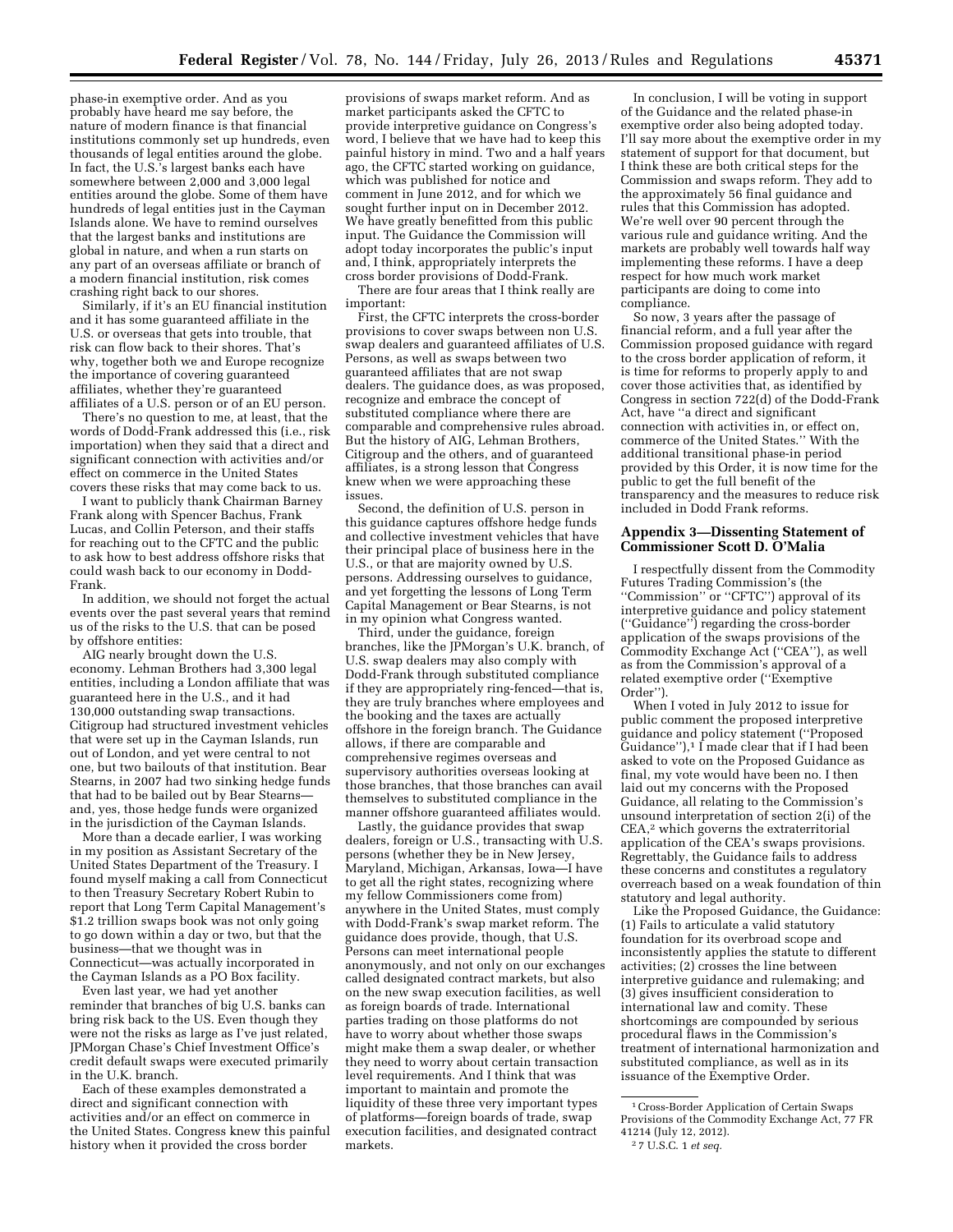#### **Lack of Statutory Foundation**

Section 2(i) of the CEA<sup>3</sup> as amended by the Dodd-Frank Wall Street Reform and Consumer Protection Act of 2010 (the ''Dodd-Frank Act'') 4 provides, in part, that the Commission's swap authority ''shall not apply'' to activities outside the United States unless those activities ''have a direct and significant connection with activities in, or effect on, commerce of the United States . . . . .  $"$  5 This provision is clearly a limitation on the Commission's authority.6 It follows that the Commission must properly articulate how and when the ''direct and significant'' standard is met in order to apply Commission rules to swap activities that take place outside of the United States.

The Guidance, however, fails to do so. Instead, it treats section 2(i) as a ready tool to expand authority rather than as a limitation. The statutory analysis section of the Guidance is insufficient to support the broad sweep of extraterritorial activities that the Guidance contemplates would fall under the Commission's jurisdiction, relying heavily on a comparison to somewhat similar statutory language whose wholly different context renders the comparison unpersuasive. The Guidance makes no mention of statutes that may be more analogous to the CEA, such as the securities or banking laws.7 Because the ''direct and significant'' standard is never defined, the Guidance's attempts to link certain requirements imposed on market participants to the ''direct and significant'' standard do not establish the requisite jurisdictional nexus.8

I would also like to point out that CEA section 2(i) contains a second clause, which allows for the limited application of the Commission's swap rules to activities outside the United States when they violate the Commission's anti-evasion rules.9 Pursuant to this clause, the Commission promulgated section 1.6 under Part 1 of its regulations.10

4 Dodd-Frank Wall Street Reform and Consumer Protection Act, Public Law 111–203, 124 Stat. 1376 (2010).

5 § 2(i)(1).

<sup>6</sup> Stated another way, section 2(i)(1) may be read as the following: ''[The CEA's swaps provisions enacted by the Dodd-Frank Act] *may* apply to activities outside the United States *only if* those activities have a direct and significant connection with activities in, or effect on, commerce of the United States.''

7For a recent statutory analysis of the extraterritorial application of the Securities and Exchange Act of 1934, *see Morrison* v. *Nat'l Australia Bank,* 561 U.S. \_\_\_ (2010).

8*See Appalachian Power Co.* v. *Envtl. Prot. Agency,* 208 F.3d 1015, 1027 (D.C. Cir. 2000) (vacating agency guidance interpreting statutory language with practical binding effect because it did not define subparts of the interpreted term and should have been promulgated as a legislative rule under the APA).

9 7 U.S.C. 2(i)(2) ([The CEA's swaps provisions enacted by the Dodd-Frank Act] ''shall not apply to activities outside the United States unless those activities . . . contravene such rules or regulations as the Commission may prescribe or promulgate as are necessary or appropriate to prevent the evasion of any provision of [the CEA enacted by the Dodd-Frank Act]'').

10 17 CFR 1.6.

Rather than relying on section 1.6 to address its concerns about evasion, the Commission chose simply to reference the same concerns in justifying its overbroad reach in the Guidance.

With such an unsound foundation for the Commission's extraterritorial authority under the ''direct and significant'' standard, I am not surprised that the Guidance often applies section 2(i) of the CEA inconsistently and arbitrarily. Examples of inconsistency abound.

For instance, just as with the Proposed Guidance, the Guidance does not provide a basis for its reasoning that all Transaction-Level Requirements described in the Guidance satisfy the ''direct and significant'' standard under section 2(i). As I stated in my concurrence to the Proposed Guidance, trade execution and real-time public reporting requirements, although important for transparency purposes, do not raise the same systemic risk concerns that clearing and margining for uncleared swaps do. The Guidance acknowledges this point, but does not go on to sufficiently explain why they should be, and are, treated equally. The Guidance also acknowledges that clearing and margining, because of their implications for systemic risk, could be classified as Entity-Level Requirements, but it does not explain why are they are not. The Guidance's failure to give meaning to the ''direct and significant'' standard in its discussion of these requirements is glaring.

Inconsistent application can also be seen within a specific Transaction-Level Requirement, for example reporting to swap data repositories (''SDRs''). The Guidance allows non-U.S. swap dealers (''SDs'') and major swap participants (''MSPs'') to utilize substituted compliance for SDR reporting of their swaps with non-U.S. counterparties, but it does not allow for substituted compliance for non-U.S. SD and MSPs' trades with U.S. counterparties. Again, the Commission fails here to give real meaning to ''direct and significant'' in order to adequately explain its reasoning for this distinction. The rationale is even weaker given the fact that substituted compliance is available for swaps with non-U.S. counterparties only under the condition that the Commission has direct access to the relevant data at the foreign trade repository. In either case, the Commission will have direct access to the relevant data, whether substituted compliance is available or not. This raises the question: if the outcome is the same, why is the distinction made? If it is different, the Guidance does not explain how or why—despite requiring data at foreign trade repositories to be essentially the same as data at domestic SDRs, before the Commission even contemplates substituted compliance for SDR reporting.

Yet another example of inconsistent application of section 2(i) involves the requirement of physical commodity large swaps trader reporting (''Large Trader Reporting''). In contrast to SDR reporting, the Guidance does not allow substituted compliance for Large Trader Reporting, even for swaps between a non-U.S. registrant and a non-U.S. counterparty. The Commission's flimsy rationale is that Large Trader Reporting involves data conversion to

''futures equivalent'' units, and that it would cost too much time and resources for the Commission to conduct this conversion on data that it could access in a foreign trade repository. Here again, the ''direct and significant'' standard is nowhere to be found. Moreover, the Commission overstates the burden of the ''futures equivalent'' conversion and, more generally, the significance of Large Trader Reporting in its oversight duties, while understating the availability of data collected through SDR reporting, with its eligibility for substituted compliance, to achieve the same regulatory objectives.

#### **Interpretive Guidance Versus Rulemaking**

The imposition of requirements on market participants raises another of my major concerns with the Guidance. I strongly disagree with the Commission's decision to issue its position on the cross-border application of its swaps regulations in the form of ''interpretive guidance'' instead of promulgating a legislative rule under the Administrative Procedure Act (''APA'').11

Simply putting the guise of ''guidance'' on this document does not change its content or consequences. Where agency action has the practical effect of binding parties within its scope, it has the force and effect of law, regardless of the name it is given.12 Legally binding regulations that impose new obligations on affected parties—''legislative rules''—must conform to the APA.13 On its face, the Guidance sets out standards that it contemplates will be regularly applied by staff to cross-border activities in the swaps markets. Market participants cannot afford to ignore detailed regulations imposed upon their activities that may result in enforcement or other penalizing action.<sup>14</sup> This point is underlined by the fact that, as I discuss below, Commission staff no-action letters have been issued in connection with compliance obligations that have essentially been imposed by the Guidance.15 All of this leads to the logical conclusion that the Guidance has a practical binding effect and

13*See Chrysler Corp.* v. *Brown,* 441 U.S. 281, 302–03 (1979) (agency rulemaking with the force and effect of law must be promulgated pursuant to the procedural requirements of the APA).

14 ''A document will have practical binding effect before it is actually applied if the affected private parties are reasonably led to believe that failure to conform will bring adverse consequences . . . . *Gen. Elec.,* 290 F.3d at 383 (quoting Anthony, Robert A., *Interpretive Rules, Policy Statements, Guidances, Manuals, and the Like—Should Federal Agencies Use Them to Bind the Public?,* 41 Duke L.J. 1311 (1992)) (vacating an agency's guidance document that the court found to have practical binding effect and where procedures under the APA were not followed).

15A no-action letter is issued by a division of the Commission and states that, for the reasons and under the conditions described therein, it will not recommend that the Commission commence an enforcement action against an entity or group of entities for failure to comply with obligations imposed by the Commission.

<sup>3</sup> § 2(i).

<sup>11</sup> 5 U.S.C. 551 *et seq.* 

<sup>12</sup>*See Gen. Elec. Co.* v. *Envtl. Prot. Agency,* 290 F.3d 377, 380 (D.C. Cir. 2002) (finding that a guidance document is final agency action); *Appalachian Power,* 208 F.3d at 1020–21.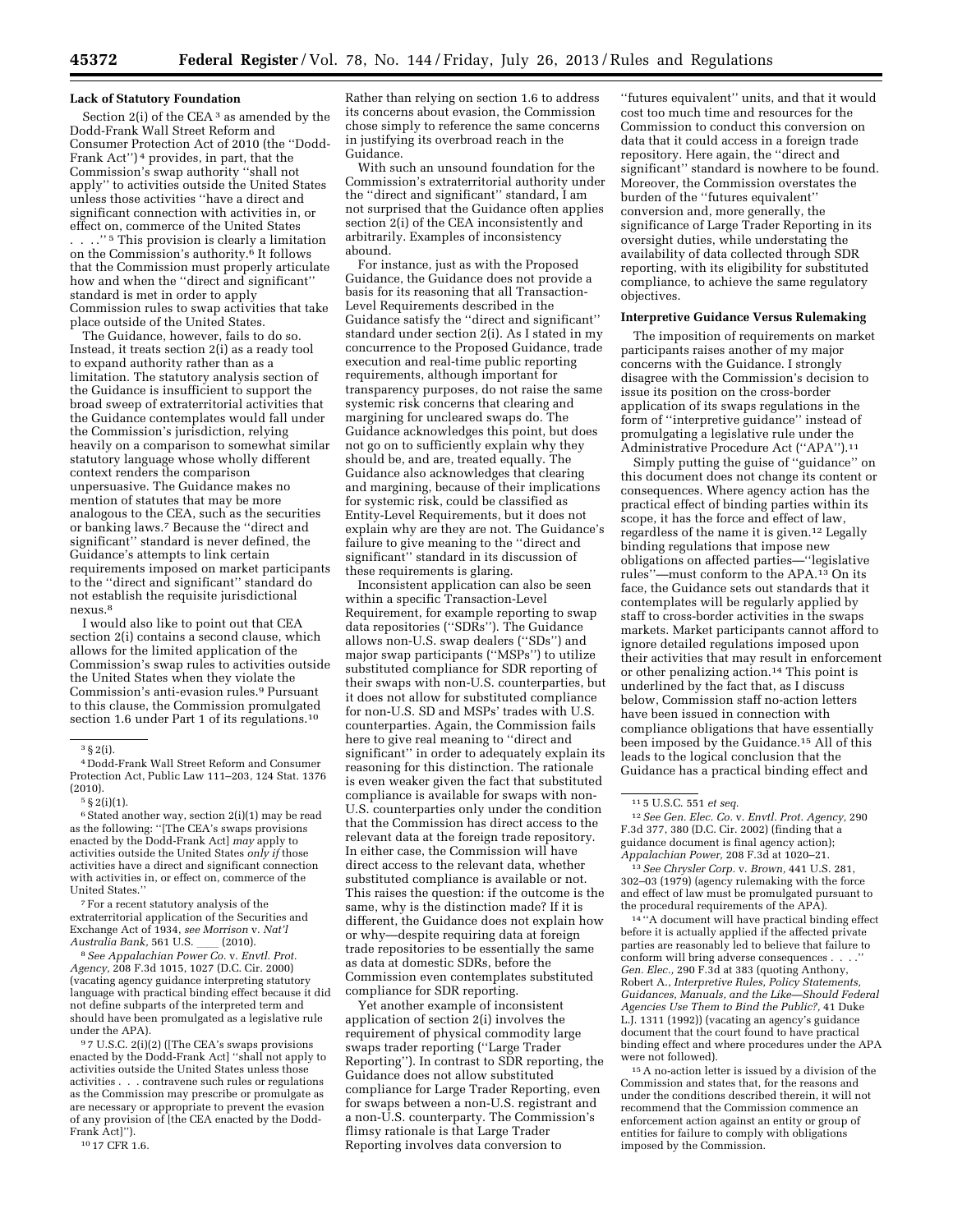should have been promulgated as a legislative rule under the APA.

There are important policy and legal considerations that weigh strongly in support of rulemaking in accordance with the APA. Not only do the safeguards enacted by Congress in the APA ensure fair notice and public participation, they help to ensure reasoned decision-making and accountability. In addition, the APA requires that courts take a ''hard look'' at agency action.16

By issuing ''interpretive guidance'' instead of rulemaking, the Commission has also avoided analyzing the costs and benefits of its actions pursuant to section 15(a) of the CEA,17 because the CEA requires the Commission to consider costs and benefits only in connection with its promulgation of regulations and orders. Compliance with the Commission's swaps regulations entails significant costs for market participants. Avoiding cost-benefit analysis by labeling the document as guidance is unacceptable.

In my concurrence to the Proposed Guidance, I suggested that the Commission should at least prepare a report analyzing the costs attributable to the breadth of the Commission's new authority under CEA section 2(i). I am disappointed, but not surprised, that the Commission has not taken up my suggestion.

### **Insufficient Consideration of Principles of International Comity**

Also in my concurrence to the Proposed Guidance, I pointed out that the Commission's approach gave insufficient consideration to principles of international comity. The Guidance suffers from the same shortcoming.

The Commission does describe principles of international comity in the Guidance, as it did in the Proposed Guidance. However, mere citation is meaningless if unaccompanied by adherence. With an interpretation of section 2(i) that essentially views the Commission's jurisdiction as boundless, roping in all transactions with U.S. persons regardless of the location or the regulations that foreign regulators may have

Stack, Kevin M., *Interpreting Regulations,* 111 Mich. L. Rev. 355, 378–79 (2012) (internal citations omitted).

17 7 U.S.C. 19(a).

in place, the reality is that the Commission's approach is unilateral and does not give adequate consideration to comity principles.

These principles are crucial given the global, interconnected nature of today's swaps markets. Properly considering these principles—in addition to indicating respect for the international system and the legitimate interests of other jurisdictions strengthens, not weakens, the Commission's ability to effectively regulate swaps markets.

### **On the Path Forward to Harmonization, But a Flawed Process**

In order to implement principles of international comity and develop a harmonized global regulatory system that is both effective and efficient, I have consistently called for meaningful cooperation with foreign regulators. I initially did so in my concurrence to the Proposed Guidance, and the necessity of greater collaboration was subsequently driven home by the number and tone of comment letters on the Proposed Guidance submitted by foreign regulators.18 Then, when the Commission finalized a cross-border exemptive order last December with an expiration date of July 12,19 in my concurring statement I again urged the Commission and foreign regulators to engage in meaningful, substantive discussions.

I am pleased that over the past several months, this engagement has taken place and progress has been made toward harmonization. However, we are not where we need to be: many outstanding issues and questions remain, from data privacy concerns, to the implications of other jurisdictions still finalizing their regulations, to a lack of a clear, consistent and transparent framework for substituted compliance. It would have made sense for these issues to be addressed in the Guidance—but they are not. The looming July 12 expiration of the December exemptive order and the resulting time crunch cannot reasonably be cited as the reason for this failure, because July 12 is an

19Final Exemptive Order Regarding Compliance With Certain Swap Regulations, 78 FR 858 (January 7, 2013). The document was adopted by the Commission in December 2012 and published in the **Federal Register** in January 2013.

artificial date; it could have been pushed back in order to reach the right outcome with the right process.

Instead, while we are moving toward a workable outcome on harmonization, the process by which we are getting there is patently unacceptable. The most glaring example of this flawed process is this week's publication of a Commission staff no-action letter allowing substituted compliance for certain of the Transaction-Level Requirements.20 It boggles the mind to think that a staff letter issued by a single division, with no input from the Commission, would be used as the vehicle for addressing such a major issue.21 Making matters worse, this noaction letter is outside the scope of a forthcoming Commission decision regarding the comparability of European rules. And the relief is not time-limited, thereby creating an effect similar to a rulemaking. Consequently, this indefinite exclusion not only preemptively overrides a Commission decision, but it also seems to provide relief beyond that contemplated by the Guidance, which calls for a re-evaluation of all substituted compliance determinations within four years of the initial determination.

Unfortunately, this is not the first instance in recent times of staff no-action letters being used to issue Commission policy. Not only are they an improper tool to get around formal Commission action, their prolific use is a reflection of the ad-hoc, last-minute approach that has been far too prevalent lately at the Commission. I cannot emphasize this enough: the Commission must stop this approach and get back to issuing policy in a more formal, open and transparent manner.

#### **Substituted Compliance**

In my discussions with fellow regulators abroad and international regulatory bodies, it is clear that there are varying degrees of reforms being developed and implemented in respective jurisdictions: some are comparable to U.S. regulations and some are less stringent, but there are some that exceed the Commission's own requirements. I would have preferred the Commission to take the past year following the release of the Proposed Guidance to engage our international colleagues and to involve the International Organization of Securities Commissions (''IOSCO'') in order to resolve the issue of harmonizing our rules. Under this approach, we could finalize our guidance upon completion of the international harmonization process, allowing us to take into account any shortcomings in that process. Instead, we

<sup>16</sup>The ''arbitrary and capricious'' standard of review of agency action under the APA is a rationality analysis also known as the hard-look doctrine:

Under the leading formulation of this doctrine, ''the agency must examine the relevant data and articulate a satisfactory explanation for its action including a 'rational connection between the facts found and the choices made.' '' The court ''consider[s] whether the decision was based on a consideration of the relevant factors and whether there has been a clear error of judgment.'' In addition, the agency may not "entirely fail[] to consider an important aspect of the problem,'' may not ''offer[ ] an explanation for its decision that runs counter to the evidence before the agency,'' nor offer an explanation that is ''so implausible that it could not be ascribed to a difference in view or the product of agency expertise.'' The agency must also relate the factual findings and expected effects of the regulation to the purposes or goals the agency must consider under the statute as well as respond to salient criticisms of the agency's reasoning.

<sup>18</sup>The Commission received comment letters from, among others: Jonathan Faull, European Commission; Steven Maijoor, European Securities and Markets Authority; David Lawton and Stephen Bland, UK Financial Services Authority; Pierre Moscovici, France Ministry of Economy and Finance, Christian Noyer, Autorite de controle prudential, and Jacques Delmas-Marsalet, Autorite des marches financiers; Patrick Raaflaub and Mark Branson, Swiss Financial Market Supervisory Authority; Masamichi Kono, Japan Financial Services Agency, and Hideo Hayakawa, Bank of Japan; K.C. Chan, Financial Services and Treasury Bureau of the Hong Kong Special Administrative Region; Belinda Gibson, Australian Securities and Investments Commission, Malcolm Edey, Reserve Bank of Australia, Arthur Yuen, Hong Kong Monetary Authority, Keith Lui, Hong Kong Securities and Futures Commission, and Teo Swee Lian, Monetary Authority of Singapore. These and all public comment letters on the Proposed Guidance are available at: *[http://comments.cftc.gov/](http://comments.cftc.gov/PublicComments/CommentList.aspx?id=1234&ctl00_ctl00_cphContentMain_MainContent_gvCommentList)  [PublicComments/CommentList.aspx?id=1234&ctl00](http://comments.cftc.gov/PublicComments/CommentList.aspx?id=1234&ctl00_ctl00_cphContentMain_MainContent_gvCommentList)* \_*ctl00*\_*[cphContentMain](http://comments.cftc.gov/PublicComments/CommentList.aspx?id=1234&ctl00_ctl00_cphContentMain_MainContent_gvCommentList)*\_*MainContent*\_*gv [CommentList.](http://comments.cftc.gov/PublicComments/CommentList.aspx?id=1234&ctl00_ctl00_cphContentMain_MainContent_gvCommentList)* 

<sup>20</sup>No-Action Relief for Registered Swap Dealers and Major Swap Participants from Certain Requirements under Subpart I of Part 23 of Commission Regulations in Connection with Uncleared Swaps Subject to Risk Mitigation Techniques under EMIR, CFTC Letter No. 13–45 (July 11, 2013).

<sup>21</sup> I have set forth in note 18 some of the comment letters that the Commission has received from foreign supervisors and regulators. By allowing substituted compliance to be addressed through a no-action letter, is the Commission implying that, *e.g.,* the Bank of Japan should accede to, *e.g.,*  decisions of the CFTC Division of Swap Dealer and Intermediary Oversight? If so, I find such implication inappropriate.